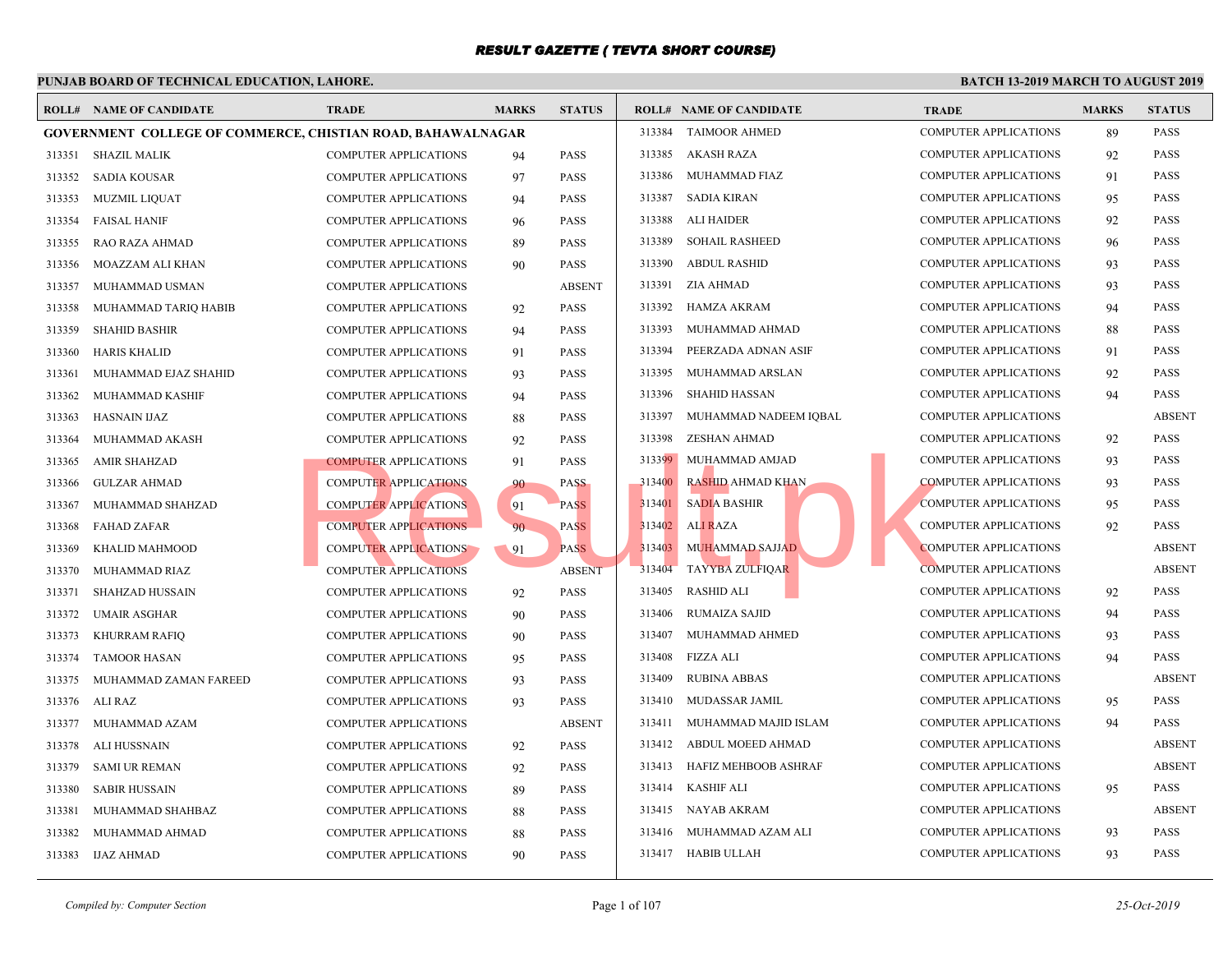|        | t chomb bomb of Technical EbechTion, Emploi                       |                              |              |               |        |                                                   |                            |
|--------|-------------------------------------------------------------------|------------------------------|--------------|---------------|--------|---------------------------------------------------|----------------------------|
|        | <b>ROLL# NAME OF CANDIDATE</b>                                    | <b>TRADE</b>                 | <b>MARKS</b> | <b>STATUS</b> |        | <b>ROLL# NAME OF CANDIDATE</b>                    | <b>TRAL</b>                |
| 313418 | <b>AZAM YASEEN</b>                                                | <b>COMPUTER APPLICATIONS</b> | 93           | <b>PASS</b>   | 313449 | AMNA ZAFAR                                        | <b>COMP</b>                |
| 313419 | HAFIZ HAMZA NOOR BHATTI                                           | <b>COMPUTER APPLICATIONS</b> | 92           | <b>PASS</b>   | 313450 | SAIQA FATIMA                                      | <b>COMP</b>                |
| 313420 | <b>AYESHA NOOR</b>                                                | <b>COMPUTER APPLICATIONS</b> | 93           | <b>PASS</b>   | 313451 | <b>SAMAR MAHMOOD</b>                              | <b>COMP</b>                |
| 313421 | ALI AKBAR                                                         | <b>COMPUTER APPLICATIONS</b> | 94           | <b>PASS</b>   | 313452 | IFRA AFZAL                                        | <b>COMP</b>                |
| 313422 | <b>FAREENA KHAN</b>                                               | <b>COMPUTER APPLICATIONS</b> | 97           | <b>PASS</b>   | 313453 | MEHWISH IQBAL                                     | <b>COMP</b>                |
| 313423 | <b>ASMA BIBI</b>                                                  | <b>COMPUTER APPLICATIONS</b> | 88           | <b>PASS</b>   | 313454 | SAWAIRA KHAN                                      | <b>COMP</b>                |
| 313424 | HAFIZ ZIA UR REHMAN                                               | <b>COMPUTER APPLICATIONS</b> | 92           | <b>PASS</b>   |        | 313455 ANIQEEA RAFIQ                              | <b>COMP</b>                |
| 313425 | UJALA BASHARAT                                                    | <b>COMPUTER APPLICATIONS</b> | 92           | <b>PASS</b>   | 313456 | MARYAM RASHEED                                    | <b>COMP</b>                |
| 313426 | HAMMAD SHEIKH                                                     | <b>COMPUTER APPLICATIONS</b> | 91           | <b>PASS</b>   | 313457 | ANAM WAZIR                                        | <b>COMP</b>                |
|        | <b>GOVERNMENT INSTITUTE OF COMMERCE, FORT ABBAS, BAHAWALNAGAR</b> |                              |              |               | 313458 | <b>RAMEEN ARSHAD</b>                              | <b>COMP</b>                |
| 313427 | ALI ABDULLAH                                                      | <b>COMPUTER APPLICATIONS</b> | 90           | <b>PASS</b>   | 313459 | <b>SHAZIA ASGHAR</b>                              | <b>COMP</b>                |
| 313428 | <b>FAYAZ ALI</b>                                                  | <b>COMPUTER APPLICATIONS</b> | 90           | <b>PASS</b>   | 313460 | SADIA AKMAL                                       | <b>COMP</b>                |
| 313429 | MUHAMMAD AKRAM                                                    | <b>COMPUTER APPLICATIONS</b> | 88           | <b>PASS</b>   | 313461 | <b>SUMERA MUNIR</b>                               | <b>COMP</b>                |
| 313430 | TALHA MATLOOB                                                     | <b>COMPUTER APPLICATIONS</b> | 89           | <b>PASS</b>   | 313462 | SUMAIRA ISHAQ                                     | <b>COMP</b>                |
| 313431 | <b>HASSAN NADEEM</b>                                              | <b>COMPUTER APPLICATIONS</b> | 88           | <b>PASS</b>   | 313463 | <b>OASIR IJAZ</b>                                 | <b>COMP</b>                |
| 313432 | MUHAMMAD QAISER IQBAL                                             | <b>COMPUTER APPLICATIONS</b> | 86           | <b>PASS</b>   |        | 313464 ALINA AKHTAR                               | <b>COMP</b>                |
| 313433 | MUHAMMAD MOHSAN                                                   | <b>COMPUTER APPLICATIONS</b> | 86           | <b>PASS</b>   | 313465 | <b>MUQADAS BIBI</b>                               | <b>COMP</b>                |
| 313434 | MUHAMMAD SHOAIB                                                   | <b>COMPUTER APPLICATIONS</b> | 81           | <b>PASS</b>   | 313466 | <b>MUHAMMAD SAJID</b>                             | <b>COMP</b>                |
| 313435 | <b>SAHAR ALI AKBAR</b>                                            | <b>COMPUTER APPLICATIONS</b> | 80           | <b>PASS</b>   | 313467 | <b>MUBARRA SHAHID</b>                             | <b>COMP</b>                |
| 313436 | <b>AZEEM AKRAM</b>                                                | <b>COMPUTER APPLICATIONS</b> | 90           | <b>PASS</b>   | 313468 | <b>SANA SHAFIQUE</b>                              | <b>COMP</b>                |
| 313437 | <b>TALHA SHABBIR</b>                                              | <b>COMPUTER APPLICATIONS</b> | 89           | <b>PASS</b>   | 313469 | <b>SHAZIA SHAMS</b>                               | <b>COMP</b>                |
| 313438 | AHMAD ABDUL QAYYUM                                                | <b>COMPUTER APPLICATIONS</b> | 90           | <b>PASS</b>   |        | 313470 SHAKEEL UR REHMAN                          | <b>COMP</b>                |
| 313439 | MUHAMMAD ZAID                                                     | <b>COMPUTER APPLICATIONS</b> | 90           | <b>PASS</b>   |        | <b>FASHION INSTITUTE OF TECHNOLOGY, 15-G ROAD</b> |                            |
| 313440 | MUHAMMAD FARHAN BASHIR                                            | <b>COMPUTER APPLICATIONS</b> | 90           | <b>PASS</b>   |        | HOSPITAL, GULSHAN IQBAL,, CHISHTIAN               |                            |
| 313441 | <b>IRFAH SHABBIR</b>                                              | <b>COMPUTER APPLICATIONS</b> | 90           | <b>PASS</b>   |        | 313471 SALMA NAHEED<br>313472 NAJMA ALI           | <b>BEAU</b><br><b>BEAU</b> |
| 313442 | <b>SANA IRAM</b>                                                  | <b>COMPUTER APPLICATIONS</b> | 90           | <b>PASS</b>   |        | 313473 HIRA ZAHID                                 | <b>BEAU</b>                |
|        | <b>GOVT. INSTITUTE OF COMMERCE FOR WOMEN, CHISHTIAN ROAD,</b>     |                              |              |               | 313474 | MUSARAT AKRAM                                     | <b>BEAU</b>                |
| 313443 | <b>BAHAWALNAGAR</b><br><b>BUSHRA NIAZ</b>                         | <b>COMPUTER APPLICATIONS</b> |              | <b>PASS</b>   |        | 313475 SHAMIM AKHTAR                              | <b>BEAU</b>                |
| 313444 | SADIA NASRULLAH                                                   | <b>COMPUTER APPLICATIONS</b> | 96           | <b>PASS</b>   |        | 313476 SAMAN ILYAS                                | <b>BEAU</b>                |
| 313445 | <b>AROOJ FATIMA</b>                                               | <b>COMPUTER APPLICATIONS</b> | 90           | <b>PASS</b>   | 313477 | <b>NAZIA TABBASUM</b>                             | <b>BEAU</b>                |
|        |                                                                   |                              | 96           | <b>PASS</b>   | 313478 | <b>AIMEN NOREEN</b>                               | <b>BEAU</b>                |
| 313446 | <b>ABEERA FATIMA</b>                                              | <b>COMPUTER APPLICATIONS</b> | 92           |               | 313479 | NAJMA PERVEEN                                     | <b>BEAU</b>                |
| 313447 | <b>SAHZIA BIBI</b>                                                | <b>COMPUTER APPLICATIONS</b> | 99           | <b>PASS</b>   | 313480 | <b>FAIZA JABEEN</b>                               | <b>BEAU</b>                |
| 313448 | <b>IFFAT BANO</b>                                                 | <b>COMPUTER APPLICATIONS</b> | 94           | <b>PASS</b>   |        |                                                   |                            |
|        |                                                                   |                              |              |               |        |                                                   |                            |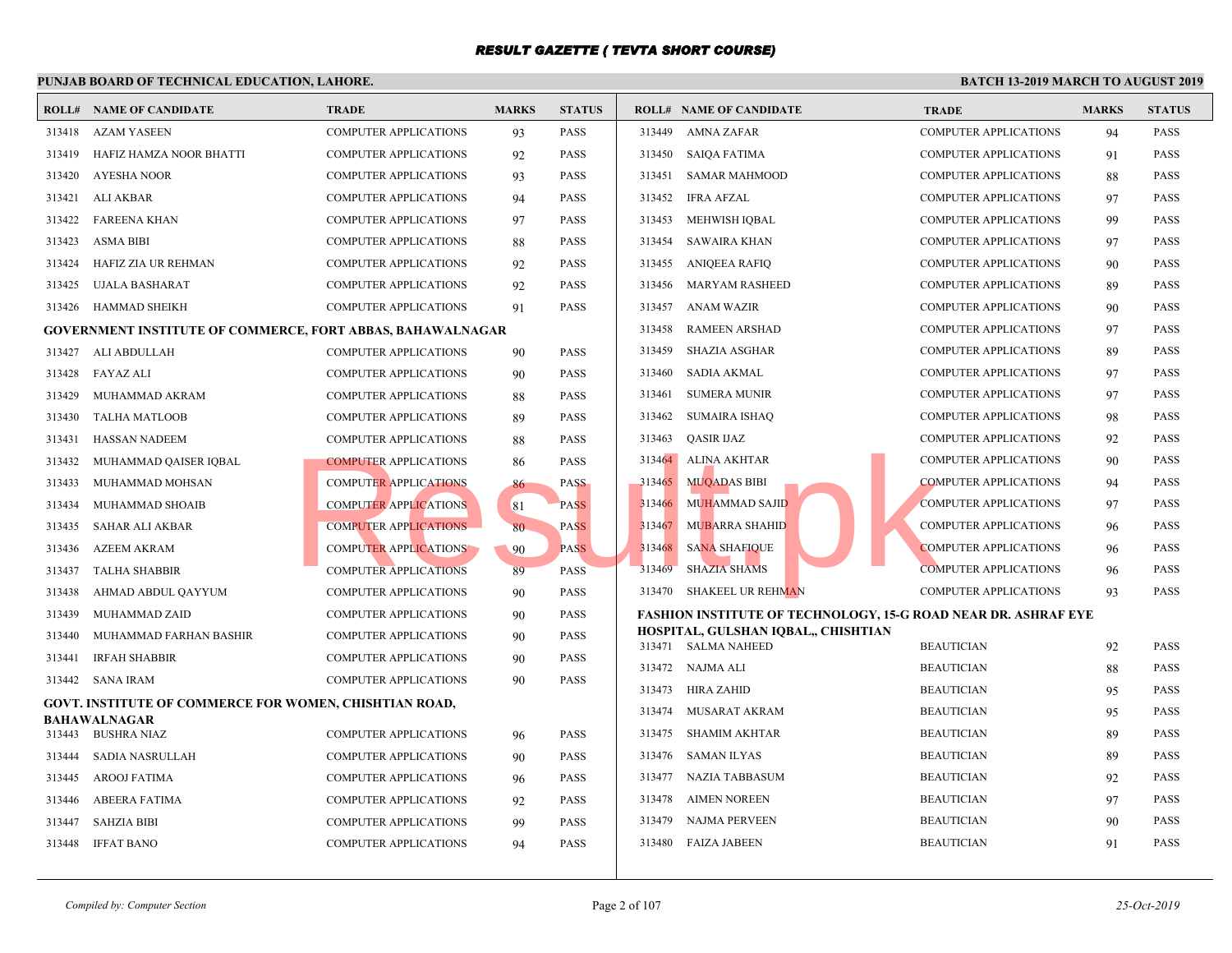|        | <b>ROLL# NAME OF CANDIDATE</b> | <b>TRADE</b>                 | <b>MARKS</b> | <b>STATUS</b> |        | <b>ROLL# NAME OF CANDIDATE</b>                   | <b>TRAL</b>  |
|--------|--------------------------------|------------------------------|--------------|---------------|--------|--------------------------------------------------|--------------|
| 313481 | <b>FARKHANDA JABEEN</b>        | <b>BEAUTICIAN</b>            | 91           | <b>PASS</b>   |        | 313515 LAIQA SAEED                               | <b>COMP</b>  |
| 313482 | <b>MARYAM BIBI</b>             | <b>BEAUTICIAN</b>            | 94           | <b>PASS</b>   |        | 313516 FARVA RUSTAM                              | <b>COMP</b>  |
| 313483 | <b>SIDRA SANAM</b>             | <b>BEAUTICIAN</b>            | 91           | <b>PASS</b>   |        | 313517 JAVAIRIA                                  | COMP         |
| 313484 | <b>SAJIDA PERVEEN</b>          | <b>BEAUTICIAN</b>            | 88           | <b>PASS</b>   |        | 313518 ADEEBA MUSA                               | <b>COMP</b>  |
| 313485 | <b>SHAKILA AKHTAR</b>          | <b>BEAUTICIAN</b>            | 89           | <b>PASS</b>   |        | 313519 AYESHA ASLAM                              | <b>COMP</b>  |
| 313486 | <b>SABA SIDDIQUE</b>           | <b>BEAUTICIAN</b>            | 92           | <b>PASS</b>   | 313520 | <b>MUBEEN</b>                                    | <b>COMP</b>  |
| 313487 | <b>IMTIAZ KOUSAR</b>           | <b>BEAUTICIAN</b>            | 93           | <b>PASS</b>   | 313521 | <b>MEHAK ANWAR</b>                               | <b>COMP</b>  |
| 313488 | <b>SUNDUS SAQIB</b>            | <b>BEAUTICIAN</b>            | 98           | <b>PASS</b>   | 313522 | <b>IRUM SHEHZADI</b>                             | <b>COMP</b>  |
| 313489 | ANAM KHALIL                    | <b>TEXTILE DESIGNING</b>     | 96           | <b>PASS</b>   | 313523 | <b>WARDA ASIF</b>                                | <b>GRAPI</b> |
| 313490 | <b>WAJEEHA SADDIQUE</b>        | <b>TEXTILE DESIGNING</b>     | 94           | <b>PASS</b>   | 313524 | MARYAM ASIF                                      | <b>GRAPI</b> |
| 313491 | <b>AMREEN ARSHAD</b>           | <b>TEXTILE DESIGNING</b>     | 92           | <b>PASS</b>   |        | <b>GOVT. INSTITUTE OF COMMERCE, MINCHINABAD,</b> |              |
| 313492 | RABIA TAHIR                    | <b>TEXTILE DESIGNING</b>     | 97           | PASS          |        | 313525 MUHAMMAD ASIF                             | <b>COMP</b>  |
| 313493 | <b>SHAISTAH</b>                | <b>TEXTILE DESIGNING</b>     | 93           | <b>PASS</b>   | 313526 | MUHAMMAD SUFYAN                                  | <b>COMP</b>  |
| 313494 | <b>HIRA ASIF</b>               | <b>TEXTILE DESIGNING</b>     | 93           | <b>PASS</b>   |        | 313527 SAMI UL HAQ                               | <b>COMP</b>  |
| 313495 | <b>NOSHEEN AFZAL</b>           | <b>TEXTILE DESIGNING</b>     | 94           | <b>PASS</b>   | 313528 | RIAZ AHMAD                                       | <b>COMP</b>  |
| 313496 | <b>UMAR FAROOQ</b>             | <b>TEXTILE DESIGNING</b>     | 92           | <b>PASS</b>   | 313529 | MUHAMMAD ZIA TAHIR                               | <b>COMP</b>  |
| 313497 | <b>SAIMA IRAM</b>              | DOMESTIC TAILORING           | 96           | <b>PASS</b>   | 313530 | <b>SHOUKAT ALI</b>                               | <b>COMP</b>  |
| 313498 | <b>SUMBAL ZAREIN</b>           | <b>COMPUTER APPLICATIONS</b> | 92           | <b>PASS</b>   | 313531 | <b>ADRISH MAHMOOD</b>                            | <b>COMP</b>  |
| 313499 | <b>SOBIA MEHMOOD</b>           | <b>COMPUTER APPLICATIONS</b> | 90           | <b>PASS</b>   | 313532 | HASSAN IKRAM                                     | <b>COMP</b>  |
| 313500 | <b>RUKHSANA PARVEEN</b>        | <b>COMPUTER APPLICATIONS</b> | 94           | <b>PASS</b>   | 313533 | <b>MUHAMMAD RIZWAN</b>                           | <b>COMP</b>  |
| 313501 | <b>SADIA RASOOL</b>            | <b>COMPUTER APPLICATIONS</b> | 89           | <b>PASS</b>   | 313534 | <b>ALI RAZA</b>                                  | <b>COMP</b>  |
| 313502 | <b>BUSHRA SAKHI</b>            | <b>COMPUTER APPLICATIONS</b> | 95           | <b>PASS</b>   | 313535 | <b>MUHAMMAD SUFYAN</b>                           | <b>COMP</b>  |
| 313503 | <b>MAJID ALI</b>               | <b>COMPUTER APPLICATIONS</b> | 96           | <b>PASS</b>   | 313536 | MUHAMMAD ASIF                                    | <b>COMP</b>  |
| 313504 | MUHAMMAD ASLAM SHAHID          | <b>COMPUTER APPLICATIONS</b> | 97           | <b>PASS</b>   | 313537 | ALLAH RAKHA                                      | COMP         |
| 313505 | MUHAMMAD RIAZ                  | <b>COMPUTER APPLICATIONS</b> | 91           | <b>PASS</b>   | 313538 | MUHAMMAD ABDUL BASIT                             | <b>COMP</b>  |
| 313506 | MUNNAWAR KHALID                | <b>COMPUTER APPLICATIONS</b> | 91           | <b>PASS</b>   | 313539 | <b>MOHSIN SHAFIQ</b>                             | <b>COMP</b>  |
| 313507 | <b>HABIBA BATOOL</b>           | <b>COMPUTER APPLICATIONS</b> | 98           | <b>PASS</b>   | 313540 | MUHAMMAD ZESHAN ALI                              | <b>COMP</b>  |
| 313508 | <b>AIZA KHALID</b>             | <b>COMPUTER APPLICATIONS</b> | 97           | <b>PASS</b>   | 313541 | MUHAMMAD FARHAN FIAZ                             | <b>COMP</b>  |
| 313509 | <b>KOMAL NASEER</b>            | COMPUTER APPLICATIONS        | 88           | <b>PASS</b>   | 313542 | MUHAMMAD ZEESHAN                                 | COMP         |
| 313510 | <b>MARYAM MANSHA</b>           | <b>COMPUTER APPLICATIONS</b> | 92           | <b>PASS</b>   | 313543 | <b>TALIB HUSSAIN</b>                             | <b>COMP</b>  |
| 313511 | <b>SHAZIA KAUSAR</b>           | COMPUTER APPLICATIONS        | 93           | <b>PASS</b>   | 313544 | <b>ABDUL REHMAN</b>                              | <b>COMP</b>  |
| 313512 | ZAINAB                         | <b>COMPUTER APPLICATIONS</b> | 96           | <b>PASS</b>   | 313545 | MUHAMMAD MUBASHIR ITTEFAZ                        | <b>COMP</b>  |
| 313513 | <b>FARAH JAVED</b>             | <b>COMPUTER APPLICATIONS</b> | 98           | <b>PASS</b>   | 313546 | MUHAMMAD IRSHAD                                  | <b>COMP</b>  |
| 313514 | NUMRA RANI                     | <b>COMPUTER APPLICATIONS</b> | 96           | <b>PASS</b>   |        | 313547 AHMAD ALI                                 | <b>COMP</b>  |
|        |                                |                              |              |               |        |                                                  |              |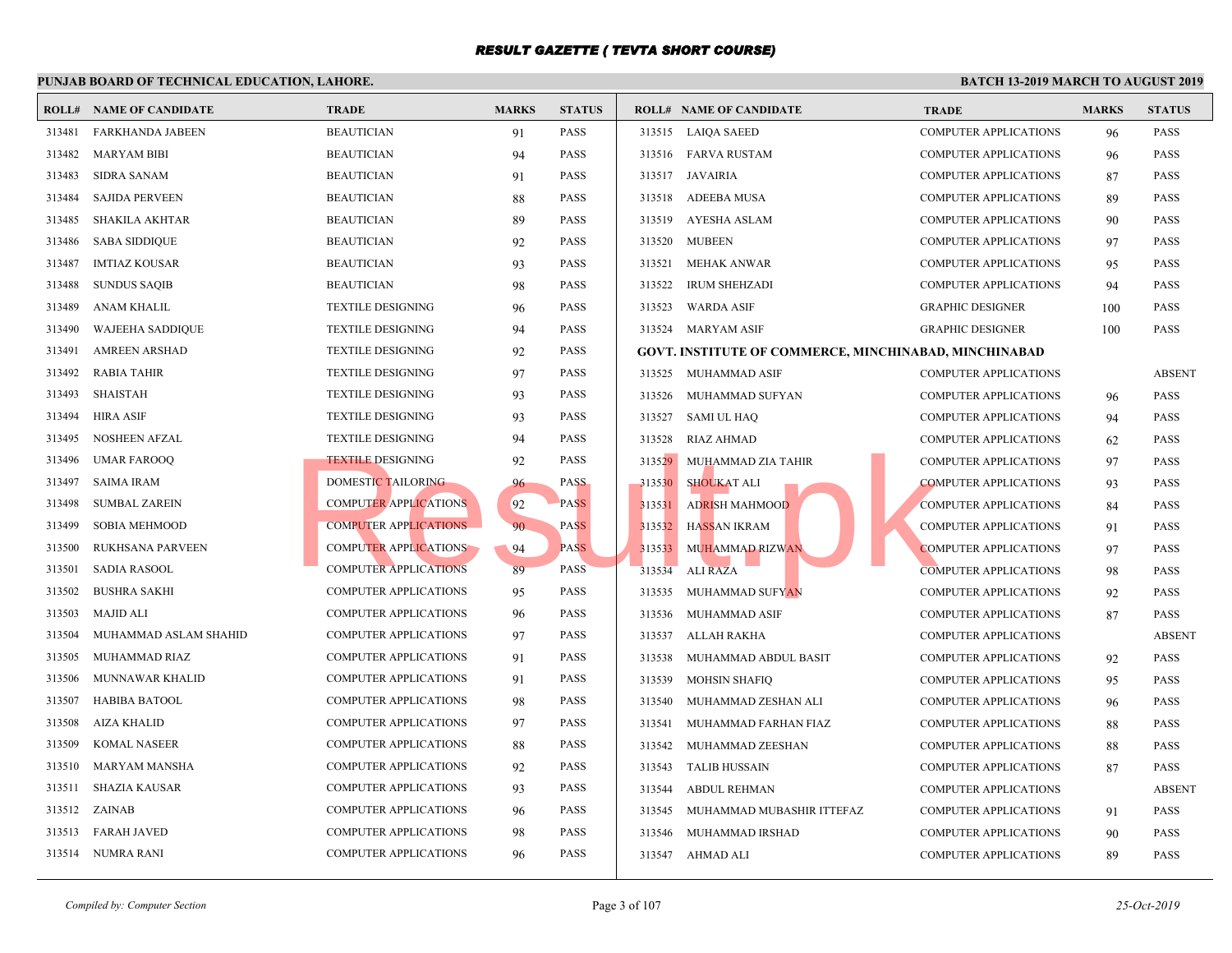| ROLL#       | NAME OF CANDIDATE                                              | <b>TRADE</b>                 | <b>MARKS</b> | <b>STATUS</b> |        | <b>ROLL# NAME OF CANDIDATE</b>                    | <b>TRAI</b>  |
|-------------|----------------------------------------------------------------|------------------------------|--------------|---------------|--------|---------------------------------------------------|--------------|
| 313548      | <b>NASIR HASSAN</b>                                            | <b>COMPUTER APPLICATIONS</b> | 87           | <b>PASS</b>   | 313580 | SHAGUFTA AMIR ALVI                                | <b>BEAU</b>  |
| 313549      | <b>SAMMAR RAFIQ</b>                                            | <b>COMPUTER APPLICATIONS</b> | 86           | <b>PASS</b>   | 313581 | <b>SABA IQBAL</b>                                 | <b>BEAU</b>  |
| 313550      | <b>IRFAN RAMZAN</b>                                            | <b>COMPUTER APPLICATIONS</b> |              | <b>ABSENT</b> | 313582 | <b>SAMIA AHMED MISSAN</b>                         | <b>BEAU</b>  |
| 313551      | <b>USMAN RASHEED</b>                                           | <b>COMPUTER APPLICATIONS</b> | 93           | <b>PASS</b>   | 313583 | <b>ASIA SHAHID</b>                                | <b>BEAU</b>  |
| 313552      | <b>BILAL AFZAL</b>                                             | <b>COMPUTER APPLICATIONS</b> | 93           | <b>PASS</b>   | 313584 | <b>IQRA KHALID</b>                                | <b>BEAU</b>  |
| 313553      | <b>TAIMOOR KHAN</b>                                            | <b>COMPUTER APPLICATIONS</b> | 99           | <b>PASS</b>   | 313585 | <b>NAZIA BIBI</b>                                 | <b>BEAU</b>  |
| 313554      | <b>RASHIDA AKHTAR</b>                                          | <b>COMPUTER APPLICATIONS</b> | 98           | <b>PASS</b>   | 313586 | <b>FATIMA</b>                                     | <b>BEAU</b>  |
| 313555      | MUHAMMAD AHMAD                                                 | <b>COMPUTER APPLICATIONS</b> | 94           | <b>PASS</b>   | 313587 | SANAM GULL                                        | <b>DOME</b>  |
| 313556      | MUHAMMAD ARBAZ SHARIF                                          | <b>COMPUTER APPLICATIONS</b> | 97           | <b>PASS</b>   | 313588 | MISBAH SHAUKAT                                    | <b>DOME</b>  |
|             | GOVERNMENT VOCATIONAL TRAINING INSTITUTE FOR WOMEN, , AHMADPUR |                              |              |               | 313589 | <b>NADIA MUNIR</b>                                | <b>DOME</b>  |
| <b>EAST</b> |                                                                |                              |              |               | 313590 | <b>SHUMILA NOSHEEN</b>                            | <b>DOME</b>  |
| 313557      | <b>KINZA ASHRAF</b>                                            | COMPUTER APPLICATIONS        | 93           | <b>PASS</b>   | 313591 | <b>SUM MARA ILYAS</b>                             | <b>DOME</b>  |
| 313558      | ANAM NAZ                                                       | <b>COMPUTER APPLICATIONS</b> | 91           | <b>PASS</b>   | 313592 | ASMA BIBI                                         | <b>DOME</b>  |
| 313559      | <b>RIZWANA TALIB</b>                                           | <b>COMPUTER APPLICATIONS</b> |              | <b>ABSENT</b> | 313593 | SIDRA NADEEM                                      | <b>DOME</b>  |
| 313560      | <b>KAINAT MURAD</b>                                            | <b>COMPUTER APPLICATIONS</b> | 98           | <b>PASS</b>   | 313594 | SHABANA ANJUM                                     | <b>DOME</b>  |
| 313561      | <b>SIDRA REHMAT</b>                                            | <b>COMPUTER APPLICATIONS</b> | 94           | <b>PASS</b>   | 313595 | <b>RIFAT BIBI</b>                                 | <b>DOME</b>  |
| 313562      | SAMRA REHMAT                                                   | <b>COMPUTER APPLICATIONS</b> | 94           | <b>PASS</b>   | 313596 | <b>TUBA HASHMI</b>                                | <b>DOME</b>  |
| 313563      | <b>KOMAL AMIN</b>                                              | <b>COMPUTER APPLICATIONS</b> | 98           | <b>PASS</b>   | 313597 | <b>ALEEZA QADIR</b>                               | <b>DOME</b>  |
| 313564      | <b>FOUZIA SATTAR</b>                                           | <b>COMPUTER APPLICATIONS</b> | 90           | <b>PASS</b>   | 313598 | <b>SUMAIRA FAYAZ</b>                              | <b>DOME</b>  |
| 313565      | <b>SAWERA MAJEED</b>                                           | <b>COMPUTER APPLICATIONS</b> | 91           | <b>PASS</b>   | 313599 | <b>ASMA BIBI</b>                                  | <b>DOME</b>  |
| 313566      | SHAZIA ALI                                                     | <b>COMPUTER APPLICATIONS</b> | 91           | PASS.         | 313600 | <b>MISHAL BASHEER</b>                             | <b>DOME</b>  |
| 313567      | IQRA BIBI                                                      | COMPUTER APPLICATIONS        | 91           | <b>PASS</b>   | 313601 | <b>SAIRA JAMEEL</b>                               | <b>DOME</b>  |
| 313568      | <b>FATIMA MEHMOOD</b>                                          | <b>COMPUTER APPLICATIONS</b> | 98           | <b>PASS</b>   |        | <b>GOVT. TECHNICAL TRAINING CENTRE (JAMAIA AV</b> |              |
| 313569      | <b>SEHRISH FAYYAZ</b>                                          | <b>COMPUTER APPLICATIONS</b> | 86           | <b>PASS</b>   |        | <b>MASJID, BAHAWALPUR</b>                         |              |
| 313570      | <b>MAHWISH FIAZ</b>                                            | COMPUTER APPLICATIONS        | 86           | <b>PASS</b>   |        | 313602 MUHAMMAD IKRAM                             | <b>MOBII</b> |
| 313571      | SADIA AKBAR                                                    | <b>COMPUTER APPLICATIONS</b> | 98           | <b>PASS</b>   | 313603 | ABDUL BASIT                                       | <b>MOBII</b> |
| 313572      | <b>ANUM JAMEEL</b>                                             | <b>BEAUTICIAN</b>            | 94           | <b>PASS</b>   | 313604 | <b>TANVEER HUSSAIN</b>                            | <b>MOBII</b> |
| 313573      | ZUBAIDA BIBI                                                   | <b>BEAUTICIAN</b>            | 96           | <b>PASS</b>   | 313605 | MUHAMMAD ZOHAIB ASHRAF                            | <b>MOBII</b> |
| 313574      | NAGINA RAFEEQ                                                  | <b>BEAUTICIAN</b>            | 97           | <b>PASS</b>   | 313606 | MUHAMMAD FAISAL                                   | <b>MOBII</b> |
| 313575      | <b>RIDA FATIMA</b>                                             | <b>BEAUTICIAN</b>            | 96           | <b>PASS</b>   | 313607 | MUHAMMAD USMAN ANJUM                              | MOBII        |
| 313576      | <b>SANA RIAZ</b>                                               | <b>BEAUTICIAN</b>            | 91           | <b>PASS</b>   | 313608 | MUHAMMAD UMER FAROOQ                              | <b>MOBII</b> |
| 313577      | ALIZA ZIA                                                      | <b>BEAUTICIAN</b>            | 92           | <b>PASS</b>   | 313609 | MUHAMMAD SALEEM                                   | <b>MOBII</b> |
| 313578      | NADIA MADNI                                                    | <b>BEAUTICIAN</b>            | 98           | <b>PASS</b>   | 313610 | <b>SHOAIB AKHTAR</b>                              | <b>MOBII</b> |
| 313579      | ABIDA BIBI                                                     | <b>BEAUTICIAN</b>            | 93           | <b>PASS</b>   | 313611 | HAFIZ MUHAMMAD IMRAN SAGIR                        | MOBII        |
|             |                                                                |                              |              |               |        |                                                   |              |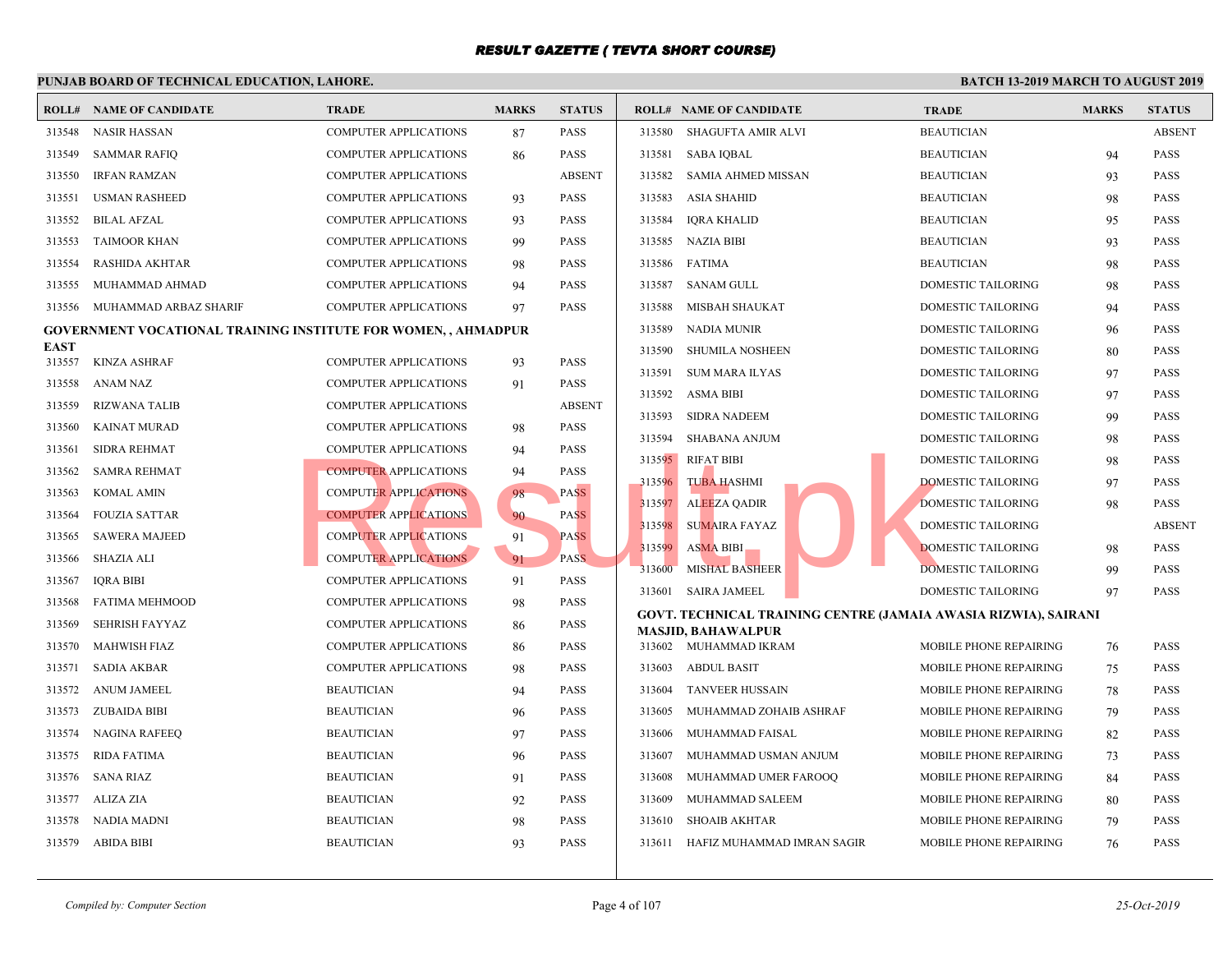|        | <b>ROLL# NAME OF CANDIDATE</b>                                         | <b>TRADE</b>                  | <b>MARKS</b> | <b>STATUS</b> |        | <b>ROLL# NAME OF CANDIDATE</b> | <b>TRAL</b> |
|--------|------------------------------------------------------------------------|-------------------------------|--------------|---------------|--------|--------------------------------|-------------|
| 313612 | MUHAMMAD NASEEM ABBAS                                                  | MOBILE PHONE REPAIRING        | 78           | <b>PASS</b>   | 313644 | <b>RAFIA TAHIR</b>             | <b>DOME</b> |
| 313613 | MUHAMMAD ADEEL                                                         | MOBILE PHONE REPAIRING        | 81           | <b>PASS</b>   | 313645 | <b>RIFFAT ZAQA</b>             | <b>DOME</b> |
| 313614 | <b>UMAIR NAWAB</b>                                                     | MOBILE PHONE REPAIRING        | 83           | <b>PASS</b>   | 313646 | RABIYAH ASHRAF                 | <b>DOME</b> |
| 313615 | MUHAMMAD SHAFOAT BASHIR                                                | <b>MOBILE PHONE REPAIRING</b> | 75           | <b>PASS</b>   | 313647 | <b>RUBINA KOSAR</b>            | <b>DOME</b> |
| 313616 | SYED HAMID ALI GILANI                                                  | <b>MOBILE PHONE REPAIRING</b> | 82           | <b>PASS</b>   | 313648 | <b>TAHNIAT ISHFAQ</b>          | <b>DOME</b> |
| 313617 | <b>ASHRAF</b>                                                          | MOBILE PHONE REPAIRING        | 73           | <b>PASS</b>   | 313649 | <b>IQRA REHMAN</b>             | <b>DOME</b> |
| 313618 | MUHAMMAD SHAN                                                          | MOBILE PHONE REPAIRING        | 76           | <b>PASS</b>   | 313650 | AAMINA BIBI                    | <b>DOME</b> |
| 313619 | SYED MUHAMMAD USAMA                                                    | MOBILE PHONE REPAIRING        | 81           | <b>PASS</b>   | 313651 | <b>IRAM ARSHAD</b>             | <b>DOME</b> |
| 313620 | <b>BUKHARI</b><br>ABDUL REHMAN SHAFIQ                                  | <b>MOBILE PHONE REPAIRING</b> | 75           | <b>PASS</b>   | 313652 | AQSA SHOUKAT                   | <b>DOME</b> |
| 313621 | MUHAMMAD SARFRAZ                                                       | <b>MOBILE PHONE REPAIRING</b> | 84           | <b>PASS</b>   | 313653 | <b>SANIA HASSAN</b>            | <b>DOME</b> |
| 313622 | MUHAMMAD AYAZ HUSSAIN AWAISI                                           | HOME APPLIANCES REPAIR        | 73           | <b>PASS</b>   | 313654 | <b>SADIA SARDAR</b>            | <b>DOME</b> |
| 313623 | <b>GHULAM YASEEN</b>                                                   | HOME APPLIANCES REPAIR        | 78           | <b>PASS</b>   | 313655 | KHAZAIMA LATEEF                | <b>DOME</b> |
| 313624 | MUHAMMAD UMAR                                                          | HOME APPLIANCES REPAIR        | 80           | <b>PASS</b>   | 313656 | <b>KIRAN FIYAZ</b>             | <b>DOME</b> |
| 313625 | SAIF ULLAH KHAN                                                        | <b>HOME APPLIANCES REPAIR</b> | 74           | <b>PASS</b>   | 313657 | <b>IRAM NAZ</b>                | <b>DOME</b> |
| 313626 | HUSNAIN AHMAD                                                          | HOME APPLIANCES REPAIR        | 77           | <b>PASS</b>   | 313658 | URWA FATIMA                    | <b>DOME</b> |
| 313627 | <b>ABRAR KHAN</b>                                                      | <b>HOME APPLIANCES REPAIR</b> | 81           | <b>PASS</b>   | 313659 | <b>SUMIYYA BILAL</b>           | <b>DOME</b> |
| 313628 | MUHAMMAD RIZWAN                                                        | <b>HOME APPLIANCES REPAIR</b> | 79           | <b>PASS</b>   | 313660 | <b>MARYAM BILAL</b>            | <b>DOME</b> |
| 313629 | MUHAMMAD ASAD ALI                                                      | <b>HOME APPLIANCES REPAIR</b> | 74           | <b>PASS</b>   | 313661 | <b>ROBINA ASLAM</b>            | <b>DOME</b> |
| 313630 | MUHAMMAD SHABAN                                                        | <b>HOME APPLIANCES REPAIR</b> | 82           | <b>PASS</b>   | 313662 | <b>RIMSHA KHAN</b>             | <b>DOME</b> |
| 313631 | SHEHZAD AHMAD                                                          | HOME APPLIANCES REPAIR        | 70           | <b>PASS</b>   | 313663 | LARAIB MUNAWAR                 | <b>DOME</b> |
| 313632 | ABU BAKAR SIDDIQUE                                                     | HOME APPLIANCES REPAIR        | 76           | <b>PASS</b>   | 313664 | <b>ANEEZA SALEEM</b>           | <b>DOME</b> |
| 313633 | MUHAMMAD IMRAN                                                         | HOME APPLIANCES REPAIR        | 83           | <b>PASS</b>   | 313665 | RAHEELA IRSHAD                 | <b>DOME</b> |
| 313634 | MUHAMMAD SHERAZ                                                        | HOME APPLIANCES REPAIR        | 76           | <b>PASS</b>   | 313666 | AYESHA SAADIQA                 | <b>BEAU</b> |
| 313635 | <b>SHAHBAZ AHMAD</b>                                                   | HOME APPLIANCES REPAIR        | 80           | <b>PASS</b>   | 313667 | <b>MAJIDA AKRAM</b>            | <b>BEAU</b> |
| 313636 | <b>MOHSIN SHAH</b>                                                     | HOME APPLIANCES REPAIR        | 77           | <b>PASS</b>   | 313668 | NABIA AKHTAR                   | <b>BEAU</b> |
| 313637 | HAFIZ RAB NAWAZ                                                        | <b>HOME APPLIANCES REPAIR</b> | 72           | <b>PASS</b>   | 313669 | <b>SEHRISH ASGHAR</b>          | <b>BEAU</b> |
| 313638 | <b>SUMMAR ABBAS</b>                                                    | <b>HOME APPLIANCES REPAIR</b> | 85           | <b>PASS</b>   | 313670 | <b>SAMRA KHALID</b>            | <b>BEAU</b> |
| 313639 | <b>SUFIAN IFTIKHAR</b>                                                 | HOME APPLIANCES REPAIR        | 77           | <b>PASS</b>   | 313671 | NOOR UL HUDA                   | <b>BEAU</b> |
| 313640 | <b>TAYYAB BUKHSH</b>                                                   | HOME APPLIANCES REPAIR        | 80           | <b>PASS</b>   | 313672 | <b>AREEJ ARSHAD</b>            | <b>BEAU</b> |
| 313641 | <b>MUZAMIL SIDDIQUE</b>                                                | HOME APPLIANCES REPAIR        | 77           | <b>PASS</b>   | 313673 | RABIA TAHIR                    | <b>BEAU</b> |
|        | <b>GOVT. VOCATIONAL TRAINING INSTITUTE FOR WOMEN (RMGTC), OPPOSITE</b> |                               |              |               | 313674 | <b>DURAIN GULL</b>             | <b>BEAU</b> |
|        | <b>G.P.O. FARID GATE, BAHAWALPUR</b>                                   |                               |              |               | 313675 | SYEDA IQRA BATOOL              | <b>BEAU</b> |
| 313642 | FIZA FATIMA                                                            | DOMESTIC TAILORING            | 89           | <b>PASS</b>   | 313676 | <b>IRTAQA MUNIR</b>            | <b>BEAU</b> |
|        | 313643 NADIA BATOOL                                                    | DOMESTIC TAILORING            |              | <b>ABSENT</b> |        | 313677 MURIAM QUDOOS           | <b>BEAU</b> |
|        |                                                                        |                               |              |               |        |                                |             |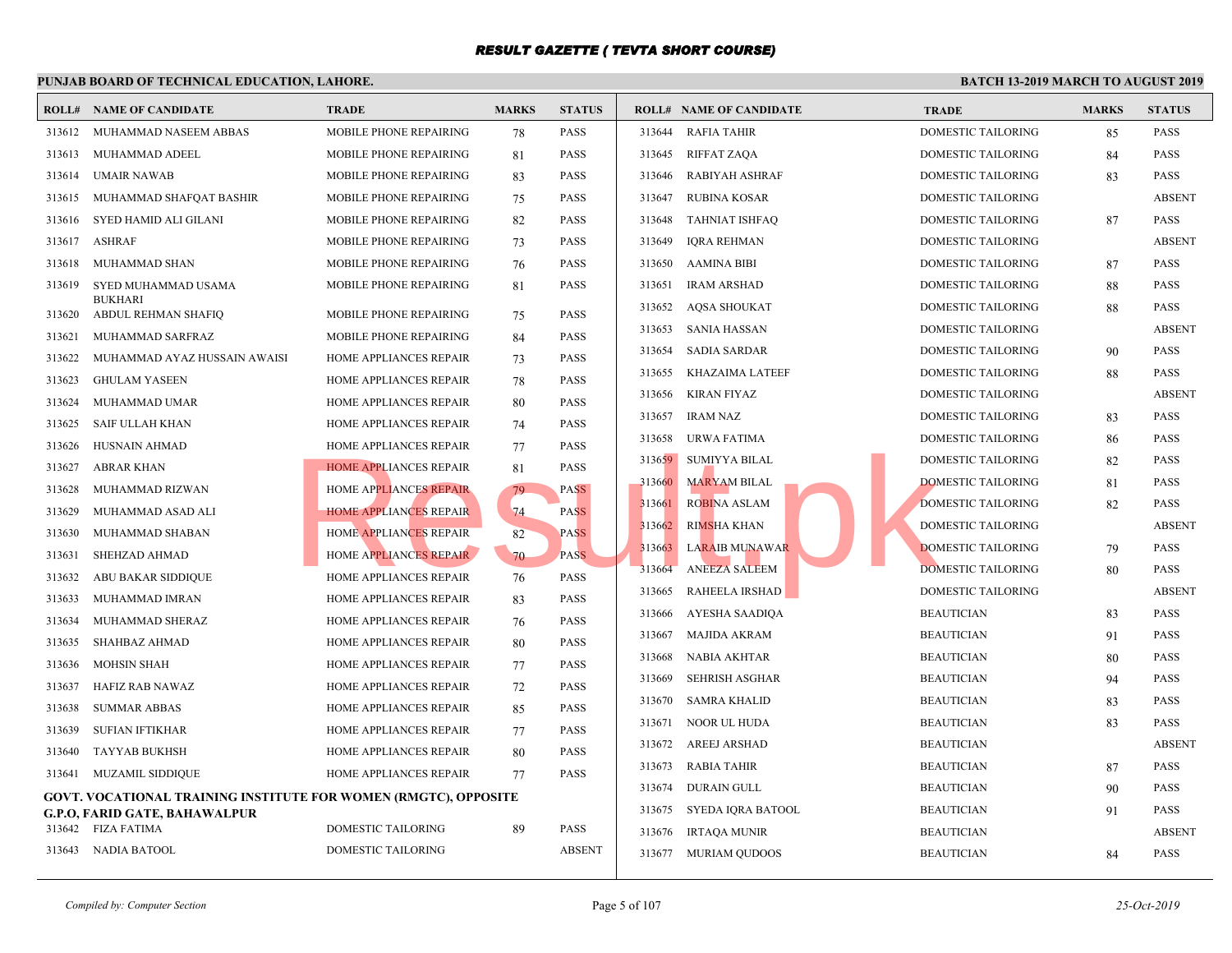|        | PUNJAB BOARD OF TECHNICAL EDUCATION, LAHORE.                          |                                          |              |               |                 |                                                  |             |
|--------|-----------------------------------------------------------------------|------------------------------------------|--------------|---------------|-----------------|--------------------------------------------------|-------------|
|        | <b>ROLL# NAME OF CANDIDATE</b>                                        | <b>TRADE</b>                             | <b>MARKS</b> | <b>STATUS</b> |                 | <b>ROLL# NAME OF CANDIDATE</b>                   | <b>TRAL</b> |
| 313678 | AQSA GULNAZ                                                           | <b>BEAUTICIAN</b>                        | 93           | <b>PASS</b>   |                 | 313710 HUMAIRA REHMAN                            | <b>BEAU</b> |
| 313679 | AMMARA KANWAL                                                         | <b>BEAUTICIAN</b>                        | 84           | <b>PASS</b>   |                 | 313711 RIMSHA RASHEED                            | <b>BEAU</b> |
| 313680 | <b>SUMARA ARIF</b>                                                    | <b>BEAUTICIAN</b>                        | 76           | <b>PASS</b>   |                 | 313712 SANA AKRAM                                | <b>BEAU</b> |
| 313681 | <b>MARIA BASHIR</b>                                                   | <b>BEAUTICIAN</b>                        | 86           | <b>PASS</b>   |                 | 313713 AYSHA SANA                                | <b>BEAU</b> |
| 313682 | <b>BISMA RIZWAN</b>                                                   | <b>BEAUTICIAN</b>                        | 84           | <b>PASS</b>   |                 | 313714 RAZIA BIBI                                | <b>BEAU</b> |
| 313683 | <b>AROOSH MALIK</b>                                                   | <b>BEAUTICIAN</b>                        |              | <b>ABSENT</b> |                 | 313715 HUMAIRA PARVEEN                           | <b>BEAU</b> |
| 313684 | <b>RIFAT MANZOOR</b>                                                  | <b>BEAUTICIAN</b>                        | 98           | <b>PASS</b>   |                 | 313716 DIL AWAIZ                                 | <b>BEAU</b> |
| 313685 | NIMRA NOOR                                                            | <b>BEAUTICIAN</b>                        |              | <b>ABSENT</b> |                 | 313717 MARIA PARVEEN                             | <b>BEAU</b> |
| 313686 | <b>MALIHA ALMAS</b>                                                   | <b>BEAUTICIAN</b>                        | 83           | <b>PASS</b>   |                 | 313718 RAZIA BIBI                                | <b>BEAU</b> |
| 313687 | <b>IRUM ARSHAD</b>                                                    | <b>BEAUTICIAN</b>                        | 88           | <b>PASS</b>   | 313719          | SHAISTA TAHSEEN                                  | <b>BEAU</b> |
| 313688 | <b>FAZEELA IAMES</b>                                                  | <b>BEAUTICIAN</b>                        | 85           | <b>PASS</b>   | 313720          | HAFIZA SOBIA IRUM                                | <b>BEAU</b> |
| 313689 | <b>BEENISH SALEEM</b>                                                 | <b>BEAUTICIAN</b>                        | 88           | <b>PASS</b>   | 313721          | MINAHAL BREERA                                   | <b>BEAU</b> |
| 313690 | <b>UZMA SEHAR</b>                                                     | <b>BEAUTICIAN</b>                        | 86           | <b>PASS</b>   | 313722          | <b>GUL TASHIA BASHIR</b>                         | <b>BEAU</b> |
| 313691 | <b>HINA SADIQUE</b>                                                   | <b>BEAUTICIAN</b>                        | 88           | <b>PASS</b>   | 313723          | <b>AMBER YASEEN</b>                              | <b>BEAU</b> |
| 313692 | MISBAH                                                                | <b>BEAUTICIAN</b>                        | 84           | <b>PASS</b>   | 313724          | KALSOOM MAI                                      | <b>BEAU</b> |
| 313693 | MUQADDAS FATIMA                                                       | <b>BEAUTICIAN</b>                        |              | <b>ABSENT</b> |                 | 313725 ROBINA MANZOOR                            | <b>BEAU</b> |
|        | <b>GOVERNMENT VOCATIONAL TRAINING INSTITUTE FOR WOMEN, JALANDHAR-</b> |                                          |              |               | 313726          | <b>MARIA NAZ</b>                                 | <b>BEAU</b> |
|        | COLONY, HASILPUR                                                      |                                          |              | <b>PASS</b>   | 313727          | <b>SOBIA BASHIR</b>                              | <b>BEAU</b> |
| 313695 | 313694 MARIA JAVED<br><b>BASMA NASIR</b>                              | DOMESTIC TAILORING<br>DOMESTIC TAILORING | 96           | <b>PASS</b>   |                 | 313728 SAIQA ASHRAF                              | <b>BEAU</b> |
|        |                                                                       |                                          | 91           |               |                 | 313729 MEHREEN FATIMA                            | <b>BEAU</b> |
| 313696 | <b>MOMINA NASEEM</b>                                                  | <b>DOMESTIC TAILORING</b>                | 89           | <b>PASS</b>   |                 | <b>GOVERNMENT TECHNICAL TRAINING CENTRE (FE)</b> |             |
| 313697 | <b>SADIA ANWAR</b>                                                    | DOMESTIC TAILORING                       |              | <b>ABSENT</b> | <b>TAMEWALI</b> |                                                  |             |
| 313698 | NABILA MUNAWAR                                                        | <b>DOMESTIC TAILORING</b>                | 98           | <b>PASS</b>   |                 | 313730 ASMA BIBI                                 | <b>DOME</b> |
| 313699 | <b>SANA KOUSAR</b>                                                    | DOMESTIC TAILORING                       |              | <b>ABSENT</b> | 313731          | SABA FATIMA                                      | <b>DOME</b> |
| 313700 | <b>ZOYA ARSHAD</b>                                                    | <b>DOMESTIC TAILORING</b>                | 95           | <b>PASS</b>   |                 | 313732 RAZIA PARVEEN                             | <b>DOME</b> |
| 313701 | <b>HINA SHAHID</b>                                                    | DOMESTIC TAILORING                       |              | <b>ABSENT</b> | 313733          | ANAM PARVEEN                                     | <b>DOME</b> |
| 313702 | <b>RAMZANA BIBI</b>                                                   | DOMESTIC TAILORING                       | 91           | <b>PASS</b>   | 313734          | <b>SAMEENA MAI</b>                               | <b>DOME</b> |
| 313703 | TASMIA AHMAD                                                          | DOMESTIC TAILORING                       | 94           | <b>PASS</b>   |                 | 313735 SANAM BIBI                                | <b>DOME</b> |
| 313704 | <b>RABIA NASREEN</b>                                                  | DOMESTIC TAILORING                       | 91           | <b>PASS</b>   | 313736          | TEHMEENA AHMAD                                   | <b>DOME</b> |
| 313705 | AYESHA ARSHAD                                                         | DOMESTIC TAILORING                       | 95           | <b>PASS</b>   | 313737          | KASHMALA NAWAZ                                   | <b>DOME</b> |
| 313706 | <b>SAHEEFA MULAZIM</b>                                                | DOMESTIC TAILORING                       | 96           | <b>PASS</b>   | 313738          | <b>NASEEM AKHTAR</b>                             | <b>DOME</b> |
| 313707 | SABA BIBI                                                             | DOMESTIC TAILORING                       | 94           | <b>PASS</b>   | 313739          | SUMAYYA AYYAZ                                    | <b>DOME</b> |
| 313708 | <b>ANUM NOREEN</b>                                                    | DOMESTIC TAILORING                       | 94           | <b>PASS</b>   | 313740          | NAFISA SAJJAD                                    | <b>DOME</b> |
| 313709 | <b>SAMREEN ZAHOOR</b>                                                 | DOMESTIC TAILORING                       | 94           | <b>PASS</b>   |                 | 313741 KAREEMA MAI                               | <b>DOME</b> |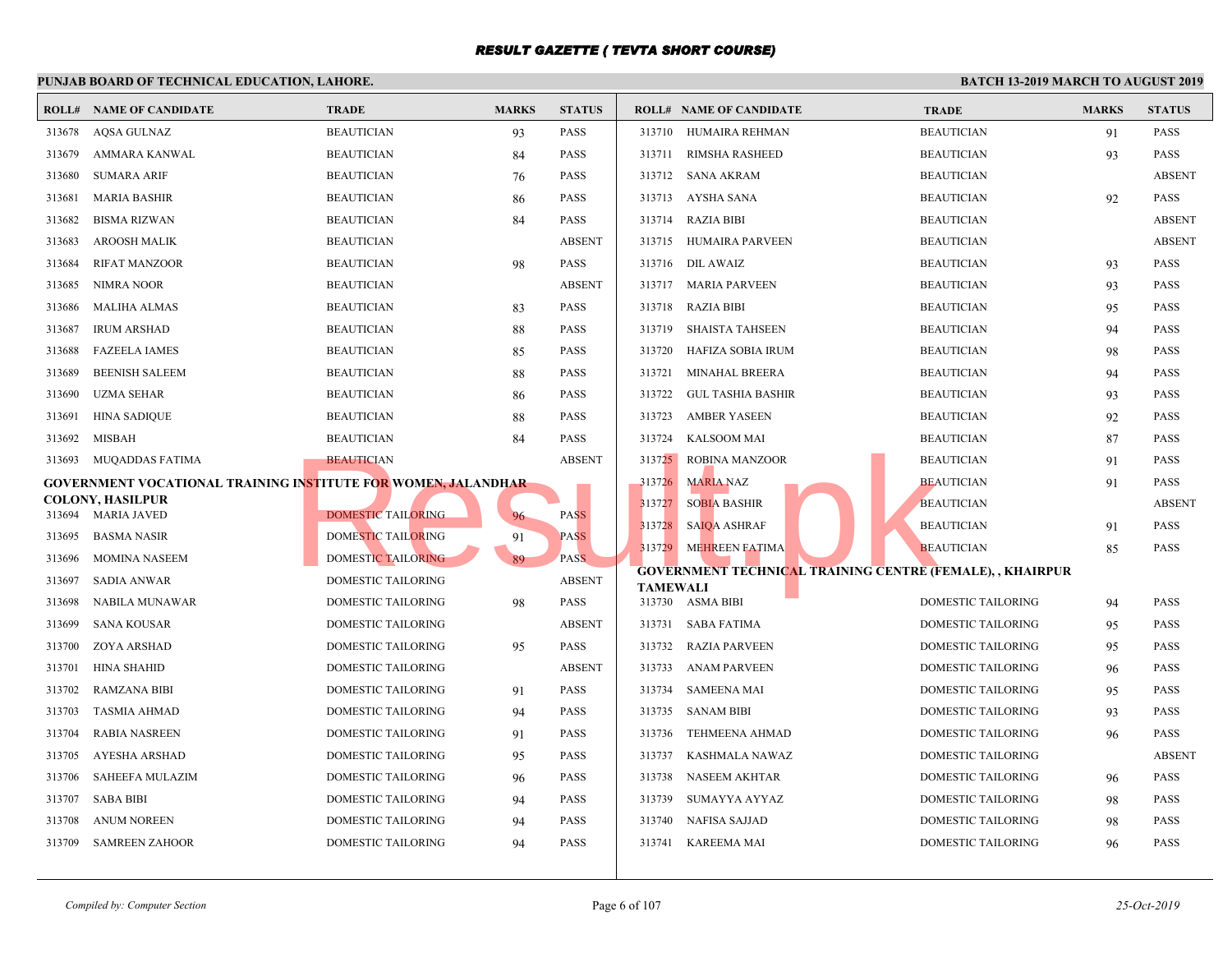|        | <b>ROLL# NAME OF CANDIDATE</b> | <b>TRADE</b>                 | <b>MARKS</b> | <b>STATUS</b> |        | <b>ROLL# NAME OF CANDIDATE</b>                      | <b>TRAL</b>  |
|--------|--------------------------------|------------------------------|--------------|---------------|--------|-----------------------------------------------------|--------------|
| 313742 | SALMA MUNIR                    | DOMESTIC TAILORING           |              | <b>ABSENT</b> |        | 313776 RABIA KIRAN                                  | <b>COMP</b>  |
| 313743 | <b>LAILA RAFIQ</b>             | DOMESTIC TAILORING           | 92           | PASS          |        | 313777 RAZIA BASHIR                                 | <b>COMP</b>  |
| 313744 | KIRAN FIAZ                     | <b>DOMESTIC TAILORING</b>    |              | <b>ABSENT</b> |        | <b>GOVT. TECHNICAL TRAINING CENTRE (MALE), , KH</b> |              |
| 313745 | <b>AQSA RIAZ</b>               | <b>BEAUTICIAN</b>            | 98           | <b>PASS</b>   |        | 313778 MUHAMMAD RASHID                              | <b>MOTO</b>  |
| 313746 | MEMOONA BATOOL                 | <b>BEAUTICIAN</b>            | 93           | <b>PASS</b>   | 313779 | MUHAMMAD ASIM                                       | <b>MOTO</b>  |
| 313747 | <b>SAFIRA AHMAD</b>            | <b>BEAUTICIAN</b>            | 91           | <b>PASS</b>   | 313780 | <b>SIKANDER NAZIR</b>                               | <b>MOTO</b>  |
| 313748 | <b>KIRAN SHAHZADI</b>          | <b>BEAUTICIAN</b>            | 98           | PASS          | 313781 | MUHAMMAD AHMAD                                      | <b>MOTO</b>  |
| 313749 | UMAIMA AHMAD                   | <b>BEAUTICIAN</b>            | 91           | <b>PASS</b>   | 313782 | <b>MOHSIN ALI</b>                                   | <b>MOTO</b>  |
| 313750 | NIDA AFZAL                     | <b>BEAUTICIAN</b>            | 97           | <b>PASS</b>   | 313783 | MUHAMMAD DILSHAD ABBASI                             | <b>MOTO</b>  |
| 313751 | FARHAT KALSOOM                 | <b>BEAUTICIAN</b>            | 96           | <b>PASS</b>   | 313784 | MUHAMMAD RAMZAN                                     | <b>MOTO</b>  |
| 313752 | <b>BARIRA MALIK</b>            | <b>BEAUTICIAN</b>            |              | <b>ABSENT</b> | 313785 | MUHAMMAD UMAR                                       | <b>MOTO</b>  |
| 313753 | NADIA NAWAZ                    | <b>BEAUTICIAN</b>            | 95           | PASS          | 313786 | MUHAMMAD TARIQ                                      | <b>MOTO</b>  |
| 313754 | <b>MARYAM FATIMA</b>           | <b>BEAUTICIAN</b>            |              | <b>ABSENT</b> | 313787 | MUHAMMAD AJMAL                                      | <b>MOTO</b>  |
| 313755 | AROOJ FATIMA                   | <b>BEAUTICIAN</b>            | 97           | PASS          | 313788 | MUHAMMAD FAKHER                                     | <b>MOTO</b>  |
| 313756 | <b>ZAHRA BIBI</b>              | <b>BEAUTICIAN</b>            | 91           | <b>PASS</b>   | 313789 | MUHAMMAD UMER FAROOQ                                | <b>MOTO</b>  |
| 313757 | MUQADAS HASSAN                 | <b>BEAUTICIAN</b>            | 91           | <b>PASS</b>   | 313790 | MUHAMMAD IRFAN                                      | <b>MOTO</b>  |
| 313758 | AMBER MARIYA                   | <b>BEAUTICIAN</b>            | 91           | <b>PASS</b>   | 313791 | <b>MUHAMMAD MOHSIN</b>                              | <b>MOTO</b>  |
| 313759 | SAIMA KANWAL                   | <b>BEAUTICIAN</b>            | 92           | <b>PASS</b>   | 313792 | MUHAMMAD MUD <mark>DAS</mark> AR                    | <b>MOTO</b>  |
| 313760 | ZUNAIRA AJMAL                  | <b>BEAUTICIAN</b>            | 92           | <b>PASS</b>   | 313793 | SAJID ALI                                           | <b>ELECT</b> |
| 313761 | <b>RABIA BIBI</b>              | <b>COMPUTER APPLICATIONS</b> | 92           | <b>PASS</b>   | 313794 | <b>MUHAMMAD IRFAN</b>                               | <b>ELECT</b> |
| 313762 | <b>ASMA NASIR</b>              | <b>COMPUTER APPLICATIONS</b> |              | <b>ABSENT</b> | 313795 | <b>MUHAMMAD SAMRN</b>                               | <b>ELECT</b> |
| 313763 | <b>RUQIA ZAHOOR</b>            | <b>COMPUTER APPLICATIONS</b> | 93           | <b>PASS</b>   | 313796 | MUHAMMAD ASLAM                                      | <b>ELECT</b> |
| 313764 | <b>SAMRA BATOOL</b>            | <b>COMPUTER APPLICATIONS</b> |              | <b>ABSENT</b> | 313797 | MUHAMMAD JAHANGIR                                   | <b>ELECT</b> |
| 313765 | <b>SADIA SHARIF</b>            | <b>COMPUTER APPLICATIONS</b> | 93           | PASS          | 313798 | SYED MURAD ALI SHAH                                 | <b>ELECT</b> |
| 313766 | <b>SAMINA BIBI</b>             | <b>COMPUTER APPLICATIONS</b> | 92           | <b>PASS</b>   | 313799 | MUHAMMAD FARHAN SARWAR                              | <b>ELECT</b> |
| 313767 | <b>SANIA MUKHTAR</b>           | <b>COMPUTER APPLICATIONS</b> | 92           | <b>PASS</b>   | 313800 | MUHAMMAD NADEEM                                     | <b>ELECT</b> |
| 313768 | <b>GHAZAL MUMTAZ</b>           | <b>COMPUTER APPLICATIONS</b> | 92           | <b>PASS</b>   | 313801 | <b>MAZHAR AMIN</b>                                  | <b>ELECT</b> |
| 313769 | ANILA IQBAL                    | <b>COMPUTER APPLICATIONS</b> | 91           | <b>PASS</b>   | 313802 | <b>MUHAMMAD</b>                                     | <b>ELECT</b> |
| 313770 | MEHWISH FATIMA                 | <b>COMPUTER APPLICATIONS</b> | 94           | <b>PASS</b>   | 313803 | MUHAMMAD JAHANGEER                                  | <b>ELECT</b> |
| 313771 | <b>GULSHAN BASHIR</b>          | <b>COMPUTER APPLICATIONS</b> | 94           | <b>PASS</b>   | 313804 | <b>RAO TANVEER ANJUM</b>                            | <b>ELECT</b> |
| 313772 | MEHWISH BATOOL                 | <b>COMPUTER APPLICATIONS</b> | 94           | <b>PASS</b>   | 313805 | MUHAMMAD SHAKEEL                                    | <b>ELECT</b> |
| 313773 | <b>TAHIRA BANO</b>             | <b>COMPUTER APPLICATIONS</b> | 95           | <b>PASS</b>   | 313806 | MUHAMMAD RIAZ CHUGHTA                               | <b>ELECT</b> |
| 313774 | <b>SHAHLA BANO</b>             | <b>COMPUTER APPLICATIONS</b> |              | <b>ABSENT</b> | 313807 | <b>WASIM AHMAD</b>                                  | <b>ELECT</b> |
| 313775 | SHAISTA MANZOOR                | <b>COMPUTER APPLICATIONS</b> | 91           | <b>PASS</b>   |        | 313808 TABI HASSAN                                  | <b>MOBII</b> |
|        |                                |                              |              |               |        |                                                     |              |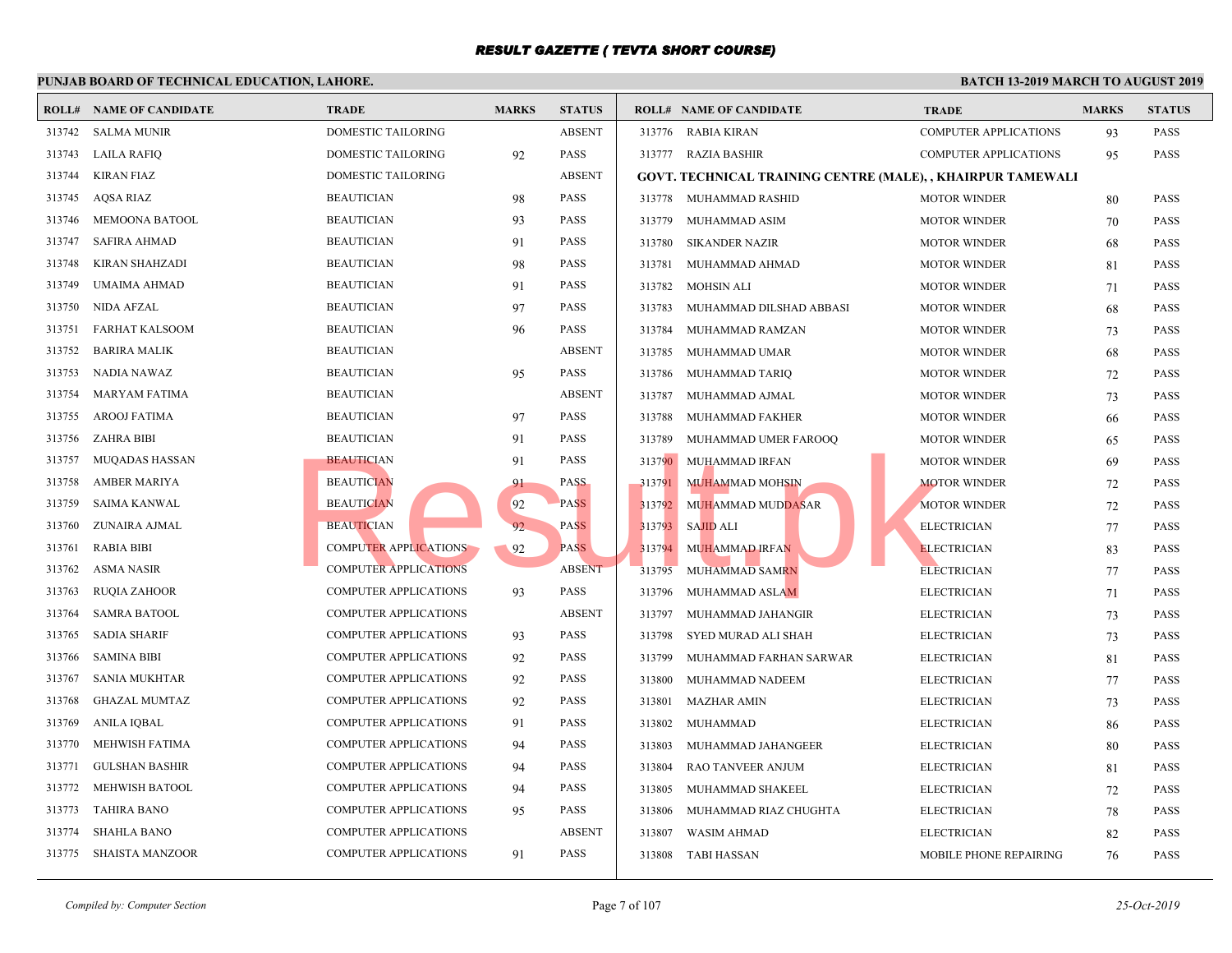|                  | I UNIAD DOARD OF TECHNICAL EDUCATION, LAHORE,               |                               |              |               |        |                                                 |             |
|------------------|-------------------------------------------------------------|-------------------------------|--------------|---------------|--------|-------------------------------------------------|-------------|
|                  | <b>ROLL# NAME OF CANDIDATE</b>                              | <b>TRADE</b>                  | <b>MARKS</b> | <b>STATUS</b> |        | <b>ROLL# NAME OF CANDIDATE</b>                  | <b>TRAL</b> |
| 313809           | AHMAD NAWAZ                                                 | MOBILE PHONE REPAIRING        | 80           | <b>PASS</b>   | 313841 | <b>ASIA ATTA</b>                                | <b>DOME</b> |
| 313810           | <b>BILAWAL AHMAD</b>                                        | MOBILE PHONE REPAIRING        | 86           | <b>PASS</b>   | 313842 | <b>SHABANA KOSAR</b>                            | <b>DOME</b> |
| 313811           | <b>UMAR FAROOQ</b>                                          | MOBILE PHONE REPAIRING        | 85           | <b>PASS</b>   | 313843 | SIDRA ARSHAD                                    | <b>DOME</b> |
| 313812           | MUHAMMAD KASHIF GHAFAR                                      | MOBILE PHONE REPAIRING        | 93           | <b>PASS</b>   | 313844 | <b>SHAHIDA PERVEEN</b>                          | <b>DOME</b> |
| 313813           | MUHAMMAD WASEEM MUMTAZ                                      | <b>MOBILE PHONE REPAIRING</b> | 92           | <b>PASS</b>   | 313845 | GULNAZ KOUSAR                                   | <b>DOME</b> |
| 313814           | <b>DILAWAR NAWAZ</b>                                        | MOBILE PHONE REPAIRING        | 94           | <b>PASS</b>   | 313846 | ADEEBA ZAHID                                    | <b>DOME</b> |
| 313815           | HAFIZ ABDUL REHMAN                                          | MOBILE PHONE REPAIRING        | 86           | <b>PASS</b>   | 313847 | ZOYA SHOKAT                                     | <b>DOME</b> |
| 313816           | <b>SOHAIL ABBAS</b>                                         | MOBILE PHONE REPAIRING        | 93           | <b>PASS</b>   | 313848 | MARYAM GOHAR                                    | <b>DOME</b> |
| 313817           | <b>SHERAZ AFZAL</b>                                         | MOBILE PHONE REPAIRING        | 78           | <b>PASS</b>   | 313849 | HAFIZA UMARA AKBAR                              | <b>DOME</b> |
| 313818           | UMAR IQBAL                                                  | MOBILE PHONE REPAIRING        | 79           | <b>PASS</b>   | 313850 | HAFIZA RAKSHANDA NASEEM                         | <b>DOME</b> |
| 313819           | MUHAMMAD HAMZA AJMAL                                        | MOBILE PHONE REPAIRING        | 82           | <b>PASS</b>   | 313851 | <b>SIDRA JAMEEL</b>                             | <b>DOME</b> |
| 313820           | MUHAMMAD FAISAL                                             | <b>MOBILE PHONE REPAIRING</b> | 90           | <b>PASS</b>   |        | 313852 SIDRA NASIM                              | <b>DOME</b> |
| 313821           | <b>MUHAMMAD IRFAN</b>                                       | <b>MOBILE PHONE REPAIRING</b> | 79           | <b>PASS</b>   |        | <b>GOVERNMENT TECHNICAL TRAINING CENTRE, MA</b> |             |
| 313822           | MUHAMMAD WAEEM AKRAM                                        | MOBILE PHONE REPAIRING        | 79           | <b>PASS</b>   | 313853 | NIAMATULLAH                                     | <b>COMP</b> |
|                  | GOVERNMENT VOCATIONAL TRAINING INSTITUTE FOR WOMAN, YAZMAN, |                               |              |               | 313854 | SYED AOUN RAZA SHAH BUKHARI                     | <b>COMP</b> |
| YAZMAN<br>313823 | NEELAM HAMEED                                               | <b>BEAUTICIAN</b>             | 94           | <b>PASS</b>   | 313855 | MUHAMMAD HASNAIN                                | <b>COMP</b> |
| 313824           | <b>ANAM IDREES</b>                                          | <b>BEAUTICIAN</b>             | 90           | <b>PASS</b>   | 313856 | <b>MAHMOOD ALI</b>                              | <b>COMP</b> |
| 313825           | SAIRA                                                       | <b>BEAUTICIAN</b>             | 93           | <b>PASS</b>   | 313857 | <b>ABDUL KALEEM</b>                             | <b>COMP</b> |
| 313826           | SANA KHAN                                                   | <b>BEAUTICIAN</b>             | 93           | <b>PASS</b>   | 313858 | <b>ABDUL RAUF</b>                               | <b>COMP</b> |
| 313827           | <b>ASIA ASHRAF</b>                                          | <b>BEAUTICIAN</b>             | 89           | PASS.         | 313859 | HAFIZ MEHBOOB SUBHANI                           | <b>COMP</b> |
| 313828           | TANZEELA ASLAM                                              | <b>BEAUTICIAN</b>             | 92           | <b>PASS</b>   | 313860 | <b>TAHIR ABBAS</b>                              | <b>COMP</b> |
| 313829           | AYESHA KANWAL                                               | <b>BEAUTICIAN</b>             | 91           | <b>PASS</b>   | 313861 | <b>AQEEL MEHDI</b>                              | <b>COMP</b> |
| 313830           | <b>FAKHRA TABASUM</b>                                       | <b>BEAUTICIAN</b>             | 89           | <b>PASS</b>   | 313862 | MUHAMMAD SULTAN                                 | <b>COMP</b> |
| 313831           | <b>IORA NADEEM</b>                                          | <b>BEAUTICIAN</b>             | 93           | <b>PASS</b>   | 313863 | MUHAMMAD NUMAN AHMAD                            | <b>COMP</b> |
| 313832           | <b>SANA PARVEEN</b>                                         | <b>BEAUTICIAN</b>             | 89           | <b>PASS</b>   | 313864 | <b>AHSAN ALI</b>                                | <b>COMP</b> |
| 313833           | <b>HUMA FATIMA</b>                                          | <b>BEAUTICIAN</b>             | 89           | <b>PASS</b>   | 313865 | <b>RIZWAN ABBAS</b>                             | <b>COMP</b> |
| 313834           | ALEEZA SHAHZAD                                              | <b>BEAUTICIAN</b>             | 89           | <b>PASS</b>   | 313866 | MUHAMMAD ASGHAR                                 | <b>COMP</b> |
| 313835           | MEHROOZ KIRAN                                               | <b>BEAUTICIAN</b>             | 89           | <b>PASS</b>   | 313867 | <b>ARSALAN JAVED</b>                            | <b>COMP</b> |
| 313836           | <b>AREEZ AKHTAR</b>                                         | <b>BEAUTICIAN</b>             | 84           | <b>PASS</b>   | 313868 | MUHAMMAD ILYAS                                  | <b>COMP</b> |
| 313837           | <b>AYESHA IQBAL</b>                                         | <b>BEAUTICIAN</b>             | 87           | <b>PASS</b>   | 313869 | <b>ASMAT ULLAH</b>                              | <b>COMP</b> |
| 313838           | <b>RABIA SAEED</b>                                          | DOMESTIC TAILORING            | 82           | <b>PASS</b>   | 313870 | MUHAMMAD UMAIR HAMZA                            | <b>COMP</b> |
| 313839           | ASIA SHAFAQAT                                               | <b>DOMESTIC TAILORING</b>     | 87           | <b>PASS</b>   | 313871 | MUHAMMAD ABU SUFYAN                             | <b>COMP</b> |
| 313840           | AMNA NOOR                                                   | DOMESTIC TAILORING            | 88           | <b>PASS</b>   | 313872 | SYED MUHAMMAD YAZDAN                            | <b>COMP</b> |
|                  |                                                             |                               |              |               |        |                                                 |             |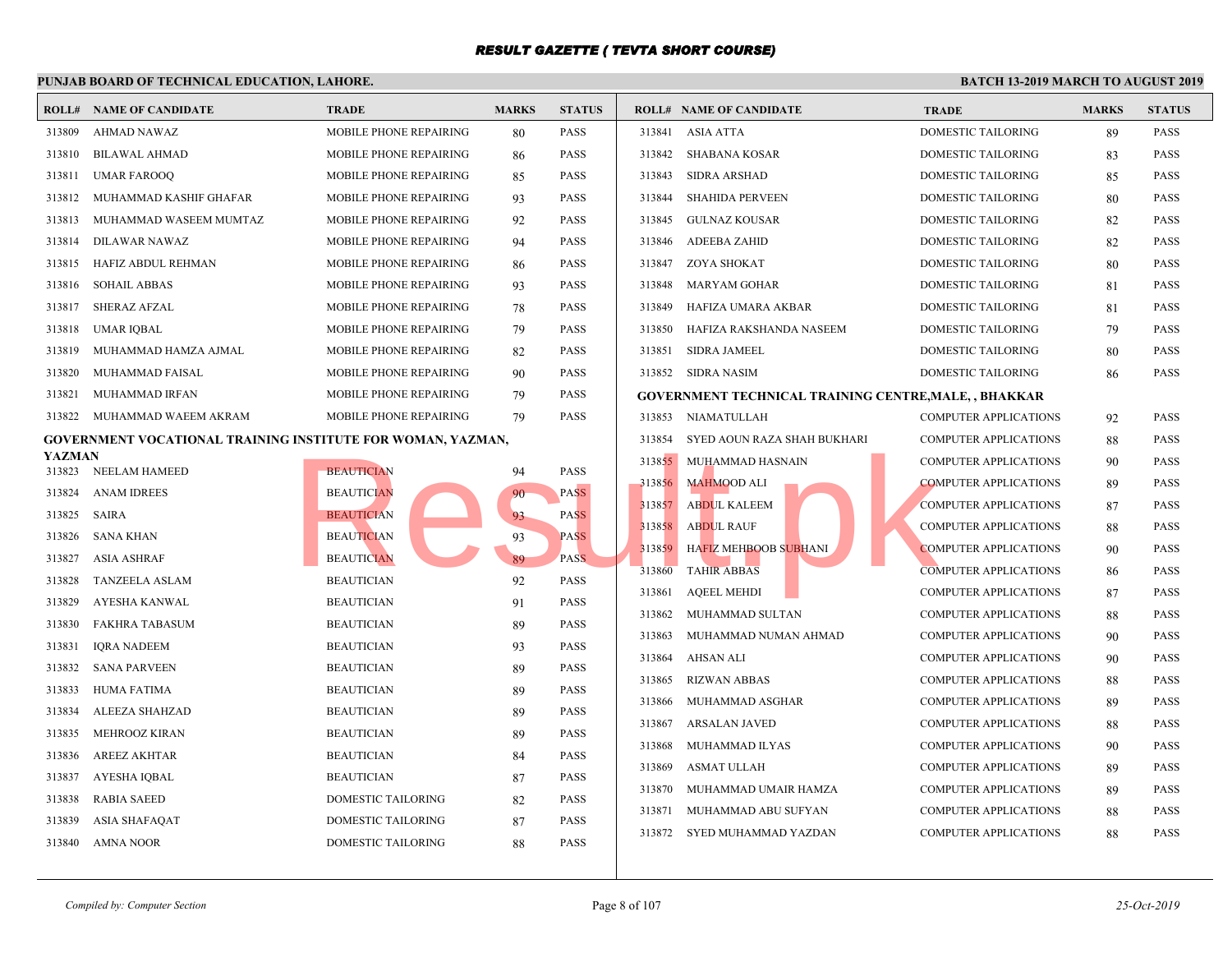|        | <b>ROLL# NAME OF CANDIDATE</b>                                | <b>TRADE</b>       | <b>MARKS</b> | <b>STATUS</b> |        | <b>ROLL# NAME OF CANDIDATE</b> | <b>TRAL</b> |
|--------|---------------------------------------------------------------|--------------------|--------------|---------------|--------|--------------------------------|-------------|
|        | GOVERNMENT VOCATIONAL TRAINING INSTITUTE FOR WOMEN, CLUB ROAD |                    |              |               | 313905 | <b>GHULAM FATIMA</b>           | <b>DOME</b> |
| 313873 | <b>MANDI TOWN, BHAKKAR</b><br>HUMERA CHANNA                   | <b>BEAUTICIAN</b>  | 88           | <b>PASS</b>   | 313906 | <b>AYESHA NAHEED</b>           | <b>DOME</b> |
| 313874 | <b>GOHAR AMEER</b>                                            | <b>BEAUTICIAN</b>  | 90           | <b>PASS</b>   | 313907 | <b>MAHWISH ALTAF</b>           | <b>DOME</b> |
| 313875 | <b>SHUMAILA BIBI</b>                                          | <b>BEAUTICIAN</b>  | 90           | <b>PASS</b>   | 313908 | UM E SALMA                     | <b>DOME</b> |
| 313876 | <b>NOREEN FATIMA</b>                                          | <b>BEAUTICIAN</b>  |              | <b>ABSENT</b> | 313909 | <b>SAWERA BIBI</b>             | <b>DOME</b> |
| 313877 | NADIA SHOUKAT                                                 | <b>BEAUTICIAN</b>  |              | <b>PASS</b>   | 313910 | <b>SARA JAFFRI</b>             | <b>DOME</b> |
|        |                                                               |                    | 88           | <b>PASS</b>   | 313911 | HUZAIRA IQBAL                  | <b>DOME</b> |
| 313878 | <b>AQSA SAKHAWAT</b>                                          | <b>BEAUTICIAN</b>  | 90           |               | 313912 | <b>ASIFA BIBI</b>              | <b>DOME</b> |
| 313879 | ZARQA TARIQ                                                   | <b>BEAUTICIAN</b>  | 90           | <b>PASS</b>   | 313913 | RAHILA KHIZAR                  | <b>DOME</b> |
| 313880 | <b>SHAZIA PARVEEN</b>                                         | <b>BEAUTICIAN</b>  | 89           | <b>PASS</b>   | 313914 | SHUMAILA MULAZIM               | <b>DOME</b> |
| 313881 | <b>SHUMAILA BASHEER</b>                                       | <b>BEAUTICIAN</b>  |              | <b>ABSENT</b> | 313915 | AYESHA MALIK                   | <b>DOME</b> |
| 313882 | <b>SAIRA HABIB</b>                                            | <b>BEAUTICIAN</b>  | 90           | <b>PASS</b>   | 313916 | SHABANA KALSOOM                | <b>DOME</b> |
| 313883 | <b>KAINAT RAHEEM</b>                                          | <b>BEAUTICIAN</b>  | 91           | <b>PASS</b>   | 313917 | <b>DUA FATIMA</b>              | <b>DOME</b> |
| 313884 | <b>SHABANA BIBI</b>                                           | <b>BEAUTICIAN</b>  | 88           | <b>PASS</b>   | 313918 | MUBSHRA BIBI                   | <b>DOME</b> |
| 313885 | <b>SEHRISH BIBI</b>                                           | <b>BEAUTICIAN</b>  | 90           | <b>PASS</b>   | 313919 | <b>FOZIA NOREEN</b>            | <b>DOME</b> |
| 313886 | <b>SHAGUFTA SIDDIQ</b>                                        | <b>BEAUTICIAN</b>  | 91           | <b>PASS</b>   |        | 313920 SHUMAILA IRAM           | <b>DOME</b> |
| 313887 | <b>IORA SAJJAD</b>                                            | <b>BEAUTICIAN</b>  | 95           | <b>PASS</b>   |        | 313921 JAVERIA BATOOL          | <b>DOME</b> |
| 313888 | <b>SANA TARIQ</b>                                             | <b>BEAUTICIAN</b>  | 95           | <b>PASS</b>   | 313922 | <b>SAIMA PARVEEN</b>           | <b>DOME</b> |
| 313889 | <b>SHANZA MANZOOR</b>                                         | <b>BEAUTICIAN</b>  | 85           | <b>PASS</b>   | 313923 | <b>NADIA AKHTAR</b>            | <b>DOME</b> |
| 313890 | MAHLAQA ALTAF                                                 | <b>BEAUTICIAN</b>  | 86           | <b>PASS</b>   | 313924 | <b>SIDRA REHMAN</b>            | <b>DOME</b> |
| 313891 | <b>KIRAN MAHMOOD</b>                                          | <b>BEAUTICIAN</b>  | 93           | PASS.         | 313925 | <b>FOZIA BIBI</b>              | <b>COMP</b> |
| 313892 | <b>BUSHRA KAUSAR</b>                                          | <b>BEAUTICIAN</b>  | 94           | PASS          | 313926 | <b>SUMARA QASIM</b>            | COMP        |
| 313893 | <b>MASOOMA SHABEER</b>                                        | <b>BEAUTICIAN</b>  |              | <b>ABSENT</b> | 313927 | <b>HINA BATOOL</b>             | <b>COMP</b> |
| 313894 | <b>FATIMA ASLAM</b>                                           | <b>BEAUTICIAN</b>  | 95           | <b>PASS</b>   | 313928 | <b>RABIA BATOOL</b>            | COMP        |
| 313895 | <b>NOSHEEN IMAM</b>                                           | <b>BEAUTICIAN</b>  | 91           | <b>PASS</b>   | 313929 | <b>RAZIA BIBI</b>              | <b>COMP</b> |
| 313896 | <b>TASKEEN ZAHRA</b>                                          | <b>BEAUTICIAN</b>  | 91           | <b>PASS</b>   | 313930 | <b>ZEBA QADRI</b>              | COMP        |
| 313897 | KHADIJA NAWAZ                                                 | <b>BEAUTICIAN</b>  | 85           | <b>PASS</b>   | 313931 | <b>ANAM HAYAT</b>              | <b>COMP</b> |
| 313898 | <b>UZMA MEHBOOB</b>                                           | <b>BEAUTICIAN</b>  | 91           | PASS          | 313932 | AALIYA HAYYAT                  | COMP        |
| 313899 | <b>RAFIA ANWAR</b>                                            | <b>BEAUTICIAN</b>  | 91           | <b>PASS</b>   | 313933 | KANWAL TAJ                     | <b>COMP</b> |
| 313900 | <b>SANA UROOJ</b>                                             | <b>BEAUTICIAN</b>  | 89           | PASS          | 313934 | <b>SALEHA BANO</b>             | COMP        |
| 313901 | KHUSHBOO E ZAHRA                                              | <b>BEAUTICIAN</b>  | 94           | <b>PASS</b>   | 313935 |                                | <b>COMP</b> |
| 313902 | <b>TAHMINA BATOOL</b>                                         | <b>BEAUTICIAN</b>  | 94           | <b>PASS</b>   |        | RUQQIA BIBI                    |             |
| 313903 | <b>SUNILA RAHIM</b>                                           | DOMESTIC TAILORING | 97           | <b>PASS</b>   | 313936 | YASMEEN SOHAIL                 | COMP        |
| 313904 | <b>SHAKEELA RAHEEM</b>                                        | DOMESTIC TAILORING | 97           | <b>PASS</b>   | 313937 | <b>RABIA MUMTAZ</b>            | COMP        |
|        |                                                               |                    |              |               | 313938 | NADIA NASREEN                  | COMP        |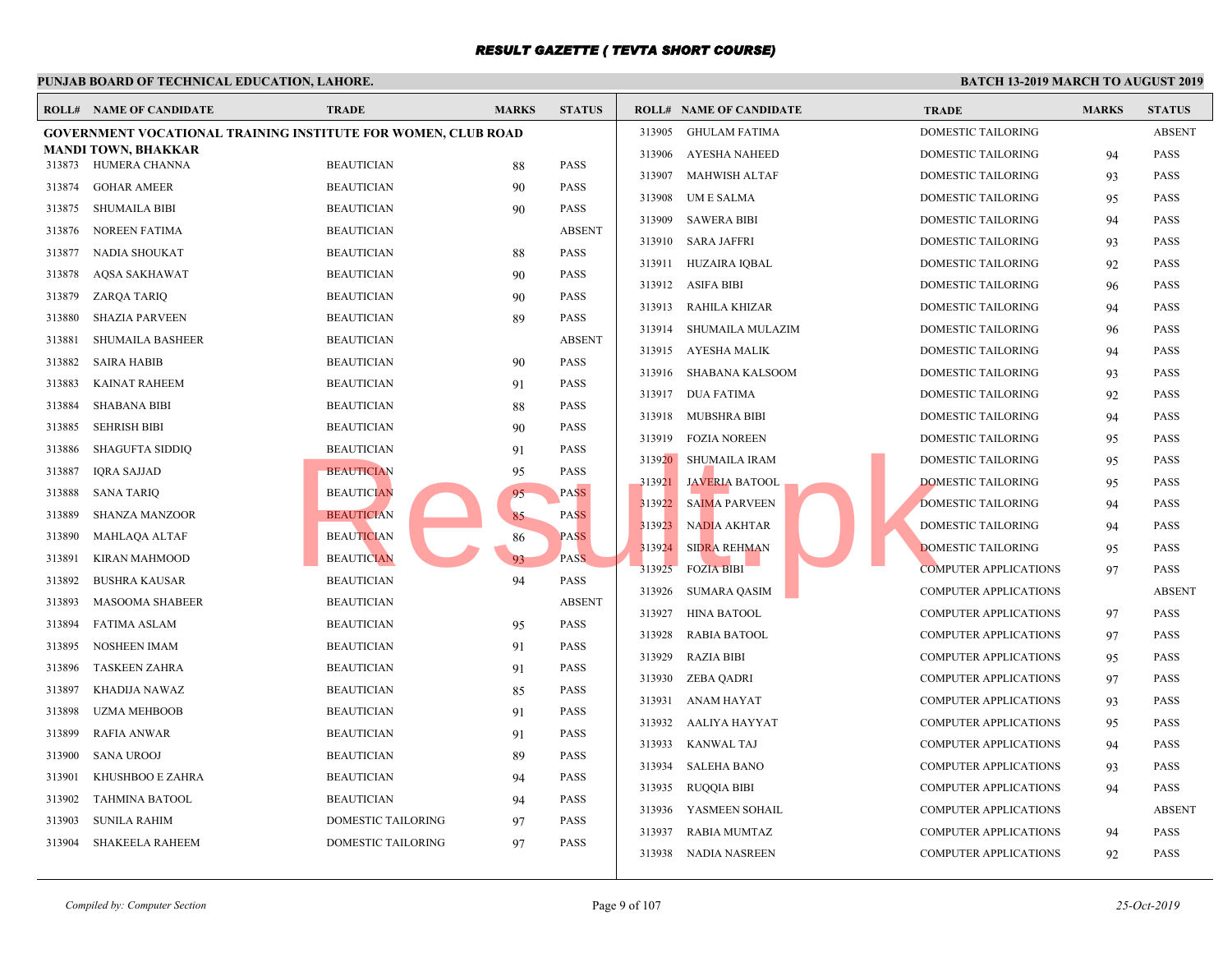|        | <b>ROLL# NAME OF CANDIDATE</b>                                     | <b>TRADE</b>                 | <b>MARKS</b> | <b>STATUS</b> |        | <b>ROLL# NAME OF CANDIDATE</b>              | <b>TRAI</b> |
|--------|--------------------------------------------------------------------|------------------------------|--------------|---------------|--------|---------------------------------------------|-------------|
| 313939 | <b>ROMA HAIDER</b>                                                 | <b>COMPUTER APPLICATIONS</b> | 91           | PASS          | 313971 | KHADEEJA BIBI                               | <b>BEAU</b> |
| 313940 | <b>AQSA BATOOL</b>                                                 | <b>COMPUTER APPLICATIONS</b> | 94           | <b>PASS</b>   | 313972 | <b>RABIA ASLAM</b>                          | <b>BEAU</b> |
| 313941 | <b>TEHMINA BIBI</b>                                                | <b>COMPUTER APPLICATIONS</b> | 93           | PASS          | 313973 | <b>LARAIB KHAN</b>                          | <b>BEAU</b> |
| 313942 | <b>SHAZIA SHAFIQUE</b>                                             | <b>COMPUTER APPLICATIONS</b> | 91           | <b>PASS</b>   | 313974 | <b>MARYAM RUBAB ASLAM</b>                   | <b>BEAU</b> |
| 313943 | <b>FARWA ANWAR</b>                                                 | <b>COMPUTER APPLICATIONS</b> | 90           | PASS          | 313975 | <b>SHAZIA BIBI</b>                          | <b>BEAU</b> |
| 313944 | <b>SAWERA ZAFAR</b>                                                | <b>COMPUTER APPLICATIONS</b> | 95           | <b>PASS</b>   | 313976 | FAIZA ALEEM                                 | <b>BEAU</b> |
| 313945 | <b>FARHEEN AKHTAR</b>                                              | <b>COMPUTER APPLICATIONS</b> | 94           | PASS          | 313977 | <b>RASHIDA IRAM</b>                         | <b>BEAU</b> |
| 313946 | <b>MISHAL ZAHRA</b>                                                | <b>COMPUTER APPLICATIONS</b> | 92           | PASS          | 313978 | AMNA MUHAMMAD YAR                           | <b>BEAU</b> |
| 313947 | ASIA ALI                                                           | <b>COMPUTER APPLICATIONS</b> | 93           | <b>PASS</b>   | 313979 | <b>ASIMA NOOR</b>                           | <b>BEAU</b> |
| 313948 | <b>NAZNEEN AKHTER</b>                                              | <b>COMPUTER APPLICATIONS</b> | 95           | <b>PASS</b>   |        | 313980 HUMAIRA SHOKAT                       | <b>BEAU</b> |
| 313949 | <b>SAIRA KHAN NIAZI</b>                                            | <b>COMPUTER APPLICATIONS</b> | 92           | PASS          |        | GOVT. INSTITUTE OF COMMERCE, JHANG ROAD,, M |             |
| 313950 | AFSHEEN KHAN                                                       | <b>COMPUTER APPLICATIONS</b> |              | <b>ABSENT</b> | 313981 | MEHWISH KHAN                                | <b>COMP</b> |
|        | <b>GOVERNMENT VOCATIONAL TRAINING INSTITUTE FOR WOMEN, HOUSING</b> |                              |              |               | 313982 | <b>BUSHRA ZAMAN</b>                         | COMP        |
| 313951 | <b>COLONY B-13, KALUR KOT</b><br><b>SUNDUAS TASNEEM</b>            | <b>COMPUTER APPLICATIONS</b> | 92           | <b>PASS</b>   | 313983 | <b>MISBAH NOUREEN</b>                       | <b>COMP</b> |
| 313952 | <b>RASHANA MEHBOOB</b>                                             | <b>COMPUTER APPLICATIONS</b> | 99           | PASS          | 313984 | HANATA                                      | <b>COMP</b> |
| 313953 | <b>KASHAF JAVAID</b>                                               | <b>COMPUTER APPLICATIONS</b> | 94           | PASS          | 313985 | <b>IRAM SHABEER</b>                         | <b>COMP</b> |
| 313954 | <b>HINA ASHRAF</b>                                                 | <b>COMPUTER APPLICATIONS</b> | 87           | PASS          | 313986 | RIMSHA SHEHZADI                             | <b>COMP</b> |
| 313955 | KHADIJA TUL KUBRA                                                  | <b>COMPUTER APPLICATIONS</b> | 88           | <b>PASS</b>   | 313987 | <b>SHEHZAD AKHTAR</b>                       | <b>COMP</b> |
| 313956 | ASIMA IRAM                                                         | <b>COMPUTER APPLICATIONS</b> | 95           | <b>PASS</b>   | 313988 | <b>ASAD ULLAH</b>                           | <b>COMP</b> |
| 313957 | SURRAYIA IQBAL KHAN                                                | <b>COMPUTER APPLICATIONS</b> | 99           | PASS.         | 313989 | MUHAMMAD ADNAN                              | <b>COMP</b> |
| 313958 | <b>SANA TABASSUM</b>                                               | <b>COMPUTER APPLICATIONS</b> | 87           | PASS          | 313990 | MUHAMMAD SAEED                              | <b>COMP</b> |
| 313959 | <b>KINZA SHAKEEL</b>                                               | <b>COMPUTER APPLICATIONS</b> | 86           | <b>PASS</b>   | 313991 | <b>MEHRAN ARIF</b>                          | <b>COMP</b> |
| 313960 | <b>AASIMA SAGHEER</b>                                              | <b>COMPUTER APPLICATIONS</b> | 99           | PASS          | 313992 | <b>FAREED UL DEEN</b>                       | <b>COMP</b> |
| 313961 | <b>AMEENA HANIF</b>                                                | <b>COMPUTER APPLICATIONS</b> | 94           | PASS          | 313993 | MUHAMMAD SHOAIB                             | <b>COMP</b> |
| 313962 | ZOHA AYUB                                                          | <b>COMPUTER APPLICATIONS</b> | 88           | <b>PASS</b>   | 313994 | NAJAF ALI                                   | <b>COMP</b> |
| 313963 | MEENA KHAN                                                         | <b>COMPUTER APPLICATIONS</b> | 84           | PASS          | 313995 | MUHAMMAD SHAFIQ                             | <b>COMP</b> |
| 313964 | <b>SABA AKRAM</b>                                                  | <b>COMPUTER APPLICATIONS</b> | 96           | PASS          | 313996 | SHAHID IQBAL SHAH                           | <b>COMP</b> |
| 313965 | <b>FIZA</b>                                                        | <b>COMPUTER APPLICATIONS</b> | 91           | PASS          | 313997 | <b>KAMRAN FAISAL</b>                        | <b>COMP</b> |
| 313966 | RIFAT SULTANA                                                      | <b>BEAUTICIAN</b>            | 99           | <b>PASS</b>   | 313998 | MUHAMMAD HUMAYOUN JAVEED                    | <b>COMP</b> |
| 313967 | ANAM LUQMAN                                                        | <b>BEAUTICIAN</b>            | 95           | PASS          | 313999 | <b>NAGEEN BIBI</b>                          | <b>COMP</b> |
| 313968 | <b>SHAHIDA IRSHAD</b>                                              | <b>BEAUTICIAN</b>            | 100          | PASS          | 314000 | NIMRA AMJAD                                 | <b>COMP</b> |
| 313969 | <b>SIDRA RANA</b>                                                  | <b>BEAUTICIAN</b>            | 97           | <b>PASS</b>   |        | GOVT. VOCATIONAL TRAINING INSTITUTE FOR WO  |             |
| 313970 | <b>SADIA HINA</b>                                                  | <b>BEAUTICIAN</b>            | 97           | <b>PASS</b>   | 314001 | MUSSARAT SHAHEEN                            | <b>BEAU</b> |
|        |                                                                    |                              |              |               |        | 314002 RAISHAM MAJEED                       | <b>BEAU</b> |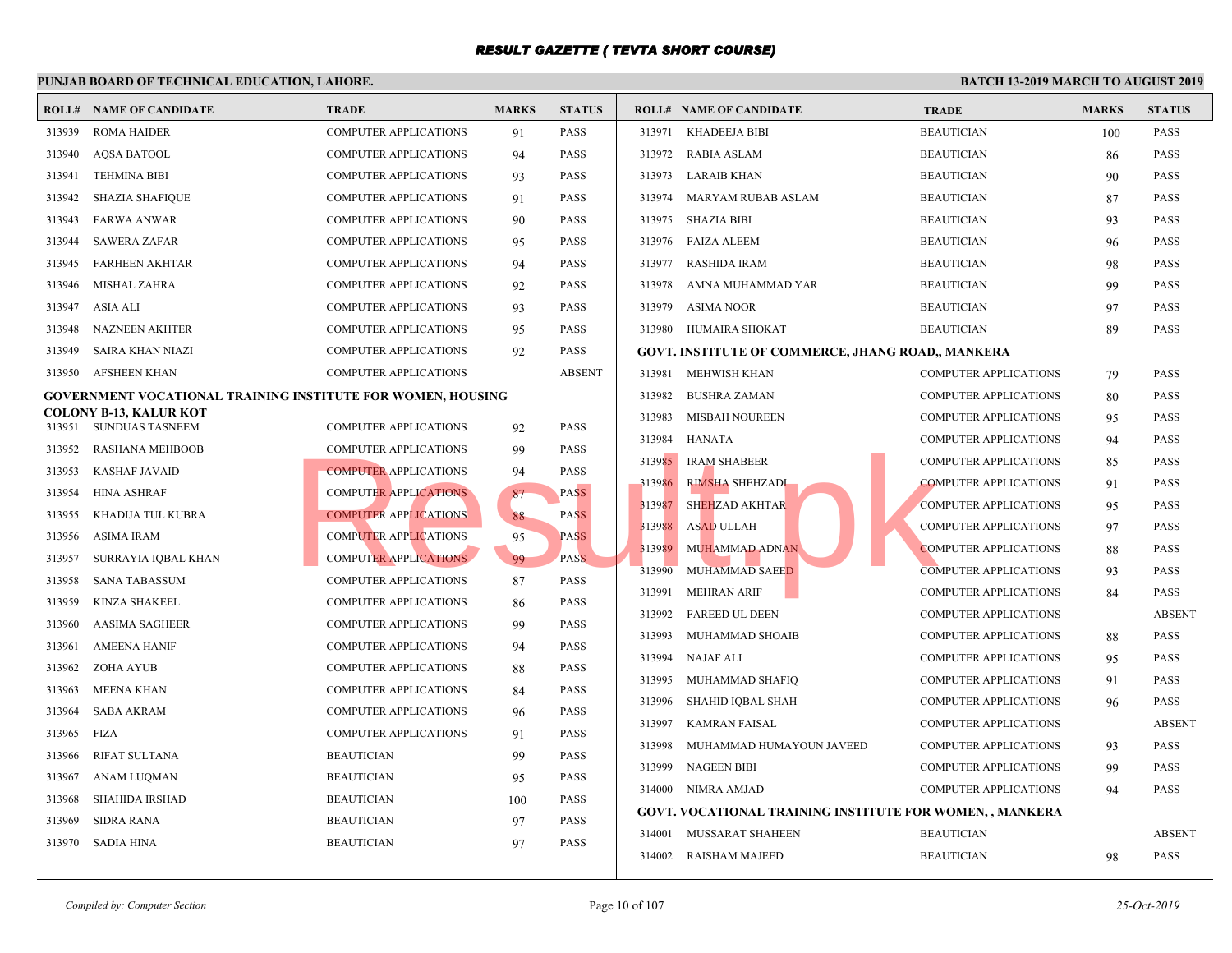#### **PUNJAB BOARD OF TECHNICAL EDUCATION, LAHORE. ROLL# NAME OF CANDIDATE TRADE MARKS STATUS ROLL# NAME OF CANDIDATE TRADE MARKS STATUS** 314003 SAMIA BIBI BEAUTICIAN 84 PASS 314004 SEHRISH JABEEN BEAUTICIAN ABSENT 314005 ASIA BIBI BEAUTICIAN ABSENT 314006 SHAISTA BIBI BEAUTICIAN 92 PASS 314007 FARHAT ULAIN BEAUTICIAN 92 PASS 314008 ZARMEENA FAZAL BEAUTICIAN ABSENT 314009 MEHWISH PERVEEN BEAUTICIAN 95 PASS 314010 NOORUL SABA BEAUTICIAN 94 PASS 314011 NOREEN FATIMA BEAUTICIAN 94 PASS 314012 YASMEEN AKHTAR BEAUTICIAN 86 PASS 314013 FOZIA PARVEEN BEAUTICIAN ABSENT 314014 SUMMYA IQBAL BEAUTICIAN 92 PASS 314015 NAGINA BIBI BEAUTICIAN 91 PASS 314016 KASHAF HANEEF DOMESTIC TAILORING ABSENT 314017 SANA GUL DOMESTIC TAILORING 98 PASS 314018 NADIA SULTANA DOMESTIC TAILORING 88 PASS 314019 TAHIRA SULTANA DOMESTIC TAILORING 91 PASS 314020 MUQADAS SALEEM DOMESTIC TAILORING 84 PASS 314021 SHABANA PERVEEN DOMESTIC TAILORING 96 PASS 314022 MEHWISH KHAN DOMESTIC TAILORING 96 PASS 314023 KOUSAR PARVEEN DOMESTIC TAILORING 94 PASS 314024 FERZANA NASREEN DOMESTIC TAILORING 89 PASS 314025 PARVEEN AKHTAR DOMESTIC TAILORING 92 PASS 314026 MEHWISH BATOOL DOMESTIC TAILORING 92 PASS 314027 ABIDA HUSSAIN DOMESTIC TAILORING 94 PASS 314028 MEHWISH JABEEN DOMESTIC TAILORING 95 PASS 314029 SADIA KOUSAR DOMESTIC TAILORING 94 PASS 314030 MUSARRAT BIBI DOMESTIC TAILORING 94 PASS 314031 SEHRISH JABEEN COMPUTER APPLICATIONS ABSENT 314032 RABIA KANWAL COMPUTER APPLICATIONS 77 PASS 314033 MUKHZAN UL KONAIN COMPUTER APPLICATIONS 96 PASS 314034 SIDRA ALYAS COMPUTER APPLICATIONS 94 PASS 314035 SAWERA ANAYAT COMPUTER APPLICATIONS 93 PASS 314036 SADAF PARVEEN COMPUTER APPLICATIONS 94 PASS 314037 SAMAIRA WAZEER COMP 314038 SHAMSUL KONAIN COMP 314039 MUNAZAA HANEEF COMP 314040 HUMAIRA HANEEF COMP 314041 AQSA MAZHAR COMP 314042 IJAZ BATOOL COMP 314043 SANIA OAMAR COMP 314044 LAILA BATOOL COMP 314045 ISHRAT BIBI COMP 314046 IRAM RASHEED COMP 314047 RUBINA IQBAL COMP 314048 SAIRA BATOOL COMP **GOVERNMENT VOCATIONAL TRAINING INSTITUTE DHUDIAL, CHAKWAL** 314049 RAFIA MUQADAS BEAUTICIAN BEAUTICIAN BEAUTICIAN BEAUTICIAN BEAUTICIAN BEAU 314050 UM E RUBAB BEAUTICIAN 914050 314051 ANSA AZIZ BEAUT 314052 LAIBA BATOOL BEAUTICIAN 96 PASSES 314053 SANIA SHAHEEN BEAUTICIAN 97 PASSES 314054 SANIA NAZAR BEAUTICIAN 95 BEAUTICIAN 95 PASSAULT EXPERIENCE ENTREMINISTICIAL BEAUTICIAN BEAUTICIAN BEAU 314055 RABIA HASSAN BEAUTICIAN 96 PASSAN 314056 MARIAM RANI BEAUTICIAN BEAU 314057 REEMA BIBI BEAUTICIAN ABSENT 314058 MEHREEN MAQSOOD BEAUT 314059 NADIA RAFIQUE BEAUTICIAN 96 BEAU 314060 DEEBA FARAH BEAUTICIAN 98 BEAUTICIAN 98 BEAUTICIAN 98 BEAUTICIAN 98 PASSES BEAUTICIAN 98 PASSES BEAUTICIAN 98 PASSES BEAUTICIAN 98 PASSES BEAUTICIAN 98 PASSES BEAUTICIAN 98 PASSES BEAUTICIAN 98 PASSES BEAUTICIAN 98 314061 ISHRAT UL AIN BEAUTICIAN BEAUTICIAN BEAUTICIAN BEAUTICIAN BEAUTICIAN BEAUTICIAN BEAUTICIAN BEAUTICIAN BEAUTICIAN BEAUTICIAN BEAUTICIAN BEAUTICIAN BEAUTICIAN BEAUTICIAN BEAUTICIAN BEAUTICIAN BEAUTICIAN BEAUTICIAN BEA 314062 HADIQAH ATEEQ BEAUT 314063 TEHZEEB ZAHRA BEAUT 314064 SIDRA BATOOL DOME 314065 RUBI AMIR DOME 314066 RABIA AZHAR DOME 314067 MUNZA SHAMEEM DOME 314068 RIMSHA KHALID DOME **EXERCEMENT BEARED MESTIC TAILORING**<br> **EXERCEMENT DOMESTIC TAILORING**<br> **EXERCEMENT DOMESTIC TAILORING**<br> **EXERCEMENT DOMESTIC TAILORING**<br> **EXERCEMENT DOMESTIC TAILORING**<br> **EXERCEMENT DOMESTIC TAILORING**<br> **EXERCEMENT DOMESTI**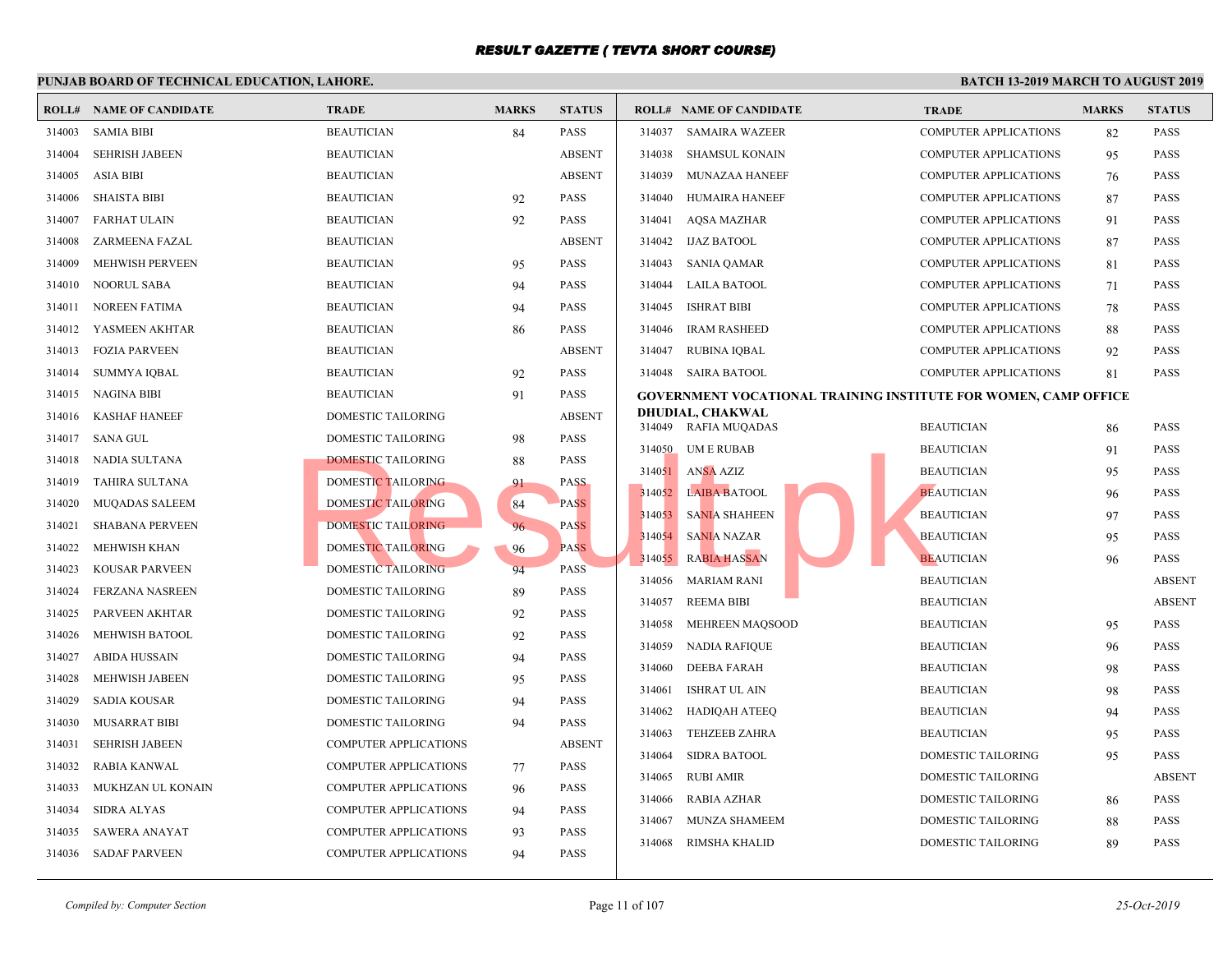#### **PUNJAB BOARD OF TECHNICAL EDUCATION, LAHORE. ROLL# NAME OF CANDIDATE TRADE MARKS STATUS ROLL# NAME OF CANDIDATE TRADE MARKS STATUS** 314069 JAVERIA IQBAL DOMESTIC TAILORING 91 PASS 314070 AREEBA BATOOL DOMESTIC TAILORING 95 PASS 314071 TAYYABA BIBI DOMESTIC TAILORING 96 PASS 314072 TAHSEEN ZAHRA DOMESTIC TAILORING 96 PASS 314073 MUQADAS ISHFAQ DOMESTIC TAILORING 86 PASS 314074 AREEJ KANWAL DOMESTIC TAILORING 86 PASS 314075 MARYAM SHOUKAT DOMESTIC TAILORING 89 PASS 314076 SHAMSA KANWAL DOMESTIC TAILORING 92 PASS 314077 HAJRA BIBI DOMESTIC TAILORING 88 PASS 314078 LARAIB IMTIAZ DOMESTIC TAILORING 94 PASS **GOVERNMENT VOCATIONAL TRAINING INSTITUTE FOR WOMEN, TEHSIL CHOWK, CHAKWAL** 314079 MARIA AKHTER BEAUTICIAN 94 PASS 314080 PALWASHA BEAUTICIAN 92 PASS 314081 SOFIA JABEEN BEAUTICIAN 90 PASS 314082 TEHREEM TALAT BEAUTICIAN 95 PASS 314083 RIDA BATOOL BEAUTICIAN 90 PASS 314084 TAHIRA MARYAM BEAUTICIAN 89 PASS 314085 ISRA SAHER BEAUTICIAN 82 PASS 314086 SAIRA JABEEN BEAUTICIAN 91 PASS 314087 RABIA BASHIR BEAUTICIAN 93 PASS 314088 SHAMIM MARYAM BEAUTICIAN 90 PASS 314089 IQRA GULFAM BEAUTICIAN 95 PASS 314090 KOMAL AARZOO BEAUTICIAN 96 PASS 314091 MARYAM FAROOQ BEAUTICIAN 94 PASS 314092 SUMIA FAROOQ BEAUTICIAN 92 PASS 314093 ALEEZA SHANAIL BEAUTICIAN ABSENT 314094 FARZANA SHABIR BEAUTICIAN 89 PASS 314095 BUSHRA BIBI BEAUTICIAN 88 PASS 314096 ANZA KANWAL BEAUTICIAN 94 PASS 314097 HUSSAN BANO BEAUTICIAN 91 PASS 314098 SAFIA NAZ BEAUTICIAN 92 PASS 314099 JAVERIA GHAFFAR DOMESTIC TAILORING 86 PASS 314100 HAJRA SULTAN DOMESTIC TAILORING 92 PASS 314101 ANUSHA ZAFAR DOME 314102 KAINAT ASGHAR DOME 314103 SAMREENA SHAHEEN DOME 314104 BUSHRA NISAR DOME 314105 HUMAIRA SABEEN DOME 314106 SHANZA LATIF DOME 314107 SAIRA KIRAN DOME 314108 TOOBA TALAT DOME 314109 EASHA BILAL DOME 314110 MAH NOOR DOME 314111 UROOJ FATIMA DOME 314112 TANIA QAISER DOME 314113 MAHRUKH DOME 314114 RIDA ZAINAB DOME 314115 SAWAIRA MUQADAS DOME 314116 FARYAL JAVAID DOME 314117 KHUNSHA KIRAN DOME 314118 SABEEN HINA DOME 314119 SAIMA BIBI COMP 314120 KANWAL EJAZ COMP 314121 MARIA NASEER COMP 314122 HUMAIRA MEHNAZ COMP 314123 UMMAMA YASMEEN COMP 314124 AQEELA SHAHZADI COMP 314125 ZAHRA BIBI COMP 314126 SANA SHER COMP 314127 ZOBIA NAWAZ COMP 314128 IQRA MANZOOR COMP 314129 RUKAISHA BEGUM COMP 314130 AROOBA KANWAL COMP 314131 AZEEMA SHEHNAZ COMP 314132 AQSA MINHAS COMP 314133 FARHEEN ZAHRA COMP 314134 AMBER KHANUM COMP BEAUTICIAN<br>
BEAUTICIAN<br>
BEAUTICIAN<br>
BEAUTICIAN<br>
BEAUTICIAN<br>
BEAUTICIAN<br>
BEAUTICIAN<br>
BEAUTICIAN<br>
PASS<br>
PASS<br>
PASS<br>
PASS<br>
PASS<br>
PASS<br>
PASS<br>
PASS<br>
PASS<br>
PASS<br>
PASS<br>
PASS<br>
PASS<br>
PASS<br>
PASS<br>
PASS<br>
PASS<br>
PASS<br>
PASS<br>
PASS<br>
PASS<br>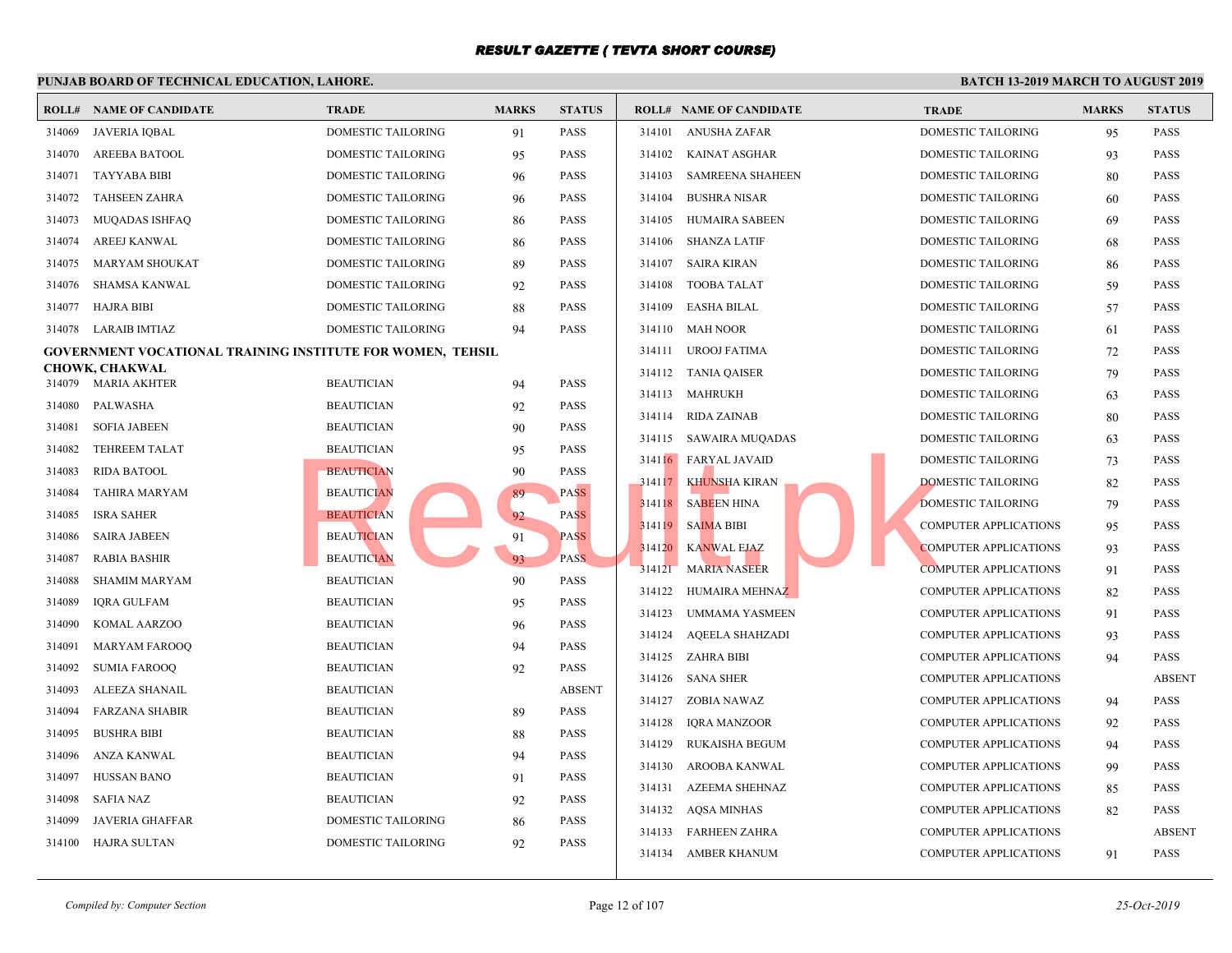|        | r UNJAD DOARD OF TECHNICAL EDUCATION, LAHORE                      |                              |              |               |        |                                            |             |
|--------|-------------------------------------------------------------------|------------------------------|--------------|---------------|--------|--------------------------------------------|-------------|
|        | <b>ROLL# NAME OF CANDIDATE</b>                                    | <b>TRADE</b>                 | <b>MARKS</b> | <b>STATUS</b> |        | <b>ROLL# NAME OF CANDIDATE</b>             | <b>TRAL</b> |
| 314135 | <b>HIRA AKHTAR</b>                                                | <b>COMPUTER APPLICATIONS</b> | 91           | <b>PASS</b>   |        | 314166 GHULAM ABBAS                        | <b>COMP</b> |
| 314136 | <b>SHAHIDA PARVEEN</b>                                            | COMPUTER APPLICATIONS        | 94           | <b>PASS</b>   | 314167 | ZOHAIB UR REHMAN                           | <b>COMP</b> |
| 314137 | <b>NEMRA SABA</b>                                                 | <b>COMPUTER APPLICATIONS</b> | 98           | <b>PASS</b>   | 314168 | <b>ATHER MUNEER</b>                        | <b>COMP</b> |
| 314138 | <b>SAMRA KAINAT</b>                                               | <b>COMPUTER APPLICATIONS</b> | 98           | <b>PASS</b>   | 314169 | <b>MUDASSIR NAZAR</b>                      | <b>COMP</b> |
|        | GOVT. TECHNICAL TRAINING CENTRE, TAMMAN, CHAKWAL                  |                              |              |               | 314170 | <b>ABDUL QADIR</b>                         | <b>COMP</b> |
| 314139 | <b>IMRAN KHAN</b>                                                 | <b>COMPUTER APPLICATIONS</b> | 68           | <b>PASS</b>   | 314171 | <b>AQIB SHEHZAD</b>                        | <b>COMP</b> |
| 314140 | MUHAMMAD WASEEM ABID                                              | <b>COMPUTER APPLICATIONS</b> | 78           | <b>PASS</b>   |        | 314172 JAWAD HANIF                         | <b>COMP</b> |
| 314141 | MUHAMMAD KAMRAN                                                   | <b>COMPUTER APPLICATIONS</b> | 80           | <b>PASS</b>   |        | 314173 AYYAZ KHAN                          | <b>COMP</b> |
| 314142 | MUHAMMAD USAMA                                                    | <b>COMPUTER APPLICATIONS</b> | 77           | <b>PASS</b>   |        | 314174 ABDUL REHMAN                        | <b>COMP</b> |
| 314143 | ALIF BASHIR                                                       | <b>COMPUTER APPLICATIONS</b> | 73           | <b>PASS</b>   | 314175 | SAAD KAMAL                                 | <b>COMP</b> |
| 314144 | MUHAMMAD ADNAN                                                    | <b>COMPUTER APPLICATIONS</b> | 79           | <b>PASS</b>   | 314176 | MUHAMMAD ADEEL ARIF                        | <b>COMP</b> |
| 314145 | <b>MATEEN JAVED</b>                                               | <b>COMPUTER APPLICATIONS</b> | 75           | <b>PASS</b>   | 314177 | MUHAMMAD ARBAZ QAMMAR                      | <b>COMP</b> |
| 314146 | <b>MEHTAB HASSAN</b>                                              | <b>COMPUTER APPLICATIONS</b> |              | <b>ABSENT</b> | 314178 | <b>BABAR SAEED</b>                         | <b>COMP</b> |
| 314147 | MUHAMMAD HASNAIN SARFRAZ                                          | COMPUTER APPLICATIONS        | 74           | <b>PASS</b>   | 314179 | ZAHID IQBAL                                | <b>COMP</b> |
| 314148 | DANIYAL IFTIKHAR                                                  | <b>COMPUTER APPLICATIONS</b> | 80           | <b>PASS</b>   | 314180 | QURBAN ALI                                 | <b>COMP</b> |
| 314149 | MUHAMMAD SAAD ALI                                                 | <b>COMPUTER APPLICATIONS</b> | 87           | <b>PASS</b>   | 314181 | MUHAMMAD AQIB MUSHTAQ                      | <b>COMP</b> |
| 314150 | MUHAMMAD SHER ZAMAN                                               | <b>COMPUTER APPLICATIONS</b> |              | <b>ABSENT</b> | 314182 | <b>ABU BAKAR SIDDIQUE</b>                  | <b>COMP</b> |
|        | <b>GOVERNMENT VOCATIONAL TRAINING INSTITUTE FOR WOMEN, , LAWA</b> |                              |              |               | 314183 | MAQSOOD AHMED                              | <b>COMP</b> |
| 314151 | NIMRA NAYAB                                                       | <b>DOMESTIC TAILORING</b>    | 93           | <b>PASS</b>   | 314184 | <b>MUHAMMAD FAISAL HUSSAIN</b>             | <b>COMP</b> |
| 314152 | <b>SANIA SHAHNAZ</b>                                              | DOMESTIC TAILORING           | 88           | <b>PASS</b>   | 314185 | <b>MUHAMMAD HASEEB</b>                     | <b>COMP</b> |
| 314153 | <b>SAMAN SAEED</b>                                                | DOMESTIC TAILORING           | 83           | <b>PASS</b>   | 314186 | MUHAMMAD SHERAZ                            | <b>COMP</b> |
| 314154 | <b>GHULAM ZANEERA</b>                                             | DOMESTIC TAILORING           | 85           | <b>PASS</b>   | 314187 | <b>ADIL TOHEED</b>                         | <b>COMP</b> |
| 314155 | <b>ANISBA BASHIR</b>                                              | <b>DOMESTIC TAILORING</b>    | 86           | <b>PASS</b>   | 314188 | MUHAMMAD WASEEM ASGHAR                     | <b>COMP</b> |
| 314156 | JAVIRA HUSSAN                                                     | <b>DOMESTIC TAILORING</b>    | 95           | <b>PASS</b>   | 314189 | <b>UMAIR MUNIR</b>                         | <b>COMP</b> |
|        | GOVT. TECHNICAL TRAINING CENTRE, NEAR EID GAH, TALAGANG           |                              |              |               | 314190 | MUHAMMAD QADEER                            | <b>COMP</b> |
| 314157 | MUHAMMAD NOUMAN KHAN                                              | <b>COMPUTER APPLICATIONS</b> | 85           | <b>PASS</b>   | 314191 | MUHAMMAD ABDULLAH                          | <b>COMP</b> |
| 314158 | MUHAMMAD WAQAS AHMAD                                              | <b>COMPUTER APPLICATIONS</b> | 86           | <b>PASS</b>   | 314192 | MUHAMMAD BILAL                             | <b>COMP</b> |
| 314159 | ATIF U ZAMAN                                                      | COMPUTER APPLICATIONS        | 83           | <b>PASS</b>   | 314193 | MUHAMMAD MOMIN ABDULLAH                    | <b>COMP</b> |
| 314160 | HABIB ULLAH SARWAR                                                | <b>COMPUTER APPLICATIONS</b> | 86           | <b>PASS</b>   |        | CITI COLLEGE OF COMMERCE, , DERA GHAZI KHA |             |
| 314161 | <b>QADEER HUSSAIN</b>                                             | <b>COMPUTER APPLICATIONS</b> | 87           | <b>PASS</b>   | 314194 | MUHAMMAD QASIM                             | <b>COMP</b> |
| 314162 | <b>SANA UR REHMAN</b>                                             | <b>COMPUTER APPLICATIONS</b> | 88           | <b>PASS</b>   | 314195 | SHAKIR HUSSAIN                             | <b>COMP</b> |
| 314163 | MUHAMMAD AHMAD                                                    | COMPUTER APPLICATIONS        | 90           | <b>PASS</b>   | 314196 | AZHAR NAWAZ                                | <b>COMP</b> |
| 314164 | MUHAMMAD TASAWAR IQBAL                                            | <b>COMPUTER APPLICATIONS</b> | 92           | PASS          | 314197 | ALLAH BAKHSH                               | <b>COMP</b> |
|        | 314165 MUHAMMAD JUNAID ASLAM                                      | <b>COMPUTER APPLICATIONS</b> | 90           | <b>PASS</b>   |        | 314198 SHAIR ALI                           | <b>COMP</b> |
|        |                                                                   |                              |              |               |        |                                            |             |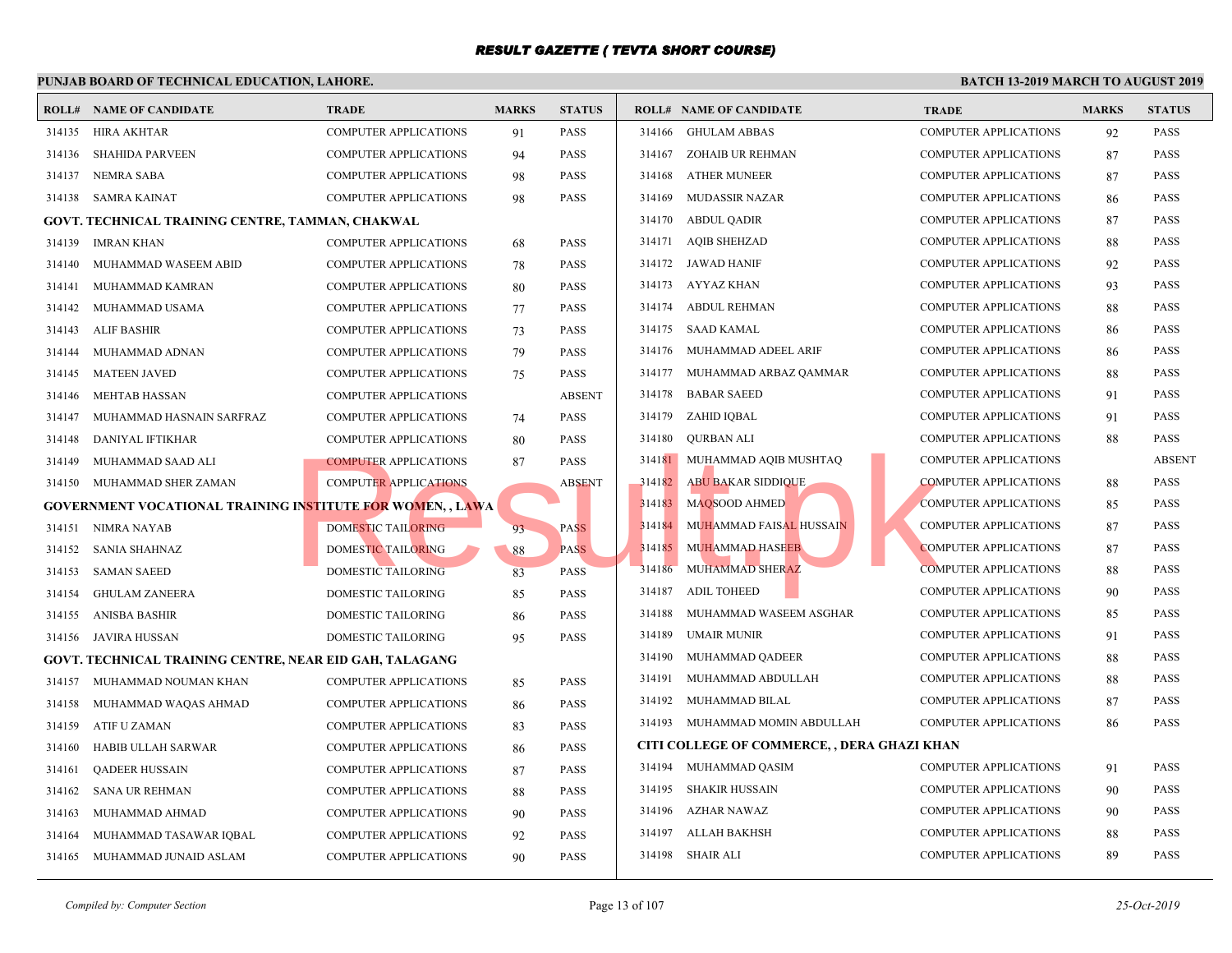|        | <b>ROLL# NAME OF CANDIDATE</b> | <b>TRADE</b>                 | <b>MARKS</b> | <b>STATUS</b> | <b>ROLL# NAME OF CANDIDATE</b>              |                                                 | <b>TRAL</b> |
|--------|--------------------------------|------------------------------|--------------|---------------|---------------------------------------------|-------------------------------------------------|-------------|
| 314199 | <b>FARWA ASHRAF</b>            | <b>COMPUTER APPLICATIONS</b> | 89           | <b>PASS</b>   | 314233 MUHAMMAD HASHIM                      |                                                 | <b>COMP</b> |
| 314200 | SYED FAHAD RAZA                | COMPUTER APPLICATIONS        | 92           | <b>PASS</b>   |                                             | <b>GOVERNMENT VOCATIONAL TRAINING INSTITUTE</b> |             |
| 314201 | <b>JAMSHAID IQBAL</b>          | COMPUTER APPLICATIONS        | 90           | <b>PASS</b>   | D.G.K, DERA GHAZI KHAN<br>314234 KIRAN ABID |                                                 | <b>BEAU</b> |
| 314202 | MUHAMMAD NAEEM                 | COMPUTER APPLICATIONS        | 88           | <b>PASS</b>   | 314235 FASIHA KHAN                          |                                                 | <b>BEAU</b> |
| 314203 | JAISHA FATIMA KHAN             | COMPUTER APPLICATIONS        | 88           | <b>PASS</b>   |                                             |                                                 |             |
| 314204 | <b>SAJID HUSSAIN</b>           | COMPUTER APPLICATIONS        | 89           | <b>PASS</b>   | 314236 ZIL E HUMA                           |                                                 | <b>BEAU</b> |
| 314205 | RASHEED AHMAD                  | COMPUTER APPLICATIONS        | 88           | <b>PASS</b>   | 314237 SIDRA BILAL                          |                                                 | <b>BEAU</b> |
| 314206 | <b>IORA EMAN</b>               | <b>COMPUTER APPLICATIONS</b> | 89           | <b>PASS</b>   | 314238<br><b>SUGHRA BIBI</b>                |                                                 | <b>BEAU</b> |
| 314207 | MUHAMMAD ARSHAD                | <b>COMPUTER APPLICATIONS</b> | 85           | <b>PASS</b>   | 314239 NIDA AFZAL                           |                                                 | <b>BEAU</b> |
| 314208 | <b>GULL MUHAMMAD</b>           | <b>COMPUTER APPLICATIONS</b> | 89           | <b>PASS</b>   | 314240<br>RIDA AFZAL                        |                                                 | <b>BEAU</b> |
| 314209 | <b>SADAM HUSSAIN</b>           | <b>COMPUTER APPLICATIONS</b> | 86           | <b>PASS</b>   | 314241 UZMA HUSSAIN                         |                                                 | <b>BEAU</b> |
| 314210 | <b>ROZINA BIBI</b>             | COMPUTER APPLICATIONS        | 89           | <b>PASS</b>   | <b>GHULAM BATOOL</b><br>314242              |                                                 | <b>BEAU</b> |
| 314211 | <b>MUJAHID HUSSAIN</b>         | COMPUTER APPLICATIONS        | 88           | <b>PASS</b>   | 314243 ZATOON IQBAL                         |                                                 | <b>BEAU</b> |
| 314212 | <b>SADAM HUSSAIN</b>           | COMPUTER APPLICATIONS        | 86           | <b>PASS</b>   | 314244<br><b>IQRA BILAL</b>                 |                                                 | <b>BEAU</b> |
| 314213 | MUHAMMAD IMRAN                 | COMPUTER APPLICATIONS        | 90           | <b>PASS</b>   | 314245 SANA SHIRAZI                         |                                                 | <b>BEAU</b> |
| 314214 | <b>MUJAHID HUSSAIN</b>         | <b>COMPUTER APPLICATIONS</b> | 89           | <b>PASS</b>   | 314246<br>AYESHA KHAN                       |                                                 | <b>BEAU</b> |
| 314215 | <b>RIMSHA JAVED</b>            | <b>COMPUTER APPLICATIONS</b> | 87           | <b>PASS</b>   | <b>RAISA HAMEED</b><br>314247               |                                                 | <b>BEAU</b> |
| 314216 | LUBNA YAQOOB                   | <b>COMPUTER APPLICATIONS</b> | 89           | <b>PASS</b>   | 314248 JASMINE KHALIQ                       |                                                 | <b>BEAU</b> |
| 314217 | MUHAMMAD JAFAR                 | <b>COMPUTER APPLICATIONS</b> | 89           | <b>PASS</b>   | 314249<br><b>RUBAB ANSARI</b>               |                                                 | <b>BEAU</b> |
| 314218 | ARISHMA RUBBAB                 | <b>COMPUTER APPLICATIONS</b> | 90           | <b>PASS</b>   | 314250<br><b>AIMAN YASMEEN</b>              |                                                 | <b>BEAU</b> |
| 314219 | MUHAMMAD IMRAN                 | <b>COMPUTER APPLICATIONS</b> | 88           | <b>PASS</b>   | 314251                                      | <b>MEHWISH GHAZANFAR</b>                        | <b>BEAU</b> |
| 314220 | MUHAMMAD QASIM                 | COMPUTER APPLICATIONS        | 89           | <b>PASS</b>   | <b>SUMAIRA LATEEF</b><br>314252             |                                                 | <b>BEAU</b> |
| 314221 | SANA HAYAT MALIK               | COMPUTER APPLICATIONS        | 89           | <b>PASS</b>   | 314253                                      | SAYEDAH BAKHTAWAR GHARSHEEN                     | <b>BEAU</b> |
| 314222 | MUHAMMAD MUJAHID               | COMPUTER APPLICATIONS        | 91           | <b>PASS</b>   | <b>NAYAB ZAHRA</b><br>314254                |                                                 | <b>BEAU</b> |
| 314223 | <b>GHULAM MUSTAFA</b>          | COMPUTER APPLICATIONS        | 85           | <b>PASS</b>   | 314255<br>ASMARA MAH JABEEN                 |                                                 | <b>BEAU</b> |
| 314224 | <b>BUSHRA BIBI</b>             | <b>COMPUTER APPLICATIONS</b> | 91           | <b>PASS</b>   | 314256 ERIJ ZAHRA                           |                                                 | <b>BEAU</b> |
| 314225 | MUHAMMAD AKBAR                 | <b>COMPUTER APPLICATIONS</b> | 87           | <b>PASS</b>   | 314257 SIDRA NOOR                           |                                                 | <b>BEAU</b> |
| 314226 | MUHAMMAD KASHIF                | <b>COMPUTER APPLICATIONS</b> | 88           | <b>PASS</b>   | 314258<br>FAREEHA NAZ                       |                                                 | <b>BEAU</b> |
| 314227 | SABIHA ISHAQ                   | <b>COMPUTER APPLICATIONS</b> |              | <b>PASS</b>   | 314259<br>SADIA HALIMA                      |                                                 | <b>BEAU</b> |
|        |                                |                              | 86           | <b>PASS</b>   | 314260<br>SABIHA KHANAM                     |                                                 | <b>BEAU</b> |
| 314228 | RUBAB ZAHRA                    | <b>COMPUTER APPLICATIONS</b> | 85           |               | 314261<br><b>ASSRA UMAIR</b>                |                                                 | <b>BEAU</b> |
| 314229 | MUHAMMAD ILYAS                 | COMPUTER APPLICATIONS        | 88           | <b>PASS</b>   | 314262 MUNAZZA YASIN                        |                                                 | <b>BEAU</b> |
| 314230 | <b>SAJID ABBAS</b>             | <b>COMPUTER APPLICATIONS</b> | 85           | <b>PASS</b>   | 314263<br><b>ASIFA AMEEN</b>                |                                                 | <b>BEAU</b> |
| 314231 | MUHAMMAD DILDAR                | COMPUTER APPLICATIONS        | 87           | <b>PASS</b>   | ASIA RAMZAN<br>314264                       |                                                 | <b>DOME</b> |
|        | 314232 MUTTEE UR REHMAN KHAN   | COMPUTER APPLICATIONS        | 89           | <b>PASS</b>   |                                             |                                                 |             |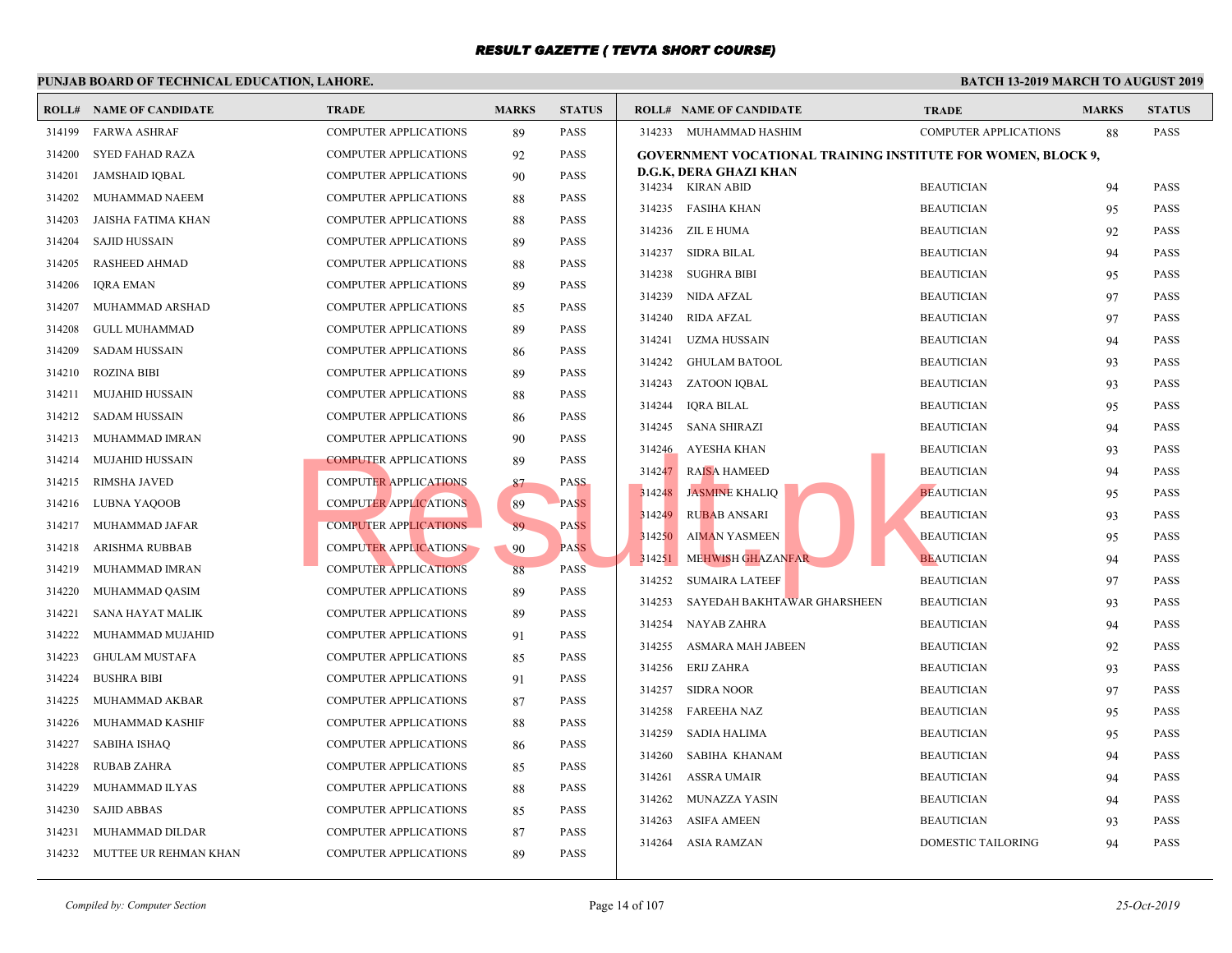|        | <b>ROLL# NAME OF CANDIDATE</b>                             | <b>TRADE</b>                 | <b>MARKS</b> | <b>STATUS</b> |        | <b>ROLL# NAME OF CANDIDATE</b> | <b>TRAL</b> |
|--------|------------------------------------------------------------|------------------------------|--------------|---------------|--------|--------------------------------|-------------|
| 314265 | <b>TEHREEM ARSHAD</b>                                      | DOMESTIC TAILORING           | 94           | <b>PASS</b>   | 314298 | MUHAMMAD UMER                  | <b>COMP</b> |
| 314266 | <b>NOOR NAWAZ</b>                                          | DOMESTIC TAILORING           | 93           | <b>PASS</b>   | 314299 | MUHAMMAD ASIF                  | <b>COMP</b> |
| 314267 | <b>SANIA AMEEN</b>                                         | DOMESTIC TAILORING           | 93           | <b>PASS</b>   |        | 314300 MUHAMMAD ISHTIAQ        | <b>COMP</b> |
| 314268 | <b>SIMRAN SULEMAN</b>                                      | DOMESTIC TAILORING           | 93           | <b>PASS</b>   | 314301 | <b>ZESHAN AHMAD</b>            | <b>COMP</b> |
| 314269 | <b>TOOBA SAJJAD</b>                                        | DOMESTIC TAILORING           | 93           | <b>PASS</b>   | 314302 | MUHAMMAD USMAN                 | <b>COMP</b> |
| 314270 | AQSA SAIF                                                  | DOMESTIC TAILORING           | 94           | <b>PASS</b>   | 314303 | HAFIZ SAJID HUSSAIN            | <b>COMP</b> |
| 314271 | AREEBA SHERBAZ                                             | DOMESTIC TAILORING           | 93           | <b>PASS</b>   | 314304 | FOUZIA BATOOL                  | <b>COMP</b> |
| 314272 | <b>RAEESA HANIF</b>                                        | DOMESTIC TAILORING           | 94           | <b>PASS</b>   | 314305 | FARUKH EJAZ                    | <b>COMP</b> |
| 314273 | <b>MUBEENA BASHEER</b>                                     | DOMESTIC TAILORING           | 94           | <b>PASS</b>   | 314306 | MAAZ ULLAH BIN TARIQ           | <b>COMP</b> |
| 314274 | <b>SADIA RAMZAN</b>                                        | DOMESTIC TAILORING           | 93           | <b>PASS</b>   | 314307 | DILAWAR KHAN                   | <b>COMP</b> |
| 314275 | <b>SHAHINA KIRAN</b>                                       | DOMESTIC TAILORING           | 93           | <b>PASS</b>   | 314308 | EHSAN ULLAH                    | <b>COMP</b> |
| 314276 | NEDA SALEEM                                                | DOMESTIC TAILORING           | 93           | <b>PASS</b>   | 314309 | MUHAMMAD SHOAIB                | <b>COMP</b> |
| 314277 | NAIHA KHAN                                                 | DOMESTIC TAILORING           | 94           | <b>PASS</b>   |        | 314310 MUHAMMAD ISMAIL         | <b>COMP</b> |
| 314278 | HUMAIRA NAWAZ                                              | DOMESTIC TAILORING           | 94           | <b>PASS</b>   | 314311 | <b>SALMAN ZAFAR</b>            | <b>COMP</b> |
| 314279 | <b>TABINDA GULL</b>                                        | DOMESTIC TAILORING           | 93           | <b>PASS</b>   |        | 314312 HAKIM ALI               | <b>COMP</b> |
| 314280 | AIMAN ZAHRA                                                | <b>DOMESTIC TAILORING</b>    | 92           | <b>PASS</b>   |        | 314313 MUDASSIR ABBAS          | <b>COMP</b> |
| 314281 | MEHAK RIAZ                                                 | <b>DOMESTIC TAILORING</b>    | 93           | <b>PASS</b>   | 314314 | MUHAMMAD SHAHZAD               | <b>COMP</b> |
| 314282 | MISBAH UMAR                                                | <b>DOMESTIC TAILORING</b>    |              | <b>ABSENT</b> | 314315 | <b>ASAD ULLAH</b>              | <b>COMP</b> |
| 314283 | MAH JABEEN                                                 | <b>DOMESTIC TAILORING</b>    |              | <b>ABSENT</b> | 314316 | <b>ABDUL MALIK</b>             | <b>COMP</b> |
|        | <b>GOVT COLLEGE OF COMMERCE, BLOCK 38, DERA GHAZI KHAN</b> |                              |              |               | 314317 | <b>NASIR HUSSAIN</b>           | <b>COMP</b> |
| 314284 | MUHAMMAD UMAIR                                             | <b>COMPUTER APPLICATIONS</b> | 90           | <b>PASS</b>   | 314318 | <b>MUHAMMAD SHOAIB</b>         | <b>COMP</b> |
| 314285 | MUHAMMAD SALMAN SALEEM                                     | COMPUTER APPLICATIONS        | 94           | <b>PASS</b>   | 314319 | MUHAMMAD UBAID                 | <b>COMP</b> |
| 314286 | <b>ZARDAR KHAN</b>                                         | COMPUTER APPLICATIONS        | 89           | <b>PASS</b>   | 314320 | MUHAMMAD TAHIR                 | <b>COMP</b> |
| 314287 | MUHAMMAD FARAZ                                             | COMPUTER APPLICATIONS        | 92           | <b>PASS</b>   | 314321 | SYED ASHAN MADNI               | <b>COMP</b> |
| 314288 | NOROZE KHAN                                                | COMPUTER APPLICATIONS        | 93           | <b>PASS</b>   | 314322 | SHEIKH MUHAMMAD TAIMOOR        | <b>COMP</b> |
| 314289 | MUHAMMAD HAMID FARAZ                                       | <b>COMPUTER APPLICATIONS</b> | 95           | <b>PASS</b>   | 314323 | MUHAMMAD AMEEN                 | <b>COMP</b> |
| 314290 | MUHAMMAD FAROOQ                                            | <b>COMPUTER APPLICATIONS</b> | 87           | <b>PASS</b>   | 314324 | MUHAMMAD ATIZAZ                | <b>COMP</b> |
| 314291 | <b>MALAIKA JAVAID</b>                                      | <b>COMPUTER APPLICATIONS</b> | 90           | <b>PASS</b>   | 314325 | <b>SAEEDA SHAZMINE</b>         | <b>COMP</b> |
| 314292 | NIMRA HASSAN                                               | <b>COMPUTER APPLICATIONS</b> | 91           | <b>PASS</b>   | 314326 | MUHAMMAD SALEEM                | <b>COMP</b> |
| 314293 | <b>FAHEEM UD DIN</b>                                       | COMPUTER APPLICATIONS        | 90           | <b>PASS</b>   | 314327 | SIBTAN JAMAL                   | <b>COMP</b> |
| 314294 | MUHAMMAD KASHIF                                            | COMPUTER APPLICATIONS        | 88           | <b>PASS</b>   | 314328 | <b>GHULAM MUSTAFA</b>          | <b>COMP</b> |
| 314295 | NOUMAN FAIZ                                                | COMPUTER APPLICATIONS        | 87           | <b>PASS</b>   | 314329 | MUHAMMAD AKASH                 | <b>COMP</b> |
| 314296 | MUHAMMAD SAEED                                             | <b>COMPUTER APPLICATIONS</b> | 89           | <b>PASS</b>   | 314330 | <b>SAFDAR HUSSAIN</b>          | <b>COMP</b> |
| 314297 | ABDUL SAMAD                                                | COMPUTER APPLICATIONS        | 91           | <b>PASS</b>   |        | 314331 NAZAR HUSSAIN           | <b>COMP</b> |
|        |                                                            |                              |              |               |        |                                |             |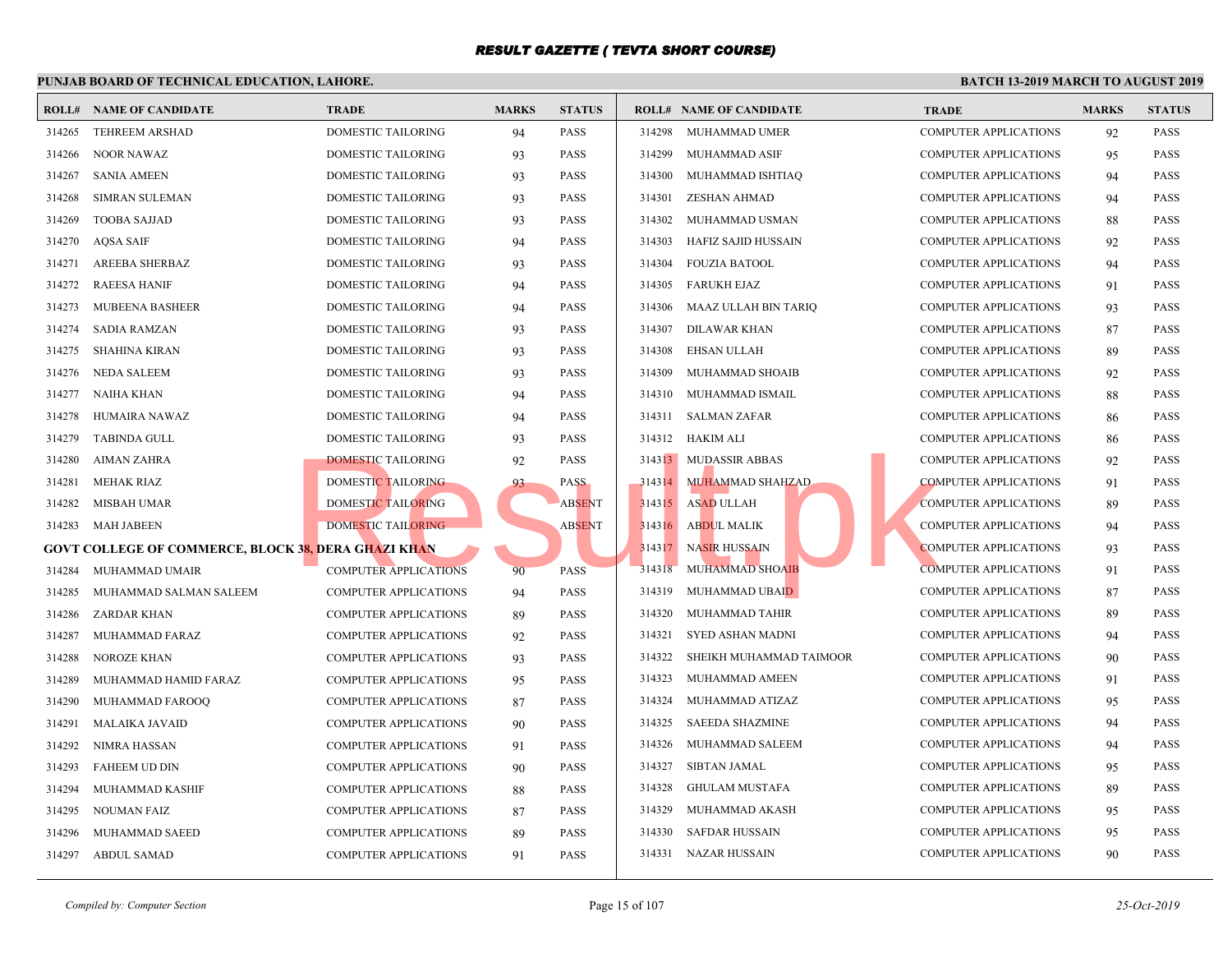|        | <b>ROLL# NAME OF CANDIDATE</b> | TRADE                        | <b>MARKS</b> | <b>STATUS</b> |        | <b>ROLL# NAME OF CANDIDATE</b>                  | <b>TRAL</b> |
|--------|--------------------------------|------------------------------|--------------|---------------|--------|-------------------------------------------------|-------------|
| 314332 | MUHAMMAD JAFAR FARID           | <b>COMPUTER APPLICATIONS</b> | 91           | <b>PASS</b>   | 314366 | HAFIZ MUJAHID IQBAL                             | <b>COMP</b> |
| 314333 | FARHAN AHMAD                   | <b>COMPUTER APPLICATIONS</b> | 91           | <b>PASS</b>   | 314367 | MUHAMMAD ABDUL SALAM                            | <b>COMP</b> |
| 314334 | MADEEHA GULL BAHAR             | <b>COMPUTER APPLICATIONS</b> | 90           | <b>PASS</b>   | 314368 | <b>KASHIF ALI</b>                               | <b>COMP</b> |
| 314335 | <b>SAIRA BANO</b>              | <b>COMPUTER APPLICATIONS</b> | 88           | <b>PASS</b>   | 314369 | MUHAMMAD BAQIR                                  | <b>COMP</b> |
| 314336 | <b>UMA MAHNOOF</b>             | <b>COMPUTER APPLICATIONS</b> | 92           | <b>PASS</b>   | 314370 | MUHAMMAD RIZWAN                                 | <b>COMP</b> |
| 314337 | ARISHA FARAZ KHAN              | <b>COMPUTER APPLICATIONS</b> | 93           | <b>PASS</b>   | 314371 | <b>ABDUL WARIS</b>                              | <b>COMP</b> |
| 314338 | <b>SABA YOUSOF</b>             | <b>COMPUTER APPLICATIONS</b> | 93           | <b>PASS</b>   | 314372 | MUHAMMAD ISHFAQ                                 | <b>COMP</b> |
| 314339 | <b>FOUZIA AZIZ</b>             | <b>COMPUTER APPLICATIONS</b> | 88           | <b>PASS</b>   | 314373 | MUHAMMAD ALI IBRAHIM                            | <b>COMP</b> |
| 314340 | NOUREEN FATIMA                 | <b>COMPUTER APPLICATIONS</b> | 89           | <b>PASS</b>   | 314374 | <b>QASWAR ABBAS</b>                             | <b>COMP</b> |
| 314341 | REHANA PARVEEN                 | <b>COMPUTER APPLICATIONS</b> | 86           | <b>PASS</b>   | 314375 | MUHAMMAD ADNAN                                  | <b>COMP</b> |
| 314342 | <b>SABA MERIUM</b>             | <b>COMPUTER APPLICATIONS</b> | 90           | <b>PASS</b>   | 314376 | ASHIQ HUSSAIN                                   | <b>COMP</b> |
| 314343 | MUHAMMAD SHUMAIL               | <b>COMPUTER APPLICATIONS</b> | 89           | <b>PASS</b>   | 314377 | WAJEEH UL HASSAN                                | <b>COMP</b> |
| 314344 | <b>RAZA ULLAH</b>              | <b>COMPUTER APPLICATIONS</b> | 87           | <b>PASS</b>   | 314378 | MUHAMMAD ZUBAIR                                 | <b>COMP</b> |
| 314345 | MUHAMMAD ASIF                  | <b>COMPUTER APPLICATIONS</b> | 89           | <b>PASS</b>   | 314379 | MUHAMMAD ABU BAKAR                              | <b>COMP</b> |
| 314346 | <b>ABDUL WAHAB</b>             | <b>COMPUTER APPLICATIONS</b> | 88           | <b>PASS</b>   | 314380 | MUHAMMAD HUSSAIN                                | <b>COMP</b> |
| 314347 | MUHAMMAD ADNAN                 | <b>COMPUTER APPLICATIONS</b> | 90           | <b>PASS</b>   | 314381 | <b>IMRAN HAIDER</b>                             | <b>COMP</b> |
| 314348 | <b>SYED ALI RAZA</b>           | COMPUTER APPLICATIONS        | 90           | <b>PASS</b>   | 314382 | <b>ABDUL WAHEED</b>                             | <b>COMP</b> |
| 314349 | MUHAMMAD ASIF NAWAZ            | <b>COMPUTER APPLICATIONS</b> | 86           | <b>PASS</b>   | 314383 | <b>MUHAMMAD AWAIS RAZA</b>                      | <b>COMP</b> |
| 314350 | HAFIZ MUHAMMAD DANIYAL         | <b>COMPUTER APPLICATIONS</b> | 87           | <b>PASS</b>   | 314384 | <b>AHMAD FARAZ</b>                              | <b>COMP</b> |
| 314351 | MUHAMMAD KAMRAN                | <b>COMPUTER APPLICATIONS</b> | 88           | <b>PASS</b>   | 314385 | <b>ABDUL MUSTAFA</b>                            | <b>COMP</b> |
| 314352 | <b>KAMRAN ATTA</b>             | <b>COMPUTER APPLICATIONS</b> | 90           | <b>PASS</b>   | 314386 | <b>FAIZAN ALI</b>                               | <b>COMP</b> |
| 314353 | MUHAMMAD NOUMAN QURASHI        | <b>COMPUTER APPLICATIONS</b> | 89           | <b>PASS</b>   | 314387 | <b>SHAMS U DEEN</b>                             | <b>COMP</b> |
| 314354 | <b>QAYYUM HUSSAIN</b>          | <b>COMPUTER APPLICATIONS</b> | 84           | <b>PASS</b>   | 314388 | MUHAMMAD JAHANGIR                               | <b>COMP</b> |
| 314355 | <b>SHAHRUKH EJAZ</b>           | <b>COMPUTER APPLICATIONS</b> | 91           | <b>PASS</b>   | 314389 | MUHAMMAD UMAIR                                  | <b>COMP</b> |
| 314356 | MUHAMMAD SAQLAIN KALEEM        | <b>COMPUTER APPLICATIONS</b> | 90           | <b>PASS</b>   | 314390 | <b>MUDASSIR IQBAL</b>                           | <b>COMP</b> |
| 314357 | MUHAMMAD ARSHAD ALI            | <b>COMPUTER APPLICATIONS</b> | 89           | <b>PASS</b>   | 314391 | <b>BASHIR AHMAD</b>                             | <b>COMP</b> |
| 314358 | <b>ARSLAN AYOUB</b>            | <b>COMPUTER APPLICATIONS</b> | 90           | <b>PASS</b>   | 314392 | <b>MEMONA BATOOL</b>                            | <b>COMP</b> |
| 314359 | MUHAMMAD FARRUKH BASHIR        | <b>COMPUTER APPLICATIONS</b> | 85           | <b>PASS</b>   | 314393 | SAAD SAUD KHAN                                  | <b>COMP</b> |
| 314360 | MUHAMMAD NAVEED                | <b>COMPUTER APPLICATIONS</b> | 88           | <b>PASS</b>   |        | <b>GOVERNMENT INSTITUTE OF COMMERCE,, TAUNS</b> |             |
| 314361 | <b>MUDASSIR SAEED</b>          | <b>COMPUTER APPLICATIONS</b> | 83           | <b>PASS</b>   | 314394 | MUSARRAT BIBI                                   | <b>COMP</b> |
| 314362 | MUHAMMAD WAQAS                 | <b>COMPUTER APPLICATIONS</b> | 92           | <b>PASS</b>   | 314395 | MUHAMMAD JAMIL                                  | <b>COMP</b> |
| 314363 | HAFIZ MUHAMMAD MADNI           | <b>COMPUTER APPLICATIONS</b> | 81           | <b>PASS</b>   | 314396 | <b>GHULAM ABBAS</b>                             | <b>COMP</b> |
| 314364 | MUHAMMAD MADNI                 | <b>COMPUTER APPLICATIONS</b> | 89           | <b>PASS</b>   | 314397 | <b>ASAD ULLAH</b>                               | <b>COMP</b> |
| 314365 | HAMAAD RAZA                    | <b>COMPUTER APPLICATIONS</b> | 85           | <b>PASS</b>   |        | 314398 SULEMAN RUSTUM                           | <b>COMP</b> |
|        |                                |                              |              |               |        |                                                 |             |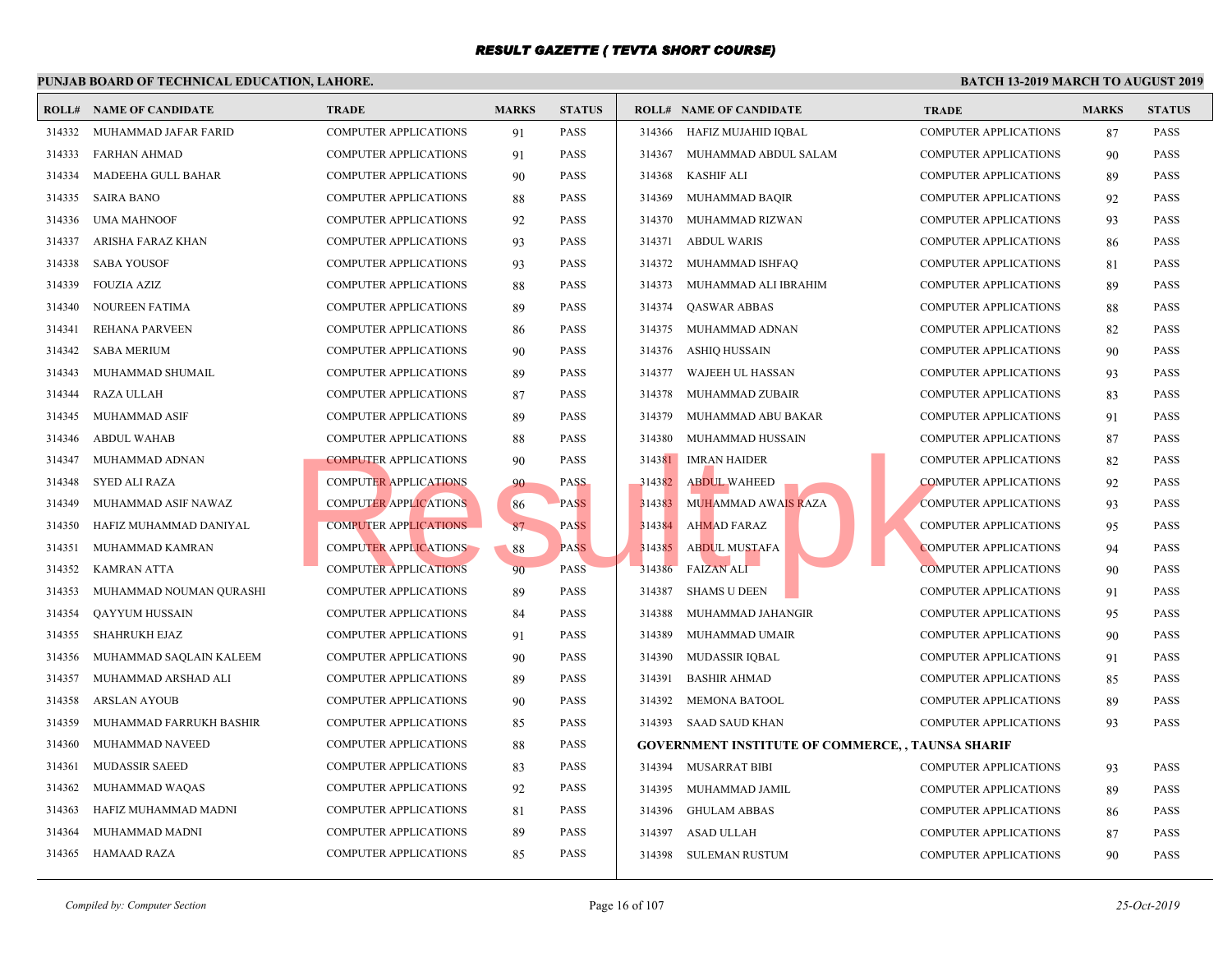|        | <b>ROLL# NAME OF CANDIDATE</b>                        | <b>TRADE</b>                  | <b>MARKS</b> | <b>STATUS</b> |        | <b>ROLL# NAME OF CANDIDATE</b> | <b>TRAL</b>  |
|--------|-------------------------------------------------------|-------------------------------|--------------|---------------|--------|--------------------------------|--------------|
| 314399 | <b>NUMAN HAMID</b>                                    | <b>COMPUTER APPLICATIONS</b>  | 85           | <b>PASS</b>   | 314432 | MUHAMMAD SAQLAIN               | <b>HOME</b>  |
| 314400 | <b>ABDULLAH</b>                                       | <b>COMPUTER APPLICATIONS</b>  | 84           | <b>PASS</b>   | 314433 | MUHAMMAD UMAR                  | HOME         |
| 314401 | MUHAMMAD SULEMAN SAJJAD                               | <b>COMPUTER APPLICATIONS</b>  | 81           | <b>PASS</b>   | 314434 | MUHAMMAD QAIS                  | <b>INDUS</b> |
| 314402 | MUHAMMAD AWAIS RAZA                                   | COMPUTER APPLICATIONS         | 86           | <b>PASS</b>   | 314435 | MUHAMMAD HAROON HABIB          | <b>INDUS</b> |
| 314403 | ZAHOOR AHMAD                                          | <b>COMPUTER APPLICATIONS</b>  | 85           | <b>PASS</b>   | 314436 | AATIR ALI                      | <b>INDUS</b> |
| 314404 | QASIM JAMIL                                           | COMPUTER APPLICATIONS         | 82           | <b>PASS</b>   | 314437 | MUHAMMAD HUSNAIN ZAHOOR        | <b>INDUS</b> |
| 314405 | ASIA BIBI                                             | <b>COMPUTER APPLICATIONS</b>  | 87           | <b>PASS</b>   | 314438 | <b>UMAIR AKHTAR</b>            | <b>INDUS</b> |
| 314406 | <b>ANUM NOUREEN</b>                                   | <b>COMPUTER APPLICATIONS</b>  | 88           | <b>PASS</b>   | 314439 | ZAIN                           | <b>INDUS</b> |
| 314407 | <b>TASAWOR IQBAL</b>                                  | <b>COMPUTER APPLICATIONS</b>  | 86           | <b>PASS</b>   | 314440 | <b>TAHIR ALEEM</b>             | <b>INDUS</b> |
| 314408 | <b>SHOAIB HASSAN</b>                                  | <b>COMPUTER APPLICATIONS</b>  | 85           | <b>PASS</b>   | 314441 | MUHAMMAD NUMAN HAIDER          | <b>INDUS</b> |
| 314409 | MUHAMMAD IQBAL                                        | COMPUTER APPLICATIONS         | 88           | <b>PASS</b>   | 314442 | MUHAMMAD GHUFRAN               | <b>INDUS</b> |
| 314410 | MUHAMMAD BILAL                                        | <b>COMPUTER APPLICATIONS</b>  | 84           | <b>PASS</b>   | 314443 | MUHAMMAD MADASSAR              | <b>INDUS</b> |
| 314411 | <b>SHOAIB AJMAL</b>                                   | <b>COMPUTER APPLICATIONS</b>  | 86           | <b>PASS</b>   | 314444 | <b>DANISH</b>                  | <b>INDUS</b> |
| 314412 | JAHANDAR SHAH SHERANI                                 | <b>COMPUTER APPLICATIONS</b>  | 89           | <b>PASS</b>   | 314445 | MUDASSAR HUSSAIN               | <b>INDUS</b> |
| 314413 | KHUZER HAYAT                                          | <b>COMPUTER APPLICATIONS</b>  | 83           | PASS          | 314446 | USMAN ALI                      | <b>INDUS</b> |
| 314414 | MUHAMMAD USMAN RAZA                                   | <b>COMPUTER APPLICATIONS</b>  | 83           | <b>PASS</b>   |        | 314447 FAHAD JAVEED            | <b>INDUS</b> |
| 314415 | <b>SHAFIO UR REHMAN</b>                               | <b>COMPUTER APPLICATIONS</b>  | 87           | <b>PASS</b>   | 314448 | <b>SHAH ZAIB</b>               | <b>INDUS</b> |
| 314416 | MUHAMMAD WAQAS                                        | <b>COMPUTER APPLICATIONS</b>  | 85           | <b>PASS</b>   | 314449 | <b>KASHIF MASEH</b>            | <b>INDUS</b> |
| 314417 | HAMZA NUMAN                                           | <b>COMPUTER APPLICATIONS</b>  | 85           | <b>PASS</b>   |        | 314450 HASSAN MURTAZA          | <b>INDUS</b> |
| 314418 | MUHAMMAD HUSNAIN ABBAS                                | <b>COMPUTER APPLICATIONS</b>  | 87           | <b>PASS</b>   | 314451 | <b>MUHAMMAD ISLAM</b>          | <b>INDUS</b> |
| 314419 | MUZIM ALI                                             | <b>COMPUTER APPLICATIONS</b>  | 91           | <b>PASS</b>   | 314452 | MUHAMMAD UMER                  | <b>INDUS</b> |
|        | GOVT. TECHNICAL TRAINING CENTRE (MALE), , CHAK JHUMRA |                               |              |               | 314453 | <b>SAQIB ALI</b>               | <b>INDUS</b> |
| 314420 | <b>TAYYAB AHMAD</b>                                   | HOME APPLIANCES REPAIR        | 94           | <b>PASS</b>   | 314454 | MUHAMMAD WAQAR                 | <b>INDUS</b> |
| 314421 | <b>ABDUL MOEEZ</b>                                    | HOME APPLIANCES REPAIR        | 94           | <b>PASS</b>   | 314455 | MUHAMMAD MUSHTAQ AHMAD         | <b>INDUS</b> |
| 314422 | <b>ABAD REHMAN</b>                                    | HOME APPLIANCES REPAIR        | 91           | <b>PASS</b>   | 314456 | <b>NADEEM HUSSAIN</b>          | <b>INDUS</b> |
| 314423 | <b>ZAMEER UL HASSAN</b>                               | HOME APPLIANCES REPAIR        | 90           | <b>PASS</b>   | 314457 | <b>AHMAD NAZEER</b>            | <b>COMP</b>  |
| 314424 | <b>ADIL LATIF</b>                                     | HOME APPLIANCES REPAIR        |              | <b>ABSENT</b> | 314458 | <b>UMAIR JAVED</b>             | <b>COMP</b>  |
| 314425 | <b>BILAL ALI</b>                                      | <b>HOME APPLIANCES REPAIR</b> |              | <b>ABSENT</b> | 314459 | MUHAMMAD NUMAN IJAZ            | <b>COMP</b>  |
| 314426 | <b>DANISH RAZA</b>                                    | HOME APPLIANCES REPAIR        | 83           | <b>PASS</b>   | 314460 | MUHAMMAD AWAIS                 | <b>COMP</b>  |
| 314427 | <b>IRFAN SAJJAD</b>                                   | HOME APPLIANCES REPAIR        | 90           | <b>PASS</b>   | 314461 | <b>INAM UL HAQ NAZAMI</b>      | <b>COMP</b>  |
| 314428 | JAMIL MASIH                                           | HOME APPLIANCES REPAIR        | 89           | <b>PASS</b>   | 314462 | <b>TALAT RAZA</b>              | COMP         |
| 314429 | MUHAMMAD FAIZAN                                       | HOME APPLIANCES REPAIR        |              | <b>ABSENT</b> | 314463 | MUHAMMAD ZUBAIR                | <b>COMP</b>  |
| 314430 | <b>TAYYAB ALI</b>                                     | HOME APPLIANCES REPAIR        | 87           | <b>PASS</b>   | 314464 | <b>SAJJAD ALI</b>              | <b>COMP</b>  |
| 314431 | ALI HAIDER                                            | HOME APPLIANCES REPAIR        | 92           | <b>PASS</b>   | 314465 | WAHID KAMAL                    | COMP         |
|        |                                                       |                               |              |               |        |                                |              |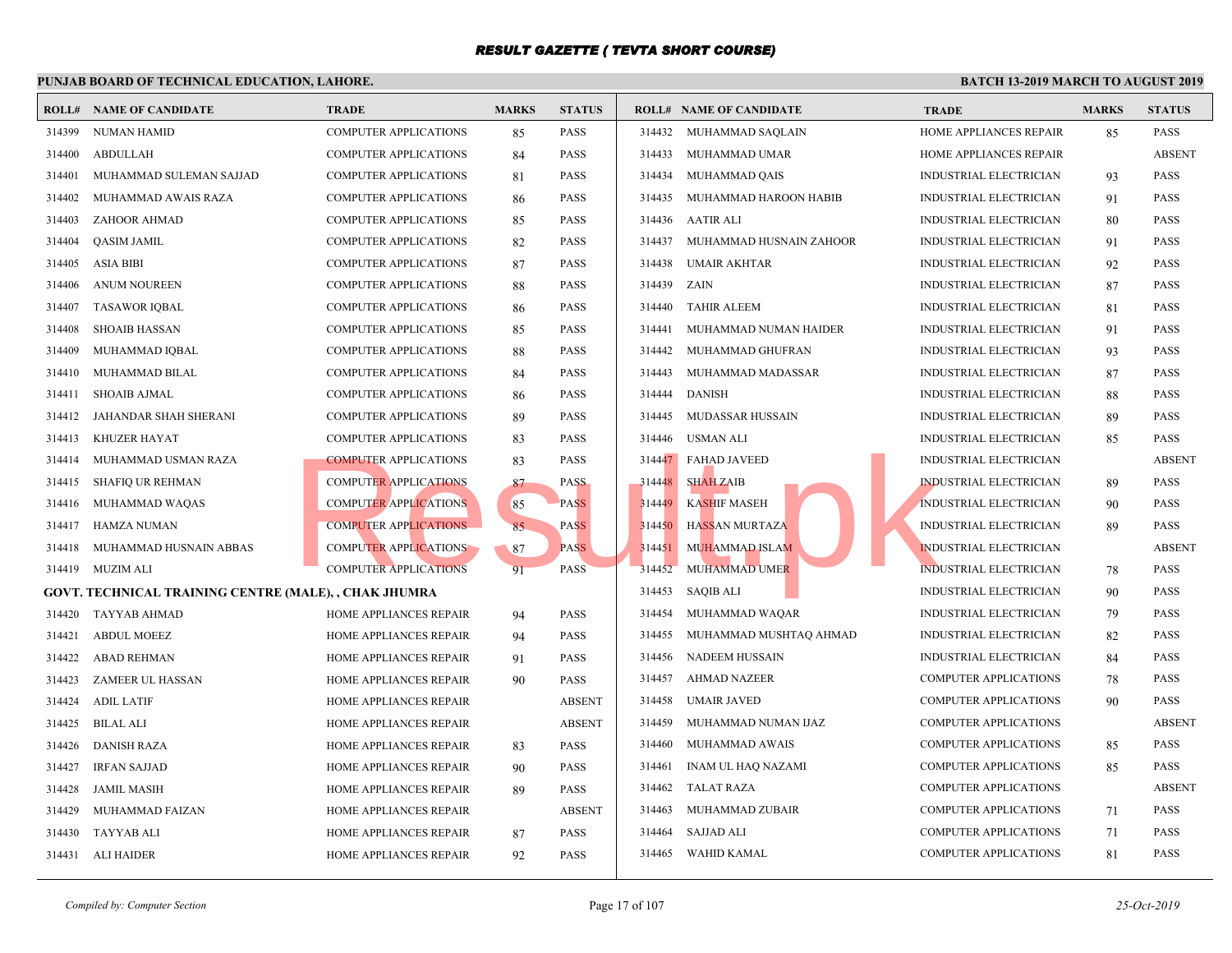| <b>TRADE</b><br><b>MARKS</b><br><b>STATUS</b><br><b>ROLL# NAME OF CANDIDATE</b><br><b>ROLL# NAME OF CANDIDATE</b><br><b>TRAL</b><br><b>COMPUTER APPLICATIONS</b><br><b>PASS</b><br>314498<br>HIBA TARIQ<br><b>DOME</b><br>314466<br>MUHAMMAD AFZAAL<br>91<br><b>COMPUTER APPLICATIONS</b><br><b>PASS</b><br>314499<br><b>SHIZA TARIO</b><br><b>DOME</b><br>314467<br>MUHAMMAD SAJID<br>91<br><b>DOME</b><br>MUHAMMAD FAIZAN ALI<br><b>COMPUTER APPLICATIONS</b><br><b>PASS</b><br>314500<br><b>SAMIA SHAFIQUE</b><br>314468<br>70<br><b>ABSENT</b><br>314501<br><b>DOME</b><br>314469<br>MUHAMMAD USAMA<br>COMPUTER APPLICATIONS<br><b>MUQADDAS EMAAN</b><br><b>MEHBOOB ALI</b><br><b>PASS</b><br>314502<br>UM E HABIBA<br><b>DOME</b><br>314470<br><b>COMPUTER APPLICATIONS</b><br>70<br><b>DOME</b><br>MUHAMMAD NAVEED TAJ<br><b>COMPUTER APPLICATIONS</b><br>70<br><b>PASS</b><br>314503<br>FATIMA IFTIKHAR<br>314471<br>314472<br><b>COMPUTER APPLICATIONS</b><br><b>PASS</b><br>314504<br><b>ARUSA ASLAM</b><br><b>DOME</b><br>MUHAMMAD SHAHID<br>82<br>ALI HAMZA<br>314505<br>MARIYAM SULTANI<br><b>DOME</b><br>314473<br><b>COMPUTER APPLICATIONS</b><br>90<br><b>PASS</b><br><b>GHULAM HAIDER</b><br><b>PASS</b><br>314506<br><b>BUSHRA HAFEEZ</b><br><b>DOME</b><br>314474<br><b>COMPUTER APPLICATIONS</b><br>90<br>314507<br><b>KAYNAT</b><br><b>DOME</b><br>314475<br><b>MUHAMMAD ARIF</b><br><b>COMPUTER APPLICATIONS</b><br><b>PASS</b><br>71<br>NIMRA IQBAL<br><b>DOME</b><br>314476<br><b>BABAR ALI</b><br><b>COMPUTER APPLICATIONS</b><br>71<br><b>PASS</b><br>314508<br><b>PASS</b><br>314509<br><b>HOOR ALI</b><br><b>DOME</b><br>314477<br>MUHAMMAD SULEMAN<br>COMPUTER APPLICATIONS<br>81<br>AFAQ AHMAD<br>COMPUTER APPLICATIONS<br><b>ABSENT</b><br>314510 NAZIA YOUSAF<br><b>DOME</b><br>314478<br>MUJAHID SULTAN CHEEMA<br>COMPUTER APPLICATIONS<br><b>ABSENT</b><br>314511 FARZANA ZAWAR<br><b>DOME</b><br>314479<br><b>ADNAN SOHAIL</b><br><b>PASS</b><br>314512<br>IQRA BIBI<br><b>DOME</b><br>314480<br><b>COMPUTER APPLICATIONS</b><br>70<br>MUNEER ASLAM MASIH<br><b>COMPUTER APPLICATIONS</b><br><b>ABSENT</b><br>314513 MUQADAS SHAHZADI<br><b>DOME</b><br>314481<br><b>MOHSIN MASIH</b><br><b>COMPUTER APPLICATIONS</b><br><b>PASS</b><br>314514 ADEEBA<br><b>COMP</b><br>314482<br>81<br><b>COMPUTER APPLICATIONS</b><br>314515 RUQAYA AZHAR<br><b>COMP</b><br>314483<br><b>SHAHZAIB ALI</b><br>70<br><b>PASS</b><br><b>COMPUTER APPLICATIONS</b><br>92<br><b>SABA MEHMOOD BUTT</b><br><b>COMP</b><br>314484<br><b>TAJAMMAL HUSSAIN</b><br><b>PASS</b><br>314516<br><b>COMPUTER APPLICATIONS</b><br><b>ABSENT</b><br>MUHAMMAD ANAS SIDDIQUE<br>314517<br><b>IQRA AKBAR</b><br><b>COMP</b><br>314485<br><b>COMPUTER APPLICATIONS</b><br>91<br><b>PASS</b><br><b>COMP</b><br>314486<br>ZAIN ALI<br>314518<br><b>HUMNA FATIMA</b><br><b>COMP</b><br>MUHAMMAD SUFYAN<br><b>COMPUTER APPLICATIONS</b><br><b>PASS</b><br>314519<br><b>SAMRA BATOOL</b><br>314487<br>75<br><b>COMPUTER APPLICATIONS</b><br><b>PASS</b><br>314520<br><b>COMP</b><br>314488<br>MUHAMMAD RIZWAN NAZIR<br>87<br><b>AOSA SARFRAZ</b><br>314521<br>MONEEBA SARFRAZ<br><b>COMP</b><br>DISTRICT INDUSTRIAL HOME (SANATZAR), SOCIAL WELFARE COMPLEX 508-D,<br>PEOPLE COLONY, NO.01, D GROUND, FAISALABAD<br>314522<br><b>FARZANA HANIF</b><br><b>COMP</b><br><b>MAMOONA KAUSAR</b><br>314489<br>DOMESTIC TAILORING<br><b>PASS</b><br>95<br>314523<br>AMMARA ASLAM<br><b>COMP</b><br><b>PASS</b><br>314490<br><b>ASAR JAVED</b><br>DOMESTIC TAILORING<br>84<br>314524<br><b>MEHWISH</b><br><b>COMP</b><br><b>ABSENT</b><br><b>MINAHIL RAZA</b><br>DOMESTIC TAILORING<br>314491<br>314525<br><b>SIDRA PERVEZ</b><br><b>COMP</b><br><b>ABSENT</b><br>314492<br>ALISHA ASGHAR<br>DOMESTIC TAILORING<br>314526<br><b>QUAISSRA TUBBSUM</b><br><b>COMP</b><br><b>ABSENT</b><br><b>BUSHRA TARIO</b><br><b>DOMESTIC TAILORING</b><br>314493<br>314527<br><b>RABIA</b><br><b>COMP</b><br><b>FAQIHA NOORI</b><br><b>DOMESTIC TAILORING</b><br><b>PASS</b><br>314494<br>87<br>314528 SEHRISH RABIA<br><b>COMP</b><br>DOMESTIC TAILORING<br><b>PASS</b><br>314495<br><b>MAHEEN FATIMA</b><br>81<br><b>GOVERNMENT COLLEGE OF COMMERCE, PEPOLES</b><br><b>PASS</b><br><b>SADAF ARIF</b><br><b>DOMESTIC TAILORING</b><br>314496<br>76<br>MUDASSER HUSSAIN<br><b>COMP</b><br>314529<br>314497<br>AMNA BIBI<br>DOMESTIC TAILORING<br>80<br><b>PASS</b> | І ОІЧАВ ВОАКВ ОГ ТЕСПІЧСАЕ ЕВОСАТІОІЧ, ЕАПОКЕ. |  |  |                      |             |
|---------------------------------------------------------------------------------------------------------------------------------------------------------------------------------------------------------------------------------------------------------------------------------------------------------------------------------------------------------------------------------------------------------------------------------------------------------------------------------------------------------------------------------------------------------------------------------------------------------------------------------------------------------------------------------------------------------------------------------------------------------------------------------------------------------------------------------------------------------------------------------------------------------------------------------------------------------------------------------------------------------------------------------------------------------------------------------------------------------------------------------------------------------------------------------------------------------------------------------------------------------------------------------------------------------------------------------------------------------------------------------------------------------------------------------------------------------------------------------------------------------------------------------------------------------------------------------------------------------------------------------------------------------------------------------------------------------------------------------------------------------------------------------------------------------------------------------------------------------------------------------------------------------------------------------------------------------------------------------------------------------------------------------------------------------------------------------------------------------------------------------------------------------------------------------------------------------------------------------------------------------------------------------------------------------------------------------------------------------------------------------------------------------------------------------------------------------------------------------------------------------------------------------------------------------------------------------------------------------------------------------------------------------------------------------------------------------------------------------------------------------------------------------------------------------------------------------------------------------------------------------------------------------------------------------------------------------------------------------------------------------------------------------------------------------------------------------------------------------------------------------------------------------------------------------------------------------------------------------------------------------------------------------------------------------------------------------------------------------------------------------------------------------------------------------------------------------------------------------------------------------------------------------------------------------------------------------------------------------------------------------------------------------------------------------------------------------------------------------------------------------------------------------------------------------------------------------------------------------------------------------------------------------------------------------------------------------------------------------------------------------------------------------------------------------------------------------------------------------------------------------------------------------------------------------------------------------------------------------------------------------------------------------------------------------------------------------------------------------------------------------------------------------------------------------------|------------------------------------------------|--|--|----------------------|-------------|
|                                                                                                                                                                                                                                                                                                                                                                                                                                                                                                                                                                                                                                                                                                                                                                                                                                                                                                                                                                                                                                                                                                                                                                                                                                                                                                                                                                                                                                                                                                                                                                                                                                                                                                                                                                                                                                                                                                                                                                                                                                                                                                                                                                                                                                                                                                                                                                                                                                                                                                                                                                                                                                                                                                                                                                                                                                                                                                                                                                                                                                                                                                                                                                                                                                                                                                                                                                                                                                                                                                                                                                                                                                                                                                                                                                                                                                                                                                                                                                                                                                                                                                                                                                                                                                                                                                                                                                                                                                       |                                                |  |  |                      |             |
|                                                                                                                                                                                                                                                                                                                                                                                                                                                                                                                                                                                                                                                                                                                                                                                                                                                                                                                                                                                                                                                                                                                                                                                                                                                                                                                                                                                                                                                                                                                                                                                                                                                                                                                                                                                                                                                                                                                                                                                                                                                                                                                                                                                                                                                                                                                                                                                                                                                                                                                                                                                                                                                                                                                                                                                                                                                                                                                                                                                                                                                                                                                                                                                                                                                                                                                                                                                                                                                                                                                                                                                                                                                                                                                                                                                                                                                                                                                                                                                                                                                                                                                                                                                                                                                                                                                                                                                                                                       |                                                |  |  |                      |             |
|                                                                                                                                                                                                                                                                                                                                                                                                                                                                                                                                                                                                                                                                                                                                                                                                                                                                                                                                                                                                                                                                                                                                                                                                                                                                                                                                                                                                                                                                                                                                                                                                                                                                                                                                                                                                                                                                                                                                                                                                                                                                                                                                                                                                                                                                                                                                                                                                                                                                                                                                                                                                                                                                                                                                                                                                                                                                                                                                                                                                                                                                                                                                                                                                                                                                                                                                                                                                                                                                                                                                                                                                                                                                                                                                                                                                                                                                                                                                                                                                                                                                                                                                                                                                                                                                                                                                                                                                                                       |                                                |  |  |                      |             |
|                                                                                                                                                                                                                                                                                                                                                                                                                                                                                                                                                                                                                                                                                                                                                                                                                                                                                                                                                                                                                                                                                                                                                                                                                                                                                                                                                                                                                                                                                                                                                                                                                                                                                                                                                                                                                                                                                                                                                                                                                                                                                                                                                                                                                                                                                                                                                                                                                                                                                                                                                                                                                                                                                                                                                                                                                                                                                                                                                                                                                                                                                                                                                                                                                                                                                                                                                                                                                                                                                                                                                                                                                                                                                                                                                                                                                                                                                                                                                                                                                                                                                                                                                                                                                                                                                                                                                                                                                                       |                                                |  |  |                      |             |
|                                                                                                                                                                                                                                                                                                                                                                                                                                                                                                                                                                                                                                                                                                                                                                                                                                                                                                                                                                                                                                                                                                                                                                                                                                                                                                                                                                                                                                                                                                                                                                                                                                                                                                                                                                                                                                                                                                                                                                                                                                                                                                                                                                                                                                                                                                                                                                                                                                                                                                                                                                                                                                                                                                                                                                                                                                                                                                                                                                                                                                                                                                                                                                                                                                                                                                                                                                                                                                                                                                                                                                                                                                                                                                                                                                                                                                                                                                                                                                                                                                                                                                                                                                                                                                                                                                                                                                                                                                       |                                                |  |  |                      |             |
|                                                                                                                                                                                                                                                                                                                                                                                                                                                                                                                                                                                                                                                                                                                                                                                                                                                                                                                                                                                                                                                                                                                                                                                                                                                                                                                                                                                                                                                                                                                                                                                                                                                                                                                                                                                                                                                                                                                                                                                                                                                                                                                                                                                                                                                                                                                                                                                                                                                                                                                                                                                                                                                                                                                                                                                                                                                                                                                                                                                                                                                                                                                                                                                                                                                                                                                                                                                                                                                                                                                                                                                                                                                                                                                                                                                                                                                                                                                                                                                                                                                                                                                                                                                                                                                                                                                                                                                                                                       |                                                |  |  |                      |             |
|                                                                                                                                                                                                                                                                                                                                                                                                                                                                                                                                                                                                                                                                                                                                                                                                                                                                                                                                                                                                                                                                                                                                                                                                                                                                                                                                                                                                                                                                                                                                                                                                                                                                                                                                                                                                                                                                                                                                                                                                                                                                                                                                                                                                                                                                                                                                                                                                                                                                                                                                                                                                                                                                                                                                                                                                                                                                                                                                                                                                                                                                                                                                                                                                                                                                                                                                                                                                                                                                                                                                                                                                                                                                                                                                                                                                                                                                                                                                                                                                                                                                                                                                                                                                                                                                                                                                                                                                                                       |                                                |  |  |                      |             |
|                                                                                                                                                                                                                                                                                                                                                                                                                                                                                                                                                                                                                                                                                                                                                                                                                                                                                                                                                                                                                                                                                                                                                                                                                                                                                                                                                                                                                                                                                                                                                                                                                                                                                                                                                                                                                                                                                                                                                                                                                                                                                                                                                                                                                                                                                                                                                                                                                                                                                                                                                                                                                                                                                                                                                                                                                                                                                                                                                                                                                                                                                                                                                                                                                                                                                                                                                                                                                                                                                                                                                                                                                                                                                                                                                                                                                                                                                                                                                                                                                                                                                                                                                                                                                                                                                                                                                                                                                                       |                                                |  |  |                      |             |
|                                                                                                                                                                                                                                                                                                                                                                                                                                                                                                                                                                                                                                                                                                                                                                                                                                                                                                                                                                                                                                                                                                                                                                                                                                                                                                                                                                                                                                                                                                                                                                                                                                                                                                                                                                                                                                                                                                                                                                                                                                                                                                                                                                                                                                                                                                                                                                                                                                                                                                                                                                                                                                                                                                                                                                                                                                                                                                                                                                                                                                                                                                                                                                                                                                                                                                                                                                                                                                                                                                                                                                                                                                                                                                                                                                                                                                                                                                                                                                                                                                                                                                                                                                                                                                                                                                                                                                                                                                       |                                                |  |  |                      |             |
|                                                                                                                                                                                                                                                                                                                                                                                                                                                                                                                                                                                                                                                                                                                                                                                                                                                                                                                                                                                                                                                                                                                                                                                                                                                                                                                                                                                                                                                                                                                                                                                                                                                                                                                                                                                                                                                                                                                                                                                                                                                                                                                                                                                                                                                                                                                                                                                                                                                                                                                                                                                                                                                                                                                                                                                                                                                                                                                                                                                                                                                                                                                                                                                                                                                                                                                                                                                                                                                                                                                                                                                                                                                                                                                                                                                                                                                                                                                                                                                                                                                                                                                                                                                                                                                                                                                                                                                                                                       |                                                |  |  |                      |             |
|                                                                                                                                                                                                                                                                                                                                                                                                                                                                                                                                                                                                                                                                                                                                                                                                                                                                                                                                                                                                                                                                                                                                                                                                                                                                                                                                                                                                                                                                                                                                                                                                                                                                                                                                                                                                                                                                                                                                                                                                                                                                                                                                                                                                                                                                                                                                                                                                                                                                                                                                                                                                                                                                                                                                                                                                                                                                                                                                                                                                                                                                                                                                                                                                                                                                                                                                                                                                                                                                                                                                                                                                                                                                                                                                                                                                                                                                                                                                                                                                                                                                                                                                                                                                                                                                                                                                                                                                                                       |                                                |  |  |                      |             |
|                                                                                                                                                                                                                                                                                                                                                                                                                                                                                                                                                                                                                                                                                                                                                                                                                                                                                                                                                                                                                                                                                                                                                                                                                                                                                                                                                                                                                                                                                                                                                                                                                                                                                                                                                                                                                                                                                                                                                                                                                                                                                                                                                                                                                                                                                                                                                                                                                                                                                                                                                                                                                                                                                                                                                                                                                                                                                                                                                                                                                                                                                                                                                                                                                                                                                                                                                                                                                                                                                                                                                                                                                                                                                                                                                                                                                                                                                                                                                                                                                                                                                                                                                                                                                                                                                                                                                                                                                                       |                                                |  |  |                      |             |
|                                                                                                                                                                                                                                                                                                                                                                                                                                                                                                                                                                                                                                                                                                                                                                                                                                                                                                                                                                                                                                                                                                                                                                                                                                                                                                                                                                                                                                                                                                                                                                                                                                                                                                                                                                                                                                                                                                                                                                                                                                                                                                                                                                                                                                                                                                                                                                                                                                                                                                                                                                                                                                                                                                                                                                                                                                                                                                                                                                                                                                                                                                                                                                                                                                                                                                                                                                                                                                                                                                                                                                                                                                                                                                                                                                                                                                                                                                                                                                                                                                                                                                                                                                                                                                                                                                                                                                                                                                       |                                                |  |  |                      |             |
|                                                                                                                                                                                                                                                                                                                                                                                                                                                                                                                                                                                                                                                                                                                                                                                                                                                                                                                                                                                                                                                                                                                                                                                                                                                                                                                                                                                                                                                                                                                                                                                                                                                                                                                                                                                                                                                                                                                                                                                                                                                                                                                                                                                                                                                                                                                                                                                                                                                                                                                                                                                                                                                                                                                                                                                                                                                                                                                                                                                                                                                                                                                                                                                                                                                                                                                                                                                                                                                                                                                                                                                                                                                                                                                                                                                                                                                                                                                                                                                                                                                                                                                                                                                                                                                                                                                                                                                                                                       |                                                |  |  |                      |             |
|                                                                                                                                                                                                                                                                                                                                                                                                                                                                                                                                                                                                                                                                                                                                                                                                                                                                                                                                                                                                                                                                                                                                                                                                                                                                                                                                                                                                                                                                                                                                                                                                                                                                                                                                                                                                                                                                                                                                                                                                                                                                                                                                                                                                                                                                                                                                                                                                                                                                                                                                                                                                                                                                                                                                                                                                                                                                                                                                                                                                                                                                                                                                                                                                                                                                                                                                                                                                                                                                                                                                                                                                                                                                                                                                                                                                                                                                                                                                                                                                                                                                                                                                                                                                                                                                                                                                                                                                                                       |                                                |  |  |                      |             |
|                                                                                                                                                                                                                                                                                                                                                                                                                                                                                                                                                                                                                                                                                                                                                                                                                                                                                                                                                                                                                                                                                                                                                                                                                                                                                                                                                                                                                                                                                                                                                                                                                                                                                                                                                                                                                                                                                                                                                                                                                                                                                                                                                                                                                                                                                                                                                                                                                                                                                                                                                                                                                                                                                                                                                                                                                                                                                                                                                                                                                                                                                                                                                                                                                                                                                                                                                                                                                                                                                                                                                                                                                                                                                                                                                                                                                                                                                                                                                                                                                                                                                                                                                                                                                                                                                                                                                                                                                                       |                                                |  |  |                      |             |
|                                                                                                                                                                                                                                                                                                                                                                                                                                                                                                                                                                                                                                                                                                                                                                                                                                                                                                                                                                                                                                                                                                                                                                                                                                                                                                                                                                                                                                                                                                                                                                                                                                                                                                                                                                                                                                                                                                                                                                                                                                                                                                                                                                                                                                                                                                                                                                                                                                                                                                                                                                                                                                                                                                                                                                                                                                                                                                                                                                                                                                                                                                                                                                                                                                                                                                                                                                                                                                                                                                                                                                                                                                                                                                                                                                                                                                                                                                                                                                                                                                                                                                                                                                                                                                                                                                                                                                                                                                       |                                                |  |  |                      |             |
|                                                                                                                                                                                                                                                                                                                                                                                                                                                                                                                                                                                                                                                                                                                                                                                                                                                                                                                                                                                                                                                                                                                                                                                                                                                                                                                                                                                                                                                                                                                                                                                                                                                                                                                                                                                                                                                                                                                                                                                                                                                                                                                                                                                                                                                                                                                                                                                                                                                                                                                                                                                                                                                                                                                                                                                                                                                                                                                                                                                                                                                                                                                                                                                                                                                                                                                                                                                                                                                                                                                                                                                                                                                                                                                                                                                                                                                                                                                                                                                                                                                                                                                                                                                                                                                                                                                                                                                                                                       |                                                |  |  |                      |             |
|                                                                                                                                                                                                                                                                                                                                                                                                                                                                                                                                                                                                                                                                                                                                                                                                                                                                                                                                                                                                                                                                                                                                                                                                                                                                                                                                                                                                                                                                                                                                                                                                                                                                                                                                                                                                                                                                                                                                                                                                                                                                                                                                                                                                                                                                                                                                                                                                                                                                                                                                                                                                                                                                                                                                                                                                                                                                                                                                                                                                                                                                                                                                                                                                                                                                                                                                                                                                                                                                                                                                                                                                                                                                                                                                                                                                                                                                                                                                                                                                                                                                                                                                                                                                                                                                                                                                                                                                                                       |                                                |  |  |                      |             |
|                                                                                                                                                                                                                                                                                                                                                                                                                                                                                                                                                                                                                                                                                                                                                                                                                                                                                                                                                                                                                                                                                                                                                                                                                                                                                                                                                                                                                                                                                                                                                                                                                                                                                                                                                                                                                                                                                                                                                                                                                                                                                                                                                                                                                                                                                                                                                                                                                                                                                                                                                                                                                                                                                                                                                                                                                                                                                                                                                                                                                                                                                                                                                                                                                                                                                                                                                                                                                                                                                                                                                                                                                                                                                                                                                                                                                                                                                                                                                                                                                                                                                                                                                                                                                                                                                                                                                                                                                                       |                                                |  |  |                      |             |
|                                                                                                                                                                                                                                                                                                                                                                                                                                                                                                                                                                                                                                                                                                                                                                                                                                                                                                                                                                                                                                                                                                                                                                                                                                                                                                                                                                                                                                                                                                                                                                                                                                                                                                                                                                                                                                                                                                                                                                                                                                                                                                                                                                                                                                                                                                                                                                                                                                                                                                                                                                                                                                                                                                                                                                                                                                                                                                                                                                                                                                                                                                                                                                                                                                                                                                                                                                                                                                                                                                                                                                                                                                                                                                                                                                                                                                                                                                                                                                                                                                                                                                                                                                                                                                                                                                                                                                                                                                       |                                                |  |  |                      |             |
|                                                                                                                                                                                                                                                                                                                                                                                                                                                                                                                                                                                                                                                                                                                                                                                                                                                                                                                                                                                                                                                                                                                                                                                                                                                                                                                                                                                                                                                                                                                                                                                                                                                                                                                                                                                                                                                                                                                                                                                                                                                                                                                                                                                                                                                                                                                                                                                                                                                                                                                                                                                                                                                                                                                                                                                                                                                                                                                                                                                                                                                                                                                                                                                                                                                                                                                                                                                                                                                                                                                                                                                                                                                                                                                                                                                                                                                                                                                                                                                                                                                                                                                                                                                                                                                                                                                                                                                                                                       |                                                |  |  |                      |             |
|                                                                                                                                                                                                                                                                                                                                                                                                                                                                                                                                                                                                                                                                                                                                                                                                                                                                                                                                                                                                                                                                                                                                                                                                                                                                                                                                                                                                                                                                                                                                                                                                                                                                                                                                                                                                                                                                                                                                                                                                                                                                                                                                                                                                                                                                                                                                                                                                                                                                                                                                                                                                                                                                                                                                                                                                                                                                                                                                                                                                                                                                                                                                                                                                                                                                                                                                                                                                                                                                                                                                                                                                                                                                                                                                                                                                                                                                                                                                                                                                                                                                                                                                                                                                                                                                                                                                                                                                                                       |                                                |  |  |                      |             |
|                                                                                                                                                                                                                                                                                                                                                                                                                                                                                                                                                                                                                                                                                                                                                                                                                                                                                                                                                                                                                                                                                                                                                                                                                                                                                                                                                                                                                                                                                                                                                                                                                                                                                                                                                                                                                                                                                                                                                                                                                                                                                                                                                                                                                                                                                                                                                                                                                                                                                                                                                                                                                                                                                                                                                                                                                                                                                                                                                                                                                                                                                                                                                                                                                                                                                                                                                                                                                                                                                                                                                                                                                                                                                                                                                                                                                                                                                                                                                                                                                                                                                                                                                                                                                                                                                                                                                                                                                                       |                                                |  |  |                      |             |
|                                                                                                                                                                                                                                                                                                                                                                                                                                                                                                                                                                                                                                                                                                                                                                                                                                                                                                                                                                                                                                                                                                                                                                                                                                                                                                                                                                                                                                                                                                                                                                                                                                                                                                                                                                                                                                                                                                                                                                                                                                                                                                                                                                                                                                                                                                                                                                                                                                                                                                                                                                                                                                                                                                                                                                                                                                                                                                                                                                                                                                                                                                                                                                                                                                                                                                                                                                                                                                                                                                                                                                                                                                                                                                                                                                                                                                                                                                                                                                                                                                                                                                                                                                                                                                                                                                                                                                                                                                       |                                                |  |  |                      |             |
|                                                                                                                                                                                                                                                                                                                                                                                                                                                                                                                                                                                                                                                                                                                                                                                                                                                                                                                                                                                                                                                                                                                                                                                                                                                                                                                                                                                                                                                                                                                                                                                                                                                                                                                                                                                                                                                                                                                                                                                                                                                                                                                                                                                                                                                                                                                                                                                                                                                                                                                                                                                                                                                                                                                                                                                                                                                                                                                                                                                                                                                                                                                                                                                                                                                                                                                                                                                                                                                                                                                                                                                                                                                                                                                                                                                                                                                                                                                                                                                                                                                                                                                                                                                                                                                                                                                                                                                                                                       |                                                |  |  |                      |             |
|                                                                                                                                                                                                                                                                                                                                                                                                                                                                                                                                                                                                                                                                                                                                                                                                                                                                                                                                                                                                                                                                                                                                                                                                                                                                                                                                                                                                                                                                                                                                                                                                                                                                                                                                                                                                                                                                                                                                                                                                                                                                                                                                                                                                                                                                                                                                                                                                                                                                                                                                                                                                                                                                                                                                                                                                                                                                                                                                                                                                                                                                                                                                                                                                                                                                                                                                                                                                                                                                                                                                                                                                                                                                                                                                                                                                                                                                                                                                                                                                                                                                                                                                                                                                                                                                                                                                                                                                                                       |                                                |  |  |                      |             |
|                                                                                                                                                                                                                                                                                                                                                                                                                                                                                                                                                                                                                                                                                                                                                                                                                                                                                                                                                                                                                                                                                                                                                                                                                                                                                                                                                                                                                                                                                                                                                                                                                                                                                                                                                                                                                                                                                                                                                                                                                                                                                                                                                                                                                                                                                                                                                                                                                                                                                                                                                                                                                                                                                                                                                                                                                                                                                                                                                                                                                                                                                                                                                                                                                                                                                                                                                                                                                                                                                                                                                                                                                                                                                                                                                                                                                                                                                                                                                                                                                                                                                                                                                                                                                                                                                                                                                                                                                                       |                                                |  |  |                      |             |
|                                                                                                                                                                                                                                                                                                                                                                                                                                                                                                                                                                                                                                                                                                                                                                                                                                                                                                                                                                                                                                                                                                                                                                                                                                                                                                                                                                                                                                                                                                                                                                                                                                                                                                                                                                                                                                                                                                                                                                                                                                                                                                                                                                                                                                                                                                                                                                                                                                                                                                                                                                                                                                                                                                                                                                                                                                                                                                                                                                                                                                                                                                                                                                                                                                                                                                                                                                                                                                                                                                                                                                                                                                                                                                                                                                                                                                                                                                                                                                                                                                                                                                                                                                                                                                                                                                                                                                                                                                       |                                                |  |  |                      |             |
|                                                                                                                                                                                                                                                                                                                                                                                                                                                                                                                                                                                                                                                                                                                                                                                                                                                                                                                                                                                                                                                                                                                                                                                                                                                                                                                                                                                                                                                                                                                                                                                                                                                                                                                                                                                                                                                                                                                                                                                                                                                                                                                                                                                                                                                                                                                                                                                                                                                                                                                                                                                                                                                                                                                                                                                                                                                                                                                                                                                                                                                                                                                                                                                                                                                                                                                                                                                                                                                                                                                                                                                                                                                                                                                                                                                                                                                                                                                                                                                                                                                                                                                                                                                                                                                                                                                                                                                                                                       |                                                |  |  |                      |             |
|                                                                                                                                                                                                                                                                                                                                                                                                                                                                                                                                                                                                                                                                                                                                                                                                                                                                                                                                                                                                                                                                                                                                                                                                                                                                                                                                                                                                                                                                                                                                                                                                                                                                                                                                                                                                                                                                                                                                                                                                                                                                                                                                                                                                                                                                                                                                                                                                                                                                                                                                                                                                                                                                                                                                                                                                                                                                                                                                                                                                                                                                                                                                                                                                                                                                                                                                                                                                                                                                                                                                                                                                                                                                                                                                                                                                                                                                                                                                                                                                                                                                                                                                                                                                                                                                                                                                                                                                                                       |                                                |  |  |                      |             |
|                                                                                                                                                                                                                                                                                                                                                                                                                                                                                                                                                                                                                                                                                                                                                                                                                                                                                                                                                                                                                                                                                                                                                                                                                                                                                                                                                                                                                                                                                                                                                                                                                                                                                                                                                                                                                                                                                                                                                                                                                                                                                                                                                                                                                                                                                                                                                                                                                                                                                                                                                                                                                                                                                                                                                                                                                                                                                                                                                                                                                                                                                                                                                                                                                                                                                                                                                                                                                                                                                                                                                                                                                                                                                                                                                                                                                                                                                                                                                                                                                                                                                                                                                                                                                                                                                                                                                                                                                                       |                                                |  |  |                      |             |
|                                                                                                                                                                                                                                                                                                                                                                                                                                                                                                                                                                                                                                                                                                                                                                                                                                                                                                                                                                                                                                                                                                                                                                                                                                                                                                                                                                                                                                                                                                                                                                                                                                                                                                                                                                                                                                                                                                                                                                                                                                                                                                                                                                                                                                                                                                                                                                                                                                                                                                                                                                                                                                                                                                                                                                                                                                                                                                                                                                                                                                                                                                                                                                                                                                                                                                                                                                                                                                                                                                                                                                                                                                                                                                                                                                                                                                                                                                                                                                                                                                                                                                                                                                                                                                                                                                                                                                                                                                       |                                                |  |  |                      |             |
|                                                                                                                                                                                                                                                                                                                                                                                                                                                                                                                                                                                                                                                                                                                                                                                                                                                                                                                                                                                                                                                                                                                                                                                                                                                                                                                                                                                                                                                                                                                                                                                                                                                                                                                                                                                                                                                                                                                                                                                                                                                                                                                                                                                                                                                                                                                                                                                                                                                                                                                                                                                                                                                                                                                                                                                                                                                                                                                                                                                                                                                                                                                                                                                                                                                                                                                                                                                                                                                                                                                                                                                                                                                                                                                                                                                                                                                                                                                                                                                                                                                                                                                                                                                                                                                                                                                                                                                                                                       |                                                |  |  |                      |             |
|                                                                                                                                                                                                                                                                                                                                                                                                                                                                                                                                                                                                                                                                                                                                                                                                                                                                                                                                                                                                                                                                                                                                                                                                                                                                                                                                                                                                                                                                                                                                                                                                                                                                                                                                                                                                                                                                                                                                                                                                                                                                                                                                                                                                                                                                                                                                                                                                                                                                                                                                                                                                                                                                                                                                                                                                                                                                                                                                                                                                                                                                                                                                                                                                                                                                                                                                                                                                                                                                                                                                                                                                                                                                                                                                                                                                                                                                                                                                                                                                                                                                                                                                                                                                                                                                                                                                                                                                                                       |                                                |  |  | 314530 FAISAL NADEEM | <b>COMP</b> |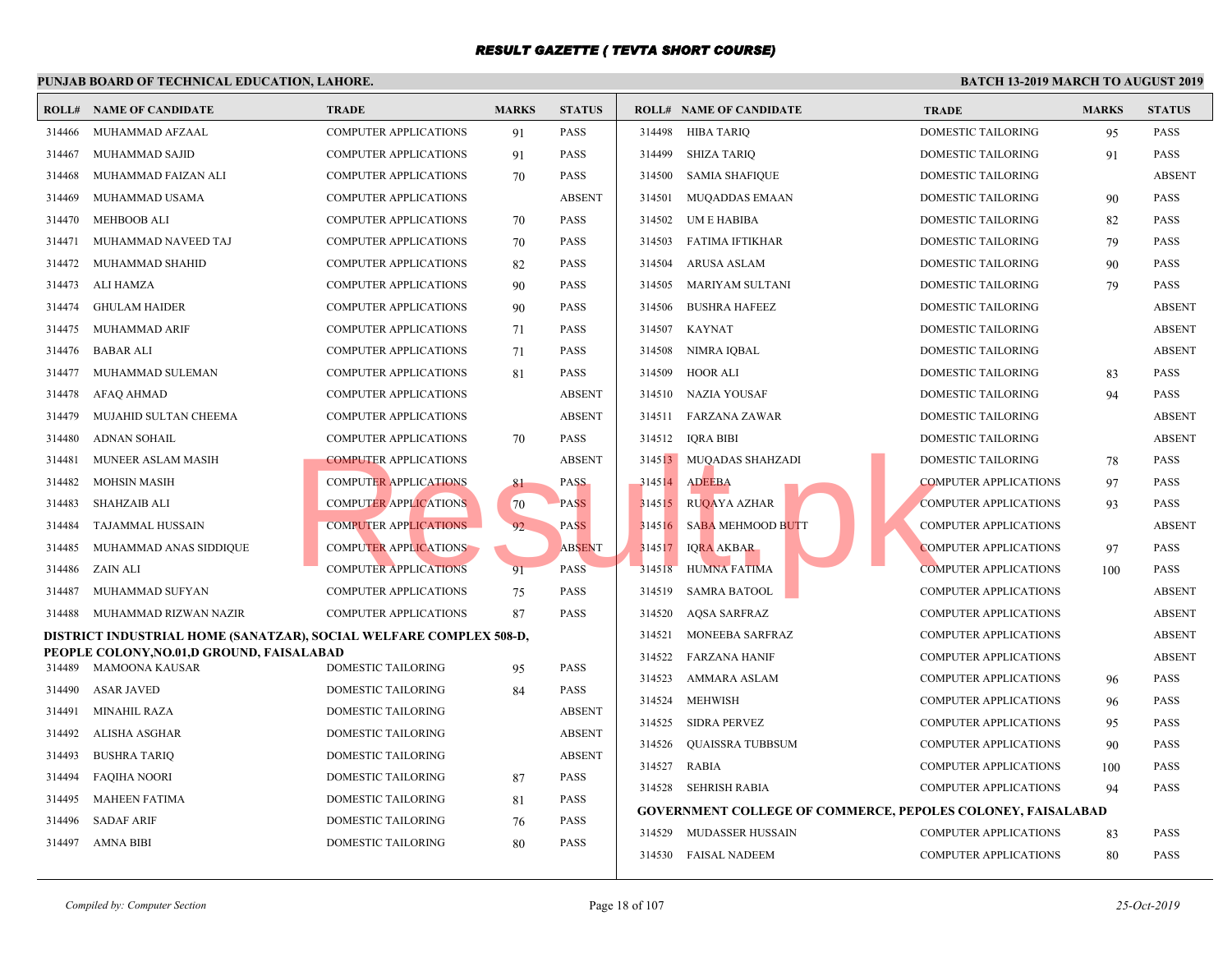|        | <b>ROLL# NAME OF CANDIDATE</b> | <b>TRADE</b>                 | <b>MARKS</b> | <b>STATUS</b> |        | <b>ROLL# NAME OF CANDIDATE</b> | <b>TRAD</b> |
|--------|--------------------------------|------------------------------|--------------|---------------|--------|--------------------------------|-------------|
| 314531 | RANA MUHAMMAD IMRAN            | <b>COMPUTER APPLICATIONS</b> | 80           | <b>PASS</b>   | 314565 | MUHAMMAD HAMZA                 | <b>COMP</b> |
| 314532 | MUHAMMAD UMAR ATHAR            | <b>COMPUTER APPLICATIONS</b> | 80           | <b>PASS</b>   | 314566 | HAIDER ALI                     | <b>COMP</b> |
| 314533 | <b>FAKHRA YOUNAS</b>           | <b>COMPUTER APPLICATIONS</b> | 92           | <b>PASS</b>   | 314567 | MUHAMMAD MONAM HUSNAIN         | <b>COMP</b> |
| 314534 | MUHAMMAD RASHID                | <b>COMPUTER APPLICATIONS</b> | 81           | <b>PASS</b>   | 314568 | <b>KANEEZ FIZA</b>             | <b>COMP</b> |
| 314535 | YOUNAS SHAFIQ                  | <b>COMPUTER APPLICATIONS</b> | 94           | <b>PASS</b>   | 314569 | <b>WASEEM AHMAD</b>            | <b>COMP</b> |
| 314536 | MUHAMMAD RIZWAN SHAHID         | <b>COMPUTER APPLICATIONS</b> | 95           | <b>PASS</b>   | 314570 | HUSNAIN BAKTHIAR               | <b>COMP</b> |
| 314537 | <b>AMNA KOUSAR</b>             | <b>COMPUTER APPLICATIONS</b> | 88           | <b>PASS</b>   | 314571 | <b>SAJID ALI</b>               | <b>COMP</b> |
| 314538 | <b>FAISAL MEHMOOD</b>          | <b>COMPUTER APPLICATIONS</b> | 82           | <b>PASS</b>   | 314572 | ALI HAIDER                     | <b>COMP</b> |
| 314539 | <b>AHMAD HASSAN</b>            | <b>COMPUTER APPLICATIONS</b> | 85           | <b>PASS</b>   | 314573 | NOMAN SABIR                    | <b>COMP</b> |
| 314540 | <b>ISHFAQ AHMAD</b>            | <b>COMPUTER APPLICATIONS</b> | 82           | <b>PASS</b>   | 314574 | <b>ADEEL ABBAS</b>             | <b>COMP</b> |
| 314541 | <b>MUHAMMAD FAIZAN</b>         | <b>COMPUTER APPLICATIONS</b> | 83           | <b>PASS</b>   | 314575 | MUHAMMAD AHMAD JAMIL           | <b>COMP</b> |
| 314542 | MUHAMMAD BILAL SALEEM          | <b>COMPUTER APPLICATIONS</b> | 80           | <b>PASS</b>   | 314576 | SAJID ALI                      | <b>COMP</b> |
| 314543 | <b>HUMA HAMEED</b>             | <b>COMPUTER APPLICATIONS</b> | 84           | <b>PASS</b>   | 314577 | KALEEM UD DIN                  | <b>COMP</b> |
| 314544 | <b>AWAIS NADEEM</b>            | <b>COMPUTER APPLICATIONS</b> | 81           | <b>PASS</b>   | 314578 | MUHAMMAD ZUBAIR YOUNAS         | <b>COMP</b> |
| 314545 | <b>SHAHBAZ AHMAD</b>           | <b>COMPUTER APPLICATIONS</b> | 81           | <b>PASS</b>   | 314579 | MUHAMMAD MURTAZA               | <b>COMP</b> |
| 314546 | MUHAMMAD AWAIS                 | <b>COMPUTER APPLICATIONS</b> | 94           | <b>PASS</b>   | 314580 | MUHAMMAD ZAHID YOUNIS          | <b>COMP</b> |
| 314547 | MUHAMMAD SARFRAZ               | <b>COMPUTER APPLICATIONS</b> | 80           | <b>PASS</b>   | 314581 | MUHAMMAD SAQIB JAVED           | <b>COMP</b> |
| 314548 | MUHAMMAD NADEEM                | <b>COMPUTER APPLICATIONS</b> | 86           | <b>PASS</b>   | 314582 | <b>USAMA BIN NASEER</b>        | <b>COMP</b> |
| 314549 | ALI RAZA MUSHTAQ               | <b>COMPUTER APPLICATIONS</b> | 83           | <b>PASS</b>   | 314583 | <b>MUHAMMAD IMRAN</b>          | <b>COMP</b> |
| 314550 | ZEESHAN ARSHAD                 | <b>COMPUTER APPLICATIONS</b> | 86           | <b>PASS</b>   | 314584 | <b>ABDUL SALAM</b>             | <b>COMP</b> |
| 314551 | <b>IKHLAQ ASHRAF</b>           | <b>COMPUTER APPLICATIONS</b> | 85           | <b>PASS</b>   | 314585 | MUHAMMAD SULAIMAN KHALID       | <b>COMP</b> |
| 314552 | NOUMAN JAVED                   | <b>COMPUTER APPLICATIONS</b> | 86           | <b>PASS</b>   | 314586 | <b>FARHAN SHAFEEQ</b>          | <b>COMP</b> |
| 314553 | MUHAMMAD NABEEL                | <b>COMPUTER APPLICATIONS</b> | 84           | <b>PASS</b>   | 314587 | <b>HAMZA BILAL</b>             | <b>COMP</b> |
| 314554 | <b>SHAHROZ</b>                 | <b>COMPUTER APPLICATIONS</b> |              | <b>ABSENT</b> | 314588 | TAYYAB HUSSAIN                 | <b>COMP</b> |
| 314555 | <b>MUDASSAR ALI</b>            | COMPUTER APPLICATIONS        | 88           | <b>PASS</b>   | 314589 | <b>SALMAN ISHAQ</b>            | <b>COMP</b> |
| 314556 | MUHAMMAD USMAN                 | <b>COMPUTER APPLICATIONS</b> | 85           | <b>PASS</b>   | 314590 | <b>USMAN UMAR</b>              | <b>COMP</b> |
| 314557 | ZAHIRA SALEEM SHAHID           | COMPUTER APPLICATIONS        | 83           | <b>PASS</b>   | 314591 | ALI UMAR                       | <b>COMP</b> |
| 314558 | MUHAMMAD ZAIN                  | <b>COMPUTER APPLICATIONS</b> | 87           | <b>PASS</b>   | 314592 | <b>ABU SUFFIAN</b>             | <b>COMP</b> |
| 314559 | <b>RASHID ASHRAF</b>           | <b>COMPUTER APPLICATIONS</b> | 83           | <b>PASS</b>   | 314593 | MUHAMMAD TANVEER               | <b>COMP</b> |
| 314560 | MUHAMMAD ZAIN                  | COMPUTER APPLICATIONS        | 80           | <b>PASS</b>   | 314594 | NOUMAN ALI                     | <b>COMP</b> |
| 314561 | AROOSA NIGAR KHAN              | <b>COMPUTER APPLICATIONS</b> | 91           | <b>PASS</b>   | 314595 | MUHAMMAD ABDUL SAMI            | <b>COMP</b> |
| 314562 | <b>UMAIR AKBAR</b>             | <b>COMPUTER APPLICATIONS</b> | 81           | <b>PASS</b>   | 314596 | MEHWISH SHAHNAWAZ              | <b>COMP</b> |
| 314563 | <b>ARBAB SHAFIQ</b>            | <b>COMPUTER APPLICATIONS</b> | 81           | <b>PASS</b>   |        | 314597 ZILLE HUMA              | <b>COMP</b> |
| 314564 | <b>SANIA ZAHEER</b>            | <b>COMPUTER APPLICATIONS</b> | 94           | <b>PASS</b>   |        | 314598 NOOR UL HUDA            | <b>COMP</b> |
|        |                                |                              |              |               |        |                                |             |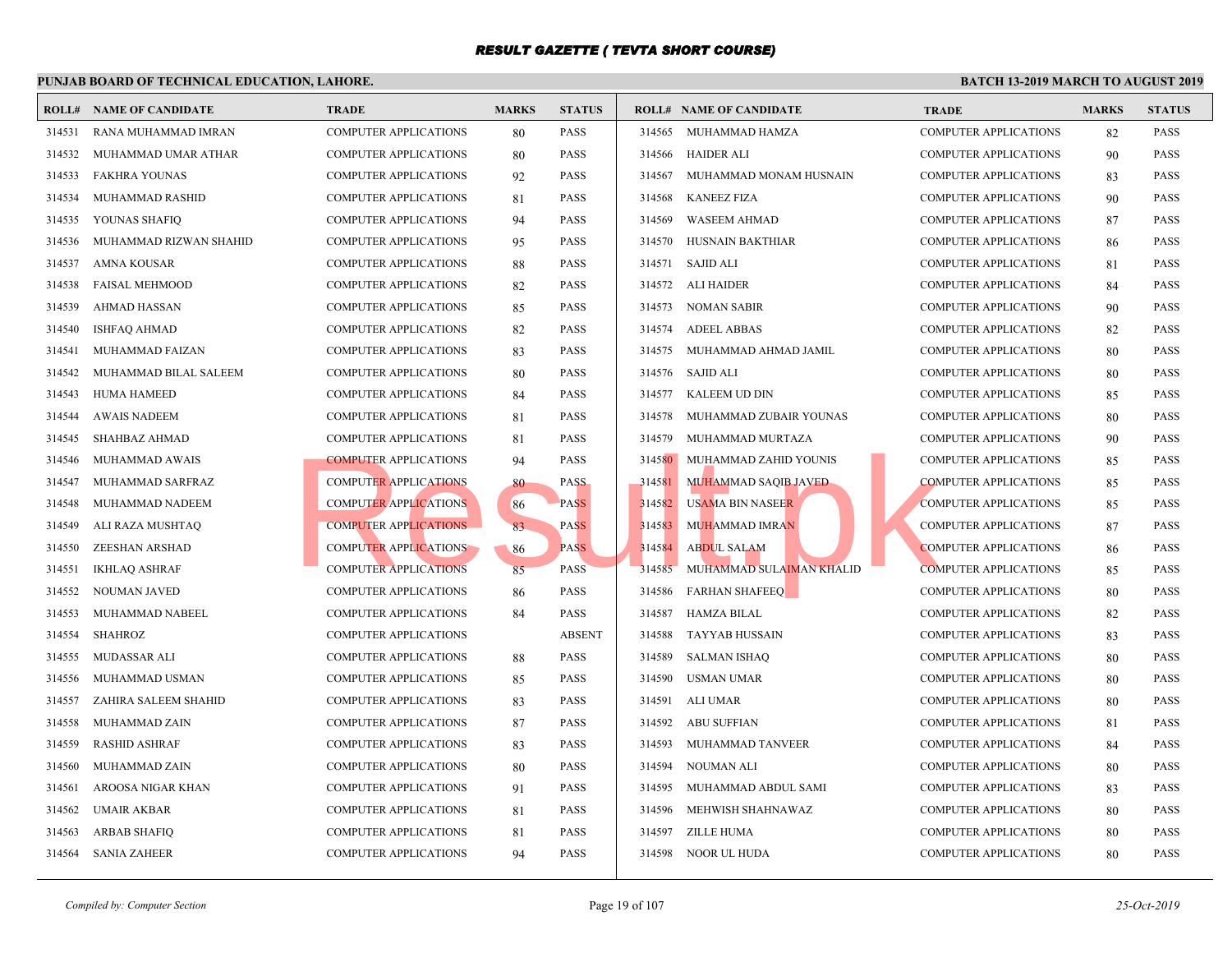|        | <b>ROLL# NAME OF CANDIDATE</b>                                  | <b>TRADE</b>                 | <b>MARKS</b> | <b>STATUS</b> |        | <b>ROLL# NAME OF CANDIDATE</b>                    | <b>TRAL</b> |
|--------|-----------------------------------------------------------------|------------------------------|--------------|---------------|--------|---------------------------------------------------|-------------|
| 314599 | <b>IRAM SHAHZADI</b>                                            | <b>COMPUTER APPLICATIONS</b> | 81           | <b>PASS</b>   | 314632 | MUHAMMAD QADEER NASEER                            | <b>COMP</b> |
| 314600 | <b>SHERAZ KHAN</b>                                              | <b>COMPUTER APPLICATIONS</b> | 80           | <b>PASS</b>   | 314633 | MUHAMMAD YASIR ABBAS                              | <b>COMP</b> |
| 314601 | <b>SAMREEN LIAQUAT</b>                                          | <b>COMPUTER APPLICATIONS</b> | 82           | <b>PASS</b>   | 314634 | <b>UMAR TAHIR</b>                                 | <b>COMP</b> |
| 314602 | YAWAR ALI                                                       | <b>COMPUTER APPLICATIONS</b> | 87           | <b>PASS</b>   | 314635 | MUHAMMAD ZEESHAN                                  | <b>COMP</b> |
| 314603 | MUHAMMAD WASIF MEHMOOD                                          | <b>COMPUTER APPLICATIONS</b> | 83           | <b>PASS</b>   |        | 314636 SAIMA KHALID                               | <b>COMP</b> |
| 314604 | MUHAMMAD ARSHAD                                                 | <b>COMPUTER APPLICATIONS</b> | 84           | <b>PASS</b>   |        | <b>GOVT. STAFF TRAINING COLLEGE, PEOPLES COLO</b> |             |
| 314605 | <b>ABDUL MATEEN</b>                                             | <b>COMPUTER APPLICATIONS</b> | 78           | <b>PASS</b>   | 314637 | USAMA BIN SAEED                                   | <b>AUTO</b> |
| 314606 | NOUMAN UL HAQ                                                   | <b>COMPUTER APPLICATIONS</b> | 85           | <b>PASS</b>   | 314638 | HUSNAIN ALI                                       | <b>AUTO</b> |
| 314607 | SHAKEEL AHMAD                                                   | <b>COMPUTER APPLICATIONS</b> | 80           | <b>PASS</b>   | 314639 | MUHAMMAD ALYAN ASGHAR                             | <b>AUTO</b> |
| 314608 | ARBAB TAHIR                                                     | <b>COMPUTER APPLICATIONS</b> |              | <b>ABSENT</b> | 314640 | MUHAMMAD ASHEER BIN AZWAR                         | <b>AUTO</b> |
| 314609 | ALI ABDUL GHUFFAR                                               | <b>COMPUTER APPLICATIONS</b> | 86           | <b>PASS</b>   | 314641 | <b>IDRIS ZIA</b>                                  | <b>AUTO</b> |
| 314610 | MUHAMMAD AHMAD                                                  | COMPUTER APPLICATIONS        | 84           | <b>PASS</b>   | 314642 | MUHAMMAD AMMAR BASHIR                             | <b>AUTO</b> |
| 314611 | <b>MARIAM SHAHZAD</b>                                           | <b>COMPUTER APPLICATIONS</b> | 90           | <b>PASS</b>   | 314643 | MUHAMMAD HUSHAAM HURAIRA                          | <b>AUTO</b> |
|        | <b>GOVERNMENT INSTITUTE OF COMMERCE, JHANG ROAD, FAISALABAD</b> |                              |              |               | 314644 | <b>ADIL ARIF</b>                                  | <b>COMP</b> |
| 314612 | MUHAMMAD FAHAD                                                  | <b>COMPUTER APPLICATIONS</b> | 88           | <b>PASS</b>   | 314645 | MUHAMMAD HAIDER IQBAL                             | <b>COMP</b> |
| 314613 | MUHAMMAD BILAL                                                  | <b>COMPUTER APPLICATIONS</b> | 82           | <b>PASS</b>   | 314646 | <b>AZAD ARSHAD</b>                                | <b>COMP</b> |
| 314614 | <b>ZUBAIR SULTAN</b>                                            | <b>COMPUTER APPLICATIONS</b> |              | <b>ABSENT</b> | 314647 | HUSNAIN SADIQ                                     | <b>COMP</b> |
| 314615 | <b>UMAIR ARSHAD</b>                                             | <b>COMPUTER APPLICATIONS</b> | 88           | <b>PASS</b>   | 314648 | <b>FRAZ</b>                                       | <b>COMP</b> |
| 314616 | MUHAMMAD SHAHID IQBAL                                           | <b>COMPUTER APPLICATIONS</b> | 80           | <b>PASS</b>   | 314649 | <b>UMAR BIN IRFAN</b>                             | <b>COMP</b> |
| 314617 | MUHAMMAD FAHAD IQBAL                                            | <b>COMPUTER APPLICATIONS</b> | 82           | <b>PASS</b>   | 314650 | <b>FAIZAN MUHAMMAD</b>                            | <b>COMP</b> |
| 314618 | RANA SHAHARYAR AHMAD                                            | <b>COMPUTER APPLICATIONS</b> | 89           | <b>PASS</b>   | 314651 | <b>WAJID HUSSAIN</b>                              | <b>COMP</b> |
| 314619 | TALHA SULTAN                                                    | <b>COMPUTER APPLICATIONS</b> | 89           | <b>PASS</b>   | 314652 | <b>UMAR FAROOQ</b>                                | <b>COMP</b> |
| 314620 | MUHAMMAD HASSAN                                                 | <b>COMPUTER APPLICATIONS</b> | 88           | <b>PASS</b>   | 314653 | <b>IFFRA ZAHID</b>                                | <b>COMP</b> |
| 314621 | <b>MOHSIN SHAHZAD</b>                                           | <b>COMPUTER APPLICATIONS</b> | 87           | <b>PASS</b>   | 314654 | <b>SOHAIB ASGHAR</b>                              | <b>COMP</b> |
| 314622 | HAFIZA AYESHA                                                   | <b>COMPUTER APPLICATIONS</b> | 91           | <b>PASS</b>   | 314655 | HASSAN NAWAZ                                      | <b>COMP</b> |
| 314623 | TAYYAB                                                          | <b>COMPUTER APPLICATIONS</b> | 86           | <b>PASS</b>   | 314656 | <b>WALI ULLAH</b>                                 | <b>COMP</b> |
| 314624 | MUHAMMAD MUBASHIR SHEHZAD                                       | <b>COMPUTER APPLICATIONS</b> |              | <b>ABSENT</b> | 314657 | HASNAIN IQBAL                                     | <b>COMP</b> |
| 314625 | <b>NAEEM TARIQ</b>                                              | <b>COMPUTER APPLICATIONS</b> | 82           | <b>PASS</b>   | 314658 | <b>SYED ZEESHAN ALI</b>                           | <b>COMP</b> |
| 314626 | <b>SAID RASOOL</b>                                              | <b>COMPUTER APPLICATIONS</b> | 82           | <b>PASS</b>   | 314659 | <b>ANEES MASIH</b>                                | <b>COMP</b> |
| 314627 | <b>SAJJAD RASOOL</b>                                            | <b>COMPUTER APPLICATIONS</b> | 80           | <b>PASS</b>   | 314660 | <b>ZENIA</b>                                      | COMP        |
| 314628 | AMAN MAQSOOD                                                    | <b>COMPUTER APPLICATIONS</b> | 85           | <b>PASS</b>   | 314661 | NADEEM FAISAL RAFIQUE                             | <b>COMP</b> |
| 314629 | MUHAMMAD ZUBAIR                                                 | COMPUTER APPLICATIONS        | 83           | <b>PASS</b>   | 314662 | <b>IRAM NAWAZ</b>                                 | COMP        |
| 314630 | <b>SAJWAL</b>                                                   | COMPUTER APPLICATIONS        | 82           | <b>PASS</b>   | 314663 | MUHAMMAD ALYAS                                    | <b>COMP</b> |
| 314631 | MUHAMMAD BILAL                                                  | <b>COMPUTER APPLICATIONS</b> | 80           | <b>PASS</b>   | 314664 | <b>ABDUL REHMAN</b>                               | <b>COMP</b> |
|        |                                                                 |                              |              |               |        |                                                   |             |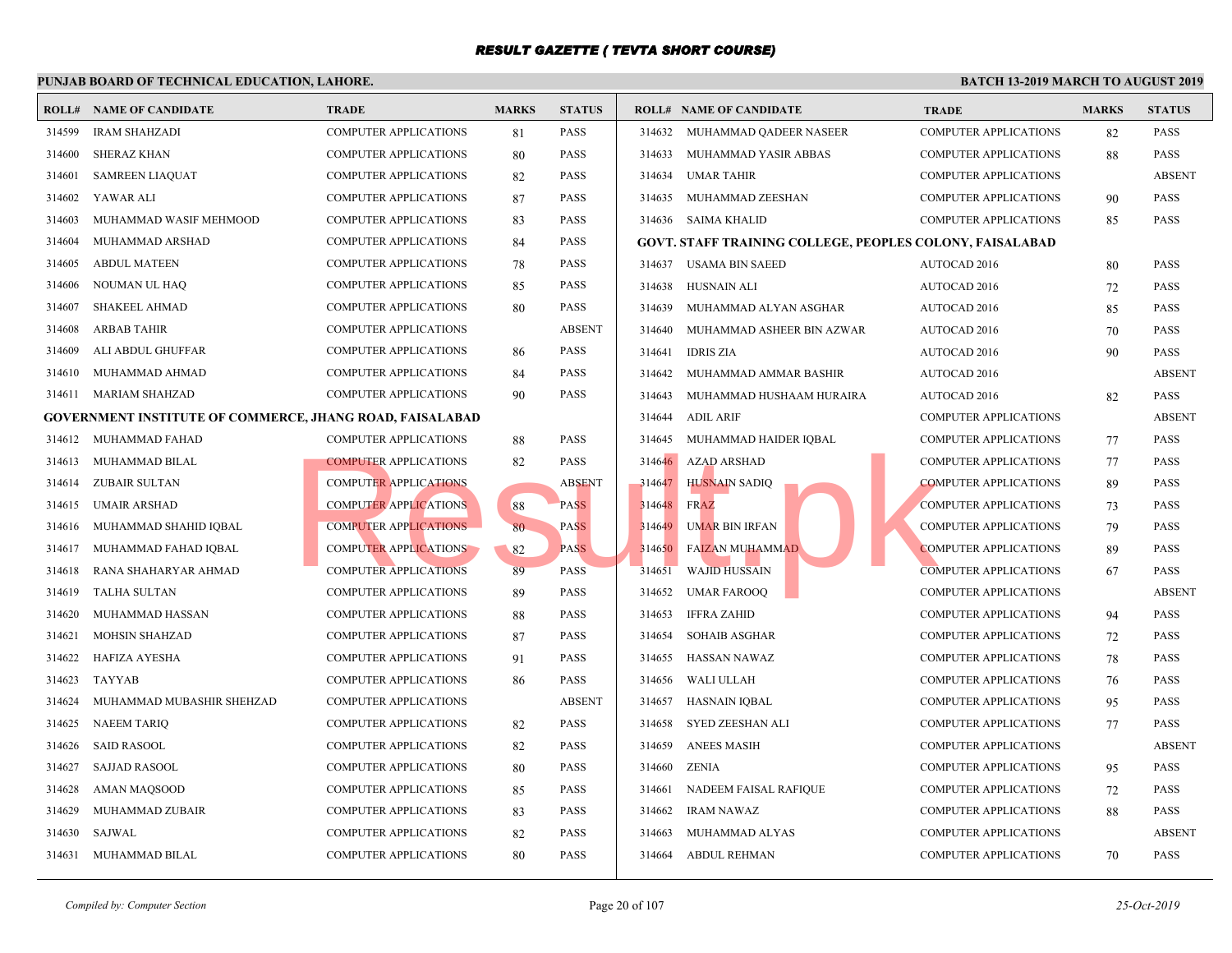| ROLL#  | NAME OF CANDIDATE                              | <b>TRADE</b>                 | <b>MARKS</b> | <b>STATUS</b> |        | <b>ROLL# NAME OF CANDIDATE</b>              | <b>TRAL</b> |
|--------|------------------------------------------------|------------------------------|--------------|---------------|--------|---------------------------------------------|-------------|
| 314665 | <b>REHAN JOSEPH</b>                            | <b>COMPUTER APPLICATIONS</b> | 77           | <b>PASS</b>   | 314698 | MUHAMMAD UMAR FAROOQ                        | <b>COMP</b> |
| 314666 | SYED ZOHAIB ISHAQ                              | <b>COMPUTER APPLICATIONS</b> | 96           | <b>PASS</b>   | 314699 | RABIYA MUNAWAR                              | <b>COMP</b> |
| 314667 | NABILA MUBARAK                                 | <b>COMPUTER APPLICATIONS</b> | 81           | <b>PASS</b>   | 314700 | <b>FIZA BATOOL</b>                          | <b>COMP</b> |
| 314668 | <b>SHIZA ASHFAQ</b>                            | <b>COMPUTER APPLICATIONS</b> | 85           | <b>PASS</b>   | 314701 | MUHAMMAD AFZAL                              | <b>COMP</b> |
| 314669 | <b>ABDUL MOIZ</b>                              | <b>COMPUTER APPLICATIONS</b> | 94           | <b>PASS</b>   | 314702 | NASIRA TARIQ                                | <b>COMP</b> |
| 314670 | MUHAMMAD ABU BAKER MUSHTAQ                     | <b>COMPUTER APPLICATIONS</b> | 77           | PASS          | 314703 | <b>GULSHAN ISLAM</b>                        | <b>COMP</b> |
| 314671 | KIRAN SHAHZADI                                 | <b>COMPUTER APPLICATIONS</b> | 88           | PASS          | 314704 | <b>SABA YOUNAS</b>                          | <b>COMP</b> |
| 314672 | <b>MUBARRA ZAFAR</b>                           | <b>COMPUTER APPLICATIONS</b> | 88           | PASS          | 314705 | WAQAR AHMAD                                 | <b>COMP</b> |
| 314673 | <b>ROHAIL</b>                                  | <b>COMPUTER APPLICATIONS</b> | 76           | <b>PASS</b>   | 314706 | SAMRA SHAHZADI                              | <b>COMP</b> |
|        | THE REHMAN COLLEGE, JARANWALA ROAD, FAISALABAD |                              |              |               | 314707 | <b>NADIA NOREEN</b>                         | <b>COMP</b> |
| 314674 | MUHAMMAD HAMZA                                 | <b>COMPUTER APPLICATIONS</b> | 68           | <b>PASS</b>   | 314708 | <b>SAMAN SHEHZADI</b>                       | <b>COMP</b> |
| 314675 | <b>ABAID UR REHMAN</b>                         | <b>COMPUTER APPLICATIONS</b> | 75           | <b>PASS</b>   | 314709 | <b>IQRA BASHIR</b>                          | <b>COMP</b> |
| 314676 | <b>SALMA MUNAWWAR</b>                          | <b>COMPUTER APPLICATIONS</b> | 70           | PASS          | 314710 | <b>AMNA NOREEN</b>                          | <b>COMP</b> |
| 314677 | <b>AFSHAN SAEED</b>                            | <b>COMPUTER APPLICATIONS</b> | 78           | <b>PASS</b>   | 314711 | WAQAS AHMAD                                 | <b>COMP</b> |
| 314678 | <b>KHAYAM ABBAS</b>                            | <b>COMPUTER APPLICATIONS</b> |              | <b>ABSENT</b> | 314712 | MUHAMMAD AZAN                               | <b>COMP</b> |
| 314679 | MUHAMMAD ADEEL GHAFFAR                         | <b>COMPUTER APPLICATIONS</b> |              | <b>ABSENT</b> |        | 314713 MUHAMMAD WAQAS                       | <b>COMP</b> |
| 314680 | <b>MUGHEES TAHIR</b>                           | <b>COMPUTER APPLICATIONS</b> | 75           | <b>PASS</b>   | 314714 | <b>HASSAN ZULFIQAR</b>                      | <b>COMP</b> |
| 314681 | <b>RIMSHA SHAHID</b>                           | <b>COMPUTER APPLICATIONS</b> | 86           | <b>PASS</b>   | 314715 | <b>TABASUM NAZ</b>                          | <b>COMP</b> |
| 314682 | <b>MUJAHID ALI</b>                             | <b>COMPUTER APPLICATIONS</b> | 87           | <b>PASS</b>   | 314716 | USMAN TAHIR                                 | <b>COMP</b> |
| 314683 | ASIA BANO                                      | <b>COMPUTER APPLICATIONS</b> | 86           | <b>PASS</b>   | 314717 | <b>JUNAID JABBAR</b>                        | <b>COMP</b> |
| 314684 | ADEELA YAQOOB                                  | <b>COMPUTER APPLICATIONS</b> | 70           | <b>PASS</b>   | 314718 | <b>KANWAL ABBAS</b>                         | <b>COMP</b> |
| 314685 | AYESHA ZAFAR                                   | <b>COMPUTER APPLICATIONS</b> | 81           | PASS          | 314719 | MUHAMMAD AMMAR                              | <b>COMP</b> |
| 314686 | MUHAMMAD ASLAM                                 | <b>COMPUTER APPLICATIONS</b> | 74           | <b>PASS</b>   | 314720 | <b>SHAKILA BIBI</b>                         | <b>COMP</b> |
| 314687 | <b>NOMAN SARWER</b>                            | <b>COMPUTER APPLICATIONS</b> | 69           | <b>PASS</b>   | 314721 | <b>TOQEER UL HASSAN</b>                     | <b>COMP</b> |
| 314688 | RABIA                                          | <b>COMPUTER APPLICATIONS</b> | 78           | <b>PASS</b>   |        | GOVT. TECHNICAL TRAINING INSTITUTE, CHAK NO |             |
| 314689 | <b>ZOHAIR ABBAS</b>                            | <b>COMPUTER APPLICATIONS</b> |              | <b>ABSENT</b> |        | <b>SAMMUNDRI</b>                            |             |
| 314690 | NADIA SAHAR                                    | <b>COMPUTER APPLICATIONS</b> | 79           | <b>PASS</b>   | 314723 | 314722 MUHAMMAD TALHA IQRAR                 | <b>AUTO</b> |
| 314691 | <b>INAAM ULLAH KHAN</b>                        | <b>COMPUTER APPLICATIONS</b> | 77           | <b>PASS</b>   |        | MUHAMMAD USMAN                              | <b>AUTO</b> |
| 314692 | <b>TANVEER HUSSAIN</b>                         | <b>COMPUTER APPLICATIONS</b> | 87           | <b>PASS</b>   | 314724 | <b>HASSAN ZIA</b>                           | <b>AUTO</b> |
| 314693 | <b>FAISAL MEHHMOOD</b>                         | <b>COMPUTER APPLICATIONS</b> | 79           | PASS          | 314725 | MUHAMMAD UMAIR MURAD                        | <b>AUTO</b> |
| 314694 | MUHAMMAD USMAN                                 | <b>COMPUTER APPLICATIONS</b> | 84           | <b>PASS</b>   | 314726 | MUHAMMAD SAJAWAL                            | <b>AUTO</b> |
| 314695 | <b>AROOBA SHARIF</b>                           | <b>COMPUTER APPLICATIONS</b> | 78           | <b>PASS</b>   | 314727 | ALI ASGHAR                                  | <b>AUTO</b> |
| 314696 | MUHAMMAD GULFAM                                | <b>COMPUTER APPLICATIONS</b> |              | <b>ABSENT</b> | 314728 | ZEESHAN                                     | <b>AUTO</b> |
| 314697 | UMAR ZAHEER                                    | <b>COMPUTER APPLICATIONS</b> |              | <b>ABSENT</b> | 314729 | M SAAD MUKHTAR                              | <b>AUTO</b> |
|        |                                                |                              |              |               |        |                                             |             |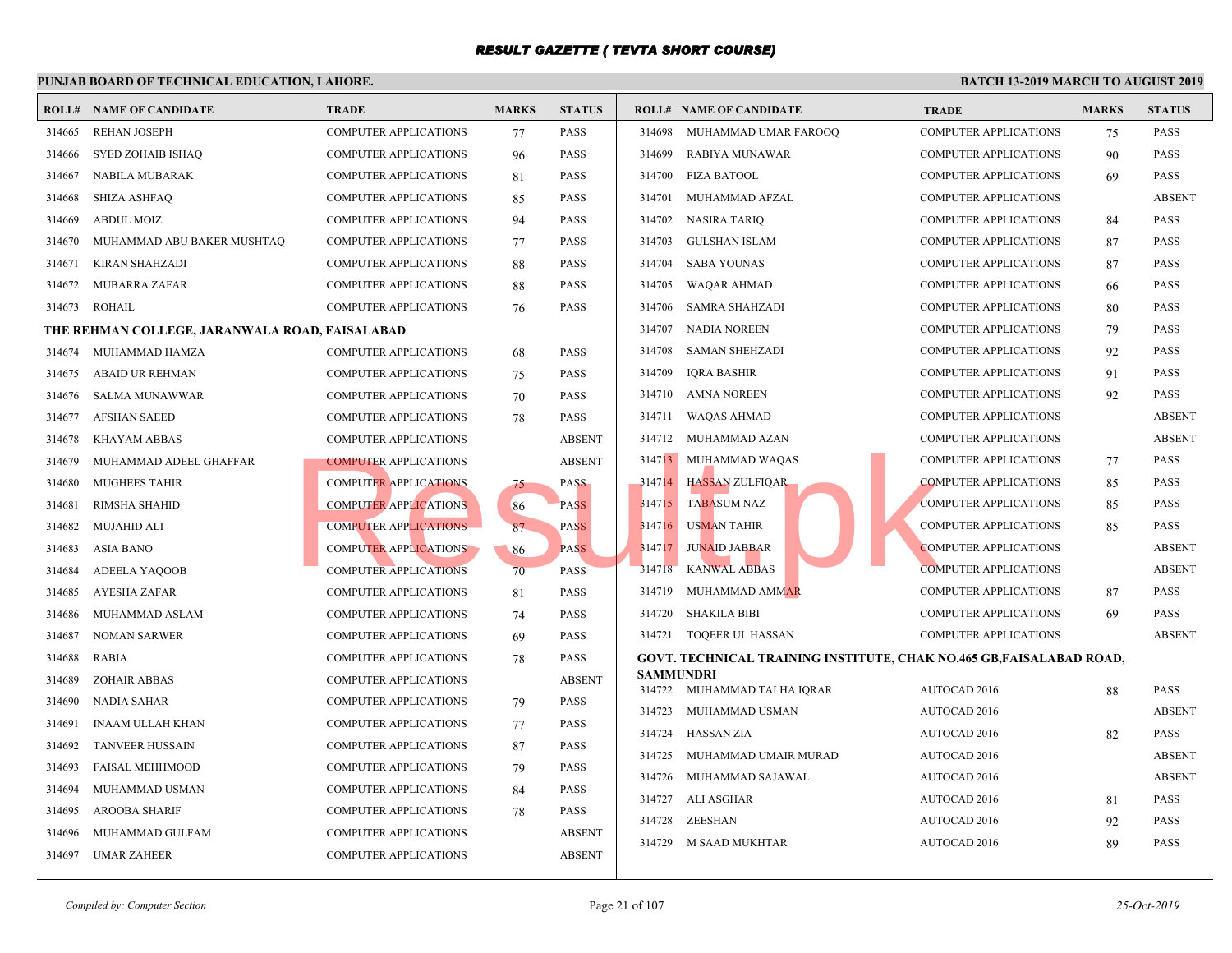|        | <b>ROLL# NAME OF CANDIDATE</b>                           | <b>TRADE</b>                 | <b>MARKS</b> | <b>STATUS</b> |        | <b>ROLL# NAME OF CANDIDATE</b> | <b>TRAL</b> |
|--------|----------------------------------------------------------|------------------------------|--------------|---------------|--------|--------------------------------|-------------|
| 314730 | MUHAMMAD SAQLAIN                                         | AUTOCAD 2016                 | 86           | <b>PASS</b>   | 314763 | ANIOA NASEER                   | <b>DOME</b> |
| 314731 | <b>SHAHID SHAFEE</b>                                     | AUTOCAD 2016                 | 90           | PASS          | 314764 | AMINA MUMTAZ SINDHU            | <b>DOME</b> |
| 314732 | <b>SOHAIB AKRAM</b>                                      | <b>AUTOCAD 2016</b>          |              | <b>ABSENT</b> | 314765 | AZIZA NOOR                     | <b>DOME</b> |
| 314733 | RANA AHSAN JAVAID                                        | AUTOCAD 2016                 |              | <b>ABSENT</b> | 314766 | <b>NAFISA NASEER</b>           | <b>DOME</b> |
| 314734 | MUHAMMAD HABIB RAZA                                      | AUTOCAD 2016                 |              | <b>ABSENT</b> | 314767 | <b>EMAN QUYOOM</b>             | <b>DOME</b> |
| 314735 | MUHAMMAD AMIR ALI                                        | <b>COMPUTER APPLICATIONS</b> | 95           | <b>PASS</b>   | 314768 | ALISHBA ASHRAF                 | <b>DOME</b> |
| 314736 | ZOHAIB ANJUM                                             | <b>COMPUTER APPLICATIONS</b> | 90           | PASS          | 314769 | <b>HINA YASMIN</b>             | <b>DOME</b> |
| 314737 | <b>ATIF IRSHAD</b>                                       | <b>COMPUTER APPLICATIONS</b> | 90           | PASS          | 314770 | <b>SADIA ZAMAN</b>             | <b>DOME</b> |
| 314738 | <b>SAFDAR ALI</b>                                        | <b>COMPUTER APPLICATIONS</b> | 92           | PASS          | 314771 | <b>RAHEELA YASMEEN</b>         | <b>DOME</b> |
| 314739 | MUHAMMAD TOUQIR ABBAS                                    | <b>COMPUTER APPLICATIONS</b> |              | <b>ABSENT</b> | 314772 | <b>SHUMAILA TARIQ</b>          | <b>DOME</b> |
| 314740 | MUHAMMAD BILAL                                           | <b>COMPUTER APPLICATIONS</b> | 95           | <b>PASS</b>   | 314773 | <b>KHADIJA PERVEEN</b>         | <b>DOME</b> |
| 314741 | MUHAMMAD ZAHEER                                          | <b>COMPUTER APPLICATIONS</b> | 83           | <b>PASS</b>   | 314774 | <b>SOFIA</b>                   | <b>DOME</b> |
| 314742 | <b>ZEESHAN AKBAR</b>                                     | <b>COMPUTER APPLICATIONS</b> | 96           | <b>PASS</b>   | 314775 | IQRA ARSHAD                    | <b>DOME</b> |
| 314743 | MUHAMMAD REHMAN                                          | COMPUTER APPLICATIONS        | 85           | PASS          | 314776 | <b>SIDRA SALEEM</b>            | <b>DOME</b> |
| 314744 | MUHAMMAD MOEEN ASGHAR                                    | <b>COMPUTER APPLICATIONS</b> | 97           | <b>PASS</b>   | 314777 | <b>AALIA ASHRAF</b>            | <b>DOME</b> |
| 314745 | ALI RAZA                                                 | <b>COMPUTER APPLICATIONS</b> | 80           | PASS          | 314778 | <b>SABA JAVAID</b>             | <b>BEAU</b> |
| 314746 | MUHAMMAD WAHEED                                          | <b>COMPUTER APPLICATIONS</b> | 95           | <b>PASS</b>   | 314779 | <b>HINA YOUNAS</b>             | <b>BEAU</b> |
| 314747 | YASAR ALI                                                | <b>COMPUTER APPLICATIONS</b> | 85           | <b>PASS</b>   | 314780 | <b>MEHWISH KIRAN</b>           | <b>BEAU</b> |
| 314748 | MUHAMMAD HAFEEZ MANZOOR                                  | <b>COMPUTER APPLICATIONS</b> | 75           | <b>PASS</b>   | 314781 | <b>MAGDLEEN</b>                | <b>BEAU</b> |
| 314749 | <b>ZAHEER ABBAS</b>                                      | <b>COMPUTER APPLICATIONS</b> | 90           | <b>PASS</b>   | 314782 | PALWASHAH NASIR                | <b>BEAU</b> |
| 314750 | MUHAMMAD ASIF                                            | <b>COMPUTER APPLICATIONS</b> | 89           | <b>PASS</b>   | 314783 | <b>ROBILA TAHIR</b>            | <b>BEAU</b> |
| 314751 | MUHAMMAD USMAN                                           | <b>COMPUTER APPLICATIONS</b> | 88           | <b>PASS</b>   | 314784 | <b>FATIMA</b>                  | <b>BEAU</b> |
| 314752 | TANZEEL UR REHMAN                                        | <b>COMPUTER APPLICATIONS</b> | 80           | <b>PASS</b>   | 314785 | <b>SADIA ARSHAD</b>            | <b>BEAU</b> |
| 314753 | <b>TARIQ MASIH</b>                                       | <b>COMPUTER APPLICATIONS</b> | 92           | <b>PASS</b>   | 314786 | SAIMA                          | <b>BEAU</b> |
| 314754 | <b>ASAD NAEEM</b>                                        | <b>COMPUTER APPLICATIONS</b> | 90           | PASS          | 314787 | SIDRA NOOR HUSSAIN             | <b>BEAU</b> |
| 314755 | <b>USMAN ALI</b>                                         | <b>COMPUTER APPLICATIONS</b> | 85           | <b>PASS</b>   | 314788 | <b>GHAZALA PARVEEN</b>         | <b>BEAU</b> |
| 314756 | MUHAMMAD BILAL                                           | <b>COMPUTER APPLICATIONS</b> | 92           | PASS          | 314789 | <b>HALEEMA BIBI</b>            | <b>BEAU</b> |
| 314757 | <b>QAMAR SHAKOOR</b>                                     | <b>COMPUTER APPLICATIONS</b> | 85           | PASS          | 314790 | ASIMA AMIN                     | <b>BEAU</b> |
| 314758 | MUHAMMAD ASIM ALI                                        | <b>COMPUTER APPLICATIONS</b> | 82           | PASS          | 314791 | <b>MAHA BIBI</b>               | <b>BEAU</b> |
|        | GOVT. VOCATIONAL TRAINING INSTITUE FOR WOMEN,, SAMMUNDRI |                              |              |               | 314792 | NIMRA AMJAD ALI                | <b>BEAU</b> |
| 314759 | <b>SHAMIM BANO</b>                                       | <b>DOMESTIC TAILORING</b>    | 88           | <b>PASS</b>   | 314793 | ANEEZA NAEEM                   | <b>BEAU</b> |
| 314760 | <b>MARYAM AYOUB</b>                                      | DOMESTIC TAILORING           |              | <b>ABSENT</b> | 314794 | NIGHAT AMIN                    | <b>BEAU</b> |
| 314761 | <b>RAZINA</b>                                            | DOMESTIC TAILORING           |              | <b>ABSENT</b> | 314795 | ZUNARA ASHFAQ                  | <b>COMP</b> |
| 314762 | <b>TANZILA ASLAM</b>                                     | <b>DOMESTIC TAILORING</b>    | 84           | <b>PASS</b>   | 314796 | AISMA TAHIR                    | <b>COMP</b> |
|        |                                                          |                              |              |               |        |                                |             |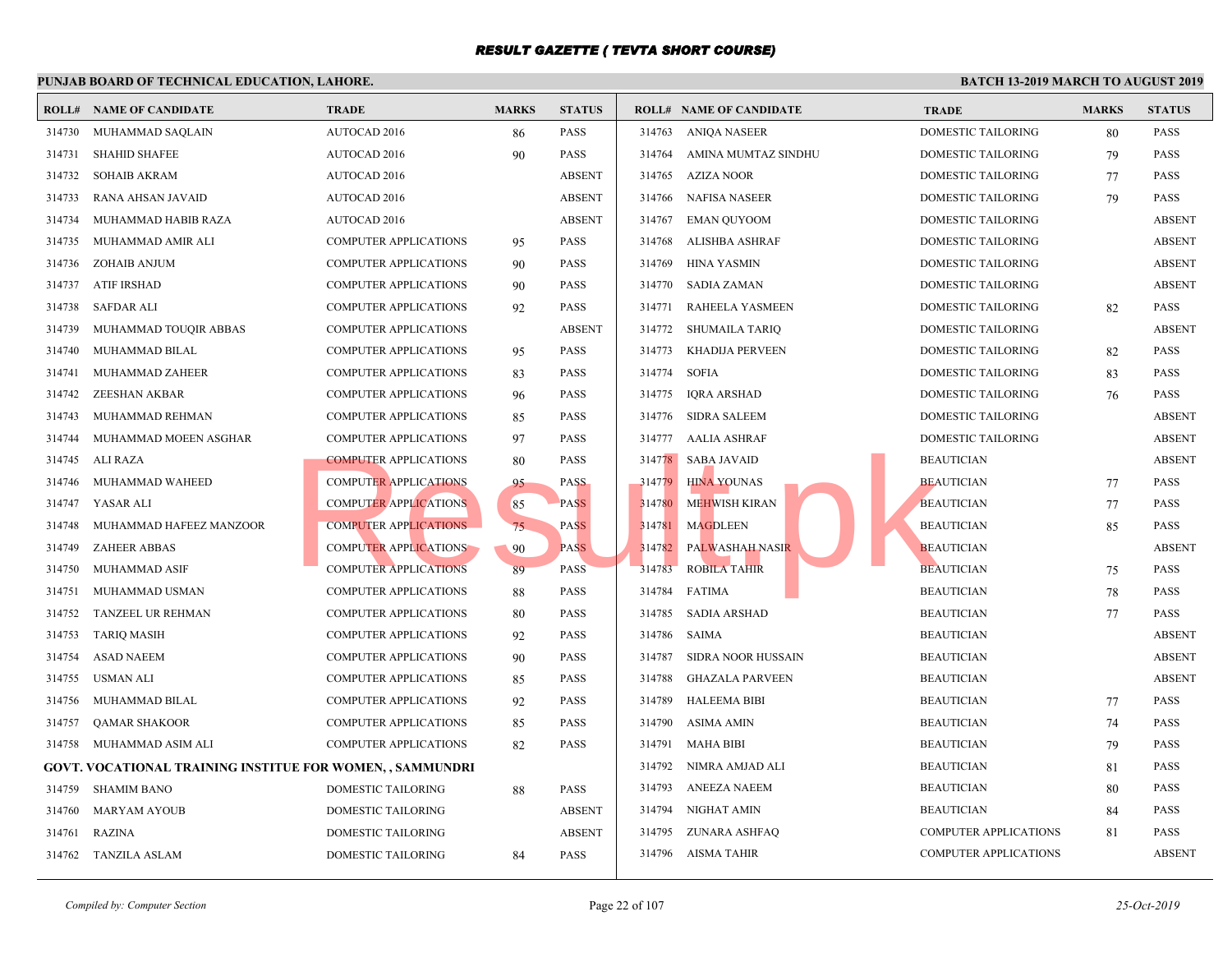|        | <b>ROLL# NAME OF CANDIDATE</b>                                  | <b>TRADE</b>                 | <b>MARKS</b> | <b>STATUS</b>       |        | <b>ROLL# NAME OF CANDIDATE</b> | <b>TRAL</b> |
|--------|-----------------------------------------------------------------|------------------------------|--------------|---------------------|--------|--------------------------------|-------------|
| 314797 | <b>IQRA REHMAN</b>                                              | <b>COMPUTER APPLICATIONS</b> | 79           | PASS                | 314829 | ALIA AKRAM                     | <b>BEAU</b> |
| 314798 | <b>MUQDDUS SHAHZADI</b>                                         | <b>COMPUTER APPLICATIONS</b> | 65           | <b>PASS</b>         | 314830 | NAGEEN TAYYAB                  | <b>BEAU</b> |
| 314799 | <b>SAIMA SARFRAZ</b>                                            | <b>COMPUTER APPLICATIONS</b> | 82           | <b>PASS</b>         | 314831 | <b>SABA IQBAL</b>              | <b>BEAU</b> |
| 314800 | <b>SABA KIRAN</b>                                               | COMPUTER APPLICATIONS        | 78           | <b>PASS</b>         | 314832 | <b>SEHAR GUL</b>               | <b>BEAU</b> |
| 314801 | <b>SANA BASHIR</b>                                              | <b>COMPUTER APPLICATIONS</b> | 79           | <b>PASS</b>         | 314833 | NYLA MAHREEN                   | <b>BEAU</b> |
| 314802 | <b>SANA SARWAR</b>                                              | <b>COMPUTER APPLICATIONS</b> |              | <b>ABSENT</b>       |        | 314834 ANIQA SADIQ             | <b>BEAU</b> |
| 314803 | <b>KINZA SAEED</b>                                              | <b>COMPUTER APPLICATIONS</b> | 81           | <b>PASS</b>         | 314835 | SAIRA ALMAS                    | <b>BEAU</b> |
| 314804 | SHANZA                                                          | <b>COMPUTER APPLICATIONS</b> | 81           | <b>PASS</b>         |        | 314836 NIDA MUNIR              | <b>BEAU</b> |
| 314805 | <b>SAMARA SHAHZADI</b>                                          | COMPUTER APPLICATIONS        | 82           | <b>PASS</b>         | 314837 | <b>MEHVISH BASHIR</b>          | <b>BEAU</b> |
| 314806 | <b>SIDRA NAEEM</b>                                              | COMPUTER APPLICATIONS        | 80           | <b>PASS</b>         | 314838 | <b>SANIA SHAKOOR</b>           | <b>BEAU</b> |
| 314807 | <b>KOMAL NAZ</b>                                                | <b>COMPUTER APPLICATIONS</b> |              | <b>ABSENT</b>       | 314839 | <b>RUBAB AHMED</b>             | <b>BEAU</b> |
| 314808 | <b>FIZA WAHID</b>                                               | <b>COMPUTER APPLICATIONS</b> | 74           | PASS                | 314840 | <b>MEHAR UN NISA</b>           | <b>BEAU</b> |
| 314809 | <b>NOURIN LAZAR</b>                                             | <b>COMPUTER APPLICATIONS</b> | 79           | <b>PASS</b>         |        | 314841 FIZA WAHEED             | <b>BEAU</b> |
| 314810 | <b>MEHREEN</b>                                                  | COMPUTER APPLICATIONS        | 81           | <b>PASS</b>         | 314842 | <b>ANITA ASLAM</b>             | <b>BEAU</b> |
| 314811 | HUMAIRA KOUSAR                                                  | <b>COMPUTER APPLICATIONS</b> | 79           | PASS                | 314843 | AQSA                           | <b>BEAU</b> |
| 314812 | HUMA ADIL                                                       | <b>COMPUTER APPLICATIONS</b> | 84           | PASS                | 314844 | SYEDA ALIA BATOOL              | <b>BEAU</b> |
| 314813 | <b>IQRA KANWAL</b>                                              | <b>COMPUTER APPLICATIONS</b> | 88           | <b>PASS</b>         |        | 314845 HAFZA SUMERA TALLAT     | <b>BEAU</b> |
| 314814 | <b>KIRAN SHAHZADI</b>                                           | <b>COMPUTER APPLICATIONS</b> | 89           | <b>PASS</b>         | 314846 | <b>HUMAIRA IQBAL</b>           | <b>BEAU</b> |
| 314815 | NIDA KALSOOM                                                    | <b>COMPUTER APPLICATIONS</b> | 82           | <b>PASS</b>         | 314847 | <b>JAMEELA MANZOOR</b>         | <b>MACH</b> |
| 314816 | RIZWANA FATIMA                                                  | <b>COMPUTER APPLICATIONS</b> | 77           | <b>PASS</b>         | 314848 | <b>AJWA AMEER</b>              | <b>MACH</b> |
|        | GOVERNMENT TECHNICAL TRAINING CENTRE (F), MAIN ROAD MUMTAZABAD, |                              |              |                     | 314849 | <b>FOZIA SALEEM</b>            | <b>MACH</b> |
|        | <b>TANDLIANWALA</b><br>314817 SUMBAL ALI                        | <b>BEAUTICIAN</b>            |              | <b>PASS</b>         | 314850 | JAVIRIA IQBAL                  | <b>MACH</b> |
| 314818 | SADIA ALI                                                       | <b>BEAUTICIAN</b>            | 83           | <b>PASS</b>         | 314851 | NIDA HABIB                     | <b>MACH</b> |
| 314819 |                                                                 |                              | 84           | <b>PASS</b>         | 314852 | MARIA SHAFI                    | <b>MACH</b> |
|        | <b>SOBIA AMIR</b>                                               | <b>BEAUTICIAN</b>            | 80           |                     | 314853 | <b>MUBEEN ASHRAF</b>           | <b>MACH</b> |
| 314820 | JAVARIA                                                         | <b>BEAUTICIAN</b>            | 83           | PASS<br><b>PASS</b> | 314854 | <b>SUMERA BIBI</b>             | <b>MACH</b> |
| 314821 | MEHWISH ASGHAR                                                  | <b>BEAUTICIAN</b>            | 82           |                     | 314855 | PARVEEN MANSHA                 | <b>MACH</b> |
| 314822 | <b>BUSHRA SIDIQUE</b>                                           | <b>BEAUTICIAN</b>            | 83           | <b>PASS</b>         | 314856 | AQSA AFZAL                     | <b>MACH</b> |
| 314823 | <b>SHAZIA NIAZ</b>                                              | <b>BEAUTICIAN</b>            | 81           | <b>PASS</b>         |        | 314857 MAHNOOR AZIZ            | <b>COMP</b> |
| 314824 | RIMSHA ABDUL KHALIQ                                             | <b>BEAUTICIAN</b>            |              | <b>ABSENT</b>       | 314858 | JAWARIA HABIB                  | <b>COMP</b> |
| 314825 | <b>BEINISH IKRAM</b>                                            | <b>BEAUTICIAN</b>            | 84           | <b>PASS</b>         | 314859 | <b>SONIA NAZIR</b>             | <b>COMP</b> |
| 314826 | <b>KINZA FAKHAR</b>                                             | <b>BEAUTICIAN</b>            | 82           | <b>PASS</b>         | 314860 | <b>NAZIA AMEER</b>             | <b>COMP</b> |
| 314827 | <b>MARIAM HINA</b>                                              | <b>BEAUTICIAN</b>            | 83           | <b>PASS</b>         | 314861 | <b>MUQADDAS NASEEM</b>         | <b>COMP</b> |
| 314828 | <b>IRAM SHEHZADI</b>                                            | <b>BEAUTICIAN</b>            | 82           | <b>PASS</b>         |        | 314862 KHALIDA PARVEEN         | <b>COMP</b> |
|        |                                                                 |                              |              |                     |        |                                |             |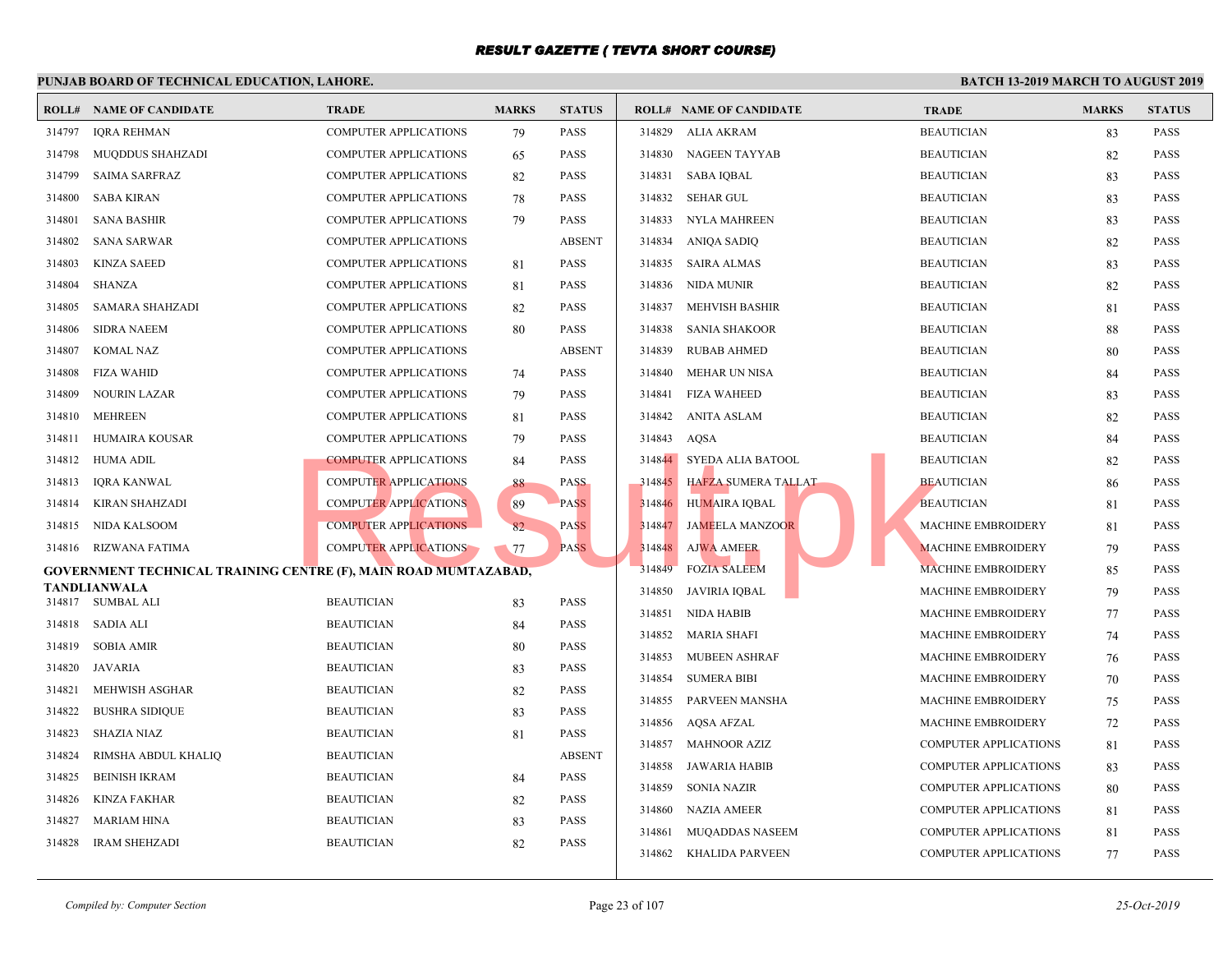|        | <b>ROLL# NAME OF CANDIDATE</b> | <b>TRADE</b>                 | <b>MARKS</b> | <b>STATUS</b> |        | <b>ROLL# NAME OF CANDIDATE</b>                      | <b>TRAL</b>  |
|--------|--------------------------------|------------------------------|--------------|---------------|--------|-----------------------------------------------------|--------------|
| 314863 | <b>NUSRAT BIBI</b>             | <b>COMPUTER APPLICATIONS</b> | 82           | <b>PASS</b>   | 314897 | <b>ASIFA YASEEN</b>                                 | <b>DOME</b>  |
| 314864 | <b>SADAF NAWAZ</b>             | COMPUTER APPLICATIONS        | 81           | <b>PASS</b>   | 314898 | AYESHA BIBI                                         | <b>DOME</b>  |
| 314865 | <b>RIZWANA KOUSAR</b>          | <b>COMPUTER APPLICATIONS</b> | 83           | <b>PASS</b>   | 314899 | SIDRA MUHAMMAD ALI                                  | <b>DOME</b>  |
| 314866 | <b>MADIHA NASIR</b>            | <b>COMPUTER APPLICATIONS</b> | 83           | <b>PASS</b>   |        | <b>GOVT. TECHNICAL TRAINING CENTRE (MALE), P-19</b> |              |
| 314867 | <b>MARYAM AMEEN</b>            | <b>COMPUTER APPLICATIONS</b> | 83           | <b>PASS</b>   |        | <b>COLONY, TANDLIANWALA</b>                         |              |
| 314868 | <b>IMRANA NAWAZ</b>            | <b>COMPUTER APPLICATIONS</b> | 85           | <b>PASS</b>   |        | 314900 TAYYAB NAWAZ                                 | <b>ELECT</b> |
| 314869 | <b>SIDRA JAHANGIR</b>          | <b>COMPUTER APPLICATIONS</b> | 82           | PASS          | 314901 | HASSAN RAZA HASHMI                                  | <b>ELECT</b> |
| 314870 | ANAM SHAHZADI                  | <b>COMPUTER APPLICATIONS</b> | 83           | <b>PASS</b>   | 314902 | NOMAN ZAFAR                                         | <b>ELECT</b> |
| 314871 | JAVERIA WASEEM                 | <b>COMPUTER APPLICATIONS</b> | 80           | <b>PASS</b>   | 314903 | <b>M REHMAN</b>                                     | <b>ELECT</b> |
| 314872 | <b>RAHILA ANWAR</b>            | <b>COMPUTER APPLICATIONS</b> | 81           | <b>PASS</b>   | 314904 | AREEB LIAQAT                                        | <b>ELECT</b> |
| 314873 | <b>ANIQA MINAHIL</b>           | <b>COMPUTER APPLICATIONS</b> | 83           | <b>PASS</b>   | 314905 | ALI SHAHZAD                                         | <b>ELECT</b> |
| 314874 | <b>HINA YAQOOB</b>             | COMPUTER APPLICATIONS        | 84           | PASS          | 314906 | QASIM ALI                                           | ELECT        |
| 314875 | ZAHRA AKHTAR                   | <b>COMPUTER APPLICATIONS</b> | 86           | <b>PASS</b>   | 314907 | ABU SUFIYAN                                         | <b>ELECT</b> |
| 314876 | <b>SHAGUFTA UMAR</b>           | <b>COMPUTER APPLICATIONS</b> |              | <b>ABSENT</b> | 314908 | <b>ISRAR AHMAD</b>                                  | <b>ELECT</b> |
| 314877 | <b>SALMA AHMAD</b>             | <b>COMPUTER APPLICATIONS</b> | 83           | <b>PASS</b>   | 314909 | MUHAMMAD KASHIF JAVED                               | <b>ELECT</b> |
| 314878 | <b>HINA PARVEEN</b>            | <b>COMPUTER APPLICATIONS</b> |              | <b>ABSENT</b> | 314910 | <b>ZAHEER ABBAS</b>                                 | <b>ELECT</b> |
| 314879 | <b>MARIA ABBAS</b>             | <b>COMPUTER APPLICATIONS</b> | 86           | <b>PASS</b>   |        | 314911 MUHAMMAD WAQAR                               | <b>ELECT</b> |
| 314880 | <b>NASEEM ZULFIOAR</b>         | <b>COMPUTER APPLICATIONS</b> | 86           | <b>PASS</b>   | 314912 | <b>FAIZAN MUHAMMAD</b>                              | <b>ELECT</b> |
| 314881 | <b>ANEES BIBI</b>              | DOMESTIC TAILORING           |              | <b>ABSENT</b> | 314913 | KASHIF ALI                                          | <b>ELECT</b> |
| 314882 | <b>SANA SAFDAR</b>             | DOMESTIC TAILORING           | 80           | <b>PASS</b>   | 314914 | MUHAMMAD RIZWAN HAIDER                              | <b>ELECT</b> |
| 314883 | AYESHA MANZOOR                 | DOMESTIC TAILORING           | 84           | PASS          | 314915 | <b>HAFIZ MUHAMMAD ABID</b>                          | <b>ELECT</b> |
| 314884 | <b>MINAHIL YAQOOB</b>          | DOMESTIC TAILORING           | 85           | <b>PASS</b>   | 314916 | AHSAN MUNEER                                        | ELECT        |
| 314885 | <b>MOAZMA MUJADAD</b>          | DOMESTIC TAILORING           | 81           | <b>PASS</b>   | 314917 | MUHAMMAD AKSHIF KHAN                                | <b>ELECT</b> |
| 314886 | NATASHA MUQADAS                | DOMESTIC TAILORING           | 77           | <b>PASS</b>   | 314918 | MUHAMMAD ASIF                                       | <b>ELECT</b> |
| 314887 | <b>AMBREEN SHARIF</b>          | DOMESTIC TAILORING           | 72           | <b>PASS</b>   | 314919 | MUHAMMAD USAMA                                      | <b>ELECT</b> |
| 314888 | TAYYBA BAHI KHAN               | DOMESTIC TAILORING           | 69           | PASS          | 314920 | <b>SHAMMAS ABBAS</b>                                | <b>ELECT</b> |
| 314889 | <b>SHAKILA</b>                 | DOMESTIC TAILORING           | 77           | <b>PASS</b>   | 314921 | MUBASHAR HABIB MUBEEN                               | <b>ELECT</b> |
| 314890 | <b>ROMA ARSHAD</b>             | <b>DOMESTIC TAILORING</b>    | 81           | <b>PASS</b>   | 314922 | HASSAN RAZA                                         | <b>MOTO</b>  |
| 314891 | <b>AMBREEN ALUM ZAIB</b>       | DOMESTIC TAILORING           | 77           | <b>PASS</b>   | 314923 | MUHAMMAD FAISAL YASEEN                              | <b>MOTO</b>  |
| 314892 | <b>RABIA</b>                   | DOMESTIC TAILORING           | 77           | <b>PASS</b>   | 314924 | <b>SYED WASSI ABBAS</b>                             | <b>MOTO</b>  |
| 314893 | AREEJ MEHWISH                  | DOMESTIC TAILORING           | 63           | <b>PASS</b>   | 314925 | USMAN ALI                                           | <b>MOTO</b>  |
| 314894 | <b>SABA AKRAM</b>              | DOMESTIC TAILORING           | 63           | <b>PASS</b>   | 314926 | HASSAN JAHANGIR                                     | <b>MOTO</b>  |
| 314895 | <b>RUBAB AQEEL</b>             | DOMESTIC TAILORING           | 83           | PASS          | 314927 | HAFIZ MUHAMMAD NAVEED                               | <b>MOTO</b>  |
| 314896 | ROMAISA ANMOL                  | DOMESTIC TAILORING           | 82           | <b>PASS</b>   | 314928 | M WAQAR YOUNIS                                      | <b>MOTO</b>  |
|        |                                |                              |              |               |        |                                                     |              |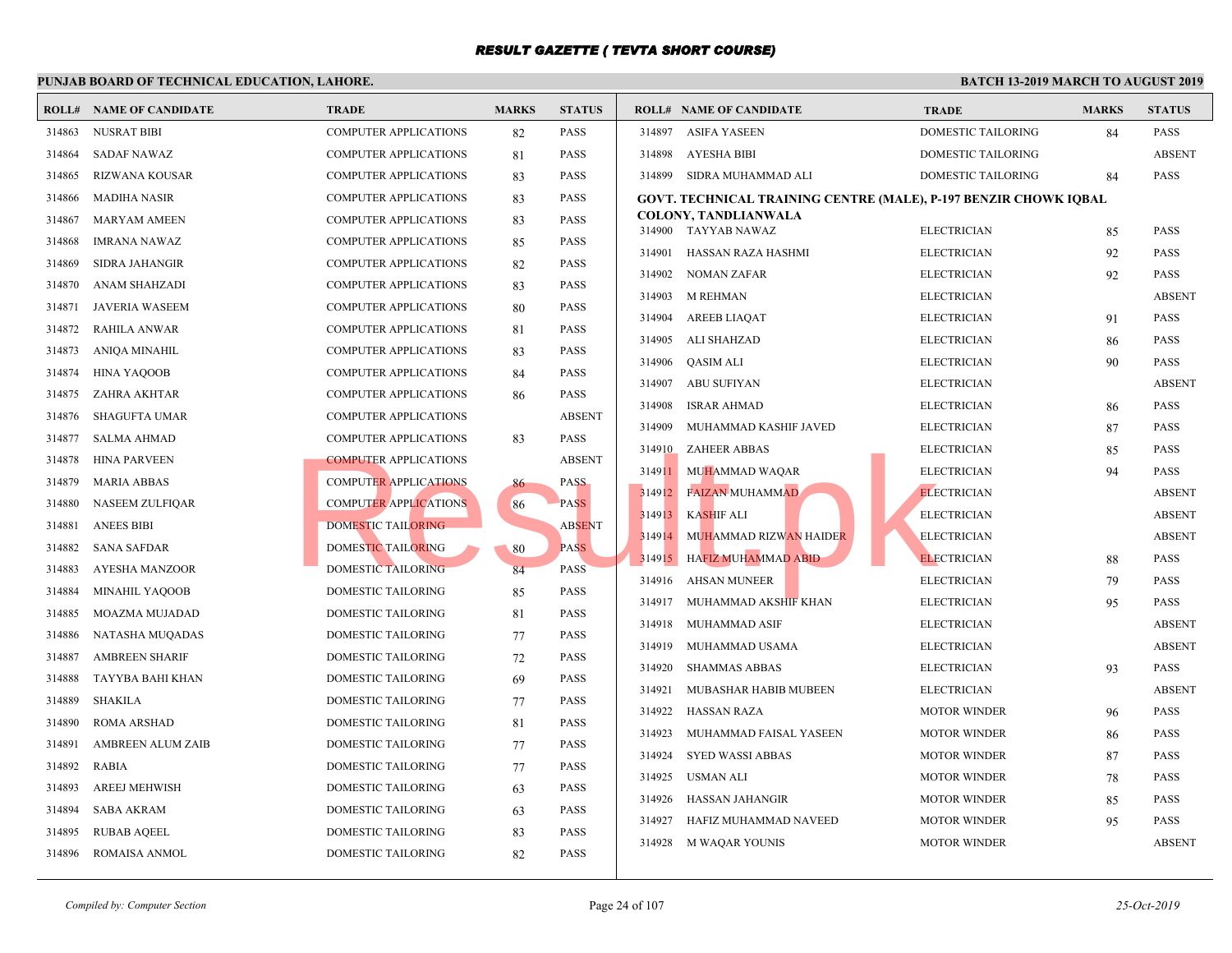|        | <b>ROLL# NAME OF CANDIDATE</b> | <b>TRADE</b>                 | <b>MARKS</b> | <b>STATUS</b> |        | <b>ROLL# NAME OF CANDIDATE</b>                    | <b>TRAI</b>  |
|--------|--------------------------------|------------------------------|--------------|---------------|--------|---------------------------------------------------|--------------|
| 314929 | <b>ADNAN SAEED</b>             | <b>MOTOR WINDER</b>          |              | <b>ABSENT</b> | 314963 | <b>MIQDAD AHSAN</b>                               | <b>COMP</b>  |
| 314930 | MUHAMMAD PARVAIZ               | <b>MOTOR WINDER</b>          | 81           | <b>PASS</b>   |        | 314964 AMJAD ALI SANI                             | <b>COMP</b>  |
| 314931 | <b>TAHIR NAZEER</b>            | <b>MOTOR WINDER</b>          | 91           | <b>PASS</b>   |        | <b>ARSHAD INSTITUTE OF TECHNOLOGY, , GUJRANWA</b> |              |
| 314932 | <b>ZAHEER U DIN</b>            | <b>MOTOR WINDER</b>          |              | <b>ABSENT</b> | 314965 | FAIZAN QAYOUM                                     | <b>ELECT</b> |
| 314933 | MUHAMMAD WAQAR ASLAM           | <b>MOTOR WINDER</b>          | 86           | <b>PASS</b>   | 314966 | QAISAR AADIL                                      | <b>CIVIL</b> |
| 314934 | KHURAM SHAHZAD                 | <b>MOTOR WINDER</b>          |              | <b>ABSENT</b> | 314967 | RANA GHAFRAN                                      | <b>AUTO</b>  |
| 314935 | KHURRAM SHAHZAD                | <b>MOTOR WINDER</b>          | 94           | <b>PASS</b>   | 314968 | USMAN IQBAL                                       | <b>AUTO</b>  |
| 314936 | MUHAMMAD ARSHAD                | <b>MOTOR WINDER</b>          | 96           | <b>PASS</b>   |        | <b>BURAQ VOCATIONAL TRAINING CENTRE, STREET I</b> |              |
| 314937 | RAHIM MURTAZA                  | <b>MOTOR WINDER</b>          | 89           | <b>PASS</b>   |        | MARKET RAHWALI CANTT, GUJRANWALA                  |              |
| 314938 | <b>ISRAR HUSSAIN</b>           | <b>MOTOR WINDER</b>          | 89           | <b>PASS</b>   |        | 314969 ATTIA RIAZ                                 | <b>COMP</b>  |
| 314939 | MUHAMMAD NAVEED                | <b>MOTOR WINDER</b>          | 79           | <b>PASS</b>   | 314970 | <b>SABIR ZAITOON</b>                              | <b>COMP</b>  |
| 314940 | MUHAMMAD ARSLAN                | <b>MOTOR WINDER</b>          | 80           | <b>PASS</b>   | 314971 | ASMA SHAHBAZ                                      | <b>COMP</b>  |
| 314941 | SYED IMTIAZ ALI SHAH           | <b>MOTOR WINDER</b>          |              | <b>ABSENT</b> | 314972 | AYESHA KOUSAR                                     | <b>COMP</b>  |
| 314942 | MUHAMMAD NAEEM                 | <b>COMPUTER APPLICATIONS</b> | 85           | <b>PASS</b>   | 314973 | <b>NASRIN AKHTAR</b>                              | <b>COMP</b>  |
| 314943 | <b>AHMAD FAIZAN</b>            | <b>COMPUTER APPLICATIONS</b> | 87           | <b>PASS</b>   | 314974 | KOKAB BASHARAT                                    | <b>COMP</b>  |
| 314944 | MUHAMMAD RAMZAN                | <b>COMPUTER APPLICATIONS</b> |              | <b>ABSENT</b> | 314975 | <b>SONIA RAHMAN</b>                               | <b>COMP</b>  |
| 314945 | MUHAMMAD SAJID                 | <b>COMPUTER APPLICATIONS</b> |              | <b>ABSENT</b> | 314976 | <b>KALSOOM RAHMAN</b>                             | <b>COMP</b>  |
| 314946 | <b>KASHIF FARHAN</b>           | <b>COMPUTER APPLICATIONS</b> | 85           | <b>PASS</b>   | 314977 | <b>SAMAN ZAIB</b>                                 | <b>COMP</b>  |
| 314947 | SHAHZADA MALANG ALI            | <b>COMPUTER APPLICATIONS</b> |              | <b>ABSENT</b> | 314978 | AFSHEEN ZAHIR                                     | <b>COMP</b>  |
| 314948 | MUHAMMAD REHMAN NAVEED         | <b>COMPUTER APPLICATIONS</b> | 83           | <b>PASS</b>   | 314979 | <b>KIRAN SHAHZADI</b>                             | <b>COMP</b>  |
| 314949 | <b>WAQAR AHMAD</b>             | <b>COMPUTER APPLICATIONS</b> |              | <b>ABSENT</b> | 314980 | <b>SAMREEN JAVED</b>                              | <b>COMP</b>  |
| 314950 | <b>USMAN KHAN</b>              | <b>COMPUTER APPLICATIONS</b> | 90           | <b>PASS</b>   | 314981 | <b>SANA EHSAN</b>                                 | <b>COMP</b>  |
| 314951 | <b>AQDAS ALI</b>               | COMPUTER APPLICATIONS        | 87           | <b>PASS</b>   | 314982 | <b>NOOR FATIMA</b>                                | <b>COMP</b>  |
| 314952 | <b>USAMA AKRAM</b>             | <b>COMPUTER APPLICATIONS</b> | 80           | <b>PASS</b>   | 314983 | <b>SAMINA SHAFIQUE</b>                            | <b>COMP</b>  |
| 314953 | <b>AQIB MUMTAZ</b>             | <b>COMPUTER APPLICATIONS</b> | 84           | <b>PASS</b>   | 314984 | <b>SANIA IJAZ</b>                                 | <b>COMP</b>  |
| 314954 | <b>MAHMOOD ALI</b>             | <b>COMPUTER APPLICATIONS</b> | 80           | <b>PASS</b>   | 314985 | <b>MAYRA IJAZ</b>                                 | <b>COMP</b>  |
| 314955 | NOUMAN IQBAL                   | <b>COMPUTER APPLICATIONS</b> | 84           | <b>PASS</b>   | 314986 | <b>TALAT AMEER</b>                                | <b>COMP</b>  |
| 314956 | <b>TOOEER NASIR</b>            | <b>COMPUTER APPLICATIONS</b> | 83           | <b>PASS</b>   | 314987 | LAIBA IBRAHIM                                     | <b>COMP</b>  |
| 314957 | MUHAMMAD TASEER SAJID          | <b>COMPUTER APPLICATIONS</b> | 95           | <b>PASS</b>   | 314988 | TAYYABA SHAHEEN                                   | <b>COMP</b>  |
| 314958 | MUHAMMAD ASIM SHAHZAD          | <b>COMPUTER APPLICATIONS</b> |              | <b>ABSENT</b> | 314989 | <b>ASIMA NAZIR</b>                                | <b>DOME</b>  |
| 314959 | MUHAMMAD HUSSAIN               | <b>COMPUTER APPLICATIONS</b> |              | <b>ABSENT</b> | 314990 | <b>MARYAM SHZADI</b>                              | <b>DOME</b>  |
| 314960 | <b>TAIMOOR ALAM</b>            | <b>COMPUTER APPLICATIONS</b> | 82           | <b>PASS</b>   | 314991 | <b>ZAINAB JABEEN</b>                              | <b>DOME</b>  |
| 314961 | AHSAN SHAUKAT                  | <b>COMPUTER APPLICATIONS</b> | 82           | <b>PASS</b>   | 314992 | <b>KHALIDA PARVEEN</b>                            | <b>DOME</b>  |
| 314962 | ZAHID IQBAL ZAHID              | <b>COMPUTER APPLICATIONS</b> | 77           | <b>PASS</b>   | 314993 | YASMEEN                                           | <b>DOME</b>  |
|        |                                |                              |              |               |        |                                                   |              |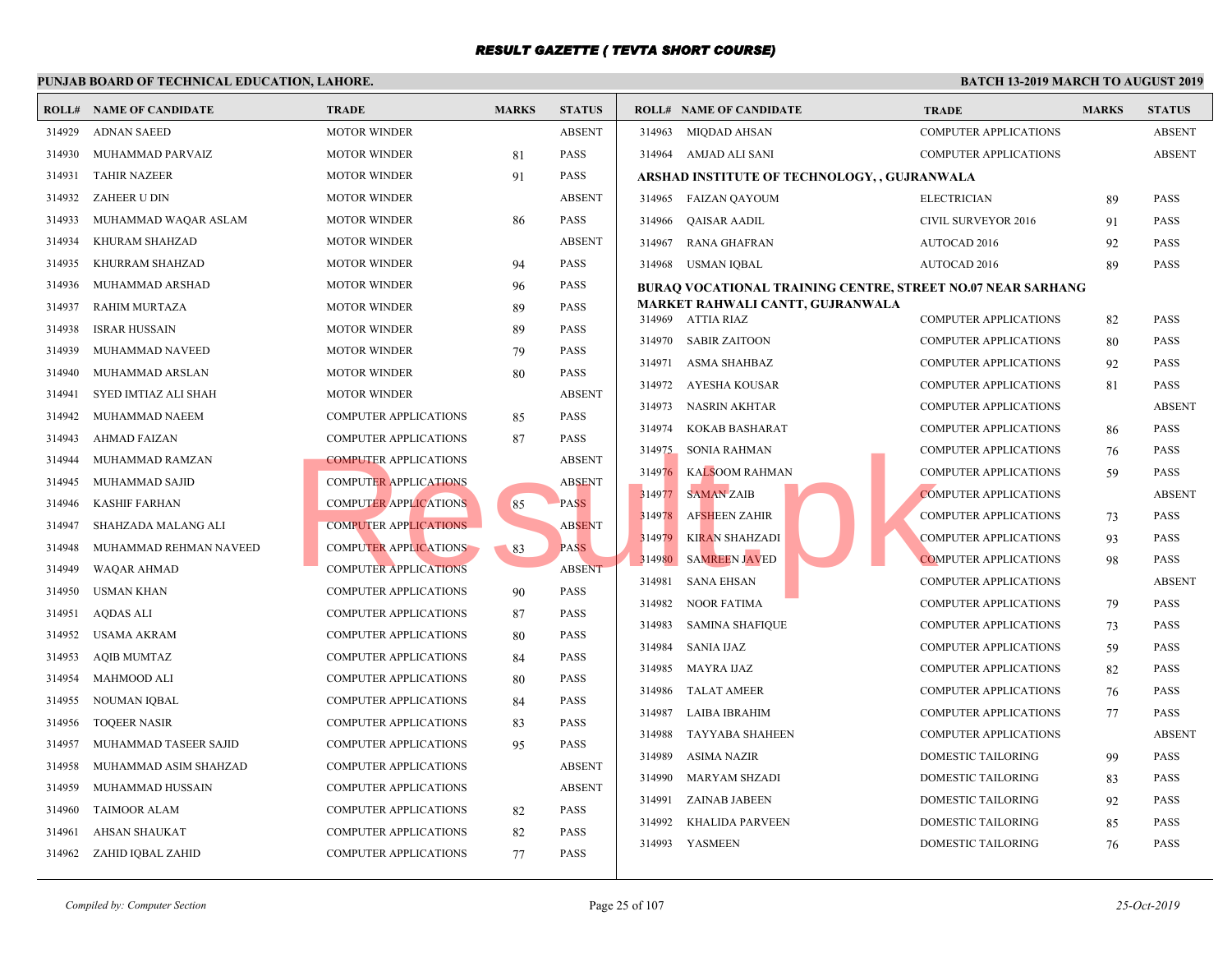#### **PUNJAB BOARD OF TECHNICAL EDUCATION, LAHORE. ROLL# NAME OF CANDIDATE TRADE MARKS STATUS ROLL# NAME OF CANDIDATE TRADE MARKS STATUS** 314994 LUBNA BIBI DOMESTIC TAILORING 96 PASS 314995 SADIA DOMESTIC TAILORING 94 PASS 314996 JAMILA NAZ DOMESTIC TAILORING 97 PASS 314997 ZUNAIRA JABEEN DOMESTIC TAILORING 92 PASS 314998 SABINA JAHAN DOMESTIC TAILORING ABSENT 314999 HUMMA NASREEN DOMESTIC TAILORING 93 PASS 315000 SHAGUFTA ILYAS DOMESTIC TAILORING 83 PASS 315001 HALEEMA SADIA DOMESTIC TAILORING 91 PASS 315002 AMNA ASLAM DOMESTIC TAILORING 93 PASS 315003 DUA FATIMA DOMESTIC TAILORING 84 PASS 315004 NABEELA KHUDA BAKHSH DOMESTIC TAILORING 92 PASS **FARAN COLLEGE OF TECHNOLOGY FOR WOMEN, NEAR GOVT.HIGH SCHOOL KHIALI ADDA, GUJRANWALA** 315005 ANUM BEAUTICIAN 98 PASS 315006 ZAKIA SAFDAR BEAUTICIAN 99 PASS 315007 QURA TUL AIN BEAUTICIAN 100 PASS 315008 ASIA BEAUTICIAN 98 PASS 315009 ASMA BOOTA BEAUTICIAN 98 PASS 315010 MOAZAMA ANWAR BEAUTICIAN 88 PASS 315011 SHAHNAS BEAUTICIAN 99 PASS 315012 MAHWISH BEAUTICIAN 99 PASS 315013 ZAINAB BEAUTICIAN 99 PASS 315014 KIRAN BEAUTICIAN 98 PASS 315015 SUMBAL BEAUTICIAN 100 PASS 315016 ZUBINA BANO BEAUTICIAN 98 PASS 315017 RABIA BEAUTICIAN 99 PASS 315018 FARZANA BEAUTICIAN 99 PASS 315019 MEHWISH BEAUTICIAN 99 PASS 315020 ZOBIA SHARAZ BEAUTICIAN 99 PASS 315021 BISMA ASLAM BEAUTICIAN 98 PASS 315022 UMBER SHAHZADI BEAUTICIAN 99 PASS 315023 AZRA RUBY BEAUTICIAN 98 PASS 315024 NABEELA BEAUTICIAN 98 PASS 315025 GULNAZ BIBI BEAUTICIAN 97 PASS 315026 AQSA BEAUTICIAN 99 PASSA 315027 IRAM BEAUTH 315028 MOMNA RASOOL SHAKIR BEAUT 315029 MARYAM BEAUT 315030 MARYAM BIBI BEAUTICIAN 97 BEAU 315031 SAJIDA BEAUT 315032 FARAH SHAHZADI BEAUT 315033 NIMRA RASHID PROFE 315034 HAFSA BIBI PROFE 315035 AYESHA ASHRAF FAROOQI DOME 315036 SHEEBA IQBAL DOME 315037 BISMA FAZEELAT DOME 315038 SAMEENA KOSSAR DOME 315039 SHAMSA MUGHAL DOME 315040 YASMEEN COMP 315041 ANMOL COMP 315042 SANITA YOUSAF COMP 315043 FARWA BIBI COMP 315044 NAZIA ABDUL MAJEED COMP 315045 ZOHA YOUSAF COMP 315046 MARIA ASIF COMP 315047 UMM E KALSOOM COMP 315048 SADIA SHEHZADI COMP 315049 IRAM MUSHTAQ COMP 315050 SUNANINA COMP 315051 KINZA RANI COMP 315052 RUKHSAR COMP 315053 JAMILA AKHTAR COMP 315054 HIRA COMP 315055 MAHWISH COMP 315056 GULNAZ COMP 315057 AQSA COMP 315058 AQSA RANI COMP 315059 SITTARA COMP BEAUTICIAN 98 PASS<br>
BEAUTICIAN 98 PASS<br>
BEAUTICIAN 98 PASS<br>
BEAUTICIAN PASS<br>
BEAUTICIAN 99 PASS<br>
BEAUTICIAN PASS<br>
BEAUTICIAN 99 PASS<br>
PASS<br>
PASS<br>
PASS<br>
PASS<br>
PASS<br>
PASS<br>
PASS<br>
PASS<br>
PASS<br>
PASS<br>
PASS<br>
PASS<br>
PASS<br>
PASS<br>
PASS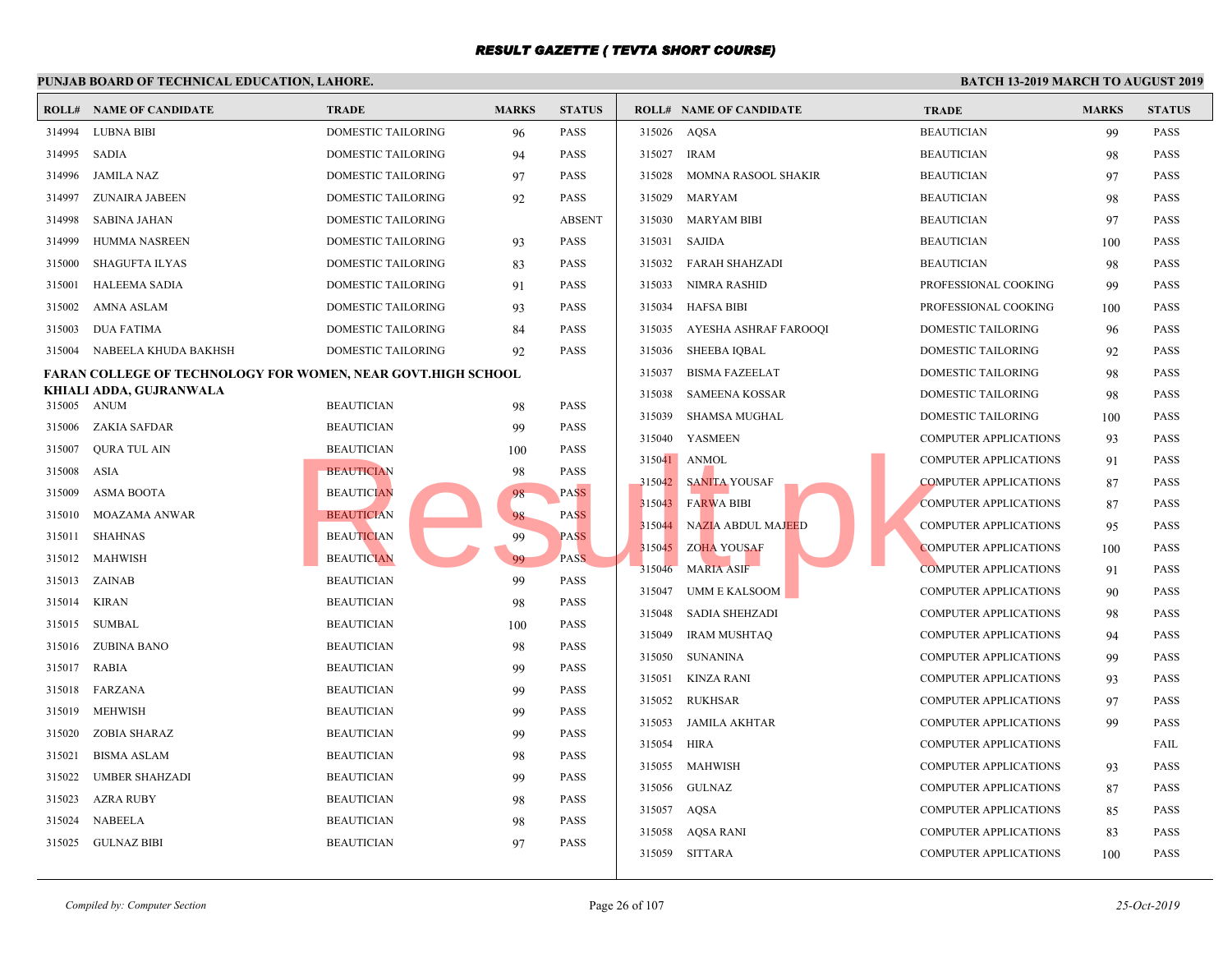|        | <b>ROLL# NAME OF CANDIDATE</b>                                 | <b>TRADE</b>                 | <b>MARKS</b> | <b>STATUS</b> |        | <b>ROLL# NAME OF CANDIDATE</b> | <b>TRAL</b>  |
|--------|----------------------------------------------------------------|------------------------------|--------------|---------------|--------|--------------------------------|--------------|
| 315060 | SAMINA                                                         | <b>COMPUTER APPLICATIONS</b> | 95           | <b>PASS</b>   | 315093 | MUHAMMAD TAHIR                 | <b>AUTO</b>  |
| 315061 | <b>NAILA AKRAM</b>                                             | <b>COMPUTER APPLICATIONS</b> | 93           | <b>PASS</b>   | 315094 | SYED SIFT HUSSAIN SHAH         | <b>ELECT</b> |
| 315062 | AFIA RIAZ                                                      | <b>COMPUTER APPLICATIONS</b> | 88           | <b>PASS</b>   | 315095 | <b>QAISER SAEED</b>            | <b>ELECT</b> |
| 315063 | AREEBA                                                         | <b>COMPUTER APPLICATIONS</b> | 89           | <b>PASS</b>   | 315096 | <b>RASHID MEHMOOD</b>          | <b>COMP</b>  |
| 315064 | <b>SIDRA NOOR</b>                                              | <b>COMPUTER APPLICATIONS</b> | 97           | <b>PASS</b>   | 315097 | MUHAMMAD USMAN                 | <b>COMP</b>  |
| 315065 | <b>AMNA KALSOOM</b>                                            | <b>COMPUTER APPLICATIONS</b> | 99           | <b>PASS</b>   | 315098 | MUHAMMAD IRFAN                 | <b>COMP</b>  |
| 315066 | <b>SAIQA NOREEN</b>                                            | <b>COMPUTER APPLICATIONS</b> | 90           | <b>PASS</b>   | 315099 | <b>ABDULLAH</b>                | <b>COMP</b>  |
| 315067 | <b>IORA</b>                                                    | <b>COMPUTER APPLICATIONS</b> | 100          | <b>PASS</b>   | 315100 | QAMAR SULTAN                   | <b>COMP</b>  |
| 315068 | <b>FARZANA CLARANCE</b>                                        | <b>COMPUTER APPLICATIONS</b> | 98           | <b>PASS</b>   | 315101 | ALTAF HUSSAIN                  | <b>COMP</b>  |
| 315069 | <b>FATIMA RUBAB</b>                                            | <b>COMPUTER APPLICATIONS</b> | 92           | <b>PASS</b>   |        | 315102 AMEER HAMZA             | <b>COMP</b>  |
| 315070 | SAIMA KANWAL                                                   | <b>COMPUTER APPLICATIONS</b> | 86           | <b>PASS</b>   | 315103 | MUHAMMAD RAMZAN                | <b>COMP</b>  |
| 315071 | <b>NADRA RAFIQ</b>                                             | COMPUTER APPLICATIONS        | 90           | <b>PASS</b>   | 315104 | MUEEN RAZA                     | <b>COMP</b>  |
| 315072 | <b>SAEEZA ASLAM</b>                                            | <b>COMPUTER APPLICATIONS</b> | 91           | <b>PASS</b>   | 315105 | <b>RIZWAN SHOUKAT</b>          | <b>COMP</b>  |
| 315073 | FIZZAH TAHIR                                                   | <b>COMPUTER APPLICATIONS</b> | 83           | <b>PASS</b>   |        | 315106 SHAHZAIB                | <b>COMP</b>  |
| 315074 | KALSOOM HINA                                                   | <b>COMPUTER APPLICATIONS</b> | 80           | <b>PASS</b>   | 315107 | SYED ASAD ALI                  | <b>COMP</b>  |
| 315075 | KHADIJA ILYAS                                                  | <b>COMPUTER APPLICATIONS</b> | 90           | <b>PASS</b>   | 315108 | RAJĄ HUSSAIN SHAHBAZ           | <b>COMP</b>  |
| 315076 | AFIFA IJAZ                                                     | <b>COMPUTER APPLICATIONS</b> | 92           | <b>PASS</b>   | 315109 | <b>AFAQ AHMAD</b>              | <b>COMP</b>  |
| 315077 | SABA                                                           | <b>COMPUTER APPLICATIONS</b> | 92           | <b>PASS</b>   | 315110 | MUHAMMAD NABEEL                | <b>COMP</b>  |
| 315078 | FATIMA NISAR                                                   | <b>COMPUTER APPLICATIONS</b> | 83           | <b>PASS</b>   | 315111 | <b>HAMMAD KHAN</b>             | <b>COMP</b>  |
| 315079 | <b>SAIRA ASHFAQ</b>                                            | <b>COMPUTER APPLICATIONS</b> | 85           | <b>PASS</b>   |        | 315112 HAMMAD ALI KHAN         | <b>COMP</b>  |
| 315080 | KHADIJA KHAWAR                                                 | <b>COMPUTER APPLICATIONS</b> | 90           | <b>PASS</b>   | 315113 | <b>ALI AKBAR</b>               | <b>COMP</b>  |
| 315081 | <b>ASIFA YOUNUS</b>                                            | <b>COMPUTER APPLICATIONS</b> | 83           | <b>PASS</b>   | 315114 | <b>UMAIR AHMED</b>             | <b>COMP</b>  |
| 315082 | RIZWANA KAUSAR                                                 | <b>COMPUTER APPLICATIONS</b> | 90           | <b>PASS</b>   |        | 315115 USAMA                   | <b>COMP</b>  |
| 315083 | HUMERA MUSHTAQ                                                 | <b>COMPUTER APPLICATIONS</b> | 94           | <b>PASS</b>   | 315116 | <b>SAAD AYUB MALIK</b>         | <b>COMP</b>  |
| 315084 | <b>KALSOOM BIBI</b>                                            | <b>COMPUTER APPLICATIONS</b> | 80           | <b>PASS</b>   |        | 315117 ANS ABBAS               | <b>COMP</b>  |
| 315085 | <b>NOSHEEN ASIF</b>                                            | <b>COMPUTER APPLICATIONS</b> | 86           | <b>PASS</b>   | 315118 | <b>GHULAM DASTGEER</b>         | <b>COMP</b>  |
| 315086 | <b>SUMAIRA ASHRAF</b>                                          | <b>COMPUTER APPLICATIONS</b> | 90           | <b>PASS</b>   |        | 315119 NOMAN HANEEF            | <b>COMP</b>  |
| 315087 | <b>SAMRA ASLAM</b>                                             | <b>COMPUTER APPLICATIONS</b> | 85           | <b>PASS</b>   | 315120 | NOMAN AHMER                    | <b>COMP</b>  |
| 315088 | <b>KIRAN NAWAZ</b>                                             | <b>COMPUTER APPLICATIONS</b> | 86           | <b>PASS</b>   | 315121 | MUHAMMAD ASAD ADIL             | <b>COMP</b>  |
| 315089 | SALMA KANWAL                                                   | <b>COMPUTER APPLICATIONS</b> | 88           | <b>PASS</b>   | 315122 | MUHAMMAD AWAIS                 | <b>COMP</b>  |
|        | FARAN INSTITUTE OF TECHNOLOGY, KHYALI BYPASS CHOWK, GUJRANWALA |                              |              |               | 315123 | FAIZ UL HASSAN                 | <b>COMP</b>  |
| 315090 | ALI HASSAN                                                     | <b>COMPUTER APPLICATIONS</b> | 97           | <b>PASS</b>   | 315124 | MUHAMMAD FAIZAN ASIF           | <b>COMP</b>  |
| 315091 | <b>SHEHROZ ALI</b>                                             | <b>COMPUTER APPLICATIONS</b> | 93           | <b>PASS</b>   |        | 315125 ALI RAZA                | <b>COMP</b>  |
| 315092 | MOMAN ALI                                                      | <b>COMPUTER APPLICATIONS</b> | 93           | <b>PASS</b>   |        | 315126 AHSEN SALAR             | <b>COMP</b>  |
|        |                                                                |                              |              |               |        |                                |              |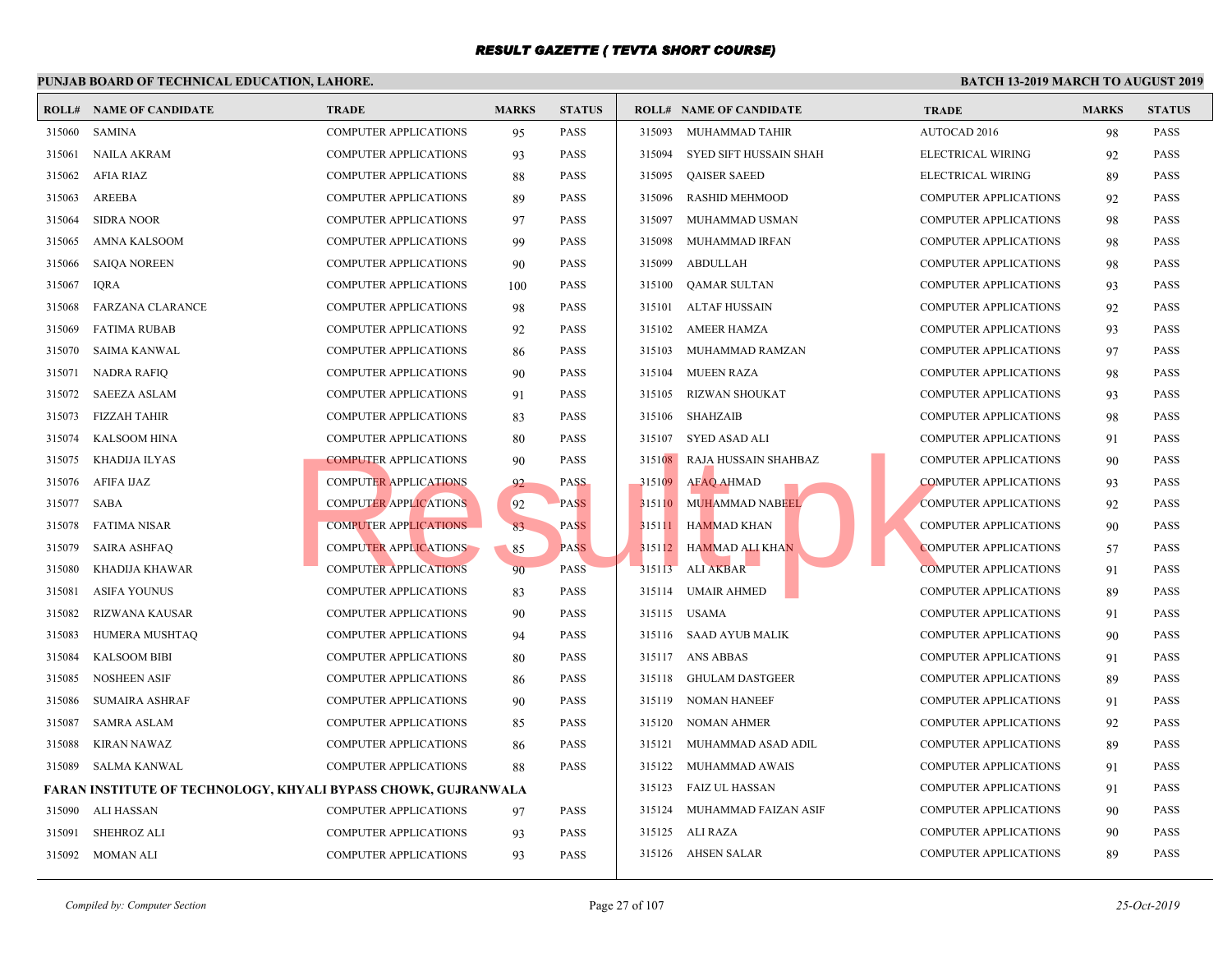|        | <b>ROLL# NAME OF CANDIDATE</b>                         | <b>TRADE</b>                 | <b>MARKS</b> | <b>STATUS</b> |        | <b>ROLL# NAME OF CANDIDATE</b>                   | <b>TRAI</b>  |
|--------|--------------------------------------------------------|------------------------------|--------------|---------------|--------|--------------------------------------------------|--------------|
| 315127 | MUHAMMAD YAAR                                          | <b>COMPUTER APPLICATIONS</b> | 90           | <b>PASS</b>   | 315159 | HAMZA ARSHAD                                     | <b>ELECT</b> |
| 315128 | MUHAMMAD FAISAL                                        | <b>COMPUTER APPLICATIONS</b> | 91           | <b>PASS</b>   | 315160 | HAFIZ MAHMOOD AHMAD                              | <b>ELECT</b> |
| 315129 | MUHAMMAD AHMAD FAROOQ                                  | <b>COMPUTER APPLICATIONS</b> | 89           | <b>PASS</b>   | 315161 | <b>AMEER HAMZA</b>                               | <b>ELECT</b> |
| 315130 | SAJAWAL                                                | <b>COMPUTER APPLICATIONS</b> | 93           | <b>PASS</b>   | 315162 | <b>AMJAD FAROOQ</b>                              | <b>ELECT</b> |
| 315131 | NOOH MUHAMMAD                                          | <b>COMPUTER APPLICATIONS</b> | 92           | <b>PASS</b>   | 315163 | MUHAMMAD ABDULLAH                                | <b>ELECT</b> |
| 315132 | MUHAMMAD ABU BAKAR                                     | <b>COMPUTER APPLICATIONS</b> | 91           | <b>PASS</b>   | 315164 | <b>SAAD ABDUL RAHEEM</b>                         | <b>ELECT</b> |
| 315133 | ZAIN ALI ZIKRIA                                        | <b>COMPUTER APPLICATIONS</b> | 91           | <b>PASS</b>   | 315165 | <b>ABDUL MAJEED</b>                              | <b>ELECT</b> |
| 315134 | ABDULLAH KHALID DAR                                    | COMPUTER APPLICATIONS        | 91           | <b>PASS</b>   | 315166 | HASSAN ALI                                       | <b>ELECT</b> |
| 315135 | MUHAMMAD SUFYAN                                        | <b>COMPUTER APPLICATIONS</b> | 90           | <b>PASS</b>   | 315167 | ABDUL REHMAN                                     | <b>ELECT</b> |
| 315136 | UMAIR ALI                                              | <b>COMPUTER APPLICATIONS</b> | 93           | <b>PASS</b>   | 315168 | HAMMAD AHMAD                                     | <b>ELECT</b> |
| 315137 | <b>ABU HURAIRAH</b>                                    | <b>COMPUTER APPLICATIONS</b> | 92           | <b>PASS</b>   | 315169 | <b>SUFAIN MOEEZ</b>                              | <b>ELECT</b> |
| 315138 | <b>SABTAIN HAMZA</b>                                   | COMPUTER APPLICATIONS        | 90           | <b>PASS</b>   | 315170 | <b>SYED ALI HAIDER BUKHARI</b>                   | <b>COMP</b>  |
| 315139 | MUHAMMAD JUNAID ARSHAD                                 | <b>COMPUTER APPLICATIONS</b> | 92           | <b>PASS</b>   | 315171 | MUHAMMAD HASSAN                                  | <b>COMP</b>  |
| 315140 | UMAIR RAHMAN                                           | <b>COMPUTER APPLICATIONS</b> | 92           | <b>PASS</b>   | 315172 | SHAHZAIB                                         | <b>COMP</b>  |
| 315141 | ALI RAZA                                               | <b>COMPUTER APPLICATIONS</b> | 55           | <b>PASS</b>   | 315173 | MUHAMMAD ZAIN UL ABIDIN                          | <b>COMP</b>  |
| 315142 | ARSLAN ALI                                             | <b>COMPUTER APPLICATIONS</b> | 91           | <b>PASS</b>   | 315174 | MUHAMMAD BILAL                                   | <b>COMP</b>  |
| 315143 | MUHAMMAD BILAL                                         | <b>COMPUTER APPLICATIONS</b> | 88           | <b>PASS</b>   | 315175 | MUHAMMAD SHAHZAIB                                | <b>COMP</b>  |
| 315144 | <b>ADNAN ALI</b>                                       | <b>COMPUTER APPLICATIONS</b> | 89           | <b>PASS</b>   | 315176 | ABDULLAH IMAM                                    | <b>COMP</b>  |
| 315145 | <b>AMIR AKRAM</b>                                      | <b>COMPUTER APPLICATIONS</b> | 92           | <b>PASS</b>   | 315177 | <b>SAJID IQBAL</b>                               | <b>COMP</b>  |
| 315146 | MALIK MUHAMMAD BILAL                                   | <b>COMPUTER APPLICATIONS</b> | 90           | <b>PASS</b>   | 315178 | <b>MUHAMMAD ALI</b>                              | <b>COMP</b>  |
| 315147 | MUHAMMAD MUZAMMIL IDREES                               | <b>COMPUTER APPLICATIONS</b> | 92           | <b>PASS</b>   | 315179 | <b>MUHAMMAD DAUD</b>                             | <b>COMP</b>  |
| 315148 | MUHAMMAD ASHRAF                                        | <b>COMPUTER APPLICATIONS</b> | 90           | <b>PASS</b>   | 315180 | <b>HAMZA IKRAM</b>                               | COMP         |
| 315149 | ABDUL REHMAN KHALID                                    | <b>COMPUTER APPLICATIONS</b> | 92           | <b>PASS</b>   | 315181 | <b>FAHAD UR REHMAN</b>                           | <b>COMP</b>  |
|        | GOVERNMENT TECHNICAL TRAINING INSTITUTE, PASROOR ROAD, |                              |              |               | 315182 | <b>GULZAR AHMAD BAIG</b>                         | <b>COMP</b>  |
| 315150 | <b>GUJRANWALA</b><br>NAQASH AIL                        | ELECTRICAL WIRING            | 83           | <b>PASS</b>   | 315183 | MOBEEN AHMAD                                     | <b>COMP</b>  |
| 315151 | MUHAMMAD ABDULLAH                                      | ELECTRICAL WIRING            | 83           | <b>PASS</b>   | 315184 | MEHMOOD AHMAD                                    | <b>COMP</b>  |
| 315152 | AHTASHAM UL HAQ                                        | ELECTRICAL WIRING            | 83           | <b>PASS</b>   | 315185 | ALI HAIDAR                                       | COMP         |
| 315153 | MUHAMMAD ZAHID ALI                                     | ELECTRICAL WIRING            | 84           | <b>PASS</b>   | 315186 | MUHAMMAD ABUZAR                                  | <b>COMP</b>  |
| 315154 | MUHAMMAD NADEEM                                        | ELECTRICAL WIRING            | 84           | <b>PASS</b>   | 315187 | AWAIS ALI                                        | <b>COMP</b>  |
| 315155 | <b>HASSAN JAWAID</b>                                   | ELECTRICAL WIRING            | 87           | <b>PASS</b>   | 315188 | ABDUL AHAD                                       | <b>COMP</b>  |
| 315156 | MUHAMMAD AWAIS                                         | ELECTRICAL WIRING            | 86           | <b>PASS</b>   |        | 315189 UMAR FAROOQ                               | <b>COMP</b>  |
| 315157 | MUHAMMAD QASIM                                         | ELECTRICAL WIRING            | 88           | <b>PASS</b>   |        | <b>GOVT VOCATIONAL TRAINING INTITUTE FOR WON</b> |              |
| 315158 | SHEHBAZ ARSHAAD                                        | ELECTRICAL WIRING            | 89           | <b>PASS</b>   | 315190 | SEHAR QAMER                                      | <b>DOME</b>  |
|        |                                                        |                              |              |               |        | 315191 NOOR UL AIN DAR                           | <b>DOME</b>  |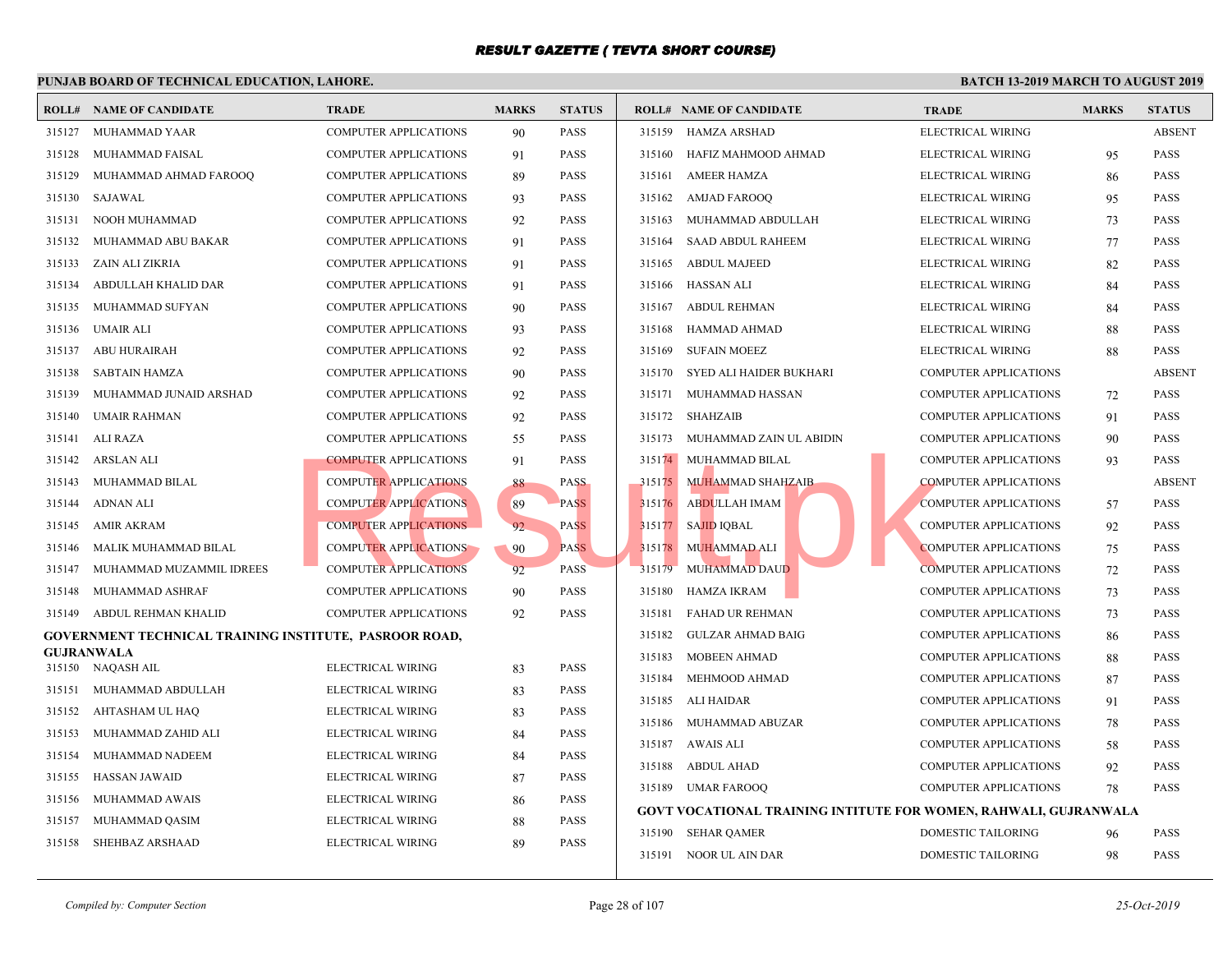|                  | PUNJAB BOARD OF TECHNICAL EDUCATION, LAHORE.                          |                                          |              |               |        |                                |             |
|------------------|-----------------------------------------------------------------------|------------------------------------------|--------------|---------------|--------|--------------------------------|-------------|
|                  | <b>ROLL# NAME OF CANDIDATE</b>                                        | <b>TRADE</b>                             | <b>MARKS</b> | <b>STATUS</b> |        | <b>ROLL# NAME OF CANDIDATE</b> | <b>TRAL</b> |
| 315192           | <b>RIMSHA JAVED</b>                                                   | DOMESTIC TAILORING                       | 98           | <b>PASS</b>   |        | 315224 MUBEEN AQSA             | <b>DOME</b> |
| 315193           | MARYAM AKHTAR                                                         | DOMESTIC TAILORING                       | 96           | <b>PASS</b>   | 315225 | TAYIBA ASHFAQ                  | <b>DOME</b> |
| 315194           | ZUNAIRA RANI                                                          | DOMESTIC TAILORING                       | 95           | <b>PASS</b>   | 315226 | <b>IRAM YAMEEN</b>             | <b>DOME</b> |
| 315195           | ALEEHA IMRAN                                                          | DOMESTIC TAILORING                       | 96           | <b>PASS</b>   | 315227 | RIZWANA MUSHTAQ                | <b>DOME</b> |
| 315196           | SAIMA SHABBIR                                                         | DOMESTIC TAILORING                       | 98           | <b>PASS</b>   | 315228 | JAWAIRIA                       | <b>DOME</b> |
| 315197           | AQSA ARSHAD                                                           | DOMESTIC TAILORING                       | 96           | <b>PASS</b>   | 315229 | NAZISH                         | <b>DOME</b> |
| 315198           | AYESHA                                                                | DOMESTIC TAILORING                       | 96           | <b>PASS</b>   |        | 315230 FARWA SHAHZADI          | <b>DOME</b> |
| 315199           | ZOYA                                                                  | <b>BEAUTICIAN</b>                        | 96           | <b>PASS</b>   | 315231 | <b>MADIHA ASHRAF</b>           | <b>DOME</b> |
| 315200           | MISHAL                                                                | <b>BEAUTICIAN</b>                        | 96           | <b>PASS</b>   | 315232 | HAMAIL SHEHZADI                | <b>DOME</b> |
| 315201           | <b>UZMA NOREEN</b>                                                    | <b>BEAUTICIAN</b>                        | 98           | <b>PASS</b>   | 315233 | <b>AROOJ FATIMA</b>            | <b>DOME</b> |
| 315202           | <b>AYESHA KHALID</b>                                                  | <b>BEAUTICIAN</b>                        | 97           | <b>PASS</b>   | 315234 | <b>SURRIYA BIBI</b>            | <b>DOME</b> |
| 315203           | IQRA RANI                                                             | <b>BEAUTICIAN</b>                        | 97           | <b>PASS</b>   | 315235 | ASMA SADIQA                    | <b>DOME</b> |
| 315204           | <b>RAISA MUKHTAR</b>                                                  | <b>BEAUTICIAN</b>                        | 98           | <b>PASS</b>   | 315236 | ALEESHA KHANAM                 | <b>DOME</b> |
| 315205           | <b>FARHEEN AMJAD</b>                                                  | <b>BEAUTICIAN</b>                        | 96           | <b>PASS</b>   | 315237 | AYESHA SABIR                   | <b>DOME</b> |
| 315206           | ROZIA QANAYAT HUSSAIN SHAH                                            | <b>BEAUTICIAN</b>                        | 96           | <b>PASS</b>   | 315238 | RIMSHA SHAHZADI                | <b>DOME</b> |
| 315207           | <b>MISBAH HAMEED</b>                                                  | <b>BEAUTICIAN</b>                        | 97           | <b>PASS</b>   | 315239 | <b>SADIA NIAMAT</b>            | <b>COMP</b> |
| 315208           | <b>MUQADAS NAZ</b>                                                    | <b>BEAUTICIAN</b>                        | 97           | <b>PASS</b>   | 315240 | <b>SAMRA NIAMAT</b>            | <b>COMP</b> |
| 315209           | <b>SAMRA PERVAIZ</b>                                                  | <b>BEAUTICIAN</b>                        | 96           | <b>PASS</b>   |        | 315241 FAIZA MEHMOOD           | <b>COMP</b> |
| 315210           | ANZA ASLAM                                                            | <b>BEAUTICIAN</b>                        | 96           | <b>PASS</b>   | 315242 | <b>SAMINA KAUSAR</b>           | <b>COMP</b> |
| 315211           | URWA RASHEED                                                          | <b>BEAUTICIAN</b>                        | 97           | <b>PASS</b>   | 315243 | <b>KINZA HAFEEZ</b>            | <b>COMP</b> |
| 315212           | RAIHA ABDULLAH                                                        | <b>BEAUTICIAN</b>                        | 97           | PASS          | 315244 | <b>MARYAM SHABBIR</b>          | <b>COMP</b> |
| 315213           | <b>BISMA MEHMOOD</b>                                                  | DOMESTIC TAILORING                       | 96           | PASS          | 315245 | SANA                           | <b>COMP</b> |
|                  | <b>GOVERNMENT VOCATIONAL TRAINING INSTITUTE FOR WOMEN, , NAUSHERA</b> |                                          |              |               | 315246 | <b>AQSA SHEHZADI</b>           | <b>COMP</b> |
| <b>VIRKAN</b>    | 315214 MEHREEN KHALIL                                                 | DOMESTIC TAILORING                       |              | <b>PASS</b>   |        | 315247 FARZANA KOUSAR          | <b>COMP</b> |
| 315215           | TASANAM YOUNAS                                                        | DOMESTIC TAILORING                       | 72           | <b>PASS</b>   | 315248 | <b>MEHWISH</b>                 | <b>COMP</b> |
| 315216           |                                                                       | DOMESTIC TAILORING                       | 93           | <b>PASS</b>   | 315249 | <b>MARIA</b>                   | <b>COMP</b> |
| 315217           | AREEBA TARIQ<br>IQRA AHSAN                                            | DOMESTIC TAILORING                       | 87           | <b>PASS</b>   |        | 315250 MUQADAS BIBI            | <b>COMP</b> |
|                  |                                                                       |                                          | 89           | <b>PASS</b>   | 315251 | QATAR UN NIDA                  | <b>COMP</b> |
| 315218<br>315219 | <b>RUBINA BIBI</b><br><b>SAIQA RANI</b>                               | DOMESTIC TAILORING<br>DOMESTIC TAILORING | 91           | <b>PASS</b>   |        | 315252 ZAINAB                  | <b>COMP</b> |
|                  |                                                                       |                                          | 88           |               | 315253 | <b>BINAT ZAHARA</b>            | <b>COMP</b> |
| 315220           | ALEESHA MEHMOOD                                                       | <b>DOMESTIC TAILORING</b>                | 90           | <b>PASS</b>   | 315254 | LAILA                          | <b>COMP</b> |
| 315221           | <b>GULKHANDA BIBI</b>                                                 | DOMESTIC TAILORING                       | 90           | <b>PASS</b>   | 315255 | SANA                           | <b>COMP</b> |
| 315222           | <b>BUSHRA ASHRAF</b>                                                  | DOMESTIC TAILORING                       | 91           | <b>PASS</b>   | 315256 | <b>AZRA SHAHZADI</b>           | <b>COMP</b> |
| 315223           | DEEBA                                                                 | DOMESTIC TAILORING                       | 92           | PASS          |        | 315257 AMINA ADREES            | COMP        |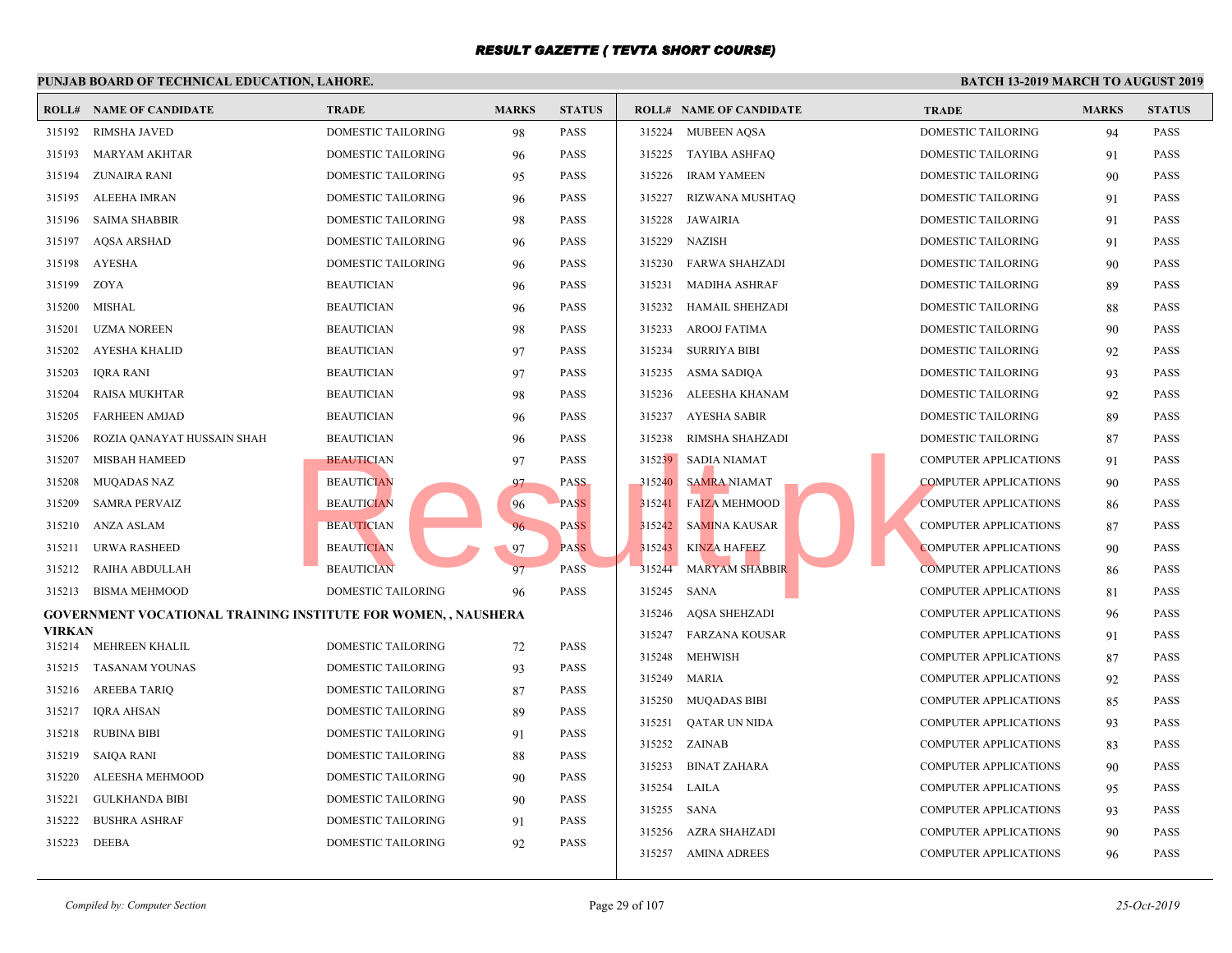|        | I UNJAD DOARD OF TECHNICAL EDUCATION, LAHORE                        |                              |              |               |                  |                                                    |                            |
|--------|---------------------------------------------------------------------|------------------------------|--------------|---------------|------------------|----------------------------------------------------|----------------------------|
|        | <b>ROLL# NAME OF CANDIDATE</b>                                      | <b>TRADE</b>                 | <b>MARKS</b> | <b>STATUS</b> |                  | <b>ROLL# NAME OF CANDIDATE</b>                     | <b>TRAL</b>                |
| 315258 | REHANA KOUSAR                                                       | <b>COMPUTER APPLICATIONS</b> | 94           | <b>PASS</b>   | 315290           | SOBIA AZMAT                                        | <b>DOME</b>                |
| 315259 | <b>HAFSA ASIF</b>                                                   | <b>COMPUTER APPLICATIONS</b> | 95           | <b>PASS</b>   | 315291           | ZARQA ZAFAR                                        | <b>DOME</b>                |
| 315260 | <b>ARIZA ANWAR</b>                                                  | <b>COMPUTER APPLICATIONS</b> | 83           | <b>PASS</b>   | 315292           | MARYAM HANIF                                       | <b>DOME</b>                |
| 315261 | AASMA IFTIKHAR                                                      | <b>COMPUTER APPLICATIONS</b> | 88           | <b>PASS</b>   | 315293           | <b>SAWERA ASHRAF</b>                               | <b>DOME</b>                |
| 315262 | MARYYAM SAFDAR                                                      | <b>COMPUTER APPLICATIONS</b> | 84           | <b>PASS</b>   | 315294           | MARYAM                                             | <b>DOME</b>                |
| 315263 | MUQADDAS                                                            | <b>COMPUTER APPLICATIONS</b> | 87           | <b>PASS</b>   | 315295           | NIMRA AZMAT                                        | <b>DOME</b>                |
| 315264 | SAIMA LIAQUAT                                                       | <b>BEAUTICIAN</b>            | 80           | <b>PASS</b>   | 315296           | MARYAM IQBAL                                       | <b>DOME</b>                |
| 315265 | <b>IMAN SABIR</b>                                                   | <b>BEAUTICIAN</b>            | 86           | <b>PASS</b>   | 315297           | NASREEN AKHTAR                                     | <b>DOME</b>                |
| 315266 | UM E AHMA                                                           | <b>BEAUTICIAN</b>            | 90           | <b>PASS</b>   | 315298           | <b>RUBAB BINTE RAFI</b>                            | <b>DOME</b>                |
| 315267 | ZABIA MANSHAA                                                       | <b>BEAUTICIAN</b>            | 90           | <b>PASS</b>   | 315299           | ILSA                                               | <b>DOME</b>                |
| 315268 | <b>ESHA RANI</b>                                                    | <b>BEAUTICIAN</b>            | 93           | PASS          | 315300           | <b>MAHEEN BANO</b>                                 | <b>DOME</b>                |
| 315269 | <b>SHUMAILA BIB</b>                                                 | <b>BEAUTICIAN</b>            | 86           | <b>PASS</b>   | 315301           | MAH PARA NOOR                                      | <b>DOME</b>                |
| 315270 | <b>SEHRISH ARSHED</b>                                               | <b>BEAUTICIAN</b>            | 90           | PASS          | 315302           | HUSAN ALMAB                                        | <b>DOME</b>                |
| 315271 | <b>IRAM SABIR</b>                                                   | <b>BEAUTICIAN</b>            | 87           | <b>PASS</b>   |                  | 315303 ARSHA GULL                                  | <b>DOME</b>                |
| 315272 | <b>AMEENA AKHTAR</b>                                                | <b>BEAUTICIAN</b>            | 87           | <b>PASS</b>   |                  | GOVERNMENT VOCATIONAL TRAINING INSTITUTE           |                            |
| 315273 | <b>AMNA BIBI</b>                                                    | <b>BEAUTICIAN</b>            | 90           | <b>PASS</b>   |                  | <b>JATTAN ROAD, GUJRAT</b><br>315304 MARYAM RIASAT | <b>COMP</b>                |
| 315274 | MUTIBA AFZAL                                                        | <b>BEAUTICIAN</b>            | 88           | <b>PASS</b>   | 315305           | <b>SAEEDA MUNAWAR</b>                              | <b>COMP</b>                |
| 315275 | SAIRA ASHRAF                                                        | <b>BEAUTICIAN</b>            | 89           | <b>PASS</b>   | 315306           | KHADIJA MUNAWAR                                    |                            |
| 315276 | NOREENA                                                             | <b>BEAUTICIAN</b>            | 90           | <b>PASS</b>   | 315307           | <b>SALMA SHABIR</b>                                | <b>COMP</b><br><b>COMP</b> |
| 315277 | <b>MARYAM BIBI</b>                                                  | <b>BEAUTICIAN</b>            | 80           | <b>PASS</b>   |                  |                                                    |                            |
| 315278 | SAFOORA                                                             | <b>BEAUTICIAN</b>            | 87           | <b>PASS</b>   | 315308<br>315309 | <b>IRAM ASLAM</b>                                  | <b>COMP</b><br><b>COMP</b> |
| 315279 | SAMRA BIBI                                                          | <b>BEAUTICIAN</b>            | 86           | <b>PASS</b>   |                  | <b>MARIYAM BIBI</b>                                |                            |
| 315280 | NIMRA NISAR                                                         | <b>BEAUTICIAN</b>            | 87           | <b>PASS</b>   |                  | 315310 FAZILA GIL                                  | COMP<br><b>COMP</b>        |
| 315281 | <b>AQSA SARWAR</b>                                                  | <b>BEAUTICIAN</b>            | 90           | <b>PASS</b>   |                  | 315311 ASMA MARYAM                                 |                            |
| 315282 | <b>IRAM</b>                                                         | <b>BEAUTICIAN</b>            | 86           | <b>PASS</b>   |                  | 315312 SONIA MAZHAR                                | <b>COMP</b>                |
| 315283 | <b>RIMSHA ANWAR</b>                                                 | <b>BEAUTICIAN</b>            | 91           | <b>PASS</b>   |                  | 315313 ZARINA                                      | <b>COMP</b>                |
| 315284 | ZAHRA                                                               | <b>BEAUTICIAN</b>            | 83           | <b>PASS</b>   | 315314           | SUMBAL RIAZ                                        | <b>COMP</b>                |
| 315285 | <b>MUQDAS RANI</b>                                                  | <b>BEAUTICIAN</b>            | 85           | <b>PASS</b>   |                  | 315315 MARYAM AYUB                                 | <b>COMP</b>                |
| 315286 | SHEEZA                                                              | <b>BEAUTICIAN</b>            | 82           | <b>PASS</b>   |                  | 315316 AYESHA BIBI                                 | <b>COMP</b><br><b>COMP</b> |
| 315287 | TANIA GHYAS                                                         | <b>BEAUTICIAN</b>            | 90           | <b>PASS</b>   |                  | 315317 MARIA MOBEEN                                |                            |
| 315288 | SIDRRA ALTAF                                                        | <b>BEAUTICIAN</b>            | 91           | <b>PASS</b>   |                  | 315318 RABIA EJAZ                                  | <b>COMP</b>                |
|        | <b>GOVERNMENT VOCATIONAL TRAINING INSTITUTE FOR WOMEN, CIRCULAR</b> |                              |              |               |                  | 315319 NAILA RANI                                  | <b>DOME</b>                |
|        | <b>ROAD, WAZIRABAD</b>                                              |                              |              |               |                  | 315320 SAWERA SHAHEEN                              | <b>DOME</b>                |
|        | 315289 AYESHA ZAMAN                                                 | DOMESTIC TAILORING           | 89           | <b>PASS</b>   |                  | 315321 FAIQA AKBAR                                 | <b>DOME</b>                |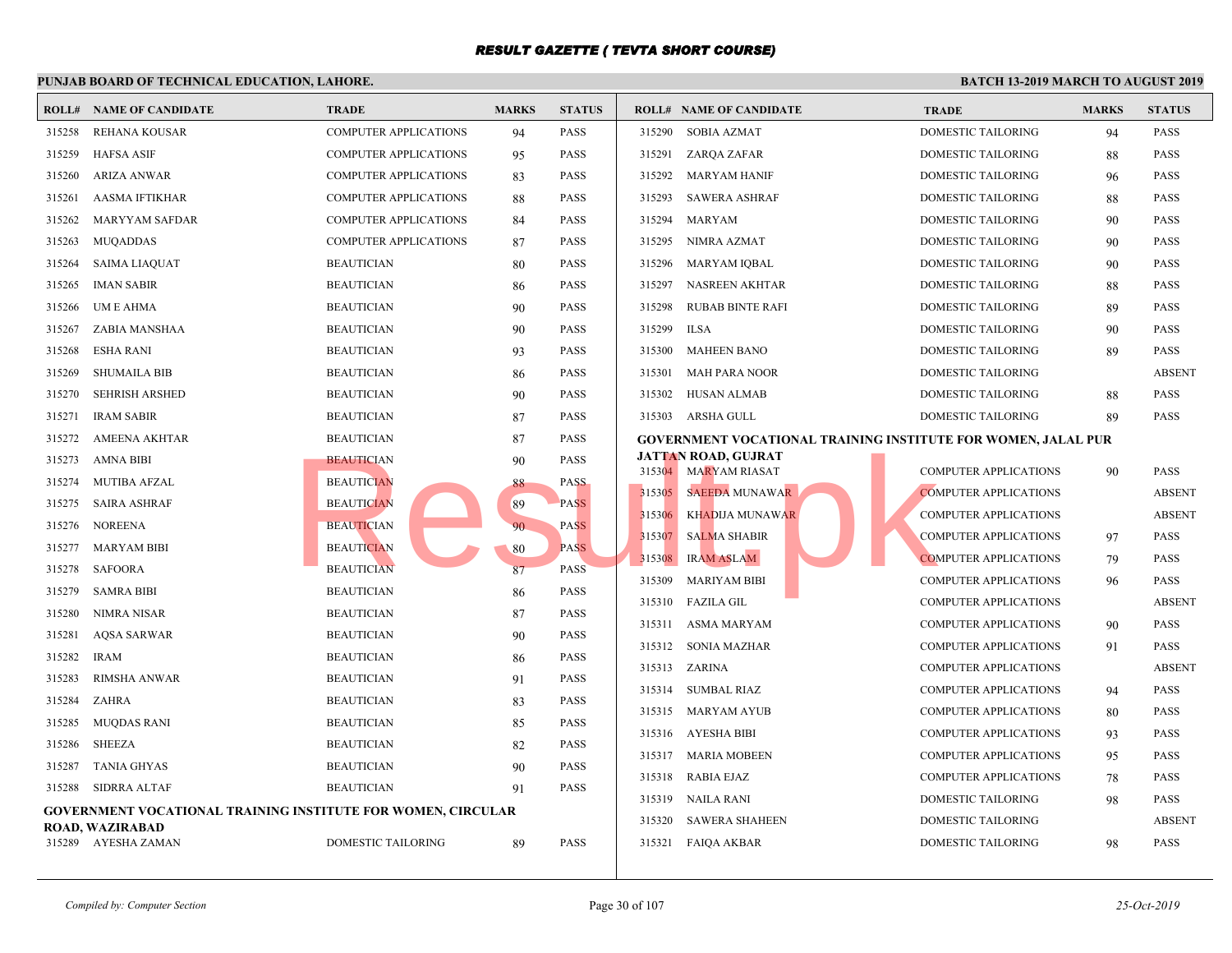|        | I UNGAD DOARD OF TECHNICAL EDUCATION, LAHORE                   |                           |              |               |        |                                |             |
|--------|----------------------------------------------------------------|---------------------------|--------------|---------------|--------|--------------------------------|-------------|
|        | <b>ROLL# NAME OF CANDIDATE</b>                                 | <b>TRADE</b>              | <b>MARKS</b> | <b>STATUS</b> |        | <b>ROLL# NAME OF CANDIDATE</b> | <b>TRAL</b> |
| 315322 | SAIMA IFTIKHAR                                                 | <b>DOMESTIC TAILORING</b> | 96           | <b>PASS</b>   | 315354 | <b>ESHA IJAZ BUTT</b>          | <b>BEAU</b> |
| 315323 | <b>SABA SARWAR</b>                                             | <b>DOMESTIC TAILORING</b> | 96           | <b>PASS</b>   |        | 315355 ASMA MAHMOOD            | <b>BEAU</b> |
| 315324 | <b>SABA BASHIR</b>                                             | DOMESTIC TAILORING        | 96           | <b>PASS</b>   | 315356 | <b>SAMINA KOUSAR</b>           | <b>BEAU</b> |
| 315325 | AROOJ FATIMA                                                   | DOMESTIC TAILORING        | 96           | <b>PASS</b>   | 315357 | <b>MARIA AKRAM</b>             | <b>BEAU</b> |
| 315326 | AYESHA                                                         | DOMESTIC TAILORING        | 96           | PASS          | 315358 | <b>IQRA KHALID</b>             | <b>BEAU</b> |
| 315327 | <b>UROOJ AMBER</b>                                             | DOMESTIC TAILORING        | 96           | <b>PASS</b>   | 315359 | <b>ROZI AYAZ</b>               | <b>BEAU</b> |
| 315328 | KOMAL PARVAIZ                                                  | DOMESTIC TAILORING        | 97           | <b>PASS</b>   | 315360 | GULSHAN ZAHRA                  | <b>BEAU</b> |
| 315329 | AMINA                                                          | DOMESTIC TAILORING        | 96           | PASS          | 315361 | ZUNAIRA JAWAD                  | <b>BEAU</b> |
| 315330 | <b>SARA ASLAM</b>                                              | DOMESTIC TAILORING        |              | <b>ABSENT</b> | 315362 | <b>HUMA ASHRAF</b>             | <b>BEAU</b> |
| 315331 | <b>MAH NOOR</b>                                                | DOMESTIC TAILORING        |              | <b>ABSENT</b> | 315363 | <b>REHANA BIBI</b>             | <b>BEAU</b> |
| 315332 | <b>ROZIA AFZAL</b>                                             | DOMESTIC TAILORING        | 98           | <b>PASS</b>   | 315364 | ZARAFSHAN KHALID               | <b>DOME</b> |
| 315333 | <b>SEHRISH RASHEED</b>                                         | DOMESTIC TAILORING        | 95           | <b>PASS</b>   |        | 315365 ARWAH AZHAR             | <b>DOME</b> |
| 315334 | <b>KINZA RASHEED</b>                                           | DOMESTIC TAILORING        | 95           | <b>PASS</b>   | 315366 | <b>SIDRA BATOOL</b>            | <b>DOME</b> |
| 315335 | SANIA SHAHZADI                                                 | DOMESTIC TAILORING        | 96           | PASS          | 315367 | MADIHA SHAHID                  | <b>DOME</b> |
| 315336 | SADIA KOUSAR                                                   | DOMESTIC TAILORING        |              | <b>ABSENT</b> |        | 315368 NAZIA                   | <b>DOME</b> |
| 315337 | AMNA ZAFAR                                                     | <b>DOMESTIC TAILORING</b> | 97           | PASS          | 315369 | MEENAZ BAGAM                   | <b>DOME</b> |
| 315338 | KULSOOM ZIA                                                    | DOMESTIC TAILORING        | 95           | <b>PASS</b>   | 315370 | <b>NAYLA</b>                   | <b>DOME</b> |
| 315339 | AYESHA BIBI                                                    | <b>DOMESTIC TAILORING</b> |              | <b>ABSENT</b> | 315371 | <b>ANITA KANWAL</b>            | <b>DOME</b> |
| 315340 | AYESHA BUTT                                                    | DOMESTIC TAILORING        | 97           | <b>PASS</b>   | 315372 | <b>SADAF SADIQ</b>             | <b>DOME</b> |
| 315341 | ASIA                                                           | DOMESTIC TAILORING        | 96           | <b>PASS</b>   | 315373 | <b>MARIA MARYAM</b>            | <b>DOME</b> |
| 315342 | <b>SEEMAB</b>                                                  | DOMESTIC TAILORING        | 97           | PASS          | 315374 | <b>SAMINA KOUSAR</b>           | <b>DOME</b> |
|        | 315343 SIDRA AMAN                                              | <b>DOMESTIC TAILORING</b> | 97           | <b>PASS</b>   | 315375 | <b>ANDLEEB BASHIR</b>          | <b>DOME</b> |
|        | GOVERNMENT VOCATIONAL TRAINING INSTITUTE FOR WOMEN, MAIN BAZAR |                           |              |               | 315376 | <b>SUMIRA IQBAL</b>            | <b>DOME</b> |
| 315344 | NEAR MASJID, KHARIAN<br>RABIA SHEHZADI                         | <b>BEAUTICIAN</b>         | 96           | <b>PASS</b>   | 315377 | <b>TANZILA SHAHEEN</b>         | <b>DOME</b> |
| 315345 | <b>SABA USMAN</b>                                              | <b>BEAUTICIAN</b>         |              | <b>PASS</b>   | 315378 | SHAISTA JABEEN                 | <b>DOME</b> |
| 315346 | SAWAIRA NOOR                                                   | <b>BEAUTICIAN</b>         | 96           | <b>PASS</b>   | 315379 | ASIA MUSHTAQ                   | <b>DOME</b> |
| 315347 | SAIMA KOUSAR                                                   | <b>BEAUTICIAN</b>         | 94           | <b>PASS</b>   | 315380 | <b>SHABANA SALEEM</b>          | <b>DOME</b> |
|        |                                                                |                           | 94           | <b>PASS</b>   | 315381 | <b>FAIZA SALEEM</b>            | <b>DOME</b> |
| 315348 | <b>SUMAIRA AMEEN</b>                                           | <b>BEAUTICIAN</b>         | 95           |               | 315382 | <b>IRSHAD BAGAM</b>            | <b>DOME</b> |
| 315349 | NADIA                                                          | <b>BEAUTICIAN</b>         | 95           | <b>PASS</b>   | 315383 | SHAKILA RANI                   | <b>DOME</b> |
| 315350 | <b>SONIA AHSAN</b>                                             | <b>BEAUTICIAN</b>         | 95           | PASS          | 315384 | <b>ROBAB ASHRAF</b>            | FABRI       |
| 315351 | SAMINA KOUSAR                                                  | <b>BEAUTICIAN</b>         | 95           | <b>PASS</b>   |        | 315385 ZUNAIRA ASHRAF          | FABRI       |
| 315352 | NABILA ASHRAF                                                  | <b>BEAUTICIAN</b>         | 94           | PASS          |        | 315386 AROOJ SHEHZADI          | FABRI       |
| 315353 | SOMANA BASHARAT                                                | <b>BEAUTICIAN</b>         | 94           | <b>PASS</b>   |        | 315387 ALEESHA MUSTAFUI        | FABRI       |
|        |                                                                |                           |              |               |        |                                |             |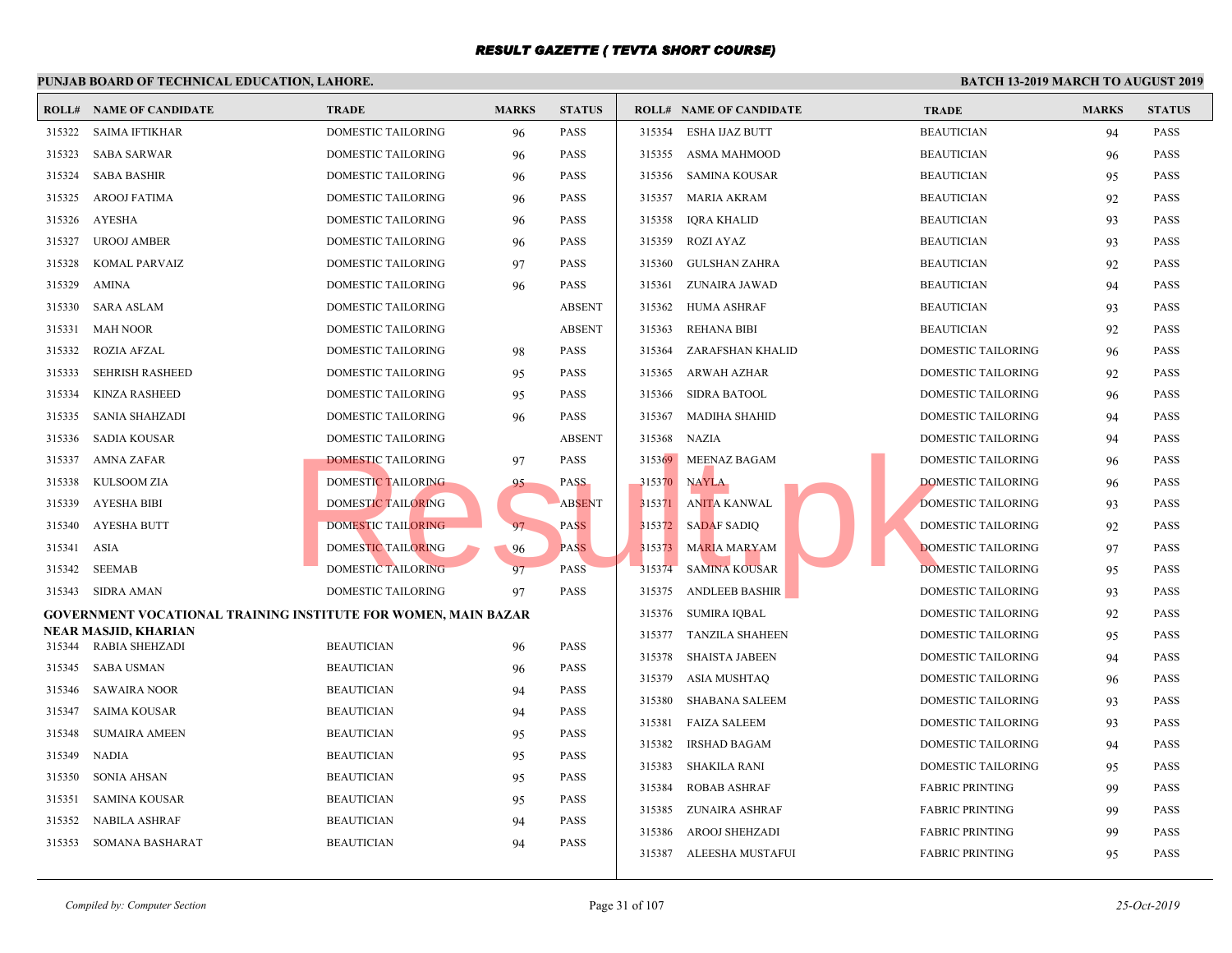|        | I chond bonno of them wand do call for a dimond                      |                        |              |               |             |                                |             |
|--------|----------------------------------------------------------------------|------------------------|--------------|---------------|-------------|--------------------------------|-------------|
|        | <b>ROLL# NAME OF CANDIDATE</b>                                       | <b>TRADE</b>           | <b>MARKS</b> | <b>STATUS</b> |             | <b>ROLL# NAME OF CANDIDATE</b> | <b>TRAL</b> |
| 315388 | <b>FAIZ SAFDAR</b>                                                   | <b>FABRIC PRINTING</b> | 98           | PASS          |             | 315420 SANA FATIMA             | <b>BEAU</b> |
| 315389 | <b>AYEZA BIBI</b>                                                    | <b>FABRIC PRINTING</b> | 97           | <b>PASS</b>   |             | 315421 FARHAT UN NASA          | <b>BEAU</b> |
| 315390 | RIDA                                                                 | <b>FABRIC PRINTING</b> | 96           | <b>PASS</b>   | 315422      | <b>ULFAT</b>                   | <b>BEAU</b> |
| 315391 | UM E RABIA                                                           | <b>FABRIC PRINTING</b> | 97           | <b>PASS</b>   | 315423      | <b>NASEERA</b>                 | <b>BEAU</b> |
| 315392 | <b>IRAM SHEHZADI</b>                                                 | <b>FABRIC PRINTING</b> | 97           | <b>PASS</b>   | 315424      | NIMRA FATIMA                   | <b>BEAU</b> |
| 315393 | SAJIDA                                                               | <b>FABRIC PRINTING</b> | 95           | <b>PASS</b>   | 315425      | MARYAM BIBI                    | <b>BEAU</b> |
| 315394 | <b>ISMA</b>                                                          | <b>FABRIC PRINTING</b> | 94           | <b>PASS</b>   | 315426      | AMINA                          | <b>BEAU</b> |
| 315395 | NIZA                                                                 | <b>FABRIC PRINTING</b> | 94           | <b>PASS</b>   | 315427      | <b>SAMMAR KHALID</b>           | <b>BEAU</b> |
| 315396 | <b>SADIA BATOOL</b>                                                  | <b>FABRIC PRINTING</b> | 95           | <b>PASS</b>   | 315428      | <b>MARRIAM SHAHID</b>          | <b>BEAU</b> |
| 315397 | <b>SOBIA KOUSAR</b>                                                  | <b>FABRIC PRINTING</b> | 95           | <b>PASS</b>   | 315429      | AISHA NISAR                    | <b>BEAU</b> |
| 315398 | AYESHA MAZHAR                                                        | <b>FABRIC PRINTING</b> | 94           | <b>PASS</b>   |             | 315430 SHABANA IRSHAD          | <b>DOME</b> |
| 315399 | UME AMMARA SHAFI                                                     | PROFESSIONAL COOKING   | 77           | <b>PASS</b>   | 315431 SANA |                                | <b>DOME</b> |
| 315400 | <b>SEHRISH SALEEM</b>                                                | PROFESSIONAL COOKING   | 100          | <b>PASS</b>   | 315432      | KISHWAR SULTANA                | <b>DOME</b> |
| 315401 | <b>SABA ASIF</b>                                                     | PROFESSIONAL COOKING   | 100          | PASS          | 315433      | IQSA RIAZ                      | <b>DOME</b> |
| 315402 | TOOBA AMANAT                                                         | PROFESSIONAL COOKING   | 77           | <b>PASS</b>   |             | 315434 SIDRA MAZHAR            | <b>DOME</b> |
| 315403 | HIRA PARVAIZ                                                         | PROFESSIONAL COOKING   | 77           | <b>PASS</b>   |             | 315435 FARHANA DIN             | <b>DOME</b> |
| 315404 | MARIA KHADAM                                                         | PROFESSIONAL COOKING   | 76           | <b>PASS</b>   |             | 315436 BUSHRA BIBI             | <b>DOME</b> |
| 315405 | <b>SIDRA BIBI</b>                                                    | PROFESSIONAL COOKING   | 100          | <b>PASS</b>   | 315437      | <b>AQSA</b>                    | <b>DOME</b> |
| 315406 | SAMAIRA BIBI                                                         | PROFESSIONAL COOKING   | 100          | <b>PASS</b>   |             | 315438 MARIAM YOUNAS           | <b>DOME</b> |
| 315407 | <b>SAMINA ANWAR</b>                                                  | PROFESSIONAL COOKING   | 96           | <b>PASS</b>   | 315439      | KINZA RANI                     | <b>DOME</b> |
| 315408 | QUARTU LAIN                                                          | PROFESSIONAL COOKING   | 77           | <b>PASS</b>   | 315440      | <b>NIMRA RANI</b>              | <b>DOME</b> |
| 315409 | KOUSAR PARVEEN                                                       | PROFESSIONAL COOKING   | 100          | <b>PASS</b>   | 315441      | JAVERIA BIBI                   | <b>DOME</b> |
| 315410 | SUNDAS AURANGZAIB                                                    | PROFESSIONAL COOKING   | 77           | <b>PASS</b>   | 315442      | HALIMA SADIA                   | <b>DOME</b> |
| 315411 | SOBIA                                                                | PROFESSIONAL COOKING   | 100          | <b>PASS</b>   | 315443      | <b>MEHAK SHEZADI</b>           | <b>DOME</b> |
|        | 315412 AMNA                                                          | PROFESSIONAL COOKING   | 75           | <b>PASS</b>   | 315444      | FARHA KANWAL                   | <b>DOME</b> |
| 315413 | MISAL KISHWAR                                                        | PROFESSIONAL COOKING   | 77           | <b>PASS</b>   | 315445      | MISHAL SHAHZADI                | <b>COMP</b> |
|        | 315414 ANEELA NAZ                                                    | <b>BEAUTICIAN</b>      | 94           | <b>PASS</b>   | 315446      | SYEDA ZAHRA BATOOL             | <b>COMP</b> |
|        | <b>GOVERNMENT VOCATIONAL TRAINING INSTITUTE FOR WOMEN, VANIKE</b>    |                        |              |               | 315447      | <b>MAHNOR</b>                  | <b>COMP</b> |
|        | <b>CHOWK, POST OFFICE ROAD,, HAFIZABAD</b><br>315415 KISHWAR MANZOOR | <b>BEAUTICIAN</b>      | 96           | <b>PASS</b>   | 315448      | MUQADDAS SHOWKAT               | <b>COMP</b> |
|        | 315416 SAIMA RAFIQUE                                                 | <b>BEAUTICIAN</b>      | 95           | <b>PASS</b>   | 315449      | AMMARA MOAZAM                  | <b>COMP</b> |
| 315417 | UMMAY HABIBA                                                         | <b>BEAUTICIAN</b>      |              | <b>PASS</b>   |             | 315450 ZUKHRUF                 | <b>COMP</b> |
| 315418 | MAHAM ABAID UR REHMAN                                                | <b>BEAUTICIAN</b>      | 95           | <b>PASS</b>   |             | 315451 MUQADDAS RANI           | <b>COMP</b> |
|        | AYESHA KHALIL                                                        | <b>BEAUTICIAN</b>      | 98           |               | 315452      | RUBAB ARIF                     | <b>COMP</b> |
| 315419 |                                                                      |                        | 96           | PASS          |             | 315453 SABA BASHEER            | <b>COMP</b> |
|        |                                                                      |                        |              |               |             |                                |             |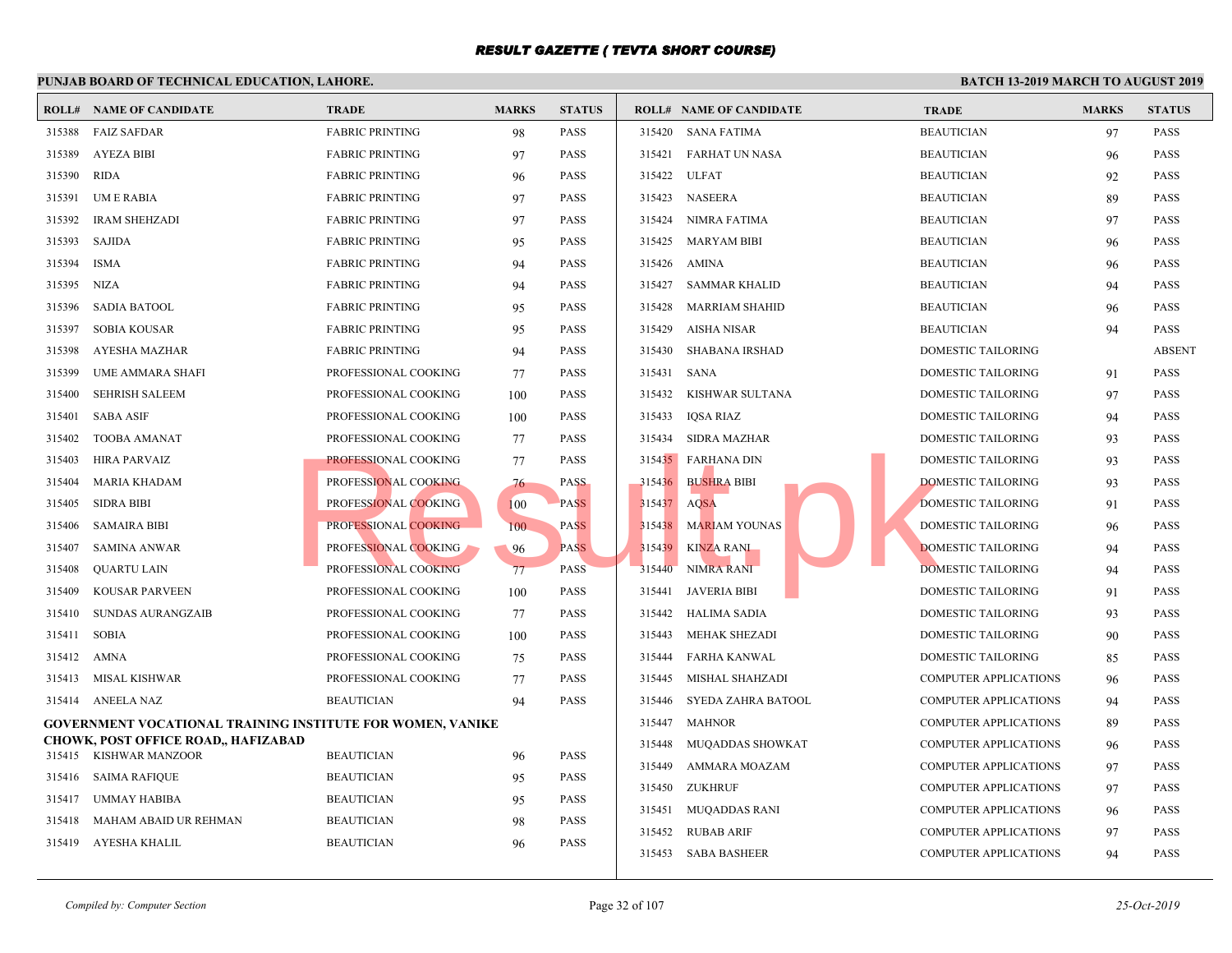|        | <b>ROLL# NAME OF CANDIDATE</b>                                 | <b>TRADE</b>                 | <b>MARKS</b> | <b>STATUS</b> |        | <b>ROLL# NAME OF CANDIDATE</b> | TRAL        |
|--------|----------------------------------------------------------------|------------------------------|--------------|---------------|--------|--------------------------------|-------------|
| 315454 | <b>NAFEESA SAIF</b>                                            | <b>COMPUTER APPLICATIONS</b> | 96           | <b>PASS</b>   |        | 315486 SARA HANIF              | <b>COMP</b> |
| 315455 | <b>FAUZIA BIBI</b>                                             | <b>COMPUTER APPLICATIONS</b> | 92           | <b>PASS</b>   | 315487 | SUBHANA TABASSUM               | <b>COMP</b> |
| 315456 | NIMRA RANI                                                     | <b>COMPUTER APPLICATIONS</b> | 93           | <b>PASS</b>   | 315488 | <b>KIRAN MUSTAFA</b>           | <b>COMP</b> |
| 315457 | ZUNAIRA BIBI                                                   | <b>COMPUTER APPLICATIONS</b> | 93           | <b>PASS</b>   | 315489 | NADIA HASSAN                   | <b>COMP</b> |
| 315458 | <b>SANA ZAFAR</b>                                              | COMPUTER APPLICATIONS        | 89           | <b>PASS</b>   | 315490 | <b>IRAM SHAHZADI</b>           | <b>COMP</b> |
| 315459 | SANA FATIMA                                                    | <b>COMPUTER APPLICATIONS</b> | 88           | <b>PASS</b>   | 315491 | NIDA AZAM                      | <b>COMP</b> |
|        | GOVT. VOCATIONAL TRAINING INSTITUTE FOR WOMEN, NEAR QABARASTAN |                              |              |               |        | 315492 AROOJ SABIR             | <b>COMP</b> |
|        | SUHEKE CHOWKI, SUKHEKE, HAFIZABAD                              |                              |              |               |        | 315493 ZUBAIDA AHMAD           | <b>COMP</b> |
| 315460 | SOBIA ALLAH                                                    | DOMESTIC TAILORING           | 92           | <b>PASS</b>   | 315494 | UMM E RUBAB                    | <b>COMP</b> |
| 315461 | <b>SHAKEELA NAHEED</b>                                         | DOMESTIC TAILORING           | 97           | <b>PASS</b>   |        | 315495 MARWA MAHBOOB           | <b>COMP</b> |
| 315462 | <b>UZMA ABBAS</b>                                              | DOMESTIC TAILORING           | 89           | <b>PASS</b>   | 315496 | TASMIA RASOOL                  | <b>COMP</b> |
| 315463 | KHADIJA FATIMA                                                 | DOMESTIC TAILORING           | 95           | <b>PASS</b>   | 315497 | <b>HINA SHAHID</b>             | <b>COMP</b> |
| 315464 | <b>IRSHAD BIBI</b>                                             | <b>DOMESTIC TAILORING</b>    | 93           | <b>PASS</b>   | 315498 | <b>SHAMIM KOUSAR</b>           | <b>COMP</b> |
| 315465 | <b>MURRIAM RIAZ</b>                                            | DOMESTIC TAILORING           | 92           | <b>PASS</b>   |        | 315499 AMINA SHAHZADI          | <b>COMP</b> |
| 315466 | <b>KOUSAR IMDAAD</b>                                           | <b>DOMESTIC TAILORING</b>    | 94           | <b>PASS</b>   | 315500 | AMAMA HANEEF                   | <b>COMP</b> |
| 315467 | <b>GHULAM FATIMA</b>                                           | DOMESTIC TAILORING           | 93           | <b>PASS</b>   |        | 315501 HUMAIRA NAZ             | <b>COMP</b> |
| 315468 | RABIA                                                          | <b>DOMESTIC TAILORING</b>    | 96           | PASS          | 315502 | RIZWANA LIAQAT                 | <b>COMP</b> |
| 315469 | MEHWISH NAZIR                                                  | DOMESTIC TAILORING           | 91           | <b>PASS</b>   | 315503 | <b>KHADIJA RANI</b>            | <b>COMP</b> |
| 315470 | <b>NARGIS TAHIRA</b>                                           | <b>DOMESTIC TAILORING</b>    | 93           | <b>PASS</b>   | 315504 | <b>KAINAT RANI</b>             | <b>COMP</b> |
| 315471 | <b>SHERAZA NAWAZ</b>                                           | DOMESTIC TAILORING           | 93           | <b>PASS</b>   |        | 315505 RUBY AMJAD              | <b>COMP</b> |
| 315472 | SANA HASSAN                                                    | <b>DOMESTIC TAILORING</b>    | 94           | <b>PASS</b>   | 315506 | <b>SAANIA ASHRAF</b>           | <b>COMP</b> |
| 315473 | ASIMA NASRULLAH                                                | DOMESTIC TAILORING           | 88           | <b>PASS</b>   | 315507 | <b>ANILA RAUF</b>              | <b>COMP</b> |
| 315474 | <b>SUMBAL IQBAL</b>                                            | DOMESTIC TAILORING           | 88           | <b>PASS</b>   |        | 315508 AMINA SHABEER           | <b>COMP</b> |
| 315475 | <b>BISMA</b>                                                   | DOMESTIC TAILORING           | 90           | PASS          | 315509 | KOMAL KHAN                     | <b>COMP</b> |
| 315476 | SHANZA IKRAM                                                   | DOMESTIC TAILORING           |              | <b>ABSENT</b> |        |                                |             |
| 315477 | <b>MUNEEBA BIBI</b>                                            | DOMESTIC TAILORING           | 93           | PASS          |        | 315510 SADIA BIBI              | <b>COMP</b> |
| 315478 | <b>DILAWAIZ</b>                                                | DOMESTIC TAILORING           | 91           | <b>PASS</b>   |        | 315511 ZUNAIRA RIASAT          | <b>COMP</b> |
| 315479 | <b>FOZIA BIBI</b>                                              | <b>DOMESTIC TAILORING</b>    | 95           | <b>PASS</b>   |        | 315512 FATIMA IFTIKHAR         | <b>COMP</b> |
| 315480 | FIZZA RUBAB                                                    | <b>COMPUTER APPLICATIONS</b> | 90           | <b>PASS</b>   | 315513 | <b>BUSHRA ZULFIQAR</b>         | <b>COMP</b> |
| 315481 | TASMIA SAJJAD                                                  | <b>COMPUTER APPLICATIONS</b> | 90           | <b>PASS</b>   |        | 315514 AMINA BIBI              | <b>COMP</b> |
| 315482 | SHABANA SULTAN                                                 | <b>COMPUTER APPLICATIONS</b> | 95           | <b>PASS</b>   |        | 315515 MARYAM ZAFAR            | <b>COMP</b> |
| 315483 | ALIZA                                                          | <b>COMPUTER APPLICATIONS</b> | 90           | PASS          |        | 315516 ALINA ABID              | <b>COMP</b> |
| 315484 | HAMNA KAINAT                                                   | <b>COMPUTER APPLICATIONS</b> | 94           | <b>PASS</b>   |        | 315517 SADIA JAHANGEER         | <b>COMP</b> |
| 315485 | <b>RABIA NOREEN</b>                                            | <b>COMPUTER APPLICATIONS</b> | 81           | <b>PASS</b>   | 315518 | KINZA SHAHZADI                 | <b>BEAU</b> |
|        |                                                                |                              |              |               | 315519 | KOMAL SHEHZADI                 | <b>BEAU</b> |
|        |                                                                |                              |              |               |        |                                |             |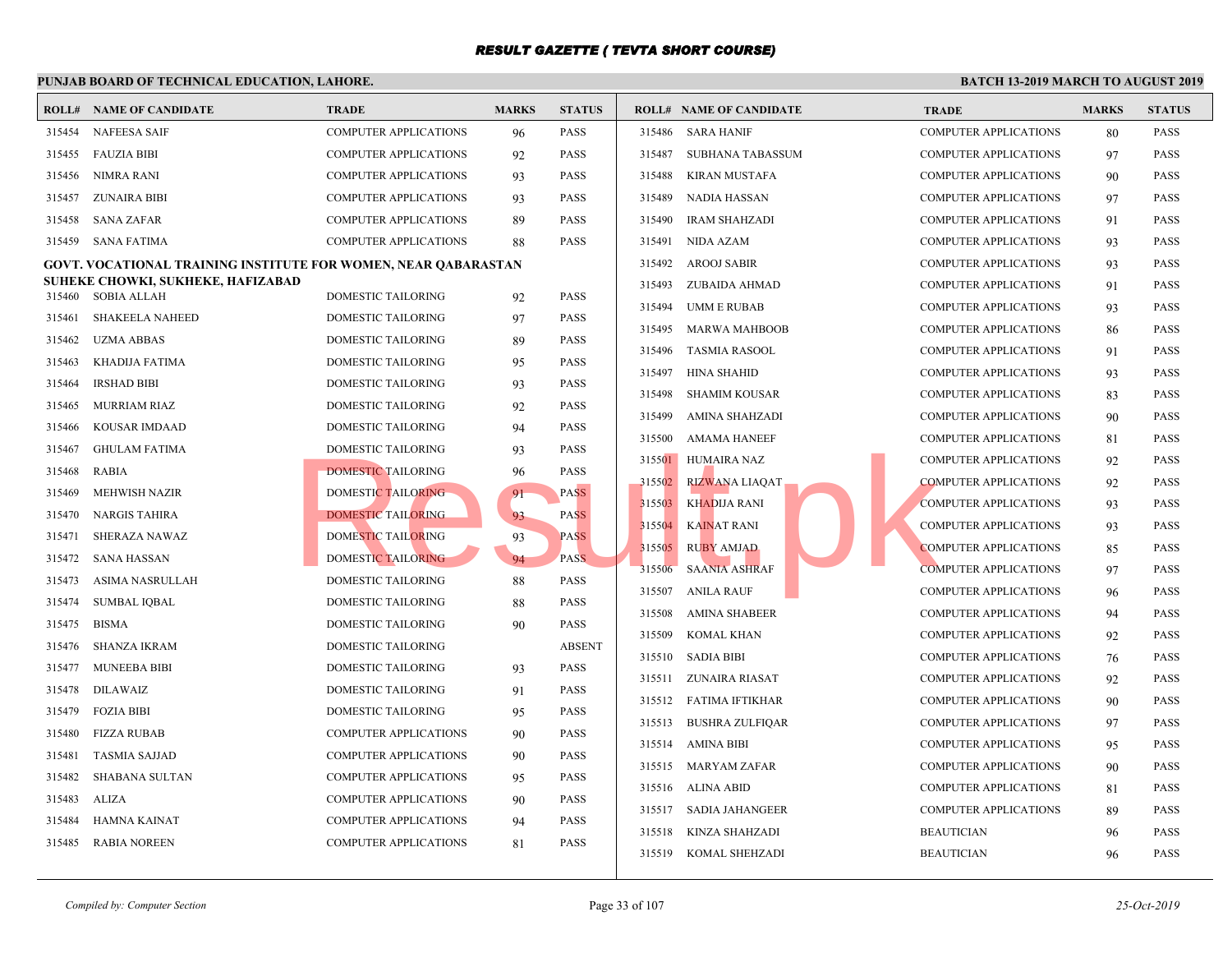|        | <b>ROLL# NAME OF CANDIDATE</b>           | <b>TRADE</b>          | <b>MARKS</b> | <b>STATUS</b> |        | <b>ROLL# NAME OF CANDIDATE</b>                    | <b>TRAL</b> |
|--------|------------------------------------------|-----------------------|--------------|---------------|--------|---------------------------------------------------|-------------|
| 315520 | <b>SANA NOUREEN</b>                      | <b>BEAUTICIAN</b>     | 93           | PASS          | 315553 | AIMAN SHAHZADI                                    | <b>DOME</b> |
| 315521 | AYSHA UMER HAYAT                         | <b>BEAUTICIAN</b>     |              | <b>ABSENT</b> | 315554 | RAHAT JAHAN                                       | <b>DOME</b> |
| 315522 | <b>ASIA BIBI</b>                         | <b>BEAUTICIAN</b>     | 93           | PASS          | 315555 | SALMA BASHIR                                      | <b>DOME</b> |
| 315523 | JANAT BIBI                               | <b>BEAUTICIAN</b>     | 95           | PASS          | 315556 | <b>IQRA ZAHOOR</b>                                | <b>DOME</b> |
| 315524 | <b>SAIMA RANI</b>                        | <b>BEAUTICIAN</b>     | 92           | PASS          | 315557 | MEHJABEEN AJMAN                                   | <b>DOME</b> |
| 315525 | <b>YASMIN</b>                            | <b>BEAUTICIAN</b>     | 95           | PASS          | 315558 | <b>UME UL BANEEN</b>                              | <b>DOME</b> |
| 315526 | <b>ASMA KHADAM</b>                       | <b>BEAUTICIAN</b>     | 97           | PASS          | 315559 | <b>MAHWISH RABAB</b>                              | <b>DOME</b> |
| 315527 | <b>RIFFAT ANWAR</b>                      | <b>BEAUTICIAN</b>     | 91           | PASS          | 315560 | MUSARAT NASEEM SHAKIR                             | <b>DOME</b> |
| 315528 | <b>SHANZA ARSHAD</b>                     | <b>BEAUTICIAN</b>     | 91           | PASS          | 315561 | <b>TANZEELA KHAN</b>                              | <b>DOME</b> |
| 315529 | <b>MUQADAS RIAZ</b>                      | <b>BEAUTICIAN</b>     | 95           | PASS          | 315562 | <b>SADIA BATOOL</b>                               | <b>DOME</b> |
| 315530 | <b>NAZIA AFZAL</b>                       | <b>BEAUTICIAN</b>     | 95           | PASS          | 315563 | <b>IQRA JAMEEL</b>                                | <b>DOME</b> |
| 315531 | NOREEN AKHTAR                            | <b>BEAUTICIAN</b>     | 95           | PASS          | 315564 | <b>KISHWAR NAHEED</b>                             | <b>DOME</b> |
| 315532 | <b>BUSHRA BIBI</b>                       | <b>BEAUTICIAN</b>     | 90           | PASS          | 315565 | SUMAIRA ZAFAR                                     | COMP        |
| 315533 | <b>SONIA MUNIR</b>                       | <b>BEAUTICIAN</b>     | 93           | PASS          | 315566 | <b>HAFSA SALEEM</b>                               | <b>COMP</b> |
| 315534 | <b>MUQADDAS BIBI</b>                     | <b>BEAUTICIAN</b>     |              | <b>ABSENT</b> | 315567 | <b>AREEBA BIBI</b>                                | <b>COMP</b> |
| 315535 | NASREEN UMAR                             | <b>BEAUTICIAN</b>     | 94           | <b>PASS</b>   | 315568 | MUQADDAS FATIMA                                   | <b>COMP</b> |
| 315536 | NIMRA YOUSAF                             | <b>BEAUTICIAN</b>     | 93           | <b>PASS</b>   | 315569 | <b>SHAZIA SAMREEN</b>                             | <b>COMP</b> |
| 315537 | AYESHA RANI                              | <b>BEAUTICIAN</b>     | 92           | <b>PASS</b>   | 315570 | <b>MARIA RAB NAWAZ</b>                            | <b>COMP</b> |
| 315538 | <b>TANZEELA SHOKAT</b>                   | <b>BEAUTICIAN</b>     | 93           | <b>PASS</b>   | 315571 | <b>TEHMENA SHABER</b>                             | <b>COMP</b> |
| 315539 | <b>FATIMA ASHIQ</b>                      | <b>BEAUTICIAN</b>     | 94           | <b>PASS</b>   | 315572 | <b>UMME AMMARA</b>                                | <b>COMP</b> |
| 315540 | AFQA SHAHZADI                            | <b>BEAUTICIAN</b>     | 94           | PASS          | 315573 | <b>IRAM ARIF</b>                                  | <b>COMP</b> |
| 315541 | MISBAH AMJAD                             | <b>BEAUTICIAN</b>     |              | FAIL          | 315574 | <b>SADIA AKBAR</b>                                | <b>COMP</b> |
| 315542 | <b>LAILA SHAHZADI</b>                    | <b>BEAUTICIAN</b>     |              | <b>ABSENT</b> | 315575 | <b>RUBINA BIBI</b>                                | <b>COMP</b> |
| 315543 | <b>ASIFA SARFRAZ</b>                     | COMPUTER APPLICATIONS | 89           | PASS          | 315576 | <b>MAHNOOR FATIMA</b>                             | <b>COMP</b> |
| 315544 | AMINA BIBI                               | COMPUTER APPLICATIONS | 93           | PASS          | 315577 | SADIA HUSSAIN                                     | <b>COMP</b> |
|        | DISTRICT INDUSTRIAL (SANAT ZAR), , JHANG |                       |              |               | 315578 | <b>RIMSHA BATOOL</b>                              | <b>COMP</b> |
| 315545 | SADIA ZAFAR                              | DOMESTIC TAILORING    |              | <b>ABSENT</b> | 315579 | <b>ROZINA KHALID</b>                              | <b>COMP</b> |
| 315546 | ZARAFSHAN ANWAR                          | DOMESTIC TAILORING    |              | <b>ABSENT</b> | 315580 | <b>FAREEHA KHALID</b>                             | <b>COMP</b> |
| 315547 | <b>UMM E SALMA</b>                       | DOMESTIC TAILORING    | 86           | PASS          | 315581 | <b>MARYAM BATOOL</b>                              | <b>COMP</b> |
| 315548 | <b>KAINAT SAJID</b>                      | DOMESTIC TAILORING    |              | <b>ABSENT</b> | 315582 | AREEBA KHALIL                                     | <b>COMP</b> |
| 315549 | <b>KIRAN BIBI</b>                        | DOMESTIC TAILORING    | 87           | PASS          | 315583 | <b>MARYAM AHMED</b>                               | <b>COMP</b> |
| 315550 | <b>IFRA SHAHEEN</b>                      | DOMESTIC TAILORING    | 89           | PASS          | 315584 | RIZWANA MAI                                       | <b>COMP</b> |
| 315551 | NIGHAT PARVEEN                           | DOMESTIC TAILORING    |              | <b>ABSENT</b> |        | <b>GOVERNMENT TECHNICAL TRAINING INSTITUTE, :</b> |             |
| 315552 | SHAGUFTA SHAHEEN                         | DOMESTIC TAILORING    | 92           | PASS          |        | 315585 MUHAMMAD USMAN AYOUB                       | <b>COMP</b> |
|        |                                          |                       |              |               |        |                                                   |             |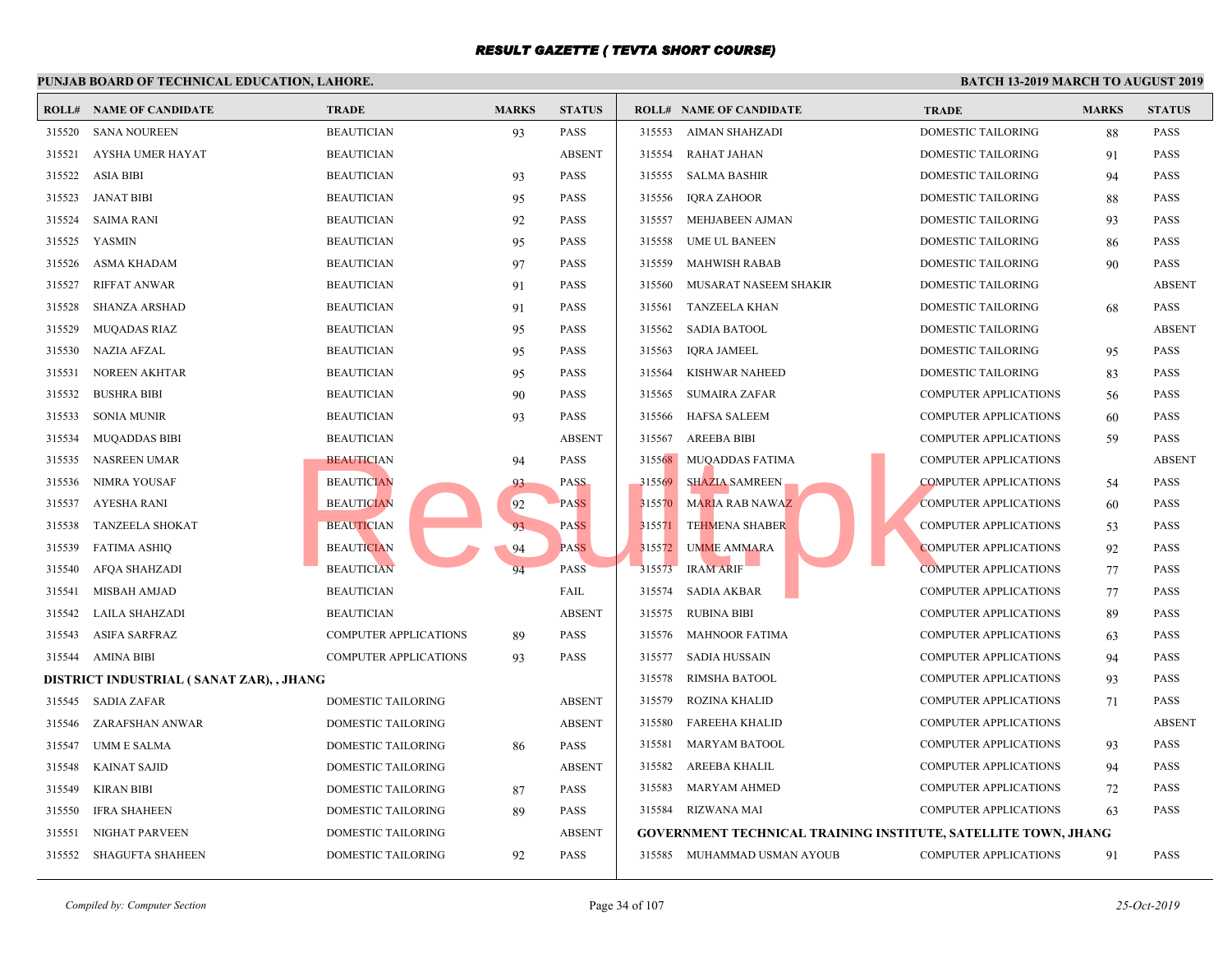|        | <b>ROLL# NAME OF CANDIDATE</b>          | <b>TRADE</b>                 | <b>MARKS</b> | <b>STATUS</b> |        | <b>ROLL# NAME OF CANDIDATE</b>                  | <b>TRAL</b>  |
|--------|-----------------------------------------|------------------------------|--------------|---------------|--------|-------------------------------------------------|--------------|
| 315586 | <b>FAISAL ABBAS</b>                     | COMPUTER APPLICATIONS        | 87           | <b>PASS</b>   |        | 315620 MUZAFFAR IQBAL                           | <b>COMP</b>  |
| 315587 | <b>HAIDER SHAH</b>                      | COMPUTER APPLICATIONS        | 91           | <b>PASS</b>   | 315621 | MUHAMMAD HUZAIFA KHAN                           | <b>COMP</b>  |
| 315588 | <b>HAIDER ALI</b>                       | COMPUTER APPLICATIONS        | 89           | <b>PASS</b>   | 315622 | <b>AHSAN ALTAF</b>                              | <b>COMP</b>  |
| 315589 | MUHAMMAD IDREES                         | COMPUTER APPLICATIONS        | 90           | <b>PASS</b>   | 315623 | ZAHID ALI ANJUM                                 | <b>COMP</b>  |
| 315590 | <b>NOUMAN JAFFIR</b>                    | COMPUTER APPLICATIONS        | 90           | <b>PASS</b>   | 315624 | MUHAMMAD TALHA                                  | COMP         |
| 315591 | AHMAD RAZA REHMANI                      | <b>COMPUTER APPLICATIONS</b> | 86           | <b>PASS</b>   | 315625 | MUHAMMAD AQEEL MAZHAR                           | <b>ELECT</b> |
| 315592 | <b>AKHTAR ABBAS</b>                     | COMPUTER APPLICATIONS        | 84           | <b>PASS</b>   | 315626 | HAMEED ULLAH KHAN                               | <b>ELECT</b> |
| 315593 | <b>NAQASH SHARIF</b>                    | COMPUTER APPLICATIONS        | 90           | <b>PASS</b>   | 315627 | <b>IQRAR HUSSAIN</b>                            | <b>ELECT</b> |
| 315594 | <b>ASMAT ULLAH</b>                      | <b>COMPUTER APPLICATIONS</b> | 89           | <b>PASS</b>   | 315628 | <b>JAFAR RAZA</b>                               | <b>ELECT</b> |
| 315595 | <b>ASIF ZULFIQAR</b>                    | COMPUTER APPLICATIONS        | 86           | <b>PASS</b>   | 315629 | <b>ASIF ALI</b>                                 | <b>ELECT</b> |
| 315596 | AMAN ULLAH                              | <b>COMPUTER APPLICATIONS</b> | 87           | <b>PASS</b>   | 315630 | MUHAMMAD IRFAN KHAN                             | <b>ELECT</b> |
| 315597 | <b>ANAS REHMAN</b>                      | <b>COMPUTER APPLICATIONS</b> | 86           | <b>PASS</b>   | 315631 | <b>SHAHID ARIF</b>                              | <b>ELECT</b> |
| 315598 | <b>ABID HUSSAIN</b>                     | COMPUTER APPLICATIONS        | 83           | <b>PASS</b>   | 315632 | MUHAMMAD BILAL HAIDER                           | <b>ELECT</b> |
| 315599 | <b>KHAWAR HUSSAIN</b>                   | COMPUTER APPLICATIONS        | 87           | <b>PASS</b>   | 315633 | ZAFAR IQBAL                                     | <b>ELECT</b> |
| 315600 | <b>ARSHAD ZUBAIR</b>                    | COMPUTER APPLICATIONS        | 90           | <b>PASS</b>   | 315634 | MUHAMMAD SUBRAIZ KHAN                           | <b>ELECT</b> |
| 315601 | <b>WASEEM AFZAL</b>                     | <b>COMPUTER APPLICATIONS</b> | 86           | <b>PASS</b>   | 315635 | ZAHEER UL HASSAN                                | <b>ELECT</b> |
| 315602 | <b>ALI HAIDER</b>                       | <b>COMPUTER APPLICATIONS</b> | 93           | <b>PASS</b>   | 315636 | NOMAN KHALID                                    | <b>ELECT</b> |
| 315603 | <b>UMAR SHAHZAD</b>                     | <b>COMPUTER APPLICATIONS</b> |              | <b>ABSENT</b> | 315637 | <b>ASAD ABBAS</b>                               | <b>ELECT</b> |
| 315604 | <b>SHAFQAT ALI</b>                      | <b>COMPUTER APPLICATIONS</b> | 88           | <b>PASS</b>   | 315638 | <b>ASIM YAQOOB</b>                              | <b>ELECT</b> |
| 315605 | ALI RAZA                                | <b>COMPUTER APPLICATIONS</b> | 84           | <b>PASS</b>   | 315639 | MUHAMMAD MUZAMIL                                | <b>ELECT</b> |
| 315606 | <b>HAQ NAWAZ</b>                        | <b>COMPUTER APPLICATIONS</b> | 90           | <b>PASS</b>   | 315640 | <b>ARSALAN RIAZ</b>                             | <b>ELECT</b> |
| 315607 | <b>FASEEH UL HASNAIN</b>                | COMPUTER APPLICATIONS        | 93           | <b>PASS</b>   | 315641 | MUHAMMAD AHAD RASOOL                            | <b>ELECT</b> |
| 315608 | MUHAMMAD ZAIN ABBAS                     | COMPUTER APPLICATIONS        | 90           | <b>PASS</b>   | 315642 | <b>SAQLAIN RAZA</b>                             | <b>ELECT</b> |
| 315609 | MEHR MUHAMMAD KALEEM<br><b>MUSTAJAB</b> | <b>COMPUTER APPLICATIONS</b> | 89           | <b>PASS</b>   | 315643 | SIBTAIN RAZA KHAN                               | <b>ELECT</b> |
| 315610 | AHMAD RAZA SHAH                         | <b>COMPUTER APPLICATIONS</b> | 89           | <b>PASS</b>   |        | <b>GOVERNMENT VOCATIONAL TRAINING INSTITUTE</b> |              |
| 315611 | MUHAMMAD ANAS                           | COMPUTER APPLICATIONS        |              | <b>ABSENT</b> | 315644 | <b>HAFSA IJAZ</b>                               | <b>BEAU</b>  |
| 315612 | <b>WAHEED AKHTAR</b>                    | <b>COMPUTER APPLICATIONS</b> | 92           | <b>PASS</b>   | 315645 | <b>AMEENA NAHEED</b>                            | <b>BEAU</b>  |
| 315613 | MUHAMMAD SHUAIB NADEEM                  | <b>COMPUTER APPLICATIONS</b> | 92           | <b>PASS</b>   | 315646 | <b>TAHIRA PARVEEN</b>                           | <b>BEAU</b>  |
| 315614 | NAUMAN HAMEED                           | COMPUTER APPLICATIONS        | 91           | <b>PASS</b>   | 315647 | MOAZAMA BATOOL                                  | <b>BEAU</b>  |
| 315615 | <b>ABDUL REHMAN</b>                     | COMPUTER APPLICATIONS        | 92           | <b>PASS</b>   | 315648 | <b>HAMNA AFSHEEN</b>                            | <b>BEAU</b>  |
| 315616 | MUHAMMAD MOAZZAM ALI                    | COMPUTER APPLICATIONS        | 93           | <b>PASS</b>   | 315649 | ALISHBA ANWAR                                   | <b>BEAU</b>  |
| 315617 | <b>ZOHAIB HUSSAIN</b>                   | COMPUTER APPLICATIONS        | 88           | <b>PASS</b>   | 315650 | AYESHA MALIK                                    | <b>BEAU</b>  |
| 315618 | <b>ARSLAN SHEHZAD</b>                   | <b>COMPUTER APPLICATIONS</b> | 90           | <b>PASS</b>   | 315651 | <b>FATIMA SALEEM</b>                            | <b>BEAU</b>  |
| 315619 | <b>SHERAZ MUZAFAR</b>                   | <b>COMPUTER APPLICATIONS</b> | 89           | <b>PASS</b>   | 315652 | HUMA ZAFAR                                      | <b>BEAU</b>  |
|        |                                         |                              |              |               |        |                                                 |              |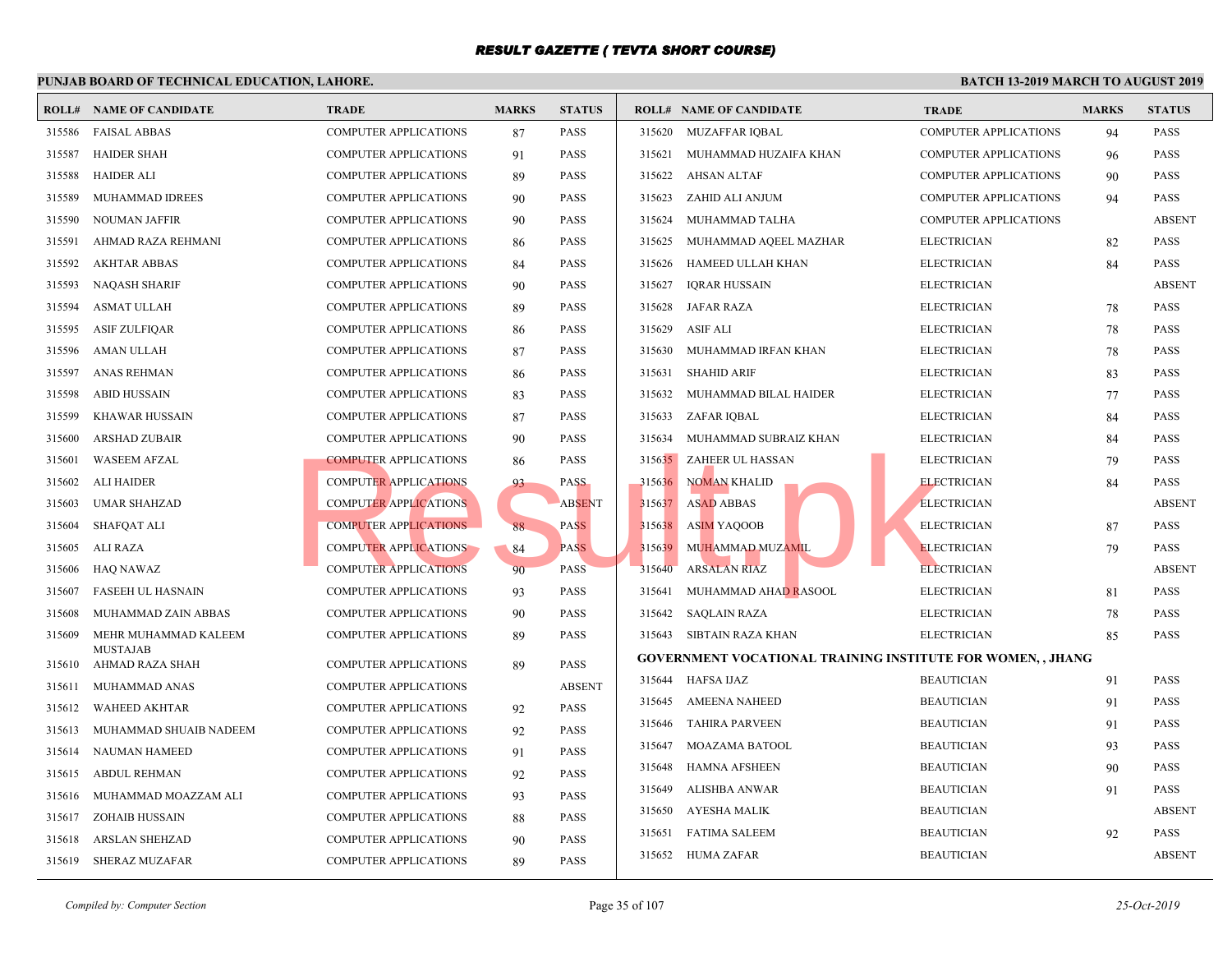|        | <b>ROLL# NAME OF CANDIDATE</b> | <b>TRADE</b>                 | <b>MARKS</b> | <b>STATUS</b> |        | <b>ROLL# NAME OF CANDIDATE</b> | <b>TRAL</b> |
|--------|--------------------------------|------------------------------|--------------|---------------|--------|--------------------------------|-------------|
| 315653 | <b>SEHRISH BIBI</b>            | <b>BEAUTICIAN</b>            | 94           | <b>PASS</b>   | 315687 | TAHIRA RAMZAN                  | <b>COMP</b> |
| 315654 | QAMMAR U NISA                  | <b>BEAUTICIAN</b>            | 94           | <b>PASS</b>   | 315688 | <b>SUMERA RAMZAN</b>           | <b>COMP</b> |
| 315655 | PAKEEZA RAZZAQ                 | <b>BEAUTICIAN</b>            | 92           | <b>PASS</b>   | 315689 | <b>RUBAB SABIR</b>             | <b>COMP</b> |
| 315656 | <b>HADIQA SAJID</b>            | <b>BEAUTICIAN</b>            | 98           | <b>PASS</b>   | 315690 | <b>ASMAT BATOOL</b>            | <b>COMP</b> |
| 315657 | <b>SHAMEEM AKHTAR</b>          | <b>BEAUTICIAN</b>            | 94           | <b>PASS</b>   | 315691 | <b>ANUM ZAHRA</b>              | <b>COMP</b> |
| 315658 | <b>MUNAZA SADIQUE</b>          | <b>BEAUTICIAN</b>            | 95           | <b>PASS</b>   | 315692 | <b>BISMA ZAHRA</b>             | <b>COMP</b> |
| 315659 | <b>IRAM ANWAR</b>              | <b>BEAUTICIAN</b>            | 95           | <b>PASS</b>   | 315693 | <b>HINA FATIMA</b>             | <b>COMP</b> |
| 315660 | <b>GHAZALA SADAF</b>           | <b>BEAUTICIAN</b>            | 94           | <b>PASS</b>   | 315694 | NAJMA RANI                     | <b>COMP</b> |
| 315661 | <b>IQRA ALTAF</b>              | <b>BEAUTICIAN</b>            | 92           | <b>PASS</b>   | 315695 | URWA ARSHAD                    | <b>COMP</b> |
| 315662 | <b>SAIMA MUNAIR</b>            | <b>BEAUTICIAN</b>            | 90           | <b>PASS</b>   | 315696 | <b>MARYAM ASIF</b>             | <b>COMP</b> |
| 315663 | <b>SHEEZA SEHAR</b>            | <b>BEAUTICIAN</b>            | 94           | <b>PASS</b>   | 315697 | <b>RABIA ASLAM</b>             | <b>COMP</b> |
| 315664 | NIDA FARYAL                    | <b>BEAUTICIAN</b>            | 96           | <b>PASS</b>   | 315698 | <b>AYESHA ASLAM</b>            | <b>COMP</b> |
| 315665 | <b>FARZANA ILYAS</b>           | <b>COMPUTER APPLICATIONS</b> | 77           | <b>PASS</b>   | 315699 | <b>AQSA BASHIR</b>             | <b>COMP</b> |
| 315666 | ASMAT MAI                      | <b>COMPUTER APPLICATIONS</b> | 78           | PASS          | 315700 | <b>SAMREEN FATIMA</b>          | <b>COMP</b> |
| 315667 | <b>ASMA ZAHRA</b>              | <b>COMPUTER APPLICATIONS</b> | 89           | <b>PASS</b>   | 315701 | <b>SUMIA SIDDIQUE</b>          | <b>COMP</b> |
| 315668 | KANWAL SHEHNAZ                 | <b>COMPUTER APPLICATIONS</b> | 99           | <b>PASS</b>   | 315702 | <b>LARAIB SHAKOOR</b>          | <b>COMP</b> |
| 315669 | <b>HUMAIRA NAZIR</b>           | <b>COMPUTER APPLICATIONS</b> | 93           | <b>PASS</b>   | 315703 | <b>AQSA</b>                    | <b>COMP</b> |
| 315670 | <b>AQSA NADEEM</b>             | <b>COMPUTER APPLICATIONS</b> | 95           | <b>PASS</b>   | 315704 | AL <mark>ISH</mark> A ZAHOOR   | <b>COMP</b> |
| 315671 | <b>SANA SHOUKAT</b>            | <b>COMPUTER APPLICATIONS</b> | 93           | <b>PASS</b>   | 315705 | <b>SAIRA PARVEEN</b>           | <b>COMP</b> |
| 315672 | AYESHA KHALID                  | <b>COMPUTER APPLICATIONS</b> | 84           | <b>PASS</b>   | 315706 | <b>KOSSAR NOREEN</b>           | <b>COMP</b> |
| 315673 | HUMAIRA GHULAM                 | <b>COMPUTER APPLICATIONS</b> | 93           | <b>PASS</b>   | 315707 | <b>TAHREEM ARSHAD</b>          | <b>DOME</b> |
| 315674 | HUSNA KANWAL                   | <b>COMPUTER APPLICATIONS</b> | 98           | PASS          | 315708 | <b>ZAINAB MANZOOR</b>          | <b>DOME</b> |
| 315675 | <b>FATIMA BIBI</b>             | <b>COMPUTER APPLICATIONS</b> | 97           | <b>PASS</b>   | 315709 | <b>MAFFIA WARIS</b>            | <b>DOME</b> |
| 315676 | <b>SUMMAR ZAHRA</b>            | <b>COMPUTER APPLICATIONS</b> | 94           | <b>PASS</b>   | 315710 | NADIA BIBI                     | <b>DOME</b> |
| 315677 | <b>MARIA ASHRAF</b>            | COMPUTER APPLICATIONS        | 98           | <b>PASS</b>   | 315711 | MALAIKA HAYAT                  | <b>DOME</b> |
| 315678 | <b>LARAIB SABIR</b>            | <b>COMPUTER APPLICATIONS</b> | 99           | <b>PASS</b>   |        | 315712 AAMNA BIBI              | <b>DOME</b> |
| 315679 | <b>RABIA BATOOL</b>            | COMPUTER APPLICATIONS        | 89           | <b>PASS</b>   | 315713 | MARYAM BIBI                    | <b>DOME</b> |
| 315680 | NASREEN FATIMA                 | <b>COMPUTER APPLICATIONS</b> | 83           | <b>PASS</b>   | 315714 | KHADIJA ASHRAF                 | <b>DOME</b> |
| 315681 | <b>SANAM RAIEES</b>            | <b>COMPUTER APPLICATIONS</b> | 83           | <b>PASS</b>   | 315715 | <b>SAIMA RANI</b>              | <b>DOME</b> |
| 315682 | <b>ZEENAT NAVEED</b>           | <b>COMPUTER APPLICATIONS</b> | 89           | <b>PASS</b>   | 315716 | <b>ANISA</b>                   | <b>DOME</b> |
| 315683 | <b>NAJMA BIBI</b>              | <b>COMPUTER APPLICATIONS</b> | 93           | <b>PASS</b>   | 315717 | <b>BENISH FIDA</b>             | <b>DOME</b> |
| 315684 | NAILA ASLAM                    | COMPUTER APPLICATIONS        | 100          | <b>PASS</b>   | 315718 | ANAM IKHLAQ                    | <b>DOME</b> |
| 315685 | <b>IQRA FAIZ</b>               | COMPUTER APPLICATIONS        | 94           | <b>PASS</b>   | 315719 | MARYAM IKHLAQ                  | <b>DOME</b> |
| 315686 | <b>SAMEENA BIBI</b>            | <b>COMPUTER APPLICATIONS</b> |              | <b>ABSENT</b> |        | 315720 AMNA BATOOL             | <b>DOME</b> |
|        |                                |                              |              |               |        |                                |             |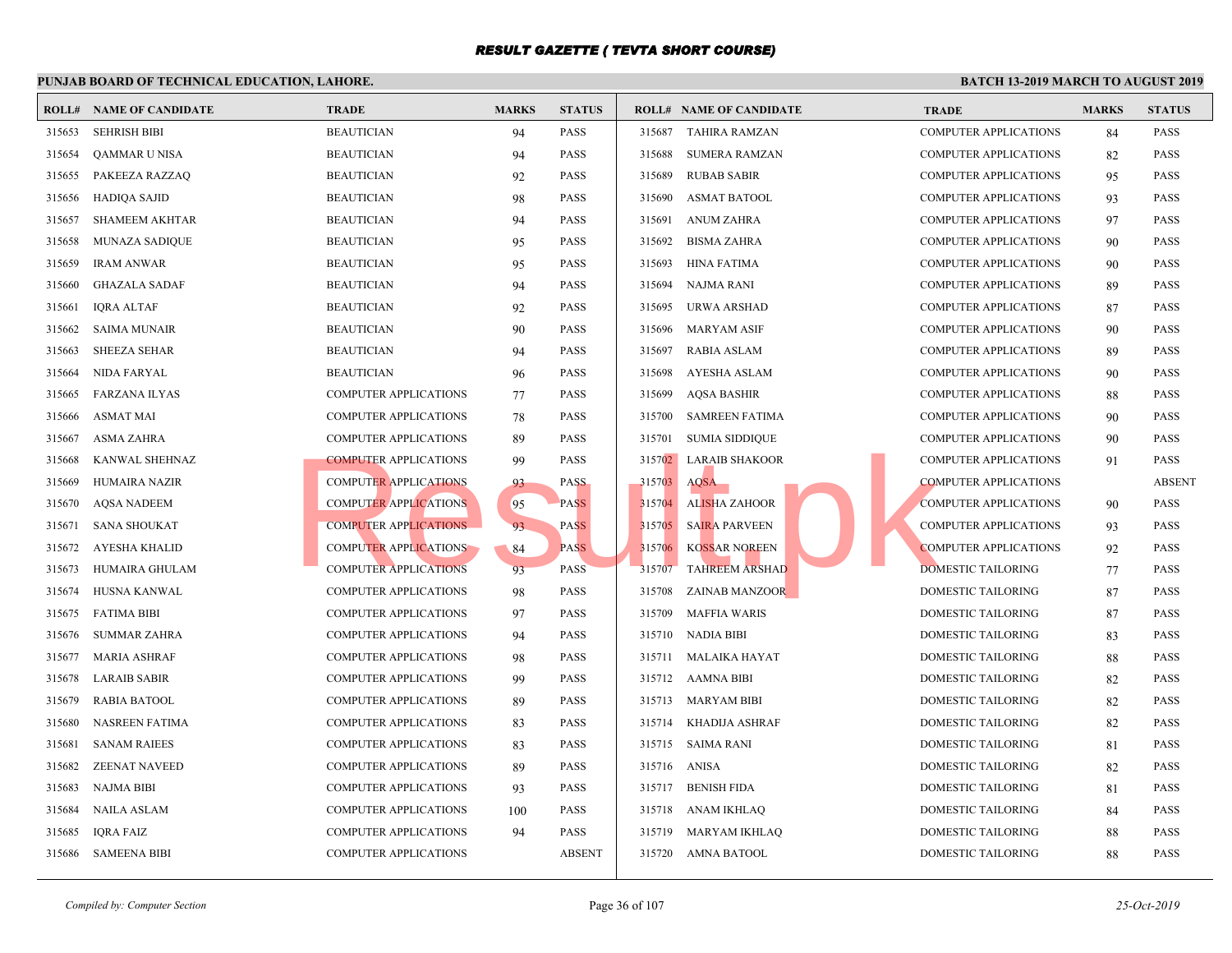|        | <b>ROLL# NAME OF CANDIDATE</b>                                      | <b>TRADE</b>                 | <b>MARKS</b> | <b>STATUS</b> |        | <b>ROLL# NAME OF CANDIDATE</b>                    | <b>TRAL</b>  |
|--------|---------------------------------------------------------------------|------------------------------|--------------|---------------|--------|---------------------------------------------------|--------------|
|        | 315721 MARYAM BIBI                                                  | DOMESTIC TAILORING           | 82           | PASS          |        | 315752 MOHSAN ZAHOOR                              | <b>COMP</b>  |
|        | <b>GOVERNMENT VOCATIONAL TRAINING INSTITUTE FOR WOMEN, SHAHID</b>   |                              |              |               | 315753 | NAAZAR MEHBOOB                                    | <b>COMP</b>  |
| 315722 | SHAHEED ROAD, SHORKOT<br>UZMA BIBI                                  | DOMESTIC TAILORING           |              | <b>PASS</b>   | 315754 | JABBAR RAHIM                                      | <b>COMP</b>  |
| 315723 | <b>MISBAH BASHIR</b>                                                | DOMESTIC TAILORING           | 87           | <b>PASS</b>   | 315755 | ZIA UR REHMAN                                     | <b>COMP</b>  |
|        |                                                                     |                              | 96           |               | 315756 | <b>HAIDER ALI</b>                                 | <b>COMP</b>  |
| 315724 | ZAKIA BIBI                                                          | DOMESTIC TAILORING           | 96           | <b>PASS</b>   | 315757 | ALI RAZA NAWAZ                                    | <b>COMP</b>  |
| 315725 | <b>RIZWANA KOUSAR</b>                                               | DOMESTIC TAILORING           | 91           | <b>PASS</b>   | 315758 | <b>AOSAM JAVED</b>                                | <b>COMP</b>  |
| 315726 | <b>SAIRA MUQADAS</b>                                                | DOMESTIC TAILORING           | 81           | <b>PASS</b>   | 315759 | ATTA UR REHMAN                                    | <b>COMP</b>  |
| 315727 | <b>SADIA IQBAL</b>                                                  | DOMESTIC TAILORING           | 81           | <b>PASS</b>   | 315760 | MUHAMMAD AHMAD TALIB                              | <b>COMP</b>  |
| 315728 | <b>SUMAIRA AMJAD</b>                                                | DOMESTIC TAILORING           | 89           | <b>PASS</b>   | 315761 | MUHAMMAD FAIZAN                                   | <b>COMP</b>  |
| 315729 | <b>AYESHA JAFAR</b>                                                 | DOMESTIC TAILORING           | 84           | <b>PASS</b>   | 315762 | MUHAMMAD ZUBAIR ARSHAD                            | <b>COMP</b>  |
| 315730 | <b>SHANZA RAMZAN</b>                                                | DOMESTIC TAILORING           | 95           | <b>PASS</b>   |        | <b>GOLDEN EAGLE GARRISON COMMUNITY CENTRE,</b>    |              |
| 315731 | <b>AYESHA BIBI</b>                                                  | DOMESTIC TAILORING           | 95           | <b>PASS</b>   | 315763 | HALIMA SOHAIL                                     | <b>BASIC</b> |
| 315732 | AYESHA KANWAL                                                       | DOMESTIC TAILORING           | 90           | <b>PASS</b>   | 315764 | <b>IRAM SALAMAT</b>                               | <b>BASIC</b> |
| 315733 | <b>BALQEES AKHTAR</b>                                               | <b>COMPUTER APPLICATIONS</b> | 92           | <b>PASS</b>   | 315765 | <b>SANIA QUDEER</b>                               | <b>BASIC</b> |
| 315734 | <b>MAIRA YOUSAF</b>                                                 | <b>COMPUTER APPLICATIONS</b> | 96           | <b>PASS</b>   | 315766 | GHAZALA ALI KHAN                                  | <b>BASIC</b> |
| 315735 | <b>ULFAT ZAHRA</b>                                                  | <b>COMPUTER APPLICATIONS</b> | 92           | <b>PASS</b>   | 315767 | <b>AROOJ BIBI</b>                                 | <b>BASIC</b> |
| 315736 | <b>SAIRA RAMZAN</b>                                                 | <b>COMPUTER APPLICATIONS</b> | 96           | <b>PASS</b>   | 315768 | <b>FAREENA SHOUKAT</b>                            | <b>BASIC</b> |
| 315737 | <b>ADEELA IQBAL</b>                                                 | <b>COMPUTER APPLICATIONS</b> | 91           | <b>PASS</b>   | 315769 | <b>RABIA AKHTER</b>                               | <b>BASIC</b> |
| 315738 | NADIA PARVEEN                                                       | <b>COMPUTER APPLICATIONS</b> | 89           | <b>PASS</b>   |        |                                                   |              |
| 315739 | <b>NAZIA NAZ</b>                                                    | <b>COMPUTER APPLICATIONS</b> | 91           | PASS.         | 315770 | <b>ALIA BATOOL</b>                                | <b>BASIC</b> |
| 315740 | <b>FARZANA MAI</b>                                                  | COMPUTER APPLICATIONS        | 86           | <b>PASS</b>   | 315771 | <b>MARZIA BATOOL</b>                              | <b>BASIC</b> |
| 315741 | <b>SAWAIRA SABIR</b>                                                | <b>COMPUTER APPLICATIONS</b> | 95           | <b>PASS</b>   | 315772 | <b>AEEISHA TASEER</b>                             | <b>BASIC</b> |
| 315742 | <b>NEELAM</b>                                                       | COMPUTER APPLICATIONS        | 95           | <b>PASS</b>   | 315773 | SADIA MUSKAN                                      | <b>BASIC</b> |
| 315743 | HUMAIRA BIBI                                                        | <b>BEAUTICIAN</b>            | 90           | <b>PASS</b>   | 315774 | <b>JAWARIA BIBI</b>                               | <b>BASIC</b> |
| 315744 | AYSHA IFTIKHAR                                                      | <b>BEAUTICIAN</b>            | 81           | <b>PASS</b>   | 315775 | <b>SANIA SADEED</b>                               | <b>BASIC</b> |
| 315745 | ZAIBA ARSHAD                                                        | <b>BEAUTICIAN</b>            | 81           | <b>PASS</b>   | 315776 | MARIA NAWAZ                                       | <b>BASIC</b> |
| 315746 | <b>SADIA BATOOL</b>                                                 | <b>BEAUTICIAN</b>            | 83           | <b>PASS</b>   | 315777 | FARYAL KHADIM                                     | <b>BASIC</b> |
| 315747 | <b>SHAHIDA BASHIR</b>                                               | <b>BEAUTICIAN</b>            | 79           | <b>PASS</b>   | 315778 | GHULAM ROQIA                                      | <b>BASIC</b> |
|        | <b>GOVERNMENT VOCATIONAL TRAINING INSTITUTE FOR WOMEN, , JHELUM</b> |                              |              |               |        | 315779 ABIDA BATOOL                               | <b>BASIC</b> |
| 315748 | MUHAMMAD ABDULLAH JAN                                               | COMPUTER APPLICATIONS        | 66           | PASS          |        | GOVERNMENT VOCATIONAL TRAINING INSTITUTE          |              |
| 315749 | USAMA AFTAB                                                         | <b>COMPUTER APPLICATIONS</b> | 70           | <b>PASS</b>   |        | OFFICE, PIND DADAN KHAN<br>315780 NAGHMANA KOUSAR | <b>BEAU</b>  |
| 315750 | <b>HASSAN AFTAB</b>                                                 | COMPUTER APPLICATIONS        | 66           | <b>PASS</b>   | 315781 | ATIYA BATOOL                                      | <b>BEAU</b>  |
| 315751 | MUHAMMAD WASEEM                                                     | COMPUTER APPLICATIONS        | 66           | <b>PASS</b>   | 315782 | IQRA RAFIQUE                                      | <b>BEAU</b>  |
|        |                                                                     |                              |              |               |        |                                                   |              |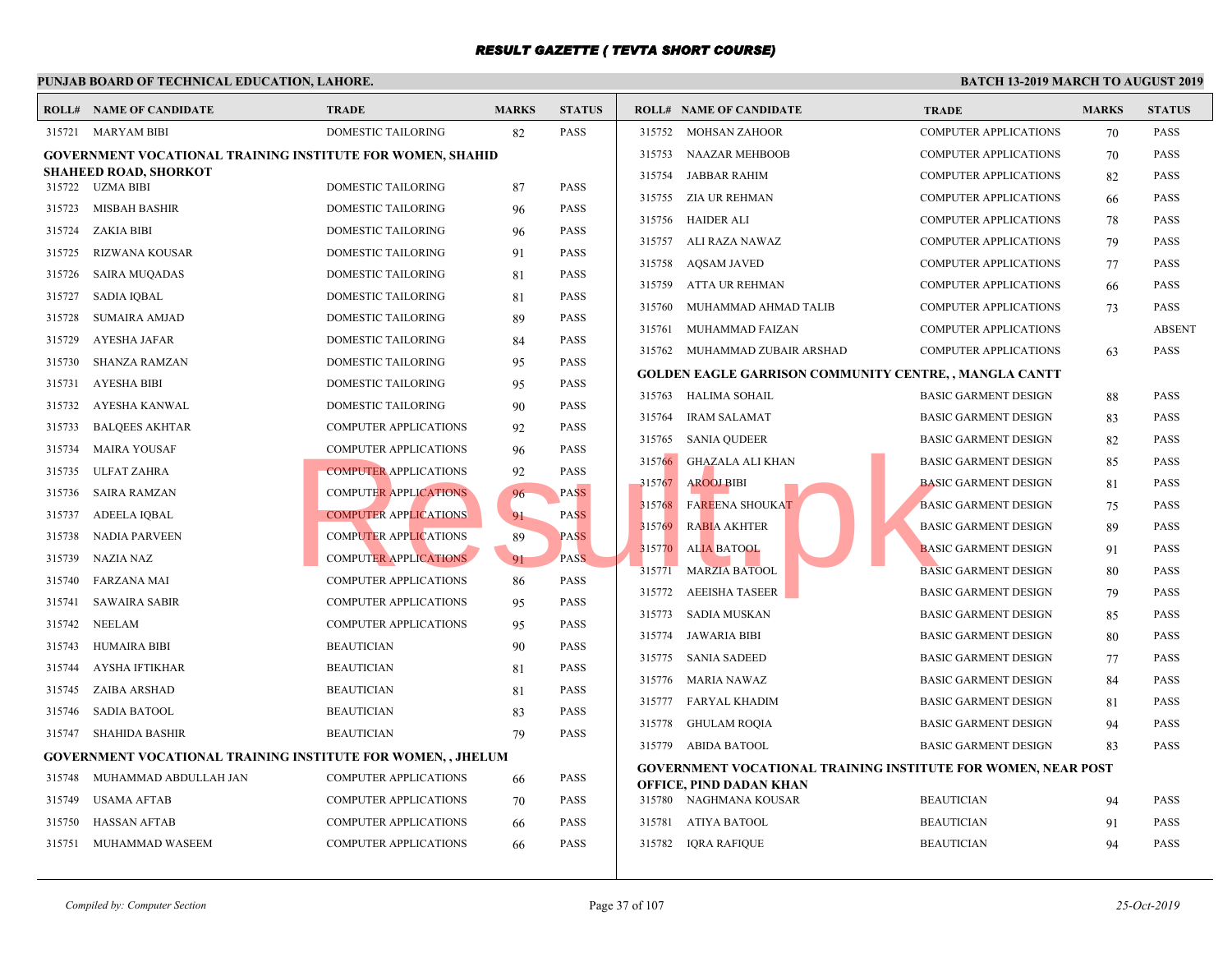|        | <b>ROLL# NAME OF CANDIDATE</b> | <b>TRADE</b>                 | <b>MARKS</b> | <b>STATUS</b> | <b>ROLL# NAME OF CANDIDATE</b>                  | <b>TRAI</b> |
|--------|--------------------------------|------------------------------|--------------|---------------|-------------------------------------------------|-------------|
| 315783 | <b>NAZISH SABA</b>             | <b>BEAUTICIAN</b>            | 90           | <b>PASS</b>   | <b>GOVERNMENT VOCATIONAL TRAINING INSTITUTE</b> |             |
| 315784 | <b>SABA AKBAR</b>              | <b>BEAUTICIAN</b>            | 93           | <b>PASS</b>   | <b>OFFICE SOHAWA, SOHAWA</b>                    |             |
| 315785 | <b>HAFSA RANI</b>              | <b>BEAUTICIAN</b>            | 93           | <b>PASS</b>   | 315817 SALEHA NOOR                              | <b>BEAU</b> |
| 315786 | <b>MUSARRAT PARVEEN</b>        | <b>BEAUTICIAN</b>            | 90           | <b>PASS</b>   | 315818<br>SHAFIA MUQARAB KAYANI                 | <b>BEAU</b> |
| 315787 | <b>MISBAH NOUREEN</b>          | <b>BEAUTICIAN</b>            | 92           | <b>PASS</b>   | 315819<br>NIMRA SHOQAT                          | <b>COMP</b> |
| 315788 | <b>SHAZIA RASHEED</b>          | <b>BEAUTICIAN</b>            | 90           | <b>PASS</b>   | 315820<br><b>MUQADDAS BIBI</b>                  | <b>COMP</b> |
| 315789 | <b>RABIAH SIDDIQ</b>           | <b>BEAUTICIAN</b>            | 95           | <b>PASS</b>   | 315821<br>SANA                                  | <b>COMP</b> |
| 315790 | <b>SONIA AMBREEN</b>           | <b>BEAUTICIAN</b>            |              | <b>ABSENT</b> | 315822<br>ADEELA TABBASAM                       | <b>COMP</b> |
| 315791 | <b>SAIMA MAHNOOF</b>           | <b>BEAUTICIAN</b>            | 90           | <b>PASS</b>   | 315823<br><b>SADAF AKRAM</b>                    | <b>COMP</b> |
| 315792 | <b>RIZWANA KOUSAR</b>          | <b>BEAUTICIAN</b>            | 94           | <b>PASS</b>   | 315824<br>ZULAIKHA KHALID                       | <b>COMP</b> |
| 315793 | <b>ASMA BIBI</b>               | <b>BEAUTICIAN</b>            | 91           | <b>PASS</b>   | 315825<br><b>HASEEBA NASEER</b>                 | <b>COMP</b> |
| 315794 | <b>SANA ARSHAD</b>             | <b>BEAUTICIAN</b>            | 90           | <b>PASS</b>   | 315826<br><b>MARIA FIDA</b>                     | <b>COMP</b> |
| 315795 | <b>ZAIB UN NISA</b>            | <b>COMPUTER APPLICATIONS</b> |              | <b>ABSENT</b> | 315827<br><b>FARAH ZAHID</b>                    | <b>COMP</b> |
| 315796 | UMM E SAIRA                    | <b>COMPUTER APPLICATIONS</b> | 86           | <b>PASS</b>   | 315828<br>ASMA NOUREEN                          | <b>COMP</b> |
| 315797 | <b>ULFAT NOREEN</b>            | <b>COMPUTER APPLICATIONS</b> |              | <b>ABSENT</b> | 315829<br>ALINA KHALIL                          | <b>COMP</b> |
| 315798 | ROMANA YASMEEN                 | <b>COMPUTER APPLICATIONS</b> | 79           | PASS          | 315830<br>SHAZMA KHALIL                         | <b>COMP</b> |
| 315799 | <b>AROOJ REHMAN</b>            | <b>COMPUTER APPLICATIONS</b> | 88           | <b>PASS</b>   | <b>TASLEEM KAUSAR</b><br>315831                 | <b>COMP</b> |
| 315800 | WAJEEHA AKRAM                  | <b>COMPUTER APPLICATIONS</b> | 88           | <b>PASS</b>   | <b>KINZA MAQSOOD</b><br>315832                  | <b>COMP</b> |
| 315801 | ALEENA KOUSAR                  | DOMESTIC TAILORING           | 92           | <b>PASS</b>   | 315833<br><b>FAREEDA KAUSAR</b>                 | <b>COMP</b> |
| 315802 | <b>MUQADAS ZAHRA</b>           | DOMESTIC TAILORING           | 90           | <b>PASS</b>   | 315834<br><b>NAZMA</b>                          | <b>BEAU</b> |
| 315803 | <b>HABIBA ASGHAR</b>           | DOMESTIC TAILORING           | 94           | <b>PASS</b>   | <b>AYESHA KAZMI</b><br>315835                   | <b>BEAU</b> |
| 315804 | <b>UMME HABIBA</b>             | DOMESTIC TAILORING           | 90           | <b>PASS</b>   | 315836<br><b>KIRAN RASHEED</b>                  | <b>BEAU</b> |
| 315805 | <b>ATEEQA FAZAL</b>            | DOMESTIC TAILORING           |              | <b>ABSENT</b> | <b>AYESHA KALSOOM</b><br>315837                 | <b>BEAU</b> |
| 315806 | <b>NAILA SHEHZADI</b>          | DOMESTIC TAILORING           | 93           | <b>PASS</b>   | 315838<br>SAQAYIAR GHAZANFAR                    | <b>BEAU</b> |
| 315807 | ANITA KAFAYAT                  | DOMESTIC TAILORING           | 93           | <b>PASS</b>   | 315839<br>AMAAN ADEEL                           | <b>BEAU</b> |
| 315808 | <b>SHAKILA BASHIR</b>          | DOMESTIC TAILORING           |              | <b>ABSENT</b> | 315840<br><b>SUNDAS KHATIB</b>                  | <b>BEAU</b> |
| 315809 | <b>SANAM BIBI</b>              | <b>COMPUTER APPLICATIONS</b> | 86           | <b>PASS</b>   | 315841<br><b>SUMRA PARVEEN</b>                  | <b>BEAU</b> |
| 315810 | ROBINA KAUSAR                  | <b>COMPUTER APPLICATIONS</b> | 78           | PASS          | 315842<br><b>RABIA NAYYAB</b>                   | <b>BEAU</b> |
| 315811 | <b>SAADIA BATOOL</b>           | <b>COMPUTER APPLICATIONS</b> | 92           | <b>PASS</b>   | 315843<br>ANAM JAVED                            | <b>DOME</b> |
| 315812 | <b>HIRA MATLOOB</b>            | <b>COMPUTER APPLICATIONS</b> | 85           | <b>PASS</b>   | 315844<br><b>IRUM KAZMI</b>                     | <b>DOME</b> |
| 315813 | <b>MAHEEN NOOR</b>             | <b>COMPUTER APPLICATIONS</b> |              | <b>ABSENT</b> | 315845<br>AIMAN AYAZ                            | <b>DOME</b> |
| 315814 | <b>MADIHA IRSHAD</b>           | <b>COMPUTER APPLICATIONS</b> | 90           | <b>PASS</b>   | 315846<br>AMEENA                                | <b>DOME</b> |
| 315815 | NIMRA FATIMA                   | <b>COMPUTER APPLICATIONS</b> | 88           | <b>PASS</b>   | 315847<br>ZOYA ZAHID                            | <b>DOME</b> |
|        | 315816 MALAIKA TARIQ           | <b>COMPUTER APPLICATIONS</b> | 83           | <b>PASS</b>   | 315848<br><b>ROZEENA PARVEEN</b>                | <b>DOME</b> |
|        |                                |                              |              |               |                                                 |             |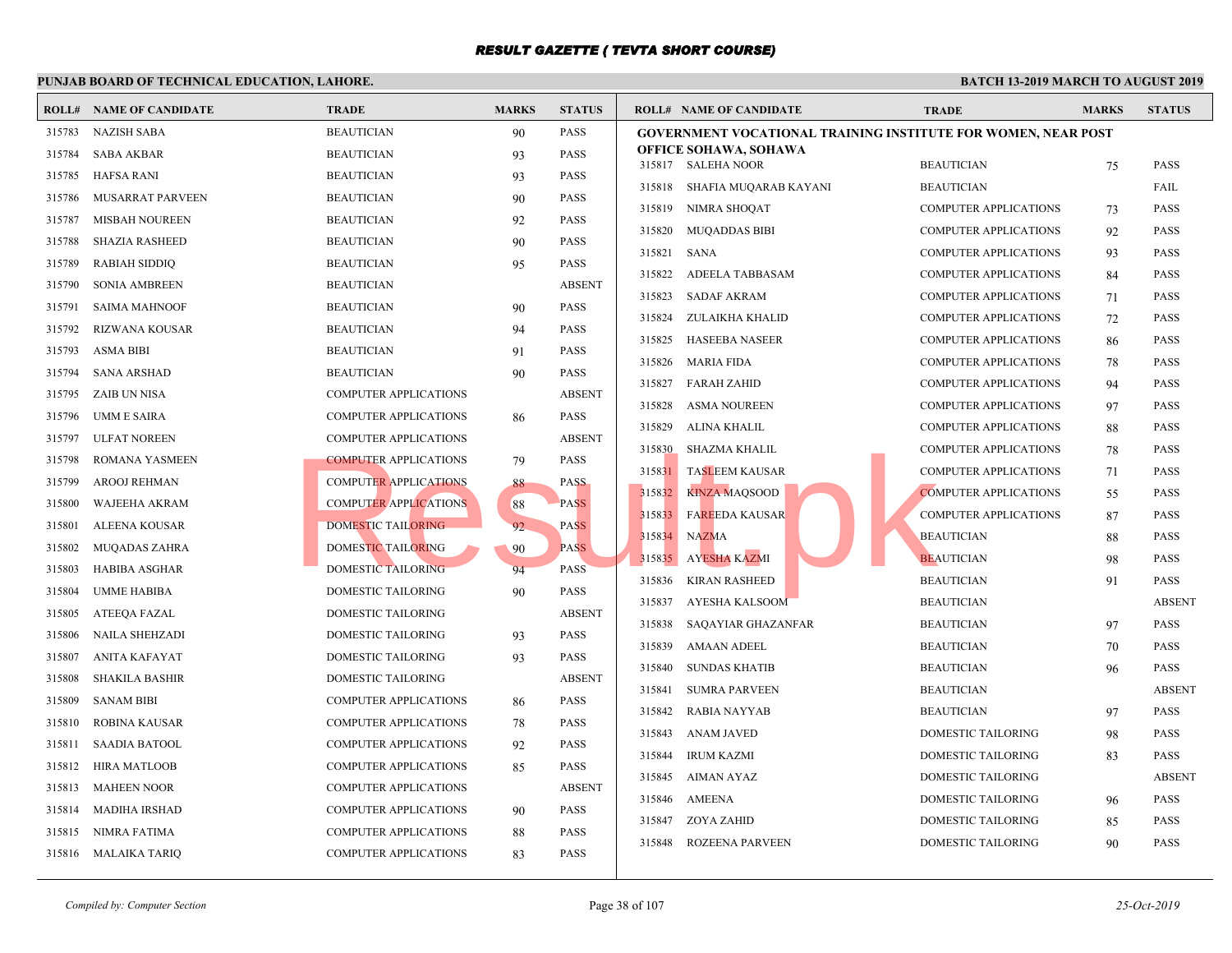| <b>ROLL#</b>     | <b>NAME OF CANDIDATE</b>                                  | <b>TRADE</b>                                          | <b>MARKS</b> | <b>STATUS</b>                |          | <b>ROLL# NAME OF CANDIDATE</b> | <b>TRAL</b>                                         |
|------------------|-----------------------------------------------------------|-------------------------------------------------------|--------------|------------------------------|----------|--------------------------------|-----------------------------------------------------|
| 315849           | NAFEESA KOUSAR                                            | DOMESTIC TAILORING                                    |              | <b>ABSENT</b>                | 315881   | <b>ROBINA BIBI</b>             | <b>BEAU</b>                                         |
| 315850           | <b>FAIZA PERVEEN</b>                                      | DOMESTIC TAILORING                                    |              | <b>ABSENT</b>                | 315882   | SAWERA IQBAL                   | <b>BEAU</b>                                         |
| 315851           | <b>TAHIRA FAROOQ</b>                                      | DOMESTIC TAILORING                                    | 90           | <b>PASS</b>                  | 315883   | RUBI FIRYAL                    | <b>BEAU</b>                                         |
| 315852           | <b>SABA JAHANGIR</b>                                      | <b>DOMESTIC TAILORING</b>                             | 95           | <b>PASS</b>                  | 315884   | <b>TANIA KHURSHEED</b>         | <b>BEAU</b>                                         |
| 315853           | <b>KINZA NOOR</b>                                         | DOMESTIC TAILORING                                    | 95           | <b>PASS</b>                  | 315885   | SABA SADAQAT                   | <b>BEAU</b>                                         |
| 315854           | <b>SANA ZAHID</b>                                         | DOMESTIC TAILORING                                    | 95           | <b>PASS</b>                  | 315886   | <b>SHUMAILA SHAZAD</b>         | <b>BEAU</b>                                         |
| 315855           | KANWAL SHAHEEN                                            | DOMESTIC TAILORING                                    |              | <b>ABSENT</b>                | 315887   | <b>AFSHAN BUKHARI</b>          | <b>BEAU</b>                                         |
| 315856           | <b>IORA PARVEEN</b>                                       | DOMESTIC TAILORING                                    |              | <b>ABSENT</b>                | 315888   | ALIA JAHAN                     | <b>BEAU</b>                                         |
|                  | GOVERNMENT TECHNICAL TRAINING CENTRE (W), HOUSING SCHEME, |                                                       |              |                              | 315889   | FARAH KARAMAT                  | <b>BEAU</b>                                         |
| <b>JAHANIAN</b>  |                                                           |                                                       |              |                              | 315890   | <b>IQRA ARSHAD</b>             | <b>BEAU</b>                                         |
| 315857           | <b>SAIMA PARVEEN</b>                                      | <b>COMPUTER APPLICATIONS</b>                          | 86           | <b>PASS</b>                  | 315891   | SALIHA SHAHZADI                | <b>BEAU</b>                                         |
| 315858<br>315859 | <b>SIDRA BASHIR</b><br><b>RAZIA BIBI</b>                  | COMPUTER APPLICATIONS<br><b>COMPUTER APPLICATIONS</b> | 89           | <b>PASS</b><br><b>PASS</b>   | 315892   | NAILA ZAKRIA                   | <b>DOME</b>                                         |
|                  |                                                           |                                                       | 87           |                              | 315893   | <b>SAIMA BATOOL</b>            | <b>DOME</b>                                         |
| 315860           | <b>MARIA REHMAN</b>                                       | <b>COMPUTER APPLICATIONS</b>                          | 94           | <b>PASS</b>                  | 315894   | <b>RABIA RASHEED</b>           | <b>DOME</b>                                         |
| 315861           | <b>FARZANA ZAFAR</b>                                      | COMPUTER APPLICATIONS                                 | 90           | <b>PASS</b>                  | 315895   | MARYAM ASHRAF                  | <b>DOME</b>                                         |
| 315862           | <b>UZMA ASLAM</b>                                         | COMPUTER APPLICATIONS                                 | 91           | <b>PASS</b>                  | 315896   | SAMIA AFZAL                    | <b>DOME</b>                                         |
| 315863           | <b>SAMIA BIBI</b>                                         | <b>COMPUTER APPLICATIONS</b>                          |              | <b>ABSENT</b><br><b>PASS</b> | 315897   | SHELA NAWAZ                    | <b>DOME</b>                                         |
| 315864           | <b>SUMAIRA BIBI</b>                                       | <b>COMPUTER APPLICATIONS</b>                          | 90           |                              | 315898   | <b>MUQADDAS</b>                | <b>DOME</b>                                         |
| 315865           | <b>MEHNAZ BIBI</b>                                        | <b>COMPUTER APPLICATIONS</b>                          | 87           | <b>PASS</b><br><b>PASS</b>   | 315899   | <b>NAIMA YAMEEN</b>            | <b>DOME</b>                                         |
| 315866           | <b>IQRA YASMEEN</b>                                       | <b>COMPUTER APPLICATIONS</b>                          | 89           | PASS.                        | 315900   | <b>AMNA BIBI</b>               | <b>DOME</b>                                         |
| 315867<br>315868 | <b>AQSA AFZAL</b><br>ANAM RIAZ                            | <b>COMPUTER APPLICATIONS</b>                          | 80           | <b>PASS</b>                  | 315901   | <b>SAIRA RANI</b>              | <b>DOME</b>                                         |
|                  |                                                           | <b>COMPUTER APPLICATIONS</b>                          | 95           |                              | 315902   | <b>SIDRA AKRAM</b>             | <b>DOME</b>                                         |
| 315869           | <b>MARYAM NAIK AALIM</b>                                  | COMPUTER APPLICATIONS                                 | 95           | <b>PASS</b><br><b>PASS</b>   | 315903   | MEHWISH RAMZAN                 | <b>DOME</b>                                         |
| 315870           | AQSA AFZAL                                                | <b>COMPUTER APPLICATIONS</b>                          | 87           |                              | 315904   | <b>SHAMA KANWAL</b>            | <b>DOME</b>                                         |
| 315871           | <b>TAHIRA ZAFAR</b>                                       | COMPUTER APPLICATIONS                                 |              | <b>ABSENT</b><br><b>PASS</b> | 315905   | <b>SEHRISH IQBAL</b>           | <b>DOME</b>                                         |
| 315872           | <b>AMINA SHABBIR</b>                                      | <b>COMPUTER APPLICATIONS</b>                          | 89           |                              | 315906   | UMME AMARA                     | <b>DOME</b>                                         |
| 315873           | SAIMA RANI                                                | <b>COMPUTER APPLICATIONS</b>                          |              | <b>ABSENT</b>                | 315907   | NEELUM SHEHZADI                | <b>DOME</b>                                         |
| 315874           | <b>ADEEN WAHID</b>                                        | COMPUTER APPLICATIONS                                 | 84           | <b>PASS</b>                  | 315908   | <b>GHAZIA KHUSHNOOD</b>        | <b>DOME</b>                                         |
| 315875           | <b>SHAZIA MALIK</b>                                       | COMPUTER APPLICATIONS                                 |              | <b>ABSENT</b>                | 315909   | <b>UME E KALSOOM</b>           | <b>DOME</b>                                         |
| 315876           | <b>AQSA BASHEER</b>                                       | COMPUTER APPLICATIONS                                 | 96           | <b>PASS</b>                  | 315910   | ARSHIA ZULFIQAR                | <b>DOME</b>                                         |
| 315877           | <b>MEHREEN AFZAL</b>                                      | <b>BEAUTICIAN</b>                                     | 92           | <b>PASS</b>                  |          | 315911 ALIA MUQADDAS           | <b>DOME</b>                                         |
| 315878           | <b>SAMRA BANO</b>                                         | <b>BEAUTICIAN</b>                                     | 91           | <b>PASS</b>                  |          |                                | <b>GOVT. TECHNICAL TRAINING CENTRE (MALE), 143-</b> |
| 315879           | <b>WARDAH ASHRAF</b>                                      | <b>BEAUTICIAN</b>                                     | 95           | <b>PASS</b>                  | JAHANIAN |                                |                                                     |
| 315880           | <b>SAMINA BIBI</b>                                        | <b>BEAUTICIAN</b>                                     | 94           | <b>PASS</b>                  |          | 315912 FAKHAR ABBAS            | <b>ELECT</b>                                        |
|                  |                                                           |                                                       |              |                              |          |                                |                                                     |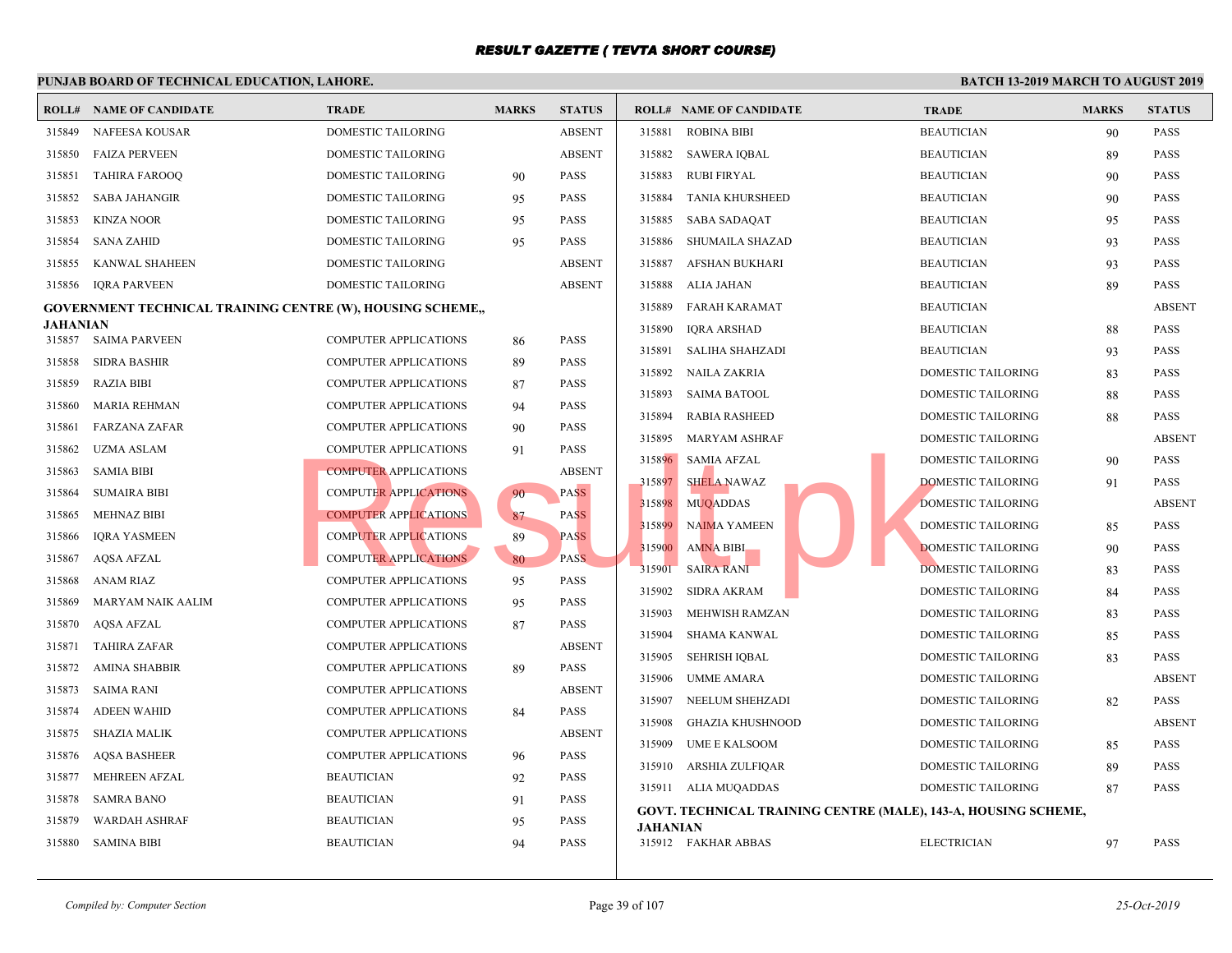|        | <b>ROLL# NAME OF CANDIDATE</b> | <b>TRADE</b>       | <b>MARKS</b> | <b>STATUS</b> |        | <b>ROLL# NAME OF CANDIDATE</b>                  | <b>TRAI</b> |
|--------|--------------------------------|--------------------|--------------|---------------|--------|-------------------------------------------------|-------------|
| 315913 | <b>KASHIF ALI</b>              | <b>ELECTRICIAN</b> | 98           | <b>PASS</b>   | 315947 | MUHAMMAD UMAIR SHAIQ                            | <b>HVAC</b> |
| 315914 | MUHAMMAD ASAD                  | <b>ELECTRICIAN</b> | 99           | <b>PASS</b>   |        | 315948 MUHAMMAD USMAN                           | HVAC        |
| 315915 | MUHAMMAD ALI                   | <b>ELECTRICIAN</b> | 97           | <b>PASS</b>   |        | <b>GOVERNMENT VOCATIONAL TRAINING INSTITUTE</b> |             |
| 315916 | MUHAMMAD AHMAD                 | <b>ELECTRICIAN</b> | 90           | <b>PASS</b>   | 315949 | SADIA RAMZAN                                    | <b>BEAU</b> |
| 315917 | <b>MUHAMMAD DIN</b>            | <b>ELECTRICIAN</b> |              | <b>ABSENT</b> | 315950 | <b>MARIA ASIF</b>                               | <b>BEAU</b> |
| 315918 | MUHAMMAD AMER                  | <b>ELECTRICIAN</b> | 99           | <b>PASS</b>   | 315951 | <b>MAFIA MUSHTAQ</b>                            | <b>BEAU</b> |
| 315919 | MUHAMMAD RASHID                | <b>ELECTRICIAN</b> | 80           | <b>PASS</b>   | 315952 | <b>SURAYYA PARVEEN</b>                          | <b>BEAU</b> |
| 315920 | MUHAMMAD AHSAN                 | <b>ELECTRICIAN</b> | 92           | <b>PASS</b>   | 315953 | <b>BUSHRA NAZIR</b>                             | <b>BEAU</b> |
| 315921 | MUHAMMAD ABID                  | <b>ELECTRICIAN</b> | 90           | <b>PASS</b>   | 315954 | <b>RIMSHA ZAHOOR</b>                            | <b>BEAU</b> |
| 315922 | <b>HAMID IQBAL</b>             | <b>ELECTRICIAN</b> | 99           | <b>PASS</b>   | 315955 | <b>SAIRA AYUB</b>                               | <b>BEAU</b> |
| 315923 | MUHAMMAD UMAR                  | <b>ELECTRICIAN</b> |              | <b>ABSENT</b> | 315956 | <b>SAMINA KIRAN</b>                             | <b>BEAU</b> |
| 315924 | MUHAMMAD SHABBIR               | <b>ELECTRICIAN</b> |              | <b>ABSENT</b> | 315957 | FATIMA QASWAR                                   | <b>BEAU</b> |
| 315925 | <b>SAQIB SHAHBAZ</b>           | <b>ELECTRICIAN</b> | 89           | <b>PASS</b>   | 315958 | NADIA PARVEEN                                   | <b>BEAU</b> |
| 315926 | <b>ALLAH NAWAZ</b>             | <b>ELECTRICIAN</b> | 99           | <b>PASS</b>   | 315959 | <b>ASMA BIBI</b>                                | <b>BEAU</b> |
| 315927 | MUHAMMAD USMAN                 | <b>HVACR</b>       | 96           | <b>PASS</b>   | 315960 | <b>MAHNOOR</b>                                  | <b>BEAU</b> |
| 315928 | MUHAMMAD ASIF                  | <b>HVACR</b>       | 98           | <b>PASS</b>   | 315961 | <b>ADEELA YOUSAF</b>                            | <b>BEAU</b> |
| 315929 | ALI TASSAWAR                   | <b>HVACR</b>       | 95           | <b>PASS</b>   | 315962 | YASMEEN AYOUB                                   | <b>BEAU</b> |
| 315930 | MUHAMMAD SHAHBAZ               | <b>HVACR</b>       | 98           | <b>PASS</b>   | 315963 | <b>LUBNA YOUSAF</b>                             | <b>BEAU</b> |
| 315931 | <b>FAISAL AAMEEN</b>           | <b>HVACR</b>       | 95           | <b>PASS</b>   | 315964 | <b>SHAZIA NAZER</b>                             | <b>BEAU</b> |
| 315932 | MUHAMMAD AJLAL                 | <b>HVACR</b>       | 95           | <b>PASS</b>   | 315965 | <b>KAINAT</b>                                   | <b>BEAU</b> |
| 315933 | MUHAMMAD ASAD ULLAH            | <b>HVACR</b>       | 95           | <b>PASS</b>   | 315966 | <b>IRAM</b>                                     | <b>DOME</b> |
| 315934 | MUHAMMAD YASIR LATIF           | <b>HVACR</b>       |              | <b>ABSENT</b> | 315967 | <b>IQRA MUNIR</b>                               | <b>DOME</b> |
| 315935 | <b>KAMRAN SHOUKAT</b>          | <b>HVACR</b>       | 96           | <b>PASS</b>   | 315968 | <b>HAFSA BATOOL</b>                             | <b>DOME</b> |
| 315936 | <b>HAMZA ASGHAR</b>            | <b>HVACR</b>       | 92           | <b>PASS</b>   | 315969 | <b>SUNDAS</b>                                   | <b>DOME</b> |
| 315937 | MUHAMMAD ARSLAN                | <b>HVACR</b>       | 94           | <b>PASS</b>   | 315970 | NASREEN                                         | <b>DOME</b> |
| 315938 | SYED MUHAMMAD SALMAN SHAH      | <b>HVACR</b>       | 95           | <b>PASS</b>   | 315971 | <b>RUKHSANA NAZ</b>                             | <b>DOME</b> |
| 315939 | <b>SALMAN SHAHZAD</b>          | <b>HVACR</b>       |              | <b>ABSENT</b> | 315972 | <b>SONIA ABBAS</b>                              | <b>DOME</b> |
| 315940 | <b>AMEER HAMZA</b>             | <b>HVACR</b>       | 98           | <b>PASS</b>   | 315973 | AMNNA QASSWAR                                   | <b>DOME</b> |
| 315941 | MIAN MUBASHAR QADIR            | <b>HVACR</b>       |              | <b>ABSENT</b> |        | 315974 TANZEELA                                 | <b>DOME</b> |
| 315942 | <b>AQIB JAVED</b>              | <b>HVACR</b>       | 94           | <b>PASS</b>   | 315975 | NIDA YOUNAS                                     | <b>DOME</b> |
| 315943 | <b>AHMED</b>                   | <b>HVACR</b>       | 92           | <b>PASS</b>   | 315976 | <b>RAEESA BATOOL</b>                            | <b>DOME</b> |
| 315944 | ALI DANISH HASHMI              | <b>HVACR</b>       |              | <b>ABSENT</b> | 315977 | <b>SKEENA PERVEEN</b>                           | <b>DOME</b> |
| 315945 | <b>AMEER HAMZA</b>             | <b>HVACR</b>       | 97           | <b>PASS</b>   | 315978 | <b>SONIA MAI</b>                                | <b>DOME</b> |
| 315946 | <b>AMEER HAMZAH</b>            | <b>HVACR</b>       |              | <b>ABSENT</b> | 315979 | <b>REHANA BIBI</b>                              | <b>DOME</b> |
|        |                                |                    |              |               |        |                                                 |             |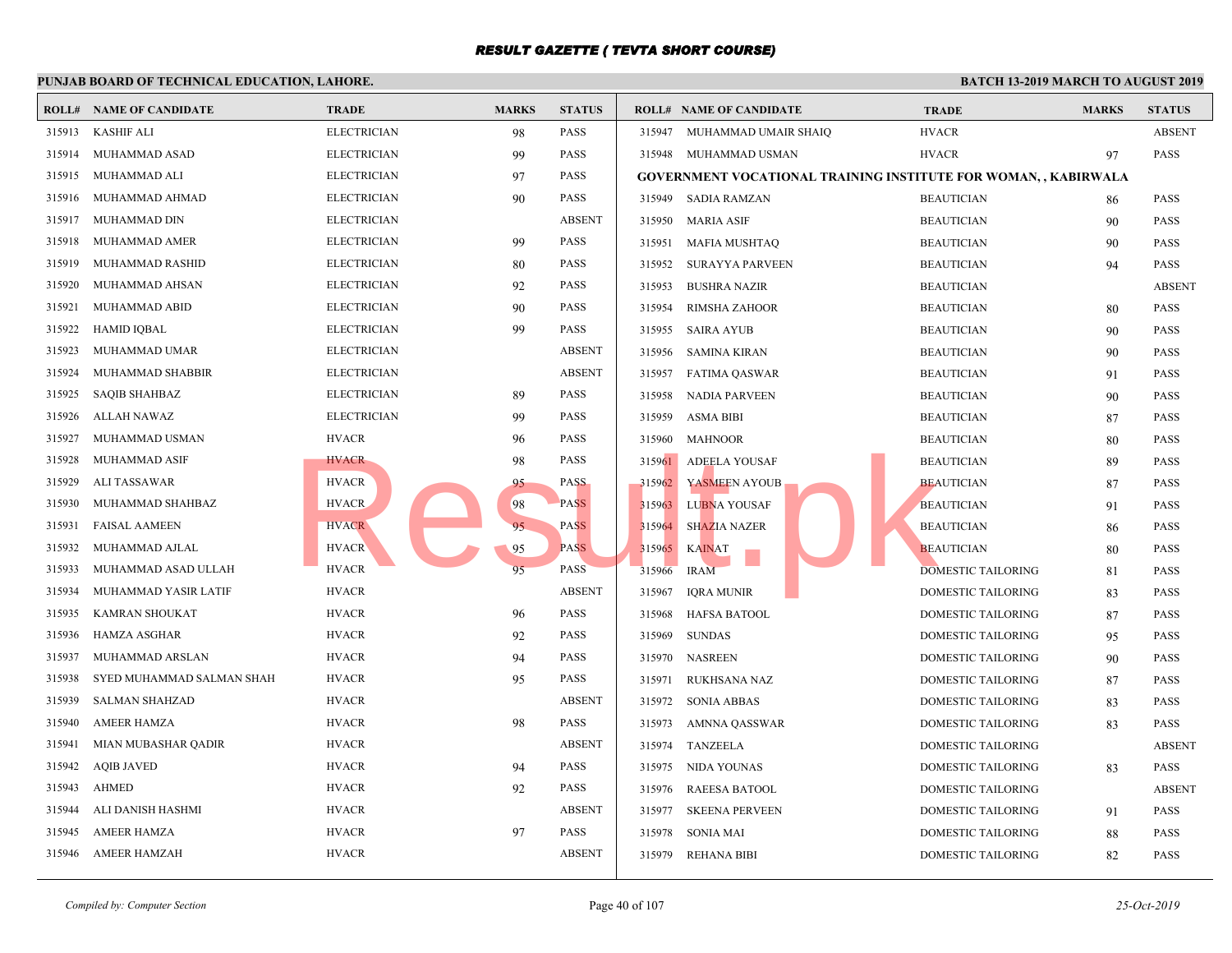#### **PUNJAB BOARD OF TECHNICAL EDUCATION, LAHORE. ROLL# NAME OF CANDIDATE TRADE MARKS STATUS ROLL# NAME OF CANDIDATE TRADE MARKS STATUS** 315980 RUQUIA BATOOL DOMESTIC TAILORING 80 PASS 315981 SAMREEN ZAHRA DOMESTIC TAILORING 80 PASS 315982 SANA DOMESTIC TAILORING 86 PASS 315983 SAWERA DOMESTIC TAILORING ABSENT 315984 ANILA DOMESTIC TAILORING 87 PASS 315985 MARYYAM DOMESTIC TAILORING 84 PASS 315986 FAKHRA RAMZAN DOMESTIC TAILORING ABSENT 315987 SADIA MANZOOR DOMESTIC TAILORING ABSENT 315988 SAMRA KIRAN DOMESTIC TAILORING ABSENT 315989 RIDA BATOOL DOMESTIC TAILORING ABSENT 315990 SAIMA MISBAH DOMESTIC TAILORING ABSENT **AFSARI VOCATIONAL TRAINING INSTITUTE, LATIF ROAD RANA TOWN, KHANEWAL**<br>315991 RUKHSANA KOUSAR 315991 RUKHSANA KOUSAR COMPUTER APPLICATIONS 90 PASS 315992 AYESHA ABDUL REHMAN COMPUTER APPLICATIONS 98 PASS 315993 MEHWISH ABBAS COMPUTER APPLICATIONS 90 PASS 315994 HASSAN BAIG COMPUTER APPLICATIONS 83 PASS 315995 MUHAMMAD IKRAM COMPUTER APPLICATIONS 83 PASS 315996 AMEER HAMZA COMPUTER APPLICATIONS 90 PASS 315997 NOMAN ULLAH COMPUTER APPLICATIONS 84 PASS 315998 SHAKEEL AHMAD COMPUTER APPLICATIONS 87 PASS 315999 MUHAMMAD SHAN COMPUTER APPLICATIONS 92 PASS 316000 ANAM ANWAR COMPUTER APPLICATIONS 95 PASS 316001 RUBINA RASHEED COMPUTER APPLICATIONS 92 PASS 316002 SAIMA FAZAL COMPUTER APPLICATIONS 88 PASS 316003 MUHAMMAD REHMAN COMPUTER APPLICATIONS 94 PASS 316004 MUHAMMAD FAIZAN KHAN COMPUTER APPLICATIONS 95 PASS 316005 MUHAMMAD ABUZAR COMPUTER APPLICATIONS 96 PASS 316006 SAIMA COMPUTER APPLICATIONS 90 PASS 316007 WAQAR YOUSAF COMPUTER APPLICATIONS 90 PASS 316008 MUHAMMAD ALI COMPUTER APPLICATIONS 92 PASS 316009 HAMZA HANIF COMPUTER APPLICATIONS 88 PASS 316010 AROOSA KHALID COMPUTER APPLICATIONS 92 PASS 316011 MUHAMMAD FAIZAN COMPUTER APPLICATIONS 85 PASS 316012 TAYYBA ZULFIQAR BEAUT 316013 NIDA SHAFIQ BEAU 316014 RIMSHA NASREEN BEAUT 316015 AYESHA ASLAM BEAU 316016 NAZIA BIBI BEAUT 316017 MADEHA BEAUT 316018 SALMA MUMTAZ BEAUT 316019 NOSHEEN KANWAL BEAU 316020 SAMRA IQBAL BEAUTICIAN 87 BEAUTICIAN 87 PASSES BEAUTICIAN BEAUTICIAN BEAUTICIAN BEAUTICIAN BEAUTICIAN BEAU 316021 ALEENA AROOJ BEAUT 316022 GULNAZ BIBI BEAUT 316023 KOUSAR RAMZAN BEAUT 316024 RIMSHA BEAUT 316025 ABIDA PERVEEN BEAUT 316026 KIRAN JAMEEL BEAUT 316027 RAHAT ASLAM BEAUTICIAN BEAUTICIAN BEAUTICIAN BEAUTICIAN BEAUTICIAN BEAUTICIAN BEAUTICIAN BEAU 316028 SAYYDA DANIAL JAVED BEAUTICIAN 94 316029 NADIA ALTAF BEAUTICIAN 89 PASSES 316030 ROOMA SALEEM BEAUTICIAN 89 BEAUTICIAN 89 BEAUTICIAN 89 PASSALE 316031 SUMERA RASHEED BEAUTICIAN 98 PASSES 316032 KAINAT KANWAL BEAUTICIAN 93 BEAUTICIAN 93 BEAUTICIAN 93 BEAUTICIAN 93 BEAUTICIAN 93 BEAUTICIAN 93 BEAUT 316033 FARHEEN TAHIR BEAUTICIAN BEAUTICIAN BEAUTICIAN BEAUTICIAN BEAUTICIAN BEAUTICIAN BEAUTICIAN BEAUTICIAN BEAUTICIAN BEAUTICIAN BEAUTICIAN BEAUTICIAN BEAUTICIAN BEAUTICIAN BEAUTICIAN BEAUTICIAN BEAUTICIAN BEAUTICIAN BEA 316034 ZUBAIDA ZULFIQAR BEAU 316035 MARYYAM BEAUT 316036 ATIA MANZOOR BEAUT 316037 ANIQA ASGHAR BEAUTICIAN 95 BEAUTICIAN 95 PASSES PASSES PASSES PASSES PASSES PASSES PASSES PASSES PASSES PASSES PARALLEL AND A PART OF PASSES PARALLEL AND THE PASSES PARALLEL AND THE PASSES PARALLEL AND A PARALLEL AN 316038 SAYDA SANA SHABBIR BEAUTICIAN BEAU 316039 GULNAZ BEAUT 316040 KIRAN ASMA BEAUTICIAN 92 BEAUTICIAN 92 BEAUTICIAN 92 BEAUTICIAN 92 PASSAGE 316041 ROBINA YASMEEN DOME 316042 SONIA DOME 316043 KHUDEJHA BIBI DOME 316044 SHAHIDA PERVEEN DOME 316045 NABILA MEHNAZ DOME COMPUTER APPLICATIONS 316029 MADIA ALTAE BEACH COMPUTER APPLICATIONS 37 PASS<br>
COMPUTER APPLICATIONS 316029 MADIA ALTAE 316030 MADIA ALTAE BEACH COMPUTER APPLICATIONS 37 PASS<br>
COMPUTER APPLICATIONS 37 PASS<br>
COMPUTER APPLICA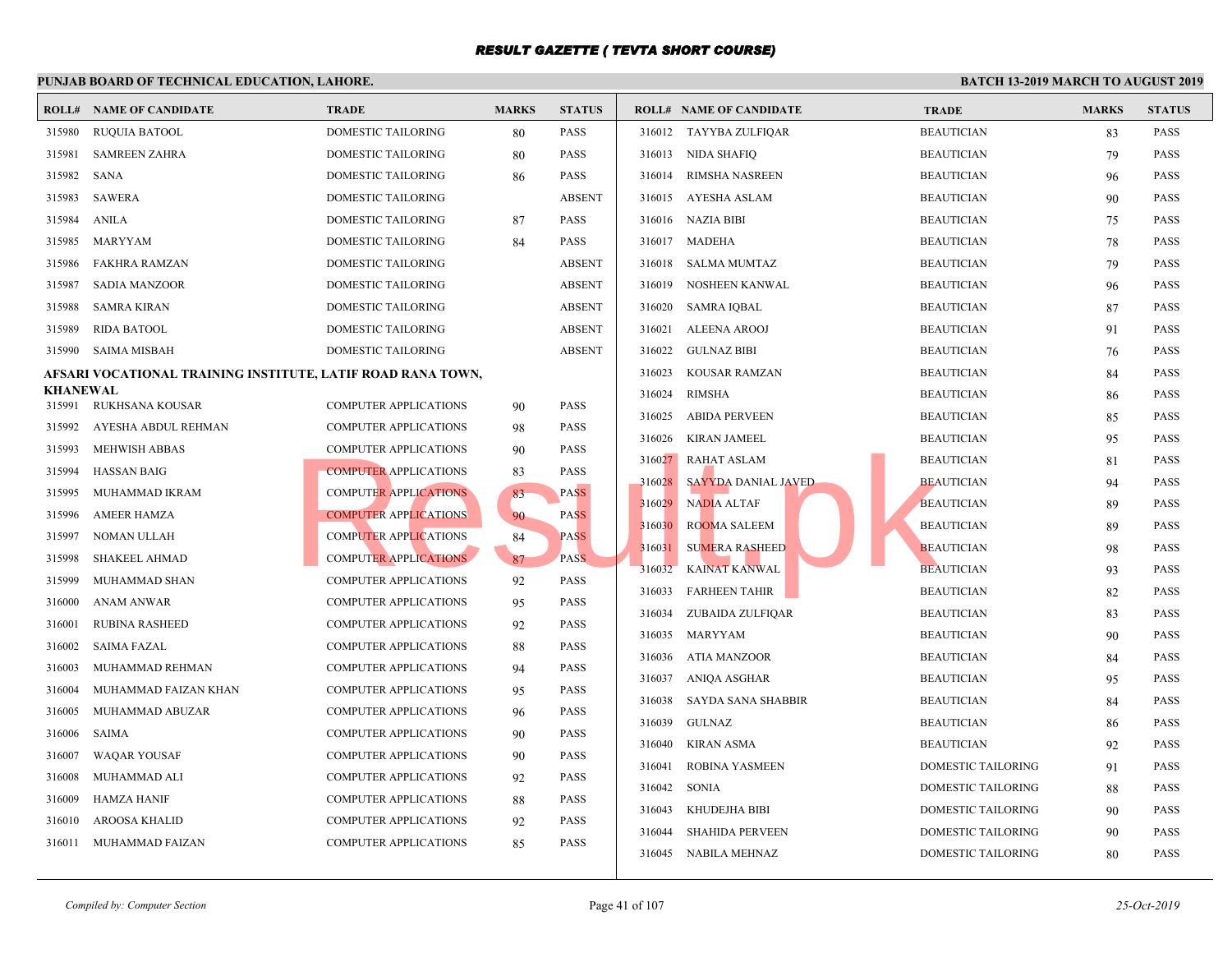|        | <b>ROLL# NAME OF CANDIDATE</b> | <b>TRADE</b>              | <b>MARKS</b> | <b>STATUS</b> |        | <b>ROLL# NAME OF CANDIDATE</b> | <b>TRAL</b> |
|--------|--------------------------------|---------------------------|--------------|---------------|--------|--------------------------------|-------------|
| 316046 | <b>MUQADAS RANI</b>            | DOMESTIC TAILORING        | 76           | <b>PASS</b>   | 316080 | <b>UZMA RAMZAN</b>             | <b>DOME</b> |
| 316047 | MEMOONA MANZOOR                | DOMESTIC TAILORING        | 87           | <b>PASS</b>   | 316081 | <b>SAREEN ANWAR</b>            | <b>DOME</b> |
| 316048 | <b>AMNA HUSAIN</b>             | DOMESTIC TAILORING        | 76           | <b>PASS</b>   | 316082 | AQSA                           | <b>DOME</b> |
| 316049 | <b>ASMA</b>                    | DOMESTIC TAILORING        | 78           | <b>PASS</b>   | 316083 | <b>IQRA BIBI</b>               | <b>DOME</b> |
| 316050 | <b>ROBINA ZAFAR</b>            | DOMESTIC TAILORING        | 78           | <b>PASS</b>   | 316084 | NAJMA KALSOOM                  | <b>DOME</b> |
| 316051 | <b>RUBAB TAHIR</b>             | DOMESTIC TAILORING        | 88           | <b>PASS</b>   | 316085 | ABIDA                          | <b>DOME</b> |
| 316052 | RIMSHA KANWAL                  | DOMESTIC TAILORING        | 83           | <b>PASS</b>   | 316086 | <b>RIDA ALTAF</b>              | <b>DOME</b> |
| 316053 | <b>ASIA BIBI</b>               | DOMESTIC TAILORING        | 84           | <b>PASS</b>   | 316087 | <b>SUMERA NAZ</b>              | <b>DOME</b> |
| 316054 | <b>ASMA TAYYBA</b>             | DOMESTIC TAILORING        | 78           | <b>PASS</b>   | 316088 | <b>SONIA RAZAQ</b>             | <b>DOME</b> |
| 316055 | LAIBA ASLAM                    | DOMESTIC TAILORING        | 94           | <b>PASS</b>   | 316089 | <b>AISHA GHAFOOR</b>           | <b>DOME</b> |
| 316056 | NIMRA FAZAL                    | DOMESTIC TAILORING        | 98           | <b>PASS</b>   | 316090 | <b>FARAH SHAHEEN</b>           | <b>DOME</b> |
| 316057 | SYEDA MEHREEN MUNAWER          | DOMESTIC TAILORING        | 80           | <b>PASS</b>   | 316091 | <b>HINA SHAHEEN</b>            | <b>DOME</b> |
| 316058 | AISHA                          | DOMESTIC TAILORING        | 89           | <b>PASS</b>   | 316092 | MUBEEN SARWAR                  | <b>DOME</b> |
| 316059 | <b>NASREEN BIBI</b>            | DOMESTIC TAILORING        | 86           | <b>PASS</b>   | 316093 | <b>BUSHRA BIBI</b>             | <b>DOME</b> |
| 316060 | <b>SAYEDA FARYAL</b>           | DOMESTIC TAILORING        | 91           | <b>PASS</b>   | 316094 | <b>ASIA PERVEEN</b>            | <b>DOME</b> |
| 316061 | HUMAIRA ANWAR                  | DOMESTIC TAILORING        | 80           | <b>PASS</b>   | 316095 | <b>SHAZIA ALTAF</b>            | <b>DOME</b> |
| 316062 | NUZHAT YASMEEN                 | DOMESTIC TAILORING        | 76           | <b>PASS</b>   | 316096 | <b>HALLA MUKHTAR</b>           | <b>DOME</b> |
| 316063 | <b>SHAGUFTA GHAFOOR</b>        | DOMESTIC TAILORING        | 77           | <b>PASS</b>   | 316097 | <b>IRAM SHAHNAZ</b>            | <b>DOME</b> |
| 316064 | ANAM AZIZ                      | DOMESTIC TAILORING        | 79           | <b>PASS</b>   | 316098 | <b>KALSOOM YASEEN</b>          | <b>DOME</b> |
| 316065 | <b>SAMINA ISHAQ</b>            | DOMESTIC TAILORING        | 76           | <b>PASS</b>   | 316099 | <b>IRAM SHAHZADI</b>           | <b>DOME</b> |
| 316066 | <b>SADAF MANZOOR</b>           | DOMESTIC TAILORING        | 79           | <b>PASS</b>   | 316100 | <b>ISHRAT FATIMA</b>           | <b>DOME</b> |
| 316067 | <b>SAWERA</b>                  | DOMESTIC TAILORING        | 91           | <b>PASS</b>   | 316101 | <b>NAZIA ARIF</b>              | <b>DOME</b> |
| 316068 | <b>ASMA ASLAM</b>              | DOMESTIC TAILORING        | 78           | <b>PASS</b>   | 316102 | ANAM SHEHZADI                  | <b>DOME</b> |
| 316069 | <b>SHAISTA LIAQUAT</b>         | DOMESTIC TAILORING        | 98           | <b>PASS</b>   | 316103 | YASMEEN BIBI                   | <b>DOME</b> |
| 316070 | <b>ARBAB ISHTIAQ</b>           | DOMESTIC TAILORING        | 90           | <b>PASS</b>   | 316104 | MUNAZZA BATOOL                 | <b>DOME</b> |
| 316071 | <b>MARYA</b>                   | <b>DOMESTIC TAILORING</b> | 86           | <b>PASS</b>   | 316105 | MUBASHARA BATOOL               | <b>DOME</b> |
| 316072 | <b>AZRA PARVEEN</b>            | DOMESTIC TAILORING        | 76           | <b>PASS</b>   | 316106 | <b>SAMINA PARVEEN</b>          | <b>DOME</b> |
| 316073 | <b>IORA BIBI</b>               | DOMESTIC TAILORING        | 77           | <b>PASS</b>   | 316107 | <b>FAKHAT ASLAM</b>            | <b>DOME</b> |
| 316074 | <b>TEHMEENA AKHTER</b>         | DOMESTIC TAILORING        | 80           | <b>PASS</b>   | 316108 | SAIMA MANSHA                   | <b>DOME</b> |
| 316075 | <b>SIDRA AFZAL</b>             | DOMESTIC TAILORING        | 83           | <b>PASS</b>   | 316109 | <b>SHAZIA IRAM</b>             | <b>DOME</b> |
| 316076 | <b>HINA MUKHTAR</b>            | DOMESTIC TAILORING        | 77           | <b>PASS</b>   | 316110 | <b>SAIQA TUFAIL</b>            | <b>DOME</b> |
| 316077 | <b>SHAHIDA</b>                 | DOMESTIC TAILORING        | 83           | <b>PASS</b>   | 316111 | <b>IQRA</b>                    | <b>DOME</b> |
| 316078 | SHABANA SHOOKAT                | DOMESTIC TAILORING        | 90           | <b>PASS</b>   |        | 316112 FIRDOSE AKHTAR          | <b>DOME</b> |
| 316079 | RIMSHA RIAZ                    | <b>DOMESTIC TAILORING</b> | 86           | <b>PASS</b>   |        | 316113 ASIA BIBI               | <b>DOME</b> |
|        |                                |                           |              |               |        |                                |             |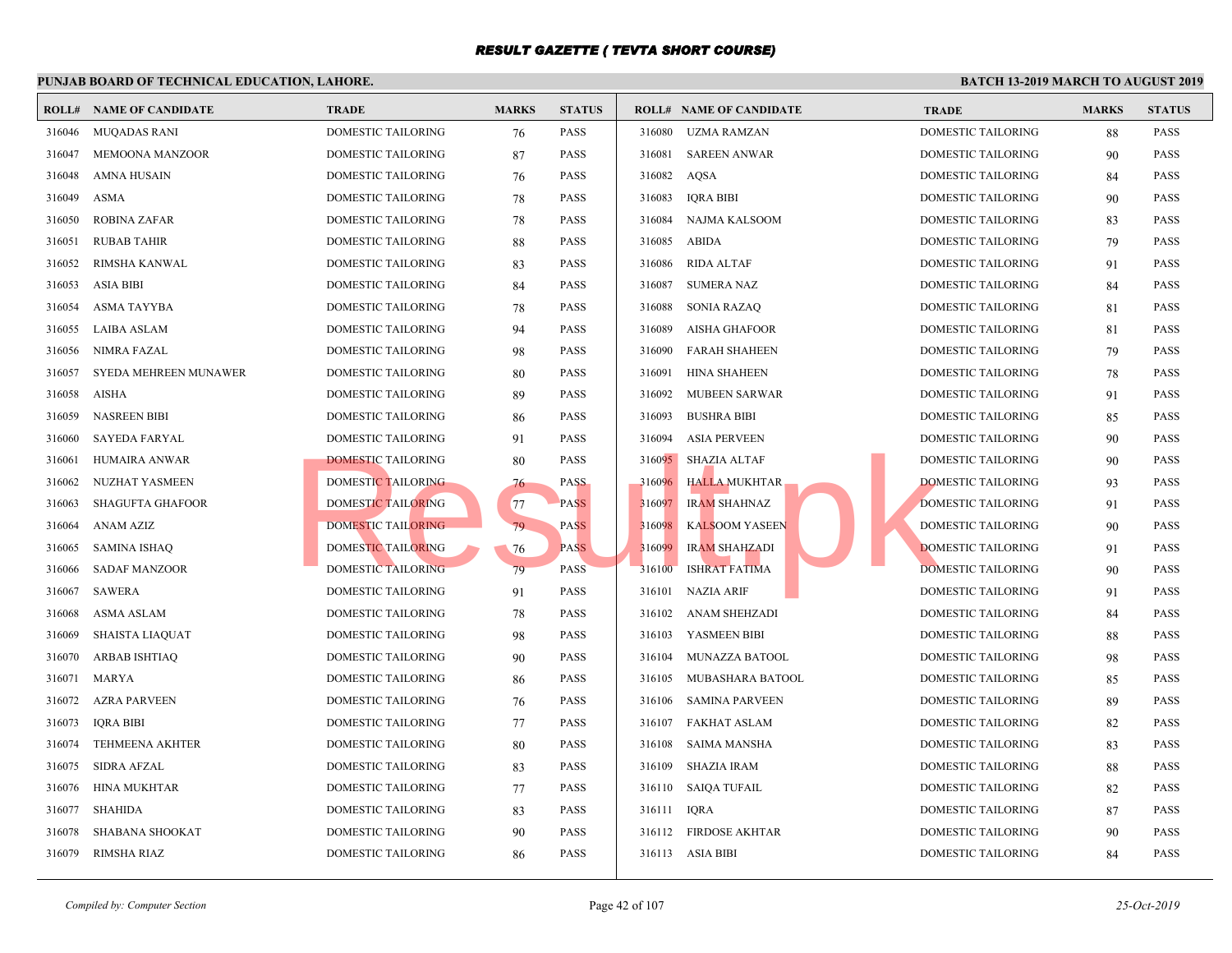|        | <b>ROLL# NAME OF CANDIDATE</b>                                  | <b>TRADE</b>                 | <b>MARKS</b> | <b>STATUS</b> |        | <b>ROLL# NAME OF CANDIDATE</b> | <b>TRAL</b> |
|--------|-----------------------------------------------------------------|------------------------------|--------------|---------------|--------|--------------------------------|-------------|
|        | 316114 HINA SHAHZADI                                            | DOMESTIC TAILORING           | 82           | <b>PASS</b>   |        | 316146 SHABANA BIBI            | <b>DOME</b> |
| 316115 | SHAZIA KANWAL                                                   | DOMESTIC TAILORING           | 88           | <b>PASS</b>   | 316147 | <b>MEHNAZ</b>                  | <b>DOME</b> |
| 316116 | SHAZIA BIBI                                                     | DOMESTIC TAILORING           | 84           | <b>PASS</b>   | 316148 | AYESHA KANWAL                  | <b>DOME</b> |
| 316117 | SHANDA                                                          | DOMESTIC TAILORING           | 82           | <b>PASS</b>   | 316149 | AMBREEN SHAHZADI               | <b>DOME</b> |
| 316118 | TAHIRA BIBI                                                     | DOMESTIC TAILORING           | 81           | <b>PASS</b>   | 316150 | <b>SAKINA BIBI</b>             | <b>DOME</b> |
| 316119 | <b>AFREEN</b>                                                   | DOMESTIC TAILORING           | 91           | <b>PASS</b>   | 316151 | UZMA ZAHOOR                    | <b>DOME</b> |
| 316120 | AYESHA ASHFAO                                                   | DOMESTIC TAILORING           | 80           | <b>PASS</b>   |        | 316152 SADAF AMJAD             | <b>DOME</b> |
| 316121 | <b>MEHR UN NISA</b>                                             | <b>DOMESTIC TAILORING</b>    | 84           | <b>PASS</b>   | 316153 | <b>RIMSHA ATHAR</b>            | <b>DOME</b> |
| 316122 | AYESHA                                                          | DOMESTIC TAILORING           | 79           | <b>PASS</b>   | 316154 | <b>IRAM</b>                    | <b>DOME</b> |
| 316123 | MUQADDAS BIBI                                                   | DOMESTIC TAILORING           | 84           | <b>PASS</b>   | 316155 | ZAINAB GHAFFAR                 | <b>DOME</b> |
| 316124 | KAFIA BIBI                                                      | DOMESTIC TAILORING           | 79           | <b>PASS</b>   | 316156 | <b>RAHAT HUSSAIN</b>           | <b>DOME</b> |
| 316125 | NABEELA AKRAM                                                   | DOMESTIC TAILORING           | 77           | <b>PASS</b>   | 316157 | <b>NASEEM AKHTAR</b>           | <b>DOME</b> |
| 316126 | YAMEEN AKHTAR                                                   | DOMESTIC TAILORING           | 86           | <b>PASS</b>   | 316158 | AMNA SHOUKAT                   | <b>COMP</b> |
| 316127 | NAJMA PARVEEN                                                   | DOMESTIC TAILORING           | 78           | <b>PASS</b>   | 316159 | <b>SANA IRAM</b>               | <b>COMP</b> |
| 316128 | <b>SHABANA NORIN</b>                                            | DOMESTIC TAILORING           | 80           | <b>PASS</b>   | 316160 | <b>NISHA LATIF</b>             | <b>COMP</b> |
| 316129 | WAJIHA ALEEM                                                    | DOMESTIC TAILORING           | 90           | PASS          | 316161 | <b>FIRDOUS NAWAZ</b>           | <b>COMP</b> |
| 316130 | TAHIRA MUSHTAQ                                                  | DOMESTIC TAILORING           | 82           | <b>PASS</b>   | 316162 | <b>SONIA MEHMOOD</b>           | <b>COMP</b> |
| 316131 | SHAISTA SADIQ                                                   | <b>BEAUTICIAN</b>            | 95           | <b>PASS</b>   | 316163 | <b>MAHWISH SHADAB</b>          | <b>COMP</b> |
| 316132 | ANAM MUNIR                                                      | <b>BEAUTICIAN</b>            | 76           | <b>PASS</b>   | 316164 | <b>MUNEEBA TAHIR</b>           | <b>COMP</b> |
| 316133 | RIMSHA                                                          | <b>BEAUTICIAN</b>            | 87           | <b>PASS</b>   | 316165 | <b>FARKHANDA KOUSAR</b>        | <b>COMP</b> |
| 316134 | SIDRA TALIB                                                     | <b>BEAUTICIAN</b>            | 80           | <b>PASS</b>   | 316166 | <b>SWERA BIBI</b>              | <b>COMP</b> |
| 316135 | MUHAMMAD UMAR RAMZAN                                            | <b>COMPUTER APPLICATIONS</b> | 81           | <b>PASS</b>   | 316167 | SANA KIRN                      | <b>COMP</b> |
| 316136 | <b>TAHIRA BIBI</b>                                              | <b>COMPUTER APPLICATIONS</b> | 80           | <b>PASS</b>   | 316168 | SHABANA KOUSAR                 | <b>COMP</b> |
|        | 316137 IRAM SHAHZADI ARSHAD                                     | <b>COMPUTER APPLICATIONS</b> | 80           | <b>PASS</b>   | 316169 | NEELUM SHAHZADI                | <b>COMP</b> |
|        | <b>GOVERNMENT VOCATIONAL TRAINING INSTITUTE FOR WOMEN, AWAN</b> |                              |              |               | 316170 | NOREEN LIAQAT                  | <b>COMP</b> |
|        | <b>CHOWK,, KHANEWAL</b>                                         |                              |              |               |        | 316171 NADIA                   | <b>COMP</b> |
|        | 316138 KANWAL SHEHZADI                                          | DOMESTIC TAILORING           | 96           | <b>PASS</b>   |        | 316172 TEHMINA KOUSAR          | <b>COMP</b> |
| 316139 | MUBASHIRA IRSHAD                                                | DOMESTIC TAILORING           | 94           | <b>PASS</b>   | 316173 | TYYABA WAHEED                  | <b>COMP</b> |
| 316140 | <b>SAMREEN ASHRAF</b>                                           | DOMESTIC TAILORING           | 93           | <b>PASS</b>   | 316174 | <b>AZBA</b>                    | <b>COMP</b> |
| 316141 | KOMAL NAHEED ASLAM                                              | DOMESTIC TAILORING           |              | <b>ABSENT</b> |        | 316175 MAHAM BATOOL            | <b>COMP</b> |
| 316142 | <b>MONIBAH SALLOW</b>                                           | DOMESTIC TAILORING           |              | <b>ABSENT</b> |        | 316176 SANA SAEED              | <b>COMP</b> |
| 316143 | SAJIDA GOHAR                                                    | DOMESTIC TAILORING           | 96           | <b>PASS</b>   | 316177 | SONIA RUKHSAR                  | <b>COMP</b> |
| 316144 | <b>KIREN SHEER</b>                                              | <b>DOMESTIC TAILORING</b>    | 96           | <b>PASS</b>   | 316178 | SIDRA ANWAR                    | <b>BEAU</b> |
| 316145 | NAJMA RAFEEQ                                                    | <b>DOMESTIC TAILORING</b>    | 93           | PASS          | 316179 | RIMSHA KANWAL                  | <b>BEAU</b> |
|        |                                                                 |                              |              |               |        |                                |             |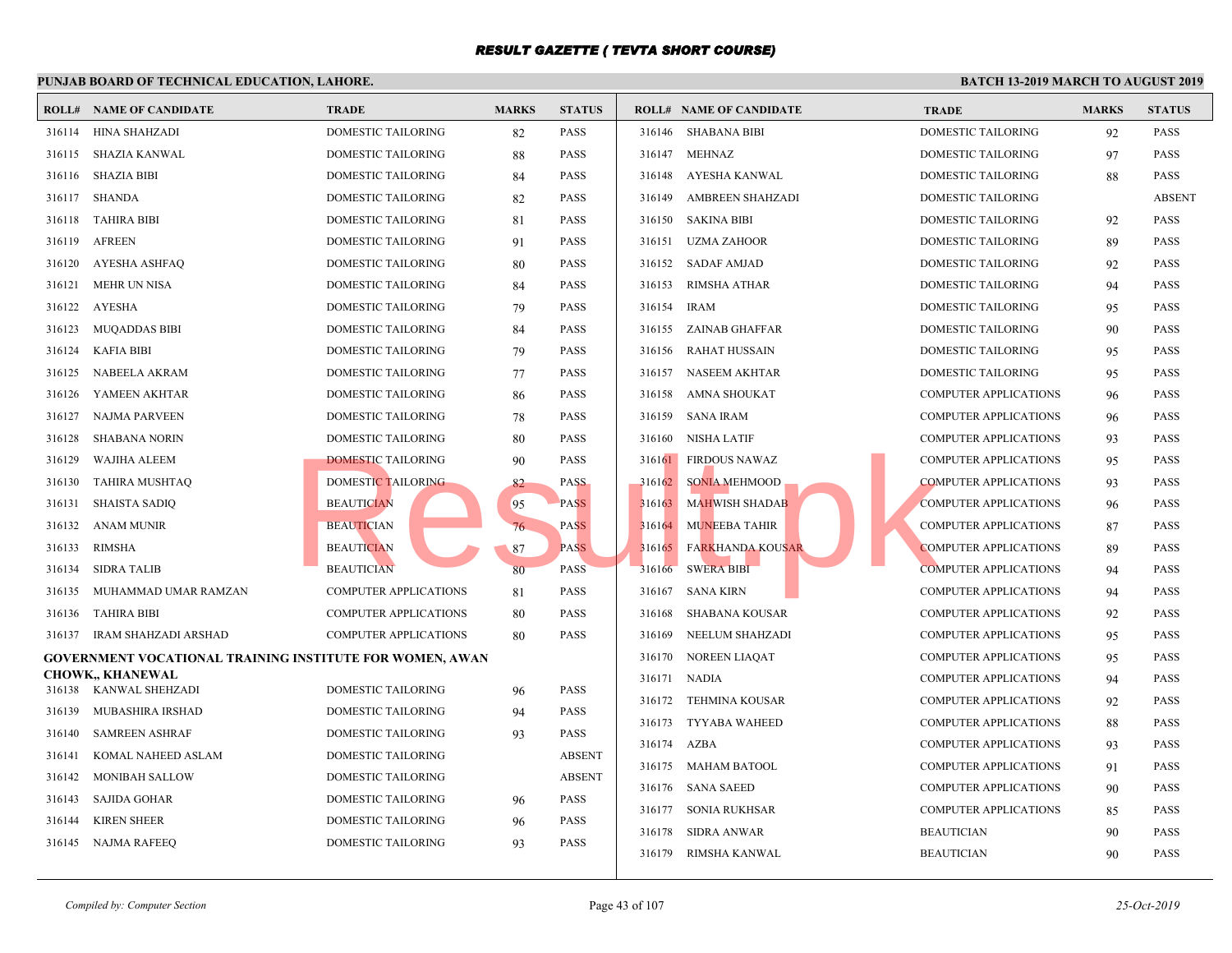#### **PUNJAB BOARD OF TECHNICAL EDUCATION, LAHORE. ROLL# NAME OF CANDIDATE TRADE MARKS STATUS ROLL# NAME OF CANDIDATE TRADE MARKS STATUS** 316180 NASREEN AKHTER BEAUTICIAN 84 PASS 316181 IQRA ANWAR BEAUTICIAN 89 PASS 316182 HUMARA ASGHAR BEAUTICIAN 87 PASS 316183 HUMAIRA BIBI BEAUTICIAN 75 PASS 316184 FARZANA KHAN BEAUTICIAN 90 PASS 316185 KOMAL SAEED BEAUTICIAN 76 PASS 316186 TANIA FALAK BEAUTICIAN 92 PASS 316187 SUMARA ZULFIQAR BEAUTICIAN 78 PASS 316188 HUMAIRA BEAUTICIAN 78 PASS 316189 SHANZA HAYAT BEAUTICIAN ABSENT 316190 SHEZA ANJUM BEAUTICIAN 88 PASS 316191 UZMA RAFIQ BEAUTICIAN 86 PASS 316192 SAMIA NAZ BEAUTICIAN 84 PASS 316193 HUMA GUL BEAUTICIAN 79 PASS 316194 RIZWANA MAHMOOD BEAUTICIAN 91 PASS 316195 SIDRA BEAUTICIAN 87 PASS 316196 NABILA BEAUTICIAN 78 PASS 316197 SONIA AZIZ BEAUTICIAN 78 PASS 316198 FATIMA BIBI BEAUTICIAN 79 PASS 316199 ZAHIDA RIAZ BEAUTICIAN 83 PASS 316200 ASMA SHAHAB BEAUTICIAN 87 PASS 316201 HUMA DEEWAAN BEAUTICIAN 98 PASS 316202 ASIA BEAUTICIAN 81 PASS **CENTER FOR AGRICULTURAL MACHINER INDUSTRIES, S.I.E, MIAN CHANNU** 316203 ABDUL RAHMAN MACHINIST 85 PASS 316204 MUHAMMAD ADEEL MACHINIST 80 PASS 316205 ABU SUFYAN MACHINIST 70 PASS 316206 SHAZAM MACHINIST 87 PASS 316207 AHMAD ZEESHAN IMRAN MACHINIST 80 PASS 316208 ADNAN LATIF MACHINIST 90 PASS 316209 ALI HAIDER MACHINIST 94 PASS 316210 MUHAMMAD FAROOQ MACHINIST 69 PASS 316211 MUHAMMAD MACHINIST 69 PASS 316212 NAVEED AHMAD MACHINIST 91 PASS 316213 MUHAMMAD ARSLAN AUTO 316214 MUHAMMAD ATIQ AUTO 316215 MUHAMMAD ATHAR AUTO 316216 USAMA SHOUKAT AUTO 316217 ISRAR AHMAD GHAZI AUTO 316218 AAMIR RAZAQ AUTO 316219 MUHAMMAD WAQAS AUTO 316220 MUHAMMAD MOHSIN IQBAL AUTO 316221 HAFIZ MUHAMMAD HASAN SHAHID AUTO 316222 SHARJEEL AHMAD AUTO 316223 YASIR ABBAS AUTO 316224 MUAZZAM ISHFAQ AUTO 316225 MUHAMMAD NABEEL AUTO 316226 AKBAR ALI MACH **GOVERNMENT VOCATIONAL TRAINING INSTITUTE MIAN CHANNU** 316227 HIRA IRAM DOME 316228 KOKAB NASIR DOME 316229 ANAM JAVED DOMESTIC TAILORING 96 PASS 316230 ANEELA YASEEN NEELA YASEEN DOME 316231 HIRA KHALIL DOMESTIC TAILORING ABSENTIAL DOMESTIC TAILORING ABSENTIAL DOMESTIC TAILORING ABSENT OF TAILORING ABSENT OF TAILORING ASSAULT AND DOMESTIC TAILORING ABSENT OF TAILORING ABSENT OF TAILORING ABSENT OF TAILO 316232 SUMBAL AWAN DOME 316233 SANIA BIBI DOME 316234 GULNAZ BASHIR DOME 316235 AMNA NASIR DOME 316236 ANSA BIBI DOME 316237 NAZIA AMJAD DOME 316238 MAHAM NADEEM DOME 316239 SHANZA RASHEED DOME 316240 RABIA DOME 316241 RIMSHA BIBI DOME 316242 KHALIDA PARVEEN DOME 316243 SANA MAJEED DOME 316244 IRFAH ILYAS DOME BEAUTICIAN<br>
BEAUTICIAN<br>
BEAUTICIAN<br>
BEAUTICIAN<br>
BEAUTICIAN<br>
BEAUTICIAN<br>
BEAUTICIAN<br>
BEAUTICIAN<br>
BEAUTICIAN<br>
BEAUTICIAN<br>
83<br>
PASS<br>
PASS<br>
PASS<br>
PASS<br>
PASS<br>
PASS<br>
PASS<br>
PASS<br>
PASS<br>
PASS<br>
PASS<br>
PASS<br>
PASS<br>
PASS<br>
PASS<br>
PASS<br>
PA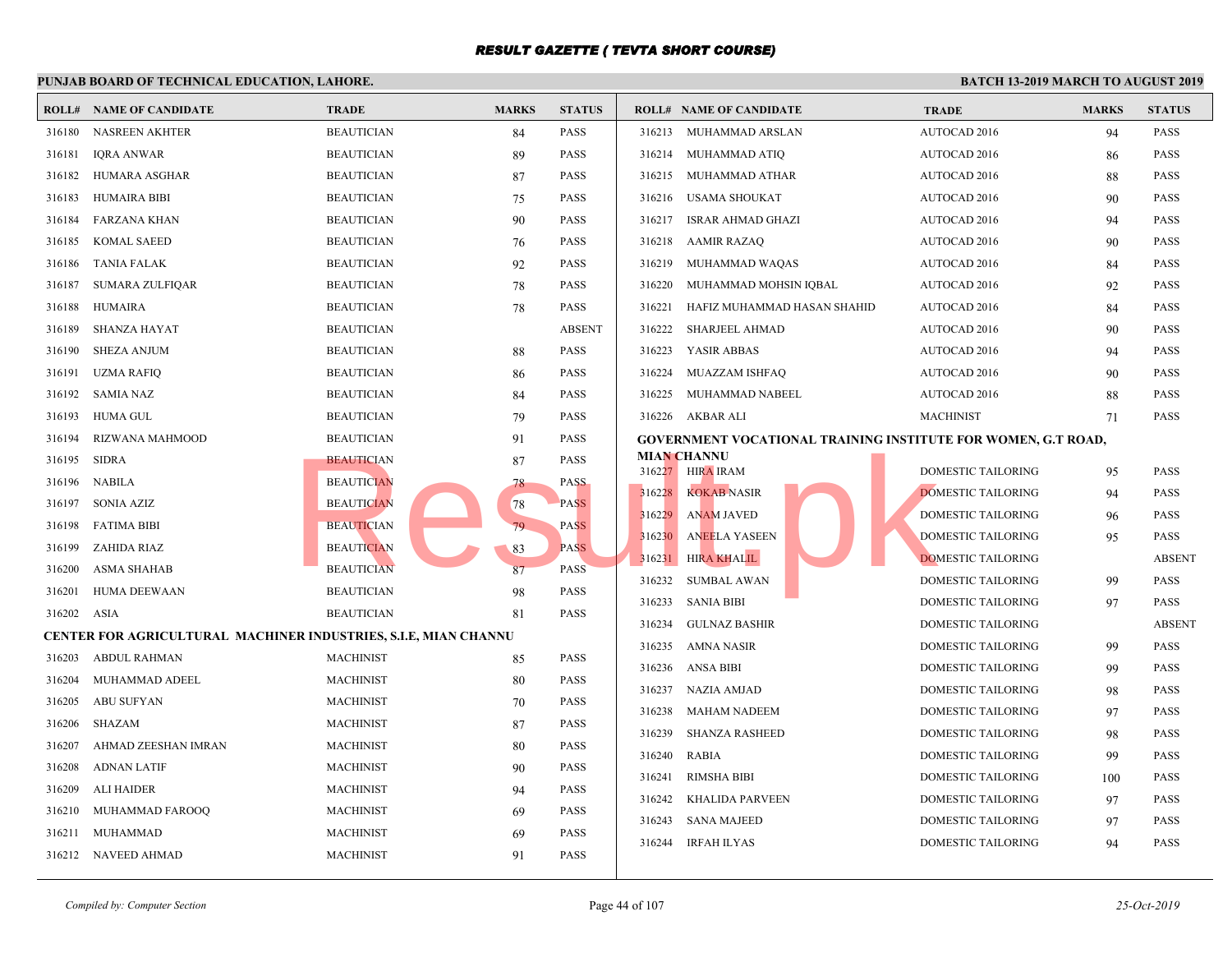#### **PUNJAB BOARD OF TECHNICAL EDUCATION, LAHORE. ROLL# NAME OF CANDIDATE TRADE MARKS STATUS ROLL# NAME OF CANDIDATE TRADE MARKS STATUS** 316245 SOBIA ZAHIRA DOMESTIC TAILORING 93 PASS 316246 BUSHRA BIBI DOMESTIC TAILORING 99 PASS 316247 AMNA KHALIL BEAUTICIAN 94 PASS 316248 SIDRA ASLAM BEAUTICIAN 99 PASS 316249 AFIA ASLAM BEAUTICIAN 97 PASS 316250 IRAM NAWAZ BEAUTICIAN 93 PASS 316251 AQSA AKRAM BEAUTICIAN 99 PASS 316252 MEHNAZ BIBI BEAUTICIAN 96 PASS 316253 AQSA WASEEM BEAUTICIAN 95 PASS 316254 NIMRA LIAQAT BEAUTICIAN 95 PASS 316255 SABA MUSHTAQ BEAUTICIAN 96 PASS 316256 ZANIB KALSOOM BEAUTICIAN 98 PASS 316257 AYESHA BEAUTICIAN 95 PASS 316258 SIDRA BEAUTICIAN 95 PASS 316259 SAMRANA ASMAT BEAUTICIAN 96 PASS 316260 BABI BEAUTICIAN 95 PASS 316261 ASIFA SHANI BEAUTICIAN 99 PASS 316262 SANA RAZZAQ BEAUTICIAN 95 PASS 316263 RABIA SADDIQ BEAUTICIAN 94 PASS 316264 TASLEEM AKHTAR BEAUTICIAN 96 PASS 316265 BASHRAN BIBI BEAUTICIAN 96 PASS 316266 SHAKEELA SALAMAT BEAUTICIAN 94 PASS **GOVERNMENT TECHNICAL TRAINING INSTITUTE, NEAR DHQ, JOHARABAD (KHUSHAB)** 316267 AHMAD ALI COMPUTER APPLICATIONS 90 PASS 316268 MUHAMMAD AHSAN COMPUTER APPLICATIONS ABSENT 316269 TAUQEER SHAHZAD COMPUTER APPLICATIONS 82 PASS 316270 MUBASHAR UL HASSAN COMPUTER APPLICATIONS 90 PASS 316271 HAMZA TARIQ COMPUTER APPLICATIONS 89 PASS 316272 AOUN MUHAMMAD SHAH COMPUTER APPLICATIONS 86 PASS 316273 NASIR MEHMOOD COMPUTER APPLICATIONS 88 PASS 316274 HAFIZ MERAJ KHALID COMPUTER APPLICATIONS 88 PASS 316275 QAISAR IQBAL COMPUTER APPLICATIONS ABSENT 316276 AHMAD BILAL COMPUTER APPLICATIONS 85 PASS 316277 MUHAMMAD ASAD BILAL COMP 316278 MUHAMMAD WAQAS ASLAM COMP 316279 HUZAIFA RAMZAN COMP 316280 MUHAMMAD USMAN COMP 316281 AQEEL AHMED SHAHID COMP 316282 MUHAMMAD ASAD ALTAF AUTO 316283 MUHAMMAD USMAN AUTO 316284 MUHAMMAD MASOOD AUTO 316285 MUHAMMAD ABDULLAH AUTO 316286 AAMIR SHEHZAD AUTO 316287 MUHAMMAD IJAZ AUTO 316288 SUMMAR ABBAS AUTO 316289 MUHAMMAD ISLAM AUTO 316290 ZAIN UL ABIDEEN AUTO 316291 MUHAMMAD ZAHID IQBAL AUTO 316292 MUHAMMAD TOUQEER AUTO 316293 MUHAMMAD ZAHOOR U DIN AUTO 316294 UMAR DARAZ AUTO 316295 ZAHID IMRAN AUTO ELECT<sub>1</sub> **REPAI**  316296 MUHAMMAD NOMAN ELECT REPAI 316297 MUHAMMAD ZAHEER KHAN ELECT **REPAI**  316298 MUHAMMAD USMAN AYAZ ELECT **REPAI**  316299 MUHAMMAD ABRAR HAIDER ELECT **REPAI**  316300 ALI RAZA SHAH ELECT **REPAI**  316301 MUSHTAQ AHMAD ELECT **REPAI**  316302 SHAHBAZ HUSSAIN ELECT **REPAI**  316303 AHMAD HAYAT ELECT REPAIR 316304 MUHAMMAD AWAIS ALI ELECT **REPAI**  316305 DANISH ELECT 316306 BADSHAH MIR KHAN BEAUTICIAN<br>
BEAUTICIAN<br>
BEAUTICIAN<br>
BEAUTICIAN<br>
BEAUTICIAN<br>
BEAUTICIAN<br>
BEAUTICIAN<br>
PASS<br>
PASS<br>
PASS<br>
PASS<br>
PASS<br>
PASS<br>
PASS<br>
PASS<br>
PASS<br>
PASS<br>
PASS<br>
PASS<br>
PASS<br>
PASS<br>
PASS<br>
PASS<br>
PASS<br>
PASS<br>
PASS<br>
PASS<br>
PASS<br>
PASS<br>
PASS<br>

**REPAI**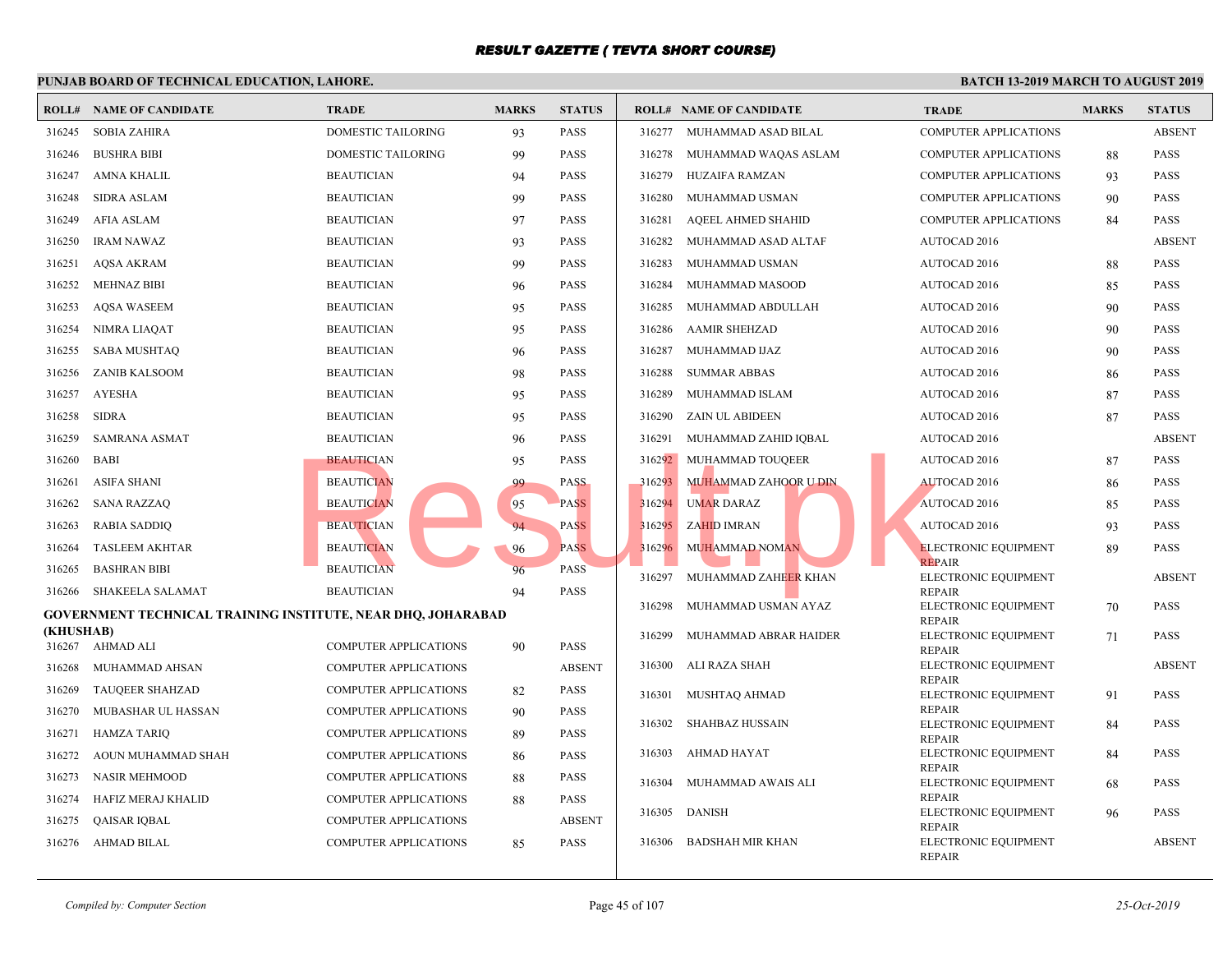|        | <b>ROLL# NAME OF CANDIDATE</b>                                        | <b>TRADE</b>              | <b>MARKS</b>              | <b>STATUS</b> |        | <b>ROLL# NAME OF CANDIDATE</b>             | <b>TRAL</b> |
|--------|-----------------------------------------------------------------------|---------------------------|---------------------------|---------------|--------|--------------------------------------------|-------------|
| 316307 | MUHAMMAD RAMZAN                                                       | ELECTRONIC EQUIPMENT      | 88                        | <b>PASS</b>   | 316338 | <b>ASMA SAEED</b>                          | <b>COMP</b> |
|        | <b>GOVERNMENT VOCATIONAL TRAINING INSTITUTE FOR WOMEN, MOH.</b>       | <b>REPAIR</b>             |                           |               | 316339 | SANA ISMAEEL                               | <b>COMP</b> |
|        | MUDHWAL, KHUSHAB                                                      |                           |                           |               | 316340 | <b>GUL NAZ</b>                             | <b>COMP</b> |
|        | 316308 RUKHSANA                                                       | <b>BEAUTICIAN</b>         | 72                        | <b>PASS</b>   | 316341 | ARUSA BASHIR                               | <b>COMP</b> |
| 316309 | <b>FADIA PERVEEN</b>                                                  | <b>BEAUTICIAN</b>         | 89                        | <b>PASS</b>   | 316342 | AROOJ FATIMA                               | <b>COMP</b> |
| 316310 | AMNA SHAHZADI                                                         | <b>BEAUTICIAN</b>         | 85                        | <b>PASS</b>   | 316343 | SADIQA BIBI                                | COMP        |
| 316311 | NASREEN AKHTAR                                                        | <b>BEAUTICIAN</b>         | 91                        | <b>PASS</b>   | 316344 | <b>GUL ZAREEN</b>                          | <b>COMP</b> |
| 316312 | NAZIA NAWAZ                                                           | <b>BEAUTICIAN</b>         | 85                        | <b>PASS</b>   | 316345 | UME JAVARIA                                | <b>COMP</b> |
| 316313 | <b>HUMA FAROOQ</b>                                                    | <b>BEAUTICIAN</b>         | 86                        | <b>PASS</b>   | 316346 | FARZANA ZAFAR                              | <b>BEAU</b> |
| 316314 | FEHIRA FATIMA AWAN                                                    | <b>BEAUTICIAN</b>         | 81                        | <b>PASS</b>   | 316347 | JAVAIRIA KHALEEL                           | <b>BEAU</b> |
| 316315 | JAVERIA HANIF                                                         | <b>BEAUTICIAN</b>         | 71                        | <b>PASS</b>   | 316348 | AMMARA KHALEEL                             | <b>BEAU</b> |
| 316316 | <b>SIDRA ANWER</b>                                                    | <b>BEAUTICIAN</b>         | 95                        | <b>PASS</b>   | 316349 | <b>HAMNA YASMEEN</b>                       | <b>BEAU</b> |
| 316317 | <b>SAMREEN AKHTAR</b>                                                 | <b>BEAUTICIAN</b>         | 75                        | <b>PASS</b>   | 316350 | SHAHANA SHAUKAT                            | <b>BEAU</b> |
| 316318 | RIMSHA KANWAL                                                         | <b>BEAUTICIAN</b>         | 86                        | <b>PASS</b>   | 316351 | MOMINA IKRAM                               | <b>BEAU</b> |
| 316319 | <b>MUBEEN BASHIR</b>                                                  | <b>BEAUTICIAN</b>         |                           | <b>ABSENT</b> | 316352 | IMRANA AFZAL                               | <b>BEAU</b> |
| 316320 | MUZAMMIL                                                              | <b>BEAUTICIAN</b>         |                           | <b>ABSENT</b> |        | 316353 PALWASHA HABIB                      | <b>BEAU</b> |
| 316321 | <b>TAHIRA JAVED</b>                                                   | <b>BEAUTICIAN</b>         | 78                        | <b>PASS</b>   | 316354 | <b>TAYYABA AZHAR</b>                       | <b>BEAU</b> |
| 316322 | UJYARA MAHEEN                                                         | <b>BEAUTICIAN</b>         |                           | <b>ABSENT</b> | 316355 | SAWAIRA KAINAT                             | <b>BEAU</b> |
| 316323 | MALAIKA                                                               | <b>BEAUTICIAN</b>         | 79                        | <b>PASS</b>   | 316356 | <b>FOZIA NAWAZ</b>                         | <b>BEAU</b> |
| 316324 | <b>UME AIMAN</b>                                                      | <b>BEAUTICIAN</b>         | 80                        | <b>PASS</b>   | 316357 | <b>SUMMAIYA SHAHEEN</b>                    | <b>BEAU</b> |
| 316325 | <b>MEHWISH MASOOD</b>                                                 | <b>DOMESTIC TAILORING</b> | 93                        | <b>PASS</b>   | 316358 | <b>IROJ AFREEN</b>                         | <b>BEAU</b> |
| 316326 | SAMIA ISMAIL                                                          | DOMESTIC TAILORING        |                           | <b>ABSENT</b> | 316359 | <b>TANVEER AKHTER</b>                      | <b>BEAU</b> |
| 316327 | <b>SAMREEN AYOUB</b>                                                  | DOMESTIC TAILORING        | 84                        | <b>PASS</b>   | 316360 | <b>AQEELA NAZ</b>                          | <b>DOME</b> |
| 316328 | NOOR UL AIN JAVAID                                                    | DOMESTIC TAILORING        |                           | <b>ABSENT</b> | 316361 | ALISHBA IQBAL                              | <b>DOME</b> |
| 316329 | UME HABIBA                                                            | DOMESTIC TAILORING        |                           | <b>ABSENT</b> | 316362 | SAMINA QAMAR                               | <b>DOME</b> |
| 316330 | <b>SADIA BATOOL</b>                                                   | DOMESTIC TAILORING        | 82                        | <b>PASS</b>   | 316363 | TALAT NAZ                                  | <b>DOME</b> |
| 316331 | <b>LARAIB AHMAD</b>                                                   | DOMESTIC TAILORING        | 85                        | <b>PASS</b>   | 316364 | SANIA NAZ                                  | <b>COMP</b> |
| 316332 | <b>AMREEN KHATOON</b>                                                 | DOMESTIC TAILORING        | 84                        | <b>PASS</b>   | 316365 | PAKEEZA MUSTAFA                            | <b>DOME</b> |
| 316333 | <b>BUSHRA NOREEN</b>                                                  | DOMESTIC TAILORING        | 91                        | <b>PASS</b>   | 316366 | SAIRA PERVEEN                              | <b>DOME</b> |
| 316334 | <b>NAZISH MALIK</b>                                                   | DOMESTIC TAILORING        | 88                        | <b>PASS</b>   |        | ALI HAJVARI DASTKARI SCHOOL, DARBAR HAZRA' |             |
| 316335 | <b>QURAT UL AIN</b>                                                   | DOMESTIC TAILORING        | 86                        | <b>PASS</b>   |        | <b>MALL, LAHORE</b>                        |             |
|        | <b>GOVERNMENT VOCATIONAL TRAINING INSTITUTE FOR WOMEN, NEAR T.H.Q</b> |                           | 316367 IQRA GHULAM SARWAR | <b>DOME</b>   |        |                                            |             |
|        | HOSPITAL, NOSHEHRA (KHUSHAB)                                          |                           |                           |               | 316368 | AASIA IMRAN                                | <b>DOME</b> |
|        | 316336 AQSA SALEEM                                                    | COMPUTER APPLICATIONS     | 96                        | <b>PASS</b>   | 316369 | ESHA FAYYAZ                                | <b>DOME</b> |
|        | 316337 SAIMA MEER                                                     | COMPUTER APPLICATIONS     | 94                        | <b>PASS</b>   |        |                                            |             |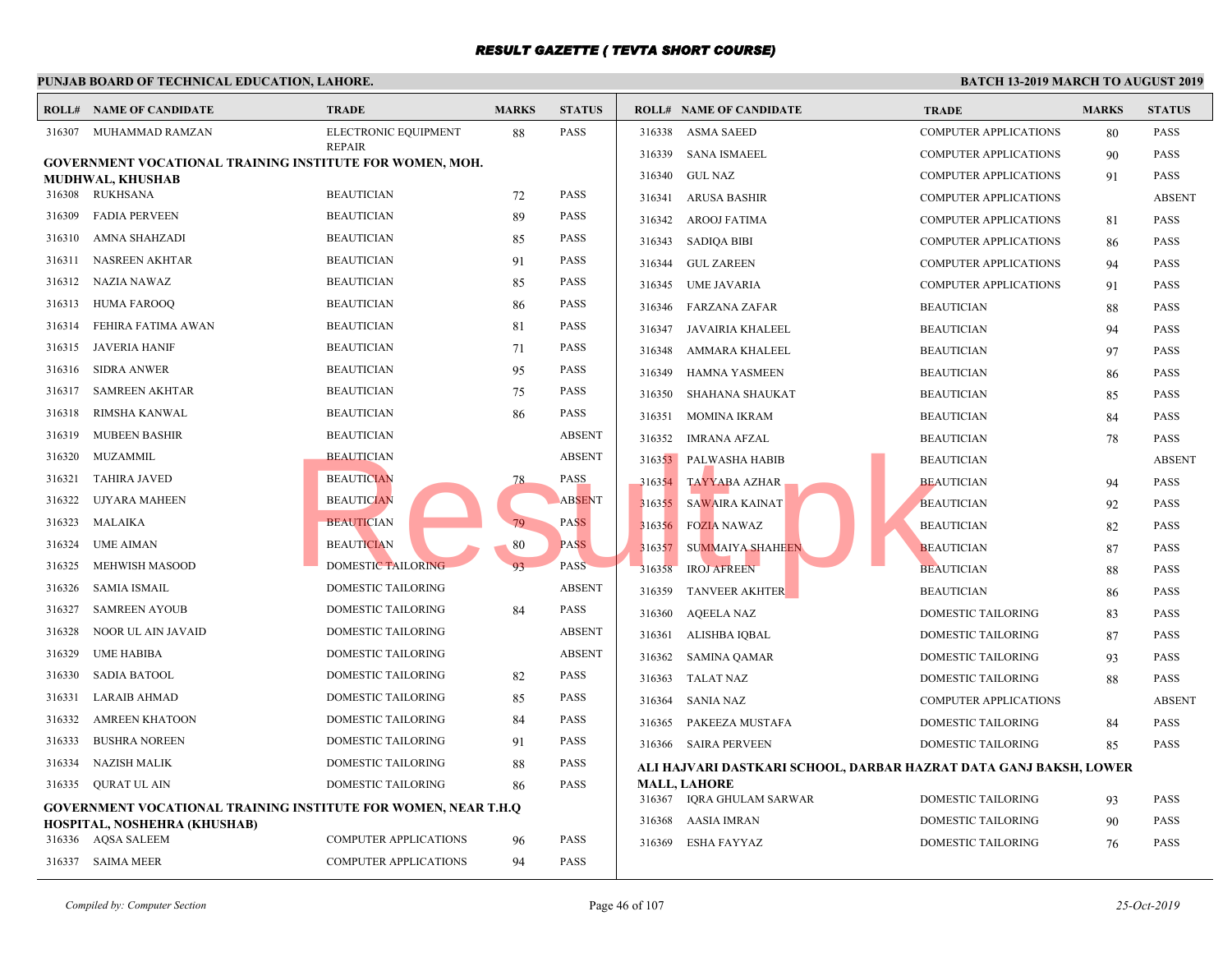#### **PUNJAB BOARD OF TECHNICAL EDUCATION, LAHORE. ROLL# NAME OF CANDIDATE TRADE MARKS STATUS ROLL# NAME OF CANDIDATE TRADE MARKS STATUS** 316370 FATIMA DOMESTIC TAILORING 86 PASS 316371 SHUMAIRA TALIB DOMESTIC TAILORING 94 PASS 316372 AAMNA BIBI DOMESTIC TAILORING 78 PASS 316373 RIMSHA DOMESTIC TAILORING 92 PASS 316374 ZAINAB DOMESTIC TAILORING 91 PASS 316375 KIRAN SHAHZADI DOMESTIC TAILORING 94 PASS 316376 IFFAT BANO DOMESTIC TAILORING 90 PASS 316377 SHAKILA NAZ DOMESTIC TAILORING 93 PASS 316378 AATIFA FAISAL DOMESTIC TAILORING 93 PASS 316379 SADIA SHABBIR DOMESTIC TAILORING 90 PASS 316380 KAINAT SHAHZAIB DOMESTIC TAILORING 80 PASS 316381 LAIBA ALI DOMESTIC TAILORING 93 PASS 316382 HINA DOMESTIC TAILORING 92 PASS **DEFENCE WELFARE SOCITY TECHNICAL VOCATIONAL TRAINING CENTRE, STREET NO. 1 PEER COLLONY WALTON ROAD,LAHORE CANTT, LAHORE** 316383 SYEDA INSEBAT IMRAN DOMESTIC TAILORING ABSENT 316384 KIRAN ASGHAR DOMESTIC TAILORING 90 PASS 316385 FIZA ABBAS DOMESTIC TAILORING ABSENT 316386 SAIMA DOMESTIC TAILORING 87 PASS 316387 KANWAL AZAM DOMESTIC TAILORING 84 PASS 316388 AMBREEN DOMESTIC TAILORING 89 PASS 316389 UME E KALSOOM DOMESTIC TAILORING 92 PASS 316390 ZEENAT DOMESTIC TAILORING 88 PASS 316391 GHULAM SAKINA BASRI DOMESTIC TAILORING 88 PASS 316392 PAKEEZA AISS DOMESTIC TAILORING 87 PASS 316393 RABICA SABIR DOMESTIC TAILORING 85 PASS 316394 MUZAMIL BIBI DOMESTIC TAILORING 86 PASS 316395 AYESHA BIBI DOMESTIC TAILORING 80 PASS 316396 HUMAIRA MUHARRAM ALI DOMESTIC TAILORING 77 PASS 316397 SADIA BATOOL DOMESTIC TAILORING 88 PASS 316398 SUMBAL ZAIB DOMESTIC TAILORING 87 PASS 316399 SAMREEN JAVED DOMESTIC TAILORING 79 PASS 316400 SANA TAHIRA DOMESTIC TAILORING 88 PASS 316401 HIRA DOMESTIC TAILORING 88 PASS 316402 NIMRA DOME 316403 AYESHA RIZWAN DOME 316404 RIMSHA YASEEN DOME 316405 SAMREEN NAZ DOME 316406 NISHA DOME 316407 SIDRA MAQBOOL DOME 316408 ROVIBA MARYAM DOME 316409 NAZIA MUHABBAT DOME 316410 MAFIYA DOME 316411 NOOR FATIMA DOME 316412 SAEHAR DOME 316413 ZAINAB LAL DIN DOME 316414 FATIMA DOME 316415 SHAGUFTA FASHI 316416 NAZIA MAROOF FASHI 316417 NISHA BIBI FASHI 316418 ZAINYB NADEEM FASHI 316419 AMNA PERVAIZ FASHI 316420 SAJIDA RANI FASHI 316421 AREEJ JAWAD FASHI 316422 KANZA JAWAD BUTT FASHI 316423 ASMA ASLAM FASHI 316424 AIMEN RASHID FASHI 316425 MISBAH SUNDAS FASHI 316426 MAIRA SALEEM FASHI 316427 CHANDA FARYAD FASHI 316428 SAIRA BEAUT 316429 FOZIA BEAUT 316430 KAINAT BEAUT 316431 ESHA ABBAS BEAUTICIAN ABSENT 316432 KIRAN ABBAS BEAUT 316433 IQRA YASMEEN BEAUT 316434 SAIRA YASMIN BEAUT 316435 NARGIS KANWAL BEAUT DOMESTIC TAILORING NEW PASS<br>
DOMESTIC TAILORING NEW PASS<br>
DOMESTIC TAILORING RESULTION NEW PASS<br>
DOMESTIC TAILORING RESULTION PASS<br>
DOMESTIC TAILORING RESULTION PASS<br>
DOMESTIC TAILORING RESULTION PASS<br>
DOMESTIC TAILORING P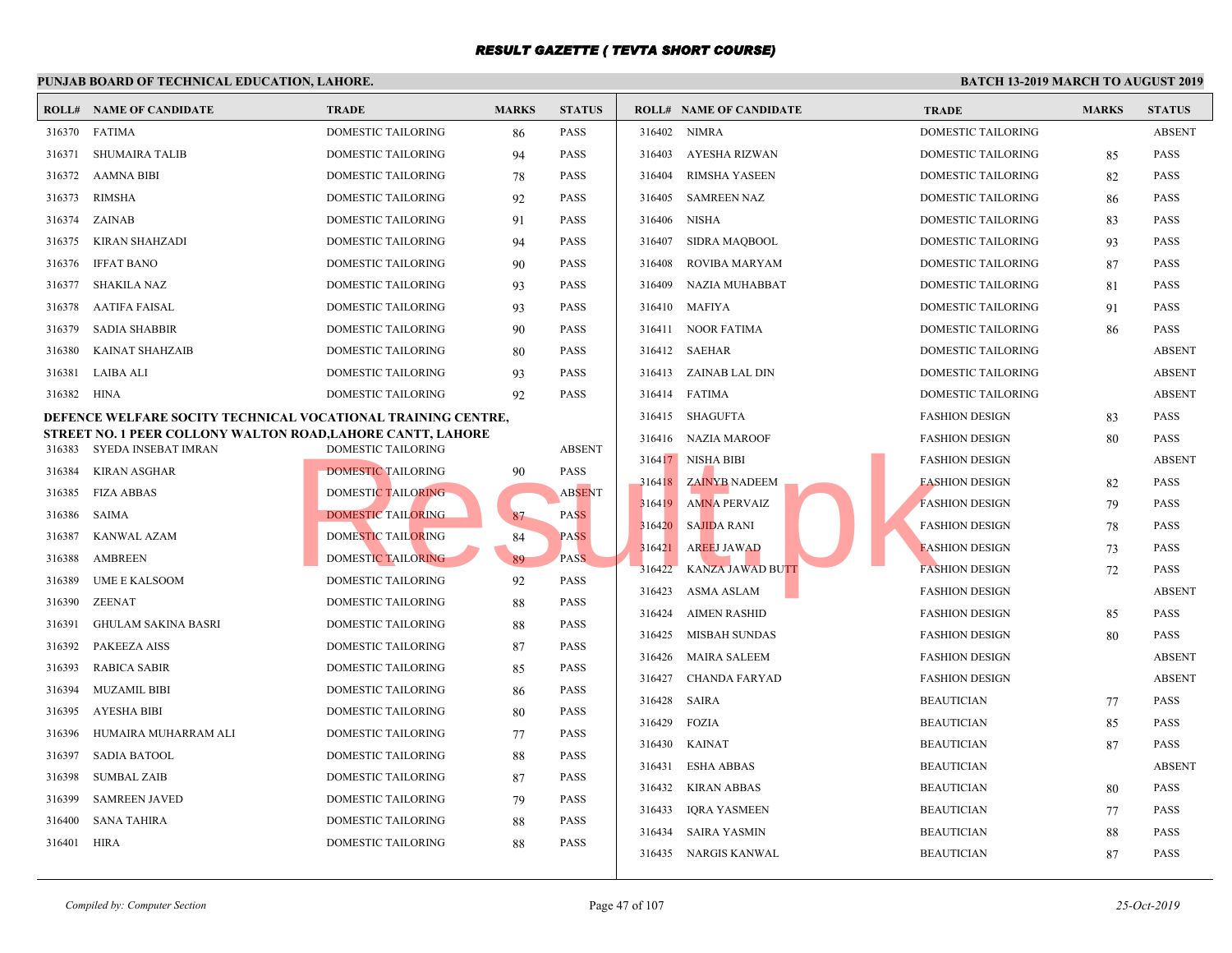|        | <b>ROLL# NAME OF CANDIDATE</b> | <b>TRADE</b>                 | <b>MARKS</b> | <b>STATUS</b> |        | <b>ROLL# NAME OF CANDIDATE</b> | <b>TRAL</b> |
|--------|--------------------------------|------------------------------|--------------|---------------|--------|--------------------------------|-------------|
| 316436 | <b>NIDA WAHEED</b>             | <b>BEAUTICIAN</b>            | 72           | <b>PASS</b>   | 316470 | MISBAH YOUSAF                  | <b>COMP</b> |
| 316437 | <b>NAZIA NATHANIEL</b>         | <b>BEAUTICIAN</b>            | 81           | <b>PASS</b>   | 316471 | <b>SAWERA ZAHID</b>            | <b>COMP</b> |
| 316438 | <b>RAHEELA</b>                 | <b>BEAUTICIAN</b>            | 84           | <b>PASS</b>   | 316472 | FATIMA KHURRAM                 | <b>COMP</b> |
| 316439 | <b>GULNAZ LATIF</b>            | <b>BEAUTICIAN</b>            |              | <b>ABSENT</b> | 316473 | <b>RUKHSAR UMER</b>            | <b>COMP</b> |
| 316440 | <b>TANIA YOUSAF</b>            | <b>BEAUTICIAN</b>            | 80           | <b>PASS</b>   | 316474 | <b>NADIA SAEED</b>             | <b>COMP</b> |
| 316441 | <b>SARAFINE DANIEL</b>         | <b>BEAUTICIAN</b>            | 70           | <b>PASS</b>   | 316475 | LAIBA AMANT                    | <b>COMP</b> |
| 316442 | <b>SAWERA</b>                  | <b>BEAUTICIAN</b>            | 72           | PASS          | 316476 | IQRA AZHAR                     | <b>COMP</b> |
| 316443 | HIRA ARIF                      | <b>BEAUTICIAN</b>            | 84           | <b>PASS</b>   | 316477 | BAREERA AZHAR                  | <b>COMP</b> |
| 316444 | MEHREEN ZULFIQAR               | <b>BEAUTICIAN</b>            | 78           | <b>PASS</b>   | 316478 | <b>MARYAM SAEED</b>            | <b>COMP</b> |
| 316445 | TAHZIBA ASLAM                  | <b>BEAUTICIAN</b>            | 76           | <b>PASS</b>   | 316479 | <b>HIFZA HAROON</b>            | <b>COMP</b> |
| 316446 | <b>FOZIA BIBI</b>              | <b>BEAUTICIAN</b>            | 77           | <b>PASS</b>   | 316480 | <b>SADIA MAJEED</b>            | <b>COMP</b> |
| 316447 | NAGINA IQBAL                   | <b>BEAUTICIAN</b>            | 80           | <b>PASS</b>   | 316481 | RAMZANA SHAHIN                 | <b>COMP</b> |
| 316448 | <b>FARAH SHAHID</b>            | <b>BEAUTICIAN</b>            |              | <b>ABSENT</b> | 316482 | <b>MALEEHA QADEER</b>          | COMP        |
| 316449 | RIMSHA QAYYUM                  | <b>BEAUTICIAN</b>            | 78           | PASS          | 316483 | <b>SANA TALIB</b>              | <b>COMP</b> |
| 316450 | ASRA                           | <b>BEAUTICIAN</b>            | 78           | <b>PASS</b>   | 316484 | NAEEMA LIAQAT                  | <b>COMP</b> |
| 316451 | <b>TASMIA IJAZ</b>             | <b>BEAUTICIAN</b>            |              | <b>ABSENT</b> | 316485 | IQRA SHAFI                     | <b>COMP</b> |
| 316452 | <b>AIMAN NASEER</b>            | <b>BEAUTICIAN</b>            |              | <b>ABSENT</b> | 316486 | <b>HAMNA SADIQ</b>             | <b>COMP</b> |
| 316453 | ESHA IJAZ                      | <b>BEAUTICIAN</b>            | 72           | <b>PASS</b>   | 316487 | <b>MARIA BIBI</b>              | <b>COMP</b> |
| 316454 | MADEEHA SALEEM                 | <b>BEAUTICIAN</b>            | 88           | <b>PASS</b>   | 316488 | <b>AFIA NADEEM</b>             | <b>COMP</b> |
| 316455 | <b>ATIYA ASHRAF</b>            | <b>BEAUTICIAN</b>            | 78           | <b>PASS</b>   | 316489 | <b>DUA</b>                     | <b>COMP</b> |
| 316456 | <b>ISMA MANZOOR</b>            | <b>COMPUTER APPLICATIONS</b> |              | <b>ABSENT</b> | 316490 | <b>MAIMONA ALVI</b>            | <b>COMP</b> |
| 316457 | <b>MAHAM KHALID</b>            | <b>COMPUTER APPLICATIONS</b> | 93           | <b>PASS</b>   | 316491 | <b>KAINAT ALVI</b>             | <b>COMP</b> |
| 316458 | RIDA AYESHA NASEER             | <b>COMPUTER APPLICATIONS</b> | 96           | <b>PASS</b>   | 316492 | <b>MUQADAS NADEEM</b>          | <b>COMP</b> |
| 316459 | <b>FARZEEN FAROOQI</b>         | <b>COMPUTER APPLICATIONS</b> | 77           | <b>PASS</b>   | 316493 | <b>NABIHA JAVED</b>            | <b>COMP</b> |
| 316460 | <b>NUSRAT</b>                  | <b>COMPUTER APPLICATIONS</b> | 82           | <b>PASS</b>   | 316494 | <b>SABA ILYAS</b>              | <b>COMP</b> |
| 316461 | <b>AMNA</b>                    | <b>COMPUTER APPLICATIONS</b> |              | <b>ABSENT</b> | 316495 | HAMMAD HUSSAIN                 | <b>COMP</b> |
| 316462 | <b>SONIA ZAHOOR</b>            | <b>COMPUTER APPLICATIONS</b> | 88           | <b>PASS</b>   | 316496 | IMRAN                          | <b>COMP</b> |
| 316463 | <b>KALSOOM</b>                 | <b>COMPUTER APPLICATIONS</b> |              | <b>ABSENT</b> | 316497 | KHURRAM SHAHZAD                | <b>COMP</b> |
| 316464 | HINA IFTIKHAR                  | <b>COMPUTER APPLICATIONS</b> |              | <b>ABSENT</b> | 316498 | MUHAMMAD BILAL                 | <b>COMP</b> |
| 316465 | <b>RIMSHA TARIQ</b>            | <b>COMPUTER APPLICATIONS</b> | 77           | PASS          | 316499 | ZEESHAN AWAN                   | COMP        |
| 316466 | <b>SAWERA JAVED</b>            | <b>COMPUTER APPLICATIONS</b> |              | <b>ABSENT</b> | 316500 | <b>FAIZAN ALI</b>              | COMP        |
| 316467 | <b>MARYAM BIBI</b>             | <b>COMPUTER APPLICATIONS</b> | 85           | <b>PASS</b>   | 316501 | <b>ANAS</b>                    | <b>COMP</b> |
| 316468 | <b>SEHAR FATIMA</b>            | <b>COMPUTER APPLICATIONS</b> | 87           | <b>PASS</b>   | 316502 | ABBAS ALI                      | <b>COMP</b> |
| 316469 | AYESHA SADDIQA                 | <b>COMPUTER APPLICATIONS</b> | 89           | PASS          | 316503 | <b>UMER REHAN</b>              | <b>COMP</b> |
|        |                                |                              |              |               |        |                                |             |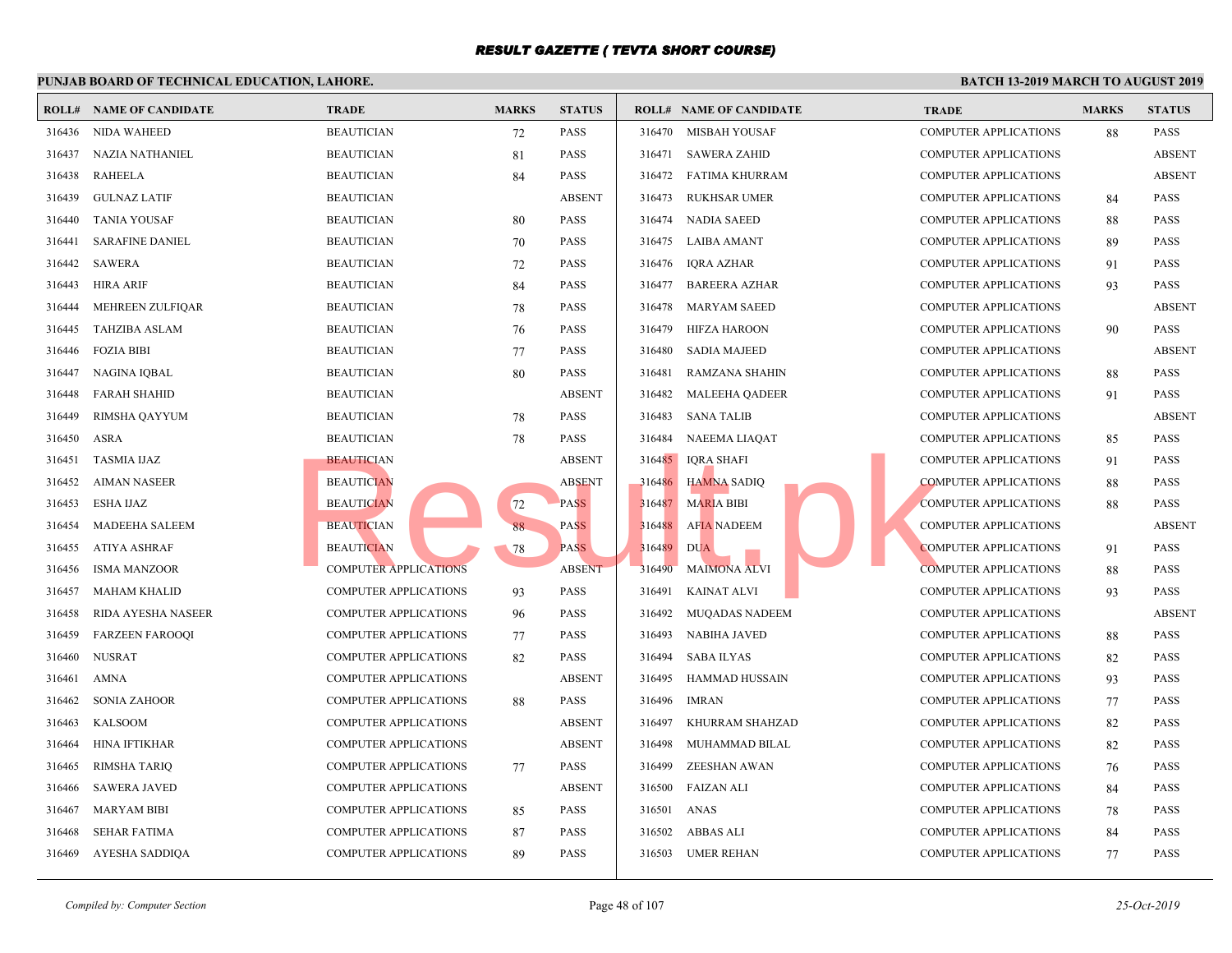| <b>ROLL#</b> | <b>NAME OF CANDIDATE</b>    | <b>TRADE</b>                 | <b>MARKS</b> | <b>STATUS</b> |        | <b>ROLL# NAME OF CANDIDATE</b>  | <b>TRAL</b>  |
|--------------|-----------------------------|------------------------------|--------------|---------------|--------|---------------------------------|--------------|
| 316504       | MUHAMMAD SHAHBAZ            | COMPUTER APPLICATIONS        | 89           | <b>PASS</b>   | 316538 | AHMAD ABID                      | <b>COMP</b>  |
| 316505       | <b>MIAN EHTESHAN</b>        | <b>COMPUTER APPLICATIONS</b> | 82           | <b>PASS</b>   | 316539 | HAMID ABID                      | <b>COMP</b>  |
| 316506       | MUHAMMAD BILAL ASGHAR       | <b>COMPUTER APPLICATIONS</b> | 91           | <b>PASS</b>   | 316540 | <b>SARIM WASEEM</b>             | <b>COMP</b>  |
| 316507       | <b>ZEESHAN ABBAS</b>        | <b>COMPUTER APPLICATIONS</b> | 87           | <b>PASS</b>   | 316541 | <b>ADNAN NOOR</b>               | <b>COMP</b>  |
| 316508       | MUHAMMAD BILAL              | <b>COMPUTER APPLICATIONS</b> |              | <b>ABSENT</b> | 316542 | ALI HASSAN KHALIL               | <b>COMP</b>  |
| 316509       | HUSNAIN SADIQ               | <b>COMPUTER APPLICATIONS</b> | 90           | <b>PASS</b>   | 316543 | MUHAMMAD SAFWAN SHOAIB          | <b>COMP</b>  |
| 316510       | MUHAMMAD HASSAN             | <b>COMPUTER APPLICATIONS</b> | 78           | <b>PASS</b>   | 316544 | MUHAMMAD UMAR DRAAZ             | <b>MOBII</b> |
| 316511       | MUHAMMAD RAFIQ              | <b>COMPUTER APPLICATIONS</b> | 78           | <b>PASS</b>   | 316545 | MUHAMMAD AHMAD KHAN             | MOBII        |
| 316512       | MUHAMMAD SULTAN             | <b>COMPUTER APPLICATIONS</b> | 81           | <b>PASS</b>   | 316546 | <b>WATTOO</b><br>MUHAMMAD IBRAR | <b>MOBII</b> |
| 316513       | MUHAMMAD AZAM               | <b>COMPUTER APPLICATIONS</b> | 93           | <b>PASS</b>   | 316547 | <b>ADNAN</b>                    | <b>MOBII</b> |
| 316514       | MUSTAFA LIAQAT              | <b>COMPUTER APPLICATIONS</b> | 79           | <b>PASS</b>   | 316548 | <b>ABDUL REHMAN</b>             | <b>MOBII</b> |
| 316515       | SAMI ULLAH                  | <b>COMPUTER APPLICATIONS</b> | 87           | <b>PASS</b>   | 316549 | <b>SAJID ALI</b>                | <b>MOBII</b> |
| 316516       | HAQ NAWAZ                   | <b>COMPUTER APPLICATIONS</b> |              | <b>ABSENT</b> | 316550 | <b>SHAHID ALI</b>               | <b>MOBII</b> |
| 316517       | <b>RANA UMAIR</b>           | COMPUTER APPLICATIONS        | 79           | <b>PASS</b>   | 316551 | MUHAMMAD AWAIS                  | <b>MOBII</b> |
| 316518       | <b>SHAH MEER</b>            | <b>COMPUTER APPLICATIONS</b> |              | <b>ABSENT</b> | 316552 | <b>SHAHRUKH ZAHID</b>           | <b>MOBII</b> |
| 316519       | <b>ABDUL REHMAN</b>         | <b>COMPUTER APPLICATIONS</b> | 90           | <b>PASS</b>   | 316553 | <b>SYED IRTAZA MEHDI</b>        | <b>MOBII</b> |
| 316520       | SAYYAD HUSSAIN MUJTABA SHAH | COMPUTER APPLICATIONS        | 88           | <b>PASS</b>   | 316554 | <b>HASEEB KHAN</b>              | <b>MOBII</b> |
| 316521       | <b>ABDUL MUNEEB</b>         | <b>COMPUTER APPLICATIONS</b> |              | <b>ABSENT</b> | 316555 | <b>ABDUL BASIT</b>              | <b>MOBII</b> |
| 316522       | MUHAMMAD AHMAD              | <b>COMPUTER APPLICATIONS</b> | 78           | PASS          | 316556 | MUHAMMAD ABDULL REHMAN          | <b>GENEI</b> |
| 316523       | MUHAMMAD FAIZAN             | <b>COMPUTER APPLICATIONS</b> | 80           | <b>PASS</b>   | 316557 | MUHAMMAD JAVED                  | <b>GENEI</b> |
| 316524       | <b>AHSAN JAVED</b>          | <b>COMPUTER APPLICATIONS</b> | 81           | <b>PASS</b>   | 316558 | <b>AHMAD RAZA</b>               | <b>GENEI</b> |
| 316525       | <b>JAWAD BUTT</b>           | COMPUTER APPLICATIONS        | 91           | <b>PASS</b>   | 316559 | MUHAMMAD TAYYAB ARIF            | <b>GENEI</b> |
| 316526       | MUHAMMAD USAMA JAHANGIR     | COMPUTER APPLICATIONS        | 76           | <b>PASS</b>   | 316560 | <b>HAMZA SAJID</b>              | <b>GENEI</b> |
| 316527       | <b>AHSAN NASEER</b>         | <b>COMPUTER APPLICATIONS</b> | 96           | <b>PASS</b>   | 316561 | MUHAMMAD RAMZAN                 | <b>GENEI</b> |
| 316528       | MUHAMMAD NOMAN              | COMPUTER APPLICATIONS        |              | <b>ABSENT</b> | 316562 | ASAD ALI                        | <b>GENEI</b> |
| 316529       | MUHAMMAD TASBEEL WAHID      | <b>COMPUTER APPLICATIONS</b> | 95           | <b>PASS</b>   | 316563 | <b>ABDUL SABOOR</b>             | <b>GENE</b>  |
| 316530       | MUHAMMAD MUDASSER ALVI      | COMPUTER APPLICATIONS        | 89           | <b>PASS</b>   | 316564 | <b>ADEEL MARIAJ</b>             | <b>GENE</b>  |
| 316531       | ROHAIL KHAN                 | COMPUTER APPLICATIONS        | 81           | <b>PASS</b>   | 316565 | <b>ABDUL QADEER</b>             | <b>GENE</b>  |
| 316532       | <b>MUDASSIR MUBEEN</b>      | <b>COMPUTER APPLICATIONS</b> | 91           | <b>PASS</b>   | 316566 | MUHAMMAD UMAR NIAZ              | <b>GENE</b>  |
| 316533       | ABDUL HASEEB KHAN           | COMPUTER APPLICATIONS        |              | <b>ABSENT</b> | 316567 | <b>GHULAM AHMAD AYUB</b>        | <b>GENEI</b> |
| 316534       | <b>SHEHRYAR</b>             | COMPUTER APPLICATIONS        |              | <b>ABSENT</b> | 316568 | MUHAMMAD ZEESHAN                | <b>GENEI</b> |
| 316535       | <b>SHEHARYAR</b>            | <b>COMPUTER APPLICATIONS</b> |              | <b>ABSENT</b> | 316569 | MUHAMMAD HABIB KHAN             | <b>GENEI</b> |
| 316536       | MUHAMMAD WAHAB              | COMPUTER APPLICATIONS        | 92           | <b>PASS</b>   | 316570 | AWAIS ALI                       | <b>GENE</b>  |
| 316537       | MUHAMMAD WAQAS              | <b>COMPUTER APPLICATIONS</b> | 89           | <b>PASS</b>   | 316571 | CHAND ALI                       | <b>GENEI</b> |
|              |                             |                              |              |               |        |                                 |              |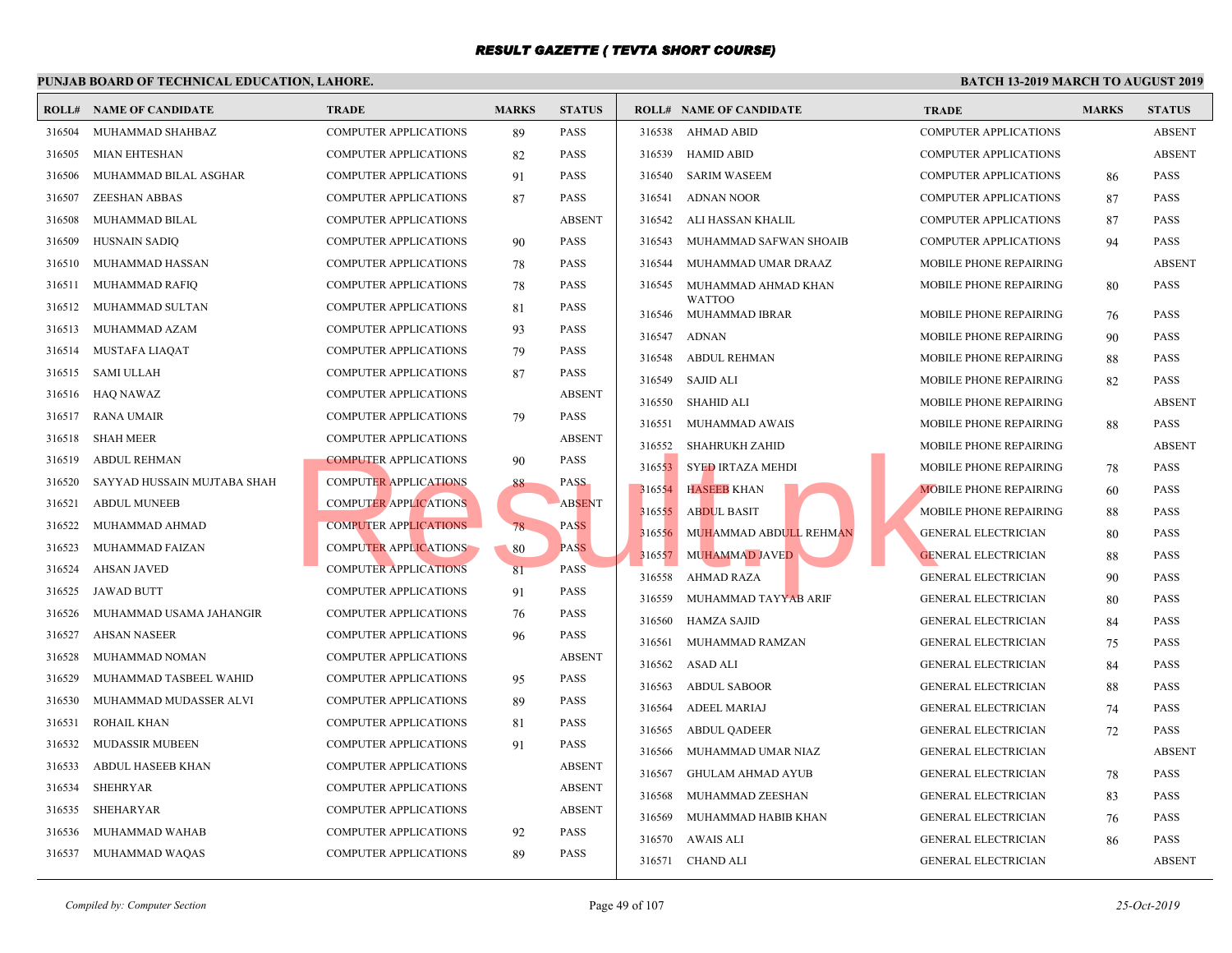|        | <b>ROLL# NAME OF CANDIDATE</b>                                   | <b>TRADE</b>      | <b>MARKS</b> | <b>STATUS</b> |        | <b>ROLL# NAME OF CANDIDATE</b> | <b>TRAI</b>  |
|--------|------------------------------------------------------------------|-------------------|--------------|---------------|--------|--------------------------------|--------------|
|        | DISTRICT INDUSTRIAL HOME FOR WOMEN (SANATZAR), SOCIAL WELFARE &  |                   |              |               | 316604 | <b>NAZAN BATOOL</b>            | <b>BEAU</b>  |
|        | BAIT-UL-MAAL PUNJAB, 22-KASHMIR BLOCK, ALLAMA IOBAL TOWN, LAHORE |                   |              |               | 316605 | <b>ASIFA RAFIQUE</b>           | <b>BEAU</b>  |
|        | 316572 ASIA KANWAL                                               | <b>BEAUTICIAN</b> | 83           | <b>PASS</b>   | 316606 | <b>SUMAIRA MUKHTAR</b>         | <b>BEAU</b>  |
| 316573 | MUSKAAN NAVEED                                                   | <b>BEAUTICIAN</b> |              | <b>ABSENT</b> | 316607 | <b>AROOSHA ASHRAF</b>          | <b>BEAU</b>  |
| 316574 | <b>TANZILA ASLAM</b>                                             | <b>BEAUTICIAN</b> |              | <b>ABSENT</b> | 316608 | <b>SEHAR</b>                   | <b>BEAU</b>  |
| 316575 | <b>ADAN SOHAIL</b>                                               | <b>BEAUTICIAN</b> | 85           | <b>PASS</b>   | 316609 | <b>SABA SHABBIR</b>            | <b>DOME</b>  |
| 316576 | SHAZIA                                                           | <b>BEAUTICIAN</b> | 84           | PASS          | 316610 | NIMRA SULTAN                   | <b>DOME</b>  |
| 316577 | NAZIA NASRULLAH                                                  | <b>BEAUTICIAN</b> | 85           | <b>PASS</b>   | 316611 | VANIA NADEEM                   | <b>DOME</b>  |
| 316578 | <b>SHEHRISH</b>                                                  | <b>BEAUTICIAN</b> | 82           | <b>PASS</b>   | 316612 | KALSOOM AKHTAR                 | <b>DOME</b>  |
| 316579 | <b>SIDRA JAVID</b>                                               | <b>BEAUTICIAN</b> |              | <b>ABSENT</b> | 316613 | SADAQAT KHUSHNUD               | <b>DOME</b>  |
| 316580 | <b>SADIA AMJAD</b>                                               | <b>BEAUTICIAN</b> | 80           | <b>PASS</b>   | 316614 | KHADIJA MUSHTAQ                | <b>DOME</b>  |
| 316581 | AYSHAH SADIKA                                                    | <b>BEAUTICIAN</b> | 84           | <b>PASS</b>   | 316615 | <b>SOBIA IRAM</b>              | <b>DOME</b>  |
| 316582 | <b>RABIA MANZOOR</b>                                             | <b>BEAUTICIAN</b> | 85           | <b>PASS</b>   | 316616 | ASMA QASIM                     | <b>DOME</b>  |
| 316583 | ZOHA KHALID                                                      | <b>BEAUTICIAN</b> | 85           | <b>PASS</b>   | 316617 | ZUNAIRA SHABBIR                | <b>DOME</b>  |
| 316584 | <b>RUBAB JAVAID</b>                                              | <b>BEAUTICIAN</b> | 86           | PASS          | 316618 | SAMIA SULTAN                   | <b>DOME</b>  |
| 316585 | SYEDA ANISA TAHIR                                                | <b>BEAUTICIAN</b> | 80           | PASS          |        | 316619 SAMRA ZIA               | <b>DOME</b>  |
| 316586 | <b>FATIMA BIBI</b>                                               | <b>BEAUTICIAN</b> | 85           | <b>PASS</b>   |        | 316620 FATIMA IDREES           | <b>TEXTI</b> |
| 316587 | <b>TEHMINA NAEEM</b>                                             | <b>BEAUTICIAN</b> | 89           | <b>PASS</b>   | 316621 | <b>MOMINA ZAHEER</b>           | <b>TEXTI</b> |
| 316588 | <b>ABIDA NASEER</b>                                              | <b>BEAUTICIAN</b> | 84           | <b>PASS</b>   | 316622 | AREESHA NADEEM                 | <b>TEXTI</b> |
| 316589 | RAMZANA                                                          | <b>BEAUTICIAN</b> |              | <b>ABSENT</b> | 316623 | <b>SEHRISH FAKHER</b>          | <b>COMP</b>  |
| 316590 | KHADIJA KAMRAN                                                   | <b>BEAUTICIAN</b> | 85           | <b>PASS</b>   | 316624 | <b>FATIMA BANO</b>             | <b>COMP</b>  |
| 316591 | <b>AMBREEN FARAH</b>                                             | <b>BEAUTICIAN</b> | 80           | <b>PASS</b>   |        |                                |              |
| 316592 | <b>UZMA RAFIQ</b>                                                | <b>BEAUTICIAN</b> | 85           | <b>PASS</b>   | 316625 | ASMA FIAZ                      | <b>COMP</b>  |
| 316593 | <b>RIMSHA ASHRAF</b>                                             | <b>BEAUTICIAN</b> | 83           | <b>PASS</b>   | 316626 | <b>SUMAIRA NOREEN</b>          | <b>COMP</b>  |
| 316594 | <b>UZMA SAEED</b>                                                | <b>BEAUTICIAN</b> | 81           | PASS          | 316627 | <b>HIRA YASER</b>              | <b>COMP</b>  |
| 316595 | <b>SADIA MURTAZA</b>                                             | <b>BEAUTICIAN</b> |              | <b>ABSENT</b> | 316628 | <b>SADIA GHAFOOR</b>           | <b>COMP</b>  |
| 316596 | <b>ALIA BATOOL</b>                                               | <b>BEAUTICIAN</b> | 85           | <b>PASS</b>   | 316629 | MEHAK ZAHID                    | COMP         |
| 316597 | <b>SABA ASHRAF</b>                                               | <b>BEAUTICIAN</b> |              | <b>ABSENT</b> | 316630 | AQSA AYAZ                      | COMP         |
| 316598 | <b>SUMAIRA ASHIQ</b>                                             | <b>BEAUTICIAN</b> | 86           | <b>PASS</b>   | 316631 | <b>BUSHRA MUMTAZ</b>           | <b>COMP</b>  |
| 316599 | SHAHER BANO HAMDANI                                              | <b>BEAUTICIAN</b> | 81           | <b>PASS</b>   | 316632 | <b>MIRFA ALYAS</b>             | <b>COMP</b>  |
| 316600 | <b>SABIHA GULL</b>                                               | <b>BEAUTICIAN</b> | 85           | <b>PASS</b>   | 316633 | <b>TAHIRA NOREEN</b>           | <b>COMP</b>  |
| 316601 | <b>SAIMA JABBAR</b>                                              | <b>BEAUTICIAN</b> |              | <b>ABSENT</b> | 316634 | <b>SIDRA YAQOOB</b>            | <b>COMP</b>  |
| 316602 | <b>SANAM ZIA</b>                                                 | <b>BEAUTICIAN</b> | 85           | PASS          | 316635 | <b>NASEEM</b>                  | <b>COMP</b>  |
| 316603 | FAIZA KANWAL                                                     | <b>BEAUTICIAN</b> | 88           | <b>PASS</b>   | 316636 | NAILA AKRAM                    | <b>COMP</b>  |
|        |                                                                  |                   |              |               |        | 316637 RASHIDA BIBI            | <b>COMP</b>  |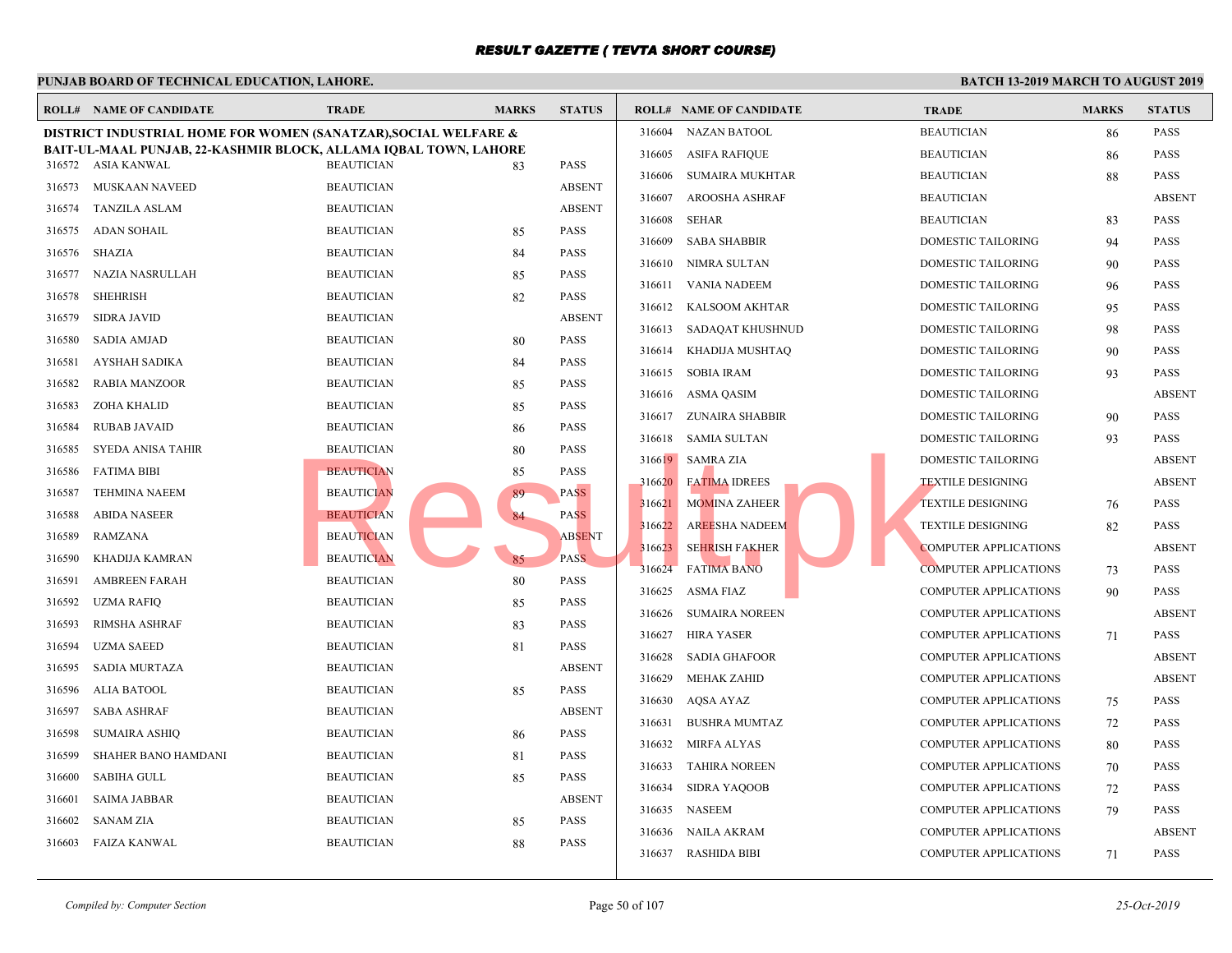|        | <b>ROLL# NAME OF CANDIDATE</b>                                                                      | <b>TRADE</b>                                           | <b>MARKS</b> | <b>STATUS</b> |        | <b>ROLL# NAME OF CANDIDATE</b> | <b>TRAI</b>                 |
|--------|-----------------------------------------------------------------------------------------------------|--------------------------------------------------------|--------------|---------------|--------|--------------------------------|-----------------------------|
| 316638 | <b>SADIA AHMED</b>                                                                                  | <b>COMPUTER APPLICATIONS</b>                           |              | <b>ABSENT</b> |        | 316667 SAIRA ASIF              | <b>INDUS</b>                |
| 316639 | <b>AMNA</b>                                                                                         | <b>COMPUTER APPLICATIONS</b>                           | 80           | PASS          |        | 316668 ANAM                    | <b>MACH</b><br><b>INDUS</b> |
| 316640 | RIMSHA MAHMOOD                                                                                      | <b>COMPUTER APPLICATIONS</b>                           |              | <b>ABSENT</b> |        |                                | <b>MACH</b>                 |
| 316641 | NAYYAB AMJAD                                                                                        | <b>COMPUTER APPLICATIONS</b>                           |              | <b>ABSENT</b> | 316669 | <b>KHIZRA BIBI</b>             | <b>INDUS</b>                |
| 316642 | <b>MARIA MASOOD</b>                                                                                 | <b>COMPUTER APPLICATIONS</b>                           | 75           | <b>PASS</b>   | 316670 | EMAN                           | <b>MACH</b><br><b>INDUS</b> |
| 316643 | <b>UME SADIA</b>                                                                                    | COMPUTER APPLICATIONS                                  | 83           | <b>PASS</b>   |        |                                | <b>MACH</b>                 |
| 316644 | <b>ZEENAT SHAHID</b>                                                                                | COMPUTER APPLICATIONS                                  | 83           | PASS          | 316671 | NAILA KIRAN                    | <b>INDUS</b><br><b>MACH</b> |
|        |                                                                                                     |                                                        |              | <b>ABSENT</b> | 316672 | SEHAR                          | <b>INDUS</b>                |
| 316645 | <b>SUMAIRA AZIZ</b>                                                                                 | <b>COMPUTER APPLICATIONS</b>                           |              |               |        |                                | <b>MACH</b>                 |
| 316646 | <b>FAIZA ISHTIAQ</b>                                                                                | COMPUTER APPLICATIONS                                  | 71           | <b>PASS</b>   |        | 316673 YUSRA AMSAL             | <b>INDUS</b><br><b>MACH</b> |
| 316647 | <b>AMNA RAFIQ</b>                                                                                   | <b>COMPUTER APPLICATIONS</b>                           |              | <b>ABSENT</b> | 316674 | ZANIB AFZAL                    | <b>INDUS</b>                |
| 316648 | <b>HANIA ABID</b>                                                                                   | <b>COMPUTER APPLICATIONS</b>                           | 85           | <b>PASS</b>   |        |                                | <b>MACH</b>                 |
| 316649 | SYEDA SEHRISH UL FATIMA                                                                             | COMPUTER APPLICATIONS                                  | 79           | <b>PASS</b>   | 316675 | <b>BUSHRA</b>                  | <b>INDUS</b><br><b>MACH</b> |
| 316650 | AYESHA AMANAT ALI                                                                                   | <b>COMPUTER APPLICATIONS</b>                           |              | <b>ABSENT</b> | 316676 | SHARQAH HAMEED                 | <b>INDUS</b>                |
| 316651 | <b>MARYAM AZAM</b>                                                                                  | COMPUTER APPLICATIONS                                  |              | <b>ABSENT</b> |        | 316677 SHABNAM BIBI            | MACH<br><b>INDUS</b>        |
| 316652 | <b>ZAIB U NISA</b>                                                                                  | <b>BASIC BEADING</b>                                   | 89           | PASS          |        |                                | <b>MACH</b>                 |
| 316653 | <b>MONIKA</b>                                                                                       | <b>BASIC BEADING</b>                                   | 91           | <b>PASS</b>   |        | 316678 ANAM FATIMA             | <b>INDUS</b>                |
| 316654 | <b>SANA SALEEM</b>                                                                                  | <b>BASIC BEADING</b>                                   | 87           | <b>PASS</b>   | 316679 | <b>IQRA</b>                    | <b>MACH</b><br><b>INDUS</b> |
| 316655 | <b>GHULBHAR SHAZADI</b>                                                                             | <b>BASIC BEADING</b>                                   | 75           | <b>PASS</b>   |        |                                | <b>MACH</b>                 |
| 316656 | <b>MEMONA ASHRAF</b>                                                                                | <b>BASIC BEADING</b>                                   | 95           | <b>PASS</b>   | 316680 | <b>IRUM SHAHZADI</b>           | <b>INDU:</b>                |
| 316657 | ZUWAIBA LARAIB                                                                                      | <b>BEAUTICIAN</b>                                      | 77           | <b>PASS</b>   | 316681 | <b>SANA REHMAT</b>             | <b>MACH</b><br><b>INDUS</b> |
|        |                                                                                                     |                                                        |              |               |        |                                | <b>MACF</b>                 |
|        | <b>GOVT. APPAREL MANUFACTURING TRAINING INSTITUE, INSIDE GTTI WOMEN,</b><br><b>TOWNSHIP, LAHORE</b> |                                                        |              |               | 316682 | <b>AKASHA</b>                  | <b>INDUS</b><br><b>MACH</b> |
|        | 316658 NIDA MUSHTAQ                                                                                 | <b>INDUSTRIAL STITCHING</b>                            |              | <b>ABSENT</b> | 316683 | <b>MADIA JABEEN</b>            | <b>INDUS</b>                |
|        |                                                                                                     | <b>MACHINE OPERATOR</b>                                |              |               |        |                                | <b>MACH</b>                 |
| 316659 | <b>IRSHAD BIBI</b>                                                                                  | <b>INDUSTRIAL STITCHING</b><br><b>MACHINE OPERATOR</b> | 78           | <b>PASS</b>   | 316684 | <b>RAIMA AFTAB</b>             | <b>INDUS</b><br><b>MACH</b> |
| 316660 | <b>NAILA BIBI</b>                                                                                   | <b>INDUSTRIAL STITCHING</b>                            |              | <b>ABSENT</b> | 316685 | RUBINA JAVED                   | <b>INDUS</b>                |
|        |                                                                                                     | <b>MACHINE OPERATOR</b>                                |              |               |        |                                | <b>MACH</b>                 |
| 316661 | <b>ABIDA</b>                                                                                        | <b>INDUSTRIAL STITCHING</b><br><b>MACHINE OPERATOR</b> |              | <b>ABSENT</b> |        | 316686 MAH E ROOBA             | <b>INDUS</b><br><b>MACH</b> |
| 316662 | LAIBA SHAHZADI                                                                                      | <b>INDUSTRIAL STITCHING</b>                            |              | <b>ABSENT</b> |        | 316687 FATIMA SIKANDAR         | <b>INDUS</b>                |
| 316663 | NOSHABA SHAMIM                                                                                      | <b>MACHINE OPERATOR</b><br><b>INDUSTRIAL STITCHING</b> | 87           | <b>PASS</b>   | 316688 | SIDRA BIBI                     | <b>MACH</b><br><b>INDUS</b> |
|        |                                                                                                     | <b>MACHINE OPERATOR</b>                                |              |               |        |                                | <b>MACH</b>                 |
| 316664 | NIMRA ISHFAQ                                                                                        | <b>INDUSTRIAL STITCHING</b>                            |              | <b>ABSENT</b> | 316689 | ZEEBAN                         | <b>INDUS</b>                |
| 316665 | <b>RAZZIA BANO</b>                                                                                  | <b>MACHINE OPERATOR</b><br><b>INDUSTRIAL STITCHING</b> |              | <b>ABSENT</b> | 316690 | RAMEESHA ASHRAF                | <b>MACH</b><br><b>INDUS</b> |
|        |                                                                                                     | <b>MACHINE OPERATOR</b>                                |              |               |        |                                | <b>MACH</b>                 |
| 316666 | <b>SOBIA BIBI</b>                                                                                   | <b>INDUSTRIAL STITCHING</b>                            |              | <b>ABSENT</b> |        | 316691 ZUNAIRA                 | <b>INDUS</b>                |
|        |                                                                                                     | <b>MACHINE OPERATOR</b>                                |              |               |        |                                | <b>MACH</b>                 |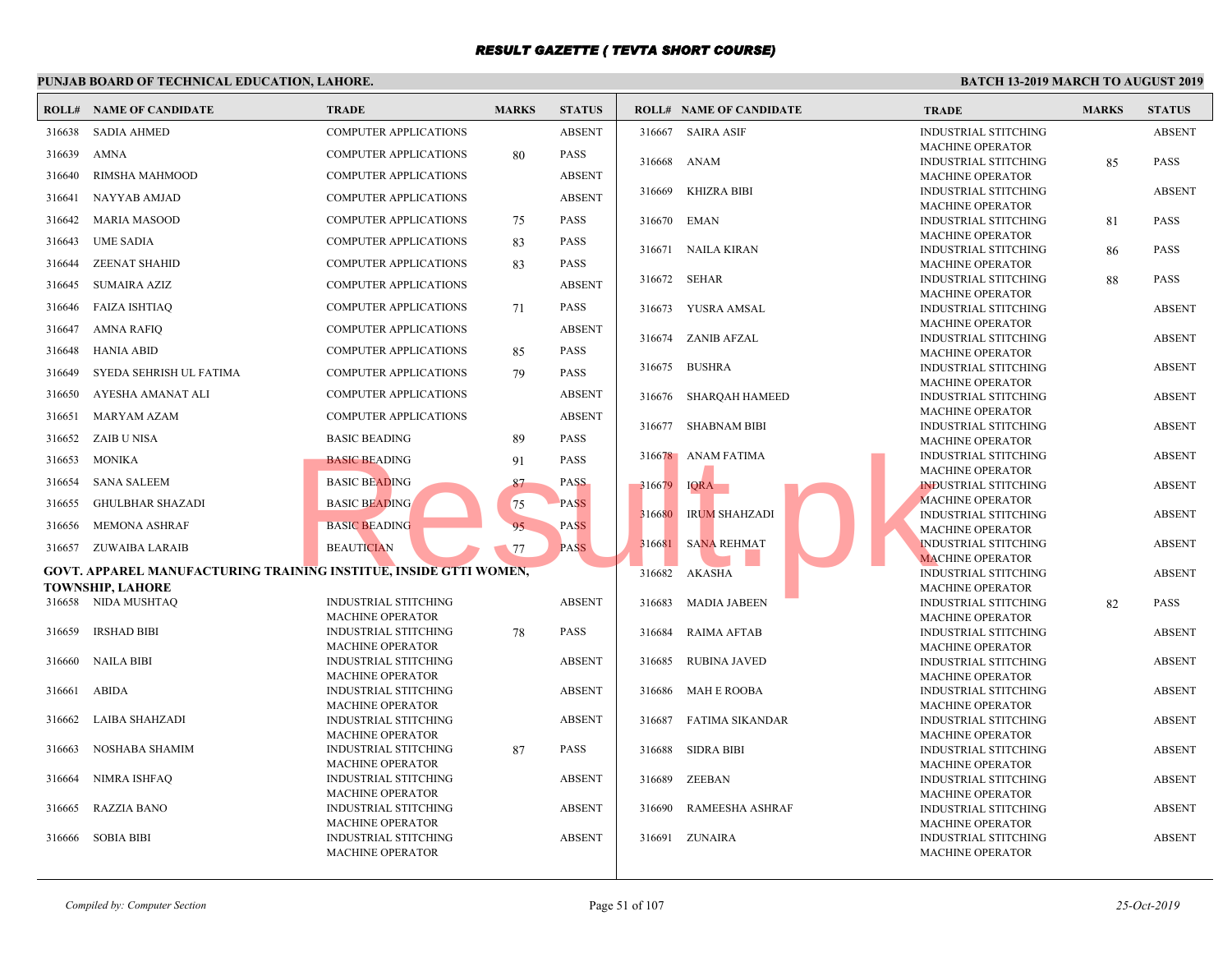|             | <b>ROLL# NAME OF CANDIDATE</b> | <b>TRADE</b>                                           | <b>MARKS</b> | <b>STATUS</b> |               | <b>ROLL# NAME OF CANDIDATE</b>                   | <b>TRAL</b>  |
|-------------|--------------------------------|--------------------------------------------------------|--------------|---------------|---------------|--------------------------------------------------|--------------|
| 316692      | AYESHA SARFRAZ                 | <b>INDUSTRIAL STITCHING</b>                            |              | <b>ABSENT</b> |               | 316717 MUHAMMAD ASAD NAZIR                       | <b>INDUS</b> |
|             |                                | <b>MACHINE OPERATOR</b>                                |              |               |               |                                                  | <b>MACH</b>  |
| 316693      | TAYYEBA ALMAS                  | <b>INDUSTRIAL STITCHING</b>                            | 79           | <b>PASS</b>   | 316718        | USMAN AHMAD                                      | <b>INDUS</b> |
|             |                                | <b>MACHINE OPERATOR</b>                                |              |               |               |                                                  | <b>MACH</b>  |
| 316694      | <b>AROOJ</b>                   | <b>INDUSTRIAL STITCHING</b>                            |              | <b>ABSENT</b> | 316719        | RANA USAMA MAJID                                 | <b>INDUS</b> |
|             |                                | <b>MACHINE OPERATOR</b>                                |              |               |               |                                                  | <b>MACH</b>  |
| 316695      | ALISHBA RAZZAQ                 | INDUSTRIAL STITCHING                                   |              | <b>ABSENT</b> |               | 316720 SAJID MEHMOOD                             | <b>INDUS</b> |
|             |                                | <b>MACHINE OPERATOR</b>                                |              |               |               |                                                  | <b>MACH</b>  |
| 316696      | AMNA                           | <b>INDUSTRIAL STITCHING</b><br><b>MACHINE OPERATOR</b> | 76           | <b>PASS</b>   |               | <b>GOVERNMENT APPRENTICES TRAINING CENTRE. O</b> |              |
| 316697      | <b>RAFIA HANIF</b>             | <b>INDUSTRIAL STITCHING</b>                            |              | <b>ABSENT</b> | <b>LAHORE</b> |                                                  |              |
|             |                                | <b>MACHINE OPERATOR</b>                                |              |               |               | 316721 MUHAMMAD RIZWAN                           | <b>ELECT</b> |
| 316698      | NIMRA IOBAL                    | <b>INDUSTRIAL STITCHING</b>                            |              | <b>ABSENT</b> | 316722        | SHEIKH HASNAT AHMAD                              | <b>ELECT</b> |
|             |                                | <b>MACHINE OPERATOR</b>                                |              |               | 316723        | <b>GHULAM MURTAZA</b>                            | <b>ELECT</b> |
| 316699      | <b>HIFZA IMRAN</b>             | <b>INDUSTRIAL STITCHING</b>                            |              | <b>ABSENT</b> |               |                                                  |              |
|             |                                | MACHINE OPERATOR                                       |              |               | 316724        | MUDASSIR HUSSAIN AWAN                            | <b>ELECT</b> |
| 316700      | <b>SALMA PARVEEN</b>           | <b>INDUSTRIAL STITCHING</b>                            | 84           | <b>PASS</b>   | 316725        | MUHAMMAD ZEESHAN                                 | <b>ELECT</b> |
|             |                                | <b>MACHINE OPERATOR</b>                                |              |               | 316726        | MUHAMMAD HAMZA MUGHAL                            | <b>ELECT</b> |
| 316701      | <b>ANAM MANZOOR</b>            | <b>INDUSTRIAL STITCHING</b>                            | 80           | <b>PASS</b>   |               |                                                  |              |
| 316702      | TEHREEM                        | <b>MACHINE OPERATOR</b><br><b>INDUSTRIAL STITCHING</b> |              | <b>PASS</b>   | 316727        | HAMZA RASOOL                                     | <b>ELECT</b> |
|             |                                | <b>MACHINE OPERATOR</b>                                | 79           |               | 316728        | MUHAMMAD ILYAS                                   | <b>ELECT</b> |
| 316703      | <b>IORA BIBI</b>               | <b>INDUSTRIAL STITCHING</b>                            | 82           | <b>PASS</b>   |               | 316729 ADEEL YOUSAF                              | <b>ELECT</b> |
|             |                                | <b>MACHINE OPERATOR</b>                                |              |               |               |                                                  |              |
| 316704      | <b>ZAHIDA PARVEEN</b>          | <b>INDUSTRIAL STITCHING</b>                            |              | <b>ABSENT</b> | 316730        | <b>MUDDASSIR QAMAR MALIK</b>                     | <b>ELECT</b> |
|             |                                | <b>MACHINE OPERATOR</b>                                |              |               | 316731        | MUHAMMAD AMEER HAMZA KHAN                        | <b>ELECT</b> |
| 316705      | <b>KANEEZ AYSHA</b>            | <b>INDUSTRIAL STITCHING</b>                            |              | <b>ABSENT</b> | 316732        | <b>UMER SALEEM KHAN</b>                          | <b>ELECT</b> |
|             |                                | <b>MACHINE OPERATOR</b>                                |              |               |               |                                                  |              |
| 316706      | <b>HUMA ILYAS</b>              | <b>INDUSTRIAL STITCHING</b>                            |              | <b>ABSENT</b> | 316733        | <b>AHMAD SHAHZAD</b>                             | <b>ELECT</b> |
| 316707      | ANIQA SADIQ                    | <b>MACHINE OPERATOR</b><br><b>INDUSTRIAL STITCHING</b> |              | <b>ABSENT</b> | 316734        | <b>DIN MUHAMMAD</b>                              | <b>ELECT</b> |
|             |                                | <b>MACHINE OPERATOR</b>                                |              |               | 316735        | MUHAMMAD AMA <mark>N A</mark> ZAD                | <b>ELECT</b> |
| 316708      | <b>NOREEN</b>                  | <b>INDUSTRIAL STITCHING</b>                            |              | <b>ABSENT</b> |               |                                                  |              |
|             |                                | <b>MACHINE OPERATOR</b>                                |              |               | 316736        | ABDULLAH SOHAIL                                  | <b>ELECT</b> |
| 316709      | <b>LAIBA SALEEM</b>            | <b>INDUSTRIAL STITCHING</b>                            |              | <b>ABSENT</b> | 316737        | MUHAMMAD ALI QASIM                               | <b>ELECT</b> |
|             |                                | <b>MACHINE OPERATOR</b>                                |              |               | 316738        | MUHAMMAD USMAN                                   | <b>COMP</b>  |
|             | 316710 YASMEEN ALI             | <b>INDUSTRIAL STITCHING</b>                            | 86           | <b>PASS</b>   |               |                                                  |              |
|             |                                | <b>MACHINE OPERATOR</b>                                |              |               | 316739        | <b>JAMSHAID NAWAZ</b>                            | <b>COMP</b>  |
| 316711 AQSA |                                | <b>INDUSTRIAL STITCHING</b>                            |              | <b>ABSENT</b> | 316740        | MUHAMMAD UMAIR SHAH                              | <b>COMP</b>  |
|             |                                | <b>MACHINE OPERATOR</b>                                |              |               |               |                                                  |              |
|             | 316712 WASIF MAHMOOD           | <b>INDUSTRIAL STITCHING</b><br><b>MACHINE OPERATOR</b> | 88           | <b>PASS</b>   | 316741        | MUHAMMAD FAHEEM                                  | <b>COMP</b>  |
| 316713      | USMAN SHAHID                   | <b>INDUSTRIAL STITCHING</b>                            | 84           | <b>PASS</b>   | 316742        | EJAZ AHMAD                                       | <b>COMP</b>  |
|             |                                | <b>MACHINE OPERATOR</b>                                |              |               | 316743        | IKRAM ULLAH                                      | <b>COMP</b>  |
| 316714      | <b>KHADIM ALI</b>              | <b>INDUSTRIAL STITCHING</b>                            | 83           | <b>PASS</b>   |               |                                                  |              |
|             |                                | <b>MACHINE OPERATOR</b>                                |              |               | 316744        | FARYAD ALI                                       | <b>COMP</b>  |
|             | 316715 MUHAMMAD IKRAM          | <b>INDUSTRIAL STITCHING</b>                            |              | <b>ABSENT</b> | 316745        | MUEEN KHAN                                       | <b>COMP</b>  |
|             |                                | <b>MACHINE OPERATOR</b>                                |              |               | 316746        | MUHAMMAD FAYAZ ULLAH                             | <b>COMP</b>  |
|             | 316716 SAJID ALI               | <b>INDUSTRIAL STITCHING</b>                            |              | <b>ABSENT</b> |               |                                                  |              |
|             |                                | <b>MACHINE OPERATOR</b>                                |              |               |               | 316747 MUHAMMAD GULFAM                           | <b>COMP</b>  |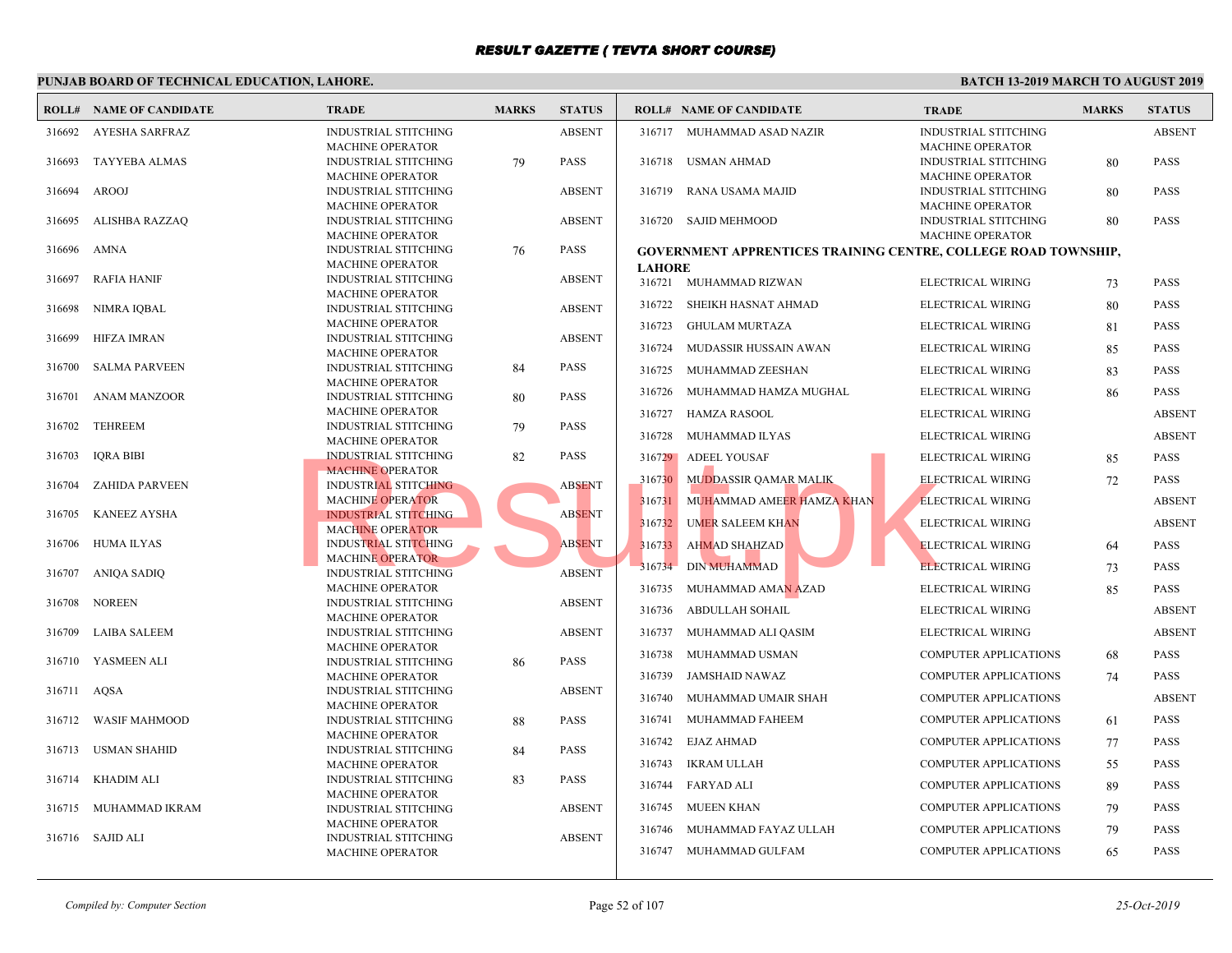|        | PUNJAB BOARD OF TECHNICAL EDUCATION, LAHORE.                                                 |                                                        |              |               |        |                                |                       |
|--------|----------------------------------------------------------------------------------------------|--------------------------------------------------------|--------------|---------------|--------|--------------------------------|-----------------------|
|        | <b>ROLL# NAME OF CANDIDATE</b>                                                               | <b>TRADE</b>                                           | <b>MARKS</b> | <b>STATUS</b> |        | <b>ROLL# NAME OF CANDIDATE</b> | <b>TRAL</b>           |
| 316748 | <b>AWAIS RAHMAN</b>                                                                          | <b>COMPUTER APPLICATIONS</b>                           | 85           | <b>PASS</b>   | 316778 | ADEELA IKRAM                   | <b>PROFE</b>          |
| 316749 | IZHAR UL HAQ                                                                                 | <b>COMPUTER APPLICATIONS</b>                           | 79           | <b>PASS</b>   | 316779 | MUHAMMAD DANIYAL KHALID        | <b>PROFE</b>          |
| 316750 | MUHAMMAD MUSHARAF IQBAL                                                                      | <b>COMPUTER APPLICATIONS</b>                           | 67           | PASS          | 316780 | MUHAMMAD ALI JAVAID            | <b>PROFE</b>          |
| 316751 | <b>SHAH</b><br>MUHAMMAD MUZAMIL FARAZ                                                        | <b>COMPUTER APPLICATIONS</b>                           | 75           | <b>PASS</b>   | 316781 | <b>ALI HUSSNAIN</b>            | <b>PROFE</b>          |
| 316752 | WAQAR ABID                                                                                   | <b>COMPUTER APPLICATIONS</b>                           |              | <b>PASS</b>   | 316782 | MUHAMMAD USMAN                 | <b>PROFE</b>          |
|        | KIFAYAT ULLAH                                                                                | <b>COMPUTER APPLICATIONS</b>                           | 56           | <b>PASS</b>   | 316783 | HAFIZ MUHAMMAD TALHA ISHFAQ    | <b>PROFI</b>          |
| 316753 |                                                                                              |                                                        | 80           |               | 316784 | ADIL UMER HAYYAT               | <b>PROFI</b>          |
| 316754 | <b>SAMEER ALI</b>                                                                            | <b>COMPUTER APPLICATIONS</b>                           | 80           | PASS          | 316785 | HAFIZA MUKARMA AFZAL           | <b>PROFI</b>          |
| 316755 | MUHAMMAD USAMA ZUBAIR                                                                        | <b>COMPUTER APPLICATIONS</b>                           |              | <b>ABSENT</b> | 316786 | <b>SNOBAR SHAHZADI</b>         | <b>PROFE</b>          |
| 316756 | RAO SIKANDER MEHROSE                                                                         | <b>COMPUTER APPLICATIONS</b>                           |              | <b>ABSENT</b> | 316787 | MUHAMMAD ASHIR MUNIR           | <b>PROFE</b>          |
| 316757 | MUHAMMAD MINHAJ                                                                              | <b>COMPUTER APPLICATIONS</b>                           | 83           | <b>PASS</b>   | 316788 | <b>KHURAM ALI</b>              | <b>PROFE</b>          |
|        | GOVT. APPAREL MANUFACTURING TRAINING INSTITUE, INSIDE GTTI WOMEN,<br><b>TOWNSHIP, LAHORE</b> |                                                        |              |               | 316789 | ALI UZAIR                      | <b>PROFE</b>          |
|        | 316758 ASMA QAMAR                                                                            | <b>INDUSTRIAL STITCHING</b>                            |              | <b>ABSENT</b> | 316790 | <b>MUBARAK ALI</b>             | <b>PROFE</b>          |
|        |                                                                                              | <b>MACHINE OPERATOR</b>                                |              | <b>ABSENT</b> | 316791 | <b>KHAZIN ASLAM</b>            | <b>PROFE</b>          |
| 316759 | MISHAAL QUMER                                                                                | <b>INDUSTRIAL STITCHING</b><br><b>MACHINE OPERATOR</b> |              |               | 316792 | MUHAMMAD USMAN                 | <b>PROFE</b>          |
|        | <b>GOVERNMENT TECHNICAL TRAINING INSTITUTE, 96-GULBERG, LAHORE</b>                           |                                                        |              |               | 316793 | <b>MAHTAB NASEEM</b>           | <b>PROFE</b>          |
| 316760 | <b>OBAID JAMIL</b>                                                                           | PROFESSIONAL COOKING                                   | 82           | PASS          | 316794 | MUHAMMAD AZEEM                 | <b>PROFE</b>          |
| 316761 | <b>FAIZAN NADEEM</b>                                                                         | PROFESSIONAL COOKING                                   |              | <b>ABSENT</b> | 316795 | HAFIZ MUHAMMAD ARSLAN          | <b>PROFE</b>          |
| 316762 | NAMAD FAYYAZ                                                                                 | PROFESSIONAL COOKING                                   | 90           | <b>PASS</b>   |        | <b>SULTAN</b>                  |                       |
| 316763 | <b>SONIA JOSEPH</b>                                                                          | PROFESSIONAL COOKING                                   | 85           | <b>PASS</b>   | 316796 | <b>MUHAMMAD WAQAS</b>          | <b>PROFE</b>          |
| 316764 | MUHAMMAD MUAEEN SAFDAR                                                                       | PROFESSIONAL COOKING                                   | 91           | <b>PASS</b>   | 316797 | <b>AMIR SHAHZAD KHAN</b>       | <b>PROFE</b>          |
| 316765 | <b>JASIM JAHANGEER</b>                                                                       | PROFESSIONAL COOKING                                   | 84           | <b>PASS</b>   | 316798 | MUHAMMAD RAHEEL                | <b>INDUS</b>          |
| 316766 | <b>ISHAQ YASHAB</b>                                                                          | PROFESSIONAL COOKING                                   | 83           | PASS          | 316799 | <b>MUNEEB AHMAD</b>            | & ROE<br><b>INDUS</b> |
| 316767 | MUHAMMAD HUSSAIN                                                                             | PROFESSIONAL COOKING                                   |              | <b>ABSENT</b> |        |                                | & ROE                 |
| 316768 | ROHAIL AHEMAD                                                                                | PROFESSIONAL COOKING                                   | 83           | PASS          | 316800 | AHSAN IJAZ                     | <b>INDUS</b><br>& ROE |
| 316769 | <b>HAMZA ALI</b>                                                                             | PROFESSIONAL COOKING                                   | 85           | PASS          | 316801 | <b>ABDUL REHMAN</b>            | <b>INDUS</b>          |
| 316770 | <b>SARA USMAN</b>                                                                            | PROFESSIONAL COOKING                                   | 88           | <b>PASS</b>   | 316802 | QADEER HASSAN SHAH             | & ROE<br><b>INDUS</b> |
| 316771 | <b>UZAIR LIAQAT</b>                                                                          | PROFESSIONAL COOKING                                   |              | <b>ABSENT</b> |        |                                | & ROE                 |
| 316772 | <b>OMER MUZAFFAR</b>                                                                         | PROFESSIONAL COOKING                                   |              | <b>ABSENT</b> | 316803 | RANA FARRUKH ALI               | <b>INDUS</b><br>& ROE |
| 316773 | <b>SYED AZFAAR HAIDER</b>                                                                    | PROFESSIONAL COOKING                                   |              | <b>ABSENT</b> | 316804 | <b>WAQAS MANZOOR</b>           | <b>INDUS</b>          |
| 316774 | MUHAMMAD BILAL                                                                               | PROFESSIONAL COOKING                                   | 82           | PASS          | 316805 | UMER ALEEM AZIZ BHATTI         | & ROE<br><b>INDUS</b> |
| 316775 | <b>BILAL MOUZAM</b>                                                                          | PROFESSIONAL COOKING                                   |              | <b>ABSENT</b> |        |                                | & ROE                 |
| 316776 | MUHAMMAD SUBHAN FAROOQ                                                                       | PROFESSIONAL COOKING                                   | 81           | PASS          | 316806 | MUHAMMAD USMAN                 | <b>INDUS</b>          |
| 316777 | GHAYOOR ALI                                                                                  | PROFESSIONAL COOKING                                   | 83           | <b>PASS</b>   | 316807 | MUHAMMAD USMAN GHANI           | & ROB<br><b>INDUS</b> |
|        |                                                                                              |                                                        |              |               |        |                                | & ROB                 |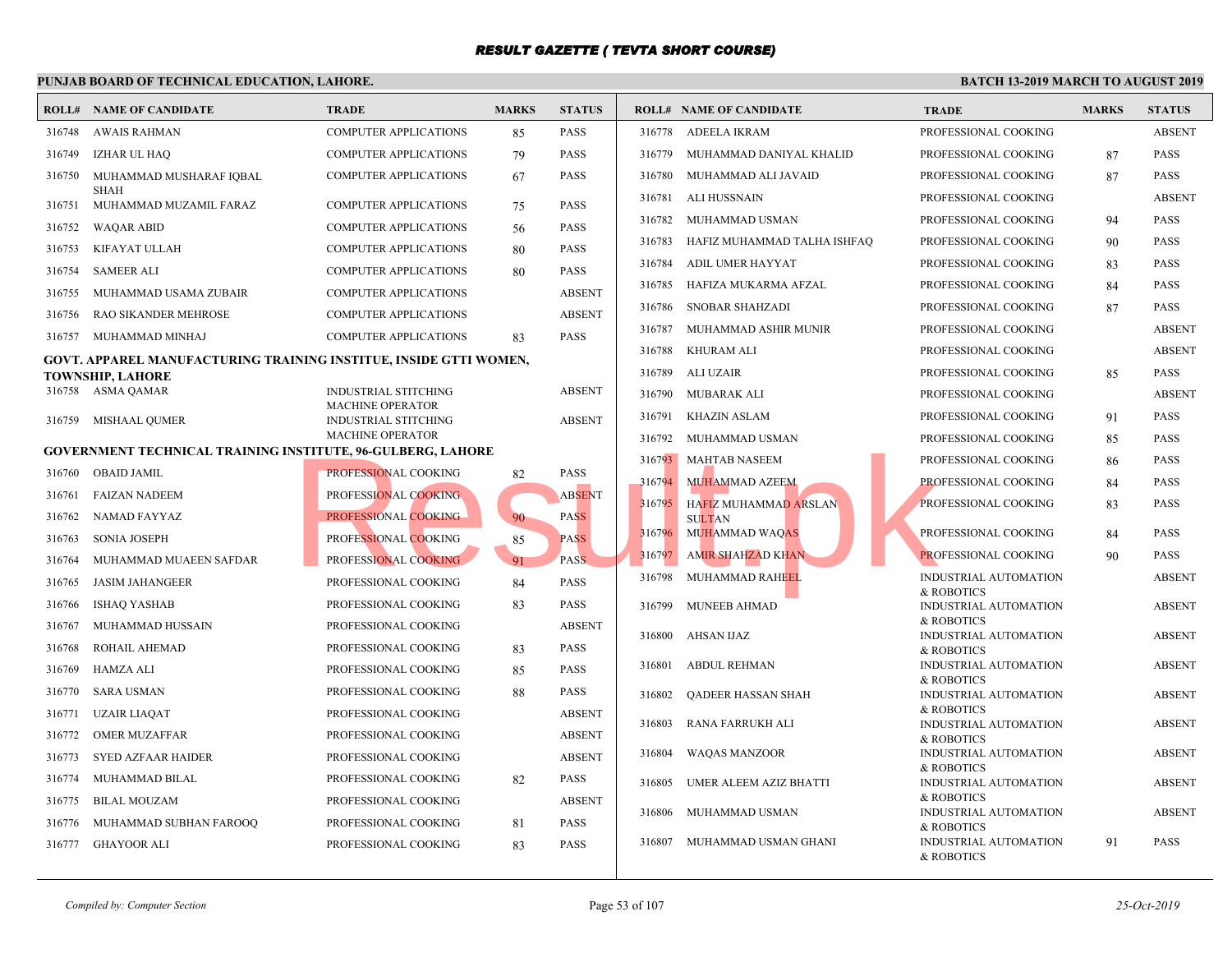|        | <b>ROLL# NAME OF CANDIDATE</b>                                             | <b>TRADE</b>                        | <b>MARKS</b> | <b>STATUS</b> |        | <b>ROLL# NAME OF CANDIDATE</b> | <b>TRAL</b>  |
|--------|----------------------------------------------------------------------------|-------------------------------------|--------------|---------------|--------|--------------------------------|--------------|
|        | 316808 ATTIQUE AHMAD                                                       | INDUSTRIAL AUTOMATION               |              | <b>ABSENT</b> | 316837 | <b>SAMRA HANIF</b>             | <b>PROFE</b> |
| 316809 | RANA WAJAHAT ALI                                                           | & ROBOTICS<br>INDUSTRIAL AUTOMATION |              | <b>ABSENT</b> | 316838 | <b>MAHIRA BATOOL</b>           | <b>PROFE</b> |
|        |                                                                            | & ROBOTICS                          |              |               | 316839 | <b>SUMERA AHAD</b>             | <b>PROFE</b> |
| 316810 | MUHAMMAD BILAL WAHEED                                                      | INDUSTRIAL AUTOMATION<br>& ROBOTICS |              | <b>ABSENT</b> | 316840 | ZAINAB WASEEM                  | <b>PROFE</b> |
| 316811 | <b>FAIZAN RAFDAR</b>                                                       | INDUSTRIAL AUTOMATION               |              | <b>ABSENT</b> | 316841 | NADIA ABBAS ALI                | <b>PROFE</b> |
|        |                                                                            | & ROBOTICS                          |              |               | 316842 | SAIMA FAROOQ                   | <b>DOME</b>  |
| 316812 | ABDUL HARIS BUTT                                                           | INDUSTRIAL AUTOMATION<br>& ROBOTICS |              | <b>ABSENT</b> | 316843 | <b>SABA NAVEED</b>             | <b>DOME</b>  |
| 316813 | WALEED AHMAD KHAN                                                          | INDUSTRIAL AUTOMATION               |              | <b>ABSENT</b> | 316844 | <b>NABEELA</b>                 | <b>DOME</b>  |
|        | 316814 ALI IMRAN                                                           | & ROBOTICS<br>INDUSTRIAL AUTOMATION |              | <b>ABSENT</b> | 316845 | AIYZA SAJID                    | <b>DOME</b>  |
|        |                                                                            | & ROBOTICS                          |              |               | 316846 | HEJAB ZAHRA                    | <b>DOME</b>  |
|        | 316815 MUHAMMAD AZEEM                                                      | INDUSTRIAL AUTOMATION<br>& ROBOTICS | 86           | <b>PASS</b>   | 316847 | HINA MAHMOOD                   | <b>DOME</b>  |
| 316816 | AHTISHAM UL HAQ                                                            | INDUSTRIAL AUTOMATION               |              | <b>ABSENT</b> | 316848 | AQSA ASLAM                     | <b>DOME</b>  |
| 316817 | MUHAMMAD USMAN AJMAL                                                       | & ROBOTICS<br>INDUSTRIAL AUTOMATION |              | <b>ABSENT</b> | 316849 | <b>BUSHRA BATOOL</b>           | <b>DOME</b>  |
|        |                                                                            | & ROBOTICS                          |              |               | 316850 | <b>BUSHRA</b>                  | <b>DOME</b>  |
| 316818 | PATRUS BASHIR                                                              | PROFESSIONAL COOKING                |              | <b>ABSENT</b> | 316851 | AIZA SHAHZAD                   | <b>DOME</b>  |
| 316819 | MOAZ AHMED KHAN                                                            | PROFESSIONAL COOKING                |              | <b>ABSENT</b> |        | 316852 MEHRO UN NISA           | <b>DOME</b>  |
|        | 316820 GHULAM SHABBIR                                                      | PROFESSIONAL COOKING                |              | <b>ABSENT</b> |        | 316853 JAWARIA KHAN            | <b>DOME</b>  |
|        | GOVERNMENT VOCATIONAL TRAINING INSTITUTE F <mark>OR WOMEN, DEV</mark> SMAJ |                                     |              |               | 316854 | <b>AZMAT ZEHRA</b>             | <b>DOME</b>  |
|        | <b>ROAD, LAHORE</b><br>316821 AYESHA RIAZ                                  | <b>COMPUTER APPLICATIONS</b>        | 91           | <b>PASS</b>   | 316855 | <b>SIDRA BATOOL</b>            | <b>DOME</b>  |
| 316822 | <b>FATIMA</b>                                                              | <b>COMPUTER APPLICATIONS</b>        | 92           | <b>PASS</b>   | 316856 | <b>FATIMA AFZAL</b>            | <b>DOME</b>  |
| 316823 | AREEBA                                                                     | PROFESSIONAL COOKING                | 75           | <b>PASS</b>   | 316857 | <b>SHAZMA TARIQ</b>            | <b>DOME</b>  |
| 316824 | AREEBA JAMSHAID                                                            | PROFESSIONAL COOKING                |              | <b>ABSENT</b> | 316858 | <b>IQRA HUSSAIN</b>            | <b>DOME</b>  |
| 316825 | AREESHA                                                                    | PROFESSIONAL COOKING                | 73           | <b>PASS</b>   | 316859 | <b>SIDRA AFZAL</b>             | <b>DOME</b>  |
| 316826 | <b>RUBAB ZEHRA</b>                                                         | PROFESSIONAL COOKING                | 81           | <b>PASS</b>   | 316860 | <b>SEHRISH</b>                 | <b>DOME</b>  |
| 316827 | LAIBA EJAZ                                                                 | PROFESSIONAL COOKING                |              | <b>ABSENT</b> | 316861 | <b>MAIDA ALI</b>               | <b>DOME</b>  |
| 316828 | <b>ANAM SHEHZADI</b>                                                       | PROFESSIONAL COOKING                | 87           | <b>PASS</b>   | 316862 | <b>SOZEEN AMJAD</b>            | <b>COMP</b>  |
| 316829 | YUNZILA IRFAN                                                              | PROFESSIONAL COOKING                | 80           | <b>PASS</b>   | 316863 | <b>SHEEZA AZAM</b>             | <b>COMP</b>  |
| 316830 | SYEDA SHARMEEN FATIMA                                                      | PROFESSIONAL COOKING                | 74           | <b>PASS</b>   | 316864 | RUKHSANA ASLAM                 | <b>COMP</b>  |
| 316831 | <b>MARYAM ZAFAR</b>                                                        | PROFESSIONAL COOKING                | 76           | <b>PASS</b>   | 316865 | <b>MAHAM SHAHID</b>            | <b>COMP</b>  |
| 316832 | <b>SAMIA AMIN</b>                                                          | PROFESSIONAL COOKING                | 80           | <b>PASS</b>   | 316866 | HIJAB FATIMA                   | <b>COMP</b>  |
| 316833 | <b>BUSHRA ZAIDI</b>                                                        | PROFESSIONAL COOKING                | 74           | <b>PASS</b>   | 316867 | UMNA MARYAM                    | <b>COMP</b>  |
| 316834 | <b>RABIA RASOOL</b>                                                        | PROFESSIONAL COOKING                |              | <b>ABSENT</b> | 316868 | <b>MARYAM ZAMAN</b>            | <b>COMP</b>  |
| 316835 | <b>UMM E HABIBA</b>                                                        | PROFESSIONAL COOKING                | 80           | <b>PASS</b>   | 316869 | <b>DURR E NAYAB</b>            | <b>COMP</b>  |
| 316836 | HAFIZA FARAHEEN TARIQ                                                      | PROFESSIONAL COOKING                | 73           | <b>PASS</b>   |        | 316870 SONIA MUSHTAQ           | <b>COMP</b>  |
|        |                                                                            |                                     |              |               |        |                                |              |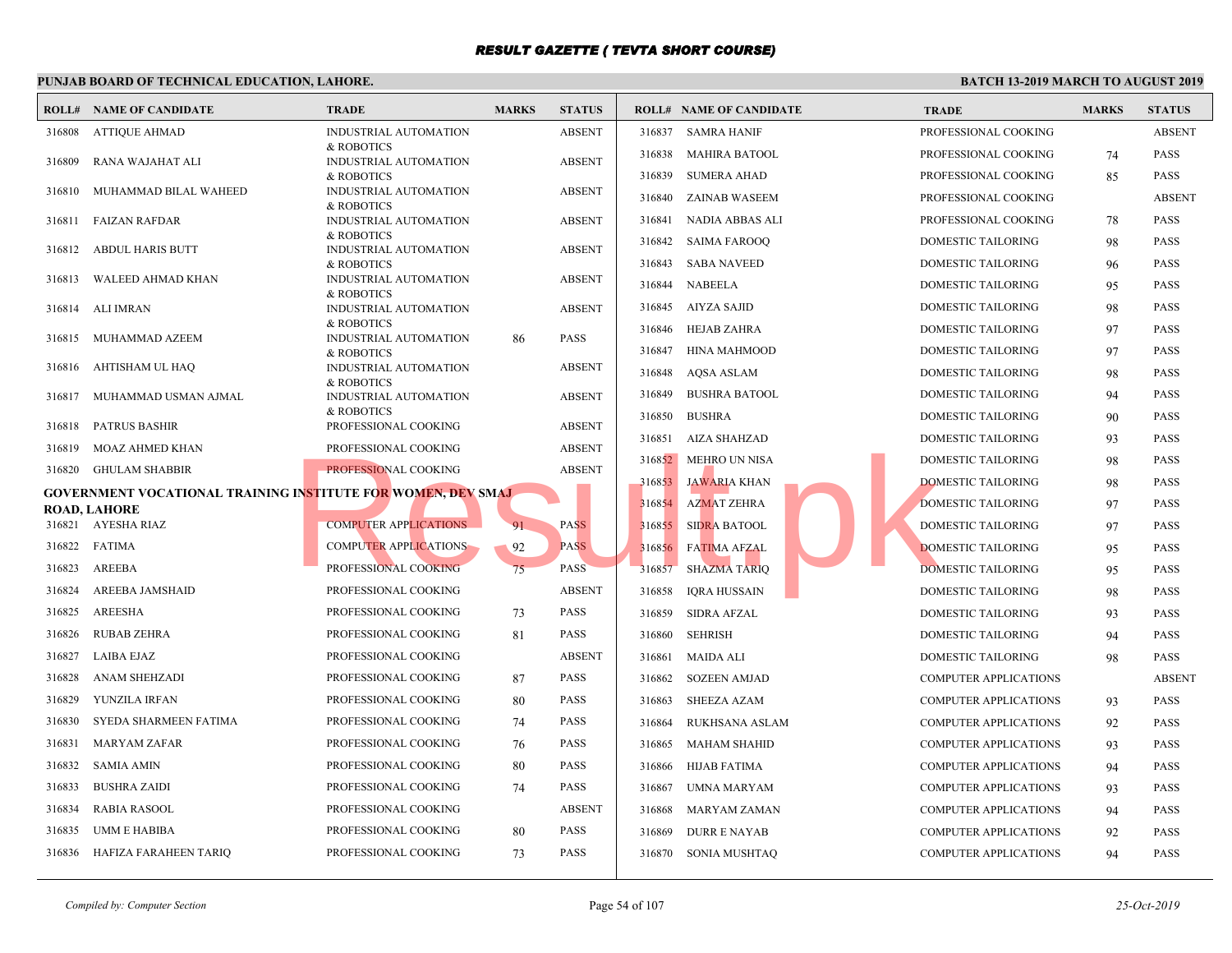|        | <b>ROLL# NAME OF CANDIDATE</b>                                      | <b>TRADE</b>                           | <b>MARKS</b> | <b>STATUS</b> |        | <b>ROLL# NAME OF CANDIDATE</b> | <b>TRAI</b> |
|--------|---------------------------------------------------------------------|----------------------------------------|--------------|---------------|--------|--------------------------------|-------------|
| 316871 | MAHAM ZAHRA                                                         | <b>COMPUTER APPLICATIONS</b>           | 92           | PASS          | 316903 | SEHRISH ASLAM                  | <b>BEAU</b> |
| 316872 | AYESHA SHARIF                                                       | <b>COMPUTER APPLICATIONS</b>           | 91           | PASS          | 316904 | <b>JANNAT AYUB</b>             | <b>BEAU</b> |
| 316873 | SHAZIA                                                              | <b>COMPUTER APPLICATIONS</b>           |              | <b>ABSENT</b> | 316905 | <b>EISHA AWAN</b>              | <b>BEAU</b> |
| 316874 | <b>HAMNA RAFIQ</b>                                                  | <b>COMPUTER APPLICATIONS</b>           | 91           | <b>PASS</b>   | 316906 | <b>RUQIA</b>                   | <b>BEAU</b> |
| 316875 | MALAIKA AFZAL                                                       | <b>COMPUTER APPLICATIONS</b>           | 93           | <b>PASS</b>   | 316907 | NIMRA SHEHZADI                 | <b>DOME</b> |
| 316876 | HAFSA                                                               | <b>COMPUTER APPLICATIONS</b>           | 91           | PASS          | 316908 | <b>NAIRA LIAQAT</b>            | <b>DOME</b> |
| 316877 | <b>FATIMA AKHTAR</b>                                                | <b>COMPUTER APPLICATIONS</b>           | 92           | PASS          | 316909 | KIRAN SHAHZADI                 | <b>DOME</b> |
| 316878 | HIFZA TARIQ                                                         | <b>COMPUTER APPLICATIONS</b>           | 90           | <b>PASS</b>   | 316910 | <b>HALEEMA SADIA</b>           | <b>DOME</b> |
|        | <b>GOVERNMENT VOCATIONAL TRAINING INSTITUTE FOR WOMEN, SHALIMAR</b> |                                        |              |               | 316911 | AYESHA SIDDIQ                  | <b>DOME</b> |
|        | LINK ROAD, BEGHBANPURA, LAHORE<br>316879 AMNA                       | <b>BEAUTICIAN</b>                      |              | <b>PASS</b>   | 316912 | <b>RABIA NOOR</b>              | <b>DOME</b> |
| 316880 | <b>SEHRISH ZAHID</b>                                                | <b>BEAUTICIAN</b>                      | 97           | PASS          | 316913 | <b>BAKHTAWER EJAZ</b>          | <b>DOME</b> |
| 316881 | <b>SOBIA ILYAS</b>                                                  | <b>BEAUTICIAN</b>                      | 90<br>93     | PASS          | 316914 | HIRA MUDASSAR                  | <b>DOME</b> |
| 316882 | <b>HIRA</b>                                                         | <b>BEAUTICIAN</b>                      |              | <b>PASS</b>   | 316915 | AROOJ ALIYA                    | <b>DOME</b> |
| 316883 | <b>TAHIRA</b>                                                       | <b>BEAUTICIAN</b>                      | 94           | <b>ABSENT</b> | 316916 | <b>IQRA SHOUKET</b>            | <b>DOME</b> |
| 316884 | <b>UMM E HABIBA</b>                                                 | <b>BEAUTICIAN</b>                      |              | PASS          | 316917 | <b>SANIA AFZAL</b>             | <b>DOME</b> |
| 316885 | <b>IQRA</b>                                                         | <b>BEAUTICIAN</b>                      | 96           | PASS          |        | 316918 LAIBA                   | <b>DOME</b> |
| 316886 | <b>TANZEELA SABA</b>                                                | <b>BEAUTICIAN</b>                      | 91           | PASS          | 316919 | <b>SANIA ZAINAB</b>            | <b>DOME</b> |
| 316887 | <b>RABIA ARSHAD</b>                                                 | <b>BEAUTICIAN</b>                      | 92<br>91     | <b>PASS</b>   | 316920 | <b>ANAM IMRAN</b>              | <b>DOME</b> |
| 316888 | KHADIJA ASHRAF                                                      | <b>BEAUTICIAN</b>                      | 93           | <b>PASS</b>   | 316921 | <b>SIBGHA</b>                  | <b>DOME</b> |
| 316889 | <b>KOMAL NADEEM</b>                                                 | <b>BEAUTICIAN</b>                      | 97           | PASS.         | 316922 | ZARA ASLAM                     | <b>DOME</b> |
| 316890 | FARRI                                                               | <b>BEAUTICIAN</b>                      | 91           | <b>PASS</b>   | 316923 | <b>ALIYA TARIQ</b>             | <b>DOME</b> |
| 316891 | <b>RUBAB AKRAM</b>                                                  | <b>BEAUTICIAN</b>                      |              | PASS          | 316924 | NIMRA AFZAAL                   | COMP        |
| 316892 | <b>AMBER BATOOL</b>                                                 | <b>BEAUTICIAN</b>                      | 90           | PASS          | 316925 | <b>OME KALSOOM</b>             | <b>COMP</b> |
| 316893 | <b>NASREEN FATIMA</b>                                               | <b>BEAUTICIAN</b>                      | 95<br>97     | <b>PASS</b>   | 316926 | NABILA AZMAT                   | COMP        |
| 316894 | <b>KIRAN</b>                                                        | <b>BEAUTICIAN</b>                      |              | <b>PASS</b>   | 316927 | MOQADAS BIBI                   | <b>COMP</b> |
| 316895 | <b>IFFAT SULTANA</b>                                                | <b>BEAUTICIAN</b>                      | 95<br>96     | PASS          | 316928 | <b>NOOR NASEEM</b>             | <b>COMP</b> |
| 316896 | <b>GHULAM FATIMA</b>                                                | <b>BEAUTICIAN</b>                      |              | PASS          | 316929 | HAFIZA MALIHA                  | <b>COMP</b> |
| 316897 | <b>IRFA HAROON</b>                                                  | <b>BEAUTICIAN</b>                      | 91           | <b>PASS</b>   | 316930 | NIDA FAIZ                      | <b>COMP</b> |
| 316898 | <b>NAZIA NAZIR</b>                                                  | <b>BEAUTICIAN</b>                      | 91           | PASS          | 316931 | NIDA NAZIR                     | <b>COMP</b> |
|        |                                                                     |                                        | 91           |               | 316932 | KANWAL SHAHZADI                | <b>COMP</b> |
| 316899 | <b>SEHRISH SARFRAZ</b>                                              | <b>BEAUTICIAN</b>                      | 92           | PASS          | 316933 | <b>SABEEN IJAZ</b>             | <b>COMP</b> |
| 316900 | SYEDA DUA ZAIDI<br><b>MAHNOOR</b>                                   | <b>BEAUTICIAN</b><br><b>BEAUTICIAN</b> | 91           | PASS<br>PASS  | 316934 | SAMRA                          | COMP        |
| 316901 | <b>RUBAB KHAN</b>                                                   | <b>BEAUTICIAN</b>                      | 94           | <b>PASS</b>   | 316935 | <b>SEHRISH</b>                 | <b>COMP</b> |
| 316902 |                                                                     |                                        | 91           |               |        | 316936 AMNA BIBI               | <b>COMP</b> |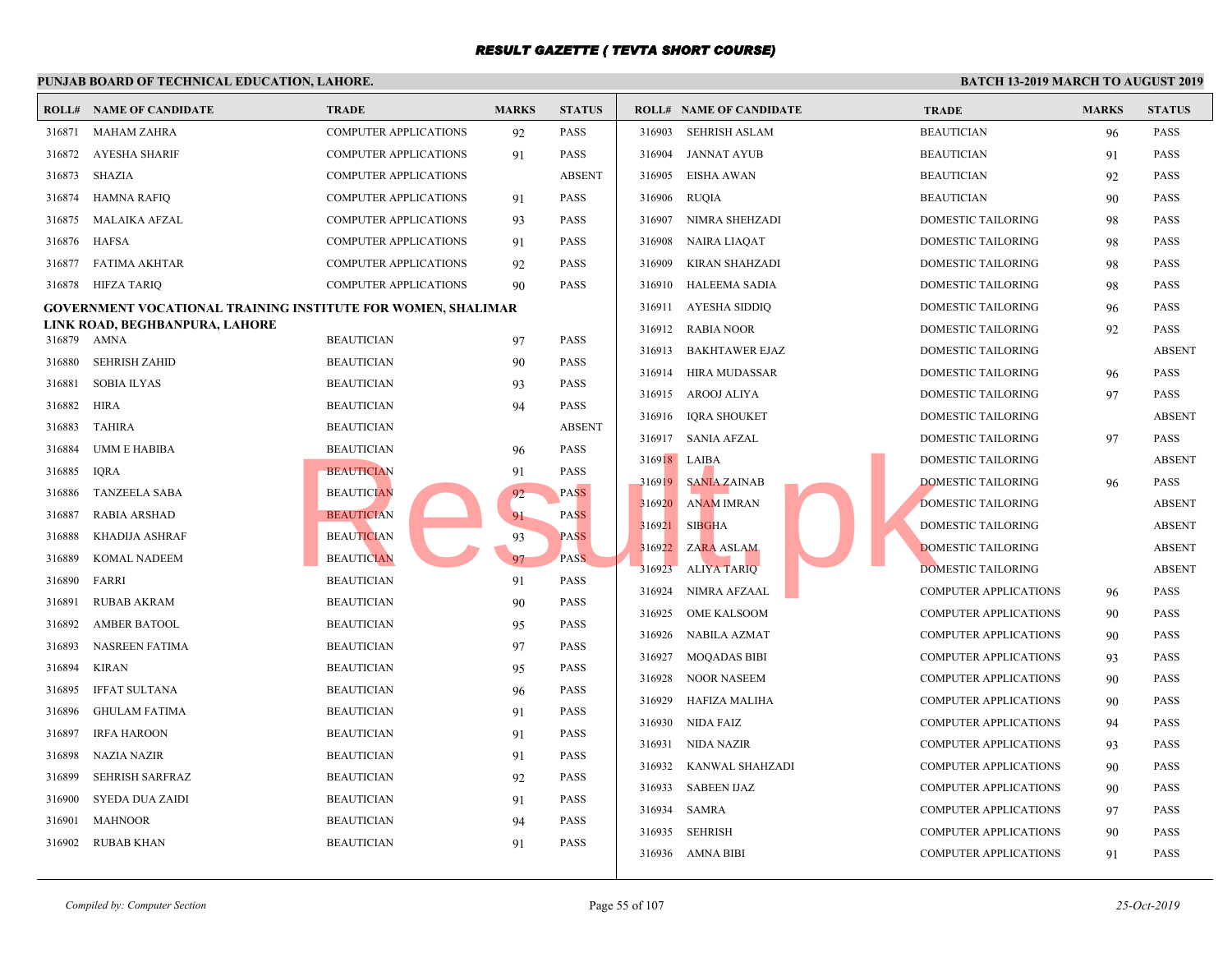|             | <b>ROLL# NAME OF CANDIDATE</b>                                   | <b>TRADE</b>                 | <b>MARKS</b> | <b>STATUS</b> |               | <b>ROLL# NAME OF CANDIDATE</b>                  | <b>TRAL</b> |
|-------------|------------------------------------------------------------------|------------------------------|--------------|---------------|---------------|-------------------------------------------------|-------------|
| 316937      | AINA NADEEM                                                      | <b>COMPUTER APPLICATIONS</b> | 98           | PASS          | 316969        | MARYAM KINZA                                    | <b>COMP</b> |
| 316938      | <b>AQSA FAROOQ</b>                                               | COMPUTER APPLICATIONS        | 90           | PASS          |               | 316970 ZAIRA BATOOL                             | <b>DOME</b> |
| 316939      | RIDA TAHIR                                                       | <b>BEAUTICIAN</b>            | 91           | PASS          | 316971        | FARYAL ZAHRA                                    | <b>DOME</b> |
| 316940      | MISBAH KANWAL                                                    | DOMESTIC TAILORING           |              | <b>ABSENT</b> | 316972        | <b>HUMA HANEEF</b>                              | <b>DOME</b> |
| 316941      | PALVISHA USMAN                                                   | DOMESTIC TAILORING           | 90           | <b>PASS</b>   | 316973        | AMINA SARWAR                                    | <b>DOME</b> |
| 316942      | NOOR UL AIN                                                      | DOMESTIC TAILORING           |              | <b>ABSENT</b> | 316974        | <b>HALEEMA</b>                                  | <b>DOME</b> |
| 316943      | AYESHA                                                           | <b>DOMESTIC TAILORING</b>    | 95           | <b>PASS</b>   | 316975        | SABA RAZA                                       | <b>DOME</b> |
| 316944      | <b>NOOR FATIMA</b>                                               | DOMESTIC TAILORING           | 98           | PASS          | 316976        | MADIHA HANIF                                    | <b>DOME</b> |
| 316945      | AIMAN KANWAL                                                     | DOMESTIC TAILORING           | 96           | PASS          | 316977        | <b>IORA SHAHID</b>                              | <b>DOME</b> |
| 316946      | <b>TAHIRA TABASSUM</b>                                           | DOMESTIC TAILORING           |              | <b>ABSENT</b> | 316978        | <b>SAMRA</b>                                    | <b>DOME</b> |
| 316947      | <b>MEHWISH</b>                                                   | DOMESTIC TAILORING           |              | <b>ABSENT</b> | 316979        | AMMARA                                          | <b>DOME</b> |
| 316948      | <b>MARYAM AZAM</b>                                               | DOMESTIC TAILORING           | 90           | PASS          | 316980        | AFSHAN FAZAL KARIM                              | <b>DOME</b> |
| 316949      | FATIMA                                                           | DOMESTIC TAILORING           | 96           | PASS          | 316981        | <b>SHAFAQ SHAKEEL</b>                           | <b>DOME</b> |
| 316950      | ALISHA FAISAL                                                    | <b>DOMESTIC TAILORING</b>    |              | <b>ABSENT</b> | 316982        | YASHAL                                          | <b>DOME</b> |
| 316951      | <b>BATOOL RIZVI</b>                                              | <b>COMPUTER APPLICATIONS</b> | 90           | PASS          | 316983        | SANIA                                           | <b>DOME</b> |
| 316952      | <b>HAFIZA MAHNOOR</b>                                            | <b>COMPUTER APPLICATIONS</b> | 90           | PASS          | 316984        | QURRUTUL AIN                                    | <b>DOME</b> |
| 316953      | SALMA ASLAM                                                      | <b>COMPUTER APPLICATIONS</b> | 89           | <b>PASS</b>   |               | 316985 MUQADAS                                  | <b>DOME</b> |
| 316954      | AQSA SEHAR GUL                                                   | <b>COMPUTER APPLICATIONS</b> | 90           | <b>PASS</b>   |               | <b>GOVERNMENT VOCATIONAL TRAINING INSTITUTE</b> |             |
| 316955 IQRA |                                                                  | <b>COMPUTER APPLICATIONS</b> | 92           | <b>PASS</b>   | <b>LAHORE</b> | 316986 SHUMAILA                                 | <b>BEAU</b> |
|             | GOVERNMENT VOCATIONAL TRAINING INSTITUTE FOR WOMEN, INSIDE DELHI |                              |              |               |               | 316987 SADAF BIBI                               | <b>BEAU</b> |
| 316956      | GATE NEAR MASJID WAZIR KHAN, LAHORE<br>IQRA NASEER               | <b>COMPUTER APPLICATIONS</b> | 82           | PASS          | 316988        | <b>SHEEZA ABID</b>                              | <b>BEAU</b> |
| 316957      | <b>BISMA NADEEM</b>                                              | <b>COMPUTER APPLICATIONS</b> | 72           | PASS          | 316989        | <b>RABIA</b>                                    | <b>BEAU</b> |
| 316958      | <b>ATEEBA NASEER</b>                                             | COMPUTER APPLICATIONS        | 77           | <b>PASS</b>   | 316990        | HALIMA SADIA                                    | <b>BEAU</b> |
| 316959      | FAIZA                                                            | <b>COMPUTER APPLICATIONS</b> | 96           | PASS          | 316991        | MUQADDAS                                        | <b>BEAU</b> |
| 316960      | NADIA RAMZAN                                                     | COMPUTER APPLICATIONS        | 98           | PASS          | 316992        | SHAHIDA TAJMAL                                  | <b>BEAU</b> |
| 316961      | <b>QUNDEEL FATIMA</b>                                            | <b>COMPUTER APPLICATIONS</b> | 90           | PASS          | 316993        | SUZANA SULEMAN                                  | <b>BEAU</b> |
| 316962      | KAINAT JAVAID                                                    | COMPUTER APPLICATIONS        |              | <b>ABSENT</b> | 316994        | KOMAL RAFAQAT                                   | <b>BEAU</b> |
| 316963      | TAYBA                                                            | <b>COMPUTER APPLICATIONS</b> |              | <b>ABSENT</b> | 316995        | MARYAM BILAL                                    | <b>BEAU</b> |
| 316964      | MUQADAS SHAHADAT ALI                                             | COMPUTER APPLICATIONS        | 89           | <b>PASS</b>   | 316996        | RIFFAT SULTANA                                  | <b>BEAU</b> |
| 316965      | AYESHA SHABBIR                                                   | <b>COMPUTER APPLICATIONS</b> | 85           | PASS          | 316997        | <b>MEHR UN NISA</b>                             | <b>BEAU</b> |
| 316966      | <b>SAMREEN KINZA</b>                                             | <b>COMPUTER APPLICATIONS</b> |              | <b>ABSENT</b> | 316998        | MAHJABEEN AZAM                                  | <b>BEAU</b> |
| 316967      | ZAINAB HAROON                                                    | <b>COMPUTER APPLICATIONS</b> | 99           | PASS          | 316999        | <b>MEHAK RAUF</b>                               | <b>BEAU</b> |
| 316968      | AFFIA SOHAIL                                                     | COMPUTER APPLICATIONS        | 96           | PASS          |               | 317000 SAIKA RANI                               | <b>BEAU</b> |
|             |                                                                  |                              |              |               |               |                                                 |             |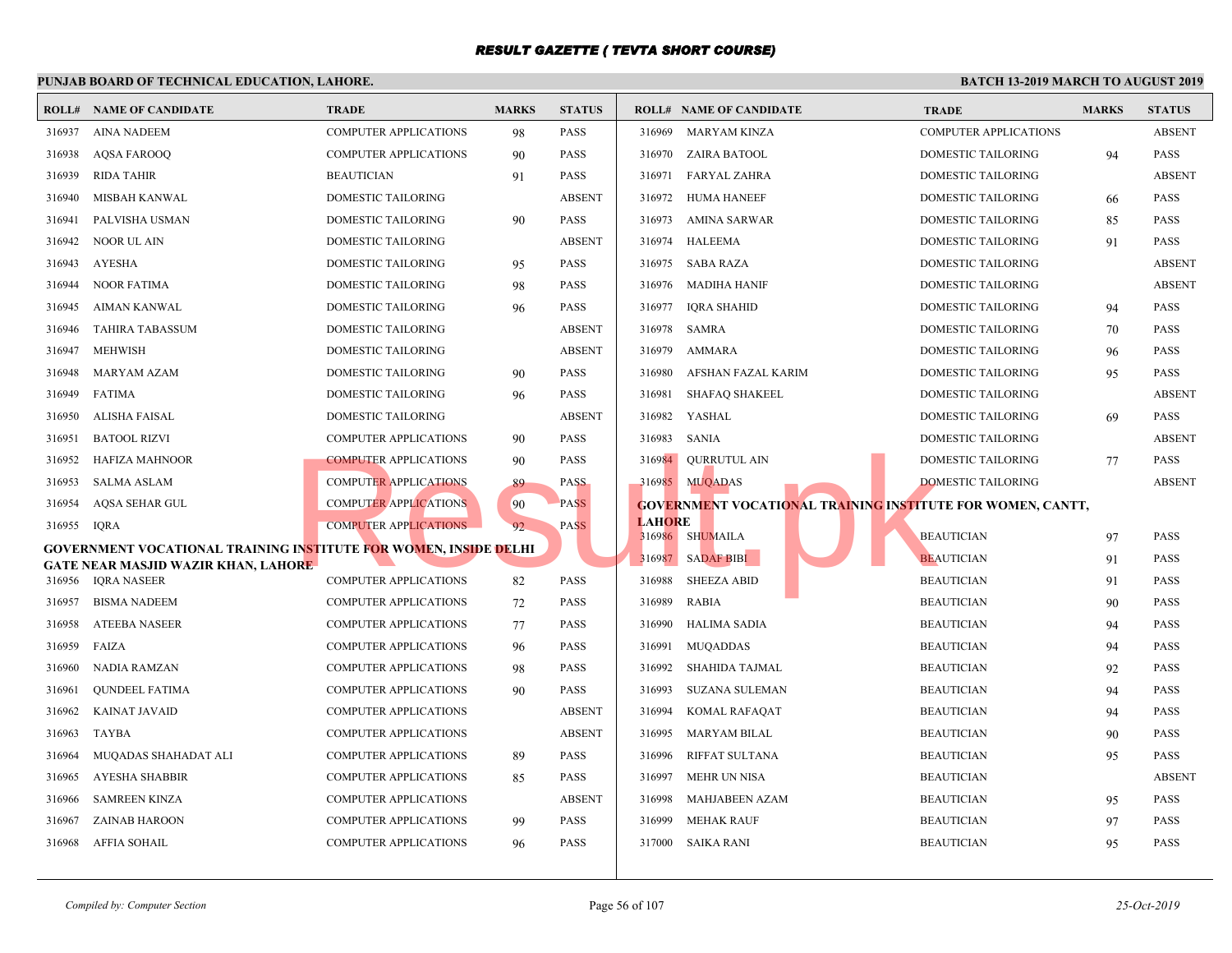|        | <b>ROLL# NAME OF CANDIDATE</b> | <b>TRADE</b>                 | <b>MARKS</b> | <b>STATUS</b> |               | <b>ROLL# NAME OF CANDIDATE</b>                  | <b>TRAL</b> |
|--------|--------------------------------|------------------------------|--------------|---------------|---------------|-------------------------------------------------|-------------|
| 317001 | <b>KOSAR JABBEEN</b>           | <b>BEAUTICIAN</b>            | 95           | <b>PASS</b>   |               | 317035 SOHA MEHAK                               | <b>COMP</b> |
| 317002 | AYESHA YASEEN                  | <b>BEAUTICIAN</b>            | 95           | <b>PASS</b>   |               | 317036 SEHAR SHAHZADI                           | <b>COMP</b> |
| 317003 | AMNA SALEEM                    | <b>BEAUTICIAN</b>            | 95           | <b>PASS</b>   |               | 317037 AYESHA                                   | <b>COMP</b> |
| 317004 | <b>AMINA</b>                   | <b>BEAUTICIAN</b>            | 96           | <b>PASS</b>   | 317038        | AMINA                                           | <b>COMP</b> |
| 317005 | <b>ANEEZA KHALID</b>           | <b>BEAUTICIAN</b>            | 95           | <b>PASS</b>   | 317039        | FARWA TABASSUM                                  | <b>COMP</b> |
| 317006 | HURRIYA JABBAR                 | <b>BEAUTICIAN</b>            | 96           | <b>PASS</b>   | 317040        | <b>AREEBA GULRIZ</b>                            | <b>COMP</b> |
| 317007 | <b>IORA MIRZA IMRAN</b>        | <b>DOMESTIC TAILORING</b>    |              | <b>ABSENT</b> | 317041        | FATIMA                                          | <b>COMP</b> |
| 317008 | <b>SOBIA ASGHAR</b>            | <b>DOMESTIC TAILORING</b>    | 81           | <b>PASS</b>   |               | 317042 AYESHA PARVEEN                           | <b>COMP</b> |
| 317009 | <b>RIDA FATIMA</b>             | <b>DOMESTIC TAILORING</b>    | 87           | <b>PASS</b>   |               | <b>GOVERNMENT VOCATIONAL TRAINING INSTITUTE</b> |             |
| 317010 | NADIA LIAQAT                   | <b>DOMESTIC TAILORING</b>    | 87           | <b>PASS</b>   | <b>LAHORE</b> |                                                 |             |
| 317011 | <b>NAJMA SAEED</b>             | DOMESTIC TAILORING           | 92           | <b>PASS</b>   |               | 317043 SANA JAVAID                              | <b>DOME</b> |
| 317012 | WARDA DILSHAD                  | DOMESTIC TAILORING           | 97           | <b>PASS</b>   | 317044        | ISMA NAEEM                                      | <b>DOME</b> |
| 317013 | <b>SADIA ASGHAR</b>            | DOMESTIC TAILORING           | 84           | <b>PASS</b>   | 317045        | FATIMA LIAQAT                                   | <b>DOME</b> |
| 317014 | RIMSHA KHALIL                  | DOMESTIC TAILORING           | 87           | <b>PASS</b>   | 317046        | RIMSHA SAJJAD                                   | <b>DOME</b> |
| 317015 | <b>SHAFAQ JAVAID</b>           | DOMESTIC TAILORING           | 88           | <b>PASS</b>   | 317047        | ALIA SHAHZADI                                   | <b>DOME</b> |
| 317016 | <b>ILHAM NIAZ</b>              | <b>DOMESTIC TAILORING</b>    | 92           | <b>PASS</b>   | 317048        | AKASHA TARIQ                                    | <b>DOME</b> |
| 317017 | MUBASHRA GHAFOOR               | <b>DOMESTIC TAILORING</b>    | 95           | <b>PASS</b>   | 317049        | <b>ZILL E HUMA</b>                              | <b>DOME</b> |
| 317018 | SAMEEN KHAN                    | <b>DOMESTIC TAILORING</b>    | 87           | <b>PASS</b>   | 317050        | <b>SUNDAS WAHEED</b>                            | <b>DOME</b> |
| 317019 | <b>SAIMA PARVEEN</b>           | DOMESTIC TAILORING           | 97           | <b>PASS</b>   | 317051        | <b>MASIFA NAVEED</b>                            | <b>DOME</b> |
| 317020 | <b>MINAHIL ARSHAD</b>          | DOMESTIC TAILORING           |              | <b>ABSENT</b> | 317052        | <b>SADIA LIAOAT</b>                             | <b>DOME</b> |
| 317021 | RABIA SHOUKAT                  | DOMESTIC TAILORING           | 95           | <b>PASS</b>   | 317053        | <b>BAKHTAWAR BATOOL IMRAN</b>                   | <b>DOME</b> |
| 317022 | HUMA RAZZAQ                    | DOMESTIC TAILORING           | 89           | PASS          | 317054        | <b>SUMBAL RAFIQUE</b>                           | <b>DOME</b> |
| 317023 | LINIA AMIR                     | DOMESTIC TAILORING           | 92           | <b>PASS</b>   | 317055        | NEHA AYAZ                                       | <b>DOME</b> |
| 317024 | <b>FAREEHA TABASSUM</b>        | COMPUTER APPLICATIONS        | 88           | <b>PASS</b>   | 317056        | <b>LAIBA NOOR</b>                               | <b>DOME</b> |
| 317025 | AALIA                          | <b>COMPUTER APPLICATIONS</b> | 92           | <b>PASS</b>   | 317057        | AMINA ARSHAD                                    | <b>DOME</b> |
| 317026 | <b>SHAHREEN ASLAM</b>          | <b>COMPUTER APPLICATIONS</b> | 95           | <b>PASS</b>   | 317058        | FAREEHA ZAFAR                                   | <b>DOME</b> |
| 317027 | <b>NABILA ASHRAF</b>           | <b>COMPUTER APPLICATIONS</b> |              | <b>ABSENT</b> | 317059        | AFREENA HASSAN                                  | <b>DOME</b> |
| 317028 | MAHAM                          | <b>COMPUTER APPLICATIONS</b> | 93           | <b>PASS</b>   | 317060        | <b>MINAHIL NAVEED</b>                           | <b>DOME</b> |
| 317029 | AROOJ NAZAMI                   | <b>COMPUTER APPLICATIONS</b> | 95           | <b>PASS</b>   | 317061        | <b>FATIMA ZAHID</b>                             | <b>DOME</b> |
| 317030 | HINA RAMZAN                    | <b>COMPUTER APPLICATIONS</b> | 95           | <b>PASS</b>   | 317062        | <b>KASHAF SHAHID</b>                            | <b>DOME</b> |
| 317031 | AYESHA                         | <b>COMPUTER APPLICATIONS</b> | 95           | PASS          | 317063        | SAIMA BIBI                                      | <b>DOME</b> |
|        |                                |                              |              | <b>PASS</b>   | 317064        | NIZWA SHAHZADI                                  | <b>DOME</b> |
| 317032 | <b>EMAN FATIMA</b>             | <b>COMPUTER APPLICATIONS</b> | 94           |               | 317065        | <b>ESHA YAQOOB</b>                              | <b>DOME</b> |
| 317033 | AQSA SHAHZADI                  | <b>COMPUTER APPLICATIONS</b> | 81           | <b>PASS</b>   | 317066        | <b>FAIZA ASGHAR</b>                             | <b>DOME</b> |
|        | 317034 SAWAIRA KHADIM          | <b>COMPUTER APPLICATIONS</b> | 94           | <b>PASS</b>   |               |                                                 |             |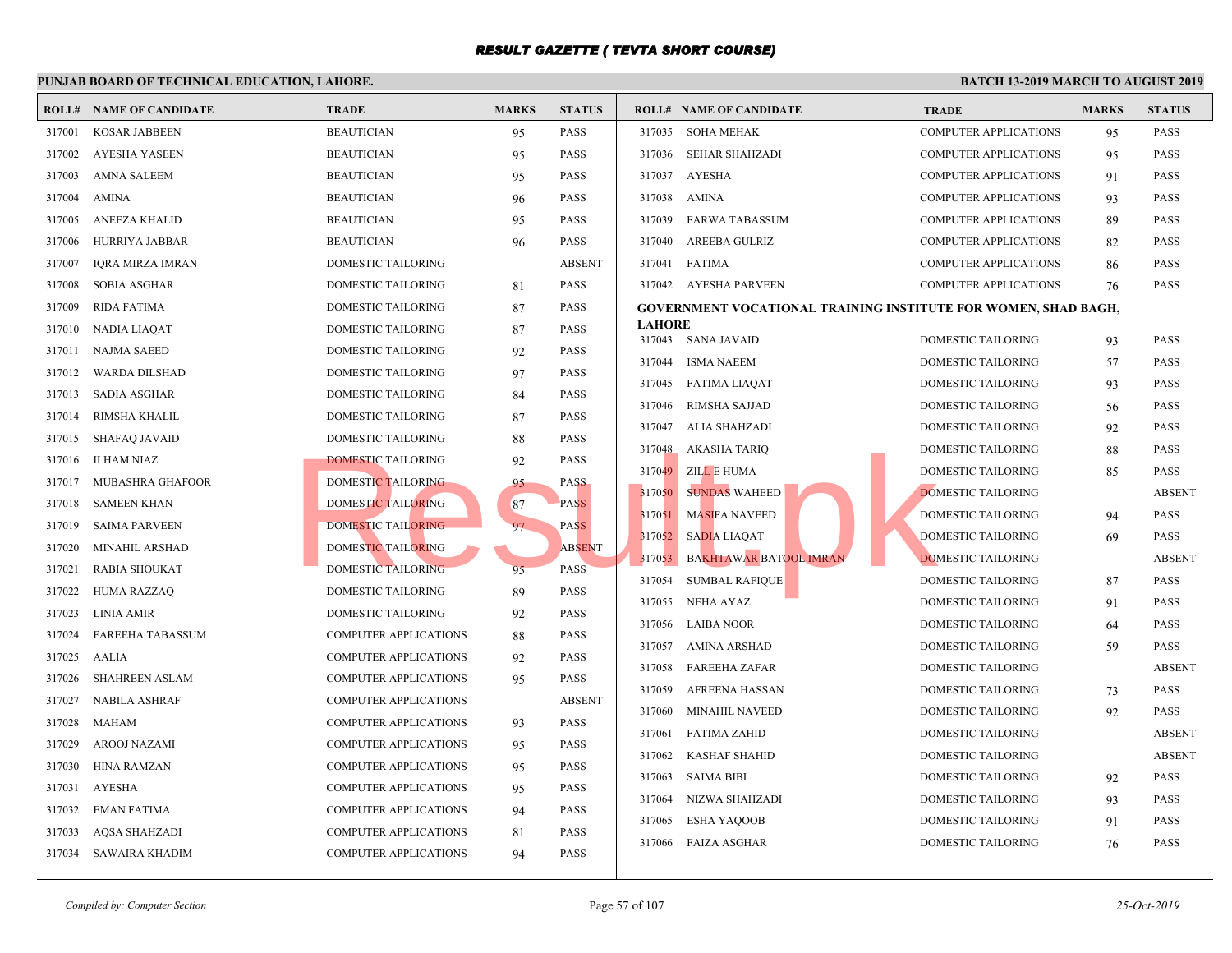|        | <b>ROLL# NAME OF CANDIDATE</b> | <b>TRADE</b>                 | <b>MARKS</b> | <b>STATUS</b> |             | <b>ROLL# NAME OF CANDIDATE</b>                   | <b>TRAL</b>                                     |
|--------|--------------------------------|------------------------------|--------------|---------------|-------------|--------------------------------------------------|-------------------------------------------------|
| 317067 | RIMSHA                         | <b>DOMESTIC TAILORING</b>    | 85           | <b>PASS</b>   |             | 317101 ANUM SHAFIQUE                             | <b>COMP</b>                                     |
| 317068 | AMBER                          | <b>BEAUTICIAN</b>            | 90           | <b>PASS</b>   | 317102      | ATTIQA YASMEEN                                   | <b>COMP</b>                                     |
| 317069 | <b>AROOJ BAKHT</b>             | <b>BEAUTICIAN</b>            | 76           | <b>PASS</b>   | 317103      | <b>SEHRISH</b>                                   | <b>COMP</b>                                     |
| 317070 | <b>AYESHA</b>                  | <b>BEAUTICIAN</b>            |              | <b>ABSENT</b> | 317104      | <b>KIRAN MAJEED</b>                              | <b>COMP</b>                                     |
| 317071 | <b>BENISH</b>                  | <b>BEAUTICIAN</b>            | 83           | <b>PASS</b>   | 317105      | <b>SAWERA</b>                                    | <b>COMP</b>                                     |
| 317072 | FAIZA KANWAL                   | <b>BEAUTICIAN</b>            | 87           | <b>PASS</b>   | 317106      | <b>SUMBAL</b>                                    | <b>COMP</b>                                     |
| 317073 | <b>FARAH SHAHBAZ</b>           | <b>BEAUTICIAN</b>            | 74           | <b>PASS</b>   | 317107      | <b>ASMA ANWAR</b>                                | <b>COMP</b>                                     |
| 317074 | FATIMA ALTAF                   | <b>BEAUTICIAN</b>            | 82           | <b>PASS</b>   | 317108      | SABA NASIRULLAH                                  | <b>COMP</b>                                     |
| 317075 | FATIMA NAZ                     | <b>BEAUTICIAN</b>            |              | <b>ABSENT</b> | 317109      | FIZA NASIRULLAH                                  | <b>COMP</b>                                     |
| 317076 | FATIMA NAZAR                   | <b>BEAUTICIAN</b>            | 82           | <b>PASS</b>   | 317110      | ISMA NASRULLAH                                   | <b>COMP</b>                                     |
| 317077 | HIRA MANZOOR                   | <b>BEAUTICIAN</b>            | 80           | <b>PASS</b>   | 317111      | REHANA RAMZAN                                    | <b>COMP</b>                                     |
| 317078 | KALSOOM AKHTAR                 | <b>BEAUTICIAN</b>            | 83           | <b>PASS</b>   |             | 317112 ALEENA                                    | <b>COMP</b>                                     |
| 317079 | KISHWER TAHIRA                 | <b>BEAUTICIAN</b>            | 85           | <b>PASS</b>   |             | 317113 AQSA AMJAD                                | <b>COMP</b>                                     |
| 317080 | <b>MALIHA MAHFOOZ</b>          | <b>BEAUTICIAN</b>            | 80           | <b>PASS</b>   |             | 317114 FATIMA JAVAID                             | COMP                                            |
| 317081 | <b>NADIA NASEEM</b>            | <b>BEAUTICIAN</b>            | 83           | <b>PASS</b>   |             | 317115 AREEJ MUNIR                               | <b>COMP</b>                                     |
| 317082 | <b>NOOR</b>                    | <b>BEAUTICIAN</b>            | 80           | <b>PASS</b>   |             | 317116 SANA REHMAN                               | <b>COMP</b>                                     |
| 317083 | <b>RAHILA</b>                  | <b>BEAUTICIAN</b>            | 83           | <b>PASS</b>   | 317117 AJWA |                                                  | <b>COMP</b>                                     |
| 317084 | <b>SAIMA MUKHTAR</b>           | <b>BEAUTICIAN</b>            | 87           | <b>PASS</b>   |             |                                                  | <b>GOVERNMENT VOCATIONAL TRAINING INSTITUTE</b> |
| 317085 | <b>SANA RAFIQUE</b>            | <b>BEAUTICIAN</b>            | 91.          | <b>PASS</b>   |             | <b>SHAHDARA, LAHORE</b><br>317118 AYESHA MUSTAFA | <b>COMP</b>                                     |
| 317086 | SAMINA MUHAMMAD ALI            | <b>BEAUTICIAN</b>            | 86           | <b>PASS</b>   | 317119      | <b>MAHWASH FAZAL</b>                             | <b>COMP</b>                                     |
| 317087 | <b>SOHA JAMSHAID</b>           | <b>BEAUTICIAN</b>            | 93           | <b>PASS</b>   | 317120      | TAHIRA KHALID                                    | <b>COMP</b>                                     |
| 317088 | ZAKIA REHMAN                   | <b>BEAUTICIAN</b>            | 93           | PASS          | 317121      | <b>SAMIA PARVEEN</b>                             | <b>COMP</b>                                     |
| 317089 | <b>ZEENAT RASHEED</b>          | <b>BEAUTICIAN</b>            | 94           | <b>PASS</b>   | 317122      | KIRAN SHAHZADI                                   | <b>COMP</b>                                     |
| 317090 | ZOHRA FATIMA                   | <b>BEAUTICIAN</b>            | 89           | <b>PASS</b>   | 317123      | KANWAL FARYAL                                    | <b>COMP</b>                                     |
| 317091 | ZOYA                           | <b>BEAUTICIAN</b>            | 90           | <b>PASS</b>   | 317124      | <b>BENISH SAJJAD</b>                             | <b>COMP</b>                                     |
| 317092 | HAFSA NAEEM                    | <b>BEAUTICIAN</b>            |              | <b>ABSENT</b> |             | 317125 JAVERIA BASHIR                            | <b>COMP</b>                                     |
| 317093 | <b>URWA AZFAR</b>              | <b>COMPUTER APPLICATIONS</b> | 75           | <b>PASS</b>   |             | 317126 MISBAH SHAKIR                             | <b>COMP</b>                                     |
| 317094 | <b>ASA NISAR</b>               | <b>COMPUTER APPLICATIONS</b> | 85           | <b>PASS</b>   | 317127      | <b>EMAN FATIMA</b>                               | <b>COMP</b>                                     |
| 317095 | <b>HINA ARSHAD</b>             | <b>COMPUTER APPLICATIONS</b> | 89           | <b>PASS</b>   |             | 317128 FATIMA BASHIR                             | <b>COMP</b>                                     |
| 317096 | <b>RABBIA TABASSUM</b>         | <b>COMPUTER APPLICATIONS</b> | 87           | <b>PASS</b>   |             | 317129 RAYHA ASIF                                | <b>COMP</b>                                     |
| 317097 | <b>RIMSHA</b>                  | <b>COMPUTER APPLICATIONS</b> | 85           | <b>PASS</b>   |             | 317130 NIMRA IQRAR                               | <b>COMP</b>                                     |
| 317098 | KAINAT IFTIKHAR                | <b>COMPUTER APPLICATIONS</b> | 87           | <b>PASS</b>   | 317131      | <b>MAHNOOR</b>                                   | <b>BEAU</b>                                     |
| 317099 | <b>MARUKH SALEEM</b>           | <b>COMPUTER APPLICATIONS</b> | 91           | <b>PASS</b>   |             | 317132 FAZEELAT BANO                             | <b>BEAU</b>                                     |
| 317100 | NIDA RIAZ                      | <b>COMPUTER APPLICATIONS</b> | 93           | <b>PASS</b>   |             |                                                  |                                                 |
|        |                                |                              |              |               |             |                                                  |                                                 |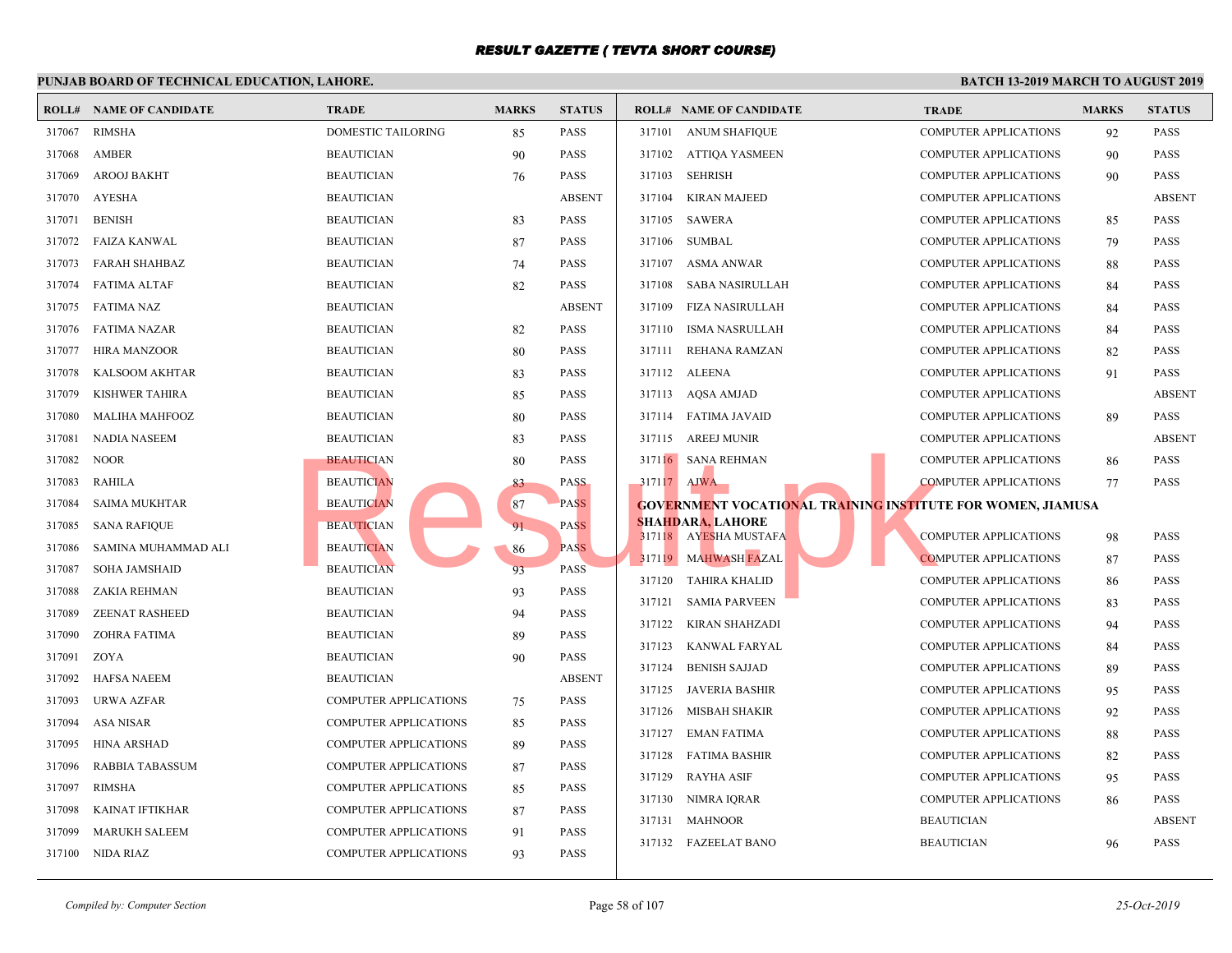|        | <b>ROLL# NAME OF CANDIDATE</b> | <b>TRADE</b>       | <b>MARKS</b> | <b>STATUS</b> |        | <b>ROLL# NAME OF CANDIDATE</b> | <b>TRAL</b>                |
|--------|--------------------------------|--------------------|--------------|---------------|--------|--------------------------------|----------------------------|
|        | 317133 NAZIA YASIN             | <b>BEAUTICIAN</b>  | 94           | PASS          | 317167 | <b>RAFIA SULTAN</b>            | <b>COMP</b>                |
| 317134 | <b>IRAM SHAFIQ</b>             | <b>BEAUTICIAN</b>  | 91           | PASS          | 317168 | <b>RIMSHA TANVEER</b>          | <b>COMP</b>                |
| 317135 | AMNA SABIR                     | <b>BEAUTICIAN</b>  | 92           | PASS          | 317169 | SABA NAZ                       | <b>COMP</b>                |
| 317136 | HUMMA JAWERIA                  | <b>BEAUTICIAN</b>  | 90           | PASS          | 317170 | <b>RAMEEN MUBARAK</b>          | <b>COMP</b>                |
| 317137 | SAIMA AYUB                     | <b>BEAUTICIAN</b>  | 86           | PASS          | 317171 | SUMBAL                         | <b>COMP</b>                |
| 317138 | KIRAN SHAHZADI                 | <b>BEAUTICIAN</b>  | 95           | PASS          | 317172 | DUA                            | <b>COMP</b>                |
| 317139 | <b>SANA ZULFIQAR</b>           | <b>BEAUTICIAN</b>  | 91           | PASS          | 317173 | FAIZA MUNAWAR                  | <b>COMP</b>                |
| 317140 | <b>NOOR ANJUM</b>              | <b>BEAUTICIAN</b>  | 90           | PASS          | 317174 | <b>BEENISH NISAR ANWAR</b>     | <b>COMP</b>                |
| 317141 | KUSH BUKHT                     | <b>BEAUTICIAN</b>  | 95           | PASS          | 317175 | AREESHA KHURSHEED              | <b>COMP</b>                |
| 317142 | NIDA KHUSHNOOD                 | <b>BEAUTICIAN</b>  | 89           | PASS          | 317176 | LAIBA RASHID                   | <b>COMP</b>                |
| 317143 | LAIBA SHAHZADI                 | <b>BEAUTICIAN</b>  | 90           | PASS          |        | 317177 AFSHAN ZIA              | <b>COMP</b>                |
| 317144 | <b>SHAHNILA NOUREEN</b>        | <b>BEAUTICIAN</b>  | 94           | PASS          | 317178 | HINA KANWAL                    | <b>COMP</b>                |
| 317145 | <b>RABIA DAWOOD</b>            | <b>BEAUTICIAN</b>  | 93           | PASS          | 317179 | <b>SANA RAFIQUE</b>            | <b>COMP</b>                |
| 317146 | SADIA SHAUKAT                  | DOMESTIC TAILORING | 86           | PASS          | 317180 | <b>MAIZA BASHIR</b>            | <b>COMP</b>                |
| 317147 | FARZANA MUSHTAQ                | DOMESTIC TAILORING | 80           | PASS          | 317181 | LAILA                          | <b>COMP</b>                |
| 317148 | HUMAIRA                        | DOMESTIC TAILORING | 82           | PASS          |        | 317182 MARYAM MAQSOOD          | <b>COMP</b>                |
| 317149 | <b>MISBAH JAVED</b>            | DOMESTIC TAILORING | 80           | <b>PASS</b>   | 317183 | <b>SANAM</b>                   | <b>COMP</b>                |
| 317150 | <b>RABIA IJAZ</b>              | DOMESTIC TAILORING | 75           | <b>PASS</b>   | 317184 | <b>UZMA HAMEED</b>             | <b>COMP</b>                |
| 317151 | AREBA ARSHAD                   | DOMESTIC TAILORING |              | <b>ABSENT</b> | 317185 | SHUMAILA AKRAM                 | <b>COMP</b>                |
| 317152 | SAMRA AZAM                     | DOMESTIC TAILORING | 78           | <b>PASS</b>   | 317186 | <b>SHAMSA AMEEN</b>            | <b>COMP</b>                |
| 317153 | <b>SUNDAS ADREES</b>           | DOMESTIC TAILORING |              | <b>ABSENT</b> | 317187 | <b>MEHAK AKHTAR</b>            | <b>MACH</b>                |
| 317154 | KHADIJA BIBI                   | DOMESTIC TAILORING | 84           | PASS          | 317188 | HAIFA SHAFQAT                  | <b>EMBR</b><br><b>MACH</b> |
| 317155 | <b>SHEEZA RAFIQUE</b>          | DOMESTIC TAILORING | 82           | PASS          |        |                                | <b>EMBR</b>                |
| 317156 | <b>MENA MUNIR</b>              | DOMESTIC TAILORING | 80           | PASS          |        | 317189 ASIA KHALIL             | <b>MACH</b><br><b>EMBR</b> |
| 317157 | MUNNAZA MUNIR                  | DOMESTIC TAILORING | 81           | PASS          |        | 317190 MARYAM                  | <b>MACH</b>                |
| 317158 | IQRA NAZAR                     | DOMESTIC TAILORING | 81           | PASS          | 317191 | <b>MAMOONA IQBAL</b>           | <b>EMBR</b><br><b>MACH</b> |
| 317159 | <b>FATIMA ATTARIA</b>          | DOMESTIC TAILORING |              | <b>ABSENT</b> |        |                                | <b>EMBR</b>                |
| 317160 | <b>SAIRA</b>                   | DOMESTIC TAILORING |              | <b>ABSENT</b> | 317192 | <b>MEHRAB SATTAR</b>           | <b>MACH</b><br><b>EMBR</b> |
| 317161 | <b>NIMRA</b>                   | DOMESTIC TAILORING | 83           | PASS          | 317193 | NIMRA SHAHZADI                 | <b>MACH</b>                |
| 317162 | SAJAL MAQSOOD                  | DOMESTIC TAILORING | 80           | PASS          | 317194 | UZMA MUHAMMAD DIN              | <b>EMBR</b><br><b>MACH</b> |
| 317163 | <b>FAIZA AYUBE</b>             | DOMESTIC TAILORING |              | <b>ABSENT</b> |        |                                | <b>EMBR</b>                |
| 317164 | <b>SEERAT RANI</b>             | DOMESTIC TAILORING |              | <b>ABSENT</b> |        | 317195 TASLEEM BEGHUM          | <b>MACH</b><br><b>EMBR</b> |
| 317165 | SANA                           | DOMESTIC TAILORING |              | <b>ABSENT</b> |        | 317196 KIRAN MAQSUD            | <b>MACH</b>                |
| 317166 | AREEBA                         | DOMESTIC TAILORING |              | <b>ABSENT</b> |        |                                | <b>EMBR</b>                |
|        |                                |                    |              |               |        |                                |                            |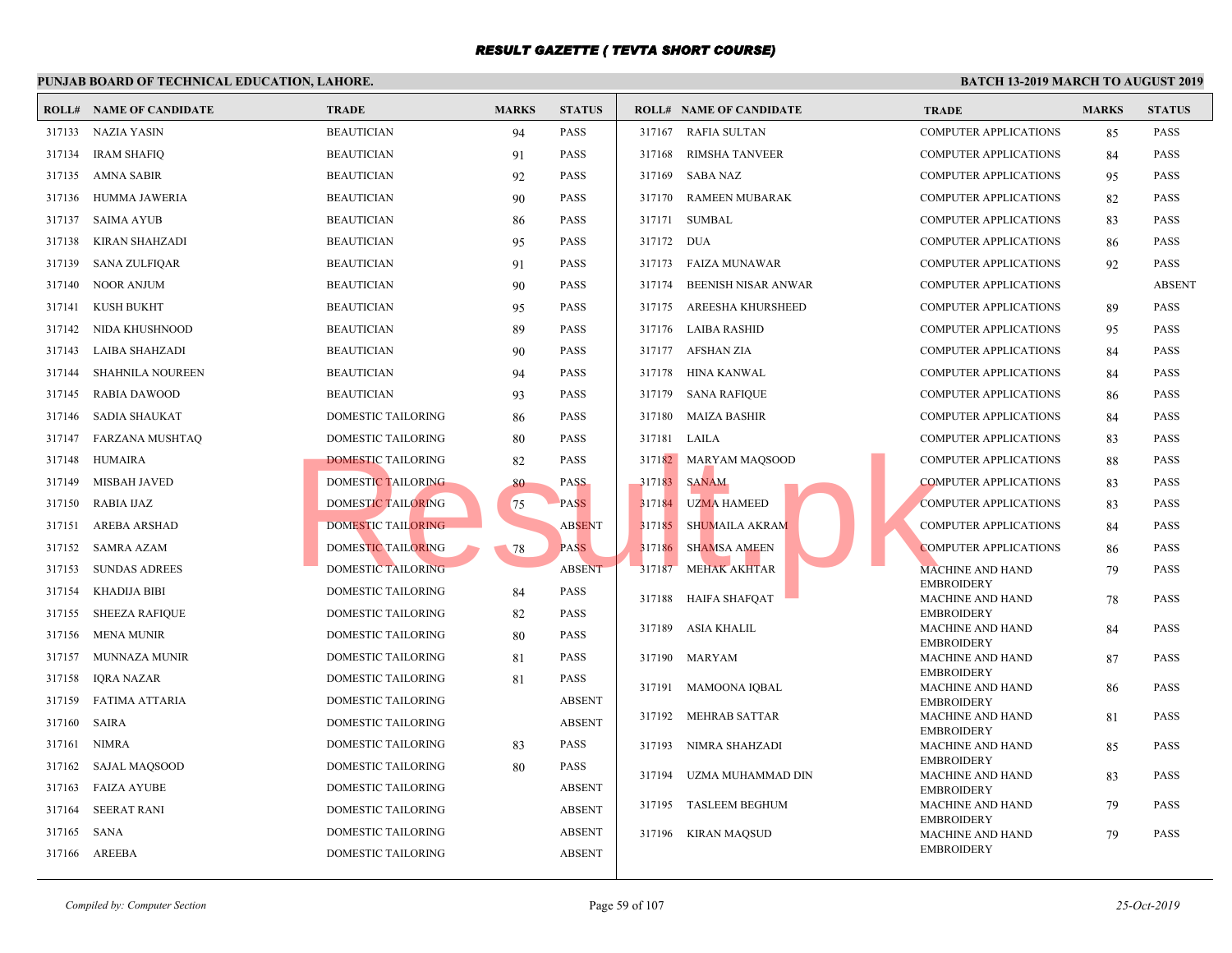#### **PUNJAB BOARD OF TECHNICAL EDUCATION, LAHORE. ROLL# NAME OF CANDIDATE TRADE MARKS STATUS ROLL# NAME OF CANDIDATE TRADE MARKS STATUS** MACHINE AND HAND 84 PASS EMBROIDERY 317197 MALIKA RASHID MACHINE AND HAND 86 PASS EMBROIDERY 317198 AQSA MACHINE AND HAND 84 PASS **EMBROIDERY**  317199 IQRA KHURSHEED ALAM MACHINE AND HAND 79 PASS **EMBROIDERY**  317200 SAMREEN BIBI MACHINE AND HAND 78 PASS EMBROIDERY 317201 MARYAM **GOVT. COLLEGE OF TECHNOLOGY FOR GLASS, CERAMICS & POTTERY DEVELOPMENT, MATCHES FACTORY ,SHAHDARA, LAHORE** 317202 FATIMA KANWAL COMPUTER APPLICATIONS 89 PASS 317203 MEHAK NAZ COMPUTER APPLICATIONS ABSENT 317204 RANA MUHAMMAD WASIF COMPUTER APPLICATIONS 92 PASS 317205 MAHPARA COMPUTER APPLICATIONS 95 PASS 317206 LAREIB IQBAL COMPUTER APPLICATIONS 89 PASS 317207 ZOHAIB ALI COMPUTER APPLICATIONS 86 PASS 317208 MUHAMMAD AFTAB COMPUTER APPLICATIONS 80 PASS 317209 HUSNAIN ALI COMPUTER APPLICATIONS ABSENT 317210 MUHAMMAD HUSNAIN COMPUTER APPLICATIONS 83 PASS 317211 AQSA KANWAL COMPUTER APPLICATIONS ABSENT 317212 SALMAN COMPUTER APPLICATIONS 85 PASS 317213 NAZIHA NAVEED COMPUTER APPLICATIONS 78 PASS 317214 ANEEZA AKRAM COMPUTER APPLICATIONS 89 PASS 317215 YOUNIKA ROSE COMPUTER APPLICATIONS 65 PASS 317216 NIMRA IQBAL COMPUTER APPLICATIONS 82 PASS 317217 SAYYED MUHAMMAD YAHYA COMPUTER APPLICATIONS 84 PASS 317218 IQRA ASGHAR COMPUTER APPLICATIONS 88 PASS 317219 MUHAMMAD IRFAN COMPUTER APPLICATIONS 85 PASS 317220 SYED ADIL AHMAD SHAH COMPUTER APPLICATIONS 87 PASS 317221 MANZOOR HUSSAIN COMPUTER APPLICATIONS 89 PASS 317222 AZHAR FAREED COMPUTER APPLICATIONS 90 PASS 317223 MUHAMMAD UMER COMPUTER APPLICATIONS 91 PASS 317224 NADIA RASHEED COMPUTER APPLICATIONS 93 PASS 317225 ZEESHAN NAWAZ COMPUTER APPLICATIONS 89 PASS 317226 HAFIZ MUHAMMAD NOMAN COMPUTER APPLICATIONS 89 PASS 317227 MUHAMMAD UMAR COMPUTER APPLICATIONS 91 PASS 317228 HAFIZ MUHAMMAD SHAHBAZ COMP 317229 MUHAMMAD IMRAN COMP 317230 MUHAMMAD AWAIS SUBHANI COMP 317231 HIBA MAQSOOD COMP **[GOVT. VOCATIONAL TRAINING INSTITUTE \(W\),, 9](http://www.result.pk/)39 CHOWK, TOWNSHIP,, LAHORE** 317232 RAFIA DOME 317233 MUBASHARA KHAWAR DOME 317234 SANA BAIG DOME 317235 SAIQA MUSHTAQ DOME 317236 MOMNA EJAZ DOME 317237 MEHWISH BIBI DOME 317238 NOUREEN HUSSAIN DOME 317239 AROSHA DOME 317240 FATIMA ANJUM DOME 317241 NUSRAT NAHEED DOME 317242 SALEHA MUBEEN BEAUT 317243 SHUMAIL ADIL BEAUTICIAN 95 317244 ZUHRA BIBI BEAUTICIAN 95 PASSES BEAUTICIAN 95 PASSES BEAUTICIAN 95 PASSES BEAUTICIAN 95 PASSES BEAUTICIAN 95 PASSES BEAUTICIAN 95 PASSES BEAUTICIAN 95 PASSES BEAUTICIAN 95 PASSES BEAUTICIAN 95 PASSES BEAUTICIAN 95 P 317245 AROOJ MUBASHIR BEAUTICIAN 78 BEAUTICIAN 78 BEAUTICIAN 78 PASSAURICIAN 78 PASSAURICIAN 78 PASSAURICIAN 7 317246 NOOR FATIMA BEAUTICIAN 98 PASSES 317247 HIBA TASSAWER BEAUTICIAN 95 BEAUTICIAN 95 BEAUTICIAN 95 BEAUTICIAN 95 PASSAMER 317248 NOOR UL AIN BEAUTICIAN 317249 MALAIKA SALEEM BEAUT 317250 HINA IMRAN BEAUT 317251 DANIA SARWAR BEAUT 317252 FATIMA MAQBOOL BEAUT 317253 LARAIB BUTT BEAUT 317254 MANAHIL SHAHID QAZI BEAUT 317255 ARSHIA SADAQAT BEAUT 317256 FOUZIA MUSHTAQ BEAUT 317257 FASIHA BEAUT 317258 FARZANA KHURAM BEAUT 317259 ZAINAB KHALID BEAUT COMPUTER APPLICATIONS ABSENT<br>
COMPUTER APPLICATIONS ABSENT<br>
COMPUTER APPLICATIONS ABSENT<br>
COMPUTER APPLICATIONS ABSENT<br>
COMPUTER APPLICATIONS ABSOLUTER APPLICATIONS ABSOLUTER APPLICATIONS PASS<br>
COMPUTER APPLICATIONS ABSOLU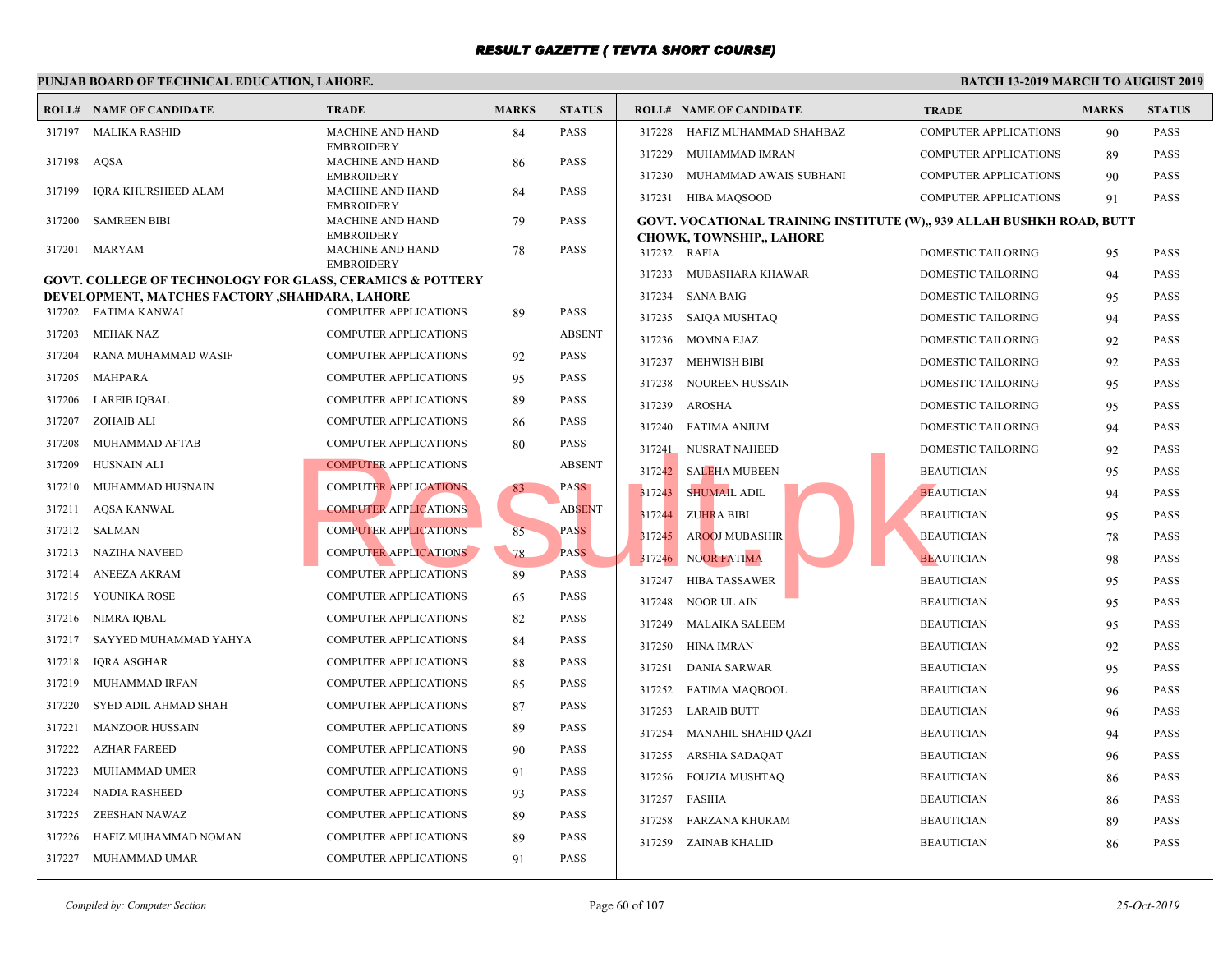|        | <b>ROLL# NAME OF CANDIDATE</b>                                   | TRADE                        | <b>MARKS</b> | <b>STATUS</b> |               | <b>ROLL# NAME OF CANDIDATE</b>                    | <b>TRAL</b> |
|--------|------------------------------------------------------------------|------------------------------|--------------|---------------|---------------|---------------------------------------------------|-------------|
| 317260 | LAIBA HASSAN                                                     | <b>BEAUTICIAN</b>            | 96           | <b>PASS</b>   |               | 317293 SUMAIRA NAZ                                | <b>BEAU</b> |
| 317261 | <b>GHULAM FIZZA</b>                                              | <b>BEAUTICIAN</b>            | 96           | <b>PASS</b>   | 317294        | HAFIZA TAYYBA BATOOL                              | <b>BEAU</b> |
| 317262 | <b>SUMAIRA BIBI</b>                                              | <b>COMPUTER APPLICATIONS</b> | 96           | <b>PASS</b>   | 317295        | <b>SUMAIRA TARIQ</b>                              | <b>BEAU</b> |
| 317263 | <b>ROHA MUBEEN</b>                                               | <b>COMPUTER APPLICATIONS</b> | 94           | <b>PASS</b>   | 317296        | MOMINA RAHEEL                                     | <b>BEAU</b> |
| 317264 | <b>RAMISHA ANJUM</b>                                             | <b>COMPUTER APPLICATIONS</b> | 93           | <b>PASS</b>   | 317297        | ABIDA NASEEM                                      | <b>BEAU</b> |
| 317265 | <b>NAZIA FAREED</b>                                              | <b>COMPUTER APPLICATIONS</b> | 96           | <b>PASS</b>   | 317298        | <b>SHAKILA BANO</b>                               | <b>BEAU</b> |
| 317266 | <b>ISHA PERVAIZ</b>                                              | <b>COMPUTER APPLICATIONS</b> | 95           | <b>PASS</b>   | 317299        | NIMSHA JAVED                                      | <b>BEAU</b> |
| 317267 | UME HABIBA RAMZAN                                                | <b>COMPUTER APPLICATIONS</b> | 95           | <b>PASS</b>   | 317300        | AIMAN IQBAL                                       | <b>BEAU</b> |
| 317268 | <b>FOZIA</b>                                                     | <b>COMPUTER APPLICATIONS</b> | 95           | <b>PASS</b>   | 317301        | <b>SIDRA ASLAM</b>                                | <b>BEAU</b> |
| 317269 | AYESHA YOUSAF                                                    | <b>COMPUTER APPLICATIONS</b> | 96           | <b>PASS</b>   | 317302        | KINZA HUSSAIN JAFFRI                              | <b>BEAU</b> |
| 317270 | MAHAM MUNIB                                                      | <b>COMPUTER APPLICATIONS</b> | 95           | <b>PASS</b>   | 317303        | AMINA SHAUKAT                                     | <b>BEAU</b> |
| 317271 | <b>SOHEERA MUNEER</b>                                            | <b>COMPUTER APPLICATIONS</b> | 95           | <b>PASS</b>   | 317304        | <b>MUQADAS RASHID</b>                             | <b>BEAU</b> |
| 317272 | <b>SADAF MALIK</b>                                               | <b>COMPUTER APPLICATIONS</b> | 94           | <b>PASS</b>   | 317305        | AYESHA KHALIL                                     | <b>BEAU</b> |
| 317273 | SYEDA NAYAB SHAHID                                               | <b>COMPUTER APPLICATIONS</b> | 96           | <b>PASS</b>   |               | 317306 SONIA BIBI                                 | <b>BEAU</b> |
| 317274 | SYEDA TASKEEN SHAHID                                             | <b>COMPUTER APPLICATIONS</b> | 96           | <b>PASS</b>   |               | <b>GOVT. VOCATIONAL TRAINING INSTITUTE FOR WO</b> |             |
| 317275 | TALIYA FAZZAL                                                    | <b>COMPUTER APPLICATIONS</b> | 95           | <b>PASS</b>   | <b>LAHORE</b> |                                                   |             |
| 317276 | BISMA BASHARAT                                                   | <b>COMPUTER APPLICATIONS</b> | 94           | <b>PASS</b>   |               | 317307 MISHAL ILYAS                               | <b>BEAU</b> |
|        | GOVT. VOCATIONAL TRAINING INSTITUTE FOR WOMEN, AWAN TOWN, LAHORE |                              |              |               | 317308        | <b>RASHIDA PERVEEN</b>                            | <b>BEAU</b> |
| 317277 | <b>NOREEN RAFIQ</b>                                              | DOMESTIC TAILORING           | 94           | <b>PASS</b>   | 317309        | AYESHA HIRA                                       | <b>BEAU</b> |
| 317278 | <b>ALEENA</b>                                                    | DOMESTIC TAILORING           | 100          | <b>PASS</b>   |               | 317310 FATIMA IRSHAD                              | <b>BEAU</b> |
| 317279 | AQSA MALIK                                                       | DOMESTIC TAILORING           | 99           | <b>PASS</b>   |               | 317311 ALIA ZAHID                                 | <b>BEAU</b> |
| 317280 | <b>SIDRA MUNEER</b>                                              | <b>DOMESTIC TAILORING</b>    |              | <b>ABSENT</b> |               | 317312 NASREEN                                    | <b>BEAU</b> |
| 317281 | <b>AMNA SHAHBAZ</b>                                              | DOMESTIC TAILORING           | 99           | <b>PASS</b>   |               | 317313 SALMA SHAHZADI                             | <b>BEAU</b> |
| 317282 | <b>IRZA SAQIB</b>                                                | DOMESTIC TAILORING           |              | <b>ABSENT</b> |               | 317314 ROMAISA SADAF                              | <b>BEAU</b> |
| 317283 | <b>NOSHEEN IQBAL</b>                                             | DOMESTIC TAILORING           | 99           | <b>PASS</b>   |               | 317315 KIRAN IMTIAZ                               | <b>BEAU</b> |
| 317284 | <b>NAMRA YASMEEN</b>                                             | DOMESTIC TAILORING           | 99           | <b>PASS</b>   |               | 317316 AMNA BABAR                                 | <b>BEAU</b> |
| 317285 | <b>FIZZA MAQBOOL</b>                                             | DOMESTIC TAILORING           |              | <b>ABSENT</b> |               | 317317 SHEHNAZ ASHIQ                              | <b>BEAU</b> |
| 317286 | AYESHA IQBAL                                                     | DOMESTIC TAILORING           | 99           | <b>PASS</b>   |               | 317318 AROOJ JAHANGIR                             | <b>BEAU</b> |
| 317287 | <b>AMNA ASHRAF</b>                                               | DOMESTIC TAILORING           | 99           | <b>PASS</b>   | 317319        | RUHBAN SHAHZAD                                    | <b>BEAU</b> |
| 317288 | FOZIA                                                            | DOMESTIC TAILORING           |              | <b>ABSENT</b> |               | 317320 TUBA MALIK                                 | <b>BEAU</b> |
| 317289 | <b>HUSNA HABIB</b>                                               | DOMESTIC TAILORING           | 96           | <b>PASS</b>   | 317321        | <b>MARYAM BIBI</b>                                | <b>BEAU</b> |
| 317290 | <b>MOBEEN BASHIR</b>                                             | DOMESTIC TAILORING           | 100          | <b>PASS</b>   | 317322        | <b>IQRA</b>                                       | <b>BEAU</b> |
| 317291 | <b>KIRAN ASHRAF</b>                                              | <b>DOMESTIC TAILORING</b>    | 99           | <b>PASS</b>   | 317323        | KIRAN SHEHZADI                                    | <b>BEAU</b> |
| 317292 | KAINAT MAQBOOL                                                   | <b>BEAUTICIAN</b>            | 73           | <b>PASS</b>   |               | 317324 FATIMA JAVED                               | <b>BEAU</b> |
|        |                                                                  |                              |              |               |               |                                                   |             |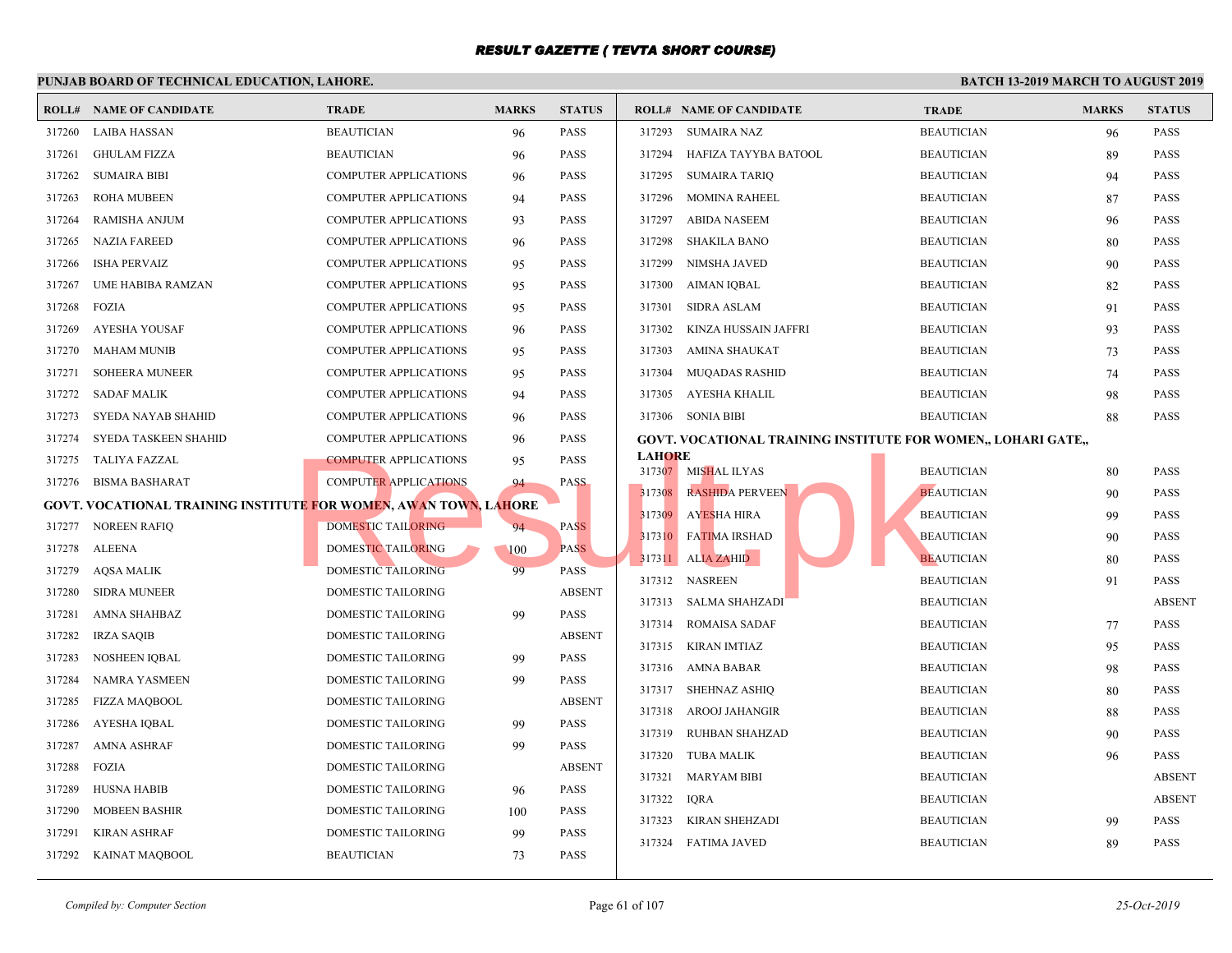317359 KAYNAT ASHFAQ DOME

#### 317326 IQRA KHURRAM BEAUTICIAN 95 PASS 317327 SAMIA SHAFIQUE BEAUTICIAN ABSENT 317328 IFRA HAROON BEAUTICIAN ABSENT 317329 NIMRA JAVED BEAUTICIAN 75 PASS 317330 SAIRA IJAZ BEAUTICIAN ABSENT 317331 SOBIA KHURRAM BEAUTICIAN 75 PASS 317332 RIMSHA BEAUTICIAN 75 PASS 317333 SHABNAM BIBI BEAUTICIAN 90 PASS 317334 ALISHBA BEAUTICIAN 60 PASS 317335 SANIA SHAHID BEAUTICIAN 60 PASS 317336 ASMA SHAHID BEAUTICIAN 65 PASS 317337 SALIHA NAVEED BEAUTICIAN 60 PASS 317338 NADIA SHABBIR BEAUTICIAN 75 PASS 317339 FAKHRA PARVEEN BEAUTICIAN 83 PASS 317340 REHANA LIAQUAT DOMESTIC TAILORING 100 PASS 317341 ABIDA ASGHAR DOMESTIC TAILORING 100 PASS 317342 SANIYA DOMESTIC TAILORING 100 PASS 317343 IRAM MUSHTAQ DOMESTIC TAILORING 100 PASS 317344 RIFAT MUSHTAQ DOMESTIC TAILORING 100 PASS 317345 SALMA MUBEEN DOMESTIC TAILORING 98 PASS 317346 AYSHA NAEEM DOMESTIC TAILORING 96 PASS 317360 ZARYAB NASIR DOME 317361 MARYAM HAMEED DOME 317362 MOMINA IDREES DOME 317363 JANNAT AHSAN DOME 317364 SABILA NOOR DOME 317365 RIMSHA NAWAZ DOME **ILMO HUANR FOUNDATION, QAINCHI, LAHORE**

| 317333 | SHABNAM BIBI          | <b>BEAUTICIAN</b>         | 90  | <b>PASS</b>   |             | 317366 SARA ALI           | <b>DOME</b> |
|--------|-----------------------|---------------------------|-----|---------------|-------------|---------------------------|-------------|
| 317334 | ALISHBA               | <b>BEAUTICIAN</b>         | 60  | <b>PASS</b>   | 317367      | <b>TEHMINA GHAZI</b>      | <b>DOME</b> |
| 317335 | SANIA SHAHID          | <b>BEAUTICIAN</b>         | 60  | <b>PASS</b>   | 317368      | MUMTAZ ALLAH DITTA        | <b>DOME</b> |
| 317336 | ASMA SHAHID           | <b>BEAUTICIAN</b>         | 65  | PASS          | 317369      | HARAM NAYAB GUL           | <b>DOME</b> |
| 317337 | <b>SALIHA NAVEED</b>  | <b>BEAUTICIAN</b>         | 60  | <b>PASS</b>   | 317370      | <b>BISMILLAH MAQADDAS</b> | <b>DOME</b> |
| 317338 | <b>NADIA SHABBIR</b>  | <b>BEAUTICIAN</b>         | 75  | <b>PASS</b>   | 317371      | <b>SAIMA TABASSAM</b>     | <b>DOME</b> |
| 317339 | <b>FAKHRA PARVEEN</b> | <b>BEAUTICIAN</b>         | 83  | <b>PASS</b>   | 317372 SABA |                           | <b>DOME</b> |
| 317340 | REHANA LIAQUAT        | DOMESTIC TAILORING        | 100 | <b>PASS</b>   |             | 317373 SUMAIRA BIBI       | <b>DOME</b> |
| 317341 | ABIDA ASGHAR          | DOMESTIC TAILORING        | 100 | <b>PASS</b>   |             | 317374 SALIHA YASEEN      | <b>DOME</b> |
| 317342 | SANIYA                | <b>DOMESTIC TAILORING</b> | 100 | <b>PASS</b>   |             | 317375 HABIBA FARZAND     | <b>DOME</b> |
| 317343 | <b>IRAM MUSHTAQ</b>   | DOMESTIC TAILORING        | 100 | <b>PASS</b>   |             | 317376 FARZANA ILYAS      | <b>DOME</b> |
| 317344 | <b>RIFAT MUSHTAQ</b>  | DOMESTIC TAILORING        | 100 | <b>PASS</b>   | 317377      | <b>SEHRISH RASHEED</b>    | <b>DOME</b> |
| 317345 | SALMA MUBEEN          | <b>DOMESTIC TAILORING</b> | 98  | <b>PASS</b>   | 317378      | <b>ISMA</b>               | <b>DOME</b> |
| 317346 | <b>AYSHA NAEEM</b>    | <b>DOMESTIC TAILORING</b> | 96  | <b>PASS</b>   | 317379      | SAFA                      | <b>DOME</b> |
| 317347 | SHAFAQ IFTIKHAR       | <b>DOMESTIC TAILORING</b> | 100 | <b>PASS</b>   | 317380      | <b>SADIA ASHIQ</b>        | <b>DOME</b> |
|        | 317348 FATIMA JAMIL   | <b>DOMESTIC TAILORING</b> |     | <b>ABSENT</b> | 317381      | RIDA BATOOL               | <b>DOME</b> |
| 317349 | <b>FIZA IKRAM</b>     | DOMESTIC TAILORING        |     | <b>ABSENT</b> | 317382      | <b>TANIA ASHRAF</b>       | <b>DOME</b> |
| 317350 | HALEEMA FAYYAZ        | <b>DOMESTIC TAILORING</b> | 78  | PASS          | 317383      | <b>ESHA KHALID</b>        | <b>DOME</b> |
| 317351 | JAWAIRA ZAFER         | DOMESTIC TAILORING        | 96  | PASS          | 317384      | <b>FALAK KHALID</b>       | <b>DOME</b> |
| 317352 | KIRAN ISHFAO          | <b>DOMESTIC TAILORING</b> | 98  | <b>PASS</b>   | 317385      | <b>ADAN NASEER</b>        | <b>DOME</b> |
| 317353 | ALISHA AMANAT ALI     | DOMESTIC TAILORING        |     | <b>ABSENT</b> | 317386      | MARYAM HUSSAIN            | <b>DOME</b> |
| 317354 | <b>AYSHA ZAHEER</b>   | <b>DOMESTIC TAILORING</b> |     | <b>ABSENT</b> | 317387      | MUQADAS SHAHEEN           | <b>DOME</b> |
| 317355 | SAIMA TAHIR           | <b>DOMESTIC TAILORING</b> | 100 | PASS          | 317388      | <b>AMINA BIBI</b>         | <b>DOME</b> |
| 317356 | <b>RAFIA ASSAD</b>    | <b>DOMESTIC TAILORING</b> | 80  | PASS          | 317389      | NADIA ASLAM               | <b>DOME</b> |
|        | 317357 HUMAIRA        | DOMESTIC TAILORING        | 100 | PASS          |             | 317390 USHNA ASIF         | <b>DOME</b> |
|        | 317358 SADIA AKHTER   | DOMESTIC TAILORING        | 80  | PASS          |             | 317391 SWERA              | <b>DOME</b> |
|        |                       |                           |     |               |             |                           |             |

**ROLL# NAME OF CANDIDATE TRADE MARKS STATUS ROLL# NAME OF CANDIDATE TRADE MARKS STATUS**

**PUNJAB BOARD OF TECHNICAL EDUCATION, LAHORE.** 

317325 AYESHA JAVED BEAUTICIAN 89 PASS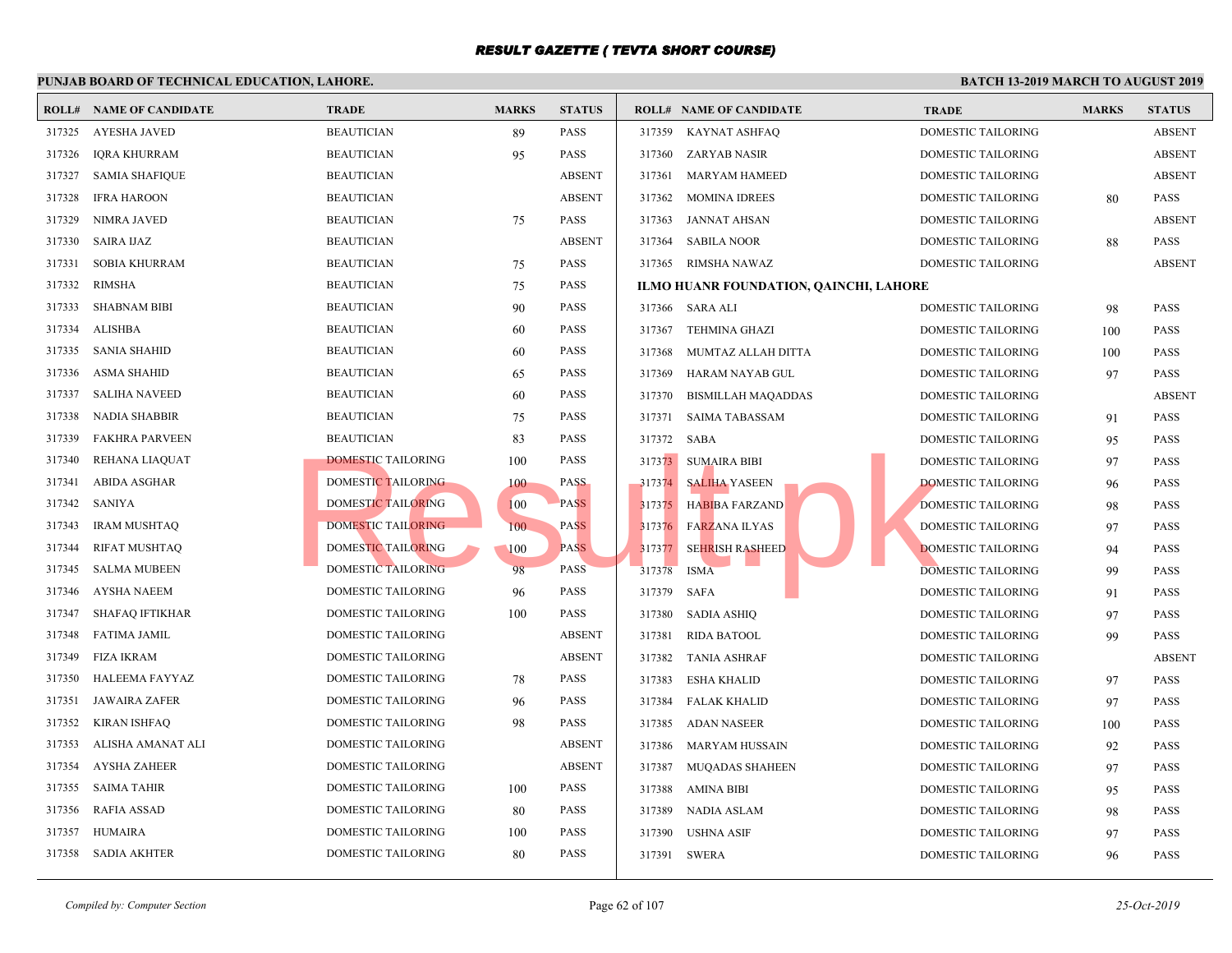|        |                                      |                      | PUNJAB BOARD OF TECHNICAL EDUCATION, LAHORE. |               |               |                                           |              |  |  |  |  |  |  |
|--------|--------------------------------------|----------------------|----------------------------------------------|---------------|---------------|-------------------------------------------|--------------|--|--|--|--|--|--|
|        | <b>ROLL# NAME OF CANDIDATE</b>       | <b>TRADE</b>         | <b>MARKS</b>                                 | <b>STATUS</b> |               | <b>ROLL# NAME OF CANDIDATE</b>            | <b>TRAL</b>  |  |  |  |  |  |  |
| 317392 | <b>KINZA AMJAD</b>                   | DOMESTIC TAILORING   | 99                                           | <b>PASS</b>   |               | 317425 SUMMYA ASLAM                       | <b>PROFI</b> |  |  |  |  |  |  |
| 317393 | <b>AMINA</b>                         | DOMESTIC TAILORING   | 92                                           | <b>PASS</b>   | 317426        | SUNDAS RIAZ                               | <b>PROFE</b> |  |  |  |  |  |  |
| 317394 | RIMSHA HAFEEZ                        | DOMESTIC TAILORING   | 97                                           | <b>PASS</b>   | 317427        | SABA TABASUM                              | <b>PROFE</b> |  |  |  |  |  |  |
| 317395 | <b>SANA RASHEED</b>                  | DOMESTIC TAILORING   |                                              | <b>ABSENT</b> | 317428        | SAIMA AZIZ                                | <b>PROFF</b> |  |  |  |  |  |  |
|        | RSLN GVTI (W), 2-LYTTON ROAD, LAHORE |                      |                                              |               | 317429        | KINZA SARWAR                              | <b>PROFE</b> |  |  |  |  |  |  |
| 317396 | SEHAR ASLAM                          | DOMESTIC TAILORING   | 68                                           | <b>PASS</b>   | 317430        | AYMEN ABID                                | <b>DOME</b>  |  |  |  |  |  |  |
| 317397 | <b>MAHEEN ASHFAQ</b>                 | DOMESTIC TAILORING   |                                              | <b>ABSENT</b> | 317431        | SITTARA IQBAL                             | <b>BEAU</b>  |  |  |  |  |  |  |
| 317398 | <b>SHUMILA</b>                       | DOMESTIC TAILORING   |                                              | <b>ABSENT</b> | 317432        | MISBAH AFZAL                              | <b>BEAU</b>  |  |  |  |  |  |  |
| 317399 | <b>AQSA WASEEM</b>                   | DOMESTIC TAILORING   |                                              | <b>ABSENT</b> |               | 317433 SHAMAYZA INAYAT                    | <b>BEAU</b>  |  |  |  |  |  |  |
| 317400 | <b>JAVERIA KHAN</b>                  | DOMESTIC TAILORING   |                                              | <b>ABSENT</b> |               | SIR SIKANDAR GOVERNMENT VOCATIONAL INSTIT |              |  |  |  |  |  |  |
| 317401 | <b>SHAZIA HAFEEZ</b>                 | DOMESTIC TAILORING   |                                              | <b>ABSENT</b> | 317434 ZAINAB | JORY MORY BAZAR SHAHALAM GATE, LAHORE     | <b>DOME</b>  |  |  |  |  |  |  |
| 317402 | NIMAL RASHEED                        | DOMESTIC TAILORING   | 70                                           | <b>PASS</b>   | 317435        | RABIA MUMTAZ                              | <b>DOME</b>  |  |  |  |  |  |  |
| 317403 | <b>HINA PARVEEN</b>                  | DOMESTIC TAILORING   | 95                                           | <b>PASS</b>   | 317436        | AYESHA AYAZ                               | <b>DOME</b>  |  |  |  |  |  |  |
| 317404 | <b>ONEEZA TARIQ</b>                  | DOMESTIC TAILORING   | 91                                           | <b>PASS</b>   | 317437        | AQSA MAQSOOD                              | <b>DOME</b>  |  |  |  |  |  |  |
| 317405 | <b>BAKHAT AWAR</b>                   | DOMESTIC TAILORING   | 88                                           | <b>PASS</b>   | 317438        | SABOHI MAQSOOD                            | <b>DOME</b>  |  |  |  |  |  |  |
| 317406 | <b>AFIA HAFEEZ</b>                   | <b>BEAUTICIAN</b>    | 91                                           | <b>PASS</b>   | 317439        | <b>MALAIKA</b>                            | <b>DOME</b>  |  |  |  |  |  |  |
| 317407 | <b>SHAHNAZ PERVEEN</b>               | <b>BEAUTICIAN</b>    | 90                                           | <b>PASS</b>   | 317440        | <b>SAMIYA</b>                             | <b>DOME</b>  |  |  |  |  |  |  |
| 317408 | KOH E NOOR                           | <b>BEAUTICIAN</b>    | 77                                           | <b>PASS</b>   | 317441        | <b>MARIYAM</b>                            | <b>DOME</b>  |  |  |  |  |  |  |
| 317409 | <b>HADIQA ILYAS</b>                  | <b>BEAUTICIAN</b>    | 98                                           | <b>PASS</b>   | 317442        | <b>BEENISH AFZAL</b>                      | <b>DOME</b>  |  |  |  |  |  |  |
| 317410 | <b>FAIZA SHOUKAT</b>                 | <b>BEAUTICIAN</b>    | 77                                           | <b>PASS</b>   | 317443        | <b>FARAH SULTAN</b>                       | <b>DOME</b>  |  |  |  |  |  |  |
| 317411 | <b>MAHAM</b>                         | <b>BEAUTICIAN</b>    | 94                                           | <b>PASS</b>   | 317444        | <b>ALEENA SALEEM</b>                      | <b>DOME</b>  |  |  |  |  |  |  |
| 317412 | <b>MARIA SANA</b>                    | <b>BEAUTICIAN</b>    | 98                                           | <b>PASS</b>   | 317445        | AREEBA SHAFIQ                             | <b>DOME</b>  |  |  |  |  |  |  |
| 317413 | RABIYA NASIR                         | <b>BEAUTICIAN</b>    | 82                                           | <b>PASS</b>   | 317446        | <b>RUBAB AWAIS</b>                        | <b>DOME</b>  |  |  |  |  |  |  |
| 317414 | <b>LAIBA SHOAIB</b>                  | <b>BEAUTICIAN</b>    | 93                                           | <b>PASS</b>   | 317447        | FARIHA                                    | <b>DOME</b>  |  |  |  |  |  |  |
| 317415 | <b>SHEEZA GOHAR</b>                  | <b>BEAUTICIAN</b>    | 94                                           | <b>PASS</b>   | 317448        | SALEEHA                                   | <b>DOME</b>  |  |  |  |  |  |  |
| 317416 | <b>WARDA</b>                         | <b>BEAUTICIAN</b>    | 83                                           | <b>PASS</b>   | 317449        | <b>HIFZA BUTT</b>                         | <b>DOME</b>  |  |  |  |  |  |  |
| 317417 | IQRA IQBAL                           | <b>BEAUTICIAN</b>    | 92                                           | <b>PASS</b>   | 317450        | AQEELA QADEER                             | <b>DOME</b>  |  |  |  |  |  |  |
| 317418 | <b>FAIZA UMER</b>                    | <b>BEAUTICIAN</b>    | 95                                           | <b>PASS</b>   | 317451        | NOOR UL AIN                               | <b>DOME</b>  |  |  |  |  |  |  |
| 317419 | <b>SAHAR UROOJ</b>                   | PROFESSIONAL COOKING | 73                                           | <b>PASS</b>   | 317452        | SABA NOOR                                 | <b>DOME</b>  |  |  |  |  |  |  |
| 317420 | <b>RUBI</b>                          | PROFESSIONAL COOKING | 89                                           | <b>PASS</b>   | 317453        | <b>AQSA IDREES</b>                        | <b>DOME</b>  |  |  |  |  |  |  |
| 317421 | MARYEM USMANI                        | PROFESSIONAL COOKING | 85                                           | <b>PASS</b>   | 317454        | LAIBA MUNIR                               | <b>COMP</b>  |  |  |  |  |  |  |
| 317422 | ALISHBA REHMAN                       | PROFESSIONAL COOKING | 73                                           | <b>PASS</b>   | 317455        | TUBA                                      | <b>COMP</b>  |  |  |  |  |  |  |
| 317423 | TAHREEM SHAHID BUTT                  | PROFESSIONAL COOKING | 85                                           | <b>PASS</b>   |               | 317456 FAIZA IMRAN                        | COMP         |  |  |  |  |  |  |
| 317424 | <b>ANMOL JAVED</b>                   | PROFESSIONAL COOKING | 86                                           | <b>PASS</b>   |               |                                           |              |  |  |  |  |  |  |
|        |                                      |                      |                                              |               |               |                                           |              |  |  |  |  |  |  |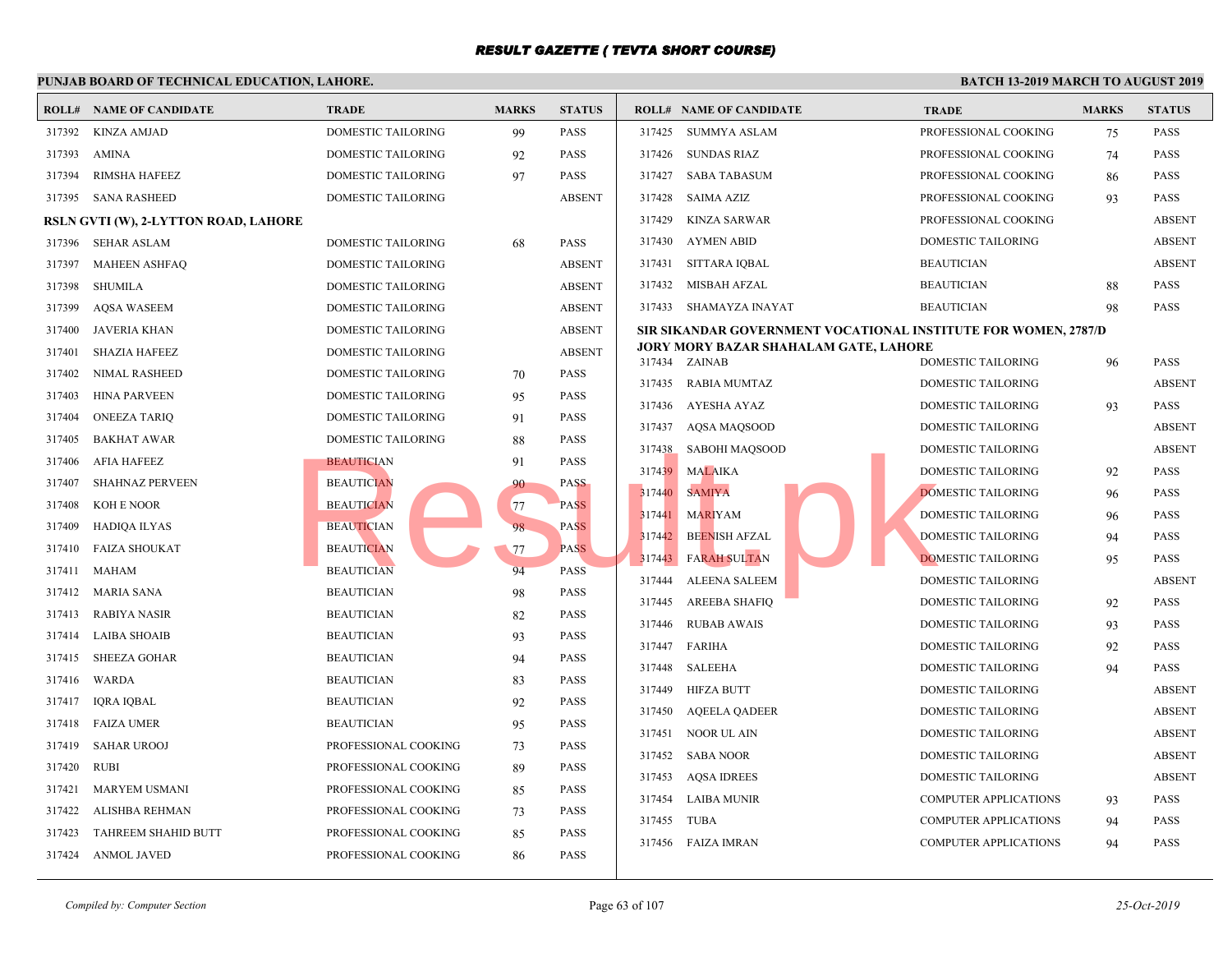|        | <b>ROLL# NAME OF CANDIDATE</b> | <b>TRADE</b>                 | <b>MARKS</b> | <b>STATUS</b> |        | <b>ROLL# NAME OF CANDIDATE</b>                    | <b>TRAL</b> |
|--------|--------------------------------|------------------------------|--------------|---------------|--------|---------------------------------------------------|-------------|
| 317457 | <b>AMINA FATIMA</b>            | <b>COMPUTER APPLICATIONS</b> | 94           | <b>PASS</b>   |        | 317491 HOOR FATIMA                                | <b>COMP</b> |
| 317458 | <b>IQRA</b>                    | <b>COMPUTER APPLICATIONS</b> | 94           | <b>PASS</b>   |        | <b>SOCIETY COLLEGE OF COMPUTER SCIENCES,, MOC</b> |             |
| 317459 | FARIYA                         | COMPUTER APPLICATIONS        | 94           | <b>PASS</b>   |        | 317492 NIDA E ZEHRA                               | <b>COMP</b> |
| 317460 | <b>RIMAL ZAHEER</b>            | <b>COMPUTER APPLICATIONS</b> | 92           | <b>PASS</b>   |        | 317493 ROZINA                                     | <b>COMP</b> |
| 317461 | <b>FARIA KHURSHEED</b>         | <b>COMPUTER APPLICATIONS</b> |              | <b>ABSENT</b> |        | <b>GOVT. INSTITUTE OF COMMERCE, , CHAUBARA</b>    |             |
| 317462 | <b>JAWARIA HAMID</b>           | <b>COMPUTER APPLICATIONS</b> | 93           | <b>PASS</b>   |        | 317494 MUSAWAR ABBAS                              | <b>COMP</b> |
| 317463 | ZAINISH WASEEM ANJUM           | COMPUTER APPLICATIONS        | 89           | <b>PASS</b>   | 317495 | <b>TAHIR ABBAS</b>                                | <b>COMP</b> |
| 317464 | <b>TUBA</b>                    | <b>COMPUTER APPLICATIONS</b> | 89           | <b>PASS</b>   | 317496 | SHAUKAT ALI                                       | <b>COMP</b> |
| 317465 | SABA ABDUL GHANI               | <b>COMPUTER APPLICATIONS</b> | 90           | <b>PASS</b>   | 317497 | <b>MOHSIN RAZA</b>                                | <b>COMP</b> |
| 317466 | <b>SADAF SULTAN</b>            | <b>COMPUTER APPLICATIONS</b> |              | <b>ABSENT</b> | 317498 | <b>BASHARAT ALI</b>                               | <b>COMP</b> |
| 317467 | <b>MAHRUKH MUNIR</b>           | <b>COMPUTER APPLICATIONS</b> | 88           | <b>PASS</b>   | 317499 | MUHAMMAD RAMZAN                                   | <b>COMP</b> |
| 317468 | <b>ZAINAB KASHIF</b>           | <b>COMPUTER APPLICATIONS</b> | 86           | <b>PASS</b>   | 317500 | MUHAMMAD SHAHZAD HANIF                            | <b>COMP</b> |
| 317469 | <b>ASFA AROOJ</b>              | <b>BEAUTICIAN</b>            | 92           | <b>PASS</b>   | 317501 | <b>MARIM BIBI</b>                                 | <b>COMP</b> |
| 317470 | <b>SARAH ZULFAKAR</b>          | <b>BEAUTICIAN</b>            | 93           | <b>PASS</b>   | 317502 | MUHAMMAD AAMIR ABBAS                              | <b>COMP</b> |
| 317471 | <b>DUA ZAINAB</b>              | <b>BEAUTICIAN</b>            | 89           | <b>PASS</b>   | 317503 | MUHAMMAD AMJAD                                    | <b>COMP</b> |
| 317472 | <b>TAJEEBA FARWAH</b>          | <b>BEAUTICIAN</b>            | 94           | <b>PASS</b>   | 317504 | MUHAMMAD JABBAR                                   | <b>COMP</b> |
| 317473 | <b>SANA IJAZ BUTT</b>          | <b>BEAUTICIAN</b>            | 88           | <b>PASS</b>   | 317505 | <b>MUHAMMAD ISHTIAQ</b>                           | <b>COMP</b> |
| 317474 | <b>RUBAB PERVAIZ</b>           | <b>BEAUTICIAN</b>            | 92           | <b>PASS</b>   | 317506 | <b>HASNAIN AHMED</b>                              | <b>COMP</b> |
| 317475 | MINAHIL AMIN                   | <b>BEAUTICIAN</b>            | 95           | <b>PASS</b>   | 317507 | <b>KHURAM SHEHZAD</b>                             | <b>COMP</b> |
| 317476 | AQSA AKRAM                     | <b>BEAUTICIAN</b>            | 87           | <b>PASS</b>   | 317508 | <b>KAMRAN BASHEER NADIR</b>                       | <b>COMP</b> |
| 317477 | <b>SEHAR TOSEEO</b>            | <b>BEAUTICIAN</b>            | 87           | <b>PASS</b>   | 317509 | <b>SHAHZAD ZULFIQAR</b>                           | <b>COMP</b> |
| 317478 | MEHWISH                        | <b>BEAUTICIAN</b>            | 87           | <b>PASS</b>   | 317510 | MUHAMMAD FAHAD AZIZ                               | <b>COMP</b> |
| 317479 | KASHAF KAMRAN                  | <b>BEAUTICIAN</b>            |              | <b>ABSENT</b> | 317511 | HAMAD ALI ATHAR                                   | <b>COMP</b> |
| 317480 | <b>GULFAM SABA</b>             | <b>BEAUTICIAN</b>            | 97           | <b>PASS</b>   | 317512 | IRFAN KHALIQ                                      | <b>COMP</b> |
| 317481 | <b>IQRA ASLAM</b>              | <b>BEAUTICIAN</b>            | 92           | <b>PASS</b>   |        | 317513 MUHAMMAD ZUBAIR                            | <b>COMP</b> |
| 317482 | <b>KALSOOM</b>                 | <b>BEAUTICIAN</b>            | 88           | <b>PASS</b>   | 317514 | MUHAMMAD MUSHTAQ AHMAD                            | <b>COMP</b> |
| 317483 | <b>SHAHINA IRSHAD</b>          | <b>BEAUTICIAN</b>            | 89           | <b>PASS</b>   | 317515 | MUSHIN ALI                                        | <b>COMP</b> |
| 317484 | <b>NAYAB SOHAIL</b>            | <b>BEAUTICIAN</b>            |              | <b>ABSENT</b> | 317516 | MUHAMMAD TAUQEER ASLAM                            | <b>COMP</b> |
| 317485 | <b>FIZZA SHAHZADI</b>          | <b>BEAUTICIAN</b>            | 88           | <b>PASS</b>   | 317517 | MUHAMMAD AFTAB                                    | <b>COMP</b> |
| 317486 | KHADIJA MEHTAB                 | <b>BEAUTICIAN</b>            |              | <b>ABSENT</b> | 317518 | MUHAMMAD ADNAN MUSHTAQ                            | <b>COMP</b> |
| 317487 | NOSHEEN GULZAR                 | <b>BEAUTICIAN</b>            | 90           | <b>PASS</b>   | 317519 | MUHAMMAD SOHAIL ASLAM                             | <b>COMP</b> |
| 317488 | <b>NAZMA</b>                   | <b>BEAUTICIAN</b>            |              | <b>ABSENT</b> |        | 317520 MARIAM ARIF                                | <b>COMP</b> |
| 317489 | AREEBA                         | <b>BEAUTICIAN</b>            |              | <b>ABSENT</b> | 317521 | <b>UMAIR AKHTAR</b>                               | <b>COMP</b> |
| 317490 | <b>MAHRUKH</b>                 | <b>BEAUTICIAN</b>            | 91           | <b>PASS</b>   |        | 317522 AHSAN AIL                                  | <b>COMP</b> |
|        |                                |                              |              |               |        |                                                   |             |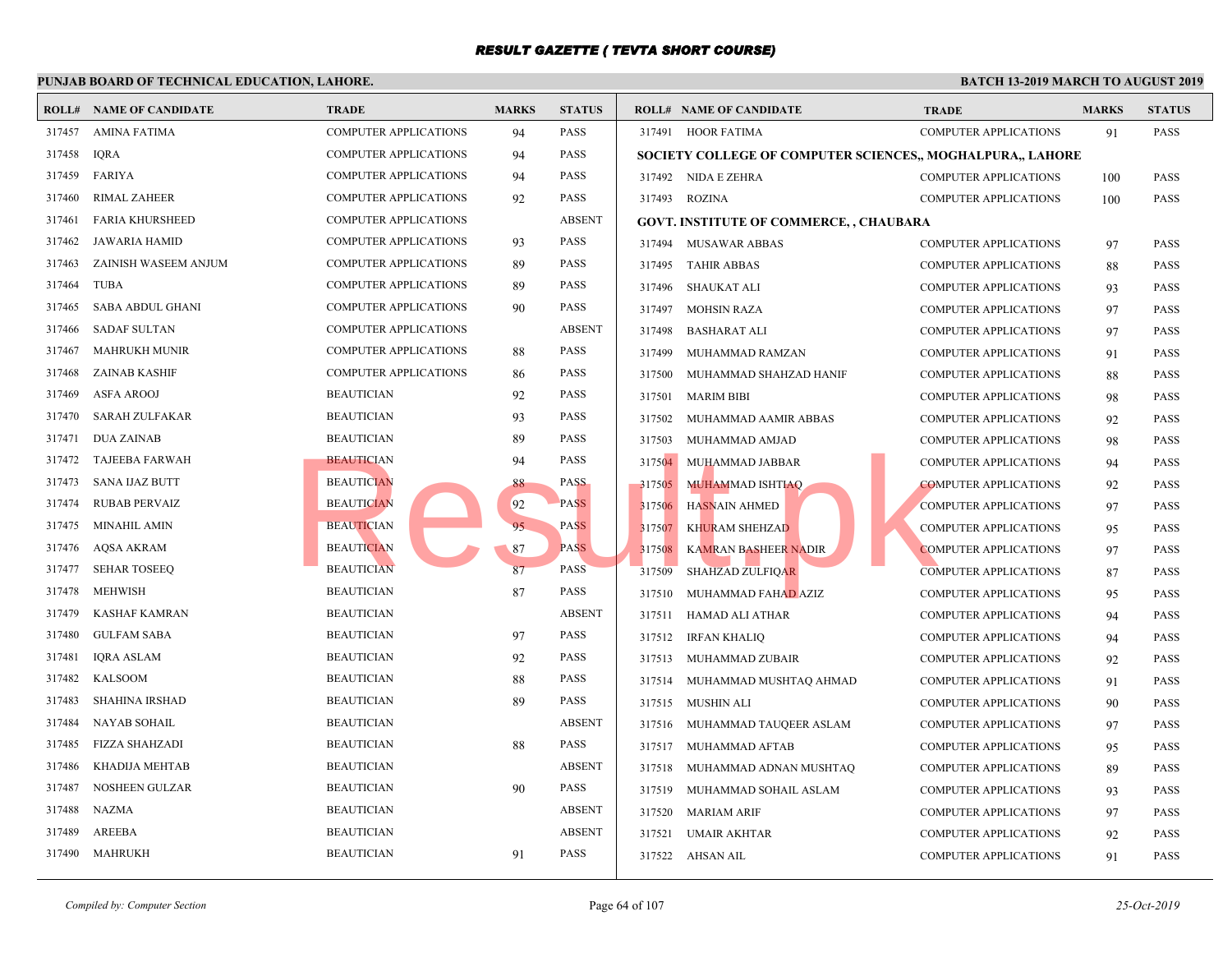|        | <b>ROLL# NAME OF CANDIDATE</b> | <b>TRADE</b>                 | <b>MARKS</b> | <b>STATUS</b> |        | <b>ROLL# NAME OF CANDIDATE</b>             | <b>TRAL</b>  |
|--------|--------------------------------|------------------------------|--------------|---------------|--------|--------------------------------------------|--------------|
| 317523 | <b>NISHA MAHAR</b>             | COMPUTER APPLICATIONS        | 95           | <b>PASS</b>   | 317557 | <b>SAIMA MUSHTAQ</b>                       | <b>COMP</b>  |
| 317524 | <b>RABIA BIBI</b>              | COMPUTER APPLICATIONS        | 97           | <b>PASS</b>   | 317558 | <b>BABAR HASSAN</b>                        | <b>COMP</b>  |
| 317525 | <b>GUL TARIN GULSHAN</b>       | <b>COMPUTER APPLICATIONS</b> | 94           | <b>PASS</b>   | 317559 | MUHAMMAD RAFIQ                             | <b>COMP</b>  |
| 317526 | <b>HALEEMA BIBI</b>            | COMPUTER APPLICATIONS        | 93           | <b>PASS</b>   | 317560 | <b>AMEER JAN</b>                           | <b>COMP</b>  |
| 317527 | <b>AMIR RAZA</b>               | <b>COMPUTER APPLICATIONS</b> | 88           | <b>PASS</b>   | 317561 | MUHAMMAD ATIF SADEEQ                       | <b>COMP</b>  |
| 317528 | MUHAMMAD TALHA                 | COMPUTER APPLICATIONS        | 92           | <b>PASS</b>   | 317562 | AHSAN IQBAL                                | <b>COMP</b>  |
| 317529 | <b>IQRA MUBRRA</b>             | COMPUTER APPLICATIONS        | 91           | <b>PASS</b>   | 317563 | <b>SADIA MEHMOOD</b>                       | <b>COMP</b>  |
| 317530 | MUHAMMAD WAQAR HAIDER          | COMPUTER APPLICATIONS        | 90           | <b>PASS</b>   | 317564 | SURRIYA BATOOL                             | <b>COMP</b>  |
| 317531 | MUHAMMAD ISHTIAQ               | <b>COMPUTER APPLICATIONS</b> | 91           | <b>PASS</b>   |        | ALI COLLEGE OF TECHNOLOGY,, FATTEH PUR ROA |              |
| 317532 | MUHAMMAD ATHAR                 | <b>COMPUTER APPLICATIONS</b> | 91           | <b>PASS</b>   | 317565 | <b>SAMBRA SHEHZADI</b>                     | <b>COMP</b>  |
| 317533 | MUHAMMAD KASHIF                | <b>COMPUTER APPLICATIONS</b> | 97           | <b>PASS</b>   | 317566 | AHWAZ AZEEM                                | <b>AUTO</b>  |
| 317534 | <b>RAZIA SULTANA</b>           | COMPUTER APPLICATIONS        | 95           | <b>PASS</b>   | 317567 | DILAWAR AKRAM                              | <b>AUTO</b>  |
| 317535 | MUHAMMAD USMAN                 | COMPUTER APPLICATIONS        | 93           | <b>PASS</b>   | 317568 | <b>SHAFI ULLAH</b>                         | <b>AUTO</b>  |
| 317536 | MUHAMMAD SHOAIB                | COMPUTER APPLICATIONS        | 93           | <b>PASS</b>   | 317569 | ALI AMJAD                                  | <b>AUTO</b>  |
| 317537 | ATIF HUSSAIN                   | <b>COMPUTER APPLICATIONS</b> | 91           | <b>PASS</b>   | 317570 | USMAN GHANI                                | <b>AUTO</b>  |
| 317538 | MUHAMMAD YASIR AMIN            | <b>COMPUTER APPLICATIONS</b> | 91           | <b>PASS</b>   | 317571 | <b>JAVED FAROOO</b>                        | <b>ELECT</b> |
| 317539 | <b>TAHREEM AKRAM</b>           | <b>COMPUTER APPLICATIONS</b> | 97           | <b>PASS</b>   | 317572 | <b>MUHAMMAD BILAL AMIN</b>                 | <b>COMP</b>  |
| 317540 | <b>ASHRA BIBI</b>              | <b>COMPUTER APPLICATIONS</b> | 98           | <b>PASS</b>   | 317573 | <b>SUFIAN ALI</b>                          | <b>COMP</b>  |
| 317541 | NAJMA PERVEEN                  | <b>COMPUTER APPLICATIONS</b> | 97           | <b>PASS</b>   | 317574 | <b>HASEEB PERVAIZ</b>                      | <b>COMP</b>  |
| 317542 | QURAT UL AIN                   | <b>COMPUTER APPLICATIONS</b> | 98           | <b>PASS</b>   | 317575 | <b>USMAN FAROOQ</b>                        | <b>COMP</b>  |
| 317543 | <b>SANA SARWAR</b>             | <b>COMPUTER APPLICATIONS</b> | 94           | <b>PASS</b>   | 317576 | <b>FAREEHA ASHFAQ</b>                      | <b>COMP</b>  |
| 317544 | IQRA ZULFIQAR                  | COMPUTER APPLICATIONS        | 95           | <b>PASS</b>   | 317577 | <b>SHAHID AKBAR</b>                        | <b>COMP</b>  |
| 317545 | <b>SALMA KANWAL</b>            | <b>COMPUTER APPLICATIONS</b> | 98           | <b>PASS</b>   | 317578 | HAMAD ALI                                  | <b>COMP</b>  |
| 317546 | <b>SAIMA ARSHED</b>            | COMPUTER APPLICATIONS        | 97           | <b>PASS</b>   | 317579 | RANA REHMAN AHMED                          | <b>COMP</b>  |
| 317547 | <b>FARHANA BIBI</b>            | COMPUTER APPLICATIONS        | 98           | <b>PASS</b>   | 317580 | <b>USAMA DILMEER</b>                       | <b>COMP</b>  |
| 317548 | MUHAMMAD BILAL                 | COMPUTER APPLICATIONS        | 93           | <b>PASS</b>   | 317581 | <b>SHERYAR</b>                             | <b>COMP</b>  |
| 317549 | MUHAMMAD SHAFIQ                | COMPUTER APPLICATIONS        | 95           | <b>PASS</b>   | 317582 | <b>AMMAD SHOUKAT</b>                       | <b>COMP</b>  |
| 317550 | <b>SABIR HUSSAIN</b>           | <b>COMPUTER APPLICATIONS</b> | 91           | <b>PASS</b>   | 317583 | <b>KINZA NOOR</b>                          | <b>COMP</b>  |
| 317551 | <b>SHAHBAZ ALI</b>             | <b>COMPUTER APPLICATIONS</b> | 91           | <b>PASS</b>   | 317584 | MUHAMMAD ALI                               | <b>COMP</b>  |
| 317552 | <b>SIDDARA BIBI</b>            | <b>COMPUTER APPLICATIONS</b> | 98           | <b>PASS</b>   | 317585 | <b>SUFYAN WARIS</b>                        | <b>COMP</b>  |
| 317553 | MUHAMMAD IRFAN HAIDER          | COMPUTER APPLICATIONS        | 95           | <b>PASS</b>   | 317586 | MUHAMMAD USMAN                             | <b>COMP</b>  |
| 317554 | <b>RIMSHA AFZAL</b>            | COMPUTER APPLICATIONS        | 96           | <b>PASS</b>   | 317587 | <b>AHMED RASOOL</b>                        | <b>COMP</b>  |
| 317555 | <b>IRUM ABBAS</b>              | COMPUTER APPLICATIONS        | 95           | <b>PASS</b>   | 317588 | <b>SUBHAN NAVEED</b>                       | COMP         |
|        | 317556 AMJAD ALI               | <b>COMPUTER APPLICATIONS</b> | 96           | <b>PASS</b>   |        | 317589 AWAIS ALI                           | COMP         |
|        |                                |                              |              |               |        |                                            |              |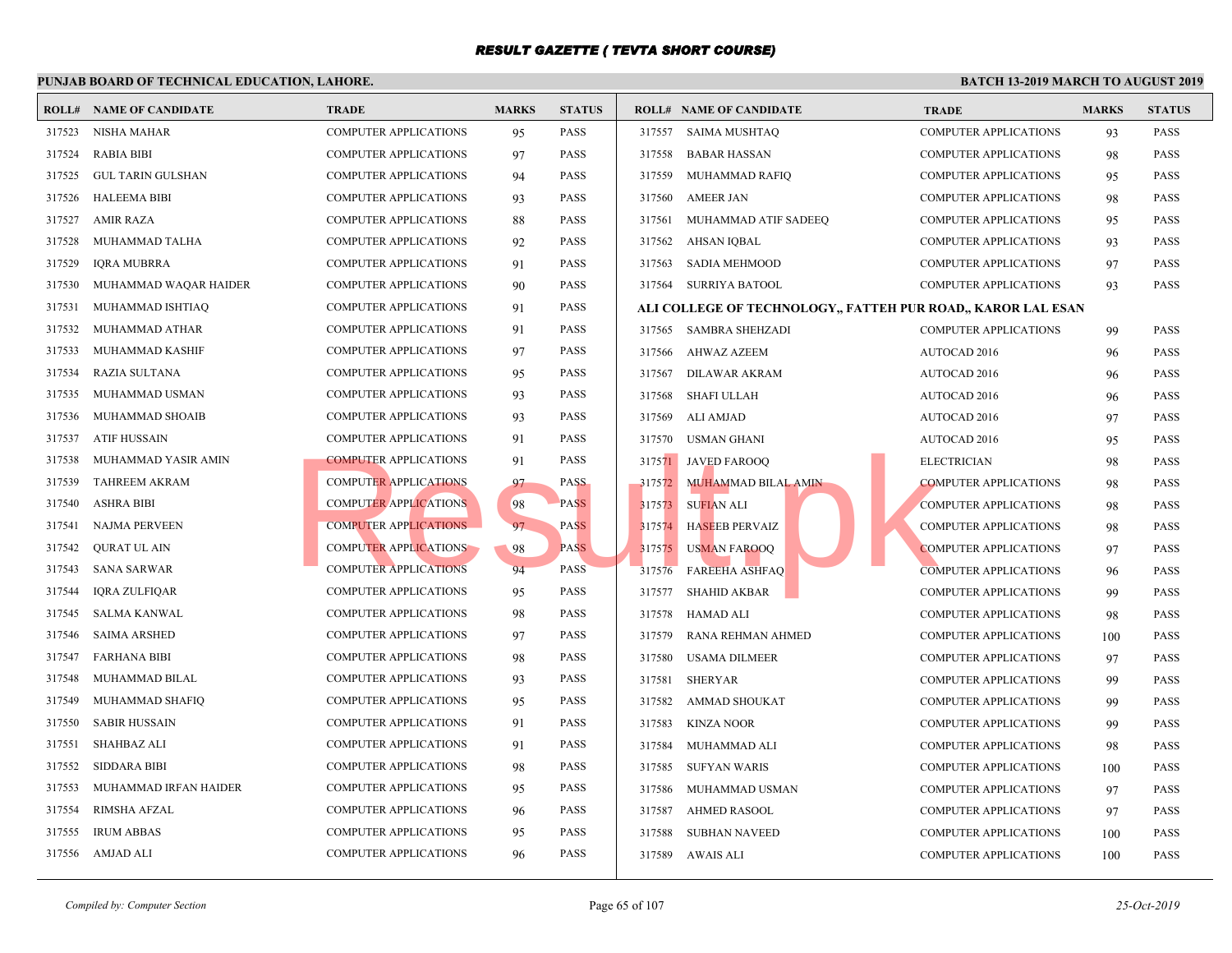|        | <b>ROLL# NAME OF CANDIDATE</b>                                   | <b>TRADE</b>                 | <b>MARKS</b> | <b>STATUS</b> |        | <b>ROLL# NAME OF CANDIDATE</b>                   | <b>TRAL</b> |  |
|--------|------------------------------------------------------------------|------------------------------|--------------|---------------|--------|--------------------------------------------------|-------------|--|
| 317590 | SAMAR ALI                                                        | <b>COMPUTER APPLICATIONS</b> | 100          | <b>PASS</b>   |        | 317622 MARZIA KHAN                               | <b>COMP</b> |  |
| 317591 | <b>SHERAZ ALI</b>                                                | <b>COMPUTER APPLICATIONS</b> | 98           | <b>PASS</b>   | 317623 | LUBNA AZHAR                                      | <b>COMP</b> |  |
| 317592 | <b>UMAR AYOUB</b>                                                | <b>COMPUTER APPLICATIONS</b> | 97           | <b>PASS</b>   | 317624 | SAMANA IMTIAZ                                    | <b>COMP</b> |  |
| 317593 | MUHAMMAD GHOS ALI                                                | COMPUTER APPLICATIONS        | 97           | <b>PASS</b>   | 317625 | <b>SHAHAR BANO</b>                               | <b>COMP</b> |  |
| 317594 | <b>HAMMAD MAQSOOD</b>                                            | COMPUTER APPLICATIONS        | 97           | <b>PASS</b>   | 317626 | SADIA MUZAFFAR                                   | <b>COMP</b> |  |
| 317595 | RAFAQAT ALI                                                      | <b>COMPUTER APPLICATIONS</b> | 97           | <b>PASS</b>   | 317627 | KOUSAR GUL                                       | <b>COMP</b> |  |
| 317596 | MUHAMMAD ZUBAIR                                                  | <b>COMPUTER APPLICATIONS</b> | 97           | <b>PASS</b>   | 317628 | <b>MADEEHA SHAREEF</b>                           | <b>COMP</b> |  |
| 317597 | UBAID ULLAH JAVED                                                | <b>COMPUTER APPLICATIONS</b> | 100          | <b>PASS</b>   | 317629 | <b>SAMINA BIBI</b>                               | <b>COMP</b> |  |
| 317598 | <b>QAYUM HUSSAIN</b>                                             | <b>COMPUTER APPLICATIONS</b> | 98           | <b>PASS</b>   | 317630 | SHAIQA KIRAN                                     | <b>COMP</b> |  |
| 317599 | <b>GHULAM HUSSAIN</b>                                            | <b>COMPUTER APPLICATIONS</b> | 96           | <b>PASS</b>   | 317631 | ASIMA BATOOL                                     | <b>COMP</b> |  |
| 317600 | MUHAMMAD AWAIS                                                   | <b>COMPUTER APPLICATIONS</b> | 97           | <b>PASS</b>   | 317632 | AQSA GULNAZ                                      | <b>COMP</b> |  |
| 317601 | <b>HUSNAIN RAZA</b>                                              | <b>COMPUTER APPLICATIONS</b> | 96           | <b>PASS</b>   | 317633 | TAHREEN SHAHZADI                                 | <b>COMP</b> |  |
| 317602 | MUHAMMAD UMAR                                                    | <b>COMPUTER APPLICATIONS</b> | 97           | <b>PASS</b>   | 317634 | <b>SHAGUFTA AASHIQ</b>                           | <b>COMP</b> |  |
| 317603 | <b>HAMMAD AHMAD</b>                                              | <b>COMPUTER APPLICATIONS</b> | 99           | <b>PASS</b>   | 317635 | AASMA SHAHEEN                                    | <b>COMP</b> |  |
| 317604 | <b>SHAHZAIB AMAN</b>                                             | <b>COMPUTER APPLICATIONS</b> | 99           | PASS          | 317636 | RIZWANA ZAFAR                                    | <b>COMP</b> |  |
| 317605 | KHIZAR HAYAT                                                     | <b>COMPUTER APPLICATIONS</b> | 100          | <b>PASS</b>   |        | <b>GOVERNMENT TECHNICAL TRAINING CENTRE (W).</b> |             |  |
| 317606 | MUHAMMAD UMAR                                                    | <b>COMPUTER APPLICATIONS</b> | 98           | <b>PASS</b>   |        | 317637 SAIRA GULL                                | <b>COMP</b> |  |
| 317607 | MUHAMMAD SHAKEEL                                                 | <b>COMPUTER APPLICATIONS</b> | 99           | PASS          |        | 317638 AQSA KHAN                                 | <b>COMP</b> |  |
| 317608 | MUHAMMAD FARHAN                                                  | <b>COMPUTER APPLICATIONS</b> | 97           | <b>PASS</b>   | 317639 | RIMSHA KAREEM                                    | <b>COMP</b> |  |
| 317609 | <b>GUL BAZ KHAN</b>                                              | <b>COMPUTER APPLICATIONS</b> | 98           | <b>PASS</b>   | 317640 | <b>FARHA NOOR</b>                                | <b>COMP</b> |  |
| 317610 | WASEEM AKRAM                                                     | <b>COMPUTER APPLICATIONS</b> | 100          | <b>PASS</b>   | 317641 | <b>SHANZA BIBI</b>                               | <b>COMP</b> |  |
| 317611 | NIDA IKRAM                                                       | <b>COMPUTER APPLICATIONS</b> | 98           | <b>PASS</b>   |        | 317642 ZAKIA BANO                                | <b>COMP</b> |  |
| 317612 | KAINAT BIBI                                                      | COMPUTER APPLICATIONS        | 97           | <b>PASS</b>   | 317643 | ALIA BATOOL                                      | <b>COMP</b> |  |
| 317613 | <b>MARIAM TANVEER</b>                                            | <b>COMPUTER APPLICATIONS</b> | 97           | <b>PASS</b>   | 317644 | <b>SABRA BASHIR</b>                              | <b>COMP</b> |  |
| 317614 | MUHAMMAD BILAL                                                   | <b>COMPUTER APPLICATIONS</b> | 98           | <b>PASS</b>   | 317645 | MOMNA BATOOL                                     | <b>COMP</b> |  |
| 317615 | MUHAMMAD KARIM IQBAL                                             | <b>COMPUTER APPLICATIONS</b> | 98           | PASS          | 317646 | <b>SAMREEN RASHEED</b>                           | <b>COMP</b> |  |
| 317616 | MUHAMMAD USMAN SAEED                                             | <b>COMPUTER APPLICATIONS</b> | 97           | <b>PASS</b>   | 317647 | <b>SHAILA AKRAM</b>                              | <b>COMP</b> |  |
|        | GOVT. VOCATIONAL TRAINING INSTITUTE FOR WOMEN, NEAR JALAL UD DIN |                              |              |               | 317648 | <b>MISBAH RASOOL</b>                             | <b>COMP</b> |  |
|        | <b>CLINIC., KAROR LAL ESAN</b>                                   |                              |              |               | 317649 | JAVARIA JABBAR                                   | <b>COMP</b> |  |
|        | 317617 ZAKIA BATOOL                                              | <b>COMPUTER APPLICATIONS</b> | 89           | <b>PASS</b>   | 317650 | WAJIHA JABBAR                                    | <b>COMP</b> |  |
| 317618 | ISHRAT FATIMA                                                    | <b>COMPUTER APPLICATIONS</b> | 90           | <b>PASS</b>   | 317651 | HAFIZA SAIRA SATTAR                              | <b>COMP</b> |  |
| 317619 | <b>UZMA SHAHEEN</b>                                              | <b>COMPUTER APPLICATIONS</b> | 89           | <b>PASS</b>   | 317652 | MARIA AMEER                                      | <b>COMP</b> |  |
| 317620 | ASMA SATTAR                                                      | <b>COMPUTER APPLICATIONS</b> | 95           | <b>PASS</b>   | 317653 | <b>SONIA AMEER</b>                               | <b>COMP</b> |  |
| 317621 | <b>JAVERIA SALAM</b>                                             | <b>COMPUTER APPLICATIONS</b> | 94           | <b>PASS</b>   | 317654 | <b>RABIA NAWAZ</b>                               | <b>COMP</b> |  |
|        |                                                                  |                              |              |               |        |                                                  |             |  |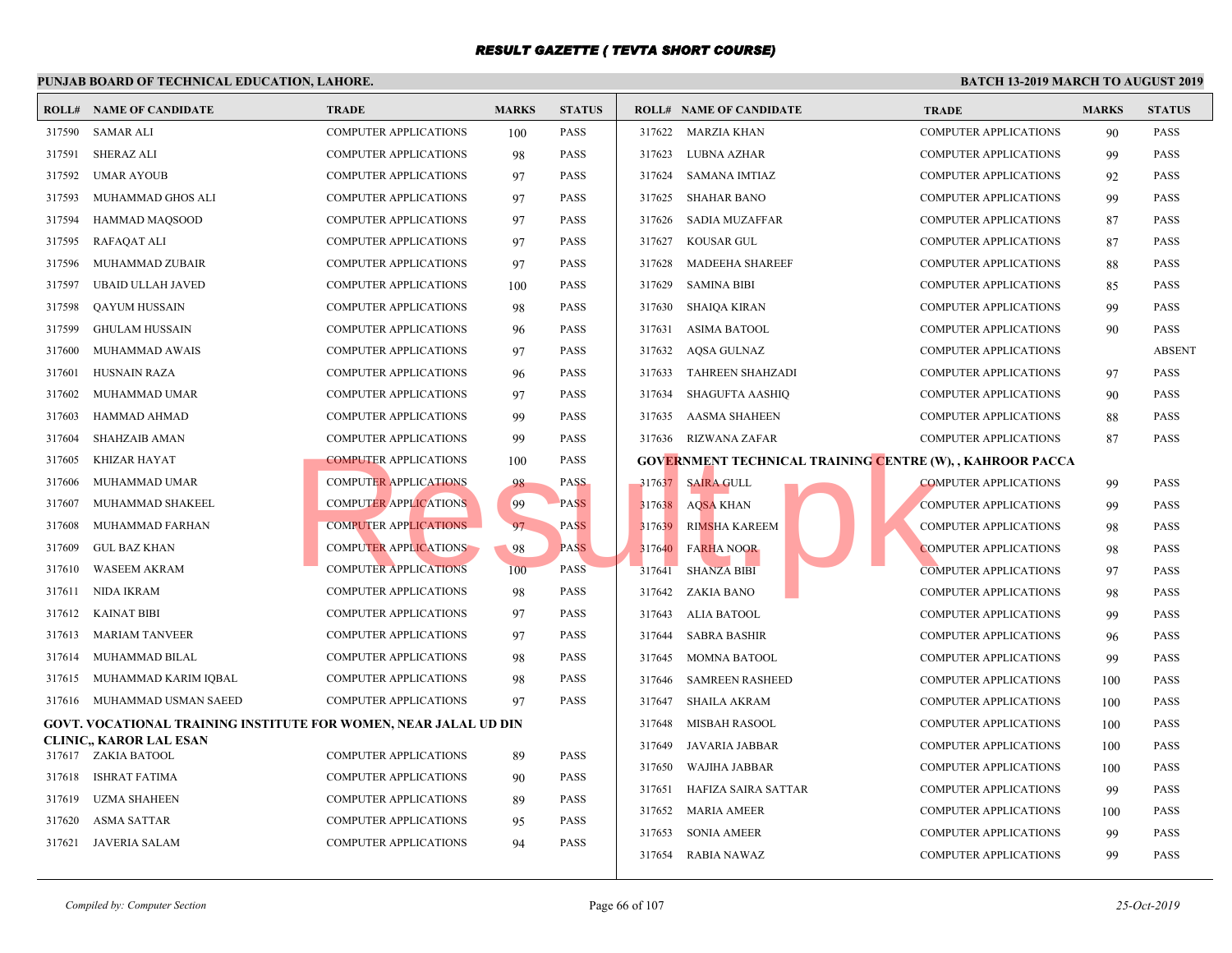|        | <b>ROLL# NAME OF CANDIDATE</b> | <b>TRADE</b>                 | <b>MARKS</b> | <b>STATUS</b> |                | <b>ROLL# NAME OF CANDIDATE</b>                    | <b>TRAL</b> |
|--------|--------------------------------|------------------------------|--------------|---------------|----------------|---------------------------------------------------|-------------|
|        | 317655 YASMEEN RANA            | <b>COMPUTER APPLICATIONS</b> | 100          | <b>PASS</b>   | 317689         | MEHWISH ALMAS                                     | <b>BEAU</b> |
| 317656 | <b>MEHNAZ ZAFAR</b>            | <b>COMPUTER APPLICATIONS</b> |              | <b>ABSENT</b> | 317690         | NOOR UL AIN                                       | <b>BEAU</b> |
| 317657 | <b>RABIA AKBAR</b>             | DOMESTIC TAILORING           | 95           | <b>PASS</b>   | 317691         | SHAZIA IQBAL                                      | <b>BEAU</b> |
| 317658 | <b>TEHSEEN FATIMA</b>          | DOMESTIC TAILORING           |              | <b>ABSENT</b> |                | 317692 SHAZIA ANJUM                               | <b>BEAU</b> |
| 317659 | <b>ABIDA SABIR</b>             | DOMESTIC TAILORING           | 100          | <b>PASS</b>   |                | <b>GOVT. VOCATIONAL TRAINING INSTITUE FOR WON</b> |             |
| 317660 | HAFIZ ASURRAYA MUJATABA        | DOMESTIC TAILORING           | 96           | <b>PASS</b>   | <b>LODHRAN</b> |                                                   |             |
| 317661 | <b>MISBAH AZEEM</b>            | DOMESTIC TAILORING           | 100          | <b>PASS</b>   |                | 317693 MUSRAT AYOUB                               | <b>BEAU</b> |
| 317662 | <b>MUSKAN BIBI</b>             | DOMESTIC TAILORING           | 92           | <b>PASS</b>   | 317694         | <b>RIMSHA SADIQ</b>                               | <b>BEAU</b> |
| 317663 | KHDIJA BATOOL                  | DOMESTIC TAILORING           | 89           | <b>PASS</b>   | 317695         | <b>SAIMA SHAKOOR</b>                              | <b>BEAU</b> |
| 317664 | <b>SHAISTA BATOOL</b>          | DOMESTIC TAILORING           |              | <b>ABSENT</b> | 317696         | <b>MARIA RASHEED</b>                              | <b>BEAU</b> |
| 317665 | ZAHIDA BIBI                    | DOMESTIC TAILORING           | 92           | <b>PASS</b>   | 317697         | YASMEEN MUBARAK                                   | <b>BEAU</b> |
| 317666 | <b>SHANZA IRSHAD</b>           | DOMESTIC TAILORING           |              | <b>ABSENT</b> | 317698         | <b>SAMAEEN AKHTAR</b>                             | <b>BEAU</b> |
| 317667 | <b>SHAGUFTA SALEEM</b>         | DOMESTIC TAILORING           |              | <b>ABSENT</b> | 317699         | NADIA KHALIQ                                      | <b>BEAU</b> |
| 317668 | <b>AQSA SIDDIQUE</b>           | DOMESTIC TAILORING           | 98           | <b>PASS</b>   | 317700         | <b>NIMRA</b>                                      | <b>BEAU</b> |
| 317669 | <b>RIFFAT RANI</b>             | DOMESTIC TAILORING           |              | <b>ABSENT</b> | 317701         | AMINA                                             | <b>BEAU</b> |
| 317670 | ASMA ASLAM                     | <b>DOMESTIC TAILORING</b>    |              | <b>ABSENT</b> |                | 317702 KIRAN SARWAR                               | <b>BEAU</b> |
| 317671 | <b>IRUM RAFIQUE</b>            | DOMESTIC TAILORING           | 91           | <b>PASS</b>   | 317703         | <b>BISMILLAH QAYYUM</b>                           | <b>BEAU</b> |
| 317672 | NISHA NAWAZ                    | <b>DOMESTIC TAILORING</b>    | 96           | <b>PASS</b>   | 317704         | <b>NAEIMA RAFIQUE</b>                             | <b>BEAU</b> |
| 317673 | AMARA ARSHAD                   | DOMESTIC TAILORING           | 92           | <b>PASS</b>   | 317705         | <b>NASREEN RAFIQUE</b>                            | <b>BEAU</b> |
| 317674 | <b>SHAHNAZ BIBI</b>            | DOMESTIC TAILORING           | 94           | <b>PASS</b>   | 317706         | <b>ISHRAT FATIMA</b>                              | <b>BEAU</b> |
| 317675 | <b>SAJIDA BIBI</b>             | DOMESTIC TAILORING           | 94           | <b>PASS</b>   | 317707         | <b>FATIMA ILYAS</b>                               | <b>BEAU</b> |
| 317676 | <b>MOMAL BIBI</b>              | DOMESTIC TAILORING           | 92           | <b>PASS</b>   | 317708         | <b>SONIA IQBAL</b>                                | <b>DOME</b> |
| 317677 | <b>RABBIA ASLAM</b>            | <b>BEAUTICIAN</b>            |              | <b>ABSENT</b> | 317709         | <b>RABIA</b>                                      | <b>DOME</b> |
| 317678 | SHABANA RAMZAN                 | <b>BEAUTICIAN</b>            | 98           | <b>PASS</b>   |                | 317710 NUSRAT                                     | <b>DOME</b> |
| 317679 | <b>FOZIA MALIK</b>             | <b>BEAUTICIAN</b>            | 99           | <b>PASS</b>   |                | 317711 IQRA AZAM                                  | <b>DOME</b> |
| 317680 | <b>TAHSEEN NAWAZ</b>           | <b>BEAUTICIAN</b>            | 100          | <b>PASS</b>   |                | 317712 SABA YASEEN                                | <b>DOME</b> |
| 317681 | <b>KOMAL IRSHAD</b>            | <b>BEAUTICIAN</b>            | 99           | <b>PASS</b>   |                | 317713 TEHMINA                                    | <b>DOME</b> |
| 317682 | <b>SHAHNAZ BIBI</b>            | <b>BEAUTICIAN</b>            | 99           | <b>PASS</b>   |                | 317714 SAIMA KHADIM                               | <b>DOME</b> |
| 317683 | <b>AYESHA BATOOL</b>           | <b>BEAUTICIAN</b>            |              | <b>ABSENT</b> |                | 317715 ZATOON BIBI                                | <b>DOME</b> |
| 317684 | <b>TAHMINA ASLAM</b>           | <b>BEAUTICIAN</b>            | 98           | <b>PASS</b>   |                | 317716 SADAF PARVEEN                              | <b>DOME</b> |
| 317685 | AYESHA HAKEEM                  | <b>BEAUTICIAN</b>            |              | <b>ABSENT</b> |                | 317717 ASIA FAREED                                | <b>DOME</b> |
| 317686 | <b>FOZIA BIBI</b>              | <b>BEAUTICIAN</b>            | 99           | <b>PASS</b>   |                | 317718 SAMINA BIBI                                | <b>DOME</b> |
| 317687 | <b>SHAZIA BIBI</b>             | <b>BEAUTICIAN</b>            | 99           | <b>PASS</b>   |                | 317719 FARZANA KOUSAR                             | <b>DOME</b> |
| 317688 |                                |                              | 99           | <b>PASS</b>   |                | 317720 PERVEEN ASHIQ                              | <b>DOME</b> |
|        | RABIA BIBI                     | <b>BEAUTICIAN</b>            |              |               |                |                                                   |             |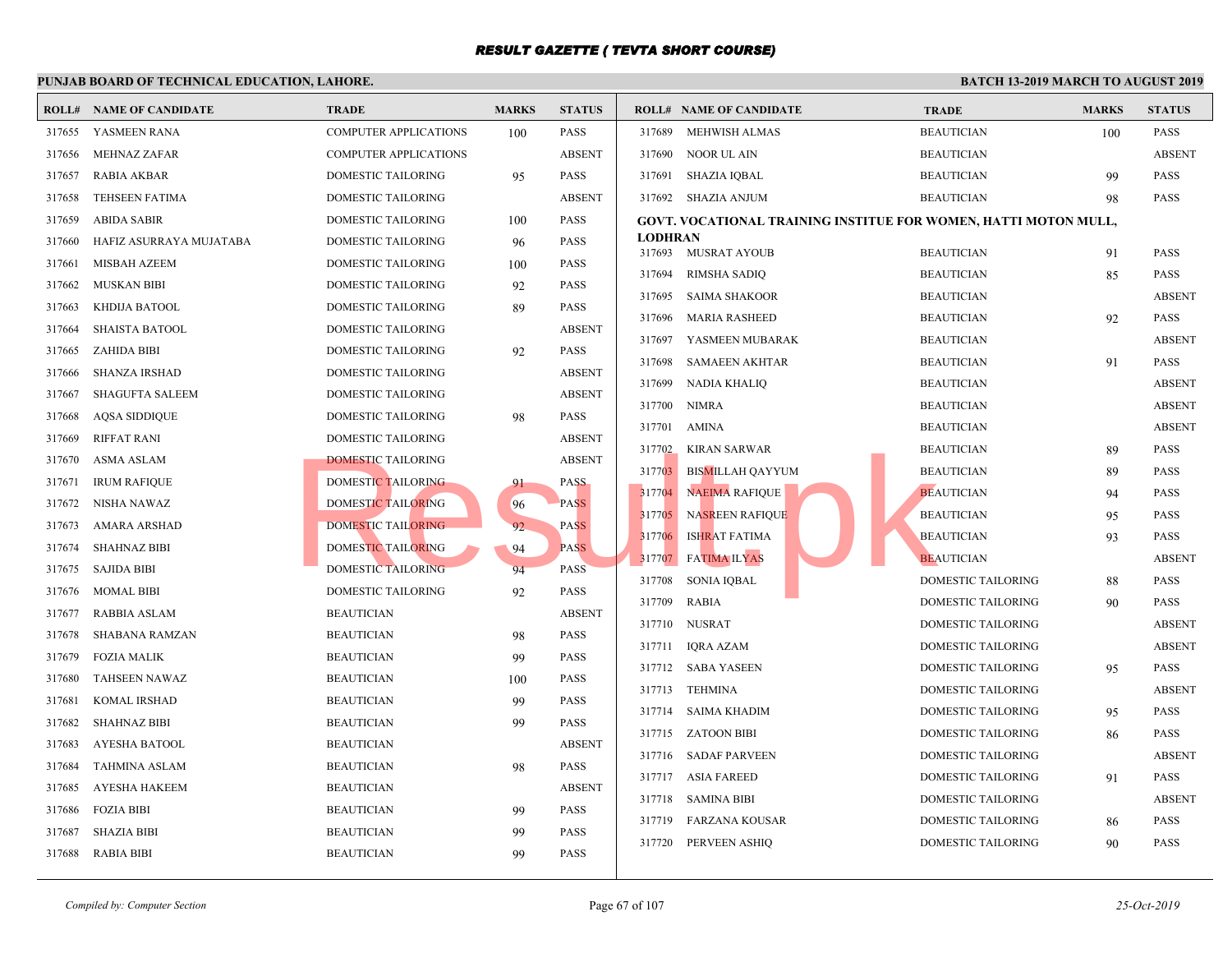|                                                               | PUNJAB BOARD OF TECHNICAL EDUCATION, LAHORE.                           |                               |              |               |        |                                           |              |
|---------------------------------------------------------------|------------------------------------------------------------------------|-------------------------------|--------------|---------------|--------|-------------------------------------------|--------------|
|                                                               | <b>ROLL# NAME OF CANDIDATE</b>                                         | <b>TRADE</b>                  | <b>MARKS</b> | <b>STATUS</b> |        | <b>ROLL# NAME OF CANDIDATE</b>            | <b>TRAL</b>  |
|                                                               | 317721 AQSA LAL KHAN                                                   | <b>DOMESTIC TAILORING</b>     | 89           | <b>PASS</b>   | 317752 | <b>FAIZA BASHIR</b>                       | COMP         |
|                                                               | 317722 MEHNAZ KANWAL                                                   | DOMESTIC TAILORING            | 95           | <b>PASS</b>   | 317753 | <b>AQSA NOREEN</b>                        | <b>COMP</b>  |
| AL-MUSTAFA TECHNICAL COLLEGE, NEAR FAISAL BANK, RAILWAY ROAD, |                                                                        |                               |              |               |        | <b>MADEEHA IRUM</b>                       | <b>COMP</b>  |
|                                                               | MANDI BAHAUDDIN, MANDI BAHAUDDIN                                       |                               |              |               | 317755 | <b>ESHA ZAHID</b>                         | <b>DOME</b>  |
| 317723                                                        | MUHAMMAD WASIF TANZEEM                                                 | <b>QUANTITY SURVEYOR 2016</b> | 89           | <b>PASS</b>   | 317756 | <b>SADRAH NOOR</b>                        | <b>DOME</b>  |
|                                                               | 317724 FAHAD BILAL                                                     | <b>QUANTITY SURVEYOR 2016</b> | 88           | <b>PASS</b>   | 317757 | WAJIHA IQBAL                              | <b>DOME</b>  |
| 317725                                                        | ZAFRAN ASJAD                                                           | CIVIL SURVEYOR 2016           | 90           | <b>PASS</b>   | 317758 | <b>MAHNOOR SHEHZADI</b>                   | <b>DOME</b>  |
| 317726                                                        | <b>ABDUS SAEED</b>                                                     | CIVIL SURVEYOR 2016           | 91           | <b>PASS</b>   | 317759 | <b>FAIZA SAHAR</b>                        | <b>DOME</b>  |
| 317727                                                        | SHAHZAIB HASSAN RAZA                                                   | <b>CIVIL SURVEYOR 2016</b>    |              | <b>ABSENT</b> | 317760 | <b>MAFIA MUBEEN</b>                       | <b>DOME</b>  |
|                                                               | 317728 SALMAN AHMED                                                    | CIVIL SURVEYOR 2016           | 89           | <b>PASS</b>   | 317761 | <b>ALIZA SHAHZADI</b>                     | <b>DOME</b>  |
|                                                               | <b>GOVERNMENT VOCATIONAL TRAINING INSTITUTE FOR WOMEN, THANA ROAD,</b> |                               |              |               | 317762 | <b>MAHNOOR</b>                            | <b>DOME</b>  |
|                                                               | <b>MANDI BAHAUDDIN</b><br>317729 TANIA                                 | <b>BEAUTICIAN</b>             | 88           | <b>PASS</b>   | 317763 | <b>RIMSHA</b>                             | <b>DOME</b>  |
| 317730                                                        | <b>UZMA NOREEN</b>                                                     | <b>BEAUTICIAN</b>             | 83           | <b>PASS</b>   | 317764 | <b>KHADIJA</b>                            | <b>DOME</b>  |
| 317731                                                        | SAJIDA                                                                 | <b>BEAUTICIAN</b>             | 81           | <b>PASS</b>   | 317765 | <b>FAKHIRA QAMAR</b>                      | <b>DOME</b>  |
| 317732                                                        | NAYAB SARWAR                                                           | <b>BEAUTICIAN</b>             | 88           | <b>PASS</b>   | 317766 | <b>NOVISH ABBAS</b>                       | <b>DOME</b>  |
| 317733                                                        | RAISA LIAQAT                                                           | <b>BEAUTICIAN</b>             | 84           | <b>PASS</b>   | 317767 | FIZA.                                     | <b>DOME</b>  |
| 317734                                                        | <b>SHAGUFTA NOREEN</b>                                                 | <b>BEAUTICIAN</b>             | 92           | <b>PASS</b>   | 317768 | <b>ASMAT MANZOOR</b>                      | <b>DOME</b>  |
| 317735                                                        | MARYAM SHAHZADI                                                        | <b>BEAUTICIAN</b>             | 84           | <b>PASS</b>   | 317769 | <b>KIRAN MUKHTAR</b>                      | <b>DOME</b>  |
| 317736                                                        | UMME HASIBA                                                            | <b>BEAUTICIAN</b>             | 81           | <b>PASS</b>   | 317770 | <b>MUQDASS</b>                            | <b>DOME</b>  |
| 317737                                                        | SANIA MUKHTAR                                                          | <b>BEAUTICIAN</b>             | 86           | <b>PASS</b>   | 317771 | <b>IQRA YASMIN</b>                        | <b>DOME</b>  |
| 317738                                                        | NAYAB RAMZAN                                                           | <b>BEAUTICIAN</b>             | 94           | <b>PASS</b>   | 317772 | <b>FOUZIA TUFAIL</b>                      | <b>DOME</b>  |
| 317739                                                        | NOOR EMAN                                                              | <b>BEAUTICIAN</b>             | 80           | <b>PASS</b>   | 317773 | <b>MEMOONA MUKHTAR</b>                    | <b>DOME</b>  |
| 317740                                                        | PARWASHA                                                               | <b>BEAUTICIAN</b>             | 79           | <b>PASS</b>   | 317774 | <b>HAMNA NADEEM</b>                       | <b>DOME</b>  |
| 317741                                                        | FARHANA KOUSAR                                                         | <b>BEAUTICIAN</b>             | 80           | <b>PASS</b>   |        | ORIENTAL INSTITUTE OF TECHNOLOGY,, MOHALL |              |
| 317742                                                        | <b>SHAMIM PITRAS</b>                                                   | <b>BEAUTICIAN</b>             | 96           | <b>PASS</b>   |        | <b>ROAD, MANDI BAHAUDDIN</b>              |              |
| 317743                                                        | RIMSHA ANJUM                                                           | <b>BEAUTICIAN</b>             | 82           | <b>PASS</b>   |        | 317775 CHAUDARY ALI HAMZA                 | <b>CIVIL</b> |
| 317744                                                        | <b>SUMERA IQBAL</b>                                                    | <b>BEAUTICIAN</b>             | 80           | <b>PASS</b>   | 317776 | <b>WATIF JAMAL</b>                        | <b>CIVIL</b> |
| 317745                                                        | <b>MARYAM MUKHTAR</b>                                                  | <b>BEAUTICIAN</b>             | 88           | <b>PASS</b>   | 317777 | MUZAMMAL IJAZ                             | <b>CIVIL</b> |
| 317746                                                        | ESHA MUKHTAR                                                           | <b>BEAUTICIAN</b>             | 83           | <b>PASS</b>   | 317778 | <b>ZUNAIR HASSAN</b>                      | <b>CIVIL</b> |
| 317747                                                        | ALISHBA                                                                | <b>BEAUTICIAN</b>             | 79           | <b>PASS</b>   | 317779 | <b>SHAHZAR SOHAIL</b>                     | <b>CIVIL</b> |
| 317748                                                        | MEHREEN                                                                | <b>BEAUTICIAN</b>             | 79           | <b>PASS</b>   | 317780 | <b>SHAHID UL HASSAN</b>                   | <b>CIVIL</b> |
| 317749                                                        | HIFSA ASHFAQ DAR                                                       | <b>COMPUTER APPLICATIONS</b>  | 81           | <b>PASS</b>   | 317781 | <b>QASIR SAEED</b>                        | <b>CIVIL</b> |
| 317750                                                        | MEHMOODA SAFDAR                                                        | <b>COMPUTER APPLICATIONS</b>  | 91           | <b>PASS</b>   | 317782 | AWAIS ALI HAIDRI                          | <b>CIVIL</b> |
|                                                               | 317751 AYESHA SHAKEEL                                                  | <b>COMPUTER APPLICATIONS</b>  | 85           | <b>PASS</b>   | 317783 | FARHAT ULLAH                              | <b>CIVIL</b> |
|                                                               |                                                                        |                               |              |               |        |                                           |              |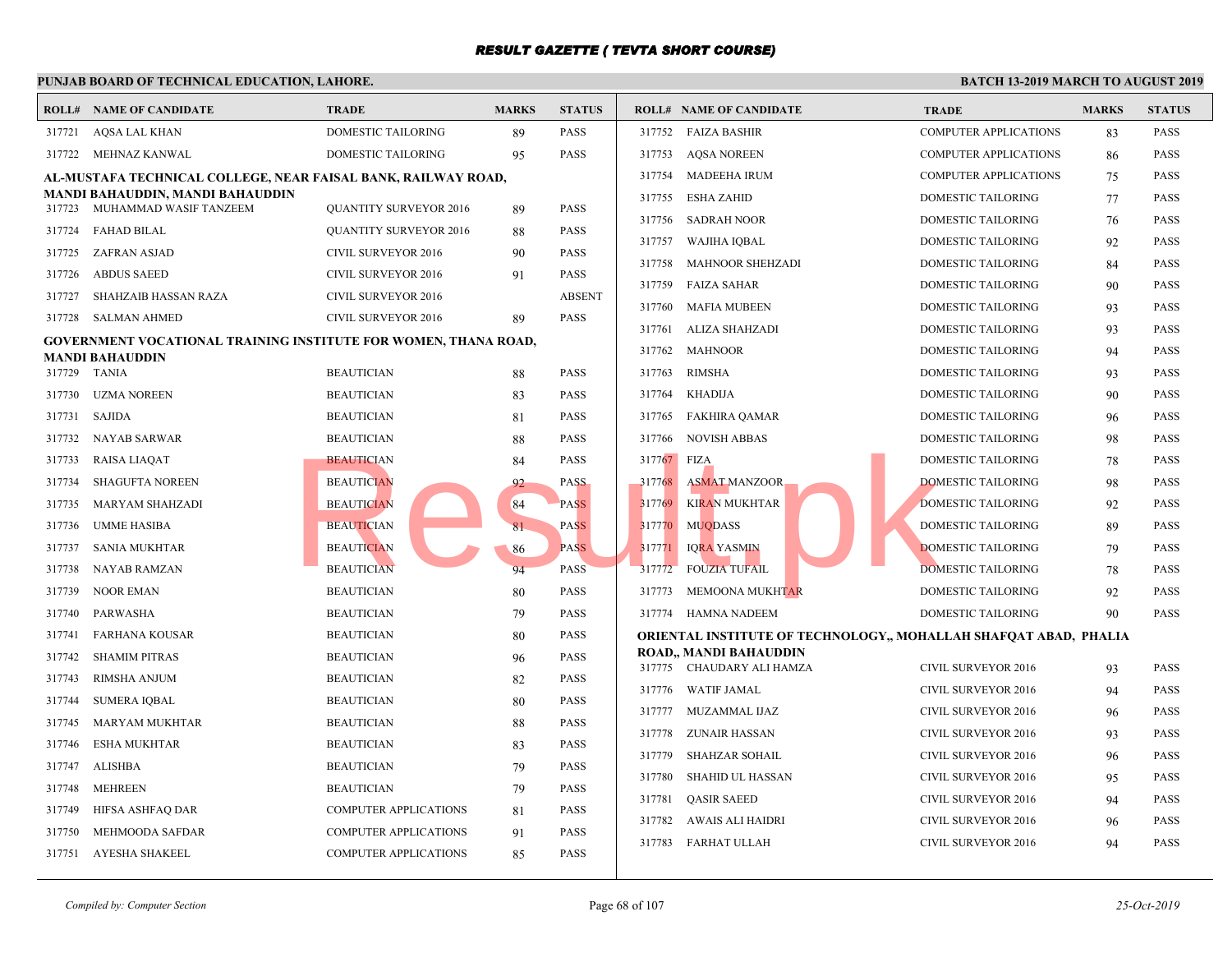|                  | <b>ROLL# NAME OF CANDIDATE</b>                                       | <b>TRADE</b>                             | <b>MARKS</b> | <b>STATUS</b>                |        | <b>ROLL# NAME OF CANDIDATE</b> | <b>TRAD</b> |
|------------------|----------------------------------------------------------------------|------------------------------------------|--------------|------------------------------|--------|--------------------------------|-------------|
| 317784           | INZAMAM FAROOQ                                                       | CIVIL SURVEYOR 2016                      | 96           | <b>PASS</b>                  | 317816 | TASMEELA RANI                  | <b>COMP</b> |
|                  | <b>GOVERNMENT VOCATIONAL TRAINING INSTITUTE FOR WOMEN, KOTHIYALA</b> |                                          |              |                              | 317817 | <b>HASEEBA KOSAR</b>           | <b>COMP</b> |
|                  | SHEIKHAN ROAD,, PHALIA                                               |                                          |              | <b>PASS</b>                  | 317818 | JAWARIA KASHAF NAWAZ           | <b>COMP</b> |
| 317785<br>317786 | SHANZA IJAZ<br><b>AREEJ JAVAID</b>                                   | DOMESTIC TAILORING<br>DOMESTIC TAILORING | 90           | <b>PASS</b>                  | 317819 | SHAMSA KANWAL                  | <b>COMP</b> |
| 317787           | <b>MEHWISH NOREEN</b>                                                | <b>DOMESTIC TAILORING</b>                | 88           | <b>ABSENT</b>                | 317820 | TAYYABA FATIMA                 | <b>COMP</b> |
| 317788           | <b>SONIA</b>                                                         |                                          |              | <b>PASS</b>                  | 317821 | <b>ISRA PARVEEN</b>            | <b>COMP</b> |
|                  |                                                                      | DOMESTIC TAILORING                       | 95           |                              | 317822 | AQSA RANI                      | <b>COMP</b> |
| 317789           | <b>FARWA HABIB</b>                                                   | DOMESTIC TAILORING                       | 94           | <b>PASS</b><br><b>PASS</b>   | 317823 | ANEELA SARDAR                  | <b>COMP</b> |
| 317790           | <b>UMME REHMAN</b>                                                   | DOMESTIC TAILORING                       | 93           |                              | 317824 | <b>KAINAT SALEEM</b>           | <b>COMP</b> |
| 317791           | HUMAIRA MUKHTAR                                                      | DOMESTIC TAILORING                       |              | <b>ABSENT</b><br><b>PASS</b> | 317825 | AYESHA SADDIQA                 | <b>COMP</b> |
| 317792           | RAFIA RAFI                                                           | DOMESTIC TAILORING                       | 95           |                              | 317826 | SHANZA RIAZ                    | <b>COMP</b> |
| 317793           | <b>NOREEN AZMAT</b>                                                  | DOMESTIC TAILORING                       | 96           | <b>PASS</b>                  | 317827 | <b>UME FARVA</b>               | <b>COMP</b> |
| 317794           | <b>SAWAIRA SAFDAR</b>                                                | DOMESTIC TAILORING                       | 92           | <b>PASS</b>                  | 317828 | <b>IORA PARVEEN</b>            | <b>COMP</b> |
| 317795           | <b>MARIA SHAHEEN</b>                                                 | DOMESTIC TAILORING                       | 93           | PASS                         | 317829 | SHAMSA QAMAR                   | <b>COMP</b> |
| 317796           | <b>ISHA RANI</b>                                                     | DOMESTIC TAILORING                       | 92           | <b>PASS</b>                  | 317830 | SHAZIA ZAHOOR                  | <b>COMP</b> |
| 317797           | <b>MAMOONA ARIF</b>                                                  | DOMESTIC TAILORING                       | 90           | <b>PASS</b>                  |        | 317831 ATTIQA RANI             | <b>COMP</b> |
| 317798           | RIMSHA BIBI                                                          | DOMESTIC TAILORING                       | 86           | <b>PASS</b>                  | 317832 | <b>SANIA MUZAFAR</b>           | <b>COMP</b> |
| 317799           | TANZEELA RANI                                                        | DOMESTIC TAILORING                       | 96           | <b>PASS</b>                  |        | 317833 FAIQA FAROOQ            | <b>COMP</b> |
| 317800           | <b>SANA SULTAN</b>                                                   | <b>DOMESTIC TAILORING</b>                | 89           | <b>PASS</b>                  | 317834 | LAIBA MARYAM                   | <b>COMP</b> |
| 317801           | <b>KISHAN RANI</b>                                                   | DOMESTIC TAILORING                       | 93           | <b>PASS</b>                  | 317835 | <b>FARIA GHAZAL</b>            | <b>COMP</b> |
| 317802           | <b>TAHIRA BIBI</b>                                                   | DOMESTIC TAILORING                       | 93           | <b>PASS</b>                  | 317836 | <b>ASIMA RASOOL</b>            | <b>COMP</b> |
| 317803           | <b>LAIBA AROOJ</b>                                                   | <b>DOMESTIC TAILORING</b>                |              | <b>ABSENT</b>                | 317837 | <b>UMME SALMA</b>              | <b>COMP</b> |
| 317804           | <b>MARYAM BIBI</b>                                                   | DOMESTIC TAILORING                       |              | <b>ABSENT</b>                | 317838 | <b>MALEEHA TOOR</b>            | <b>COMP</b> |
| 317805           | <b>MUBEEN TAHIRA</b>                                                 | DOMESTIC TAILORING                       | 90           | <b>PASS</b>                  | 317839 | <b>SHAMAS RANI</b>             | <b>COMP</b> |
| 317806           | <b>MISHAL NAZIR</b>                                                  | DOMESTIC TAILORING                       | 93           | <b>PASS</b>                  | 317840 | <b>LAIBA PARVEEN</b>           | <b>COMP</b> |
| 317807           | <b>SAFIA RIAZ</b>                                                    | DOMESTIC TAILORING                       | 94           | <b>PASS</b>                  | 317841 | <b>AFIA SIKANDER</b>           | <b>COMP</b> |
| 317808           | RIDA FATIMA                                                          | DOMESTIC TAILORING                       | 90           | <b>PASS</b>                  | 317842 | <b>BISMA TANVEER</b>           | <b>COMP</b> |
| 317809           | <b>RAFIA BATOOL</b>                                                  | DOMESTIC TAILORING                       | 88           | <b>PASS</b>                  | 317843 | AMNA MUNAWAR                   | <b>COMP</b> |
| 317810           | SAMRA GULSHAN                                                        | DOMESTIC TAILORING                       | 91           | <b>PASS</b>                  | 317844 | <b>ROOBIKA</b>                 | <b>COMP</b> |
| 317811           | <b>MARIA SHAFAQAT</b>                                                | <b>DOMESTIC TAILORING</b>                |              | <b>ABSENT</b>                | 317845 | KINZA BUKHARI                  | <b>COMP</b> |
| 317812           | <b>SUMAIRA JABEEN</b>                                                | DOMESTIC TAILORING                       | 89           | <b>PASS</b>                  | 317846 | NAZIA PERVEEN                  | <b>BEAU</b> |
| 317813           | IQRA ZAFAR                                                           | DOMESTIC TAILORING                       | 91           | <b>PASS</b>                  | 317847 | <b>SAMIA MUQADDAS</b>          | <b>BEAU</b> |
| 317814           | SONIA SIKANDER                                                       | DOMESTIC TAILORING                       | 93           | <b>PASS</b>                  | 317848 | <b>TANZEELA SAFDAR</b>         | <b>BEAU</b> |
| 317815           | AROOJ FATIMA                                                         | <b>COMPUTER APPLICATIONS</b>             | 77           | <b>PASS</b>                  |        | 317849 NAIMA                   | <b>BEAU</b> |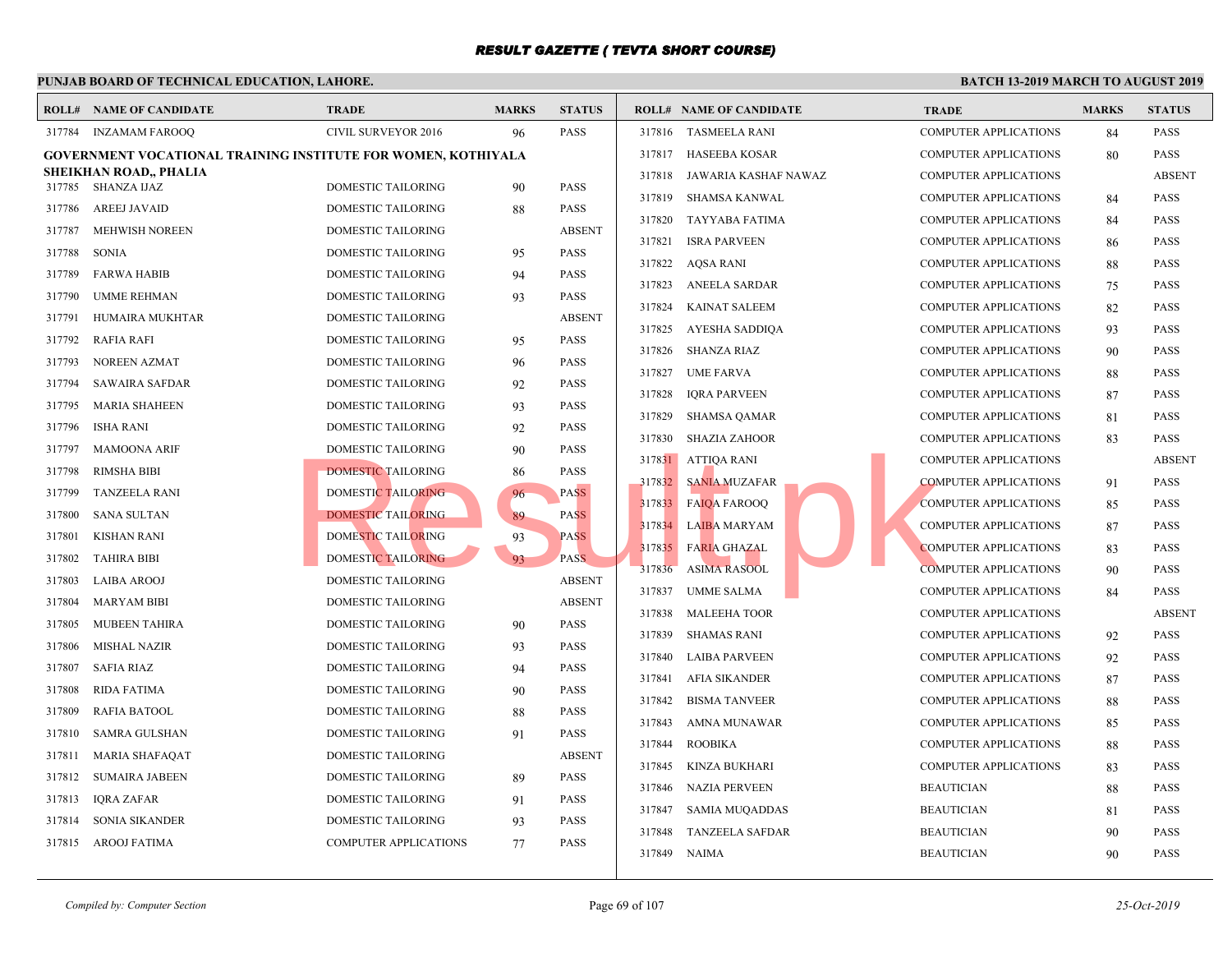|        | I UNIAD DOARD OF TECHNICAL EDUCATION, LAHORE                      |                              |              |               |        |                                |             |  |  |
|--------|-------------------------------------------------------------------|------------------------------|--------------|---------------|--------|--------------------------------|-------------|--|--|
|        | <b>ROLL# NAME OF CANDIDATE</b>                                    | <b>TRADE</b>                 | <b>MARKS</b> | <b>STATUS</b> |        | <b>ROLL# NAME OF CANDIDATE</b> | <b>TRAL</b> |  |  |
| 317850 | SHAMSA KANWAL                                                     | <b>BEAUTICIAN</b>            |              | <b>ABSENT</b> |        | 317882 SAWERA REHMAN           | <b>COMP</b> |  |  |
| 317851 | <b>SHAMSA PARVEEN</b>                                             | <b>BEAUTICIAN</b>            | 93           | <b>PASS</b>   | 317883 | <b>FOUZIA BIBI</b>             | COMP        |  |  |
| 317852 | <b>SAJIDA PARVEEN</b>                                             | <b>BEAUTICIAN</b>            | 91           | <b>PASS</b>   | 317884 | KIRAN IOBAL                    | <b>COMP</b> |  |  |
| 317853 | MOBEEN NASREEN                                                    | <b>BEAUTICIAN</b>            |              | <b>ABSENT</b> | 317885 | ZAIN BATOOL                    | <b>COMP</b> |  |  |
| 317854 | <b>ADEELA KHIZAR</b>                                              | <b>BEAUTICIAN</b>            | 81           | <b>PASS</b>   | 317886 | <b>SALMA BIBI</b>              | <b>COMP</b> |  |  |
| 317855 | NADIA MUKHTAR                                                     | <b>BEAUTICIAN</b>            | 90           | <b>PASS</b>   | 317887 | AQSA MANZOOR                   | <b>COMP</b> |  |  |
| 317856 | <b>BEENISH BASHIR</b>                                             | <b>BEAUTICIAN</b>            | 87           | <b>PASS</b>   | 317888 | <b>AROOJ BIBI</b>              | <b>COMP</b> |  |  |
| 317857 | <b>RABIA ZAFAR</b>                                                | <b>BEAUTICIAN</b>            | 86           | <b>PASS</b>   | 317889 | SADIA MASOOD                   | <b>COMP</b> |  |  |
| 317858 | <b>ESHA SHAHID</b>                                                | <b>BEAUTICIAN</b>            | 91           | <b>PASS</b>   | 317890 | ISHMAL KIRAN                   | COMP        |  |  |
| 317859 | <b>RABIA NAZ</b>                                                  | <b>BEAUTICIAN</b>            | 86           | <b>PASS</b>   | 317891 | <b>SHEHNAZ BIBI</b>            | <b>DOME</b> |  |  |
| 317860 | ARBAB SHAHZADI                                                    | <b>BEAUTICIAN</b>            | 92           | <b>PASS</b>   | 317892 | <b>NASREEN BIBI</b>            | <b>DOME</b> |  |  |
| 317861 | <b>AROOJ SHAHZADI</b>                                             | <b>BEAUTICIAN</b>            |              | <b>ABSENT</b> | 317893 | <b>SAVERA BIBI</b>             | <b>DOME</b> |  |  |
| 317862 | <b>FOUZIA BASHIR</b>                                              | <b>BEAUTICIAN</b>            |              | <b>ABSENT</b> | 317894 | LARAB SHOUKAT                  | <b>DOME</b> |  |  |
| 317863 | <b>RABIA MUKHTAR</b>                                              | <b>BEAUTICIAN</b>            | 94           | <b>PASS</b>   | 317895 | <b>GHAZALA ARSHAD</b>          | <b>DOME</b> |  |  |
| 317864 | <b>NAILA SHAHZADI</b>                                             | <b>BEAUTICIAN</b>            | 84           | <b>PASS</b>   | 317896 | <b>GHULAM AYESHA</b>           | <b>DOME</b> |  |  |
| 317865 | <b>KIRAN SHAHZADI</b>                                             | <b>BEAUTICIAN</b>            |              | <b>ABSENT</b> | 317897 | PERVEEN BIBI                   | <b>DOME</b> |  |  |
| 317866 | <b>MUNIBA AZIZ</b>                                                | <b>BEAUTICIAN</b>            | 83           | <b>PASS</b>   | 317898 | <b>KOMAL SABA</b>              | <b>DOME</b> |  |  |
| 317867 | <b>IRAM SHAHZADI</b>                                              | <b>BEAUTICIAN</b>            | 86           | <b>PASS</b>   | 317899 | <b>MARRIAM BIBI</b>            | <b>DOME</b> |  |  |
| 317868 | <b>IRAM SHAHZADI</b>                                              | <b>BEAUTICIAN</b>            | 80           | <b>PASS</b>   | 317900 | <b>TASLEEM BIBI</b>            | <b>DOME</b> |  |  |
| 317869 | <b>MEHVISH NOREEN</b>                                             | <b>BEAUTICIAN</b>            | 80           | <b>PASS</b>   | 317901 | HUMERA YASMIN                  | <b>DOME</b> |  |  |
| 317870 | <b>UM UL BANEEN</b>                                               | <b>BEAUTICIAN</b>            | 86           | <b>PASS</b>   | 317902 | <b>ASMA IOBAL</b>              | <b>DOME</b> |  |  |
| 317871 | <b>SANA ASHRAF</b>                                                | <b>BEAUTICIAN</b>            | 90           | <b>PASS</b>   | 317903 | <b>SAIRA AZIZ</b>              | <b>DOME</b> |  |  |
| 317872 | <b>HINA UROOJ</b>                                                 | <b>BEAUTICIAN</b>            | 89           | <b>PASS</b>   | 317904 | UROOSA ASLAM                   | <b>DOME</b> |  |  |
| 317873 | FAIZA NAWAZ                                                       | <b>BEAUTICIAN</b>            | 86           | <b>PASS</b>   | 317905 | ASMA BIBI                      | <b>DOME</b> |  |  |
| 317874 | SYEDA TAIBA SAJJAD                                                | <b>BEAUTICIAN</b>            | 87           | <b>PASS</b>   | 317906 | <b>RABIA BIBI</b>              | <b>BEAU</b> |  |  |
| 317875 | <b>BEENISH SHAHZADI</b>                                           | <b>BEAUTICIAN</b>            | 90           | <b>PASS</b>   | 317907 | <b>FARWA AROOJ</b>             | <b>BEAU</b> |  |  |
|        | <b>GOVERNMENT VOCATIONAL TRAINING INSTITUTE FOR WOMEN, MOHALA</b> |                              |              |               | 317908 | YASMEEN BIBI                   | <b>BEAU</b> |  |  |
|        | ALAM KHAN, ISA KHEL<br>317876 RABIA BIBI                          | <b>COMPUTER APPLICATIONS</b> | 81           | <b>PASS</b>   | 317909 | AYESHA QAMMAR                  | <b>BEAU</b> |  |  |
| 317877 | UMME HABIBA                                                       | <b>COMPUTER APPLICATIONS</b> | 86           | <b>PASS</b>   | 317910 | RABBIA ASHFAQ                  | <b>BEAU</b> |  |  |
| 317878 | MUSHARF NAWAZ                                                     | <b>COMPUTER APPLICATIONS</b> | 83           | <b>PASS</b>   | 317911 | <b>QANDEEL INYET</b>           | <b>BEAU</b> |  |  |
| 317879 | KAINAT QAYYUM                                                     | <b>COMPUTER APPLICATIONS</b> | 81           | <b>PASS</b>   |        | 317912 TAHIRA BIBI             | <b>BEAU</b> |  |  |
| 317880 | <b>AMNA RIAZ</b>                                                  | <b>COMPUTER APPLICATIONS</b> | 80           | <b>PASS</b>   |        | 317913 AMNA BIBI               | <b>BEAU</b> |  |  |
| 317881 | MUQADAS ZIA                                                       | <b>COMPUTER APPLICATIONS</b> | 82           | <b>PASS</b>   | 317914 | AYESHA BATOOL                  | <b>BEAU</b> |  |  |
|        |                                                                   |                              |              |               |        | 317915 REHMAT BIBI             | <b>BEAU</b> |  |  |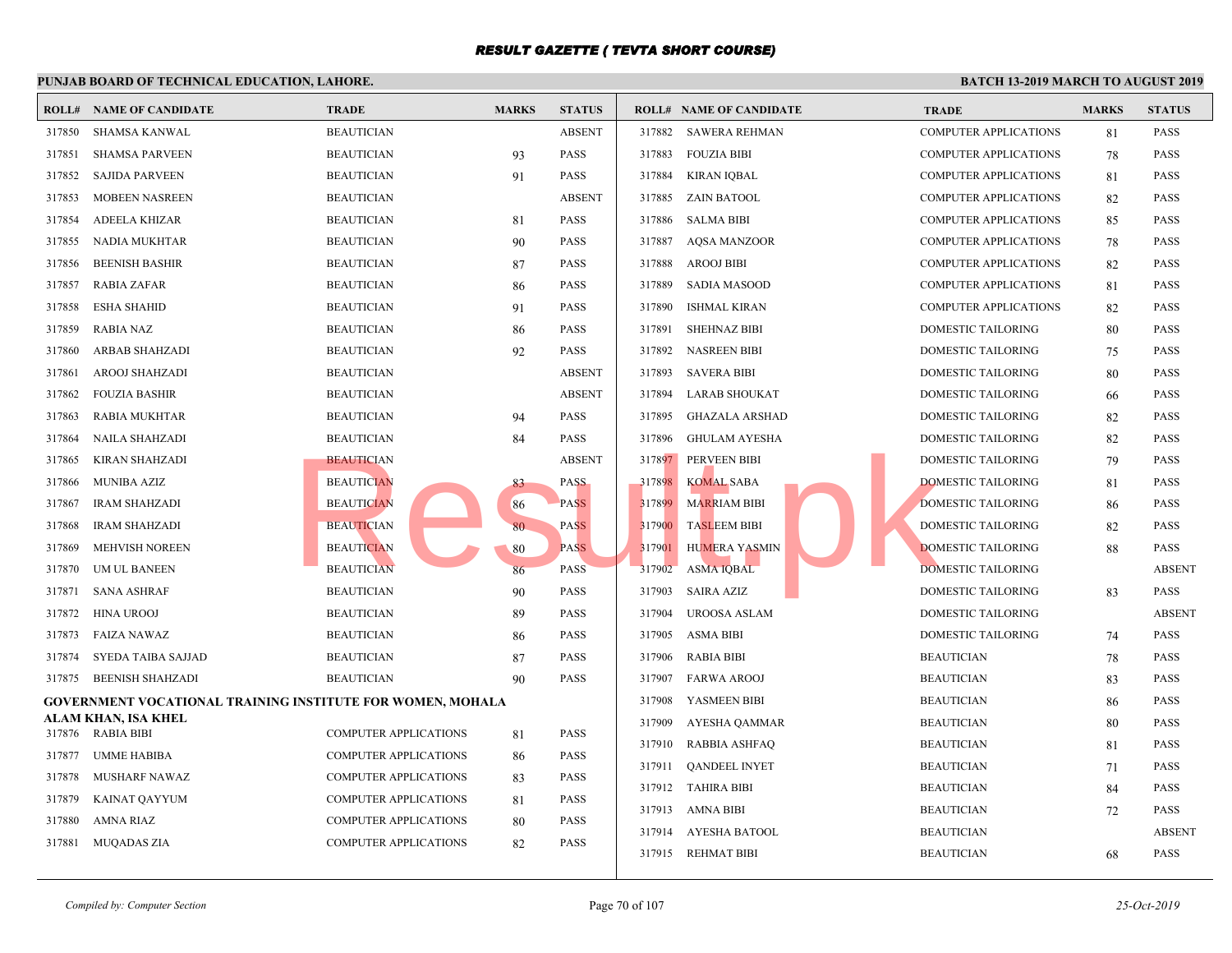#### **PUNJAB BOARD OF TECHNICAL EDUCATION, LAHORE. ROLL# NAME OF CANDIDATE TRADE MARKS STATUS ROLL# NAME OF CANDIDATE TRADE MARKS STATUS** 317916 NUSRAT BIBI BEAUTICIAN 71 PASS 317917 ATUFA RIAZ BEAUTICIAN 68 PASS 317918 SHAFIA BIBI BEAUTICIAN 87 PASS 317919 FARKHANDA RIAZ BEAUTICIAN 71 PASS 317920 IRUM MURTAZA BEAUTICIAN 90 PASS **GOVERNMENT TECHNICAL TRAINING INSTITUTE, , MIANWALI** 317921 ZAFAR IQBAL KHAN HOME APPLIANCES REPAIR 89 PASS 317922 IRHAM SAMEER HOME APPLIANCES REPAIR 91 PASS 317923 MUHAMMAD ASIF **HOME APPLIANCES REPAIR** 89 PASS 317924 MUHAMMAD NADEEM KHAN HOME APPLIANCES REPAIR 88 PASS 317925 NUSRAT ABBAS KHAN HOME APPLIANCES REPAIR 88 PASS 317926 MUHAMMAD ZOHAIR KHAN HOME APPLIANCES REPAIR 90 PASS 317927 FARHAT ULLAH KHAN HOME APPLIANCES REPAIR 89 PASS 317928 ADNAN KHAN HOME APPLIANCES REPAIR 88 PASS 317929 MUHAMMAD SAKHI SULTAN KHAN HOME APPLIANCES REPAIR 87 PASS 317930 MUHAMMAD BAZIL **HOME APPLIANCES REPAIR** 87 PASS 317931 ASIM RAMZAN HOME APPLIANCES REPAIR 88 PASS 317932 AHMAD YAR **HOME APPLIANCES REPAIR** 90 PASS 317933 SHAKEEL AHMAD HOME APPLIANCES REPAIR 92 PASS 317934 UMAR FAROOQ HOME APPLIANCES REPAIR 91 PASS 317935 ZAFAR IQBAL HOME APPLIANCES REPAIR 89 PASS 317936 MUHAMMAD SHOAIB AZIZ HOME APPLIANCES REPAIR 89 PASS 317937 MUHAMMAD DILAWAR KHAN HOME APPLIANCES REPAIR 90 PASS 317938 NASIR ABBAS HOME APPLIANCES REPAIR 90 PASS 317939 ABDUL QADEER HOME APPLIANCES REPAIR 89 PASS 317940 AHMED DIN COMPUTER APPLICATIONS 91 PASS 317941 MUDASIR ABBAS COMPUTER APPLICATIONS 89 PASS 317942 IJAZ AHMAD COMPUTER APPLICATIONS 92 PASS 317943 YASIR ABBAS COMPUTER APPLICATIONS 92 PASS 317944 RAHEEL AHMAD SHAHZAD COMPUTER APPLICATIONS 85 PASS 317945 NOMAN IJAZ COMPUTER APPLICATIONS 91 PASS 317946 MUHAMMAD SHAKIR COMPUTER APPLICATIONS 91 PASS 317947 MUJAHID KHAN COMPUTER APPLICATIONS 87 PASS 317948 MUHAMMAD NAEEM COMPUTER APPLICATIONS 86 PASS [SAHIBZADA MUHAMMAD TALHA COM](http://www.result.pk/)P MANZOOR 317949 317950 MUHAMMAD NAZEER COMP 317951 MUHAMMAD SHOAIB KHAN COMP 317952 MUHAMMAD SHAHBAZ KHAN COMP 317953 MUHAMMAD SHAREEQ KHAN COMP 317954 SAJAWAL KHAN COMP 317955 AHMED NADEEM COMP 317956 MUHAMMAD IFTIKHAR KHAN COMP MUHAMMAD QAISER NADEEM COMP KHAN 317957 317958 ZIA UR REHMAN COMP 317959 MUHAMMAD REHAN COMP 317960 MUHAMMAD TOUQEER IQBAL HOME **GOVERNMENT VOCATIONAL TRAINING INSTITUTE SHERMAN KHEL STREET INAMULLAH KHAN, MIAN** 317961 SADIA NAGEEN BEAUT 317962 RIZWANA SHAHEEN BEAUT 317963 HUMAIRA BEAUTICIAN BEAUTICIAN 9 317964 TAHIRA GUL BEAUTICIAN 96 PASSAU 317965 KHUZAIMA GUL BEAUTICIAN 95 BEAUTICIAN 95 BEAUTICIAN 95 PASSAURE ENTRE 317966 SHOMAILA YASMEEN BEAUTICIAN 98 317967 RAFIA BIBI BEAUTICIAN ABSENT 317968 TAHIRA GULSHAN BEAUTICIAN BEAUTICIAN BEAUTICIAN BEAUTICIAN BEAUTICIAN BEAUTICIAN BEAUTICIAN BEAUTICIAN BEAUTICIAN BEAUTICIAN BEAUTICIAN BEAUTICIAN BEAUTICIAN BEAUTICIAN BEAUTICIAN BEAUTICIAN BEAUTICIAN BEAUTICIAN BE 317969 AMNA BIBI BEAUT 317970 SANIA MARRYAM BEAUT 317971 MISBAH ISHAQ BEAUT 317972 IRAM ZAMAN BEAUT 317973 IFRA BIBI BEAUT 317974 SHAWANA MUMTAZ BEAUT 317975 SIDRA MUMTAZ BEAUT 317976 ISHRAT ABBAS DOME 317977 WAJEHA SHAFIQ DOME 317978 AZRA MUNIR DOME 317979 ZAREENA BIBI DOME 317980 HAFSA YAQOOB DOME HOME APPLIANCES REPAIR<br>
HOME APPLIANCES REPAIR<br>
HOME APPLIANCES REPAIR<br>
HOME APPLIANCES REPAIR<br>
PASS<br>
HOME APPLIANCES REPAIR<br>
PASS<br>
PASS<br>
PASS<br>
PASS<br>
PASS<br>
PASS<br>
PASS<br>
PASS<br>
PASS<br>
PASS<br>
PASS<br>
PASS<br>
PASS<br>
PASS<br>
PASS<br>
PASS<br>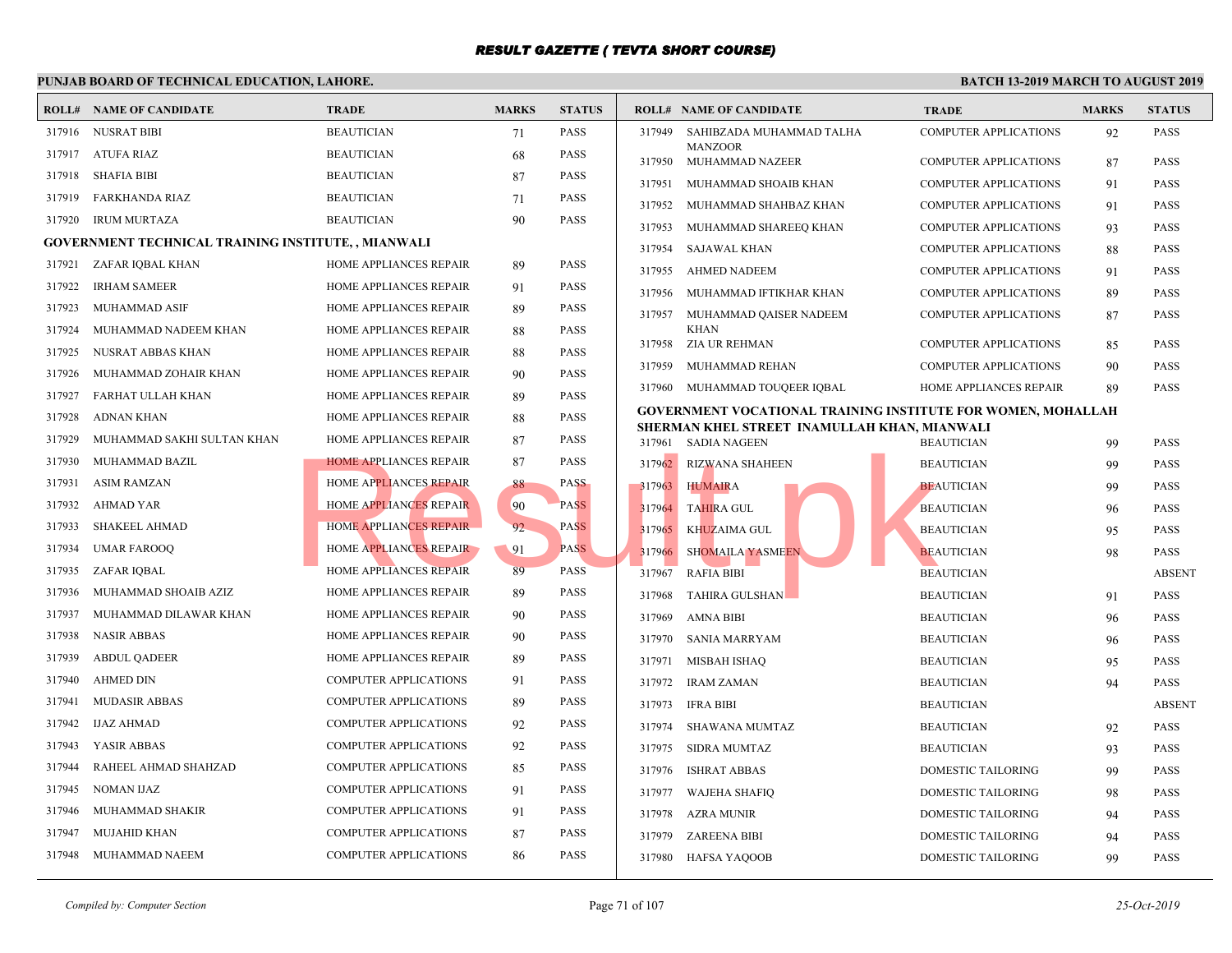|        | <b>ROLL# NAME OF CANDIDATE</b>                           | <b>TRADE</b>                 | <b>MARKS</b> | <b>STATUS</b> |        | <b>ROLL# NAME OF CANDIDATE</b>                    | <b>TRAD</b> |
|--------|----------------------------------------------------------|------------------------------|--------------|---------------|--------|---------------------------------------------------|-------------|
| 317981 | <b>IQRA AMAN</b>                                         | DOMESTIC TAILORING           | 96           | <b>PASS</b>   | 318013 | <b>ADEELA AMEER</b>                               | <b>DOME</b> |
| 317982 | <b>TAIBA REHMAT</b>                                      | DOMESTIC TAILORING           | 98           | <b>PASS</b>   | 318014 | SANIA FIAZ                                        | <b>DOME</b> |
| 317983 | <b>SHAZIA BIBI</b>                                       | DOMESTIC TAILORING           | 97           | <b>PASS</b>   | 318015 | RABIA BIBI                                        | <b>DOME</b> |
| 317984 | <b>SAIRA MUNIR</b>                                       | DOMESTIC TAILORING           | 95           | <b>PASS</b>   | 318016 | <b>SABRA BIBI</b>                                 | <b>DOME</b> |
| 317985 | <b>NAJMA PARVEEN</b>                                     | DOMESTIC TAILORING           | 98           | <b>PASS</b>   | 318017 | ARIFA BIBI                                        | <b>DOME</b> |
| 317986 | SAIMA ANAYAT                                             | DOMESTIC TAILORING           | 95           | <b>PASS</b>   | 318018 | MEERAN BIBI                                       | <b>DOME</b> |
| 317987 | <b>WAJEHA BIBI</b>                                       | DOMESTIC TAILORING           | 98           | <b>PASS</b>   | 318019 | <b>SAMINA BIBI</b>                                | <b>DOME</b> |
| 317988 | <b>SHAZEENA KHAN</b>                                     | <b>DOMESTIC TAILORING</b>    | 99           | <b>PASS</b>   | 318020 | SHABANA BIBI                                      | <b>DOME</b> |
| 317989 | <b>MUQADAS GULL</b>                                      | DOMESTIC TAILORING           | 98           | <b>PASS</b>   | 318021 | NOUREEN KHAN                                      | <b>DOME</b> |
| 317990 | KHADIJA BIBI                                             | DOMESTIC TAILORING           | 96           | <b>PASS</b>   | 318022 | <b>RABBIA SEHRISH</b>                             | <b>DOME</b> |
|        | GOVRNMENT VOCATIONAL TRAINING INSTITUTE FOR WOMAN, KAMAR |                              |              |               | 318023 | ZAINAB ANYIAT                                     | <b>DOME</b> |
|        | MUSHANI, MIANWALI<br>317991 SABEELA FATIMA               | <b>COMPUTER APPLICATIONS</b> | 97           | <b>PASS</b>   | 318024 | SADIA BASHIR KHAN                                 | <b>DOME</b> |
| 317992 | <b>ISHRAT FATIMA</b>                                     | <b>COMPUTER APPLICATIONS</b> | 97           | <b>PASS</b>   | 318025 | <b>FAREEHA SEHRISH</b>                            | <b>BEAU</b> |
| 317993 | <b>SAWAIRA HABIB</b>                                     | <b>COMPUTER APPLICATIONS</b> | 97           | <b>PASS</b>   | 318026 | <b>SAJEELA KANWAL</b>                             | <b>BEAU</b> |
| 317994 | <b>SONIA SAQLAIN</b>                                     | <b>COMPUTER APPLICATIONS</b> |              | <b>ABSENT</b> | 318027 | <b>IQRA TABBSUM</b>                               | <b>BEAU</b> |
| 317995 | <b>TANZEELA AMEER</b>                                    | <b>COMPUTER APPLICATIONS</b> |              | <b>PASS</b>   | 318028 | <b>IRAM IQBAL</b>                                 | <b>BEAU</b> |
| 317996 | RUQIA BIBI                                               | <b>COMPUTER APPLICATIONS</b> | 92           | <b>ABSENT</b> | 318029 | <b>ZUBAIDA SADIQ</b>                              | <b>BEAU</b> |
| 317997 | <b>ASMA BIBI</b>                                         | <b>COMPUTER APPLICATIONS</b> | 89           | <b>PASS</b>   | 318030 | MISBAH AZIZ                                       | <b>BEAU</b> |
| 317998 | <b>MISHAL BIBI</b>                                       | <b>COMPUTER APPLICATIONS</b> |              | <b>ABSENT</b> | 318031 | <b>SAIMA BIBI</b>                                 | <b>BEAU</b> |
| 317999 | <b>SHUMAILA BIBI</b>                                     | <b>COMPUTER APPLICATIONS</b> | 89           | PASS.         | 318032 | <b>ASMA IQBAL</b>                                 | <b>BEAU</b> |
| 318000 | SADIA HALEEMA                                            | COMPUTER APPLICATIONS        | 97           | <b>PASS</b>   | 318033 | <b>TANZEELA RAFIQ</b>                             | <b>BEAU</b> |
| 318001 | <b>SHAGUFTA NAJEEB</b>                                   | <b>COMPUTER APPLICATIONS</b> | 97           | <b>PASS</b>   | 318034 | <b>AMNA BIBI</b>                                  | <b>BEAU</b> |
| 318002 | <b>JAVAIRA ATTEQUE</b>                                   | <b>COMPUTER APPLICATIONS</b> | 95           | <b>PASS</b>   | 318035 | NABILA FAROOQ                                     | <b>BEAU</b> |
| 318003 | <b>SAWAIRA ATEEQUE</b>                                   | COMPUTER APPLICATIONS        | 95           | <b>PASS</b>   | 318036 | SAIRA BIBI                                        | <b>BEAU</b> |
| 318004 | <b>SADIA BIBI</b>                                        | COMPUTER APPLICATIONS        | 93           | <b>PASS</b>   | 318037 | <b>SUMERA ANMBREEN</b>                            | <b>BEAU</b> |
| 318005 | <b>NAGEENA BIBI</b>                                      | <b>COMPUTER APPLICATIONS</b> | 92           | <b>PASS</b>   | 318038 | SURYIA YOUSAF                                     | <b>BEAU</b> |
| 318006 | <b>AMINA BIBI</b>                                        | <b>COMPUTER APPLICATIONS</b> | 89           | <b>PASS</b>   | 318039 | SIDRA BIBI                                        | <b>BEAU</b> |
| 318007 | <b>AQSA BIBI</b>                                         | <b>COMPUTER APPLICATIONS</b> | 90           | <b>PASS</b>   |        | <b>GOVT. VOCATIONAL TRAINING INSTITUE FOR WON</b> |             |
| 318008 | <b>TAQDEES FATIMA</b>                                    | <b>COMPUTER APPLICATIONS</b> | 97           | <b>PASS</b>   | 318040 | SUMAIRA GUL                                       | <b>BEAU</b> |
| 318009 | <b>ISRA BIBI</b>                                         | COMPUTER APPLICATIONS        |              | <b>ABSENT</b> | 318041 | SANA LARAIB                                       | <b>BEAU</b> |
| 318010 | <b>SAJEELA BIBI</b>                                      | <b>DOMESTIC TAILORING</b>    | 98           | <b>PASS</b>   | 318042 | <b>FAKHRA BATOOL</b>                              | <b>BEAU</b> |
| 318011 | <b>SHAZIA GULL</b>                                       | <b>DOMESTIC TAILORING</b>    | 93           | <b>PASS</b>   | 318043 | <b>GUL BADAN HAFEEZ</b>                           | <b>BEAU</b> |
| 318012 | <b>SAMREEN BIBI</b>                                      | <b>DOMESTIC TAILORING</b>    | 97           | <b>PASS</b>   | 318044 | <b>HUMA LARAIB</b>                                | <b>BEAU</b> |
|        |                                                          |                              |              |               | 318045 | HAMNA IBRAHIM                                     | <b>BEAU</b> |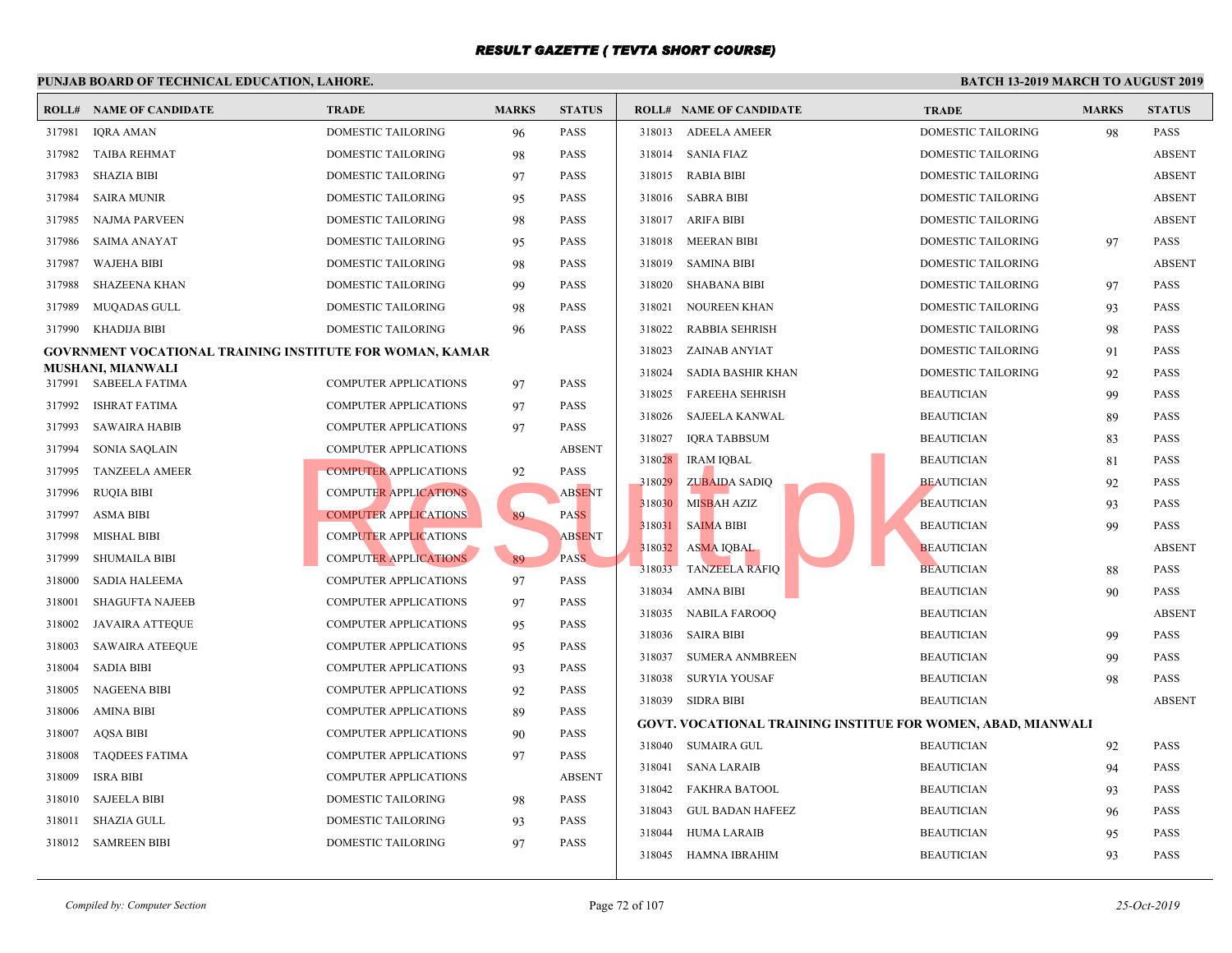|        | I UNJAD DOARD OF TECHNICAL EDUCATION, LAHORE,                  |                           |              |               |                  |                                                 |                            |
|--------|----------------------------------------------------------------|---------------------------|--------------|---------------|------------------|-------------------------------------------------|----------------------------|
|        | <b>ROLL# NAME OF CANDIDATE</b>                                 | <b>TRADE</b>              | <b>MARKS</b> | <b>STATUS</b> |                  | <b>ROLL# NAME OF CANDIDATE</b>                  | <b>TRAL</b>                |
| 318046 | SEHRISH KHAN                                                   | <b>BEAUTICIAN</b>         | 93           | <b>PASS</b>   | 318079           | <b>FAZEEN BIBI</b>                              | <b>DOME</b>                |
| 318047 | <b>MAMOONA IBRAHIM</b>                                         | <b>BEAUTICIAN</b>         | 92           | PASS          | 318080           | <b>RABIA NASIR</b>                              | <b>DOME</b>                |
| 318048 | MISBAH NIAZI                                                   | <b>BEAUTICIAN</b>         | 94           | PASS          | 318081           | <b>IORA NAHEED</b>                              | <b>DOME</b>                |
| 318049 | <b>UZMA ASLAM</b>                                              | <b>BEAUTICIAN</b>         | 92           | PASS          | 318082           | SADIA AZIZ                                      | <b>DOME</b>                |
| 318050 | <b>FARHAT PARVEEN</b>                                          | <b>BEAUTICIAN</b>         | 87           | PASS          | 318083           | EIMAN KASHAF                                    | <b>DOME</b>                |
| 318051 | <b>UJALA BATOOL</b>                                            | <b>BEAUTICIAN</b>         | 90           | PASS          | 318084           | <b>LUBNA BIBI</b>                               | <b>DOME</b>                |
| 318052 | AROOJ SABA                                                     | <b>BEAUTICIAN</b>         | 94           | PASS          | 318085           | MEMONA ASGHAR                                   | <b>MACH</b>                |
| 318053 | <b>ABIDA BATOOL</b>                                            | <b>BEAUTICIAN</b>         | 91           | PASS          | 318086           | <b>HIRA RASHEED</b>                             | <b>MACH</b>                |
| 318054 | AYESHA KANWAL                                                  | <b>BEAUTICIAN</b>         | 93           | PASS          | 318087           | SAKINA BIBI                                     | <b>MACH</b>                |
| 318055 | AAMINA BIBI                                                    | <b>DOMESTIC TAILORING</b> | 89           | PASS          | 318088           | AMINA AZIZ                                      | <b>MACH</b>                |
| 318056 | <b>SAMRIA ZAIB</b>                                             | DOMESTIC TAILORING        | 92           | <b>PASS</b>   | 318089           | <b>SAANIA SALEEM</b>                            | <b>MACH</b>                |
| 318057 | <b>SHAGUFTA BIBI</b>                                           | DOMESTIC TAILORING        | 79           | PASS          | 318090           | AMINA YASEEN                                    | <b>MACH</b>                |
| 318058 | KAJAL KIRAN                                                    | DOMESTIC TAILORING        | 91           | PASS          | 318091           | <b>SAMMAN BATOOL</b>                            | <b>MACH</b>                |
| 318059 | SAIMA KHAN                                                     | DOMESTIC TAILORING        | 92           | PASS          | 318092           | SHANZA TAJ                                      | <b>MACH</b>                |
| 318060 | RIFFAT FATIMA                                                  | DOMESTIC TAILORING        | 78           | PASS          | 318093           | MALIKA GULL                                     | <b>MACH</b>                |
| 318061 | <b>MEHREEN BIBI</b>                                            | <b>DOMESTIC TAILORING</b> | 82           | PASS          | 318094           | <b>RUQIA PARVEEN</b>                            | <b>MACH</b>                |
| 318062 | <b>BUSHRA AMAN</b>                                             | DOMESTIC TAILORING        | 94           | <b>PASS</b>   | 318095           | <b>SAMINA RANI</b>                              | <b>MACH</b>                |
| 318063 | <b>NAHEED GUL</b>                                              | <b>DOMESTIC TAILORING</b> | 89           | <b>PASS</b>   | 318096           | YUSRA SALEEM                                    | <b>MACH</b>                |
| 318064 | SHAHZADI AYESHA BUKHARI                                        | <b>DOMESTIC TAILORING</b> | 85           | <b>PASS</b>   | 318097           | <b>SAIRA TARIO</b>                              | <b>MACH</b>                |
| 318065 | <b>AQEELA FATIMA</b>                                           | DOMESTIC TAILORING        | 89           | <b>PASS</b>   | 318098           | <b>SIDRA TUL MUNTAHA</b>                        | <b>MACH</b>                |
| 318066 | <b>IRAM ASLAM</b>                                              | <b>DOMESTIC TAILORING</b> | 78           | <b>PASS</b>   | 318099           | <b>ANEETA YASMEEN</b>                           | <b>MACH</b>                |
| 318067 | <b>SUMMAIRA YASMEEN</b>                                        | <b>DOMESTIC TAILORING</b> | 78           | <b>PASS</b>   |                  | <b>FARRUKH MUKHTAR VOCATIONAL EDUCATION CE</b>  |                            |
| 318068 | <b>SADIA BIBI</b>                                              | DOMESTIC TAILORING        | 95           | PASS          |                  | PARK, MADNI CHOK,, MULTAN<br>318100 AMNA KHALID | <b>DOME</b>                |
| 318069 | <b>KHOLA BIBI</b>                                              | <b>DOMESTIC TAILORING</b> | 84           | PASS          |                  |                                                 |                            |
|        | <b>GOVERNMENT TECHNICAL TRAINING CENTRE (FEMALE), , PIPLAN</b> |                           |              |               | 318101<br>318102 | AREEJ JAN<br>ARIFA                              | <b>DOME</b><br><b>DOME</b> |
| 318070 | KASHMALA KHAN                                                  | <b>DOMESTIC TAILORING</b> | 94           | <b>PASS</b>   | 318103           | ASMA GHULAM MUSTAFA                             | <b>DOME</b>                |
| 318071 | <b>FARYAL QURESHI</b>                                          | <b>DOMESTIC TAILORING</b> | 89           | PASS          | 318104           | AYESHA ZIA                                      | <b>DOME</b>                |
| 318072 | AYSHA LIAQAT                                                   | <b>DOMESTIC TAILORING</b> | 94           | PASS          |                  |                                                 |                            |
| 318073 | <b>SHAHIDA PERVEEN</b>                                         | <b>DOMESTIC TAILORING</b> | 93           | <b>PASS</b>   | 318105<br>318106 | <b>BUSHRA ASGAR</b><br>FATIMA IJAZ              | <b>DOME</b><br><b>DOME</b> |
| 318074 | <b>SAMINA YASMEEN</b>                                          | DOMESTIC TAILORING        |              | <b>ABSENT</b> |                  |                                                 |                            |
| 318075 | SADIA FATIMA                                                   | DOMESTIC TAILORING        | 94           | <b>PASS</b>   | 318107           | GHULAM FATIMA                                   | <b>DOME</b>                |
| 318076 | <b>FARYAL ASGHAR</b>                                           | <b>DOMESTIC TAILORING</b> | 94           | <b>PASS</b>   | 318108<br>318109 | <b>IQRA ISHAQ</b>                               | <b>DOME</b><br><b>DOME</b> |
| 318077 | <b>ROBINA AKBAR</b>                                            | <b>DOMESTIC TAILORING</b> | 96           | PASS          |                  | <b>IORA RASHEED</b>                             | <b>DOME</b>                |
| 318078 | TANIA MEHMOOD SADIQUEE                                         | <b>DOMESTIC TAILORING</b> | 94           | PASS          |                  | 318110 KANITA FAROOQ                            |                            |
|        |                                                                |                           |              |               |                  |                                                 |                            |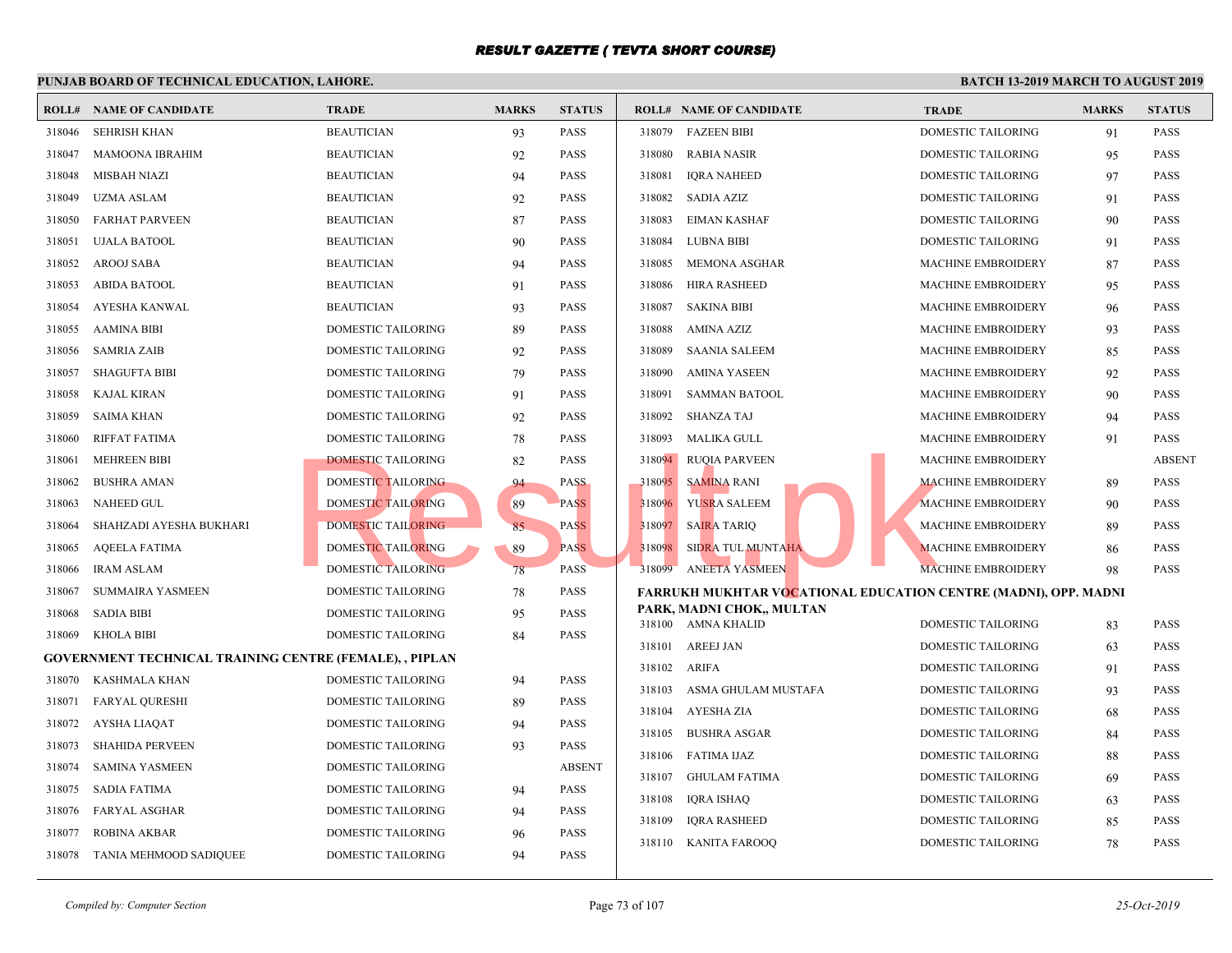|        | <b>ROLL# NAME OF CANDIDATE</b> | <b>TRADE</b>              | <b>MARKS</b> | <b>STATUS</b> |        | <b>ROLL# NAME OF CANDIDATE</b> | <b>TRAL</b> |
|--------|--------------------------------|---------------------------|--------------|---------------|--------|--------------------------------|-------------|
| 318111 | <b>KAINAT SALEEM</b>           | DOMESTIC TAILORING        | 83           | <b>PASS</b>   | 318145 | ELEESHA ASHRAF                 | <b>BEAU</b> |
| 318112 | KANWAL ABRAR                   | DOMESTIC TAILORING        |              | <b>ABSENT</b> | 318146 | ESHA ABDUL MAJEED              | <b>BEAU</b> |
| 318113 | KKHADIJA TAHIR BUKHARI         | DOMESTIC TAILORING        | 81           | <b>PASS</b>   | 318147 | <b>FARAH MAQBOOL</b>           | <b>BEAU</b> |
| 318114 | <b>KIRAN ZAHOOR</b>            | DOMESTIC TAILORING        | 82           | <b>PASS</b>   | 318148 | <b>FARZANA KUSAR</b>           | <b>BEAU</b> |
| 318115 | <b>MAHWISH TARIQ</b>           | DOMESTIC TAILORING        | 94           | <b>PASS</b>   | 318149 | <b>FOZIA KOUSAR</b>            | <b>BEAU</b> |
| 318116 | MARYAM MEHDI HASSAN            | DOMESTIC TAILORING        | 80           | <b>PASS</b>   | 318150 | GHAZALA HASHMI                 | <b>BEAU</b> |
| 318117 | <b>MEHREEN FAROOQ</b>          | DOMESTIC TAILORING        | 68           | <b>PASS</b>   | 318151 | HAFIZA FARWAN MANZOOR          | <b>BEAU</b> |
| 318118 | <b>MOMINA WAQAR</b>            | DOMESTIC TAILORING        | 93           | <b>PASS</b>   | 318152 | HAFSA NADEEM                   | <b>BEAU</b> |
| 318119 | <b>NAZIA ZAHOOR</b>            | DOMESTIC TAILORING        | 83           | <b>PASS</b>   | 318153 | <b>HAFSA SAJID</b>             | <b>BEAU</b> |
| 318120 | <b>OMAMA RAJAB</b>             | DOMESTIC TAILORING        | 77           | <b>PASS</b>   | 318154 | <b>HASEENA SAEEDI</b>          | <b>BEAU</b> |
| 318121 | <b>REHANA BIBI</b>             | DOMESTIC TAILORING        | 90           | <b>PASS</b>   | 318155 | <b>IQRA</b>                    | <b>BEAU</b> |
| 318122 | <b>RUBAB KHAN</b>              | DOMESTIC TAILORING        | 72           | <b>PASS</b>   | 318156 | <b>IRAM BALQEES</b>            | <b>BEAU</b> |
| 318123 | RUKHSANA KAUSAR                | DOMESTIC TAILORING        |              | <b>ABSENT</b> | 318157 | <b>ISHRAT IQBAL</b>            | <b>BEAU</b> |
| 318124 | <b>SAIMA SHABBIR</b>           | DOMESTIC TAILORING        | 69           | <b>PASS</b>   | 318158 | <b>KIRAN RAFIQ</b>             | <b>BEAU</b> |
| 318125 | <b>SAMIKA TANVEER</b>          | DOMESTIC TAILORING        |              | <b>ABSENT</b> | 318159 | LAIBA JAMSHAID                 | <b>BEAU</b> |
| 318126 | <b>SANA IDREES</b>             | <b>DOMESTIC TAILORING</b> |              | <b>ABSENT</b> | 318160 | <b>MARIA RAFIQ</b>             | <b>BEAU</b> |
| 318127 | <b>SANA SAJID</b>              | DOMESTIC TAILORING        |              | <b>ABSENT</b> | 318161 | <b>MARYAM MEHBOOB</b>          | <b>BEAU</b> |
| 318128 | <b>SANIA ZAHRA</b>             | <b>DOMESTIC TAILORING</b> | 71           | <b>PASS</b>   | 318162 | <b>MARYAM NAZ</b>              | <b>BEAU</b> |
| 318129 | SHAZIA KANWAL                  | DOMESTIC TAILORING        | 74           | <b>PASS</b>   | 318163 | <b>MEHVISH ASIF</b>            | <b>BEAU</b> |
| 318130 | <b>SOBIA AFZAL</b>             | DOMESTIC TAILORING        | 85           | <b>PASS</b>   | 318164 | <b>MEHWISH FAROOQ</b>          | <b>BEAU</b> |
| 318131 | <b>TAHIRA BATOOL</b>           | <b>DOMESTIC TAILORING</b> | 92           | PASS          | 318165 | <b>MUSARAT BANO</b>            | <b>BEAU</b> |
| 318132 | TAYYABA                        | DOMESTIC TAILORING        | 89           | PASS          | 318166 | NAZIA GHAFFAR                  | <b>BEAU</b> |
| 318133 | TEHMINA AKHTAR                 | DOMESTIC TAILORING        | 75           | <b>PASS</b>   | 318167 | NISHA KANWAL                   | <b>BEAU</b> |
| 318134 | UMAIMA RASHEED                 | DOMESTIC TAILORING        | 85           | PASS          | 318168 | <b>NOSHEEN ANJUM</b>           | <b>BEAU</b> |
| 318135 | ALEENA ZULFIQAR                | <b>BEAUTICIAN</b>         | 89           | <b>PASS</b>   | 318169 | NUSRAT JABEEN                  | <b>BEAU</b> |
| 318136 | <b>AMINA SHAUKAT</b>           | <b>BEAUTICIAN</b>         | 85           | <b>PASS</b>   | 318170 | <b>PARVEEN</b>                 | <b>BEAU</b> |
| 318137 | ANSA                           | <b>BEAUTICIAN</b>         | 88           | <b>PASS</b>   | 318171 | QURAT UL AIN                   | <b>BEAU</b> |
| 318138 | ANSHRAH AFZAL                  | <b>BEAUTICIAN</b>         | 94           | <b>PASS</b>   | 318172 | RABIA JAVED                    | <b>BEAU</b> |
| 318139 | AQSA KHAN                      | <b>BEAUTICIAN</b>         | 72           | <b>PASS</b>   | 318173 | <b>RABIA SHAFEEQ</b>           | <b>BEAU</b> |
| 318140 | <b>ARZOO SHABBIR</b>           | <b>BEAUTICIAN</b>         | 75           | <b>PASS</b>   | 318174 | RIDA SAEED                     | <b>BEAU</b> |
| 318141 | ASMA NAZIR                     | <b>BEAUTICIAN</b>         | 68           | <b>PASS</b>   | 318175 | <b>RIFFAT RASOOL</b>           | <b>BEAU</b> |
| 318142 | AYESHA SAJJAD                  | <b>BEAUTICIAN</b>         | 85           | <b>PASS</b>   | 318176 | RIMSHA MULAZIM                 | <b>BEAU</b> |
| 318143 | <b>BUSHRA RAFIQUE</b>          | <b>BEAUTICIAN</b>         |              | <b>ABSENT</b> | 318177 | <b>SABA KABEER</b>             | <b>BEAU</b> |
| 318144 | <b>CHAHAT GULZAR</b>           | <b>BEAUTICIAN</b>         | 72           | <b>PASS</b>   | 318178 | SADAF JAHANGIR                 | <b>BEAU</b> |
|        |                                |                           |              |               |        |                                |             |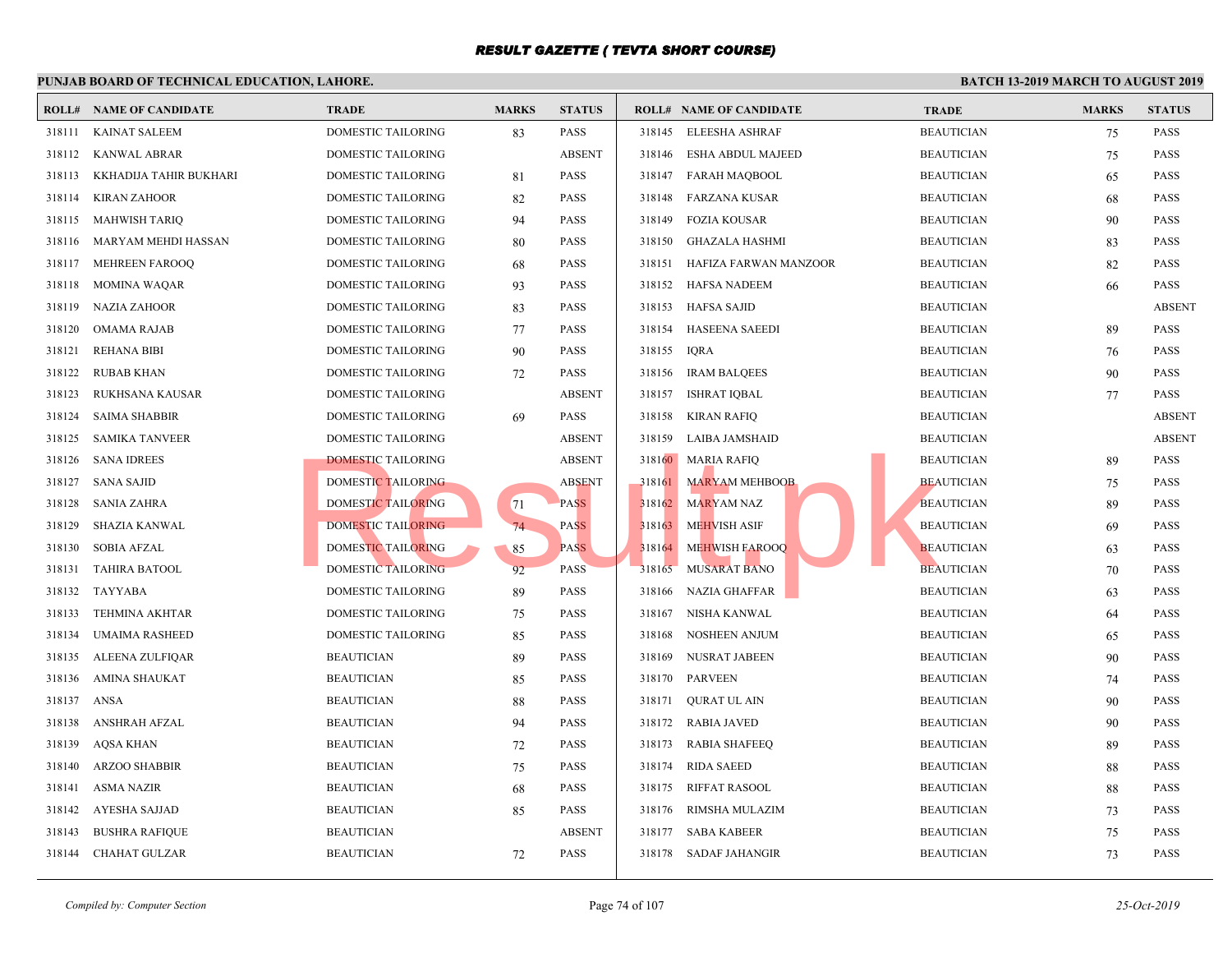|        | <b>ROLL# NAME OF CANDIDATE</b> | <b>TRADE</b>         | <b>MARKS</b> | <b>STATUS</b> | <b>ROLL# NAME OF CANDIDATE</b>                  | <b>TRAL</b>  |
|--------|--------------------------------|----------------------|--------------|---------------|-------------------------------------------------|--------------|
| 318179 | SADIA IFTIKHAR                 | <b>BEAUTICIAN</b>    | 74           | PASS          | 318213 SHIZA MAJEED                             | <b>PROFE</b> |
| 318180 | <b>SALMA YOUSAF</b>            | <b>BEAUTICIAN</b>    | 80           | <b>PASS</b>   | 318214<br><b>SUMIRA HAFEEZ</b>                  | <b>PROFI</b> |
| 318181 | <b>SAMINA SHAKEEL</b>          | <b>BEAUTICIAN</b>    | 83           | PASS          | 318215 SOBIA MEHBOOB                            | <b>BEAU</b>  |
| 318182 | <b>SHABNAM SHOUKAT</b>         | <b>BEAUTICIAN</b>    | 69           | <b>PASS</b>   | <b>GOVERNMENT VOCATIONAL TRAINING INSTITUTE</b> |              |
| 318183 | SHEHZADI ESHA                  | <b>BEAUTICIAN</b>    | 80           | PASS          | <b>SHUJABAD, MULTAN</b><br>318216 KIRAN MUSTAFA | <b>BEAU</b>  |
| 318184 | <b>SHAZIA BIBI</b>             | <b>BEAUTICIAN</b>    | -69          | PASS          | 318217                                          | <b>BEAU</b>  |
| 318185 | <b>SHAZIA PERVEEN</b>          | <b>BEAUTICIAN</b>    | 82           | <b>PASS</b>   | REHANA GULL                                     |              |
| 318186 | SHUMAILA GULL                  | <b>BEAUTICIAN</b>    | 77           | PASS          | 318218<br>SHAKEELA GHAZAL                       | <b>BEAU</b>  |
| 318187 | <b>SIDRA MEHMOOD</b>           | <b>BEAUTICIAN</b>    |              | <b>ABSENT</b> | 318219<br>RAKHSHANDA AZAM                       | <b>BEAU</b>  |
| 318188 | <b>SIDRA</b>                   | <b>BEAUTICIAN</b>    | 60           | <b>PASS</b>   | 318220<br><b>SHAKEELA BIBI</b>                  | <b>BEAU</b>  |
| 318189 | SYEDA PAKEEZA KANWAL           | <b>BEAUTICIAN</b>    | 88           | PASS          | 318221<br>UZMA QASIM                            | <b>BEAU</b>  |
| 318190 | TANYA IQBAL                    | <b>BEAUTICIAN</b>    | 84           | PASS          | 318222<br><b>SADIA RAMZAN</b>                   | <b>BEAU</b>  |
| 318191 | WASEQA LAZAR                   | <b>BEAUTICIAN</b>    | 78           | <b>PASS</b>   | 318223<br><b>SHEEZA SARWAR</b>                  | <b>BEAU</b>  |
| 318192 | ZARQA JAHANGIR                 | <b>BEAUTICIAN</b>    | 89           | PASS          | ZAHOORA MAI<br>318224                           | <b>DOME</b>  |
| 318193 | ZOYA SADDIQUE                  | <b>BEAUTICIAN</b>    | 79           | PASS          | 318225<br><b>RUBINA SADIQ</b>                   | <b>DOME</b>  |
| 318194 | <b>ABIDA GULL</b>              | PROFESSIONAL COOKING | 78           | PASS          | 318226<br>ZAARA                                 | <b>DOME</b>  |
| 318195 | AREEBA KHALIL                  | PROFESSIONAL COOKING |              | <b>ABSENT</b> | <b>SAMREEN IRSHAD</b><br>318227                 | <b>DOME</b>  |
| 318196 | AYESHA BIBI                    | PROFESSIONAL COOKING | 64           | <b>PASS</b>   | 318228<br><b>BUSHRA QASIM</b>                   | <b>DOME</b>  |
| 318197 | FATIMA                         | PROFESSIONAL COOKING | 82           | <b>PASS</b>   | <b>SONIA RAMZAN</b><br>318229                   | <b>DOME</b>  |
| 318198 | <b>IMAAN KHALID</b>            | PROFESSIONAL COOKING | 70           | <b>PASS</b>   | 318230<br><b>FOUZIA BIBI</b>                    | <b>DOME</b>  |
| 318199 | <b>IQRA KHALID</b>             | PROFESSIONAL COOKING | 75           | <b>PASS</b>   | 318231 SAIMA IQBAL                              | <b>DOME</b>  |
| 318200 | <b>IRUM HAMEED</b>             | PROFESSIONAL COOKING | 64           | <b>PASS</b>   | 318232<br><b>SAFIA</b>                          | <b>DOME</b>  |
| 318201 | <b>KALSOOM BIBI</b>            | PROFESSIONAL COOKING | 70           | PASS          | 318233<br><b>ASMA BIBI</b>                      | <b>BEAU</b>  |
| 318202 | <b>MAH NOOR</b>                | PROFESSIONAL COOKING | 92           | <b>PASS</b>   | 318234<br>LAIBA SHOUKAT                         | <b>BEAU</b>  |
| 318203 | <b>MALAIKA HANEEF</b>          | PROFESSIONAL COOKING | 67           | <b>PASS</b>   | GOVERNMENT VOCATIONAL TRAINING INSTITUTE        |              |
| 318204 | MUSRAT NASEEM                  | PROFESSIONAL COOKING | 90           | <b>PASS</b>   | <b>COLONY, MULTAN</b><br>318235 RIMSHA ANWAR    | <b>DOME</b>  |
| 318205 | <b>NIMRA ASHIQ</b>             | PROFESSIONAL COOKING | 90           | <b>PASS</b>   | 318236<br>SHAZIA IMAM                           | <b>DOME</b>  |
| 318206 | NOOR UL HUDA                   | PROFESSIONAL COOKING | 68           | PASS          | 318237<br>NADIA RIAZ                            | <b>DOME</b>  |
| 318207 | REEMA ANAM                     | PROFESSIONAL COOKING | 66           | PASS          | 318238<br>SABA JAVAID                           | <b>DOME</b>  |
| 318208 | RIMSHA HAMEED                  | PROFESSIONAL COOKING | 68           | <b>PASS</b>   | 318239<br>NAGEENA BANO                          | <b>DOME</b>  |
| 318209 | <b>SABA QASIM</b>              | PROFESSIONAL COOKING | 73           | <b>PASS</b>   | 318240<br>GULNAZ                                | <b>DOME</b>  |
| 318210 | <b>SABA SHOUKAT</b>            | PROFESSIONAL COOKING | 64           | <b>PASS</b>   | 318241<br>NEELAM SHAHZADI                       | <b>DOME</b>  |
| 318211 |                                |                      |              | <b>PASS</b>   | 318242                                          |              |
|        | <b>SAMINA NAZ</b>              | PROFESSIONAL COOKING | 89           |               | MAIMOONA ZULFIQAR                               | <b>DOME</b>  |
|        | 318212 SANA KHADIM             | PROFESSIONAL COOKING | 71           | PASS          | 318243<br>NADIA BIBI                            | <b>DOME</b>  |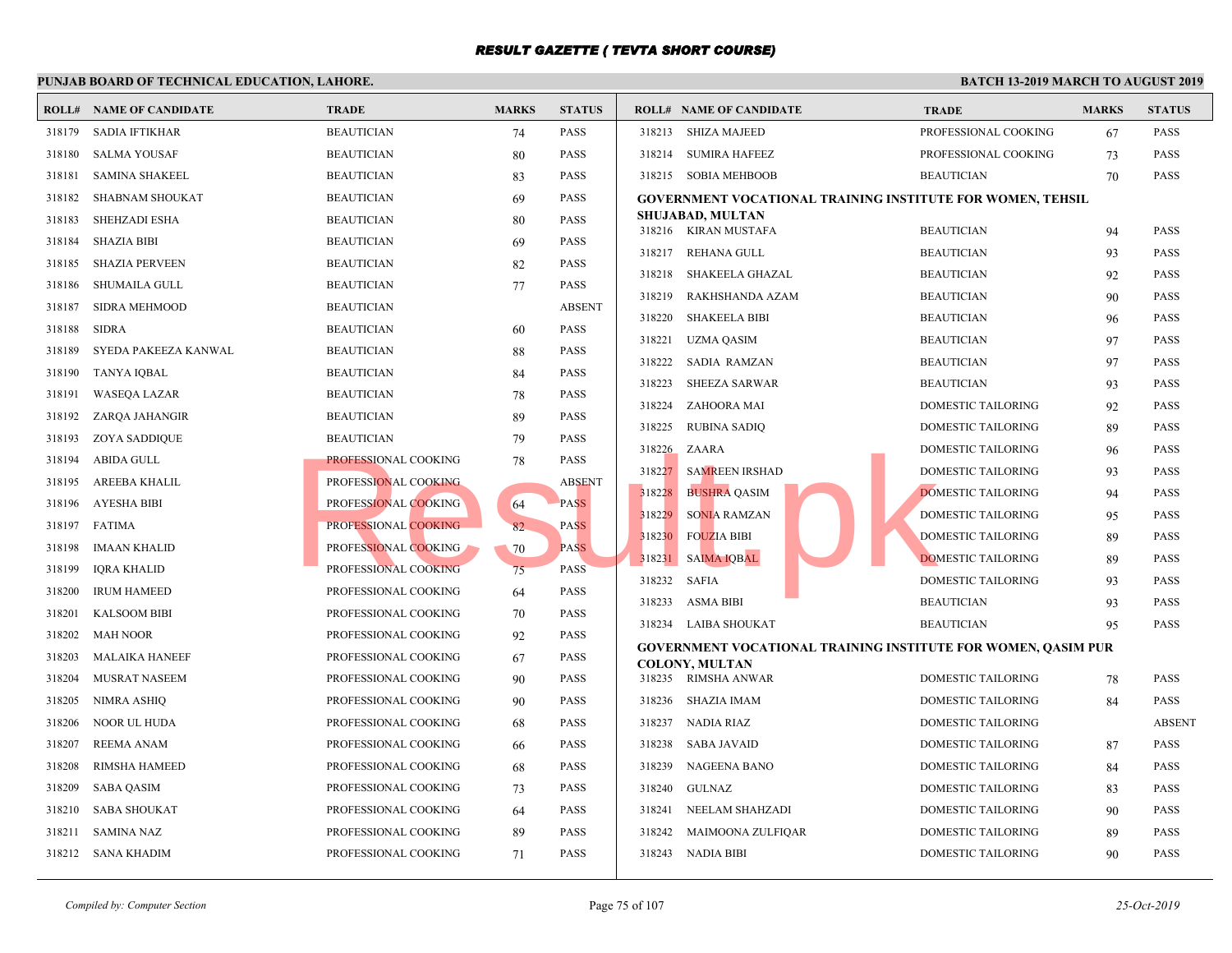|        | <b>ROLL# NAME OF CANDIDATE</b> | <b>TRADE</b>              | <b>MARKS</b> | <b>STATUS</b> |        | <b>ROLL# NAME OF CANDIDATE</b>             | <b>TRAL</b> |
|--------|--------------------------------|---------------------------|--------------|---------------|--------|--------------------------------------------|-------------|
| 318244 | <b>BANO PARVEEN</b>            | DOMESTIC TAILORING        | 90           | PASS          | 318278 | RIMSHA ZAMAN                               | <b>BEAU</b> |
| 318245 | <b>LAIBA RAFIQ</b>             | DOMESTIC TAILORING        | 81           | PASS          | 318279 | SHUMAILA AKHTAR                            | <b>BEAU</b> |
| 318246 | <b>FARHAT BIBI</b>             | DOMESTIC TAILORING        | 84           | PASS          | 318280 | <b>SABA SAJJAD</b>                         | <b>BEAU</b> |
| 318247 | <b>ANAM RAFEEQ</b>             | DOMESTIC TAILORING        | 78           | PASS          | 318281 | MUSSARAT KAUSAR                            | <b>BEAU</b> |
| 318248 | HAFIZA SANA IBRAR              | DOMESTIC TAILORING        | 85           | PASS          | 318282 | <b>SANA YASMEEN</b>                        | <b>BEAU</b> |
| 318249 | <b>AYESHA PARVEEN</b>          | DOMESTIC TAILORING        | 90           | PASS          | 318283 | <b>WAHEEDA RASHID</b>                      | <b>BEAU</b> |
| 318250 | <b>SAIMA BIBI</b>              | DOMESTIC TAILORING        | 79           | <b>PASS</b>   | 318284 | <b>AKASHA IBRAR</b>                        | <b>BEAU</b> |
| 318251 | <b>FOZIA ASLAM</b>             | DOMESTIC TAILORING        | 84           | PASS          | 318285 | <b>UZMA KIRAN</b>                          | <b>BEAU</b> |
| 318252 | <b>MAHNOOR</b>                 | DOMESTIC TAILORING        | 78           | PASS          | 318286 | <b>REHANA FAREED</b>                       | <b>BEAU</b> |
| 318253 | <b>MASOOMA SALEEM</b>          | DOMESTIC TAILORING        | 80           | PASS          | 318287 | REEMA ASLAM SHEIKH                         | <b>BEAU</b> |
| 318254 | <b>ZAINAB BIBI</b>             | DOMESTIC TAILORING        | 78           | PASS          | 318288 | <b>TANZEELA RAO</b>                        | <b>BEAU</b> |
| 318255 | IQRA HUSSAIN                   | DOMESTIC TAILORING        |              | <b>ABSENT</b> | 318289 | <b>NOSHEEN IQBAL</b>                       | <b>BEAU</b> |
| 318256 | <b>SAMREN ANWAR</b>            | DOMESTIC TAILORING        | 78           | <b>PASS</b>   | 318290 | <b>KIRAN</b>                               | <b>BEAU</b> |
| 318257 | KHADIJA YASEEN                 | DOMESTIC TAILORING        | 78           | <b>PASS</b>   | 318291 | <b>AQSA BIBI</b>                           | <b>BEAU</b> |
| 318258 | <b>SHAGUFTA WAHEED</b>         | DOMESTIC TAILORING        |              | <b>ABSENT</b> | 318292 | SAIMA TABASSUM                             | <b>BEAU</b> |
| 318259 | <b>MARIA SHAFIQ</b>            | <b>DOMESTIC TAILORING</b> |              | <b>ABSENT</b> | 318293 | <b>SHABANA</b>                             | <b>BEAU</b> |
| 318260 | <b>HINA SHAFIQ</b>             | DOMESTIC TAILORING        |              | <b>ABSENT</b> | 318294 | <b>SAIRA SAEED SIAL</b>                    | <b>BEAU</b> |
| 318261 | RIDA NAZAKAT BHUTTA            | <b>BEAUTICIAN</b>         | 99           | <b>PASS</b>   | 318295 | <b>MISBAH ZAFAR</b>                        | <b>BEAU</b> |
| 318262 | <b>BUSHRA ISHFAQ</b>           | <b>BEAUTICIAN</b>         | 99           | <b>PASS</b>   | 318296 | <b>FAREEHA SABTAIN</b>                     | <b>BEAU</b> |
| 318263 | <b>HINA ASLAM</b>              | <b>BEAUTICIAN</b>         | 96           | <b>PASS</b>   | 318297 | <b>SAIMA RASHEED</b>                       | <b>BEAU</b> |
| 318264 | NAKHAL E ZAHRA                 | <b>BEAUTICIAN</b>         | 98           | PASS          | 318298 | <b>IQRA LIAQAT</b>                         | <b>BEAU</b> |
| 318265 | <b>NADIA ISHFAQ</b>            | <b>BEAUTICIAN</b>         | 93           | <b>PASS</b>   | 318299 | MARYAM ASLAM                               | <b>BEAU</b> |
| 318266 | <b>KIRAN SAEED</b>             | <b>BEAUTICIAN</b>         | 92           | PASS          | 318300 | <b>MAHNOOR</b>                             | <b>BEAU</b> |
| 318267 | <b>AROOSA SAEED</b>            | <b>BEAUTICIAN</b>         | 92           | PASS          | 318301 | <b>SHABANA HAMEED</b>                      | <b>BEAU</b> |
| 318268 | <b>SIDRA ASHIQ</b>             | <b>BEAUTICIAN</b>         | 94           | PASS          | 318302 | <b>NAZIA RAZZAQ</b>                        | <b>BEAU</b> |
| 318269 | <b>ASMA BIBI</b>               | <b>BEAUTICIAN</b>         |              | <b>ABSENT</b> | 318303 | <b>ZEB UN NASA</b>                         | <b>BEAU</b> |
| 318270 | <b>IQRA SHAHZADI</b>           | <b>BEAUTICIAN</b>         | 95           | <b>PASS</b>   | 318304 | <b>SAWAIRA YASEEN</b>                      | <b>BEAU</b> |
| 318271 | <b>SAIMA KANWAL</b>            | <b>BEAUTICIAN</b>         | 98           | <b>PASS</b>   | 318305 | <b>SHAISTA JABEEN</b>                      | <b>BEAU</b> |
| 318272 | RAFIA KHAN                     | <b>BEAUTICIAN</b>         | 97           | PASS          | 318306 | <b>SIDRA SHAHEEN</b>                       | <b>BEAU</b> |
| 318273 | <b>MARYAM BATOOL</b>           | <b>BEAUTICIAN</b>         | 96           | <b>PASS</b>   | 318307 | <b>LAIBA ANWAR</b>                         | <b>BEAU</b> |
| 318274 | FARZANA                        | <b>BEAUTICIAN</b>         | 100          | PASS          | 318308 | HAJIRA MUNAWAR                             | <b>BEAU</b> |
| 318275 | <b>UMRA ZAHID</b>              | <b>BEAUTICIAN</b>         | 98           | PASS          | 318309 | <b>NAZISH</b>                              | <b>BEAU</b> |
| 318276 | <b>SHAMREZ IQBAL</b>           | <b>BEAUTICIAN</b>         | 98           | PASS          | 318310 | RABIA FATIMA                               | <b>BEAU</b> |
| 318277 | AROOJ FATIMA QURESHI           | <b>BEAUTICIAN</b>         |              | <b>ABSENT</b> |        | GOVT. TECHNICAL TRAINING INSTITUTE, DAULAT |             |
|        |                                |                           |              |               |        |                                            |             |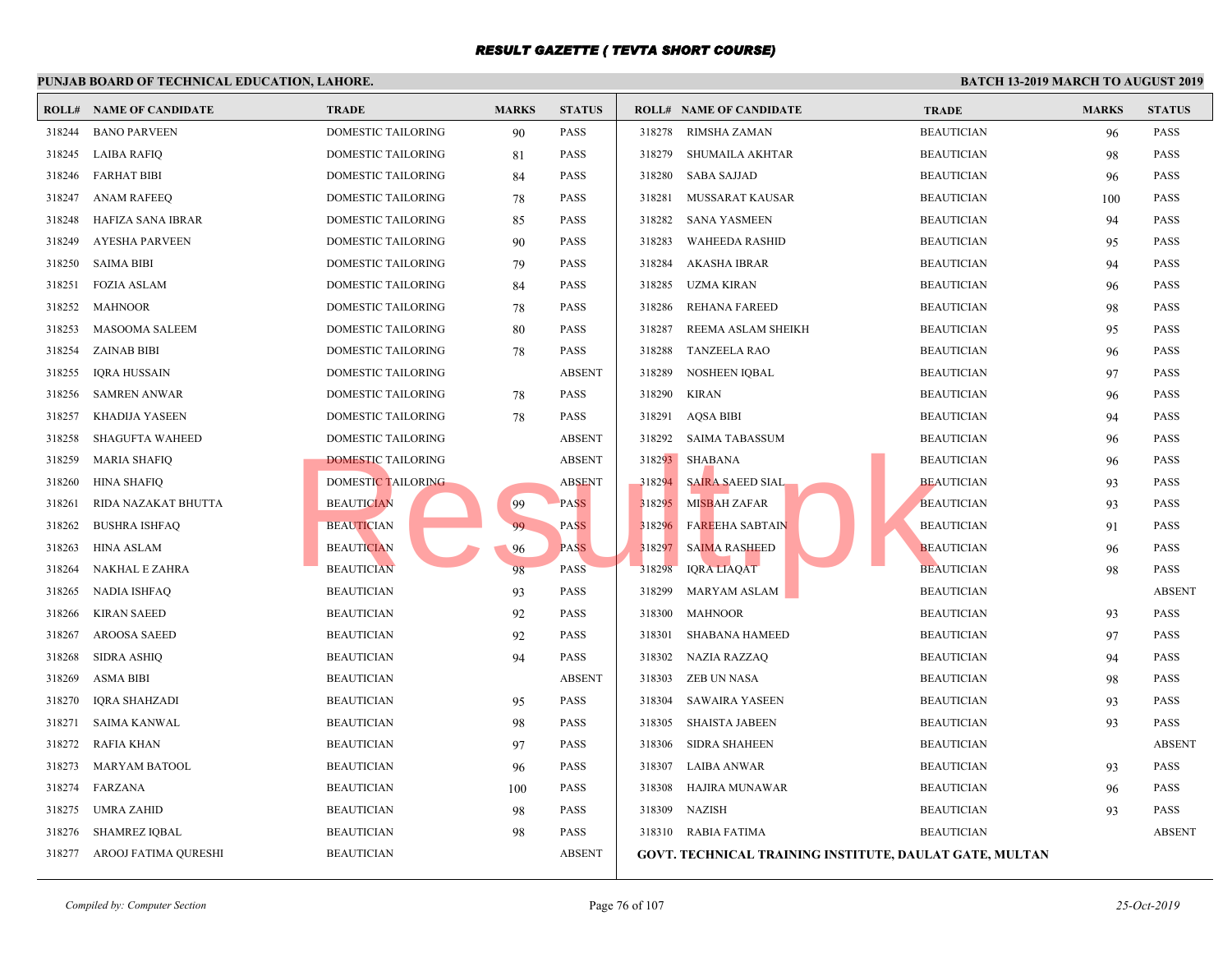|        | <b>ROLL# NAME OF CANDIDATE</b> | <b>TRADE</b>                  | <b>MARKS</b> | <b>STATUS</b> |        | <b>ROLL# NAME OF CANDIDATE</b>                    | <b>TRAL</b>  |
|--------|--------------------------------|-------------------------------|--------------|---------------|--------|---------------------------------------------------|--------------|
| 318311 | MUHAMMAD NAEEM                 | <b>COMPUTER APPLICATIONS</b>  | 86           | <b>PASS</b>   | 318345 | ARSLAN ASLAM                                      | <b>MOBII</b> |
| 318312 | MUHAMMAD JUNAID                | COMPUTER APPLICATIONS         | 91           | <b>PASS</b>   | 318346 | MUHAMMAD JUNAID                                   | <b>MOBII</b> |
| 318313 | MUHAMMAD RAB NAWAZ             | COMPUTER APPLICATIONS         | 99           | <b>PASS</b>   | 318347 | AMJAD HUSSAIN                                     | <b>MOBII</b> |
| 318314 | HAFIZ MUHAMMAD AWAIS           | COMPUTER APPLICATIONS         | 100          | <b>PASS</b>   | 318348 | MUHAMMAD SALEEM                                   | <b>MOBII</b> |
| 318315 | MUHAMMAD IDREES KHAN           | <b>COMPUTER APPLICATIONS</b>  | 74           | <b>PASS</b>   | 318349 | MUHAMMAD SHABAN                                   | <b>MOBII</b> |
| 318316 | <b>WAHEED ASLAM</b>            | <b>COMPUTER APPLICATIONS</b>  | 74           | <b>PASS</b>   |        | 318350 MUHAMMAD UMAR DRAZ                         | <b>MOBII</b> |
| 318317 | MUHAMMAD USMAN                 | COMPUTER APPLICATIONS         | 96           | <b>PASS</b>   |        | <b>GOVT. TECHNICAL TRAINING INSTITUTE (WOMEN)</b> |              |
| 318318 | <b>AMIR SHEHZAD</b>            | <b>COMPUTER APPLICATIONS</b>  | 97           | <b>PASS</b>   |        | <b>COLONY, MULTAN</b>                             |              |
| 318319 | MUHAMMAD DILAWAR               | <b>COMPUTER APPLICATIONS</b>  | 96           | <b>PASS</b>   | 318351 | MALIK MUHAMMAD MUNEEB<br><b>SAJJAD</b>            | <b>COMP</b>  |
| 318320 | MUHAMMAD AYYUB                 | <b>COMPUTER APPLICATIONS</b>  | 87           | <b>PASS</b>   | 318352 | <b>AQIB RAMZAN</b>                                | <b>COMP</b>  |
| 318321 | MUHAMMAD KASHIF SAEED          | <b>COMPUTER APPLICATIONS</b>  | 90           | <b>PASS</b>   | 318353 | ZAIN ALI KHAN                                     | <b>COMP</b>  |
| 318322 | MUHAMMAD MEHMOOD               | <b>COMPUTER APPLICATIONS</b>  | 91           | <b>PASS</b>   | 318354 | <b>ALI HASSAN</b>                                 | <b>COMP</b>  |
| 318323 | MUHAMMAD JAFFAR SALEEM         | <b>COMPUTER APPLICATIONS</b>  |              | <b>ABSENT</b> | 318355 | MUHAMMAD RASHID                                   | <b>COMP</b>  |
| 318324 | MUHAMMAD SADIQ                 | <b>COMPUTER APPLICATIONS</b>  | 98           | <b>PASS</b>   | 318356 | MUHAMMAD ZEESHAN FAKHAR                           | <b>COMP</b>  |
| 318325 | HAFIZ MUHAMMAD SHAHZAD         | <b>COMPUTER APPLICATIONS</b>  | 94           | <b>PASS</b>   | 318357 | LUQMAN BASHIR                                     | <b>COMP</b>  |
| 318326 | MUHAMMAD LATIF                 | <b>COMPUTER APPLICATIONS</b>  | 94           | <b>PASS</b>   |        | 318358 MUHAMMAD HASSAN MUSTAFA                    | COMP         |
| 318327 | MUHAMMAD HASNAIN               | <b>COMPUTER APPLICATIONS</b>  | 90           | <b>PASS</b>   | 318359 | MUHAMMAD USAMA YASIN                              | <b>COMP</b>  |
| 318328 | MUHAMMAD YASEEN                | <b>COMPUTER APPLICATIONS</b>  | 89           | <b>PASS</b>   | 318360 | MUHAMMAD AFAQ ALI                                 | <b>COMP</b>  |
| 318329 | <b>MUZAMUL SHAFIQ</b>          | <b>COMPUTER APPLICATIONS</b>  | 89           | <b>PASS</b>   | 318361 | MUHAMMAD MOHSIN                                   | <b>COMP</b>  |
| 318330 | ZIA UR REHMAN                  | <b>COMPUTER APPLICATIONS</b>  | 96           | <b>PASS</b>   | 318362 | <b>MUHAMMAD ASIF</b>                              | <b>COMP</b>  |
| 318331 | MUHAMMAD WALEED MAQBOOL        | MOBILE PHONE REPAIRING        | 99           | <b>PASS</b>   | 318363 | <b>SOHAIL ANJAM</b>                               | <b>COMP</b>  |
| 318332 | MUHAMMAD RAZA UL MUSTAFA       | MOBILE PHONE REPAIRING        | 92           | <b>PASS</b>   | 318364 | MUHAMMAD WAQAS                                    | <b>COMP</b>  |
| 318333 | MUHAMMAD FIAZ                  | MOBILE PHONE REPAIRING        | 77           | <b>PASS</b>   | 318365 | ANWAR UL HASSAN                                   | <b>COMP</b>  |
| 318334 | MUHAMMAD IRFAN                 | MOBILE PHONE REPAIRING        | 76           | <b>PASS</b>   | 318366 | <b>FAIZ RASOOL</b>                                | <b>COMP</b>  |
| 318335 | <b>ABDUL GHAFFAR</b>           | <b>MOBILE PHONE REPAIRING</b> | 95           | <b>PASS</b>   | 318367 | M TAYYAB                                          | COMP         |
| 318336 | MUHAMMAD ARSHAD                | MOBILE PHONE REPAIRING        | 79           | <b>PASS</b>   | 318368 | MUHAMMAD ABDULLAH                                 | <b>COMP</b>  |
| 318337 | MUHAMMAD SULEMAN               | MOBILE PHONE REPAIRING        |              | <b>ABSENT</b> | 318369 | MUHAMMAD WASEEM                                   | <b>COMP</b>  |
| 318338 | <b>SARFRAZ</b>                 | MOBILE PHONE REPAIRING        | 99           | <b>PASS</b>   | 318370 | TANVEER HUSSAIN                                   | <b>COMP</b>  |
| 318339 | MUHAMMAD QAMAR                 | MOBILE PHONE REPAIRING        | 85           | <b>PASS</b>   | 318371 | <b>AMNA HASSAN</b>                                | <b>DOME</b>  |
| 318340 | MUHAMMAD NAUMAN                | <b>MOBILE PHONE REPAIRING</b> | 90           | <b>PASS</b>   | 318372 | <b>FARHANA BIBI</b>                               | <b>DOME</b>  |
| 318341 | <b>TAHIR MEHMOOD</b>           | MOBILE PHONE REPAIRING        | 79           | <b>PASS</b>   | 318373 | <b>SAMRINA</b>                                    | <b>DOME</b>  |
| 318342 | <b>FALAK SHAIR</b>             | <b>MOBILE PHONE REPAIRING</b> | 88           | <b>PASS</b>   | 318374 | <b>SONIA ASHRAF</b>                               | <b>DOME</b>  |
| 318343 | MUHAMMAD UMAR HANIF            | MOBILE PHONE REPAIRING        | 78           | <b>PASS</b>   | 318375 | YUSRA JAVED                                       | <b>DOME</b>  |
| 318344 | MUHAMMAD UMAIR                 | MOBILE PHONE REPAIRING        | 93           | <b>PASS</b>   |        | 318376 MUNAZA JEEVAN                              | <b>DOME</b>  |
|        |                                |                               |              |               |        |                                                   |              |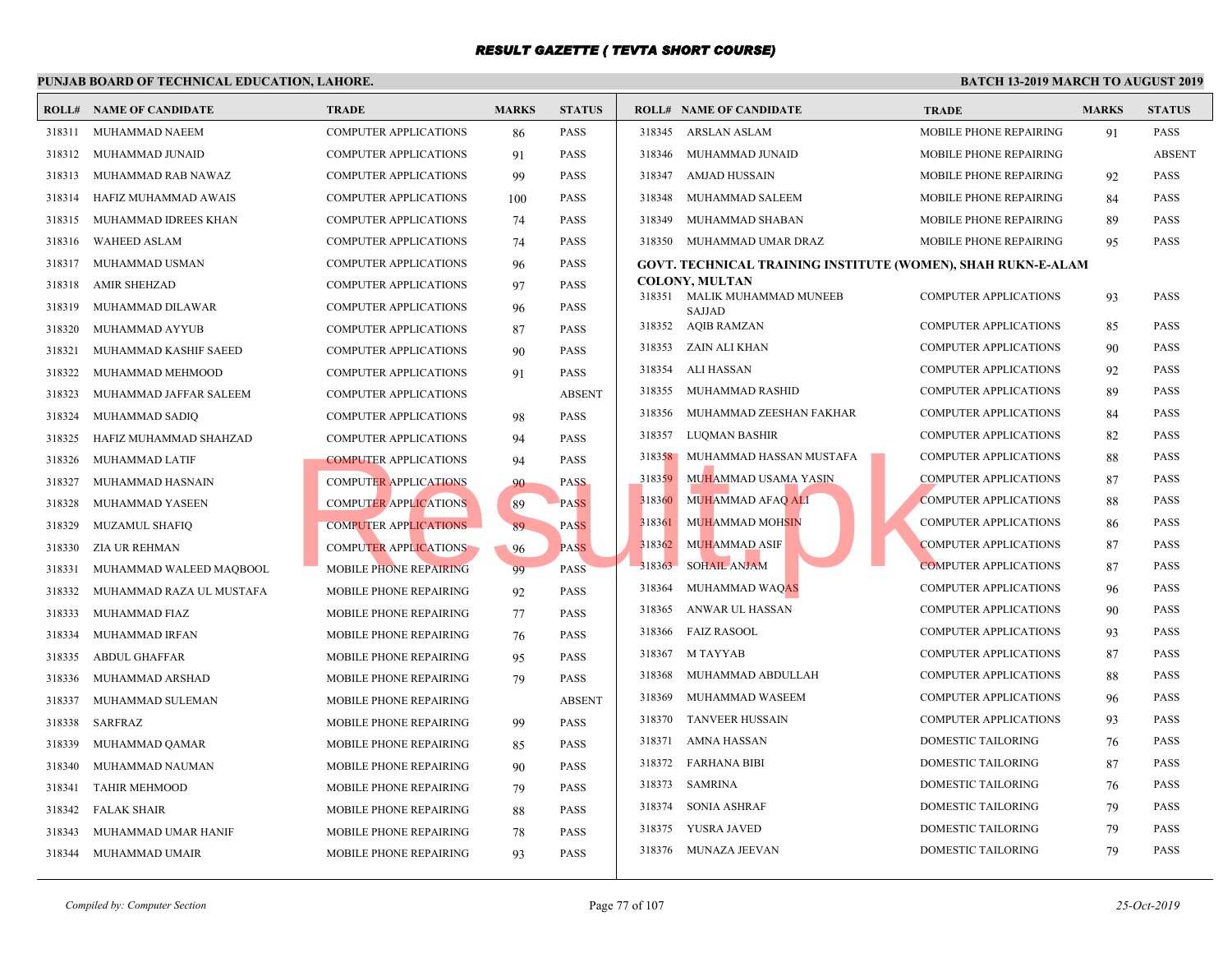#### **PUNJAB BOARD OF TECHNICAL EDUCATION, LAHORE. ROLL# NAME OF CANDIDATE TRADE MARKS STATUS ROLL# NAME OF CANDIDATE TRADE MARKS STATUS** 318377 ASIA BIBI DOMESTIC TAILORING 77 PASS 318378 FARZANA GHAFFAR DOMESTIC TAILORING 83 PASS 318379 KHADIJA DOMESTIC TAILORING 84 PASS 318380 HAFIZA IQRA ATARIA DOMESTIC TAILORING 82 PASS 318381 FARYAL SAJJAD DOMESTIC TAILORING 82 PASS 318382 SAMINA IJAZ DOMESTIC TAILORING 83 PASS 318383 SAMREEN DOMESTIC TAILORING 85 PASS 318384 LUBNA ISHFAQ DOMESTIC TAILORING 83 PASS 318385 PARVEEN BIBI DOMESTIC TAILORING 84 PASS **GOVT.VOCATIONAL TRAINING INSTITUTE (W), MOHALAH JALIL ABAD,H.NO 107/GA, MULTAN,NEW, MULTAN** 318386 ANUM ZAFAR DOMESTIC TAILORING 86 PASS 318387 AMBER ZAFFAR DOMESTIC TAILORING 88 PASS 318388 MUSKAN ZAHRA DOMESTIC TAILORING 81 PASS 318389 FARZANA SAEEDA DOMESTIC TAILORING 88 PASS 318390 SEHRISH TAHIR DOMESTIC TAILORING 93 PASS 318391 GHANIYA AYYAZ DOMESTIC TAILORING 93 PASS 318392 RIMSHA NASEER DOMESTIC TAILORING 96 PASS 318393 WAJEEHA SHAHRAZI DOMESTIC TAILORING 82 PASS 318394 AYESHA RAFIQUE DOMESTIC TAILORING 81 PASS 318395 SYEDA FARHA SAJID DOMESTIC TAILORING 88 PASS 318396 FOZIA SULTANA DOMESTIC TAILORING 98 PASS 318397 MARYAM BIBI DOMESTIC TAILORING 98 PASS 318398 FOZIA DOMESTIC TAILORING 96 PASS 318399 SYEDA TEHSEEN DOMESTIC TAILORING 94 PASS 318400 SAIMA GHAFOOR DOMESTIC TAILORING 92 PASS 318401 MISBAH IQBAL DOMESTIC TAILORING 89 PASS 318402 HUMAIRA HASSAN BEAUTICIAN 86 PASS 318403 HIFSA HASHMI BEAUTICIAN 89 PASS 318404 ZAINAB AKHTAR BEAUTICIAN 91 PASS 318405 DUA KHAN BEAUTICIAN 90 PASS 318406 RIMSHA SHAKEEL BEAUTICIAN 89 PASS 318407 NIMRA TARIQ BEAUTICIAN 88 PASS 318408 SONIA ASLAM BEAUTICIAN 90 PASS 318409 MARYAM NOOR KHAN BEAUTICIAN BEAUTICIAN BEAUTICIAN BEAUTICIAN BEAUTICIAN BEAUTICIAN BEAUTICIAN BEAUTICIAN BEAU 318410 SORAYA SHAREEF BEAUT 318411 SANA HASHIM BEAUTICIAN 90 BEAU 318412 AQSA KHALID BEAUTICIAN 88 BAUTICIAN 88 BASE 318413 NIDA RIZWAN BEAUT 318414 AROOJ JAVAID KHAN BEAUT 318415 AYESHA IOBAL BEAUTICIAN BEAU 318416 IQRA IQBAL BEAU 318417 HINA KHAN BEAUT 318418 SADAF HAFEEZ BEAUT 318419 NIMRA IKRAM BEAUT **TROOPS FAMILIES WELFARE CENTRE, AVN LINE 2** 318420 ROFEENA HAROON DOME 318421 KALSOOM BIBI DOME 318422 AQEELA BIBI DOME 318423 MARIA NAWAZ DOME 318424 SAIRA ASLAM DOME 318425 SAHIBA MAZHAR DOME 318426 SIDRA ZAHEER DOME 318427 SHAHIDA PARVEEN DOME 318428 PARVEEN AKHTAR DOME 318429 MAFIA DOME 318430 BASREEQA BIBI DOME 318431 HIRA ISLAM DOME 318432 HAJRA AMANAT DOME 318433 HUMMA ISLAM DOME 318434 FARZANA BIBI DOME 318435 ISHRAT BIBI DOME 318436 ZAIB UL NISA DOME 318437 MISBAH WAQAR DOME 318438 SHAMIM AKHTAR DOME 318439 HUMAIRA NIAZ DOME 318440 KANWAL BIBI DOME 318441 SHAMIM AKHTAR DOME DOMESTIC TAILORING BE PASS<br>
DOMESTIC TAILORING BE PASS<br>
DOMESTIC TAILORING BE PASS<br>
DOMESTIC TAILORING BE PASS<br>
DOMESTIC TAILORING BE PASS<br>
DOMESTIC TAILORING BE PASS<br>
DOMESTIC TAILORING BE PASS<br>
DOMESTIC TAILORING BE PASS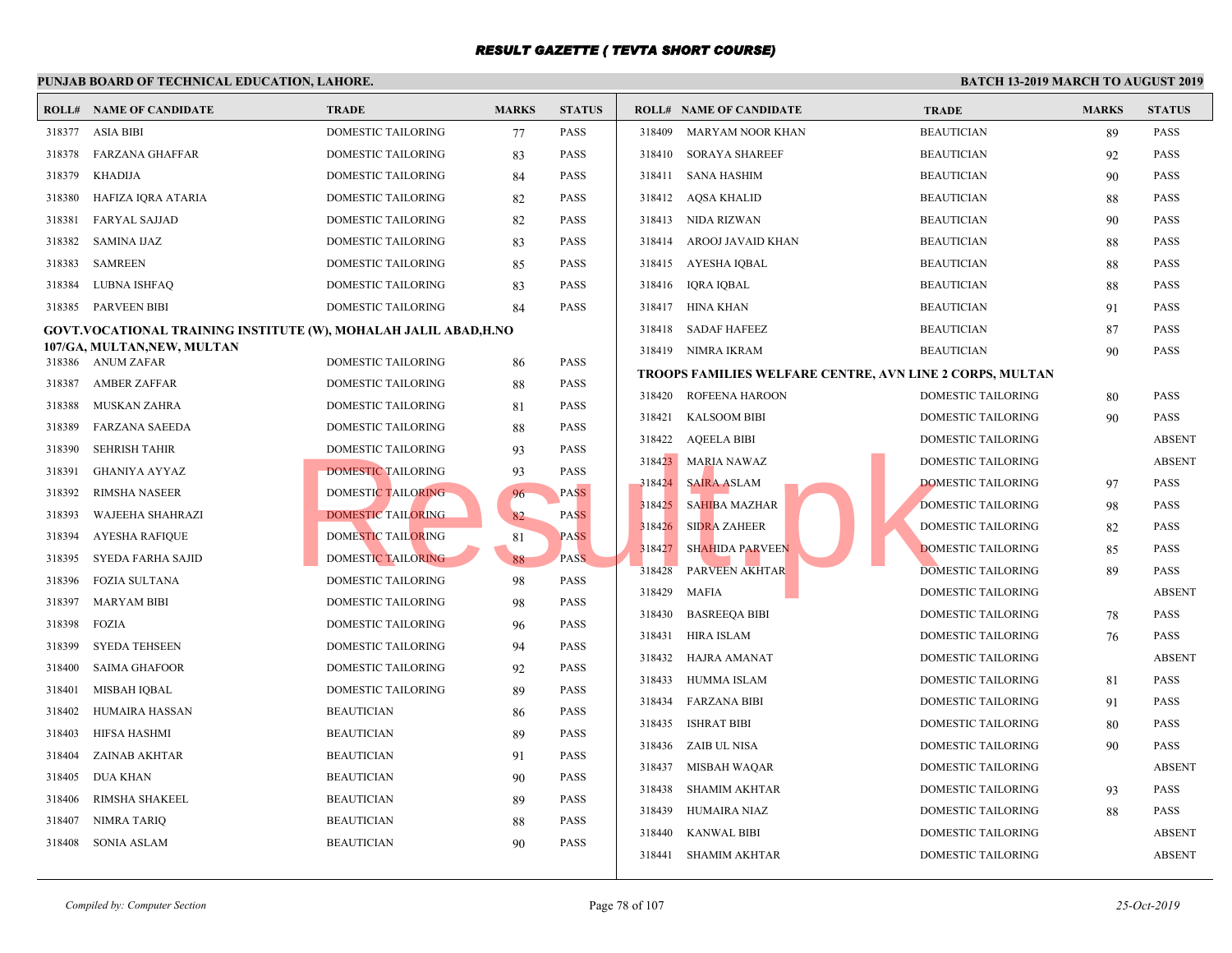|        | <b>ROLL# NAME OF CANDIDATE</b> | <b>TRADE</b>              | <b>MARKS</b> | <b>STATUS</b> |        | <b>ROLL# NAME OF CANDIDATE</b> | <b>TRAL</b> |
|--------|--------------------------------|---------------------------|--------------|---------------|--------|--------------------------------|-------------|
| 318442 | YASMEEN BIBI                   | <b>DOMESTIC TAILORING</b> | 96           | <b>PASS</b>   |        | 318476 SAIMA BIBI              | <b>DOME</b> |
| 318443 | <b>IRAM SHEHZADI</b>           | DOMESTIC TAILORING        |              | <b>ABSENT</b> | 318477 | SAJIDA MANZOOR                 | <b>DOME</b> |
| 318444 | NASREEN HAYAT                  | DOMESTIC TAILORING        |              | <b>ABSENT</b> | 318478 | UZMA IMTIAZ                    | <b>DOME</b> |
| 318445 | <b>SHEHLA NAZ</b>              | DOMESTIC TAILORING        | 70           | <b>PASS</b>   | 318479 | NAJMA NASIR                    | <b>DOME</b> |
| 318446 | KHURSHEED BANO                 | DOMESTIC TAILORING        | 89           | <b>PASS</b>   | 318480 | SALMA                          | <b>DOME</b> |
| 318447 | AMBREEN AKHTAR MALIK           | DOMESTIC TAILORING        | 82           | <b>PASS</b>   | 318481 | <b>RIZWANA BIBI</b>            | <b>DOME</b> |
| 318448 | <b>ASIA BIBI</b>               | DOMESTIC TAILORING        |              | <b>ABSENT</b> | 318482 | <b>NABILA IRSHAD</b>           | <b>DOME</b> |
| 318449 | <b>FOZIA BIBI</b>              | DOMESTIC TAILORING        | 81           | <b>PASS</b>   | 318483 | ZAHIDA SUDHEER                 | <b>DOME</b> |
| 318450 | SAIMA NAZ                      | DOMESTIC TAILORING        |              | <b>ABSENT</b> | 318484 | YASMEEN KAUSAR                 | <b>DOME</b> |
| 318451 | NASEEM AKHTAR                  | DOMESTIC TAILORING        |              | <b>ABSENT</b> | 318485 | AAFIA ANSAR                    | <b>DOME</b> |
| 318452 | <b>SABA BIBI</b>               | DOMESTIC TAILORING        |              | <b>ABSENT</b> | 318486 | <b>SAFIA BIBI</b>              | <b>DOME</b> |
| 318453 | <b>SABA ALAM ZEB</b>           | DOMESTIC TAILORING        | 90           | <b>PASS</b>   | 318487 | <b>SAJIDA YASMEEN</b>          | <b>DOME</b> |
| 318454 | <b>NASREEN AKHTAR</b>          | DOMESTIC TAILORING        | 91           | <b>PASS</b>   | 318488 | JAVERIA BIBI                   | <b>DOME</b> |
| 318455 | <b>RIZWANA KAUSAR</b>          | DOMESTIC TAILORING        | 86           | <b>PASS</b>   | 318489 | FARZANA SHOUKAT                | <b>DOME</b> |
| 318456 | ZOYA MUQADAS                   | DOMESTIC TAILORING        |              | <b>ABSENT</b> | 318490 | BANO BIBI                      | <b>DOME</b> |
| 318457 | <b>SALMA BIBI</b>              | DOMESTIC TAILORING        | 92           | PASS          | 318491 | IRAM GHULAM FARID              | <b>DOME</b> |
| 318458 | <b>SHAHIDA BANO</b>            | DOMESTIC TAILORING        | 84           | <b>PASS</b>   | 318492 | NASEEM AKHTER                  | <b>DOME</b> |
| 318459 | <b>MAI NASEEMA</b>             | <b>DOMESTIC TAILORING</b> | 92           | <b>PASS</b>   | 318493 | <b>KIRAN GHULAM FARID</b>      | <b>DOME</b> |
| 318460 | <b>TASMIHA BIBI</b>            | DOMESTIC TAILORING        | 92           | <b>PASS</b>   | 318494 | <b>SHUMILA BIBI</b>            | <b>DOME</b> |
| 318461 | ZAHIDA AKRAM                   | DOMESTIC TAILORING        | 94           | <b>PASS</b>   | 318495 | <b>KIRAN ZAHOOR</b>            | <b>DOME</b> |
| 318462 | <b>SABIHA BIBI</b>             | DOMESTIC TAILORING        | 91           | <b>PASS</b>   | 318496 | <b>SAIRA MUSHTAQ</b>           | <b>DOME</b> |
| 318463 | <b>HALIMA BIBI</b>             | DOMESTIC TAILORING        | 92           | <b>PASS</b>   | 318497 | ANDLEEB ZAHRA                  | <b>DOME</b> |
| 318464 | RIZWANA YASMIN                 | DOMESTIC TAILORING        | 90           | PASS          | 318498 | SIDRA TUL MUNTAHA              | <b>DOME</b> |
| 318465 | <b>AIMAN RAFIQ</b>             | DOMESTIC TAILORING        | 89           | <b>PASS</b>   | 318499 | <b>SHAGUFTA ZAHEER</b>         | <b>DOME</b> |
| 318466 | <b>ZARINA KHATON</b>           | DOMESTIC TAILORING        | 84           | <b>PASS</b>   | 318500 | <b>GHULSHAN ARA</b>            | <b>DOME</b> |
| 318467 | <b>SHAMILA BIBI</b>            | DOMESTIC TAILORING        | 90           | <b>PASS</b>   | 318501 | <b>KOUSER JAAN</b>             | <b>DOME</b> |
| 318468 | <b>SALMA YASEEN</b>            | DOMESTIC TAILORING        | 87           | PASS          | 318502 | <b>ARUSA BIBI</b>              | <b>DOME</b> |
| 318469 | ZAINAB KHATOON                 | DOMESTIC TAILORING        | 93           | <b>PASS</b>   | 318503 | IMRANA NAZIR                   | <b>DOME</b> |
| 318470 | <b>ZAHIDA PARVEEN</b>          | DOMESTIC TAILORING        | 87           | <b>PASS</b>   | 318504 | FARZANA KANWAL                 | <b>DOME</b> |
| 318471 | <b>AMNA FAYYAZ</b>             | DOMESTIC TAILORING        | 86           | <b>PASS</b>   | 318505 | FADIA MALIK                    | <b>DOME</b> |
| 318472 | NUSRAT BATOOL                  | DOMESTIC TAILORING        |              | <b>ABSENT</b> | 318506 | REHANA BIBI                    | <b>DOME</b> |
| 318473 | JAMILA                         | DOMESTIC TAILORING        |              | <b>ABSENT</b> | 318507 | YASMEEN BIBI                   | <b>DOME</b> |
| 318474 | <b>SAMINA RAMZAN</b>           | DOMESTIC TAILORING        |              | <b>ABSENT</b> | 318508 | ANMOL                          | <b>DOME</b> |
| 318475 | SHABANA KAUSER                 | DOMESTIC TAILORING        |              | <b>ABSENT</b> |        | 318509 MARYAM                  | <b>DOME</b> |
|        |                                |                           |              |               |        |                                |             |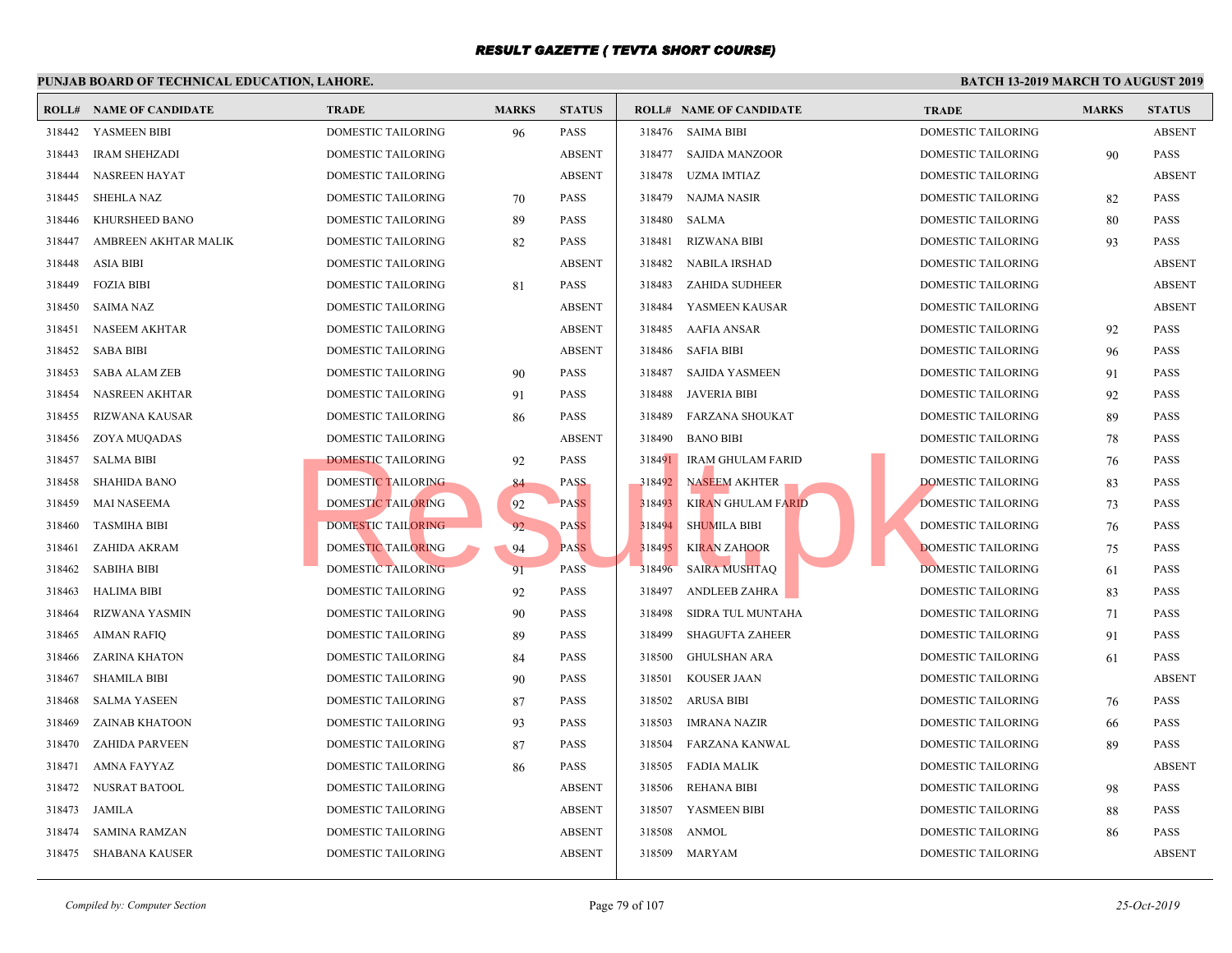|        | <b>ROLL# NAME OF CANDIDATE</b>                                | <b>TRADE</b>              | <b>MARKS</b> | <b>STATUS</b> |                  | <b>ROLL# NAME OF CANDIDATE</b>          | <b>TRAL</b>                                      |
|--------|---------------------------------------------------------------|---------------------------|--------------|---------------|------------------|-----------------------------------------|--------------------------------------------------|
|        | 318510 MARIA ZULFIQAR                                         | DOMESTIC TAILORING        | 90           | PASS          |                  | 318542 SAIRA BATOOL                     | <b>BEAU</b>                                      |
| 318511 | NOSHEEN ZAWAR                                                 | DOMESTIC TAILORING        | 68           | <b>PASS</b>   | 318543           | <b>IRAM BASHEER</b>                     | <b>BEAU</b>                                      |
| 318512 | SANA                                                          | DOMESTIC TAILORING        | 96           | <b>PASS</b>   | 318544           | <b>IQRA BASHEER</b>                     | <b>BEAU</b>                                      |
| 318513 | AYESHA BIBI                                                   | DOMESTIC TAILORING        | 95           | <b>PASS</b>   |                  | 318545 MALKA JAVEED                     | <b>BEAU</b>                                      |
| 318514 | <b>ASIA MEHBOOB</b>                                           | DOMESTIC TAILORING        |              | <b>ABSENT</b> | 318546           | MARYAM AKRAM                            | <b>BEAU</b>                                      |
| 318515 | <b>SALMA PARVEEN</b>                                          | DOMESTIC TAILORING        | 94           | <b>PASS</b>   |                  | 318547 TANZILA SHAHNAZ                  | <b>BEAU</b>                                      |
| 318516 | SHAHEENA ALLAH DITTA                                          | DOMESTIC TAILORING        | 88           | <b>PASS</b>   | 318548           | ATTIA BATOOL                            | <b>BEAU</b>                                      |
| 318517 | <b>GULSHAN BIBI</b>                                           | DOMESTIC TAILORING        | 69           | <b>PASS</b>   |                  | 318549 HUMA ABBAS                       | <b>BEAU</b>                                      |
| 318518 | SAIMA IRSHAD BIBI                                             | DOMESTIC TAILORING        | 67           | <b>PASS</b>   | 318550           | SHANZA IQBAL                            | <b>BEAU</b>                                      |
| 318519 | NARGIS JAHANGIR                                               | DOMESTIC TAILORING        | 97           | <b>PASS</b>   | 318551           | HUMA RUBAB                              | <b>BEAU</b>                                      |
| 318520 | <b>SAMINA BATOOL</b>                                          | DOMESTIC TAILORING        |              | <b>ABSENT</b> | 318552           | SHABANA ASMAT                           | <b>BEAU</b>                                      |
| 318521 | <b>SHAHIDA BIBI</b>                                           | DOMESTIC TAILORING        | 87           | <b>PASS</b>   | 318553           | SOBIA RAMMZAN                           | <b>BEAU</b>                                      |
| 318522 | NADIA IQBAL                                                   | DOMESTIC TAILORING        | 98           | <b>PASS</b>   |                  | 318554 MEHNAZ KANWAL                    | <b>BEAU</b>                                      |
| 318523 | SOBIA ZIA                                                     | DOMESTIC TAILORING        | 92           | <b>PASS</b>   |                  |                                         | <b>GOVERNMENT TECHNICAL TRAINING CENTRE (W).</b> |
| 318524 | <b>SADAF ZAHRA</b>                                            | DOMESTIC TAILORING        |              | <b>ABSENT</b> | <b>JATOI</b>     |                                         |                                                  |
| 318525 | <b>HASEENA SALEEM</b>                                         | <b>DOMESTIC TAILORING</b> |              | <b>ABSENT</b> |                  | 318555 SHAISTA MUKHTIAR                 | <b>DOME</b>                                      |
| 318526 | <b>SHAZIA ISHAQ</b>                                           | <b>DOMESTIC TAILORING</b> |              | <b>ABSENT</b> | 318556           | <b>RUKSNA BIBI</b>                      | <b>DOME</b>                                      |
| 318527 | <b>SHABANA SAJJAD</b>                                         | <b>DOMESTIC TAILORING</b> | 94           | <b>PASS</b>   | 318557           | <b>NADIA ANSAR</b>                      | <b>DOME</b>                                      |
| 318528 | <b>SALMA PARWEEN</b>                                          | <b>DOMESTIC TAILORING</b> | 98           | <b>PASS</b>   | 318558           | <b>ASIA BIBI</b>                        | <b>DOME</b>                                      |
| 318529 | <b>MUQADAS JABEEN</b>                                         | DOMESTIC TAILORING        |              | <b>ABSENT</b> | 318560           | 318559 IRAM BIBI<br><b>UMME KALSOOM</b> | <b>DOME</b><br><b>DOME</b>                       |
| 318530 | <b>ROBINA IMTIAZ</b>                                          | <b>DOMESTIC TAILORING</b> |              | <b>ABSENT</b> | 318561           | HINA JAMEEL                             | <b>DOME</b>                                      |
| 318531 | <b>ZONAIRA SHABBIR</b>                                        | DOMESTIC TAILORING        |              | <b>ABSENT</b> |                  |                                         |                                                  |
| 318532 | NAVEEDA ASHFAQ                                                | DOMESTIC TAILORING        | 79           | <b>PASS</b>   | 318562<br>318563 | <b>SAMREEN ALI</b><br>JINDO MAI         | <b>DOME</b><br><b>DOME</b>                       |
| 318533 | HINA KHALID                                                   | DOMESTIC TAILORING        | 70           | <b>PASS</b>   |                  |                                         |                                                  |
| 318534 | <b>RABIA ANWAR</b>                                            | DOMESTIC TAILORING        | 96           | <b>PASS</b>   | 318564           | <b>KALSOOM BIBI</b>                     | <b>DOME</b>                                      |
|        | 318535 TAHIRA BIBI                                            | DOMESTIC TAILORING        | 88           | <b>PASS</b>   | 318565           | RIZWANA MAI                             | <b>DOME</b>                                      |
|        | GOVERNMENT VOCATIONAL TRAINING INSTITUTE FOR WOMEN, FATEH PUR |                           |              |               | 318566<br>318567 | <b>SERHAT BIBI</b><br>MUNAZZA           | <b>DOME</b><br><b>DOME</b>                       |
|        | ROAD NEAR NORANI MASJID, ALIPUR                               | <b>BEAUTICIAN</b>         |              | <b>PASS</b>   | 318568           | <b>SAFIYA BIBI</b>                      | <b>DOME</b>                                      |
| 318537 | 318536 AYESHA ISHFAQ<br><b>SHAZIA AYOUB</b>                   | <b>BEAUTICIAN</b>         | 99           | <b>PASS</b>   | 318569           | <b>TAHIRA</b>                           | <b>DOME</b>                                      |
|        |                                                               |                           | -99          |               |                  |                                         |                                                  |
| 318538 | RIMSHA SHAHID                                                 | <b>BEAUTICIAN</b>         | 93           | <b>PASS</b>   | 318570           | SAJIDA BIBI                             | <b>DOME</b>                                      |
| 318539 | <b>HAMNA RAO</b>                                              | <b>BEAUTICIAN</b>         | 99           | <b>PASS</b>   | 318571           | NEELAM SHARAFAT                         | <b>DOME</b>                                      |
| 318540 | SABA SATTAR                                                   | <b>BEAUTICIAN</b>         | 96           | <b>PASS</b>   | 318572           | SHAHNAZ BIBI                            | <b>DOME</b>                                      |
| 318541 | <b>SAIMA SAEED</b>                                            | <b>BEAUTICIAN</b>         | 98           | <b>PASS</b>   |                  | 318573 KOUSAR PEERVEN                   | <b>MACH</b>                                      |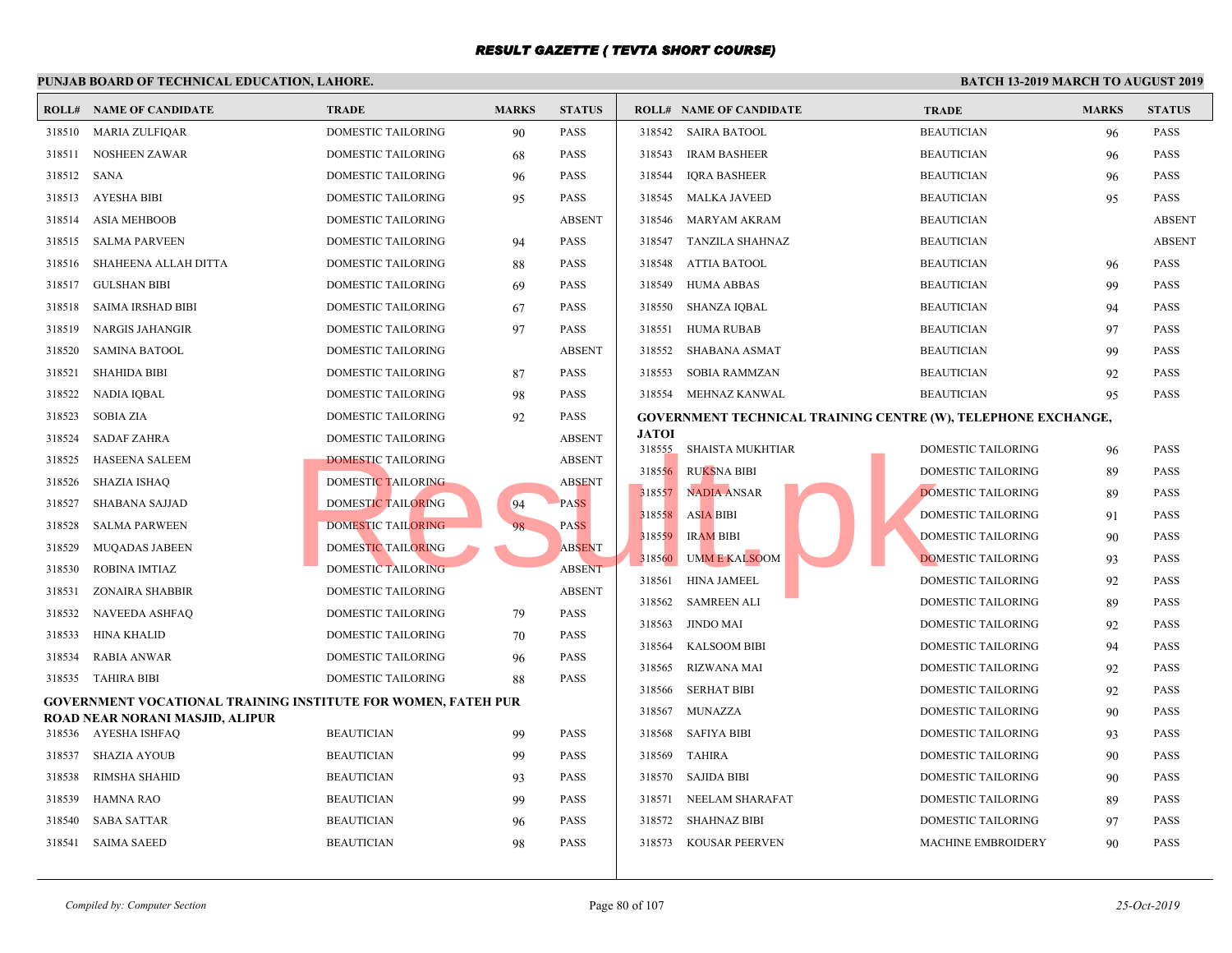| ROLL#  | NAME OF CANDIDATE                               | <b>TRADE</b>                 | <b>MARKS</b> | <b>STATUS</b> |        | <b>ROLL# NAME OF CANDIDATE</b>                | <b>TRAL</b>  |
|--------|-------------------------------------------------|------------------------------|--------------|---------------|--------|-----------------------------------------------|--------------|
| 318574 | <b>RABIA AJAZ</b>                               | <b>MACHINE EMBROIDERY</b>    | 87           | <b>PASS</b>   | 318606 | MUHAMMAD MOHSIN FARID                         | <b>COMP</b>  |
| 318575 | NAUSHEEN MUSHTAQ                                | <b>MACHINE EMBROIDERY</b>    | 90           | <b>PASS</b>   | 318607 | MUHAMMAD ASIF                                 | <b>COMP</b>  |
| 318576 | <b>SUMAIRA BIBI</b>                             | <b>MACHINE EMBROIDERY</b>    | 92           | <b>PASS</b>   | 318608 | FIAZ AHMAD                                    | <b>COMP</b>  |
| 318577 | <b>HAJRA BIBI</b>                               | MACHINE EMBROIDERY           | 93           | <b>PASS</b>   | 318609 | MUHAMMAD SHAZAIB                              | <b>COMP</b>  |
| 318578 | <b>NOREEN ALTAF</b>                             | MACHINE EMBROIDERY           | 88           | <b>PASS</b>   | 318610 | <b>MOON SHAHZAD</b>                           | <b>COMP</b>  |
| 318579 | <b>AYASHA TANVEER</b>                           | <b>MACHINE EMBROIDERY</b>    | 86           | <b>PASS</b>   | 318611 | MUHAMMAD WAQAS                                | <b>COMP</b>  |
| 318580 | <b>SOBIA BIBI</b>                               | <b>MACHINE EMBROIDERY</b>    | 89           | <b>PASS</b>   | 318612 | MUHAMMAD SIKANDAR                             | <b>COMP</b>  |
| 318581 | <b>IQRA SULEMAN</b>                             | <b>MACHINE EMBROIDERY</b>    | 92           | <b>PASS</b>   | 318613 | AZMAT ULLAH                                   | <b>ELECT</b> |
| 318582 | <b>SABA NOREEN</b>                              | MACHINE EMBROIDERY           | 93           | <b>PASS</b>   | 318614 | MUHAMMAD ZEESHAN                              | <b>ELECT</b> |
| 318583 | <b>THAMINA BIBI</b>                             | <b>MACHINE EMBROIDERY</b>    | 90           | <b>PASS</b>   | 318615 | <b>HASNAIN FAREED</b>                         | <b>ELECT</b> |
| 318584 | <b>SHAHBNA SHEER</b>                            | MACHINE EMBROIDERY           | 89           | <b>PASS</b>   |        | 318616 ATTAULLAH                              | <b>ELECT</b> |
| 318585 | <b>SAHER UMBREEN</b>                            | <b>MACHINE EMBROIDERY</b>    | 91           | <b>PASS</b>   | 318617 | <b>HAROON RASHEED</b>                         | <b>ELECT</b> |
|        | GOVT. TECHNICAL TRAINING CENTRE (MALE), , JATOI |                              |              |               | 318618 | MUZAIFA YASIN                                 | <b>ELECT</b> |
| 318586 | MUHAMMAD SIDDIQUE                               | <b>COMPUTER APPLICATIONS</b> | 85           | <b>PASS</b>   | 318619 | MUHAMMAD YOUSUF IQBAL                         | <b>ELECT</b> |
| 318587 | MUHAMMAD UZAIR                                  | <b>COMPUTER APPLICATIONS</b> | 84           | <b>PASS</b>   | 318620 | <b>TALLAH HUSSAIN</b>                         | <b>ELECT</b> |
| 318588 | MUHAMMAD ARSALAN                                | <b>COMPUTER APPLICATIONS</b> | 84           | <b>PASS</b>   | 318621 | MUHAMMAD RASHID                               | <b>ELECT</b> |
| 318589 | MUHAMMAD ADNAN                                  | <b>COMPUTER APPLICATIONS</b> | 83           | <b>PASS</b>   | 318622 | MUHAMMAD MAZHAR HUSSAIN                       | <b>ELECT</b> |
| 318590 | MUHAMMAD IBRAHEEM LAGHARI                       | <b>COMPUTER APPLICATIONS</b> | 91           | <b>PASS</b>   | 318623 | MUHAMMAD SAJJ <mark>AD R</mark> ASOOL         | <b>ELECT</b> |
| 318591 | MUHAMMAD ILYAS                                  | <b>COMPUTER APPLICATIONS</b> | 85           | <b>PASS</b>   | 318624 | <b>UMEER JAMEEL</b>                           | <b>ELECT</b> |
| 318592 | MUHAMMAD UBAID ULLAH                            | <b>COMPUTER APPLICATIONS</b> | 90           | <b>PASS</b>   | 318625 | <b>ABDUL LATIF</b>                            | <b>WELD</b>  |
| 318593 | MUHAMMAD BILAWAL KHAN                           | <b>COMPUTER APPLICATIONS</b> | 84           | <b>PASS</b>   | 318626 | <b>AHMAD NAWAZ</b>                            | WELD         |
| 318594 | MUHAMMAD MAHBOOB                                | <b>COMPUTER APPLICATIONS</b> | 91           | <b>PASS</b>   | 318627 | MUHAMMAD ZIA AFZAL                            | <b>WELD</b>  |
| 318595 | MUHAMMAD MUTAWAKIL                              | <b>COMPUTER APPLICATIONS</b> | 82           | <b>PASS</b>   | 318628 | MUHAMMAD TARIQ                                | WELD         |
| 318596 | MUHAMMAD TAUHEED SADIQ                          | <b>COMPUTER APPLICATIONS</b> | 85           | <b>PASS</b>   | 318629 | MUHAMMAD SARFRAZ                              | <b>WELD</b>  |
| 318597 | MUHAMMAD SHAHID                                 | <b>COMPUTER APPLICATIONS</b> | 85           | <b>PASS</b>   | 318630 | <b>ABDUL RAUF</b>                             | <b>WELD</b>  |
| 318598 | MUHAMMAD URF NOOR                               | <b>COMPUTER APPLICATIONS</b> | 85           | <b>PASS</b>   | 318631 | NOMAN AKBAR                                   | <b>WELD</b>  |
| 318599 | MUHAMMAD KHAN<br>TOUSEEF IQBAL HUSSAIN          | <b>COMPUTER APPLICATIONS</b> | 86           | <b>PASS</b>   | 318632 | MUHAMMAD AFZAL                                | <b>WELD</b>  |
| 318600 | <b>MOAVIA ABBAS</b>                             | <b>COMPUTER APPLICATIONS</b> | 82           | <b>PASS</b>   | 318633 | <b>GHULAM QASIM</b>                           | <b>WELD</b>  |
| 318601 | WAQAS AHMAD                                     | <b>COMPUTER APPLICATIONS</b> | 83           | <b>PASS</b>   | 318634 | MUHAMMAD KASHIF                               | <b>WELD</b>  |
| 318602 | MUHAMMAD MUZAIFA                                | <b>COMPUTER APPLICATIONS</b> | 82           | <b>PASS</b>   |        | 318635 FAIZ FARID                             | <b>WELD</b>  |
| 318603 | <b>SHAHZAD BILAL</b>                            | <b>COMPUTER APPLICATIONS</b> | 82           | <b>PASS</b>   |        | <b>GOVERNMENT COLLEGE OF COMMERCE, BEHIND</b> |              |
| 318604 | MUHAMMAD AZADAR HUSSAIN                         | <b>COMPUTER APPLICATIONS</b> | 81           | <b>PASS</b>   |        | <b>GHAZI KHAN ROAD, MUZAFFARGARH</b>          |              |
|        | KHAN                                            |                              |              |               |        | 318636 MUHAMMAD JAMEEL                        | <b>COMP</b>  |
| 318605 | MUHAMMAD ALI HASSAN KHAN                        | <b>COMPUTER APPLICATIONS</b> | 81           | <b>PASS</b>   | 318637 | MUHAMMAD SHAHZAD                              | <b>COMP</b>  |
|        |                                                 |                              |              |               |        |                                               |              |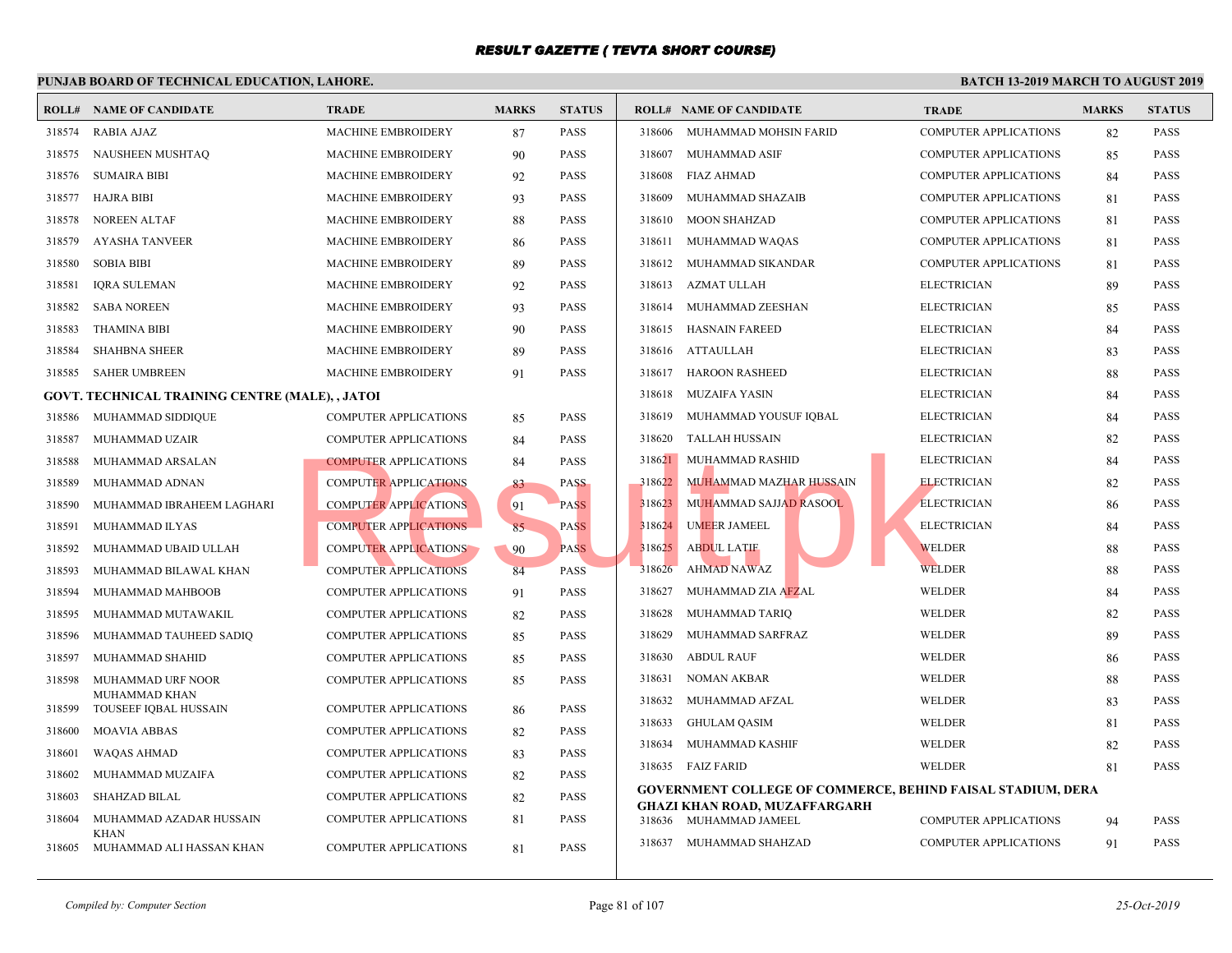| ROLL#  | <b>NAME OF CANDIDATE</b> | <b>TRADE</b>                 | <b>MARKS</b> | <b>STATUS</b> |        | <b>ROLL# NAME OF CANDIDATE</b>                    | <b>TRAL</b> |
|--------|--------------------------|------------------------------|--------------|---------------|--------|---------------------------------------------------|-------------|
| 318638 | SYED KHURRAM HASNAIN     | <b>COMPUTER APPLICATIONS</b> | 93           | <b>PASS</b>   |        | 318672 KHUSH BAKHAT FATIMA                        | <b>COMP</b> |
| 318639 | <b>MADHIA BATOOL</b>     | <b>COMPUTER APPLICATIONS</b> | 90           | <b>PASS</b>   | 318673 | <b>SABA REHMAT</b>                                | <b>COMP</b> |
| 318640 | MUHAMMAD YOUSAF          | <b>COMPUTER APPLICATIONS</b> | 91           | <b>PASS</b>   | 318674 | <b>AQEELA AKRAM</b>                               | <b>COMP</b> |
| 318641 | <b>ADNAN ABID</b>        | <b>COMPUTER APPLICATIONS</b> |              | <b>ABSENT</b> | 318675 | <b>NAVEEDA ZAINAB</b>                             | <b>COMP</b> |
| 318642 | <b>MOHSIN KHAN</b>       | <b>COMPUTER APPLICATIONS</b> | 91           | <b>PASS</b>   | 318676 | MUHAMMAD ISHAQ                                    | <b>COMP</b> |
| 318643 | <b>ADNAN SALEEM</b>      | <b>COMPUTER APPLICATIONS</b> | 92           | <b>PASS</b>   | 318677 | <b>TAHMENA IQBAL</b>                              | <b>COMP</b> |
| 318644 | <b>FAIZAN ALTAF</b>      | <b>COMPUTER APPLICATIONS</b> | 91           | <b>PASS</b>   | 318678 | THEMINA RAFIQ                                     | <b>COMP</b> |
| 318645 | MUHAMMAD ADNAN SHAHID    | <b>COMPUTER APPLICATIONS</b> | 91           | <b>PASS</b>   | 318679 | <b>SHAHLA NOREEN</b>                              | <b>COMP</b> |
| 318646 | <b>AMNA MANZOOR</b>      | COMPUTER APPLICATIONS        | 92           | <b>PASS</b>   | 318680 | <b>IQRA KANWAL</b>                                | <b>COMP</b> |
| 318647 | <b>MUHAMMAD UMER</b>     | <b>COMPUTER APPLICATIONS</b> | 90           | <b>PASS</b>   | 318681 | <b>ZEESHAN HASSAN</b>                             | <b>COMP</b> |
| 318648 | <b>UMAR HAMZA ARIF</b>   | <b>COMPUTER APPLICATIONS</b> | 91           | <b>PASS</b>   | 318682 | ZUNAIB HYDER                                      | <b>COMP</b> |
| 318649 | MUHAMMAD SAJID           | <b>COMPUTER APPLICATIONS</b> | 90           | <b>PASS</b>   | 318683 | <b>SUMAIRA PERVEEN</b>                            | <b>COMP</b> |
| 318650 | <b>SHAHID IQBAL</b>      | <b>COMPUTER APPLICATIONS</b> | 90           | <b>PASS</b>   | 318684 | MUHAMMAD AAMIR                                    | <b>COMP</b> |
| 318651 | <b>TAUSEEF AHMED</b>     | COMPUTER APPLICATIONS        |              | <b>ABSENT</b> | 318685 | <b>TASLEEM AKHTAR</b>                             | <b>COMP</b> |
| 318652 | <b>ZAMEER AHMED</b>      | <b>COMPUTER APPLICATIONS</b> | 91           | <b>PASS</b>   | 318686 | ZARMINA TAZEEN                                    | <b>COMP</b> |
| 318653 | <b>SIDRA ZAFFAR</b>      | <b>COMPUTER APPLICATIONS</b> | 92           | <b>PASS</b>   | 318687 | <b>FARZANA RIAZ</b>                               | <b>COMP</b> |
| 318654 | YASIR IJAZ               | COMPUTER APPLICATIONS        | 92           | <b>PASS</b>   | 318688 | <b>SAIMA RABIA</b>                                | <b>COMP</b> |
| 318655 | <b>SHUMAILA AZHAR</b>    | <b>COMPUTER APPLICATIONS</b> | 91           | <b>PASS</b>   | 318689 | MUHAMMAD AMEER HAMZA                              | <b>COMP</b> |
| 318656 | MUHAMMAD UMAR FAROOQ     | <b>COMPUTER APPLICATIONS</b> | 93           | <b>PASS</b>   |        | <b>GOVT INSTITUTE OF COMMERCE, ALI PUR, MUZAF</b> |             |
| 318657 | MUHAMMAD MASHOOD KHAN    | <b>COMPUTER APPLICATIONS</b> | 91           | <b>PASS</b>   | 318690 | MUHAMMAD REHAN                                    | <b>COMP</b> |
| 318658 | MUHAMMAD MASAB           | <b>COMPUTER APPLICATIONS</b> | 92           | <b>PASS</b>   | 318691 | MUHAMMAD USAMA SHAFIQ                             | <b>COMP</b> |
| 318659 | <b>USAMA SHABEER</b>     | <b>COMPUTER APPLICATIONS</b> | 91           | <b>PASS</b>   | 318692 | MUHAMMAD TARIQ FAROOQ                             | <b>COMP</b> |
| 318660 | <b>MAHAM KHAN</b>        | <b>COMPUTER APPLICATIONS</b> |              | <b>ABSENT</b> | 318693 | AROOMA MUSHTAQ                                    | <b>COMP</b> |
| 318661 | <b>KAMRAN YOUSUF</b>     | <b>COMPUTER APPLICATIONS</b> | 91           | <b>PASS</b>   | 318694 | <b>BUSHRA MUKHTIAR</b>                            | <b>COMP</b> |
| 318662 | MUHAMMAD UMAR FAROOQ     | <b>COMPUTER APPLICATIONS</b> | 93           | <b>PASS</b>   | 318695 | <b>AMIR SOHAIL</b>                                | <b>COMP</b> |
| 318663 | <b>SIDRA SABIR</b>       | <b>COMPUTER APPLICATIONS</b> | 92           | <b>PASS</b>   | 318696 | MUHAMMAD IMTIAZ KHALID                            | <b>COMP</b> |
| 318664 | <b>SHAHAB</b>            | <b>COMPUTER APPLICATIONS</b> | 92           | <b>PASS</b>   | 318697 | <b>ABDUL QUDEER</b>                               | <b>COMP</b> |
| 318665 | <b>UMME HANI</b>         | <b>COMPUTER APPLICATIONS</b> | 92           | <b>PASS</b>   | 318698 | MUHAMMAD UMAR                                     | <b>COMP</b> |
| 318666 | <b>SAAD AHMAD</b>        | <b>COMPUTER APPLICATIONS</b> | 92           | <b>PASS</b>   | 318699 | <b>HAMID ALI</b>                                  | <b>COMP</b> |
| 318667 | <b>SANA MAZHAR</b>       | <b>COMPUTER APPLICATIONS</b> | 90           | <b>PASS</b>   | 318700 | MAZHAR HUSSAIN                                    | <b>COMP</b> |
| 318668 | MUHAMMAD USMAN           | <b>COMPUTER APPLICATIONS</b> | 92           | <b>PASS</b>   | 318701 | FAIZ ULLAH                                        | <b>COMP</b> |
| 318669 | MUHAMMAD ALI             | <b>COMPUTER APPLICATIONS</b> | 92           | <b>PASS</b>   | 318702 | MUHAMMAD KASHIF                                   | <b>COMP</b> |
| 318670 | SYYADA MERIUM JABEEN     | <b>COMPUTER APPLICATIONS</b> | 91           | <b>PASS</b>   | 318703 | ALI SAQLAIN                                       | <b>COMP</b> |
| 318671 | <b>RASHID MUKHTIAR</b>   | <b>COMPUTER APPLICATIONS</b> | 90           | <b>PASS</b>   |        | 318704 MUHAMMAD HASNAIN                           | <b>COMP</b> |
|        |                          |                              |              |               |        |                                                   |             |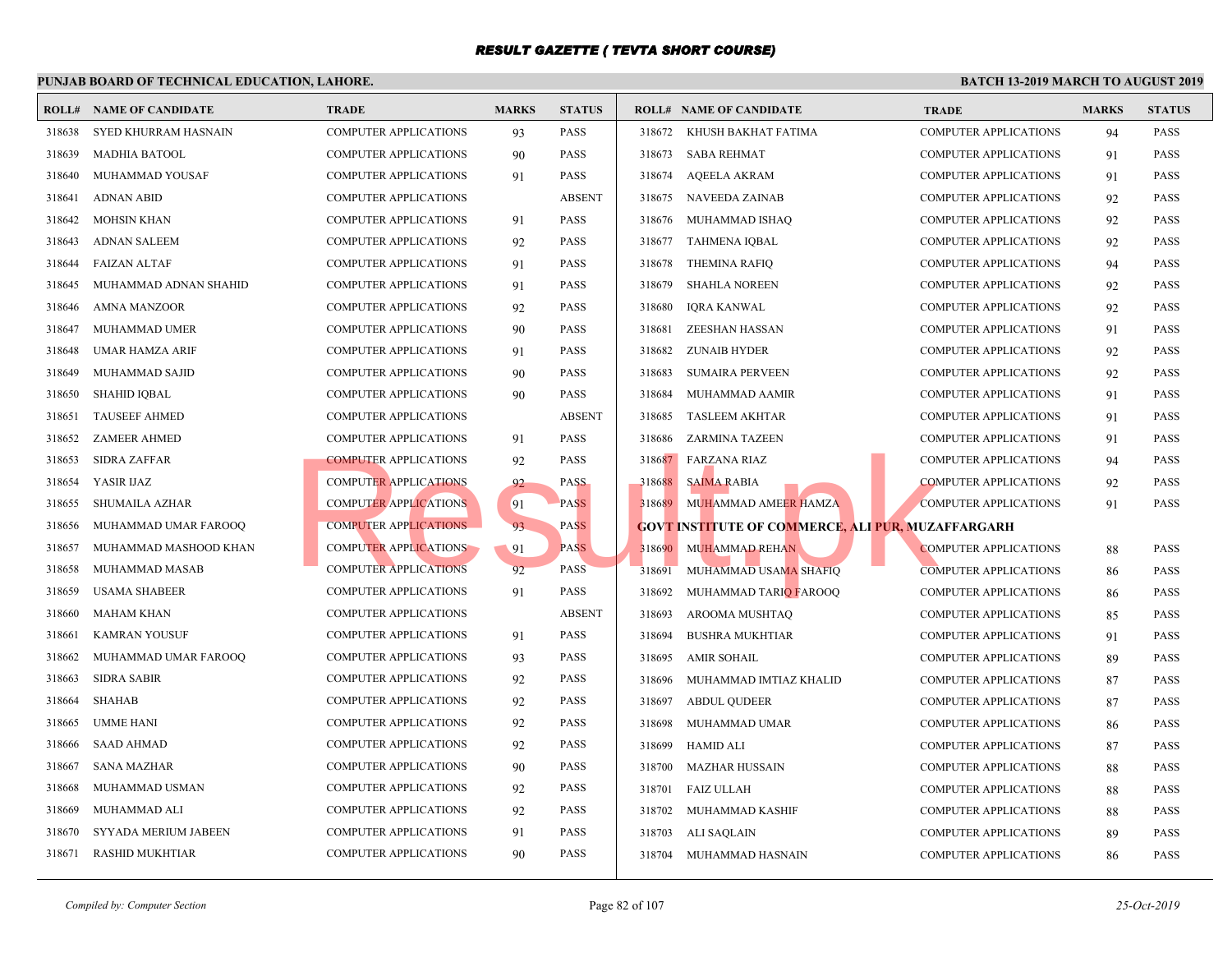|        | <b>ROLL# NAME OF CANDIDATE</b>                                  | TRADE                        | <b>MARKS</b> | <b>STATUS</b> |        | <b>ROLL# NAME OF CANDIDATE</b> | <b>TRAL</b> |
|--------|-----------------------------------------------------------------|------------------------------|--------------|---------------|--------|--------------------------------|-------------|
| 318705 | <b>SAMI ULLAH</b>                                               | <b>COMPUTER APPLICATIONS</b> | 89           | PASS          |        | 318737 NAZIA YOUSAF            | <b>COMP</b> |
| 318706 | MUHAMMAD ASIF                                                   | <b>COMPUTER APPLICATIONS</b> | 86           | <b>PASS</b>   | 318738 | EMAN FATIMA                    | <b>COMP</b> |
| 318707 | MUHAMMAD ZUBAIR                                                 | <b>COMPUTER APPLICATIONS</b> | 88           | <b>PASS</b>   | 318739 | ATTIA LIAQAT                   | <b>COMP</b> |
| 318708 | <b>IMAD UDIN SIAL</b>                                           | <b>COMPUTER APPLICATIONS</b> | 88           | <b>PASS</b>   | 318740 | AYSHA NAEEM                    | <b>COMP</b> |
| 318709 | <b>MUHAMMAD ASIF</b>                                            | <b>COMPUTER APPLICATIONS</b> | 90           | <b>PASS</b>   | 318741 | <b>IFRAH AZAM</b>              | <b>COMP</b> |
| 318710 | <b>SHERAZ RAZA</b>                                              | <b>COMPUTER APPLICATIONS</b> | 88           | <b>PASS</b>   | 318742 | YASMIN                         | <b>COMP</b> |
| 318711 | MUHAMMAD YASIR                                                  | <b>COMPUTER APPLICATIONS</b> | 88           | <b>PASS</b>   | 318743 | AREEBA FATIMA                  | <b>DOME</b> |
| 318712 | MUHAMMAD SAIFULLAH                                              | COMPUTER APPLICATIONS        | 90           | <b>PASS</b>   | 318744 | <b>MEHWISH</b>                 | <b>DOME</b> |
| 318713 | JAMSHER ALI                                                     | <b>COMPUTER APPLICATIONS</b> | 90           | <b>PASS</b>   | 318745 | SAWERA                         | <b>DOME</b> |
| 318714 | MUHAMMAD AMJAD                                                  | <b>COMPUTER APPLICATIONS</b> | 86           | <b>PASS</b>   |        | 318746 RABIA ALI               | <b>DOME</b> |
| 318715 | MUHAMMAD SOHAIL TARIO                                           | <b>COMPUTER APPLICATIONS</b> | 87           | <b>PASS</b>   | 318747 | <b>TAZEEM YOUSAF</b>           | <b>DOME</b> |
| 318716 | MUHAMMAD ARSHAD                                                 | <b>COMPUTER APPLICATIONS</b> | 88           | <b>PASS</b>   | 318748 | NAZIA PARVEEN                  | <b>DOME</b> |
| 318717 | <b>SHAFIQ AHMED</b>                                             | <b>COMPUTER APPLICATIONS</b> | 88           | <b>PASS</b>   | 318749 | ESHA                           | <b>DOME</b> |
| 318718 | ABDUL JABBAR                                                    | <b>COMPUTER APPLICATIONS</b> | 89           | <b>PASS</b>   | 318750 | <b>GULSHAN BIBI</b>            | <b>DOME</b> |
| 318719 | MUHAMMAD MURTAZA                                                | <b>COMPUTER APPLICATIONS</b> | 90           | <b>PASS</b>   | 318751 | HUMAIRA MUHAMMAD ALI           | <b>DOME</b> |
|        | GOVERNMENT VOCATIONAL TRAINING INSTITUTE FOR WOMEN, NEAR MASJID |                              |              |               |        | 318752 NAZIA PERVEEN           | <b>BEAU</b> |
| 318720 | SHEIKHAN, NANKANA SAHIB<br>SAMRA HADAYAT ULLAH                  | <b>BEAUTICIAN</b>            | 88           | <b>PASS</b>   | 318753 | <b>IORA ARSHAD</b>             | <b>BEAU</b> |
| 318721 | <b>MAILAKA BUTT</b>                                             | <b>DOMESTIC TAILORING</b>    |              | <b>ABSENT</b> | 318754 | <b>MAHNOOR PARVEZ</b>          | <b>BEAU</b> |
| 318722 | <b>SIDRA RANI</b>                                               | DOMESTIC TAILORING           | 84           | <b>PASS</b>   | 318755 | <b>HAFSA SALEEM</b>            | <b>BEAU</b> |
| 318723 | KIRAN SHEHZADI                                                  | <b>DOMESTIC TAILORING</b>    |              | <b>ABSENT</b> | 318756 | <b>LAIBA</b>                   | <b>BEAU</b> |
| 318724 | <b>SADIA NOREEN</b>                                             | <b>COMPUTER APPLICATIONS</b> | 85           | <b>PASS</b>   | 318757 | <b>SHANZA</b>                  | <b>BEAU</b> |
| 318725 | <b>TAYYABA</b>                                                  | <b>COMPUTER APPLICATIONS</b> | 85           | <b>PASS</b>   | 318758 | REHANA KAUSAR                  | <b>BEAU</b> |
| 318726 | <b>SANIA SAEED MIRZA</b>                                        | <b>COMPUTER APPLICATIONS</b> | 76           | <b>PASS</b>   | 318759 | NIMRA NASEER                   | <b>BEAU</b> |
| 318727 | <b>MARYAM SHAFIQUE</b>                                          | <b>COMPUTER APPLICATIONS</b> | 86           | <b>PASS</b>   | 318760 | HIRA TAHIR                     | <b>BEAU</b> |
| 318728 | <b>HUMAIRA BIBI</b>                                             | <b>COMPUTER APPLICATIONS</b> | 71           | <b>PASS</b>   | 318761 | <b>SAMINA BIBI</b>             | <b>BEAU</b> |
| 318729 | ZUNAIRA SIDDIQA                                                 | <b>COMPUTER APPLICATIONS</b> | 97           | <b>PASS</b>   | 318762 | HAFIZA SIDRA IOBAL             | <b>BEAU</b> |
| 318730 | <b>SONIA BASHEER</b>                                            | <b>COMPUTER APPLICATIONS</b> |              | <b>ABSENT</b> | 318763 | ZAINAB                         | <b>BEAU</b> |
| 318731 | <b>AYESHA YOUSAF</b>                                            | <b>COMPUTER APPLICATIONS</b> |              | <b>ABSENT</b> | 318764 | SAWAIRA IJAZ                   | <b>BEAU</b> |
| 318732 | <b>SAMIA YOUSAF</b>                                             | COMPUTER APPLICATIONS        | 72           | <b>PASS</b>   | 318765 | AMINA                          | <b>BEAU</b> |
| 318733 | <b>ASIFA PARVEEN</b>                                            | <b>COMPUTER APPLICATIONS</b> | 72           | <b>PASS</b>   | 318766 | MADIHA ABDUL SATTAR            | <b>BEAU</b> |
| 318734 | <b>NIDA SAFDAR</b>                                              | <b>COMPUTER APPLICATIONS</b> | 83           | <b>PASS</b>   | 318767 | AYISHA MASAWAR                 | <b>BEAU</b> |
| 318735 | <b>ASIA PERVEEN</b>                                             | <b>COMPUTER APPLICATIONS</b> | 90           | <b>PASS</b>   | 318768 | SHAGUFTA LIAQAT                | <b>BEAU</b> |
| 318736 | ASIA GHULAM                                                     | <b>COMPUTER APPLICATIONS</b> | 70           | <b>PASS</b>   | 318769 | <b>SHAHIDA BIBI</b>            | <b>BEAU</b> |
|        |                                                                 |                              |              |               |        | 318770 SANIA ABBAS             | <b>BEAU</b> |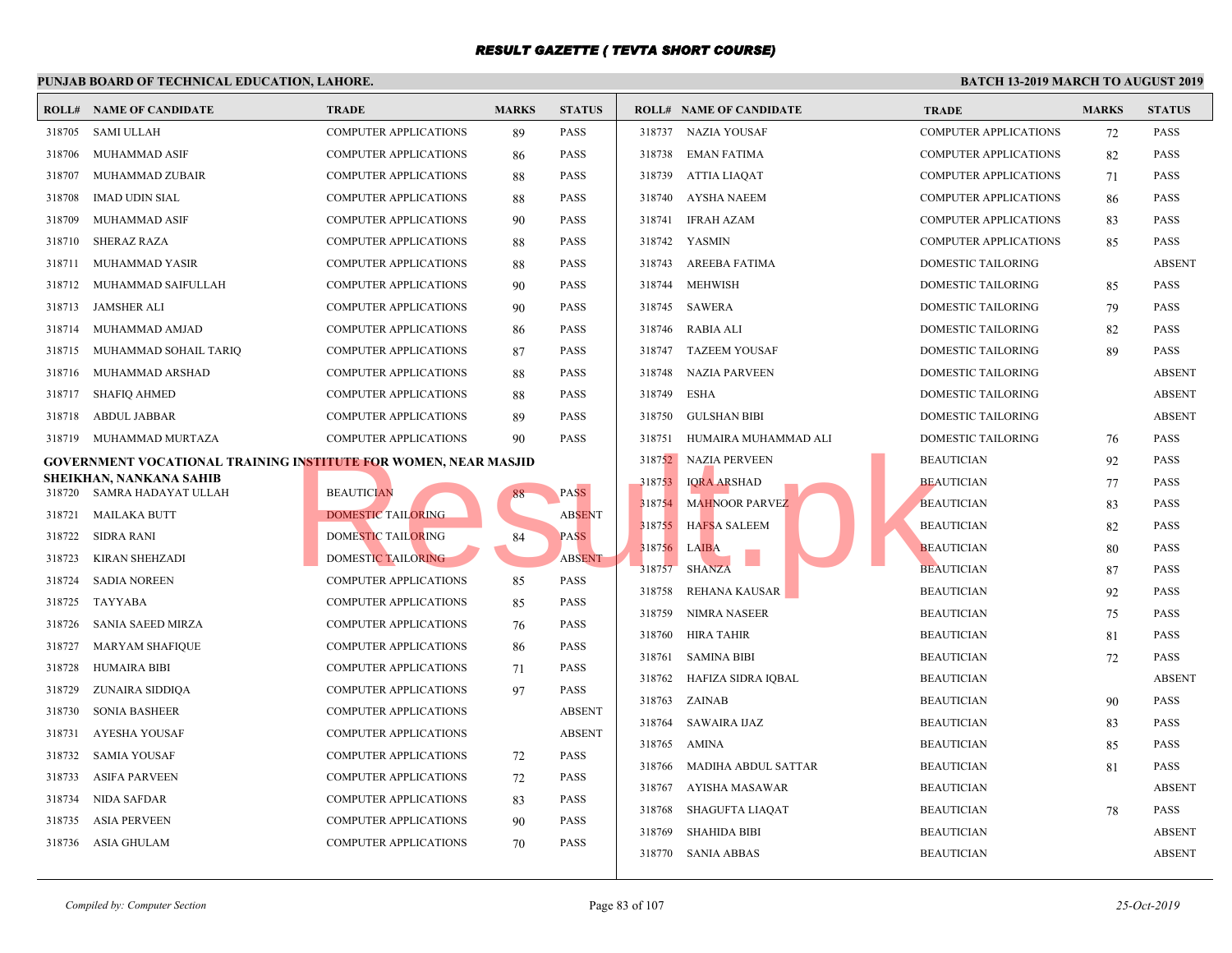|        | <b>ROLL# NAME OF CANDIDATE</b>                                          | <b>TRADE</b>                 | <b>MARKS</b> | <b>STATUS</b> |        | <b>ROLL# NAME OF CANDIDATE</b> | <b>TRAL</b> |
|--------|-------------------------------------------------------------------------|------------------------------|--------------|---------------|--------|--------------------------------|-------------|
|        | <b>GOVERNMENT VOCATIONAL TRAINING INSTITUTE FOR WOMEN, NEAR HUSSAIN</b> |                              |              |               | 318803 | <b>KIRAN SHAHZADI</b>          | <b>DOME</b> |
|        | TRUST, SANGLA HILLS<br>318771 EMAN KANWAL                               | <b>DOMESTIC TAILORING</b>    |              | <b>PASS</b>   | 318804 | AISHA SADIQA                   | <b>DOME</b> |
|        |                                                                         |                              | 88           | <b>ABSENT</b> | 318805 | <b>IQRA ASLAM</b>              | <b>DOME</b> |
| 318772 | FOUZIA IRAM                                                             | DOMESTIC TAILORING           |              | <b>PASS</b>   | 318806 | NOREEN RAZAQAT                 | <b>DOME</b> |
| 318773 | <b>AQSA MUBEEN</b>                                                      | <b>COMPUTER APPLICATIONS</b> | 96           |               | 318807 | SADIA SHAHZADI                 | <b>DOME</b> |
| 318774 | RIDA MAQBOOL                                                            | <b>COMPUTER APPLICATIONS</b> | 90           | <b>PASS</b>   | 318808 | <b>SARA HAMID</b>              | <b>DOME</b> |
| 318775 | AYESHA RAZZAQ                                                           | <b>COMPUTER APPLICATIONS</b> |              | <b>ABSENT</b> | 318809 | <b>ZAINAB ABBAS</b>            | <b>DOME</b> |
| 318776 | <b>HUMA IRSHAD</b>                                                      | <b>COMPUTER APPLICATIONS</b> | 93           | <b>PASS</b>   | 318810 | AQSA                           | <b>DOME</b> |
| 318777 | <b>ATAISHA SHAHID</b>                                                   | COMPUTER APPLICATIONS        | 97           | <b>PASS</b>   | 318811 | <b>FAIQA AMIR</b>              | <b>DOME</b> |
| 318778 | NISHA ASHFAQ AHMAD                                                      | <b>COMPUTER APPLICATIONS</b> | 93           | <b>PASS</b>   | 318812 | AZQA ARSHAD                    | <b>DOME</b> |
| 318779 | <b>SALWA KHALID</b>                                                     | <b>COMPUTER APPLICATIONS</b> | 97           | <b>PASS</b>   | 318813 | NAILA RANI                     | <b>BEAU</b> |
| 318780 | <b>SHAMIM KOUSAR</b>                                                    | <b>COMPUTER APPLICATIONS</b> | 87           | <b>PASS</b>   | 318814 | TEHMEENA MUNAWAR               | <b>BEAU</b> |
| 318781 | <b>ZAINAB TANVEER</b>                                                   | <b>COMPUTER APPLICATIONS</b> | 85           | <b>PASS</b>   | 318815 | <b>FAREEHA NASEER</b>          | <b>BEAU</b> |
| 318782 | <b>AMRA SHABIR</b>                                                      | COMPUTER APPLICATIONS        | 89           | <b>PASS</b>   | 318816 | MARIA WAZEER                   | <b>BEAU</b> |
| 318783 | NIDA QAFIA                                                              | <b>COMPUTER APPLICATIONS</b> | 89           | <b>PASS</b>   | 318817 | SHUMAILA IQBAL                 | <b>BEAU</b> |
| 318784 | TAYYABA NAZ                                                             | COMPUTER APPLICATIONS        | 91           | <b>PASS</b>   | 318818 | AQSA AKRAM                     | <b>BEAU</b> |
| 318785 | <b>TUBA SHAKEEL</b>                                                     | <b>COMPUTER APPLICATIONS</b> | 90           | <b>PASS</b>   | 318819 | YASRA SHAFIQUE                 | <b>BEAU</b> |
| 318786 | <b>DURE SHEHWAR</b>                                                     | <b>COMPUTER APPLICATIONS</b> | 88           | PASS          | 318820 | NADEEHA AZAM                   | <b>BEAU</b> |
| 318787 | <b>AREEBA SEHAR</b>                                                     | <b>COMPUTER APPLICATIONS</b> | 97           | <b>PASS</b>   | 318821 | <b>RAMEEZA SHAHZADI</b>        | <b>BEAU</b> |
| 318788 | RABIA                                                                   | <b>COMPUTER APPLICATIONS</b> | 87           | <b>PASS</b>   | 318822 | <b>NAILA NASIM</b>             | <b>BEAU</b> |
| 318789 | <b>ZAINAB JAVAID</b>                                                    | <b>COMPUTER APPLICATIONS</b> | 95           | PASS.         | 318823 | <b>KHADIJA AKRAM</b>           | <b>BEAU</b> |
| 318790 | ZONERA SANA                                                             | COMPUTER APPLICATIONS        | 92           | <b>PASS</b>   | 318824 | <b>FEEZA KOUSAR</b>            | <b>BEAU</b> |
| 318791 | FAIZA SANA                                                              | <b>COMPUTER APPLICATIONS</b> | 94           | <b>PASS</b>   | 318825 | <b>IRSA ASIF</b>               | <b>BEAU</b> |
| 318792 | ZUNAIRA GHAFOOR                                                         | COMPUTER APPLICATIONS        | 87           | <b>PASS</b>   | 318826 | <b>RIZWA FAROOQ</b>            | <b>BEAU</b> |
| 318793 | <b>SAMAN WARIS</b>                                                      | <b>COMPUTER APPLICATIONS</b> | 90           | <b>PASS</b>   | 318827 | ZARYAB YOUSAF                  | <b>BEAU</b> |
| 318794 | ZARKA GULZAR                                                            | <b>COMPUTER APPLICATIONS</b> | 88           | <b>PASS</b>   | 318828 | <b>LARAIB SHAFIQUE</b>         | <b>BEAU</b> |
| 318795 | <b>ISHA GULFAM</b>                                                      | COMPUTER APPLICATIONS        | 95           | <b>PASS</b>   | 318829 | <b>QURAT UL AIN</b>            | <b>BEAU</b> |
| 318796 | <b>AYESHA TANVEER</b>                                                   | COMPUTER APPLICATIONS        | 95           | <b>PASS</b>   | 318830 |                                | <b>BEAU</b> |
| 318797 | <b>FASIHA BIBI</b>                                                      | <b>COMPUTER APPLICATIONS</b> | 94           | <b>PASS</b>   | 318831 | <b>RAWAIDAH SARWAR</b>         | <b>BEAU</b> |
| 318798 | ALEESHA IMRAN                                                           | COMPUTER APPLICATIONS        | 89           | <b>PASS</b>   |        | <b>WAJEEHA IFTIKHAR</b>        |             |
| 318799 | <b>ANSHRA NAEEM</b>                                                     | <b>COMPUTER APPLICATIONS</b> | 92           | <b>PASS</b>   | 318832 | <b>ABIDA SHAMAS</b>            | <b>BEAU</b> |
| 318800 | <b>ASIA KHAN</b>                                                        | <b>COMPUTER APPLICATIONS</b> | 93           | <b>PASS</b>   | 318833 | ANAM NAZ                       | <b>BEAU</b> |
| 318801 | <b>ANAM JAVAID</b>                                                      | DOMESTIC TAILORING           | 90           | <b>PASS</b>   | 318834 | ZESHAN AQSA                    | <b>BEAU</b> |
| 318802 | <b>ASIMA SHEHZADI</b>                                                   | <b>DOMESTIC TAILORING</b>    |              | <b>ABSENT</b> | 318835 | SHIFA ZAFAR                    | <b>BEAU</b> |
|        |                                                                         |                              |              |               |        | 318836 SHIZA SHAFAQAT          | <b>BEAU</b> |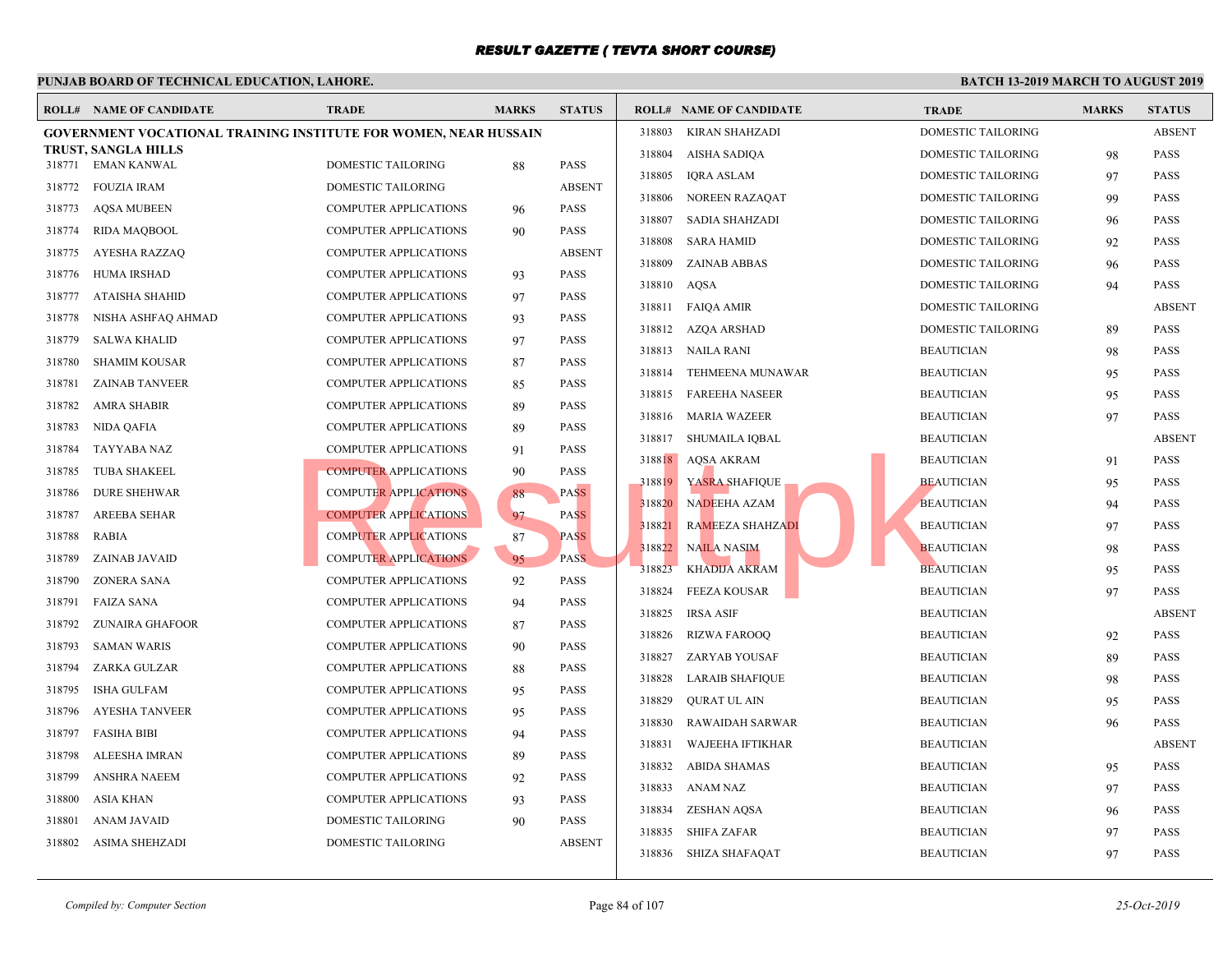|        | PUNJAB BOARD OF TECHNICAL EDUCATION, LAHORE.                        |                           |                      |               |        |                                           |             |
|--------|---------------------------------------------------------------------|---------------------------|----------------------|---------------|--------|-------------------------------------------|-------------|
|        | <b>ROLL# NAME OF CANDIDATE</b>                                      | <b>TRADE</b>              | <b>MARKS</b>         | <b>STATUS</b> |        | <b>ROLL# NAME OF CANDIDATE</b>            | <b>TRAL</b> |
| 318837 | <b>SAMIA JABEEN</b>                                                 | <b>BEAUTICIAN</b>         | 96                   | <b>PASS</b>   | 318869 | <b>AQSA BANO</b>                          | <b>BEAU</b> |
| 318838 | <b>IORA ZAHOOR</b>                                                  | <b>BEAUTICIAN</b>         | 98                   | <b>PASS</b>   |        | 318870 SAIRA MAJEED                       | <b>BEAU</b> |
| 318839 | MEER FATIMA                                                         | <b>BEAUTICIAN</b>         | 88                   | PASS          | 318871 | RAFIAT KALSOOM RANI                       | <b>BEAU</b> |
| 318840 | ZARA ASLAM                                                          | <b>BEAUTICIAN</b>         | 91                   | <b>PASS</b>   | 318872 | <b>SHAFIA NAZ</b>                         | <b>BEAU</b> |
| 318841 | <b>MEHWISH BIBI</b>                                                 | <b>BEAUTICIAN</b>         | 96                   | <b>PASS</b>   | 318873 | SHABANA                                   | <b>BEAU</b> |
| 318842 | ANEHA SHAHZADI                                                      | <b>BEAUTICIAN</b>         | 93                   | <b>PASS</b>   | 318874 | REHANA YOUNAS                             | <b>BEAU</b> |
|        | <b>GOVERNMENT VOCATIONAL TRAINING INSTITUTE FOR WOMEN, MOHALLAH</b> | 318875                    | <b>GHULAM FATIMA</b> | <b>BEAU</b>   |        |                                           |             |
|        | ABBAS NAGAR NEAR MISKEEN HOTEL, NAROWAL                             |                           |                      |               | 318876 | TANZEELA                                  | <b>BEAU</b> |
| 318843 | SANA                                                                | DOMESTIC TAILORING        | 88                   | <b>PASS</b>   |        | 318877 TASMIYA NAZ                        | <b>BEAU</b> |
| 318844 | <b>AQSA LIAQAT</b>                                                  | DOMESTIC TAILORING        | 94                   | <b>PASS</b>   | 318878 | SAIDIA                                    | <b>BEAU</b> |
| 318845 | <b>ARIFA BIBI</b>                                                   | DOMESTIC TAILORING        | 95                   | <b>PASS</b>   | 318879 | <b>FAKHRA ASLAM</b>                       | <b>BEAU</b> |
| 318846 | MARYAM BIBI                                                         | DOMESTIC TAILORING        | 91                   | <b>PASS</b>   | 318880 | <b>IRSHAD MAQADDES</b>                    | <b>BEAU</b> |
| 318847 | SANA ASLAM                                                          | DOMESTIC TAILORING        | 94                   | <b>PASS</b>   |        | <b>GOVT. COLLEGE OF COMMERCE, , OKARA</b> |             |
| 318848 | ANIRA TABSUM                                                        | DOMESTIC TAILORING        | 91                   | <b>PASS</b>   | 318881 | MARYAM MUKHTAR                            | <b>COMP</b> |
| 318849 | RABIA JILANI                                                        | DOMESTIC TAILORING        | 94                   | PASS          | 318882 | <b>RAZIA ABBAS</b>                        | <b>COMP</b> |
| 318850 | SANA AYYAZ                                                          | DOMESTIC TAILORING        | 94                   | PASS          | 318883 | FARKHANDAH                                | <b>COMP</b> |
| 318851 | <b>RIDA TARIQ</b>                                                   | <b>DOMESTIC TAILORING</b> | 93                   | <b>PASS</b>   |        |                                           |             |
| 318852 | <b>SABAHAT NOUREEN</b>                                              | DOMESTIC TAILORING        | 91                   | <b>PASS</b>   | 318884 | <b>BAKHTAWAR HUSSAIN</b>                  | <b>COMP</b> |
| 318853 | <b>ASMA TARIQ</b>                                                   | <b>DOMESTIC TAILORING</b> | 93                   | <b>PASS</b>   | 318885 | <b>WARDA SHAHZAD</b>                      | <b>COMP</b> |
| 318854 | <b>NATASHA</b>                                                      | DOMESTIC TAILORING        | 93                   | <b>PASS</b>   | 318886 | RIMSHA KHALIL                             | <b>COMP</b> |
| 318855 | SAJAL QAYYOUM                                                       | DOMESTIC TAILORING        | 94                   | <b>PASS</b>   | 318887 | <b>AHMAD ABDUL MAJEED</b>                 | <b>COMP</b> |
| 318856 | <b>IQRA PERVEEN</b>                                                 | DOMESTIC TAILORING        | 91                   | <b>PASS</b>   | 318888 | <b>ABDUL AZEEM</b>                        | <b>COMP</b> |
| 318857 | NADEEM AKHTAR                                                       | DOMESTIC TAILORING        | 93                   | <b>PASS</b>   | 318889 | MUHAMMAD RUMAN SALEEM                     | <b>COMP</b> |
| 318858 | <b>SAMINA KOUSER</b>                                                | DOMESTIC TAILORING        | 94                   | <b>PASS</b>   | 318890 | MUHAMMAD SAQIB                            | <b>COMP</b> |
| 318859 | <b>FARZANA KOUSAR</b>                                               | DOMESTIC TAILORING        | 90                   | <b>PASS</b>   | 318891 | <b>ASAD NUMAN</b>                         | <b>COMP</b> |
| 318860 | SEHRISH SHEHZADI                                                    | DOMESTIC TAILORING        | 93                   | <b>PASS</b>   | 318892 | MUHAMMAD ALI GOHAR                        | <b>COMP</b> |
| 318861 | <b>AMNA SHABBIR</b>                                                 | DOMESTIC TAILORING        | 94                   | <b>PASS</b>   | 318893 | MIRZA ALI HAMZA                           | <b>COMP</b> |
| 318862 | <b>MARIAM IJAZ</b>                                                  | <b>BEAUTICIAN</b>         | 94                   | <b>PASS</b>   | 318894 | <b>FARHAN ALI</b>                         | <b>COMP</b> |
| 318863 | <b>SAMIA ARSHAD</b>                                                 | <b>BEAUTICIAN</b>         | 91                   | <b>PASS</b>   | 318895 | USAMA RASOOL                              | <b>COMP</b> |
| 318864 | <b>AMNA FIAZ</b>                                                    | <b>BEAUTICIAN</b>         | 97                   | <b>PASS</b>   | 318896 | IBRAR HUSSAIN                             | <b>COMP</b> |
| 318865 | <b>SALMA SHAHID</b>                                                 | <b>BEAUTICIAN</b>         | 92                   | <b>PASS</b>   | 318897 | ALI SHER                                  | <b>COMP</b> |
| 318866 | <b>BUSHRA BIBI</b>                                                  | <b>BEAUTICIAN</b>         | 96                   | <b>PASS</b>   | 318898 | ZEESHAN GHAFFAR                           | <b>COMP</b> |
| 318867 | MARYA NASEEM                                                        | <b>BEAUTICIAN</b>         | 90                   | <b>PASS</b>   | 318899 | ZAHID                                     | <b>COMP</b> |
| 318868 | NAEEMA                                                              | <b>BEAUTICIAN</b>         | 91                   | <b>PASS</b>   | 318900 | ABU BAKAR JAVED                           | <b>COMP</b> |
|        |                                                                     |                           |                      |               |        | 318901 HAMZA JAVED                        | <b>COMP</b> |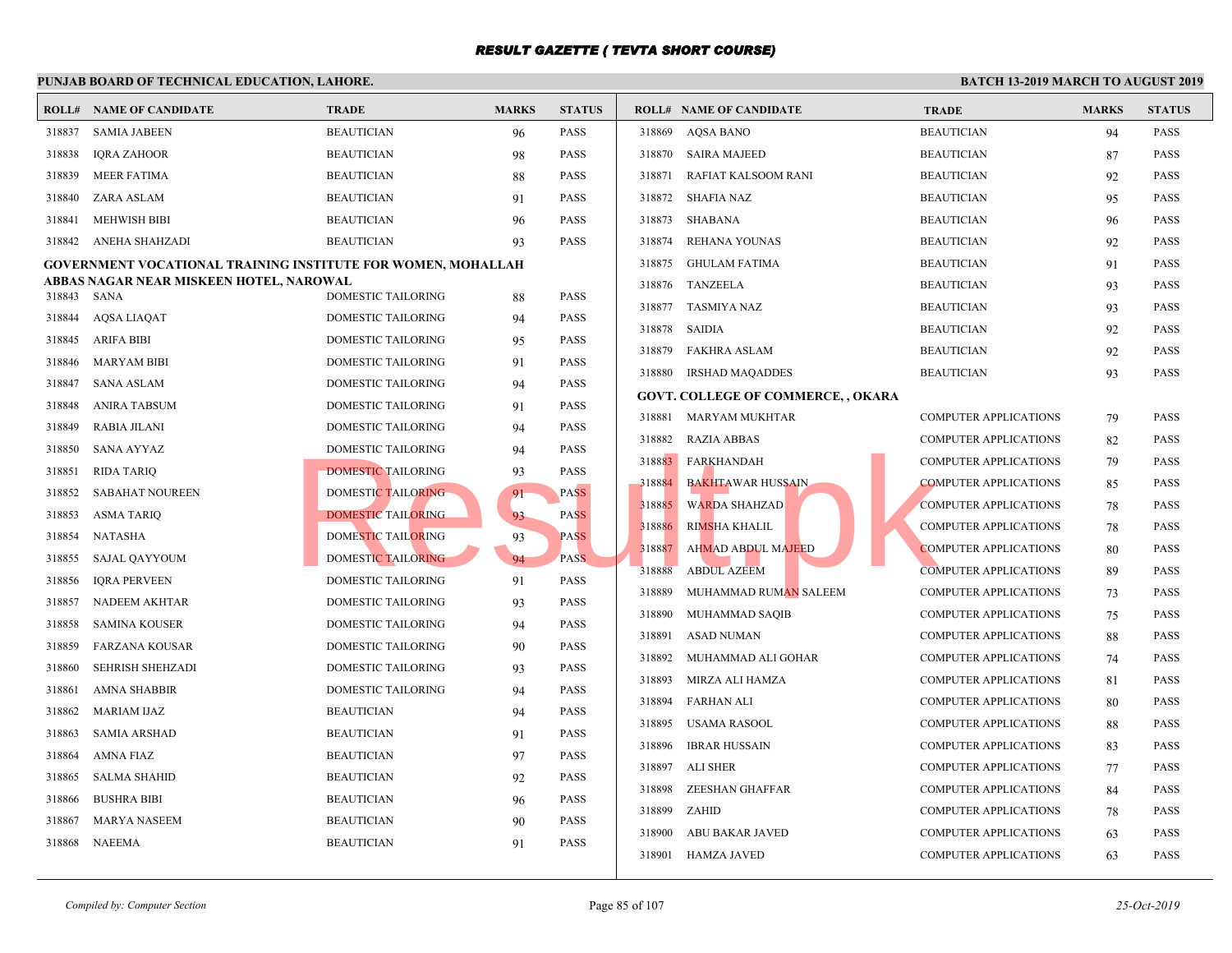|                          | <b>ROLL# NAME OF CANDIDATE</b>                                         | <b>TRADE</b>                 | <b>MARKS</b> | <b>STATUS</b> |        | <b>ROLL# NAME OF CANDIDATE</b>                  | <b>TRAL</b> |
|--------------------------|------------------------------------------------------------------------|------------------------------|--------------|---------------|--------|-------------------------------------------------|-------------|
|                          | <b>GOVT.VOCATIONAL TRAINING INSTITUTE (FOR WOMEN), NEAR CITY PARK,</b> |                              |              |               | 318934 | SHAHNAZ HUSSAIN                                 | <b>BEAU</b> |
| <b>KHANPUR</b><br>318902 | AISHA RUBAB HASHMI                                                     | <b>COMPUTER APPLICATIONS</b> |              | <b>ABSENT</b> | 318935 | <b>ERUM FAYYAZ</b>                              | <b>BEAU</b> |
| 318903                   | <b>AIMAN NOREEN</b>                                                    | <b>COMPUTER APPLICATIONS</b> | 93           | <b>PASS</b>   | 318936 | <b>AMBER KHALIQ</b>                             | <b>BEAU</b> |
| 318904                   | <b>QURAT UL AIN KHAN</b>                                               | <b>COMPUTER APPLICATIONS</b> | 90           | <b>PASS</b>   | 318937 | <b>SAMIA ASHIQ</b>                              | <b>BEAU</b> |
| 318905                   | HINA ZAFAR                                                             | <b>COMPUTER APPLICATIONS</b> | 91           | <b>PASS</b>   | 318938 | <b>SHUMAILA PARVEEN</b>                         | <b>BEAU</b> |
| 318906                   | <b>SHABANA KOSER</b>                                                   | <b>COMPUTER APPLICATIONS</b> | 93           | <b>PASS</b>   | 318939 | HUSNA RAMZAN                                    | COMP        |
| 318907                   | <b>SAIRA AKBAR</b>                                                     | <b>COMPUTER APPLICATIONS</b> |              | <b>ABSENT</b> | 318940 | KAINAT BIBI                                     | <b>COMP</b> |
| 318908                   | <b>NADIA KHAN</b>                                                      | COMPUTER APPLICATIONS        | 95           | <b>PASS</b>   |        | <b>GOVERNMENT VOCATIONAL TRAINING INSTITUTE</b> |             |
| 318909                   | <b>FOUZIA PARVEEN</b>                                                  | <b>COMPUTER APPLICATIONS</b> | 93           | <b>PASS</b>   |        | <b>ROAD, LIAQATPUR</b><br>318941 GHAZALA AKHTAR | <b>BEAU</b> |
| 318910                   | <b>IQRA RAZZAQ</b>                                                     | <b>COMPUTER APPLICATIONS</b> | 97           | <b>PASS</b>   | 318942 | FARZANA KOUSAR                                  | <b>BEAU</b> |
| 318911                   | <b>SANA RAZZAQ</b>                                                     | COMPUTER APPLICATIONS        | 97           | <b>PASS</b>   | 318943 | <b>SYEDA MEHNAZ BIBI</b>                        | <b>BEAU</b> |
| 318912                   | <b>HAFSA JAVED</b>                                                     | <b>COMPUTER APPLICATIONS</b> | 95           | <b>PASS</b>   | 318944 | SHAHNAZ                                         | <b>BEAU</b> |
| 318913                   | <b>SHAHIDA IQBAL</b>                                                   | <b>COMPUTER APPLICATIONS</b> | 91           | <b>PASS</b>   | 318945 | <b>ROBINA BIBI</b>                              | <b>BEAU</b> |
| 318914                   | <b>SUMAIRA IQBAL</b>                                                   | <b>BEAUTICIAN</b>            | 86           | <b>PASS</b>   | 318946 | SURAYYA BIBI                                    | <b>BEAU</b> |
| 318915                   | <b>MARIA BIBI</b>                                                      | <b>BEAUTICIAN</b>            | 91           | <b>PASS</b>   | 318947 | MARYAM MUMTAZ                                   | <b>BEAU</b> |
| 318916                   | AYESHA TUFAIL                                                          | <b>BEAUTICIAN</b>            | 91           | <b>PASS</b>   | 318948 | <b>ISRA SHABEER</b>                             | <b>BEAU</b> |
| 318917                   | <b>SAJJADA BIBI</b>                                                    | <b>BEAUTICIAN</b>            | 94           | <b>PASS</b>   | 318949 | <b>IFRA IMRAN</b>                               | <b>BEAU</b> |
| 318918                   | NABEELA AKRAM                                                          | <b>BEAUTICIAN</b>            | 93           | <b>PASS</b>   | 318950 | <b>SIDRA IRAM</b>                               | <b>BEAU</b> |
| 318919                   | <b>KALSOOM YASEEN</b>                                                  | <b>BEAUTICIAN</b>            | 90           | <b>PASS</b>   | 318951 | EISHA MAHBOOB                                   | <b>BEAU</b> |
| 318920                   | MUMTAZ KHUDA BUX                                                       | <b>BEAUTICIAN</b>            | 91           | PASS.         | 318952 | <b>SAIMA KANWAL</b>                             | <b>BEAU</b> |
| 318921                   | SHMSA KANWAL                                                           | <b>BEAUTICIAN</b>            | 95           | <b>PASS</b>   | 318953 | <b>RESHAM GUL</b>                               | <b>BEAU</b> |
| 318922                   | <b>MADIHA MAJEED</b>                                                   | <b>BEAUTICIAN</b>            | 94           | <b>PASS</b>   | 318954 | KHADIJA ABBASI                                  | <b>BEAU</b> |
| 318923                   | <b>FARZANA</b>                                                         | <b>BEAUTICIAN</b>            | 96           | <b>PASS</b>   | 318955 | <b>FARAH ABBAS</b>                              | <b>BEAU</b> |
| 318924                   | <b>SEHRISH FATIMA</b>                                                  | <b>BEAUTICIAN</b>            | 94           | <b>PASS</b>   | 318956 | KIRAN SHAHZADI                                  | <b>BEAU</b> |
| 318925                   | KAINAT AKRAM                                                           | <b>BEAUTICIAN</b>            | 86           | <b>PASS</b>   | 318957 | MUDASSAR AZAZ GUL                               | <b>BEAU</b> |
| 318926                   | <b>SADIA SHAFFI</b>                                                    | <b>BEAUTICIAN</b>            | 91           | <b>PASS</b>   | 318958 | AIMEN AHSAN                                     | <b>BEAU</b> |
| 318927                   | <b>IQRA AROOJ</b>                                                      | <b>BEAUTICIAN</b>            | 93           | <b>PASS</b>   | 318959 | RAZIA KANWAL                                    | <b>BEAU</b> |
| 318928                   | <b>ISHRAT FATIMA</b>                                                   | <b>BEAUTICIAN</b>            | 94           | <b>PASS</b>   | 318960 | <b>SAMINA KOUSAR</b>                            | <b>BEAU</b> |
| 318929                   | HAFSA NOOR                                                             | <b>BEAUTICIAN</b>            |              | <b>ABSENT</b> | 318961 | MARIA                                           | <b>BEAU</b> |
| 318930                   | KASHMALA HUSSAN                                                        | <b>BEAUTICIAN</b>            | 93           | <b>PASS</b>   | 318962 | <b>MEHVISH ADEEL</b>                            | <b>BEAU</b> |
| 318931                   | <b>SADIA GHAFFAR</b>                                                   | <b>BEAUTICIAN</b>            | 90           | <b>PASS</b>   |        | <b>GOVERNMENT VOCATIONAL TRAINING INSTITUTE</b> |             |
| 318932                   | <b>RIDA YASIN</b>                                                      | <b>BEAUTICIAN</b>            | 95           | <b>PASS</b>   |        | <b>RAHIM YAR KHAN</b><br>318963 SADIA FAROOQ    | <b>COMP</b> |
| 318933                   | <b>HIFSA IQBAL</b>                                                     | <b>BEAUTICIAN</b>            | 95           | <b>PASS</b>   |        | 318964 AQSA BIBI                                | <b>COMP</b> |
|                          |                                                                        |                              |              |               |        |                                                 |             |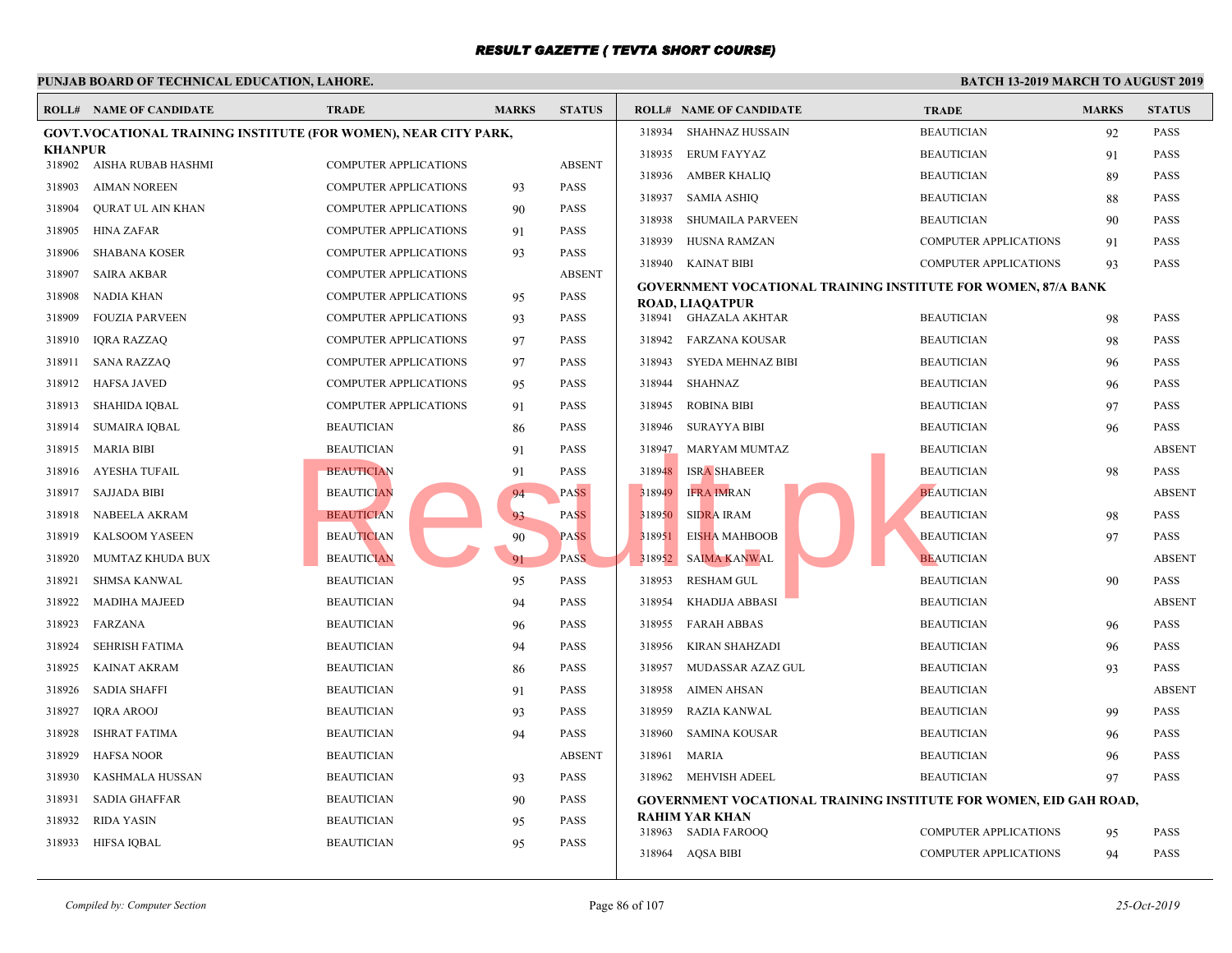|        | <b>ROLL# NAME OF CANDIDATE</b> | <b>TRADE</b>                 | <b>MARKS</b> | <b>STATUS</b> |        | <b>ROLL# NAME OF CANDIDATE</b> | <b>TRAL</b> |
|--------|--------------------------------|------------------------------|--------------|---------------|--------|--------------------------------|-------------|
| 318965 | QUDSIA RAMZAN                  | COMPUTER APPLICATIONS        |              | <b>ABSENT</b> | 318999 | SONIA SHAHZAD                  | <b>BEAU</b> |
| 318966 | MISBAH SALEEM                  | <b>COMPUTER APPLICATIONS</b> | 78           | <b>PASS</b>   | 319000 | <b>SAIMA NAEEM</b>             | <b>BEAU</b> |
| 318967 | <b>SANIA AFZAL</b>             | <b>COMPUTER APPLICATIONS</b> | 97           | <b>PASS</b>   | 319001 | AMARA ABID                     | <b>BEAU</b> |
| 318968 | <b>SHALINA HUSSAIN</b>         | <b>COMPUTER APPLICATIONS</b> | 94           | <b>PASS</b>   | 319002 | <b>SABA LIAQAT</b>             | <b>BEAU</b> |
| 318969 | HAJRA ABDUL SABOOR             | <b>COMPUTER APPLICATIONS</b> | 93           | <b>PASS</b>   | 319003 | <b>TAHIRA BATOOL</b>           | <b>BEAU</b> |
| 318970 | <b>MUBASHRA ANWAR</b>          | <b>COMPUTER APPLICATIONS</b> | 96           | <b>PASS</b>   | 319004 | <b>RUBAB AHMAD</b>             | <b>BEAU</b> |
| 318971 | NAZIA RIAZ                     | <b>COMPUTER APPLICATIONS</b> | 91           | <b>PASS</b>   | 319005 | ZAINAB ZAHEER UD DIN           | <b>BEAU</b> |
| 318972 | AYESHA ARSHAD                  | COMPUTER APPLICATIONS        | 81           | <b>PASS</b>   | 319006 | KALSOOM KOUSAR                 | <b>BEAU</b> |
| 318973 | <b>TOOBA</b>                   | <b>COMPUTER APPLICATIONS</b> | 88           | <b>PASS</b>   | 319007 | <b>TEHMINA ABBAS</b>           | <b>BEAU</b> |
| 318974 | <b>NIDA NADEEM</b>             | COMPUTER APPLICATIONS        | 93           | <b>PASS</b>   | 319008 | <b>KANEEZ FARVA</b>            | <b>BEAU</b> |
| 318975 | <b>MAHAM NIAZ</b>              | COMPUTER APPLICATIONS        | 75           | <b>PASS</b>   | 319009 | NAFEESA SATTAR                 | <b>BEAU</b> |
| 318976 | ANUSHA KANWAL                  | <b>COMPUTER APPLICATIONS</b> | 78           | <b>PASS</b>   | 319010 | MISS SAIMA QADIR               | <b>BEAU</b> |
| 318977 | <b>MEHREEN GUL</b>             | <b>COMPUTER APPLICATIONS</b> | 96           | <b>PASS</b>   | 319011 | <b>FIZA TARIQ</b>              | <b>BEAU</b> |
| 318978 | <b>SOBIA SHAHID</b>            | <b>COMPUTER APPLICATIONS</b> | 93           | <b>PASS</b>   | 319012 | MEHWISH RAZZAO                 | <b>DOME</b> |
| 318979 | <b>ASIMA SAJJAD</b>            | <b>COMPUTER APPLICATIONS</b> | 95           | <b>PASS</b>   |        | 319013 SADIA SIDIQA            | <b>DOME</b> |
| 318980 | <b>TAHMINA KHALID</b>          | <b>COMPUTER APPLICATIONS</b> | 83           | <b>PASS</b>   |        | 319014 FAIZA SAMI              | <b>DOME</b> |
| 318981 | <b>UZMA JAVAID</b>             | <b>COMPUTER APPLICATIONS</b> | 86           | <b>PASS</b>   | 319015 | <b>SHUMAILA LATIF</b>          | <b>DOME</b> |
| 318982 | <b>MASHIAM IQBAL</b>           | <b>COMPUTER APPLICATIONS</b> | 94           | <b>PASS</b>   | 319016 | <b>IRAM FATIMA</b>             | <b>DOME</b> |
| 318983 | ZARIRAH IKRAM                  | <b>COMPUTER APPLICATIONS</b> | 95           | <b>PASS</b>   | 319017 | <b>UMME AIMAN</b>              | <b>DOME</b> |
| 318984 | <b>AFIA BIBI</b>               | <b>COMPUTER APPLICATIONS</b> | 77           | <b>PASS</b>   | 319018 | <b>KHALIDA YOUSAF</b>          | <b>DOME</b> |
| 318985 | <b>IORA GHULAM</b>             | <b>COMPUTER APPLICATIONS</b> | 77           | <b>PASS</b>   | 319019 | <b>MARIAM IFTIKHAR</b>         | <b>DOME</b> |
| 318986 | <b>KAINAT BIBI</b>             | <b>COMPUTER APPLICATIONS</b> | 73           | <b>PASS</b>   | 319020 | <b>AYESHA NADEEM</b>           | <b>DOME</b> |
| 318987 | <b>IRSA WARIS</b>              | <b>BEAUTICIAN</b>            | 93           | <b>PASS</b>   | 319021 | SAMAN ALI                      | <b>DOME</b> |
| 318988 | SABA KHUSHNOOD                 | <b>BEAUTICIAN</b>            | 90           | <b>PASS</b>   | 319022 | TAYYBA YASMEEN                 | <b>DOME</b> |
| 318989 | NAGEENA IMAM BUKHSH            | <b>BEAUTICIAN</b>            | 91           | <b>PASS</b>   | 319023 | <b>ARFA MAKNOON</b>            | <b>DOME</b> |
| 318990 | KANWAL NAWAZ                   | <b>BEAUTICIAN</b>            | 99           | <b>PASS</b>   | 319024 | <b>AYESHA BIBI</b>             | <b>DOME</b> |
| 318991 | <b>SALMA ALI</b>               | <b>BEAUTICIAN</b>            | 98           | <b>PASS</b>   | 319025 | ASIA SARDAR                    | <b>DOME</b> |
| 318992 | <b>FARZANA BIBI</b>            | <b>BEAUTICIAN</b>            | 95           | <b>PASS</b>   | 319026 | ALIA MANZOOR                   | <b>DOME</b> |
| 318993 | <b>SANIA WASEEM</b>            | <b>BEAUTICIAN</b>            | 94           | <b>PASS</b>   | 319027 | <b>MAHREEN IQBAL</b>           | <b>DOME</b> |
| 318994 | <b>SAWERA SEHAR</b>            | <b>BEAUTICIAN</b>            |              | <b>ABSENT</b> | 319028 | <b>NOOR FATIMA</b>             | <b>DOME</b> |
| 318995 | <b>NABILA GULZAR</b>           | <b>BEAUTICIAN</b>            | 96           | <b>PASS</b>   | 319029 | <b>SANA SHAHZADI</b>           | <b>DOME</b> |
| 318996 | <b>SABA MURTAZA</b>            | <b>BEAUTICIAN</b>            | 98           | <b>PASS</b>   | 319030 | <b>KIRAN IDREES</b>            | <b>DOME</b> |
| 318997 | <b>GULNAZ BASHIR</b>           | <b>BEAUTICIAN</b>            | 96           | <b>PASS</b>   |        | 319031 AZRA BIBI               | <b>DOME</b> |
| 318998 | SAEEDA ANJUM                   | <b>BEAUTICIAN</b>            | 91           | <b>PASS</b>   |        |                                |             |
|        |                                |                              |              |               |        |                                |             |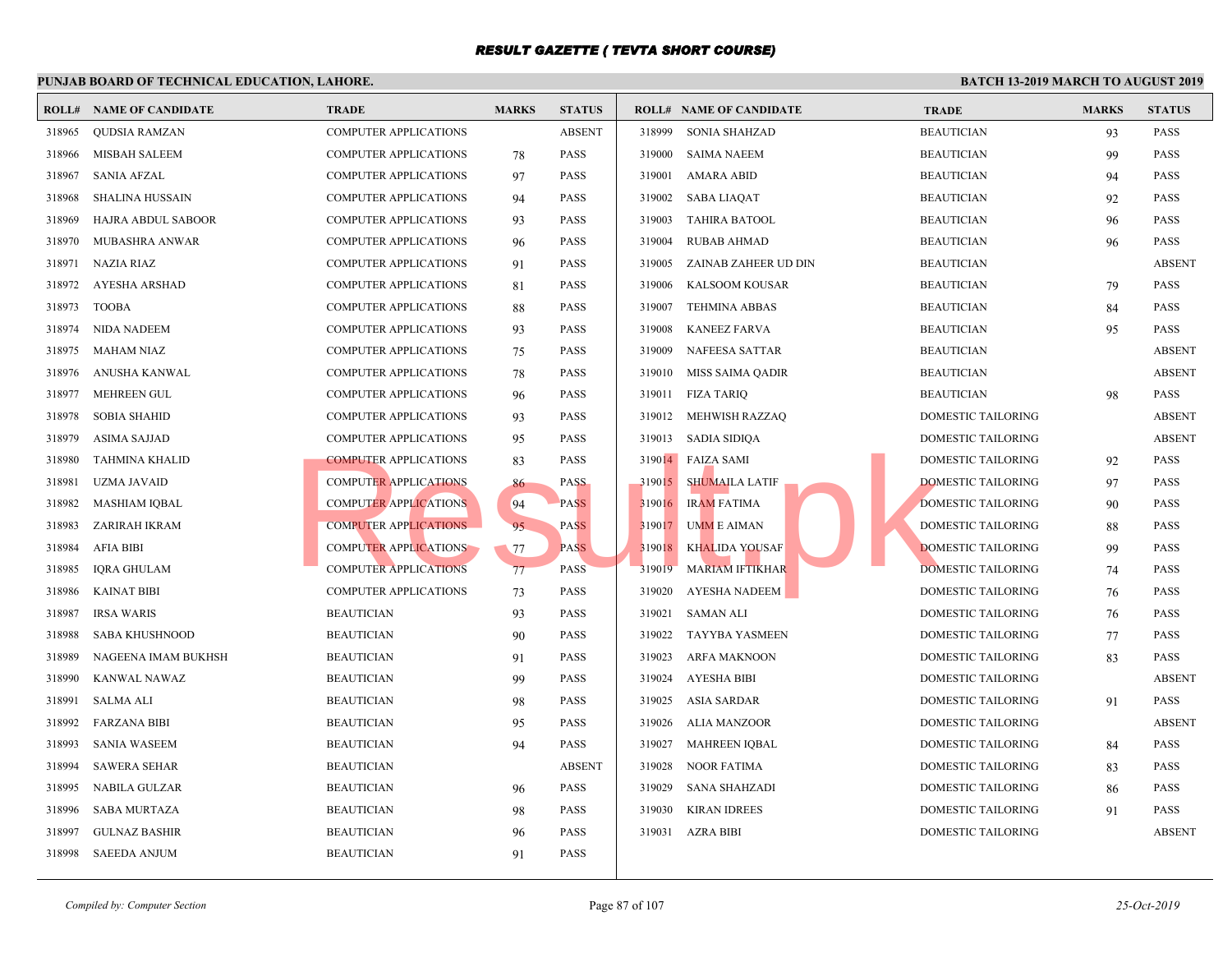|                  | <b>ROLL# NAME OF CANDIDATE</b>                                  | <b>TRADE</b>                 | <b>MARKS</b> | <b>STATUS</b> |        | <b>ROLL# NAME OF CANDIDATE</b> | <b>TRAL</b> |
|------------------|-----------------------------------------------------------------|------------------------------|--------------|---------------|--------|--------------------------------|-------------|
|                  | GOVERNMENT VOCATIONAL TRAINING INSTITUTE FOR WOMEN, KANAL ROAD, |                              |              |               | 319064 | <b>RABIA SHABEER</b>           | <b>BEAU</b> |
| <b>SADIQABAD</b> | 319032 KHADIJA ISMAIL                                           |                              |              | <b>PASS</b>   | 319065 | <b>NOSHIE PERVAIZ</b>          | <b>BEAU</b> |
|                  |                                                                 | <b>COMPUTER APPLICATIONS</b> | 95           |               | 319066 | <b>FAIZA ILAM DIN</b>          | <b>BEAU</b> |
| 319033           | FAKHRA KHALIL                                                   | <b>COMPUTER APPLICATIONS</b> |              | <b>ABSENT</b> | 319067 | <b>AREIJ JAVED</b>             | <b>BEAU</b> |
| 319034           | <b>NOOR FATIMA</b>                                              | <b>COMPUTER APPLICATIONS</b> | 93           | <b>PASS</b>   | 319068 | ANNA SALEEM                    | <b>BEAU</b> |
| 319035           | <b>ZEBA GHAFFAR</b>                                             | <b>COMPUTER APPLICATIONS</b> | 93           | <b>PASS</b>   | 319069 | <b>NIMRA ANWAR</b>             | <b>BEAU</b> |
| 319036           | <b>KAINAT AKBAR</b>                                             | <b>COMPUTER APPLICATIONS</b> | 91           | <b>PASS</b>   | 319070 | NAZIA NAWAZ                    | <b>BEAU</b> |
| 319037           | <b>FARIDA BANO</b>                                              | <b>COMPUTER APPLICATIONS</b> | 92           | <b>PASS</b>   | 319071 | <b>SHAHER BANO</b>             | <b>BEAU</b> |
| 319038           | <b>TABINDA YOUSAF</b>                                           | <b>COMPUTER APPLICATIONS</b> | 92           | <b>PASS</b>   | 319072 | SADIA LIQUAT                   | <b>BEAU</b> |
| 319039           | <b>ANUM BUSHRA</b>                                              | <b>COMPUTER APPLICATIONS</b> | 93           | <b>PASS</b>   | 319073 | AIMA KIRAN                     | <b>BEAU</b> |
| 319040           | <b>HUMAIRA NAEEM</b>                                            | <b>COMPUTER APPLICATIONS</b> | 93           | <b>PASS</b>   | 319074 | SEERAT FATIMA                  | <b>BEAU</b> |
| 319041           | MEHWISH SHAMS                                                   | <b>COMPUTER APPLICATIONS</b> | 91           | <b>PASS</b>   | 319075 | KAINAT KHALIQ                  | <b>BEAU</b> |
| 319042           | <b>SANIA JAVED</b>                                              | <b>COMPUTER APPLICATIONS</b> | 94           | <b>PASS</b>   | 319076 | <b>KIRAN ASLAM</b>             | <b>BEAU</b> |
| 319043           | <b>SABA HANIF</b>                                               | <b>COMPUTER APPLICATIONS</b> | 94           | <b>PASS</b>   | 319077 | SABAHAT AHSAN                  | <b>DOME</b> |
| 319044           | <b>AYESHA ZAFAR</b>                                             | <b>COMPUTER APPLICATIONS</b> | 93           | <b>PASS</b>   | 319078 | SHEHNAZ MANZOOR                | <b>DOME</b> |
| 319045           | <b>TOOBA ZAFAR</b>                                              | <b>COMPUTER APPLICATIONS</b> | 97           | <b>PASS</b>   | 319079 | <b>ASIFA PERVEEN</b>           | <b>DOME</b> |
| 319046           | PERVEEN NEHAL                                                   | <b>COMPUTER APPLICATIONS</b> | 83           | <b>PASS</b>   | 319080 | <b>ASIMA MUNEER</b>            | <b>DOME</b> |
| 319047           | ASIMA REHMAT                                                    | <b>COMPUTER APPLICATIONS</b> | 91           | <b>PASS</b>   | 319081 | <b>NAMAL ALI</b>               | <b>DOME</b> |
| 319048           | <b>UMMIRA QADIR</b>                                             | <b>COMPUTER APPLICATIONS</b> | 88           | <b>PASS</b>   | 319082 | <b>NIDA YOUNAS</b>             | <b>DOME</b> |
| 319049           | <b>MARIA MAQSOOD</b>                                            | <b>COMPUTER APPLICATIONS</b> | 92           | <b>PASS</b>   | 319083 | <b>SHUMAILA</b>                | <b>DOME</b> |
| 319050           | HAFIZA ZAHRA NASEEM                                             | <b>COMPUTER APPLICATIONS</b> | 91           | PASS.         | 319084 | <b>SIDRAH HUSSAIN</b>          | <b>DOME</b> |
| 319051           | <b>MARYAM ARSHAD</b>                                            | <b>COMPUTER APPLICATIONS</b> | 91           | <b>PASS</b>   | 319085 | <b>NASREEN AZHAR</b>           | <b>DOME</b> |
| 319052           | <b>SIDRA YOUNUS</b>                                             | <b>COMPUTER APPLICATIONS</b> | 95           | <b>PASS</b>   | 319086 | ZAINAB IMTIAZ                  | <b>DOME</b> |
| 319053           | KHIZRA YOUNUS                                                   | <b>COMPUTER APPLICATIONS</b> | 91           | <b>PASS</b>   | 319087 | <b>IQRA KHALID</b>             | <b>DOME</b> |
| 319054           | <b>HIRA AHMAD</b>                                               | <b>COMPUTER APPLICATIONS</b> |              | <b>ABSENT</b> | 319088 | <b>SADIA AZIZ</b>              | <b>DOME</b> |
| 319055           | UNSA ALI                                                        | <b>COMPUTER APPLICATIONS</b> |              | <b>ABSENT</b> | 319089 | <b>SANA SALEEM</b>             | <b>DOME</b> |
| 319056           | <b>NOOR E HIRA</b>                                              | <b>COMPUTER APPLICATIONS</b> | 93           | <b>PASS</b>   | 319090 | <b>PARVEEN</b>                 | <b>DOME</b> |
| 319057           | ASMA AMJAD                                                      | <b>BEAUTICIAN</b>            | 93           | PASS          | 319091 | <b>RAMZANA FAIZ</b>            | <b>DOME</b> |
| 319058           | SHAZIA KHADIM                                                   | <b>BEAUTICIAN</b>            | 84           | <b>PASS</b>   | 319092 | UMM E HABIBA AYOUB             | <b>DOME</b> |
| 319059           | NAJAM UL SAHAR                                                  | <b>BEAUTICIAN</b>            | 90           | <b>PASS</b>   | 319093 | <b>SHAMEM BIBI</b>             | <b>DOME</b> |
| 319060           | <b>AYESHA SALEEM</b>                                            | <b>BEAUTICIAN</b>            | 81           | <b>PASS</b>   | 319094 | <b>SEHRISH ABBAS</b>           | <b>DOME</b> |
| 319061           | <b>SADIA ASGHAR</b>                                             | <b>BEAUTICIAN</b>            | 84           | <b>PASS</b>   | 319095 | <b>MEHWISH ABBAS</b>           | <b>DOME</b> |
| 319062           | SAADAT UN NISA                                                  | <b>BEAUTICIAN</b>            | 85           | PASS          | 319096 |                                | <b>DOME</b> |
| 319063           | AYESHA AMJAD                                                    | <b>BEAUTICIAN</b>            | 88           | <b>PASS</b>   |        | <b>KANWAL MUNEER</b>           |             |
|                  |                                                                 |                              |              |               |        |                                |             |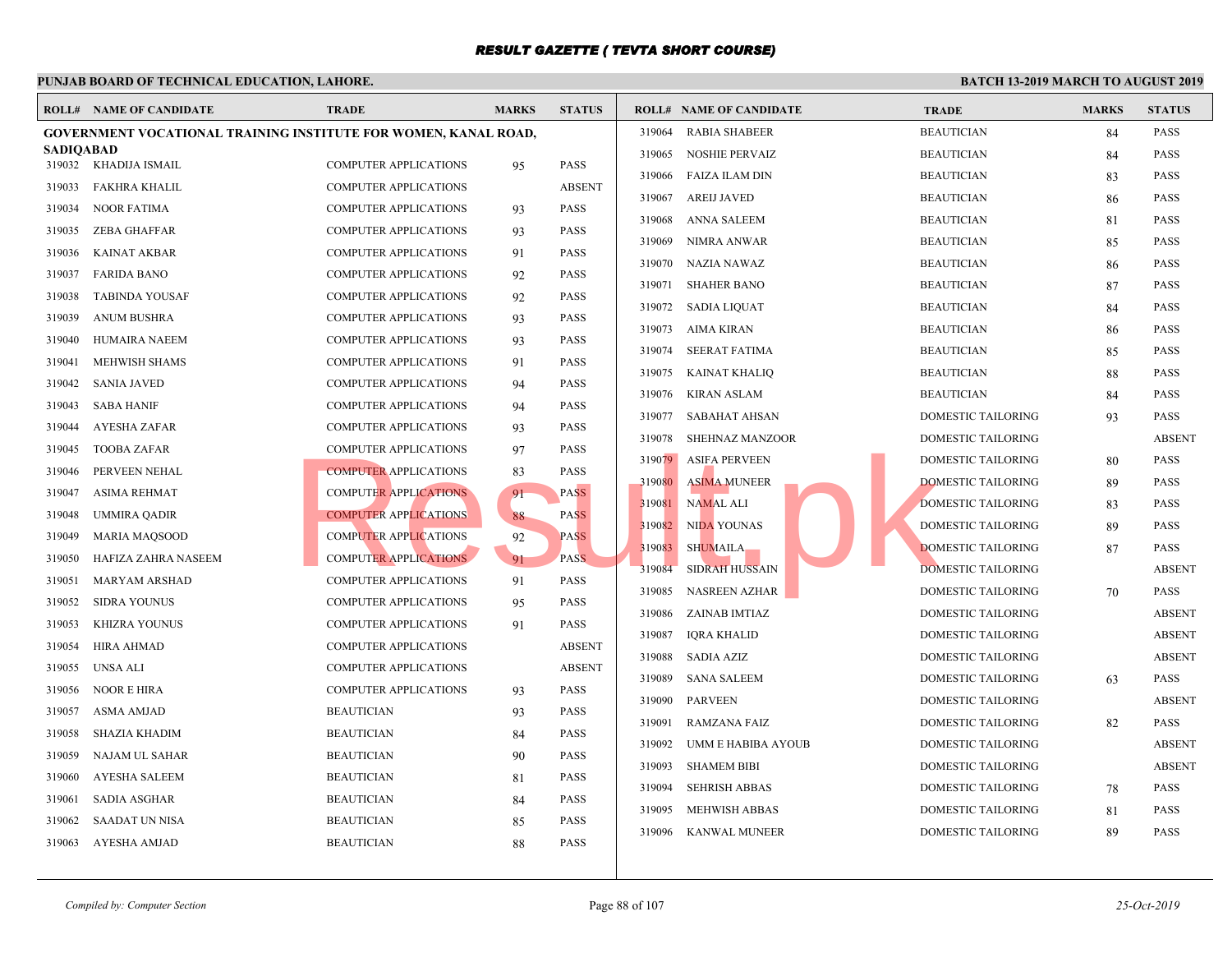|        | <b>ROLL# NAME OF CANDIDATE</b>                                          | <b>TRADE</b>              | <b>MARKS</b> | <b>STATUS</b> |        | <b>ROLL# NAME OF CANDIDATE</b> | <b>TRAL</b> |
|--------|-------------------------------------------------------------------------|---------------------------|--------------|---------------|--------|--------------------------------|-------------|
|        | PAKISTAN NAVY WOMEN ASSOCIATION TRAINING CENTRE, HEADQUARTER            |                           |              |               | 319128 | AROOJ KHURSHEED                | <b>BEAU</b> |
| 319097 | <b>COMMANDER NORTH, SECTOR E-8, ISLAMABAD</b><br>ROUBY KIRAN            | DOMESTIC TAILORING        |              | <b>ABSENT</b> | 319129 | <b>KINZA MEHMOOD</b>           | <b>BEAU</b> |
| 319098 | FAREEDA                                                                 | DOMESTIC TAILORING        | 96           | <b>PASS</b>   | 319130 | SHERISH HINA                   | <b>BEAU</b> |
| 319099 | <b>MAQUDDAS KHALIL</b>                                                  | DOMESTIC TAILORING        | 89           | <b>PASS</b>   | 319131 | KHOLA USMAN                    | <b>BEAU</b> |
| 319100 | <b>IQRA YOUNIS</b>                                                      | DOMESTIC TAILORING        | 94           | <b>PASS</b>   | 319132 | MAHAM YASEEN                   | <b>BEAU</b> |
|        |                                                                         | DOMESTIC TAILORING        |              | <b>PASS</b>   | 319133 | SHABINA SHAHBAZ                | <b>BEAU</b> |
| 319101 | NAYYAAR SHAHEEN                                                         |                           | 93           |               | 319134 | <b>ASIFA ANEES</b>             | <b>BEAU</b> |
| 319102 | SANIA ANWAR                                                             | DOMESTIC TAILORING        |              | <b>ABSENT</b> | 319135 | NOREEN IFTIKHAR                | <b>BEAU</b> |
| 319103 | <b>KOUSAR BIBI</b>                                                      | DOMESTIC TAILORING        | 94           | <b>PASS</b>   | 319136 | ALISHBA ABBAS                  | <b>BEAU</b> |
| 319104 | <b>ASMAT BIBI</b>                                                       | DOMESTIC TAILORING        | 93           | <b>PASS</b>   | 319137 | MADIHA ABID                    | <b>BEAU</b> |
| 319105 | ALEENA                                                                  | DOMESTIC TAILORING        | 93           | <b>PASS</b>   | 319138 | NOSHEEN                        | <b>BEAU</b> |
| 319106 | <b>MUNIBA SYED</b>                                                      | DOMESTIC TAILORING        |              | <b>ABSENT</b> | 319139 | AIMEN SALEEM                   | <b>BEAU</b> |
| 319107 | LUBNA                                                                   | DOMESTIC TAILORING        | 91           | <b>PASS</b>   | 319140 | LAIBA BIBI                     | <b>BEAU</b> |
| 319108 | AYESHA MARYAM                                                           | DOMESTIC TAILORING        |              | <b>ABSENT</b> | 319141 | RABIA ASHFAQ                   | <b>BEAU</b> |
| 319109 | <b>SAMINA NAZ</b>                                                       | DOMESTIC TAILORING        |              | <b>ABSENT</b> |        | 319142 MARIYA                  | <b>BEAU</b> |
| 319110 | <b>HIRA</b>                                                             | <b>DOMESTIC TAILORING</b> | 94           | <b>PASS</b>   |        | 319143 RABIA PARVEEN           | <b>BEAU</b> |
| 319111 | <b>SABA GUL</b>                                                         | <b>DOMESTIC TAILORING</b> | 88           | <b>PASS</b>   |        | 319144 ANAM AZIZ               | <b>BEAU</b> |
| 319112 | <b>SHAZIA PERVEEN</b>                                                   | <b>DOMESTIC TAILORING</b> |              | <b>ABSENT</b> |        | 319145 SIDRA EJAZ              | <b>BEAU</b> |
| 319113 | IQRA AFSAR                                                              | <b>DOMESTIC TAILORING</b> | 94           | <b>PASS</b>   | 319146 | <b>GUL E ZAHARA</b>            | <b>BEAU</b> |
| 319114 | <b>CHAN BIBI</b>                                                        | DOMESTIC TAILORING        | 90           | <b>PASS</b>   | 319147 | <b>HIRA NAEEM</b>              | <b>BEAU</b> |
| 319115 | MEMOONA QASIM                                                           | DOMESTIC TAILORING        |              | <b>ABSENT</b> | 319148 | MUQADDAS FAREEDA JAMSHAID      | <b>DOME</b> |
| 319116 | ROBINA KAUSAR                                                           | DOMESTIC TAILORING        |              | <b>ABSENT</b> | 319149 | HIRA REHMAN                    | <b>DOME</b> |
| 319117 | WARDA IMRAN                                                             | <b>DOMESTIC TAILORING</b> | 94           | <b>PASS</b>   | 319150 | FIZA WAHEED                    | <b>DOME</b> |
|        | <b>GOVERNMENT VOCATIONAL TRAINING INSTITUTE FOR WOMEN, 0/635 KARTAR</b> |                           |              |               | 319151 | SHIFA SHAHZAD                  | <b>DOME</b> |
|        | PURA, RAWALPINDI                                                        |                           |              |               | 319152 | HAJRA SHAHZAD                  | <b>DOME</b> |
|        | 319118 HINA AWAN                                                        | <b>DOMESTIC TAILORING</b> | 85           | <b>PASS</b>   |        |                                |             |
| 319119 | KAINAAT ANWAR                                                           | DOMESTIC TAILORING        | 91           | <b>PASS</b>   | 319153 | KHADIJA SHAHZAD                | <b>DOME</b> |
| 319120 | MALAIKA JAVAID                                                          | DOMESTIC TAILORING        | 94           | <b>PASS</b>   | 319154 | KULSOOM ABID GHATTHA           | <b>DOME</b> |
| 319121 | MAHAM                                                                   | <b>DOMESTIC TAILORING</b> | 91           | <b>PASS</b>   | 319155 | FEEZA MASKEEN AHMED            | <b>DOME</b> |
| 319122 | NAINA YOUNAS                                                            | <b>DOMESTIC TAILORING</b> |              | <b>ABSENT</b> | 319156 | AMNA AYUB                      | <b>DOME</b> |
| 319123 | SHAMSA KANWAL                                                           | <b>BEAUTICIAN</b>         | 98           | <b>PASS</b>   | 319157 | SAMINA RAMZAN                  | <b>DOME</b> |
| 319124 | IRFA BINT E NAEEM                                                       | <b>BEAUTICIAN</b>         | 75           | <b>PASS</b>   | 319158 | HIFZA ZAFAR                    | <b>DOME</b> |
| 319125 | FATIMA MALIK                                                            | <b>BEAUTICIAN</b>         |              | <b>ABSENT</b> | 319159 | HIRA IOBAL                     | <b>DOME</b> |
| 319126 | MEHER BUTT                                                              | <b>BEAUTICIAN</b>         | 89           | <b>PASS</b>   | 319160 | SALEHA ASIF                    | <b>DOME</b> |
| 319127 | HIRA REHMAN                                                             | <b>BEAUTICIAN</b>         | 88           | <b>PASS</b>   |        | 319161 NIMRA SHAKEEL           | <b>DOME</b> |
|        |                                                                         |                           |              |               |        |                                |             |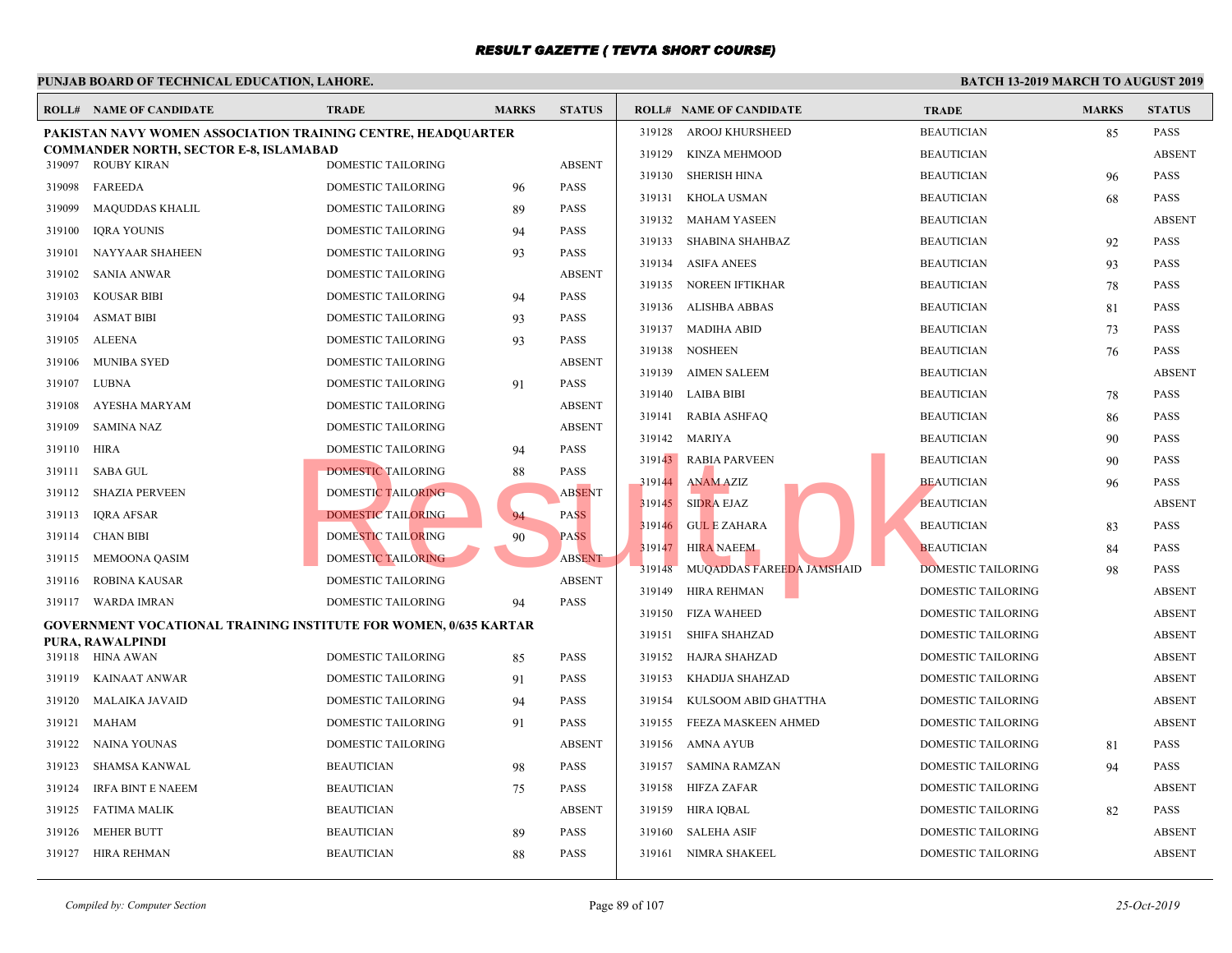|        | PUNJAB BOARD OF TECHNICAL EDUCATION, LAHORE.                          |                                                        |              |               |        |                                                    |                             |  |  |  |  |  |
|--------|-----------------------------------------------------------------------|--------------------------------------------------------|--------------|---------------|--------|----------------------------------------------------|-----------------------------|--|--|--|--|--|
|        | <b>ROLL# NAME OF CANDIDATE</b>                                        | <b>TRADE</b>                                           | <b>MARKS</b> | <b>STATUS</b> |        | <b>ROLL# NAME OF CANDIDATE</b>                     | <b>TRAL</b>                 |  |  |  |  |  |
| 319162 | <b>KANEEZ MUSTAFA</b>                                                 | <b>DOMESTIC TAILORING</b>                              |              | <b>ABSENT</b> | 319187 | KHALIDA SHAHEEN                                    | <b>INDUS</b>                |  |  |  |  |  |
| 319163 | HINA ASGHAR KHAN                                                      | DOMESTIC TAILORING                                     | 99           | <b>PASS</b>   |        |                                                    | <b>MACH</b>                 |  |  |  |  |  |
|        |                                                                       |                                                        |              |               | 319188 | <b>MOHSIN FAROOQ</b>                               | <b>INDUS</b>                |  |  |  |  |  |
| 319164 | MALAIKA SHERAZI                                                       | DOMESTIC TAILORING                                     |              | <b>ABSENT</b> |        |                                                    | <b>MACH</b>                 |  |  |  |  |  |
|        | <b>GOVT TECHNICAL TRAINING INSTITUE (W), DHOKE SYEDAN, RAWALPINDI</b> |                                                        |              |               |        | 319189 AYESHA JAVED                                | <b>INDUS</b><br><b>MACH</b> |  |  |  |  |  |
| 319165 | SHAMSHAD AMIN                                                         | <b>INDUSTRIAL STITCHING</b>                            | 82           | <b>PASS</b>   |        | <b>GOVT. TECHNICAL TRAINING CENTRE (MALE), NEA</b> |                             |  |  |  |  |  |
|        |                                                                       | <b>MACHINE OPERATOR</b>                                |              |               |        | ROAD KALLAR SYEDAN, RAWALPINDI                     |                             |  |  |  |  |  |
| 319166 | MUHAMMAD RIZWAN                                                       | <b>INDUSTRIAL STITCHING</b>                            | 84           | <b>PASS</b>   |        | 319190 HAMZA TARIO                                 | <b>ELECT</b>                |  |  |  |  |  |
|        |                                                                       | <b>MACHINE OPERATOR</b>                                |              |               |        |                                                    |                             |  |  |  |  |  |
| 319167 | <b>TAYYAB ISLAM</b>                                                   | <b>INDUSTRIAL STITCHING</b>                            |              | <b>ABSENT</b> | 319191 | <b>HUSNAIN JAVED</b>                               | <b>ELECT</b>                |  |  |  |  |  |
|        |                                                                       | <b>MACHINE OPERATOR</b>                                |              |               |        | 319192 RAHIM ARSHAD                                | <b>ELECT</b>                |  |  |  |  |  |
| 319168 | ANEELA FARZANA                                                        | INDUSTRIAL STITCHING                                   | 79           | <b>PASS</b>   | 319193 | HASSAN TALHA                                       | <b>ELECT</b>                |  |  |  |  |  |
|        |                                                                       | <b>MACHINE OPERATOR</b>                                |              |               |        |                                                    |                             |  |  |  |  |  |
| 319169 | <b>ADNAN ABBASI</b>                                                   | <b>INDUSTRIAL STITCHING</b><br><b>MACHINE OPERATOR</b> | 76           | <b>PASS</b>   | 319194 | <b>ASIM MEHMOOD</b>                                | <b>ELECT</b>                |  |  |  |  |  |
| 319170 | MUHAMMAD TASHFEEN AHMED                                               | <b>INDUSTRIAL STITCHING</b>                            | 87           | <b>PASS</b>   | 319195 | ADNAN MEHMOOD                                      | <b>ELECT</b>                |  |  |  |  |  |
|        | <b>KHAN</b>                                                           | <b>MACHINE OPERATOR</b>                                |              |               | 319196 | MUHAMMAD USMAN                                     | <b>ELECT</b>                |  |  |  |  |  |
| 319171 | <b>ZEESHAN SAEED</b>                                                  | <b>INDUSTRIAL STITCHING</b>                            | 77           | <b>PASS</b>   |        |                                                    |                             |  |  |  |  |  |
|        |                                                                       | <b>MACHINE OPERATOR</b>                                |              |               | 319197 | MUHAMMAD ALI                                       | <b>ELECT</b>                |  |  |  |  |  |
| 319172 | AYESHA ISHFAQ                                                         | <b>INDUSTRIAL STITCHING</b>                            | 87           | <b>PASS</b>   | 319198 | MUHAMMAD USMAN                                     | <b>ELECT</b>                |  |  |  |  |  |
|        |                                                                       | <b>MACHINE OPERATOR</b>                                |              |               | 319199 | NAJEED BARKAT                                      | <b>HVAC</b>                 |  |  |  |  |  |
| 319173 | <b>ADNAN AHMAD</b>                                                    | <b>INDUSTRIAL STITCHING</b>                            | 87           | <b>PASS</b>   |        |                                                    |                             |  |  |  |  |  |
|        |                                                                       | <b>MACHINE OPERATOR</b>                                |              |               | 319200 | ZEESHAN RAUF                                       | <b>HVAC</b>                 |  |  |  |  |  |
| 319174 | AYESHA HAMEED                                                         | <b>INDUSTRIAL STITCHING</b><br><b>MACHINE OPERATOR</b> | 85           | <b>PASS</b>   | 319201 | <b>SIBGHAT ALLAH</b>                               | <b>HVAC</b>                 |  |  |  |  |  |
| 319175 | MUHAMMAD NOHMAN FAZAL                                                 | <b>INDUSTRIAL STITCHING</b>                            | 79           | <b>PASS</b>   | 319202 | MUHAMMAD TAYYAB                                    | <b>HVAC</b>                 |  |  |  |  |  |
|        |                                                                       | <b>MACHINE OPERATOR</b>                                |              |               |        |                                                    |                             |  |  |  |  |  |
| 319176 | <b>NASIR HUSSAIN</b>                                                  | <b>INDUSTRIAL STITCHING</b>                            | 84           | <b>PASS</b>   | 319203 | SHEHRYAR IQBAL                                     | <b>HVAC</b>                 |  |  |  |  |  |
|        |                                                                       | <b>MACHINE OPERATOR</b>                                |              |               | 319204 | <b>MUHAMMAD KASHIF</b>                             | <b>HVAC</b>                 |  |  |  |  |  |
| 319177 | MUHAMMAD HAMZA                                                        | <b>INDUSTRIAL STITCHING</b>                            | 82           | <b>PASS</b>   | 319205 | <b>UBBAID ALI</b>                                  | <b>COMP</b>                 |  |  |  |  |  |
|        |                                                                       | <b>MACHINE OPERATOR</b>                                |              |               |        |                                                    |                             |  |  |  |  |  |
| 319178 | MEHMOOD AKHTAR BUT                                                    | <b>INDUSTRIAL STITCHING</b>                            | 80           | <b>PASS</b>   | 319206 | MUHAMMAD HASNAIN                                   | <b>COMP</b>                 |  |  |  |  |  |
|        |                                                                       | <b>MACHINE OPERATOR</b>                                |              |               | 319207 | UMAIR ALI                                          | <b>COMP</b>                 |  |  |  |  |  |
| 319179 | SAIMA ZAFFAR                                                          | <b>INDUSTRIAL STITCHING</b><br><b>MACHINE OPERATOR</b> | 91           | <b>PASS</b>   | 319208 | MUNEEB BIN KHALID                                  | <b>COMP</b>                 |  |  |  |  |  |
| 319180 | USMAN ALI                                                             | <b>INDUSTRIAL STITCHING</b>                            | 85           | <b>PASS</b>   |        |                                                    |                             |  |  |  |  |  |
|        |                                                                       | <b>MACHINE OPERATOR</b>                                |              |               | 319209 | SHEIKH MATEEN AHMED                                | <b>COMP</b>                 |  |  |  |  |  |
| 319181 | <b>TASLEEM NUSRAT</b>                                                 | <b>INDUSTRIAL STITCHING</b>                            | 85           | <b>PASS</b>   | 319210 | HUSNAIN ASHFAQ                                     | <b>COMP</b>                 |  |  |  |  |  |
|        |                                                                       | <b>MACHINE OPERATOR</b>                                |              |               | 319211 | MIRZA SHABAN QADEER                                | <b>COMP</b>                 |  |  |  |  |  |
| 319182 | <b>IQRA KHANUM</b>                                                    | <b>INDUSTRIAL STITCHING</b>                            | 80           | <b>PASS</b>   |        |                                                    |                             |  |  |  |  |  |
|        |                                                                       | MACHINE OPERATOR                                       |              |               |        | 319212 TAIMOOR AZHAR                               | <b>COMP</b>                 |  |  |  |  |  |
| 319183 | <b>GHAZALA AMIN</b>                                                   | <b>INDUSTRIAL STITCHING</b>                            | 81           | <b>PASS</b>   |        | 319213 MUHAMMAD IMRAN                              | <b>COMP</b>                 |  |  |  |  |  |
|        |                                                                       | <b>MACHINE OPERATOR</b>                                |              |               | 319214 |                                                    | <b>COMP</b>                 |  |  |  |  |  |
| 319184 | ADNAN KHAN                                                            | <b>INDUSTRIAL STITCHING</b><br><b>MACHINE OPERATOR</b> | 88           | <b>PASS</b>   |        | <b>QAZI ABDUL BASIT</b>                            |                             |  |  |  |  |  |
| 319185 | HAMMAD                                                                | <b>INDUSTRIAL STITCHING</b>                            | 77           | <b>PASS</b>   |        | 319215 ABDUL WADOOD                                | <b>COMP</b>                 |  |  |  |  |  |
|        |                                                                       | <b>MACHINE OPERATOR</b>                                |              |               | 319216 | MUHAMMAD HUSNAIN ALI                               | <b>COMP</b>                 |  |  |  |  |  |
|        | 319186 NAILA ZAREEN                                                   | <b>INDUSTRIAL STITCHING</b>                            |              | <b>ABSENT</b> |        | 319217 MUHAMMAD ZEESHAN                            | <b>COMP</b>                 |  |  |  |  |  |
|        |                                                                       | <b>MACHINE OPERATOR</b>                                |              |               |        |                                                    |                             |  |  |  |  |  |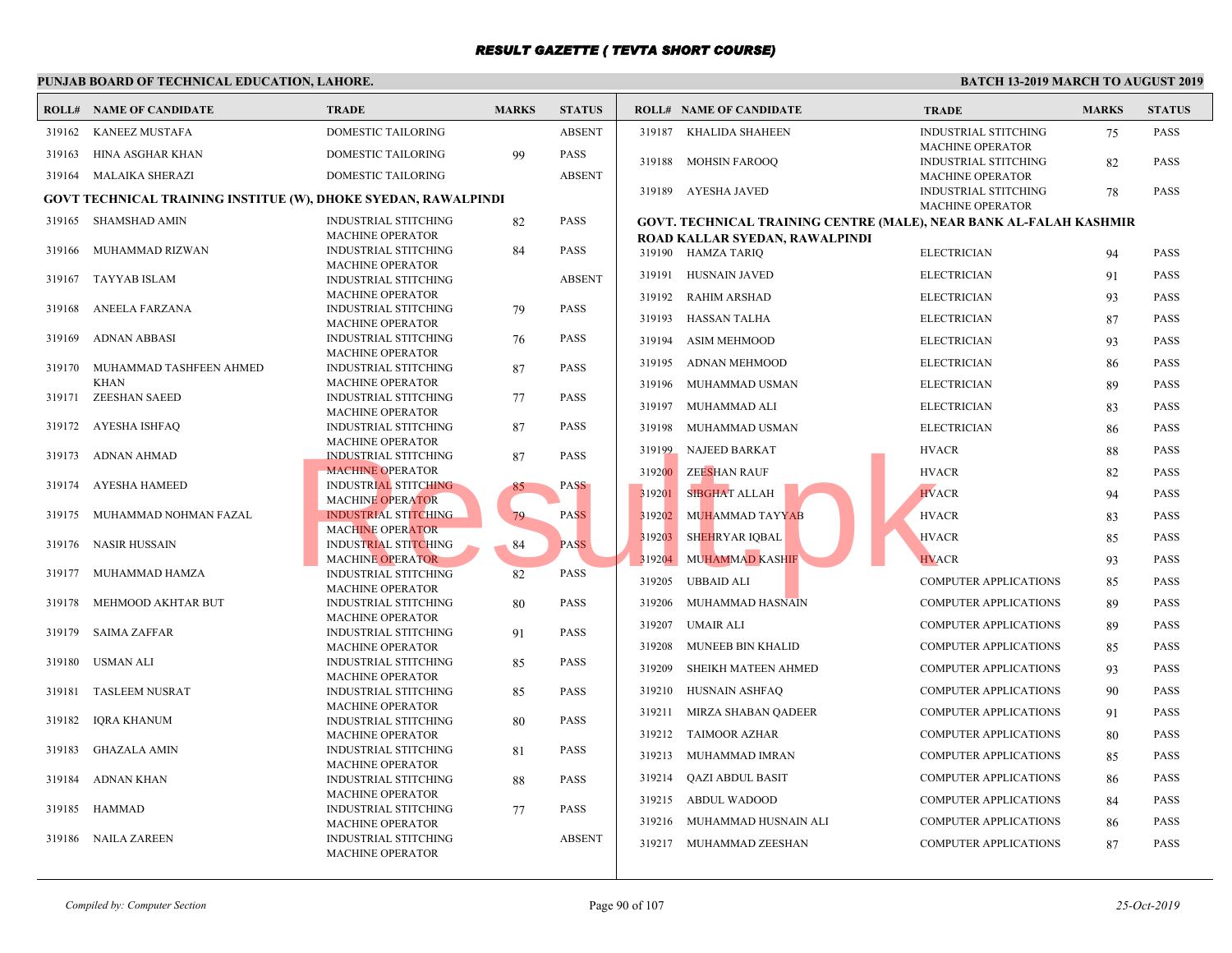|              | <b>ROLL# NAME OF CANDIDATE</b>                                     | TRADE                        | <b>MARKS</b> | <b>STATUS</b> |        | <b>ROLL# NAME OF CANDIDATE</b>                     | <b>TRAL</b> |
|--------------|--------------------------------------------------------------------|------------------------------|--------------|---------------|--------|----------------------------------------------------|-------------|
| 319218       | MUHAMMAD UMER                                                      | <b>COMPUTER APPLICATIONS</b> | 82           | <b>PASS</b>   | 319249 | AFIFA FAROOQ                                       | <b>DOME</b> |
| 319219       | BAKHTAWAR ALI HAIDAR                                               | <b>COMPUTER APPLICATIONS</b> | 86           | <b>PASS</b>   | 319250 | <b>AQEELA SHAHEEN</b>                              | <b>DOME</b> |
| 319220       | <b>SALAR TASLEEM MIRZA</b>                                         | <b>COMPUTER APPLICATIONS</b> | 90           | <b>PASS</b>   | 319251 | <b>AMBER JAVEED BHATTI</b>                         | <b>DOME</b> |
| 319221       | <b>USMAN MUNIR</b>                                                 | <b>COMPUTER APPLICATIONS</b> | 87           | <b>PASS</b>   | 319252 | NAZIA RAZAQ                                        | <b>DOME</b> |
| 319222       | ROSHAN ALI                                                         | <b>COMPUTER APPLICATIONS</b> | 82           | <b>PASS</b>   | 319253 | <b>SAMAN SHAHZADI</b>                              | <b>DOME</b> |
|              | TROOPS FAMILY WELFARE CENTRE III, SECOND BRIGADE WESTRIDGE II,     |                              |              |               | 319254 | <b>ANILA AHSAN</b>                                 | <b>DOME</b> |
| RAWALPINDI   |                                                                    |                              |              |               | 319255 | <b>KAINAT PERVAIZ</b>                              | <b>DOME</b> |
|              | 319223 RIMSHA MALIK                                                | <b>DOMESTIC TAILORING</b>    | 87           | <b>PASS</b>   | 319256 | FAIZA HUSSAIN                                      | <b>DOME</b> |
| 319224       | <b>RIZWANA SHAHEEN</b>                                             | DOMESTIC TAILORING           | 89           | <b>PASS</b>   | 319257 | <b>SAMINA BIBI</b>                                 | <b>DOME</b> |
| 319225       | ZARTASHIA RAVAID                                                   | DOMESTIC TAILORING           | 93           | <b>PASS</b>   | 319258 | ISRA KANWAL                                        | <b>DOME</b> |
| 319226       | HIFSA AMJAD                                                        | DOMESTIC TAILORING           | 92           | <b>PASS</b>   |        | 319259 SADIA YASMEEN                               | <b>DOME</b> |
| 319227       | RABIA IJAZ                                                         | DOMESTIC TAILORING           |              | <b>ABSENT</b> |        | <b>TROOPS FAMILY WELFARE CENTRE, 158-AIR DEFEI</b> |             |
| 319228       | KHUDIJA NOUREEN                                                    | DOMESTIC TAILORING           | 79           | <b>PASS</b>   |        | CAMP,, RAWALPINDI CANTT                            |             |
| 319229       | <b>KIRAN IKHLAQ</b>                                                | DOMESTIC TAILORING           |              | <b>ABSENT</b> |        | 319260 FAZILA IRFAN                                | <b>DOME</b> |
| 319230       | <b>TANVEER JAN</b>                                                 | DOMESTIC TAILORING           | 95           | <b>PASS</b>   | 319261 | RUKHSANA NAWAZ                                     | <b>DOME</b> |
| 319231       | MAH JABEEN NAAZ                                                    | <b>DOMESTIC TAILORING</b>    | 87           | <b>PASS</b>   |        | 319262 NAZMA BATOOL                                | <b>DOME</b> |
| 319232       | <b>SIDRA BATOOL</b>                                                | <b>FASHION DESIGN</b>        | 99           | <b>PASS</b>   | 319263 | <b>SABA NAZ</b>                                    | <b>DOME</b> |
| 319233       | <b>IORA AZHAR</b>                                                  | <b>FASHION DESIGN</b>        | 95           | <b>PASS</b>   | 319264 | <b>ABIDA PERVEEN</b>                               | <b>DOME</b> |
| 319234       | KAINAT                                                             | <b>FASHION DESIGN</b>        | 97           | <b>PASS</b>   | 319265 | <b>NAZISH KHALID</b>                               | <b>COMP</b> |
| 319235       | <b>SADAF MUSHTAQ</b>                                               | <b>FASHION DESIGN</b>        | 97           | <b>PASS</b>   | 319266 | <b>UZMA SHAHEEN</b>                                | <b>COMP</b> |
|              | 319236 ZUNAIRA KHALID                                              | <b>FASHION DESIGN</b>        | 97           | PASS.         |        | 319267 ANEELA KANWAL                               | <b>COMP</b> |
|              | INDUSTRIAL HOME, 495 ENGINEERING GROUP (FWO) CHAK LALA, RAWALPINDI |                              |              |               |        | <b>CHICHAWATNI COLLEGE OF TECHNOLOGY, BUREY</b>    |             |
| <b>CANTT</b> |                                                                    |                              |              |               |        | HAYATABAD COLONY,, CHICHAWATNI                     |             |
| 319237       | SADIA RIAZ                                                         | <b>DOMESTIC TAILORING</b>    |              | <b>ABSENT</b> |        | 319268 USAMA BIN ZAHID                             | AUTO        |
| 319238       | ANIQA QADAR                                                        | <b>DOMESTIC TAILORING</b>    | 93           | <b>PASS</b>   | 319269 | MUHAMMAD USMAN                                     | <b>AUTO</b> |
| 319239       | KAINAT WASEEM                                                      | DOMESTIC TAILORING           |              | <b>ABSENT</b> | 319270 | ALI AKBAR                                          | <b>AUTO</b> |
| 319240       | HOLA INKASAR FATIMA                                                | DOMESTIC TAILORING           | 84           | <b>PASS</b>   | 319271 | HAMMAD NASIR                                       | <b>AUTO</b> |
| 319241       | <b>HINA MEHMOOD</b>                                                | DOMESTIC TAILORING           | 85           | <b>PASS</b>   | 319272 | MUDASSAR ALI                                       | <b>AUTO</b> |
| 319242       | AYESHA TAHIR                                                       | DOMESTIC TAILORING           | 92           | <b>PASS</b>   |        | 319273 RAHAT SHABIR                                | <b>AUTO</b> |
| 319243       | <b>SAIMA BIBI</b>                                                  | DOMESTIC TAILORING           |              | <b>ABSENT</b> |        | <b>GOVERNMENT COLLEGE OF COMMERCE, G.T ROAL</b>    |             |
| 319244       | <b>SABIHA SAMREEN</b>                                              | DOMESTIC TAILORING           | 78           | <b>PASS</b>   |        | 319274 AYESHA AZHAR                                | <b>COMP</b> |
| 319245       | <b>RIMSHA ASLAM</b>                                                | DOMESTIC TAILORING           | 77           | <b>PASS</b>   | 319275 | <b>HINA NOOR</b>                                   | <b>COMP</b> |
| 319246       | <b>NOOR UL SABA</b>                                                | DOMESTIC TAILORING           | 81           | <b>PASS</b>   | 319276 | FARAH                                              | <b>COMP</b> |
| 319247       | NAJEEBA ZAFAR                                                      | <b>DOMESTIC TAILORING</b>    | 90           | <b>PASS</b>   | 319277 | MARIA IOBAL                                        | <b>COMP</b> |
|              | 319248 AROOJ JAMEEL                                                | <b>DOMESTIC TAILORING</b>    |              | <b>ABSENT</b> | 319278 | <b>SONIA PERVEEN</b>                               | <b>COMP</b> |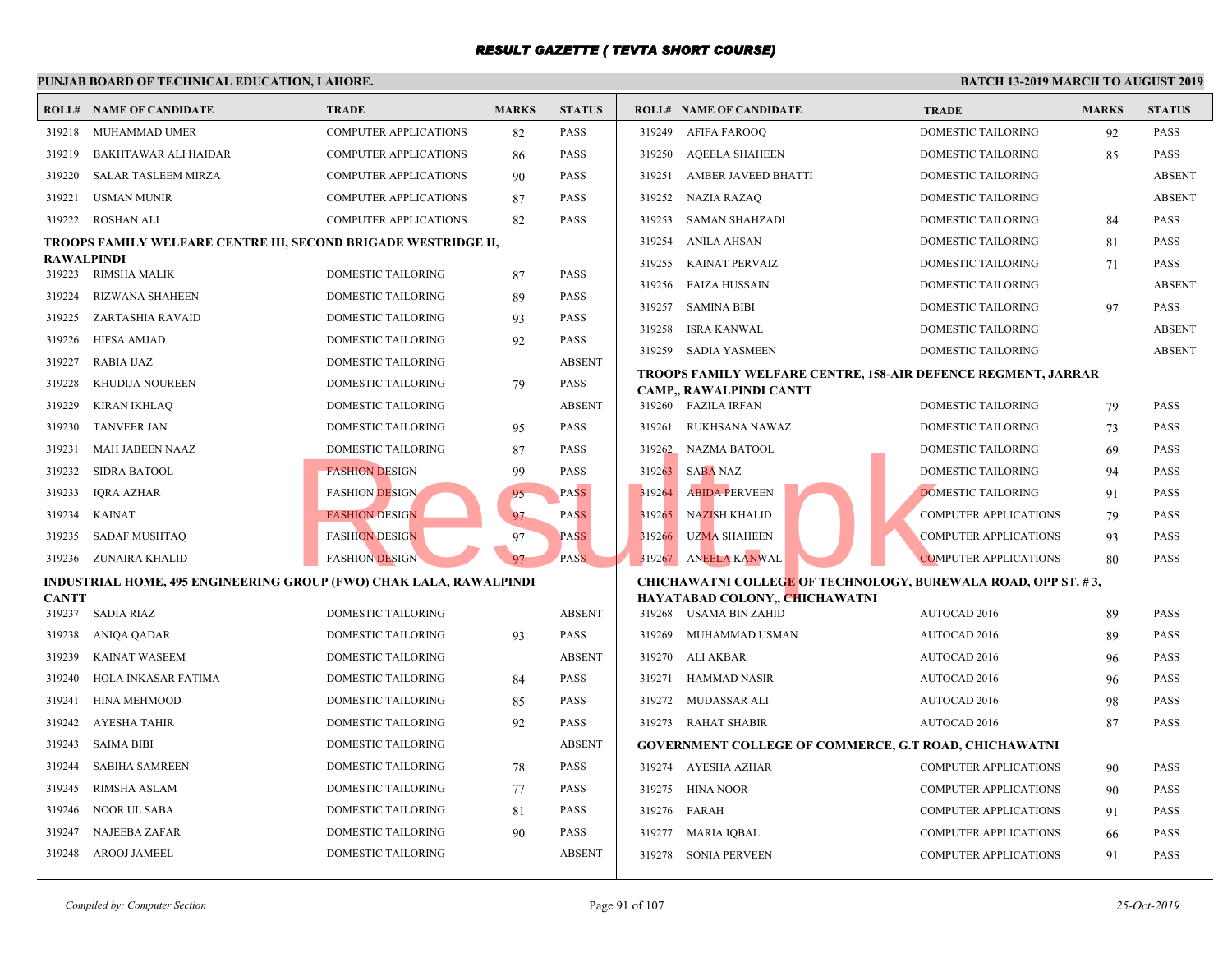|        | <b>ROLL# NAME OF CANDIDATE</b> | <b>TRADE</b>                 | <b>MARKS</b> | <b>STATUS</b> |        | <b>ROLL# NAME OF CANDIDATE</b>                                 | <b>TRAL</b> |
|--------|--------------------------------|------------------------------|--------------|---------------|--------|----------------------------------------------------------------|-------------|
| 319279 | <b>MARYUM NOOR</b>             | <b>COMPUTER APPLICATIONS</b> | 92           | <b>PASS</b>   | 319313 | AHMAD HASSAN                                                   | <b>COMP</b> |
| 319280 | SYED AHTISHAM SHABBIR          | <b>COMPUTER APPLICATIONS</b> | 88           | <b>PASS</b>   | 319314 | MUHAMMAD USMAN                                                 | <b>COMP</b> |
| 319281 | <b>IBTISAAM ILAAHI</b>         | <b>COMPUTER APPLICATIONS</b> | 93           | <b>PASS</b>   | 319315 | MUHAMMAD YOUNAS                                                | COMP        |
| 319282 | <b>TAIMOOR NAEEM</b>           | <b>COMPUTER APPLICATIONS</b> | 79           | <b>PASS</b>   | 319316 | TAJAMMAL HUSSAIN                                               | <b>COMP</b> |
| 319283 | RANA ABDUL MOIZ KHAN           | <b>COMPUTER APPLICATIONS</b> | 86           | <b>PASS</b>   | 319317 | <b>AWAIS JAVED</b>                                             | COMP        |
| 319284 | <b>AHMAD ALI</b>               | <b>COMPUTER APPLICATIONS</b> | 86           | <b>PASS</b>   | 319318 | <b>SUMEET</b>                                                  | <b>COMP</b> |
| 319285 | MUHAMMAD RIZWAN                | <b>COMPUTER APPLICATIONS</b> | 86           | <b>PASS</b>   | 319319 | HAJI MUBBSHAR                                                  | <b>COMP</b> |
| 319286 | HUSSNAIN MAQSOOD               | <b>COMPUTER APPLICATIONS</b> | 81           | <b>PASS</b>   |        | GOVT VOCATIONAL TRAINING INSTITUE FOR WOM                      |             |
| 319287 | SYED SHAH ZAMAN MEERAN         | <b>COMPUTER APPLICATIONS</b> | 81           | <b>PASS</b>   |        | <b>CHICHAWATNI</b>                                             |             |
| 319288 | MUHAMMAD AKMAL                 | <b>COMPUTER APPLICATIONS</b> |              | <b>ABSENT</b> |        | 319320 SIDRA FAROOQ                                            | <b>BEAU</b> |
| 319289 | MUHAMMAD FAIZAN                | <b>COMPUTER APPLICATIONS</b> | 87           | <b>PASS</b>   | 319321 | HIRA LIAQAT                                                    | <b>BEAU</b> |
| 319290 | ASAD UR REHMAN                 | <b>COMPUTER APPLICATIONS</b> | 83           | <b>PASS</b>   | 319322 | <b>RIDA MAQBOOL</b>                                            | <b>BEAU</b> |
| 319291 | MUHAMMAD MUSTANSAR             | <b>COMPUTER APPLICATIONS</b> | 83           | <b>PASS</b>   | 319323 | <b>IQRA NASEEM</b>                                             | <b>BEAU</b> |
| 319292 | NASRULLAH                      | <b>COMPUTER APPLICATIONS</b> | 82           | <b>PASS</b>   | 319324 | ZANIB BAIGUM                                                   | <b>BEAU</b> |
| 319293 | <b>QASIAR ALI</b>              | <b>COMPUTER APPLICATIONS</b> |              | <b>ABSENT</b> | 319325 | IQRA HANIF                                                     | <b>BEAU</b> |
| 319294 | MUHAMMAD HANNAAN ASHRAF        | <b>COMPUTER APPLICATIONS</b> | 86           | <b>PASS</b>   | 319326 | HIRA ZAFAR                                                     | <b>BEAU</b> |
| 319295 | MUHAMMAD BILAL                 | <b>COMPUTER APPLICATIONS</b> | 86           | <b>PASS</b>   | 319327 | <b>SIDRA SEHAR</b>                                             | <b>BEAU</b> |
| 319296 | <b>SIAM ASHRAF</b>             | <b>COMPUTER APPLICATIONS</b> |              | <b>ABSENT</b> | 319328 | <b>AFSHAN NAGAIR</b>                                           | <b>BEAU</b> |
| 319297 | <b>MUHAMMAD ASIF</b>           | <b>COMPUTER APPLICATIONS</b> | 84           | <b>PASS</b>   | 319329 | <b>SHAGUFTA ARSHAD</b>                                         | <b>BEAU</b> |
| 319298 | <b>SAQLAIN ALI</b>             | <b>COMPUTER APPLICATIONS</b> | 75           | <b>PASS</b>   | 319330 | <b>SAFINA KOUSAR</b>                                           | <b>BEAU</b> |
| 319299 | WAQAR ASLAM                    | <b>COMPUTER APPLICATIONS</b> | 85           | <b>PASS</b>   | 319331 | <b>AMINA SALEEM</b>                                            | <b>BEAU</b> |
| 319300 | MUHAMMAD ALI MEHBOOB           | COMPUTER APPLICATIONS        | 87           | <b>PASS</b>   | 319332 | HUMAIRA BASHIR                                                 | <b>BEAU</b> |
| 319301 | <b>NAVEED IQBAL</b>            | <b>COMPUTER APPLICATIONS</b> | 80           | <b>PASS</b>   | 319333 | <b>MEMOONA SHER</b>                                            | <b>BEAU</b> |
| 319302 | <b>BILAL MUHAMMAD</b>          | <b>COMPUTER APPLICATIONS</b> | 87           | <b>PASS</b>   | 319334 | <b>IQRA LATIF</b>                                              | <b>BEAU</b> |
| 319303 | <b>QUBA AKRAM</b>              | COMPUTER APPLICATIONS        | 90           | <b>PASS</b>   | 319335 | ANEETA NAWAZ                                                   | <b>BEAU</b> |
| 319304 | <b>MARYAM NISAR</b>            | <b>COMPUTER APPLICATIONS</b> | 92           | <b>PASS</b>   | 319336 | <b>SHAMIM AKHTAR</b>                                           | <b>BEAU</b> |
| 319305 | <b>FARIHA AMEEN</b>            | <b>COMPUTER APPLICATIONS</b> | 89           | <b>PASS</b>   | 319337 | <b>SANA MANZOOR</b>                                            | <b>BEAU</b> |
| 319306 | <b>GULNAZ SARWER</b>           | <b>COMPUTER APPLICATIONS</b> | 84           | <b>PASS</b>   | 319338 | ALEENA                                                         | <b>BEAU</b> |
| 319307 | RIMSHA SARWAR                  | <b>COMPUTER APPLICATIONS</b> | 90           | <b>PASS</b>   | 319339 | HOOR UL AIN                                                    | <b>BEAU</b> |
| 319308 | <b>JAVERIA TABASSUM</b>        | <b>COMPUTER APPLICATIONS</b> | 85           | <b>PASS</b>   |        | <b>GOVERNMENT VOCATIONAL TRAINING INSTITUTE</b>                |             |
| 319309 | <b>AANAM AYUB</b>              | <b>COMPUTER APPLICATIONS</b> | 86           | <b>PASS</b>   |        | NEAR GOVT. URBAN AREA HIGH SCHOOL, SAHIWA<br>319340 FAIZA ALAM | <b>DOME</b> |
| 319310 | AHMAD ESSAM SAQIB              | <b>COMPUTER APPLICATIONS</b> | 87           | <b>PASS</b>   | 319341 | MOMAL YOUNAS                                                   | <b>DOME</b> |
| 319311 | ANWAR HUSSAIN                  | <b>COMPUTER APPLICATIONS</b> | 86           | <b>PASS</b>   | 319342 | RAHILA MAQBOOL                                                 | <b>DOME</b> |
|        | 319312 MUHAMMAD UMAIR          | COMPUTER APPLICATIONS        |              | <b>ABSENT</b> | 319343 | <b>IRAM ZAHOOR</b>                                             | <b>DOME</b> |
|        |                                |                              |              |               |        |                                                                |             |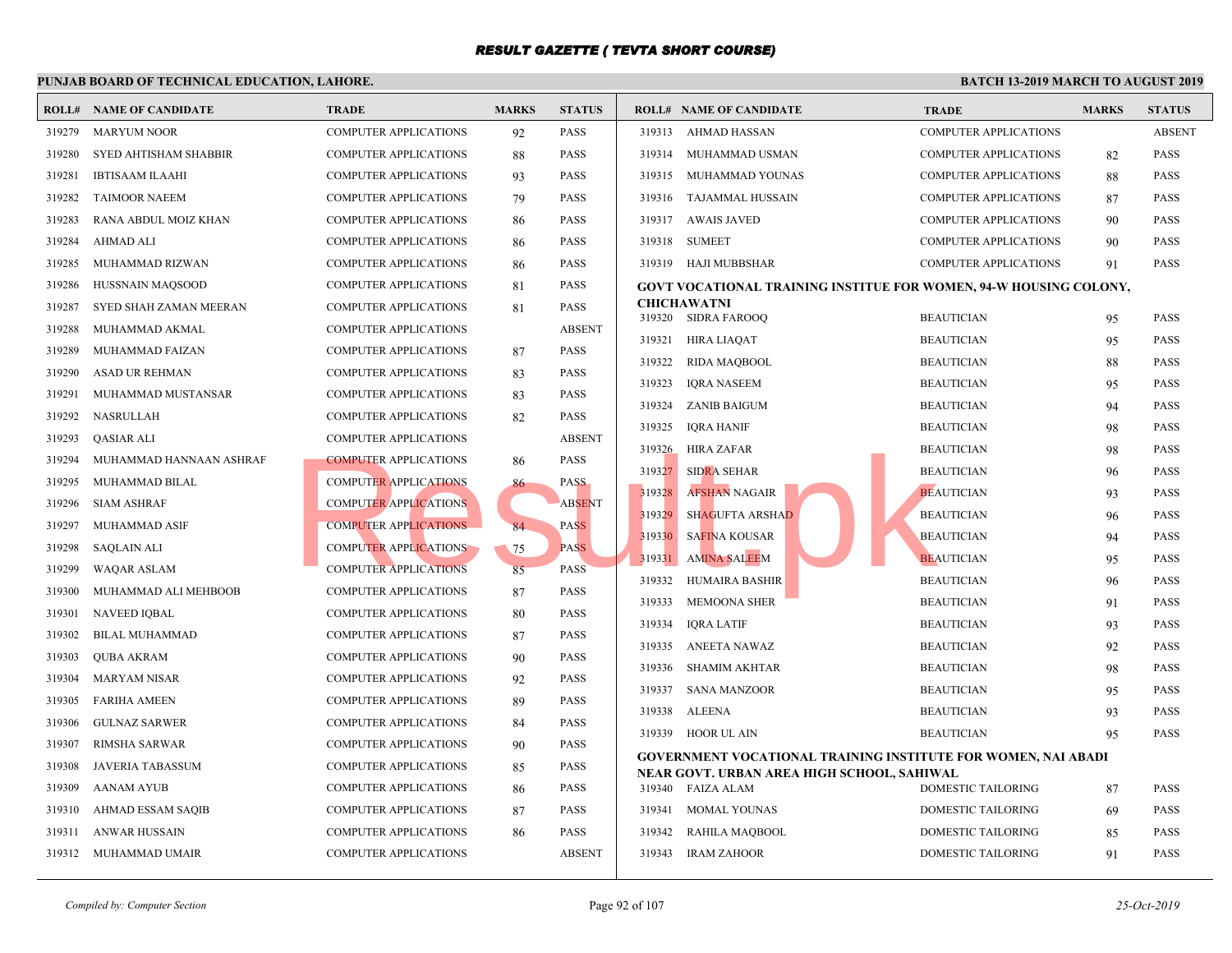|        | <b>ROLL# NAME OF CANDIDATE</b> | <b>TRADE</b>              | <b>MARKS</b> | <b>STATUS</b> |        | <b>ROLL# NAME OF CANDIDATE</b>                    | <b>TRAL</b> |
|--------|--------------------------------|---------------------------|--------------|---------------|--------|---------------------------------------------------|-------------|
| 319344 | <b>HAFSA NOOR</b>              | DOMESTIC TAILORING        | 64           | <b>PASS</b>   |        | 319378 MUQADDAS SEHAR                             | <b>BEAU</b> |
| 319345 | <b>SANA JAFAR</b>              | DOMESTIC TAILORING        | 88           | <b>PASS</b>   | 319379 | <b>SUNBAL TABASSUM</b>                            | <b>BEAU</b> |
| 319346 | <b>MARIAM AKHTAR</b>           | DOMESTIC TAILORING        | 91           | <b>PASS</b>   | 319380 | HIBA AKRAM                                        | <b>BEAU</b> |
| 319347 | RIMSHA                         | DOMESTIC TAILORING        | 87           | <b>PASS</b>   | 319381 | <b>SHAHREEN</b>                                   | <b>BEAU</b> |
| 319348 | MALAIKA                        | DOMESTIC TAILORING        | 93           | <b>PASS</b>   | 319382 | AMMARA ASLAM                                      | <b>BEAU</b> |
| 319349 | MAROOSHA                       | DOMESTIC TAILORING        | 91           | <b>PASS</b>   | 319383 | KAYNAT GUL                                        | <b>BEAU</b> |
| 319350 | MEMOONA SHAFQAT                | DOMESTIC TAILORING        | 69           | <b>PASS</b>   | 319384 | <b>CHAMAN SARWAR</b>                              | <b>BEAU</b> |
| 319351 | <b>MISBAH SADIA</b>            | DOMESTIC TAILORING        | 93           | <b>PASS</b>   | 319385 | <b>AMNA MANZOOR</b>                               | <b>BEAU</b> |
| 319352 | <b>AQSA HAMEED</b>             | DOMESTIC TAILORING        | 92           | <b>PASS</b>   | 319386 | AQSA BUKHARI                                      | <b>BEAU</b> |
| 319353 | NAZIA GHAFOOR                  | DOMESTIC TAILORING        | 74           | <b>PASS</b>   | 319387 | HUMAIRA ALI MUHAMMAD FARIDI                       | <b>BEAU</b> |
| 319354 | <b>IRAM SHEHZADI</b>           | DOMESTIC TAILORING        | 78           | <b>PASS</b>   | 319388 | DUAA FATIMA                                       | <b>BEAU</b> |
| 319355 | LAIBA FIAZ                     | DOMESTIC TAILORING        | 72           | <b>PASS</b>   | 319389 | <b>TANIA JAMIL</b>                                | <b>BEAU</b> |
| 319356 | ZAHRA BATOOL                   | DOMESTIC TAILORING        | 68           | <b>PASS</b>   | 319390 | <b>RIFFAT</b>                                     | <b>COMP</b> |
| 319357 | <b>RABIA SHAFIQ</b>            | DOMESTIC TAILORING        | 93           | <b>PASS</b>   | 319391 | <b>ULFAT</b>                                      | <b>COMP</b> |
| 319358 | ZUNERA YASEEN                  | DOMESTIC TAILORING        | 92           | <b>PASS</b>   | 319392 | <b>IRAM AFZAL</b>                                 | <b>COMP</b> |
| 319359 | TAYYABA AMIN                   | DOMESTIC TAILORING        | 91           | PASS          |        | 319393 SYEDA SAIMA HAMID                          | <b>COMP</b> |
| 319360 | AMNA IBRAHIM                   | DOMESTIC TAILORING        | 95           | <b>PASS</b>   | 319394 | <b>IRSA NIDA</b>                                  | <b>COMP</b> |
| 319361 | <b>RABIA MARYAM</b>            | DOMESTIC TAILORING        | 94           | <b>PASS</b>   | 319395 | <b>ISHA SAEED</b>                                 | <b>COMP</b> |
| 319362 | <b>UMERA MUSHTAQ</b>           | DOMESTIC TAILORING        | 96           | <b>PASS</b>   | 319396 | <b>AKASHA WAQAS</b>                               | <b>COMP</b> |
| 319363 | <b>KAINAT TABASSUM</b>         | DOMESTIC TAILORING        | 96           | <b>PASS</b>   | 319397 | NIMRA ASGHAR                                      | <b>COMP</b> |
| 319364 | <b>AREEJ</b>                   | <b>DOMESTIC TAILORING</b> | 95           | <b>PASS</b>   | 319398 | <b>BABI ZENAT</b>                                 | <b>COMP</b> |
| 319365 | <b>AIMAN SHAFIQ</b>            | DOMESTIC TAILORING        | 96           | <b>PASS</b>   | 319399 | <b>MALIKA IRSHAD</b>                              | <b>COMP</b> |
| 319366 | AQSA SHABIR                    | DOMESTIC TAILORING        | 96           | <b>PASS</b>   | 319400 | <b>AEESHA</b>                                     | <b>COMP</b> |
| 319367 | <b>FARIHA SHAFIQUE</b>         | DOMESTIC TAILORING        |              | <b>ABSENT</b> | 319401 | <b>SARA LATIF</b>                                 | <b>COMP</b> |
| 319368 | ASMA                           | DOMESTIC TAILORING        | 90           | <b>PASS</b>   | 319402 | <b>SABA ASLAM</b>                                 | <b>COMP</b> |
| 319369 | <b>EMAN FATIMA</b>             | DOMESTIC TAILORING        | 95           | <b>PASS</b>   | 319403 | <b>AIMAN</b>                                      | <b>COMP</b> |
| 319370 | <b>AMINA SADIQUE</b>           | DOMESTIC TAILORING        | 96           | <b>PASS</b>   |        | 319404 SAMAN ISMAIL                               | <b>COMP</b> |
| 319371 | <b>AQSA GHAFOOR</b>            | DOMESTIC TAILORING        | 95           | PASS          |        | <b>GOVERNMENT TECHNICAL TRAINING INSTITUTE, 4</b> |             |
| 319372 | <b>RABIA ZAHID</b>             | DOMESTIC TAILORING        | 96           | <b>PASS</b>   |        | 319405 MUHAMMAD NAVEED RIAZ                       | <b>COMP</b> |
| 319373 | MAJIDA GILLANI                 | DOMESTIC TAILORING        | 95           | <b>PASS</b>   | 319406 | HASNAT AHMAD                                      | <b>COMP</b> |
| 319374 | <b>KINZA YASMEEN</b>           | DOMESTIC TAILORING        | 93           | <b>PASS</b>   | 319407 | ARSLAN IRSHAD                                     | <b>COMP</b> |
| 319375 | ANEEZA KIRAN                   | <b>BEAUTICIAN</b>         | 93           | <b>PASS</b>   | 319408 | <b>SHABBAR RAZA</b>                               | <b>COMP</b> |
| 319376 | AMMARA ASLAM                   | <b>BEAUTICIAN</b>         | 94           | <b>PASS</b>   | 319409 | MUHAMMAD SHAHZAD HASSAN                           | <b>COMP</b> |
|        | 319377 FATIMA SHAFQAT          | <b>BEAUTICIAN</b>         | 92           | <b>PASS</b>   | 319410 | AGHA MUHAMMAD SARFRAZ ALI<br><b>KHAN</b>          | <b>COMP</b> |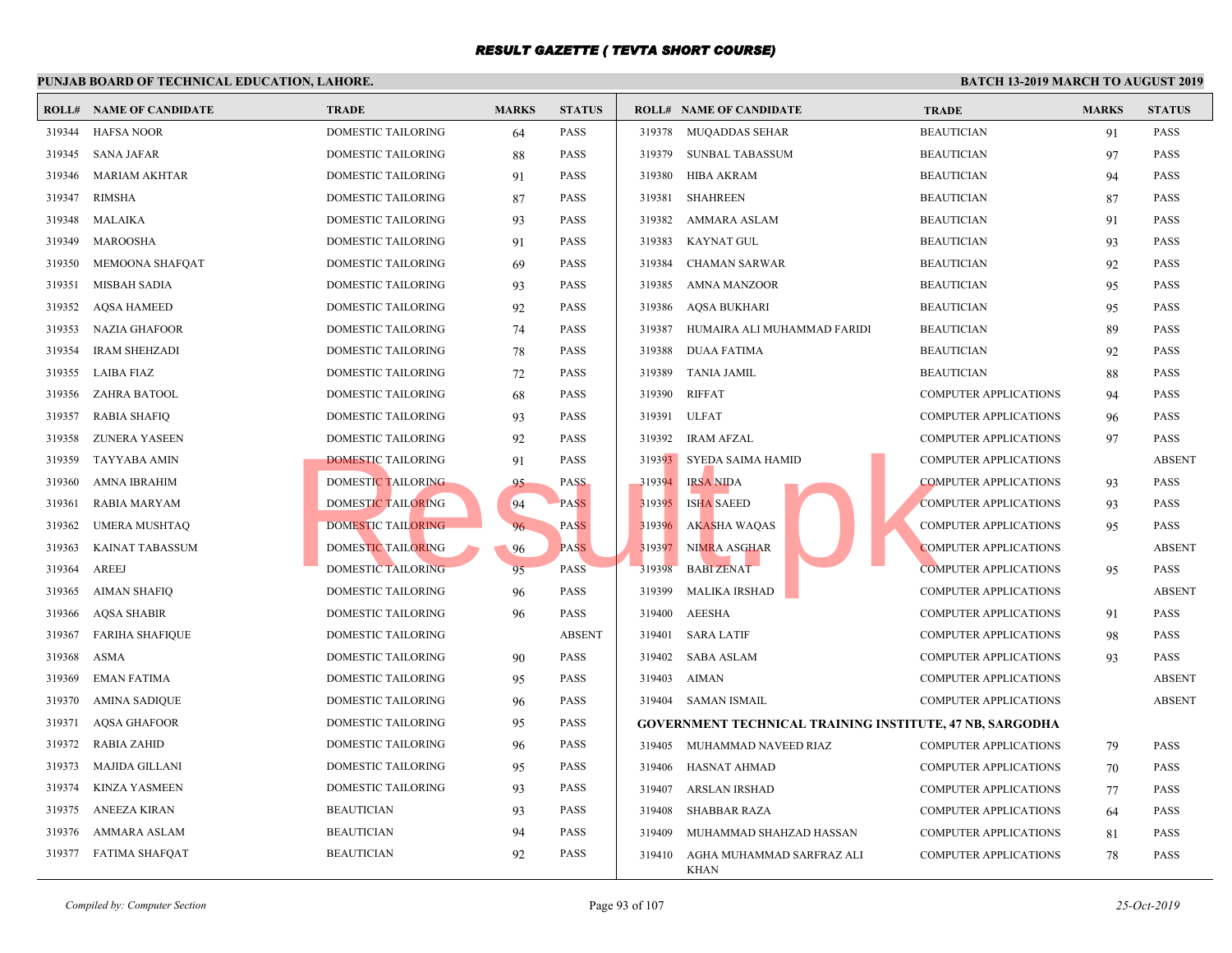|        | <b>ROLL# NAME OF CANDIDATE</b> | <b>TRADE</b>                 | <b>MARKS</b> | <b>STATUS</b> |        | <b>ROLL# NAME OF CANDIDATE</b>             | <b>TRAI</b>  |
|--------|--------------------------------|------------------------------|--------------|---------------|--------|--------------------------------------------|--------------|
| 319411 | MUHAMMAD ABRAR KHAN            | <b>COMPUTER APPLICATIONS</b> | 92           | <b>PASS</b>   | 319445 | MUHAMMAD IHTESHAM HAFEEZ                   | <b>COMP</b>  |
| 319412 | <b>HAROON NASIR</b>            | <b>COMPUTER APPLICATIONS</b> | 73           | <b>PASS</b>   | 319446 | <b>ZAHEER AHMAD</b>                        | <b>COMP</b>  |
| 319413 | MUHAMMAD NAVEED SARDAR         | COMPUTER APPLICATIONS        | 92           | <b>PASS</b>   | 319447 | <b>MUBASHAR NAZIR</b>                      | <b>COMP</b>  |
| 319414 | M ZEESHAN AHSAN                | COMPUTER APPLICATIONS        | 76           | <b>PASS</b>   | 319448 | MUHAMMAD USMAN                             | <b>COMP</b>  |
| 319415 | <b>HURAIRA HABIB</b>           | <b>COMPUTER APPLICATIONS</b> | 75           | <b>PASS</b>   | 319449 | <b>HAMZA MANHAS</b>                        | <b>COMP</b>  |
| 319416 | MUHAMMAD RAMZAN                | COMPUTER APPLICATIONS        | 74           | <b>PASS</b>   | 319450 | AHSAN ULLAH QAMAR                          | <b>COMP</b>  |
| 319417 | MUHAMMAD USMAN HAIDER          | <b>COMPUTER APPLICATIONS</b> | 96           | <b>PASS</b>   | 319451 | <b>GHULAM YASIN</b>                        | <b>COMP</b>  |
| 319418 | REHMAT ULLAH                   | COMPUTER APPLICATIONS        | 83           | <b>PASS</b>   | 319452 | <b>WASEEM KHAN</b>                         | COMP         |
| 319419 | MUHAMMAD WARIS                 | COMPUTER APPLICATIONS        | 76           | <b>PASS</b>   | 319453 | <b>NOMAN SHEHZAD</b>                       | <b>COMP</b>  |
| 319420 | MUHAMMAD IMTIAZ                | <b>COMPUTER APPLICATIONS</b> | 76           | <b>PASS</b>   | 319454 | MUHAMMAD ANAS                              | <b>COMP</b>  |
| 319421 | MUHAMMAD BILAL YAQOOB          | COMPUTER APPLICATIONS        | 92           | <b>PASS</b>   | 319455 | HAFIZ MUHAMMAD TALHA                       | <b>COMP</b>  |
| 319422 | TALHA ZULFIQAR                 | <b>COMPUTER APPLICATIONS</b> | 86           | <b>PASS</b>   | 319456 | <b>SIDDIQUE</b><br>MUHAMMAD DAWOOD SHAHZAD | <b>COMP</b>  |
| 319423 | ZARBAB AFZAL                   | COMPUTER APPLICATIONS        | 85           | <b>PASS</b>   | 319457 | <b>ABDUL REHMAN</b>                        | <b>COMP</b>  |
| 319424 | <b>NISAR AHMAD</b>             | COMPUTER APPLICATIONS        | 93           | <b>PASS</b>   | 319458 | <b>AMIR IJAZ</b>                           | <b>COMP</b>  |
| 319425 | <b>KHALIQ DAD</b>              | <b>AUTOCAD 2016</b>          | 90           | <b>PASS</b>   | 319459 | USAMA ALTAF                                | <b>COMP</b>  |
| 319426 | <b>HAROON NASIR</b>            | <b>AUTOCAD 2016</b>          | 92           | <b>PASS</b>   | 319460 | MUHAMMAD SAFEER HUSSAIN                    | <b>COMP</b>  |
| 319427 | MUHAMMAD AFZAL                 | <b>AUTOCAD 2016</b>          | 97           | <b>PASS</b>   | 319461 | <b>SAMI ULLAH</b>                          | <b>COMP</b>  |
| 319428 | KHURRAM SHAHZAD                | <b>AUTOCAD 2016</b>          | 88           | <b>PASS</b>   | 319462 | <b>MUHAMMAD IBRAHEEM</b>                   | <b>MOBII</b> |
| 319429 | <b>SHAMIR ABBAS</b>            | <b>AUTOCAD 2016</b>          | 96           | <b>PASS</b>   | 319463 | <b>ATIZAZ ARIF</b>                         | <b>MOBII</b> |
| 319430 | <b>AKRAM ULLAH</b>             | <b>AUTOCAD 2016</b>          | 82           | <b>PASS</b>   | 319464 | <b>MEESAM TAMAR</b>                        | <b>MOBII</b> |
| 319431 | MUHAMMAD HARIS                 | <b>AUTOCAD 2016</b>          | 88           | <b>PASS</b>   | 319465 | <b>SALAH UD DEEN</b>                       | <b>MOBII</b> |
| 319432 | HAMZA JALAL                    | AUTOCAD 2016                 | 85           | PASS          | 319466 | <b>ABDUL ISLAM</b>                         | <b>MOBII</b> |
| 319433 | <b>HAMID ALI</b>               | AUTOCAD 2016                 | 76           | <b>PASS</b>   | 319467 | <b>ABDUL QADEER</b>                        | <b>MOBII</b> |
| 319434 | <b>AMEER HAMZA</b>             | AUTOCAD 2016                 | 89           | <b>PASS</b>   | 319468 | MUHAMMAD IBRAR                             | <b>MOBII</b> |
| 319435 | <b>KASHIF ALI</b>              | <b>AUTOCAD 2016</b>          | 81           | <b>PASS</b>   | 319469 | MUJEEB UL REHMAN                           | <b>MOBII</b> |
| 319436 | <b>NADEEM HAIDER</b>           | <b>AUTOCAD 2016</b>          | 70           | <b>PASS</b>   | 319470 | MUHAMMAD RIZWAN                            | <b>MOBII</b> |
| 319437 | <b>DAUOD ALI</b>               | <b>AUTOCAD 2016</b>          | 75           | <b>PASS</b>   | 319471 | AEEEL UR REHMAN                            | <b>MOBII</b> |
| 319438 | MUHAMMAD SHAKEEL               | AUTOCAD 2016                 |              | <b>ABSENT</b> | 319472 | <b>SHAHID BILAL</b>                        | <b>MOBII</b> |
| 319439 | MUHAMMAD IRFAN                 | <b>AUTOCAD 2016</b>          | 82           | PASS          | 319473 | NOMAN HAYAT                                | <b>MOBII</b> |
| 319440 | <b>ASAD SHAHBAZ</b>            | <b>AUTOCAD 2016</b>          |              | <b>ABSENT</b> | 319474 | MUHAMMAD WAQAR                             | <b>MOBII</b> |
| 319441 | <b>HAMID RAZA</b>              | <b>AUTOCAD 2016</b>          | 90           | <b>PASS</b>   | 319475 | ZAIN ABBAS                                 | <b>MOBII</b> |
| 319442 | <b>GHULAM MURTAZA</b>          | COMPUTER APPLICATIONS        | 79           | <b>PASS</b>   | 319476 | MUHAMMAD ABU BAKAR                         | <b>MOBII</b> |
| 319443 | <b>NOMAN HAIDER</b>            | <b>COMPUTER APPLICATIONS</b> | 81           | <b>PASS</b>   | 319477 |                                            | <b>MOBII</b> |
| 319444 | MUHAMMAD BILAL                 | <b>COMPUTER APPLICATIONS</b> | 86           | <b>PASS</b>   |        | MUHAMMAD HARIS SULTAN BUTT                 | <b>MOBII</b> |
|        |                                |                              |              |               |        | 319478 MUHAMMAD SHAFQAT HASNAT             |              |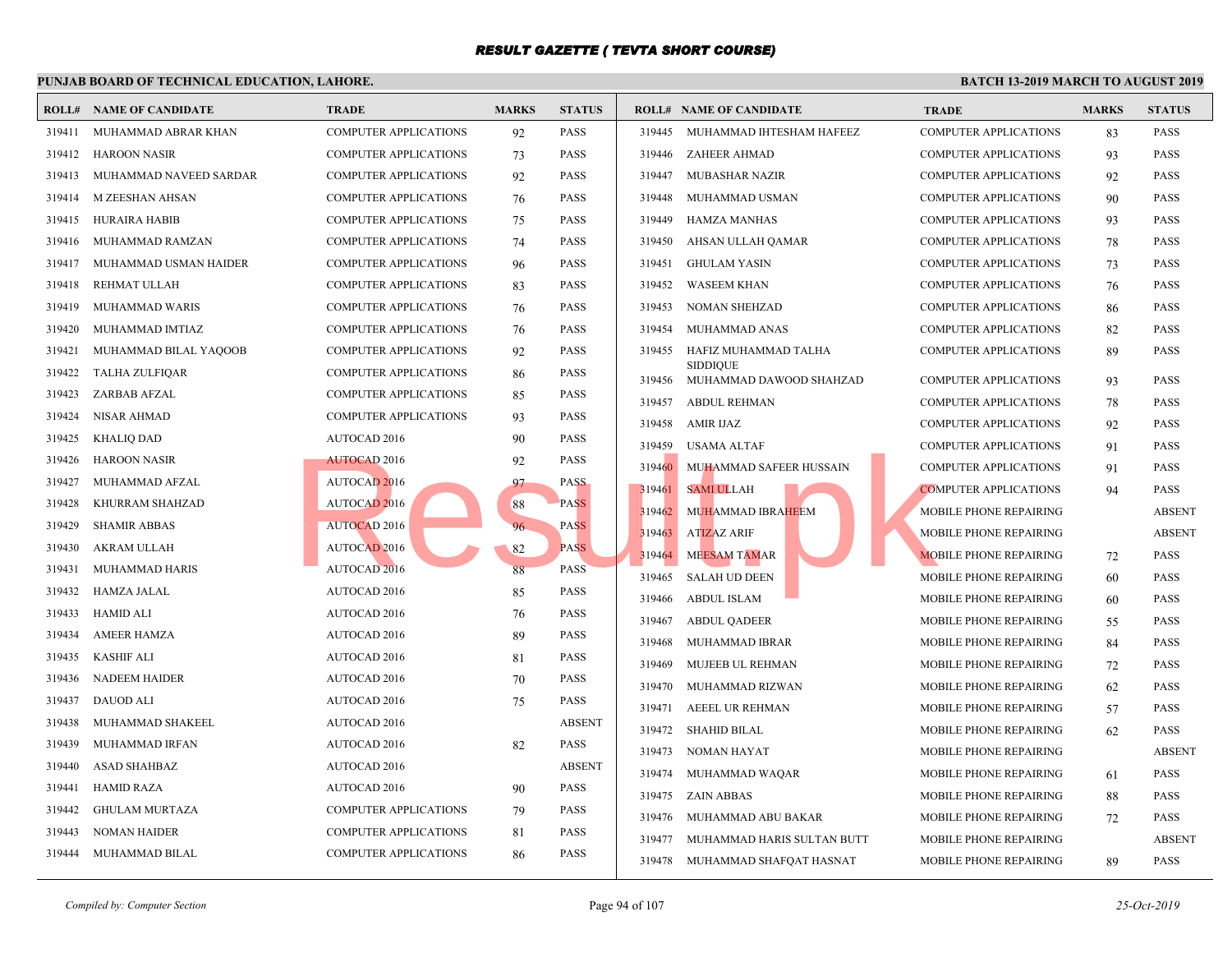| ROLL#  | <b>NAME OF CANDIDATE</b>                                   | <b>TRADE</b>                  | <b>MARKS</b> | <b>STATUS</b> |        | <b>ROLL# NAME OF CANDIDATE</b>                                  | <b>TRAL</b>  |
|--------|------------------------------------------------------------|-------------------------------|--------------|---------------|--------|-----------------------------------------------------------------|--------------|
| 319479 | <b>USAMA SIKANDAR</b>                                      | MOBILE PHONE REPAIRING        | 66           | <b>PASS</b>   | 319510 | MUHAMMAD NAEEM AKHTAR                                           | <b>CIVIL</b> |
| 319480 | MUHAMMAD SHAFQAT                                           | MOBILE PHONE REPAIRING        | 88           | <b>PASS</b>   |        | <b>ABBAS</b><br><b>GOVERNMENT VOCATIONAL TRAINING INSTITUTE</b> |              |
| 319481 | MUHAMMAD ARSLAN                                            | <b>MOBILE PHONE REPAIRING</b> | 56           | <b>PASS</b>   |        | ROAD CHOWK ABBAS AMAMIA COLONY, FEROZEW                         |              |
|        | <b>GOVT. TECHNICAL TRAINING INSTITUTE, BHERA, SARGODHA</b> |                               |              |               |        | 319511 HIBA ASLAM                                               | <b>BEAU</b>  |
| 319482 | MUHAMMAD USAMA                                             | <b>COMPUTER APPLICATIONS</b>  | 96           | <b>PASS</b>   | 319512 | SYEDA NAYYAB ZAHRA                                              | <b>BEAU</b>  |
| 319483 | RANA MUHAMMAD AYAZ                                         | <b>COMPUTER APPLICATIONS</b>  | 90           | <b>PASS</b>   | 319513 | JAWARIA                                                         | <b>BEAU</b>  |
| 319484 | SHAFQAT MAHMOOD                                            | COMPUTER APPLICATIONS         | 88           | <b>PASS</b>   | 319514 | <b>SADIA AKHTAR</b>                                             | <b>BEAU</b>  |
| 319485 | YASIR ALI                                                  | <b>COMPUTER APPLICATIONS</b>  | 85           | <b>PASS</b>   | 319515 | IRAN HABIB                                                      | <b>BEAU</b>  |
| 319486 | <b>SAMIULLAH</b>                                           | <b>COMPUTER APPLICATIONS</b>  | 84           | <b>PASS</b>   | 319516 | <b>SIDRA TABASSUM</b>                                           | <b>BEAU</b>  |
| 319487 | MUHAMMAD AKMAL SHAHZAD                                     | <b>COMPUTER APPLICATIONS</b>  | 90           | <b>PASS</b>   | 319517 | <b>FATIMA TU ZAHRA</b>                                          | <b>BEAU</b>  |
| 319488 | ZAHID IQBAL                                                | <b>COMPUTER APPLICATIONS</b>  | 90           | <b>PASS</b>   | 319518 | ZAINAB DAWOOD                                                   | <b>BEAU</b>  |
| 319489 | MUHAMMAD SAMI                                              | COMPUTER APPLICATIONS         | 84           | <b>PASS</b>   | 319519 | SYEDA MEHRUN E NISA NAQVI                                       | <b>BEAU</b>  |
| 319490 | MUHAMMAD RIZWAN AKRAM                                      | COMPUTER APPLICATIONS         | 94           | <b>PASS</b>   | 319520 | TABINDA JAHANGIR HUSSAIN                                        | <b>BEAU</b>  |
| 319491 | MUHAMMAD SAQLAIN                                           | <b>COMPUTER APPLICATIONS</b>  | 82           | <b>PASS</b>   | 319521 | <b>TAYYABA AMEEN</b>                                            | <b>BEAU</b>  |
| 319492 | KHAWAJA ZUBAIR AHMAD                                       | <b>COMPUTER APPLICATIONS</b>  | 89           | <b>PASS</b>   | 319522 | <b>MUSKAN NISAR</b>                                             | <b>BEAU</b>  |
| 319493 | ZAFAR ALI                                                  | <b>COMPUTER APPLICATIONS</b>  |              | <b>ABSENT</b> | 319523 | KIRAN SHHAZADI                                                  | <b>BEAU</b>  |
| 319494 | MUHAMMAD ILYAS                                             | <b>COMPUTER APPLICATIONS</b>  | 85           | <b>PASS</b>   | 319524 | ASIYA ZAHOOR                                                    | <b>BEAU</b>  |
| 319495 | <b>HAMAAD HASSAN</b>                                       | <b>COMPUTER APPLICATIONS</b>  | 91           | <b>PASS</b>   | 319525 | <b>AYESHA KIRAN TAHIR</b>                                       | <b>BEAU</b>  |
| 319496 | <b>MUHAMMAD OWAIS</b>                                      | <b>COMPUTER APPLICATIONS</b>  | 86           | <b>PASS</b>   | 319526 | ASIYA SIDDIQUE                                                  | <b>BEAU</b>  |
| 319497 | <b>BILAL AHMAD</b>                                         | <b>COMPUTER APPLICATIONS</b>  | 89           | <b>PASS</b>   | 319527 | <b>NABEELA BIBI</b>                                             | <b>BEAU</b>  |
| 319498 | MUHAMMAD DANISH GHAFFAR                                    | <b>COMPUTER APPLICATIONS</b>  | 84           | <b>PASS</b>   | 319528 | <b>TAHSEEN FARI</b>                                             | <b>BEAU</b>  |
| 319499 | MUHAMMAD BILAL                                             | COMPUTER APPLICATIONS         | 85           | <b>PASS</b>   | 319529 | RIMSHA SHAHZADI                                                 | <b>BEAU</b>  |
| 319500 | MUHAMMAD NOMAN SIDDIQUE                                    | COMPUTER APPLICATIONS         | 84           | <b>PASS</b>   | 319530 | <b>NAGINA AKBAR</b>                                             | <b>BEAU</b>  |
| 319501 | ANS AMEER                                                  | COMPUTER APPLICATIONS         | 83           | <b>PASS</b>   | 319531 | PERVEEN ASHRAF                                                  | <b>DOME</b>  |
| 319502 | MUHAMMAD TAHIR ALI                                         | <b>COMPUTER APPLICATIONS</b>  | 91           | <b>PASS</b>   | 319532 | <b>IQRA BATOOL</b>                                              | <b>DOME</b>  |
| 319503 | MUHAMMAD ALI HASSAN                                        | <b>COMPUTER APPLICATIONS</b>  | 87           | <b>PASS</b>   | 319533 | MEHWISH AKRAM                                                   | <b>DOME</b>  |
| 319504 | MUHAMMAD HASSNAIN MAVIA                                    | <b>COMPUTER APPLICATIONS</b>  | 82           | <b>PASS</b>   | 319534 | RUBAB                                                           | <b>DOME</b>  |
| 319505 | MUHAMMAD BILAL HASAN                                       | COMPUTER APPLICATIONS         | 85           | <b>PASS</b>   | 319535 | <b>SABA SAKHWAT</b>                                             | <b>DOME</b>  |
| 319506 | <b>RAJAB HAYAT</b>                                         | <b>COMPUTER APPLICATIONS</b>  | 80           | <b>PASS</b>   | 319536 | <b>SEHRISH BATOOL</b>                                           | <b>DOME</b>  |
| 319507 | HAMMAD HASSAN                                              | COMPUTER APPLICATIONS         | 83           | <b>PASS</b>   | 319537 | <b>BUSHRA MUNAWAR</b>                                           | <b>DOME</b>  |
|        | HEAVEN INSTITUTE OF TECHNOLOGY, CHAK NO.8 NB, FACTORY AREA |                               |              |               | 319538 | <b>MASOOMA AFTAB</b>                                            | <b>DOME</b>  |
|        | <b>BHALWAL, SARGODHA</b>                                   |                               |              |               | 319539 | DUR E SHAHWAR AFSHAN                                            | <b>DOME</b>  |
| 319508 | USAMA NAWAZ                                                | COMPUTER APPLICATIONS         | 90           | <b>PASS</b>   | 319540 | <b>NAILA</b>                                                    | <b>DOME</b>  |
| 319509 | MUHAMMAD HARIS                                             | <b>AUTOCAD 2016</b>           |              | <b>ABSENT</b> | 319541 | AIMAN NISAR                                                     | <b>DOME</b>  |
|        |                                                            |                               |              |               |        |                                                                 |              |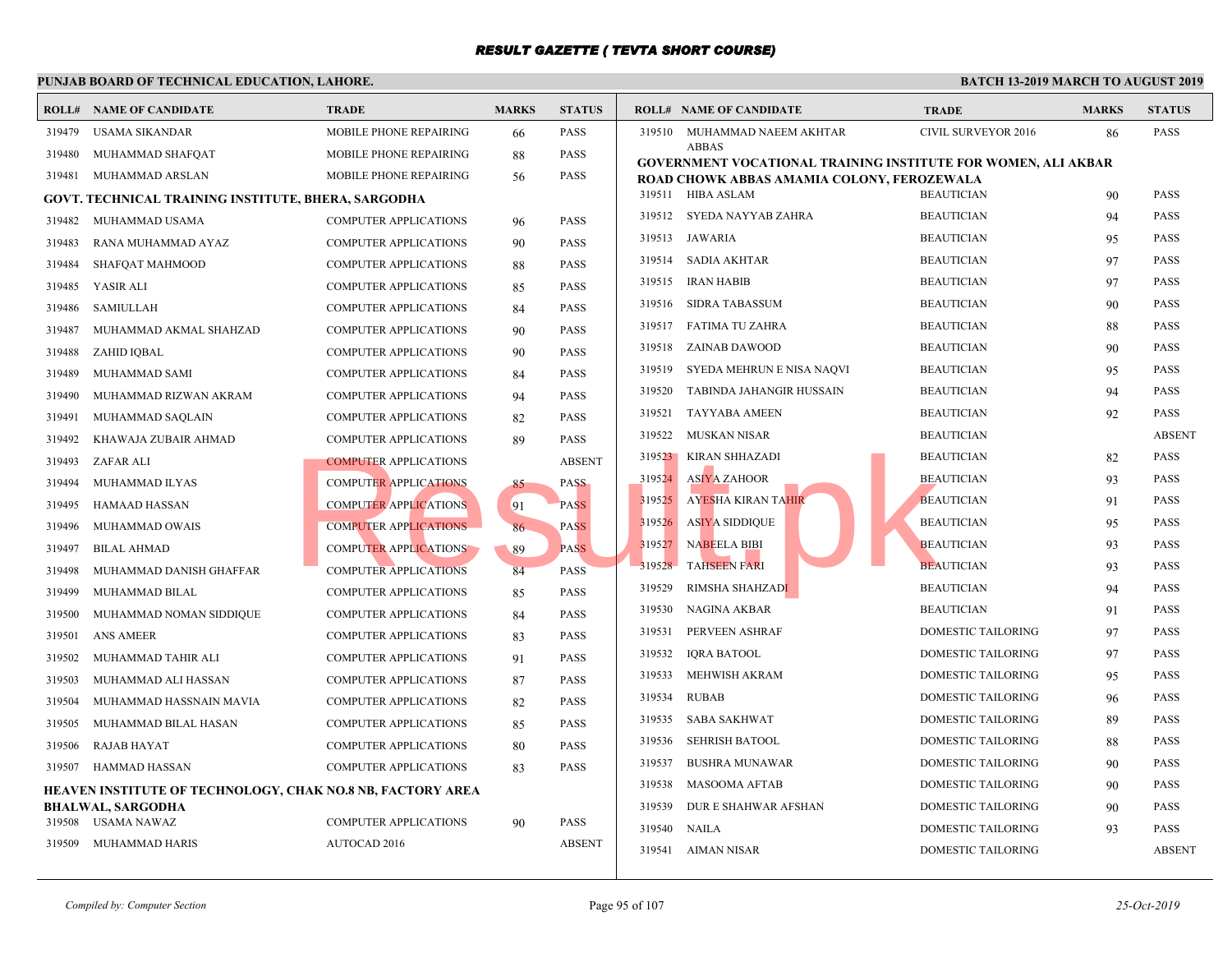|        | PUNJAB BOARD OF TECHNICAL EDUCATION, LAHORE.                         |                              |              |               |        |                                |             |
|--------|----------------------------------------------------------------------|------------------------------|--------------|---------------|--------|--------------------------------|-------------|
|        | <b>ROLL# NAME OF CANDIDATE</b>                                       | <b>TRADE</b>                 | <b>MARKS</b> | <b>STATUS</b> |        | <b>ROLL# NAME OF CANDIDATE</b> | <b>TRAL</b> |
| 319542 | <b>MARIA JAFFER</b>                                                  | DOMESTIC TAILORING           | 97           | <b>PASS</b>   | 319573 | AQSA KANWAL                    | <b>COMP</b> |
| 319543 | <b>AMINA NIGHAT</b>                                                  | DOMESTIC TAILORING           | 93           | <b>PASS</b>   |        | 319574 KAINAAT                 | <b>COMP</b> |
| 319544 | <b>ARISHBAH FATIMA</b>                                               | DOMESTIC TAILORING           | 91           | <b>PASS</b>   |        | 319575 AYESHA AFZAL            | <b>COMP</b> |
| 319545 | MOMNA SALEEM                                                         | DOMESTIC TAILORING           | 90           | <b>PASS</b>   | 319576 | KANWAL SHAHNAZ                 | <b>COMP</b> |
| 319546 | NATASHA KANWAL                                                       | DOMESTIC TAILORING           | 95           | <b>PASS</b>   | 319577 | <b>SAWAIRA ASLAM</b>           | <b>COMP</b> |
| 319547 | HANAINA                                                              | DOMESTIC TAILORING           | 95           | <b>PASS</b>   | 319578 | <b>JAVERIA MAQSOOD</b>         | <b>COMP</b> |
| 319548 | <b>SIDRA ARSHED</b>                                                  | <b>DOMESTIC TAILORING</b>    | 94           | <b>PASS</b>   | 319579 | <b>MARIA SHEHZADI</b>          | <b>COMP</b> |
| 319549 | <b>ASIYA MEHBOOB</b>                                                 | DOMESTIC TAILORING           |              | <b>ABSENT</b> | 319580 | <b>MALAIKA ARIF</b>            | <b>COMP</b> |
| 319550 | <b>SHAZIA GHANI</b>                                                  | DOMESTIC TAILORING           | 94           | <b>PASS</b>   | 319581 | AYESHA PERVAIZ                 | <b>COMP</b> |
|        | LAHORE POLYTECHNIC INSTITUTE,, OPP. TEHSIL HEAD QUARTER HOSPITAL G.T |                              |              |               | 319582 | ANAM ZAHIRA                    | <b>COMP</b> |
|        | <b>ROAD, MURIDKE</b>                                                 |                              |              |               | 319583 | MARYAM BASHIR                  | <b>COMP</b> |
|        | 319551 MUHAMMAD ATEEQ                                                | AUTOCAD 2016                 | 87           | <b>PASS</b>   | 319584 | <b>SUNDAS MUBEEN</b>           | <b>COMP</b> |
| 319552 | MUHAMMAD AHSAN                                                       | AUTOCAD 2016                 | 84           | <b>PASS</b>   | 319585 | SADIA ARSHAD                   | <b>COMP</b> |
|        | WINWARE INSTITUTE OF COMPUTER SCIENCES,, MURIDKE                     |                              |              |               | 319586 | <b>SABA SARWAR</b>             | <b>COMP</b> |
| 319553 | MUHAMMAD NAUMAN JAMIL                                                | AUTOCAD 2016                 | 80           | <b>PASS</b>   | 319587 | <b>FAIZA BASHIR</b>            | <b>COMP</b> |
| 319554 | <b>AWAIS AHMAD</b>                                                   | <b>AUTOCAD 2016</b>          | 79           | <b>PASS</b>   | 319588 | HUMA BIBI                      | <b>COMP</b> |
| 319555 | <b>RIZWAN KHALID</b>                                                 | <b>AUTOCAD 2016</b>          | 77           | <b>PASS</b>   | 319589 | <b>SHANZA KANWAL</b>           | <b>COMP</b> |
| 319556 | HAMZA SARFRAZ                                                        | <b>AUTOCAD 2016</b>          | 85           | <b>PASS</b>   | 319590 | <b>SADIA BIBI</b>              | <b>COMP</b> |
| 319557 | NAZIA GHULAM MUHAMMAD                                                | <b>COMPUTER APPLICATIONS</b> | 81           | <b>PASS</b>   | 319591 | <b>HIRA FATIMA</b>             | <b>COMP</b> |
| 319558 | ANAM ASHFAQ                                                          | <b>COMPUTER APPLICATIONS</b> | 94           | <b>PASS</b>   |        | 319592 ATIQA YOUSAF            | <b>COMP</b> |
| 319559 | <b>RIDA JAVED</b>                                                    | <b>COMPUTER APPLICATIONS</b> | 94           | <b>PASS</b>   | 319593 | <b>ATTIA KANWAL</b>            | <b>COMP</b> |
| 319560 | KHADIJA TUL KUBRA                                                    | <b>COMPUTER APPLICATIONS</b> | 94           | <b>PASS</b>   | 319594 | HAFIZA NIGHAT SHAHZADI         | <b>COMP</b> |
| 319561 | ALIHA AZAM                                                           | COMPUTER APPLICATIONS        | 91           | <b>PASS</b>   | 319595 | <b>SHAMAILA RAFIQUE</b>        | <b>COMP</b> |
| 319562 | ZAIBA IQBAL                                                          | <b>COMPUTER APPLICATIONS</b> | 91           | <b>PASS</b>   | 319596 | <b>SUFURA RANI</b>             | <b>COMP</b> |
| 319563 | <b>AIZWA YAQOOB</b>                                                  | <b>COMPUTER APPLICATIONS</b> | 89           | <b>PASS</b>   | 319597 | HASEEB SHAHMEER                | <b>COMP</b> |
| 319564 | ANAM ALLAH DITTA                                                     | <b>COMPUTER APPLICATIONS</b> | 91           | <b>PASS</b>   | 319598 | <b>AMIR HAROON</b>             | <b>COMP</b> |
| 319565 | <b>KAINAT KHALEEL</b>                                                | <b>COMPUTER APPLICATIONS</b> | 94           | <b>PASS</b>   | 319599 | <b>WAJID ALI</b>               | <b>COMP</b> |
| 319566 | <b>MARYAM RAFIQ</b>                                                  | <b>COMPUTER APPLICATIONS</b> | 93           | <b>PASS</b>   | 319600 | MUHEEB ALAM                    | <b>COMP</b> |
| 319567 | <b>AYESHA FAROOQ</b>                                                 | <b>COMPUTER APPLICATIONS</b> | 92           | <b>PASS</b>   | 319601 | <b>ABDUL HAFEEZ</b>            | <b>COMP</b> |
| 319568 | <b>MAHNOOR EHTIZAZ</b>                                               | COMPUTER APPLICATIONS        | 91           | <b>PASS</b>   | 319602 | ARSLAN ALI                     | <b>COMP</b> |
| 319569 | <b>FATIMA TARIQ</b>                                                  | <b>COMPUTER APPLICATIONS</b> | 90           | <b>PASS</b>   | 319603 | MUHAMMAD ADIL ETAZAZ           | <b>COMP</b> |
| 319570 | <b>MAHRUKH</b>                                                       | <b>COMPUTER APPLICATIONS</b> | 90           | <b>PASS</b>   | 319604 | <b>UMAIR ASGHAR</b>            | <b>COMP</b> |
| 319571 | <b>ALEENA NOOR</b>                                                   | <b>COMPUTER APPLICATIONS</b> | 86           | <b>PASS</b>   | 319605 | MUHAMMAD ARSLAN BHATTI         | <b>COMP</b> |
|        | 319572 ZAINAB GHULAM RASOOL                                          | <b>COMPUTER APPLICATIONS</b> | 92           | <b>PASS</b>   |        | 319606 MUHAMMAD ISHTIAQ NAZ    | <b>COMP</b> |
|        |                                                                      |                              |              |               |        |                                |             |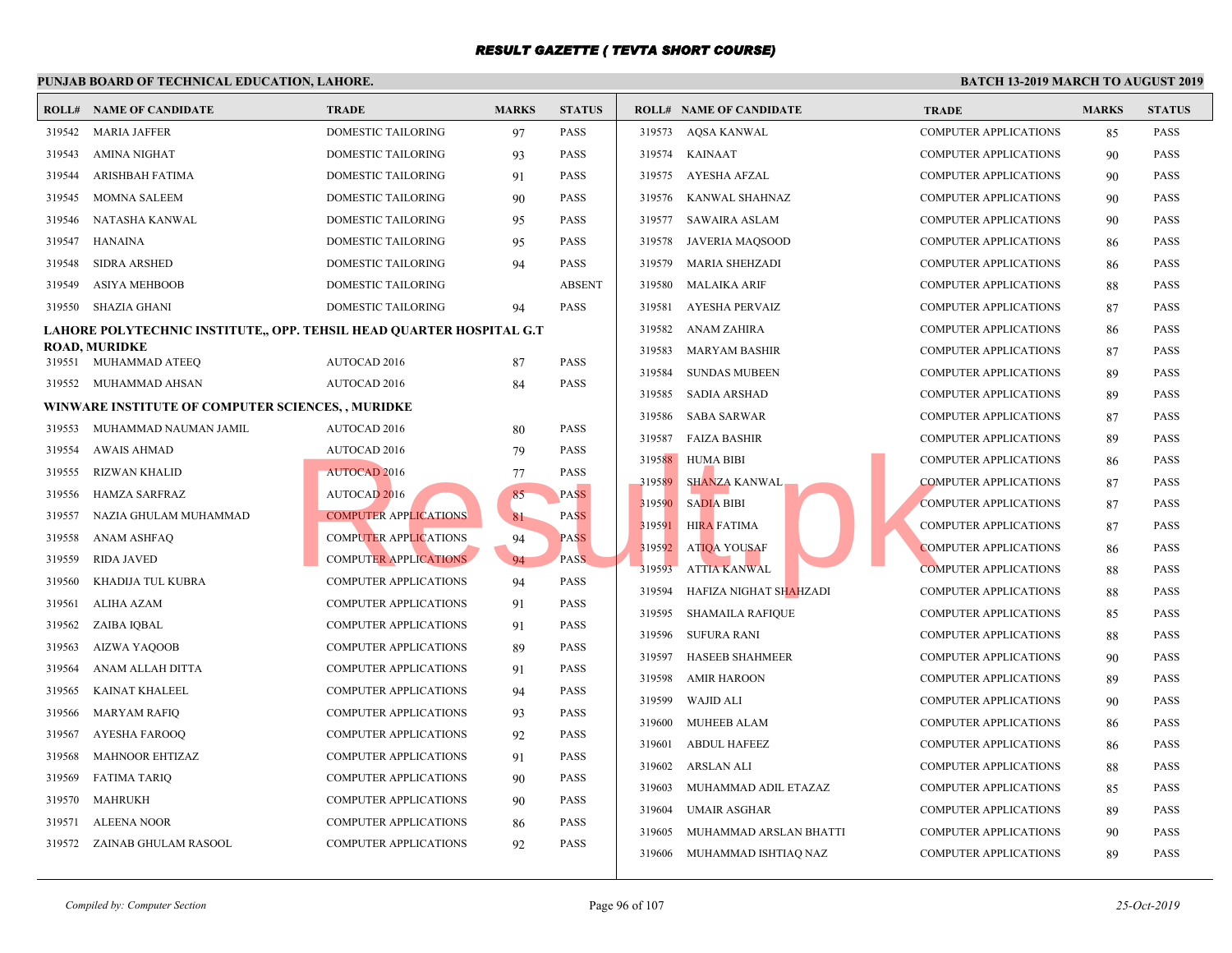|                  | I UNJAD DOARD OF TECHNICAL EDUCATION, LAHORE,                           |                              |              |               |        |                                |             |
|------------------|-------------------------------------------------------------------------|------------------------------|--------------|---------------|--------|--------------------------------|-------------|
|                  | <b>ROLL# NAME OF CANDIDATE</b>                                          | <b>TRADE</b>                 | <b>MARKS</b> | <b>STATUS</b> |        | <b>ROLL# NAME OF CANDIDATE</b> | <b>TRAL</b> |
| 319607           | QAISAR MAHMOOD BASRA                                                    | <b>COMPUTER APPLICATIONS</b> | 87           | <b>PASS</b>   | 319639 | <b>GHAZALA</b>                 | <b>BEAU</b> |
| 319608           | <b>AHMAD</b>                                                            | <b>COMPUTER APPLICATIONS</b> | 89           | <b>PASS</b>   | 319640 | <b>RABIA NAWAZ</b>             | <b>BEAU</b> |
| 319609           | MUHAMMAD AWAIS                                                          | <b>COMPUTER APPLICATIONS</b> | 88           | <b>PASS</b>   | 319641 | AMMRA RAMZAN                   | <b>BEAU</b> |
| 319610           | <b>ADEEL AHMAD</b>                                                      | <b>COMPUTER APPLICATIONS</b> | 88           | <b>PASS</b>   | 319642 | <b>SAIRA</b>                   | <b>BEAU</b> |
| 319611           | MUHAMMAD ZAIGHAM MUNEER                                                 | <b>COMPUTER APPLICATIONS</b> | 85           | <b>PASS</b>   | 319643 | RIMSHA SHAHBAZ                 | <b>BEAU</b> |
| 319612           | <b>ABRAR AHMAD</b>                                                      | <b>COMPUTER APPLICATIONS</b> | 87           | <b>PASS</b>   | 319644 | <b>FAIZA SHAHBAZ</b>           | <b>BEAU</b> |
| 319613           | MUHAMMAD DILDAR                                                         | COMPUTER APPLICATIONS        | 85           | <b>PASS</b>   | 319645 | <b>NOOR UL SABA</b>            | <b>BEAU</b> |
| 319614           | MUHAMMAD AMAIS ARSHAD                                                   | <b>COMPUTER APPLICATIONS</b> | 88           | <b>PASS</b>   | 319646 | <b>SABA SULTAN</b>             | <b>BEAU</b> |
| 319615           | <b>AMEER HAMZA</b>                                                      | <b>COMPUTER APPLICATIONS</b> | 87           | <b>PASS</b>   | 319647 | <b>NADIA ISHAQ</b>             | <b>BEAU</b> |
| 319616           | <b>MEHBOOB ARIF</b>                                                     | <b>COMPUTER APPLICATIONS</b> | 87           | <b>PASS</b>   | 319648 | <b>SOFIA</b>                   | <b>BEAU</b> |
| 319617           | <b>ISHTIAQ SARDAR</b>                                                   | <b>COMPUTER APPLICATIONS</b> | 87           | <b>PASS</b>   | 319649 | RABIA FAQEER HUSSAIN           | <b>BEAU</b> |
| 319618           | <b>WASEEM SHAKEEL</b>                                                   | <b>COMPUTER APPLICATIONS</b> | 85           | <b>PASS</b>   | 319650 | FAIQA AMJAD                    | <b>BEAU</b> |
| 319619           | <b>TAHZEEM ASHRAF</b>                                                   | <b>COMPUTER APPLICATIONS</b> | 87           | <b>PASS</b>   | 319651 | ANEEBA ARSHAD                  | <b>BEAU</b> |
| 319620           | <b>RAJAB ALI</b>                                                        | <b>COMPUTER APPLICATIONS</b> | 86           | <b>PASS</b>   | 319652 | <b>MEHJABEEN</b>               | <b>BEAU</b> |
| 319621           | <b>ZESHAN ALI</b>                                                       | <b>COMPUTER APPLICATIONS</b> | 85           | <b>PASS</b>   | 319653 | <b>SEHRISH</b>                 | <b>BEAU</b> |
| 319622           | ALI HASSAN                                                              | <b>COMPUTER APPLICATIONS</b> | 87           | <b>PASS</b>   | 319654 | <b>FOZIA SHAHZADI</b>          | <b>BEAU</b> |
| 319623           | <b>DANISH ISHAQ</b>                                                     | COMPUTER APPLICATIONS        | 85           | <b>PASS</b>   |        | 319655 HUMRA ANJUM             | <b>BEAU</b> |
| 319624           | <b>MEHRAN NAWAZ</b>                                                     | <b>COMPUTER APPLICATIONS</b> | 85           | <b>PASS</b>   | 319656 | <b>FARWAH SATTAR</b>           | <b>COMP</b> |
| 319625           | <b>ARSLAN ISHAQ</b>                                                     | <b>COMPUTER APPLICATIONS</b> | 86           | <b>PASS</b>   | 319657 | SHEEZA KIAYNAT                 | <b>COMP</b> |
| 319626           | <b>MUFAKAR RASOOL</b>                                                   | <b>COMPUTER APPLICATIONS</b> | 89           | <b>PASS</b>   | 319658 | <b>ASHAL SAGHEER</b>           | <b>COMP</b> |
| 319627           | AHSAN ALI                                                               | <b>COMPUTER APPLICATIONS</b> | 87           | <b>PASS</b>   | 319659 | <b>SIDRA AKBAR</b>             | <b>COMP</b> |
| 319628           | ATIZAZ RASOOL BOOTAR                                                    | <b>COMPUTER APPLICATIONS</b> | 87           | <b>PASS</b>   | 319660 | <b>RUKHSAR KIRAN</b>           | <b>COMP</b> |
| 319629           | HAFIZ ASAD RAZA                                                         | <b>COMPUTER APPLICATIONS</b> | 89           | <b>PASS</b>   | 319661 | <b>RIMSHA BASHIR</b>           | <b>COMP</b> |
| 319630           | KHALIL ZULFIQAR                                                         | <b>COMPUTER APPLICATIONS</b> | 87           | <b>PASS</b>   | 319662 | <b>ERAM ABBAS</b>              | <b>COMP</b> |
|                  | <b>GOVERNMENT VOCATIONAL TRAINING INSTITUTE FOR WOMEN, AKBER BAZAR,</b> |                              |              |               | 319663 | HAFSA NASEER                   | <b>COMP</b> |
|                  | <b>SHEIKHUPURA</b>                                                      | <b>BEAUTICIAN</b>            | 94           | <b>PASS</b>   | 319664 | <b>TANZEELA SALEEM</b>         | <b>COMP</b> |
| 319632           | 319631 AYESHA RAFAQAT                                                   | <b>BEAUTICIAN</b>            |              | <b>PASS</b>   | 319665 | <b>FAREEHA IFTIKHAR</b>        | <b>COMP</b> |
|                  | <b>BUSHRA SHAHZADI</b>                                                  | <b>BEAUTICIAN</b>            | 90           | <b>PASS</b>   | 319666 | AREESHA TARIQ                  | <b>COMP</b> |
| 319633<br>319634 | <b>FATIMA SHAFIQUE</b><br><b>SANA QAYOOM</b>                            | <b>BEAUTICIAN</b>            | 95           | <b>PASS</b>   | 319667 | <b>IRAM ARSHAD</b>             | <b>COMP</b> |
|                  |                                                                         |                              | 93           |               | 319668 | <b>SUMIARA RANI</b>            | <b>COMP</b> |
| 319635           | MEHWISH AKMAL                                                           | <b>BEAUTICIAN</b>            | 80           | <b>PASS</b>   | 319669 | <b>TAMZEELA ZAFAR</b>          | <b>COMP</b> |
| 319636           | <b>FARAH ALAMGEER</b>                                                   | <b>BEAUTICIAN</b>            | 88           | <b>PASS</b>   | 319670 | KOMAL KHURSHEED                | <b>COMP</b> |
| 319637           | <b>MAIRA IBRAHIM</b>                                                    | <b>BEAUTICIAN</b>            | 81           | <b>PASS</b>   | 319671 | <b>AQSA SHAHZADI</b>           | <b>COMP</b> |
| 319638           | FATIMA BIBI                                                             | <b>BEAUTICIAN</b>            | 93           | PASS          | 319672 | QAREEN TALIB                   | <b>COMP</b> |
|                  |                                                                         |                              |              |               |        |                                |             |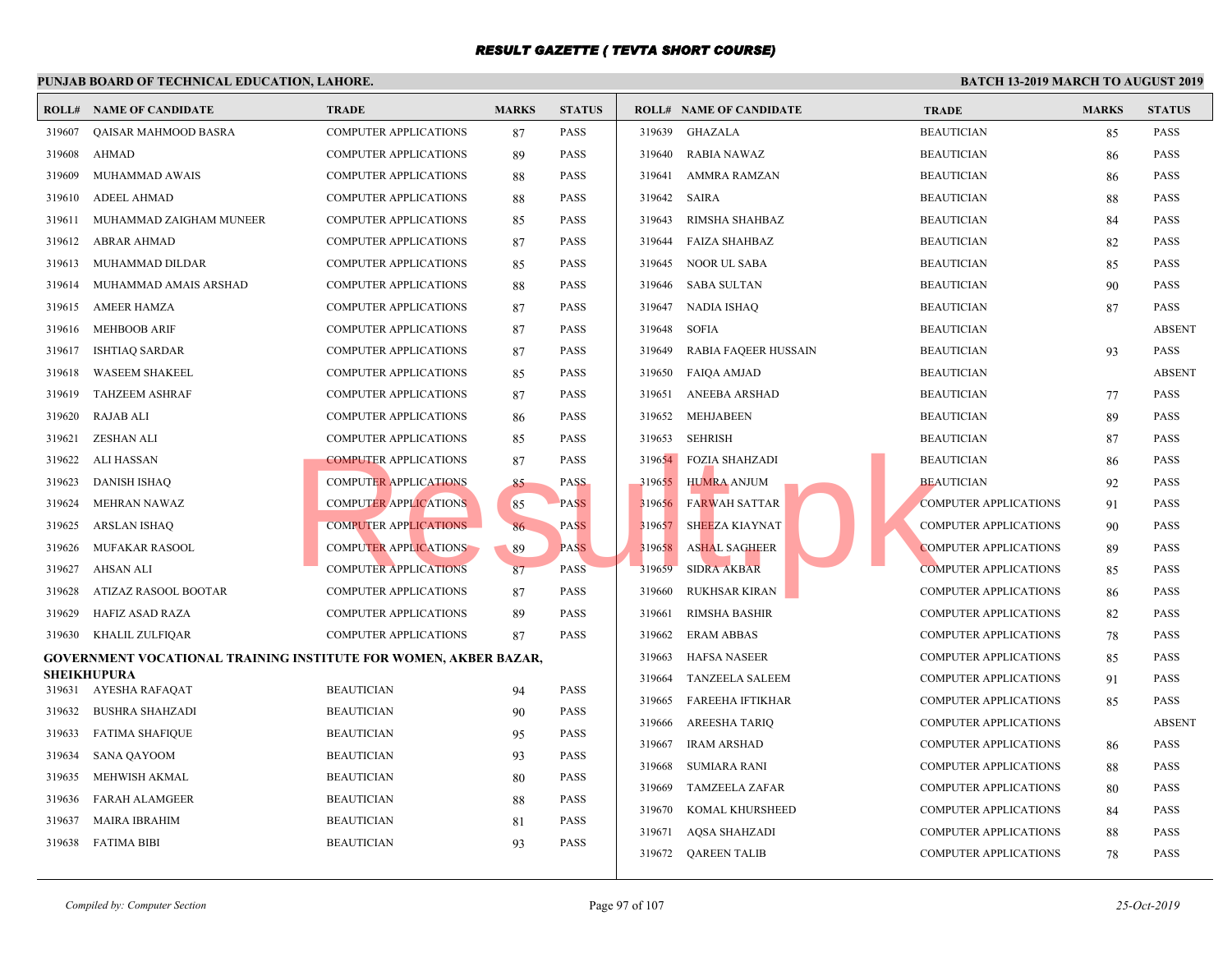|        | <b>ROLL# NAME OF CANDIDATE</b> | <b>TRADE</b>                 | <b>MARKS</b> | <b>STATUS</b> |        | <b>ROLL# NAME OF CANDIDATE</b>           | <b>TRAL</b> |
|--------|--------------------------------|------------------------------|--------------|---------------|--------|------------------------------------------|-------------|
| 319673 | MUQADAS AMIN                   | <b>COMPUTER APPLICATIONS</b> | 87           | <b>PASS</b>   |        | 319707 FATIMA                            | <b>MACH</b> |
| 319674 | <b>MAHVISH NAOREEN</b>         | DOMESTIC TAILORING           |              | <b>ABSENT</b> | 319708 | ASIMA                                    | <b>MACH</b> |
| 319675 | <b>SUMBEL MANZOOR</b>          | DOMESTIC TAILORING           |              | <b>ABSENT</b> | 319709 | GHULAM FATIMA                            | <b>MACH</b> |
| 319676 | <b>SUNDAS</b>                  | DOMESTIC TAILORING           | 89           | <b>PASS</b>   | 319710 | ADEELA FATIMA                            | <b>MACF</b> |
| 319677 | <b>AYESHA RANI</b>             | DOMESTIC TAILORING           | 85           | <b>PASS</b>   | 319711 | KOMAL                                    | <b>MACH</b> |
| 319678 | MEHWISH MUHAMMAD ILYAS         | DOMESTIC TAILORING           |              | <b>ABSENT</b> | 319712 | UMAY AIMAN                               | MACH        |
| 319679 | <b>SUNAINA NAZAR</b>           | DOMESTIC TAILORING           | 84           | <b>PASS</b>   |        | 319713 SIDRA SHAHZADI                    | <b>MACF</b> |
| 319680 | <b>SWAIRA</b>                  | DOMESTIC TAILORING           | 88           | <b>PASS</b>   |        | GOVERNMENT VOCATIONAL TRAINING INSTITUTE |             |
| 319681 | SAMIA MUMTAZ                   | DOMESTIC TAILORING           |              | <b>ABSENT</b> |        | 319714 AALEENA JAVID                     | <b>DOME</b> |
| 319682 | <b>RASHIDA BIBI</b>            | DOMESTIC TAILORING           | 83           | <b>PASS</b>   |        | 319715 SABA ZAINAB                       | <b>DOME</b> |
| 319683 | LAIBA INTZAR                   | DOMESTIC TAILORING           |              | <b>ABSENT</b> |        | 319716 HAMEEDA RANI                      | <b>DOME</b> |
| 319684 | AYESHA INTZAR                  | DOMESTIC TAILORING           |              | <b>ABSENT</b> |        | 319717 MAHA SAMRA KHURSHID               | <b>DOME</b> |
| 319685 | <b>SHABANA SAFEER</b>          | DOMESTIC TAILORING           | 85           | <b>PASS</b>   | 319718 | ZAINAB NADEEM                            | <b>DOME</b> |
| 319686 | <b>FARIA BATOOL</b>            | DOMESTIC TAILORING           | 77           | <b>PASS</b>   | 319719 | AISHA                                    | <b>DOME</b> |
| 319687 | RIMSHA NAZEER                  | DOMESTIC TAILORING           |              | <b>ABSENT</b> | 319720 | SAIRA NASIM                              | <b>DOME</b> |
| 319688 | <b>ANAM SHEBAZ</b>             | DOMESTIC TAILORING           |              | <b>ABSENT</b> |        | 319721 FEROZA                            | <b>DOME</b> |
| 319689 | <b>JAMEELA BIBI</b>            | DOMESTIC TAILORING           | 89           | <b>PASS</b>   | 319722 | <b>IQRA</b>                              | <b>DOME</b> |
| 319690 | <b>NAZIA</b>                   | <b>DOMESTIC TAILORING</b>    | 85           | <b>PASS</b>   | 319723 | <b>AMNA</b>                              | <b>DOME</b> |
| 319691 | RADHIKA A D                    | DOMESTIC TAILORING           | 80           | <b>PASS</b>   | 319724 | <b>AREEJ</b>                             | <b>DOME</b> |
| 319692 | MEHVISH RAZAQ                  | DOMESTIC TAILORING           | 84           | <b>PASS</b>   | 319725 | <b>SHUMAIL ASHRAF</b>                    | <b>DOME</b> |
| 319693 | <b>AQSA FAROOQ</b>             | <b>DOMESTIC TAILORING</b>    |              | <b>ABSENT</b> | 319726 | <b>REHANA NAZ</b>                        | <b>DOME</b> |
| 319694 | <b>AYESH SHAUKAT</b>           | DOMESTIC TAILORING           | 73           | <b>PASS</b>   | 319727 | MARIYAM RIAZ                             | <b>DOME</b> |
| 319695 | IQRA RAZAQ ANJAM               | DOMESTIC TAILORING           | 74           | <b>PASS</b>   | 319728 | NAZIA SHAHZADI                           | <b>DOME</b> |
| 319696 | <b>TAYBA IQBAL</b>             | DOMESTIC TAILORING           |              | <b>ABSENT</b> | 319729 | <b>FARHEEN</b>                           | <b>DOME</b> |
| 319697 | <b>RIMSHA</b>                  | DOMESTIC TAILORING           |              | <b>ABSENT</b> | 319730 | KANWAL SHEHZADI                          | <b>DOME</b> |
| 319698 | <b>GOHSI YOUSAF</b>            | DOMESTIC TAILORING           | 91           | <b>PASS</b>   | 319731 | MEHWISH NAZIR                            | <b>DOME</b> |
| 319699 | <b>IRAM</b>                    | MACHINE EMBROIDERY           | 88           | <b>PASS</b>   | 319732 | <b>NOREEN</b>                            | <b>DOME</b> |
| 319700 | <b>FAIZA NAWAZ</b>             | MACHINE EMBROIDERY           | 91           | <b>PASS</b>   | 319733 | ZARQA SHAHZADI                           | <b>DOME</b> |
| 319701 | <b>RANA BUTT</b>               | MACHINE EMBROIDERY           |              | <b>ABSENT</b> | 319734 | ANAM AFZAL                               | <b>BEAU</b> |
| 319702 | <b>SUMMAR AMIN</b>             | MACHINE EMBROIDERY           | 84           | <b>PASS</b>   | 319735 | AYESHA AKBAR                             | <b>BEAU</b> |
| 319703 | AMNA                           | <b>MACHINE EMBROIDERY</b>    | 83           | <b>PASS</b>   | 319736 | TUSHIZA NASEER                           | <b>BEAU</b> |
| 319704 | AYSHA ALIME                    | <b>MACHINE EMBROIDERY</b>    |              | <b>ABSENT</b> | 319737 | IQRA ARSHAD                              | <b>BEAU</b> |
| 319705 | AMINA BIBI                     | <b>MACHINE EMBROIDERY</b>    | 90           | <b>PASS</b>   | 319738 | <b>IQRA</b>                              | <b>BEAU</b> |
| 319706 | FIZA MAHMOOD                   | <b>MACHINE EMBROIDERY</b>    | 86           | <b>PASS</b>   |        | 319739 MEHIK SOHAIL                      | <b>BEAU</b> |
|        |                                |                              |              |               |        |                                          |             |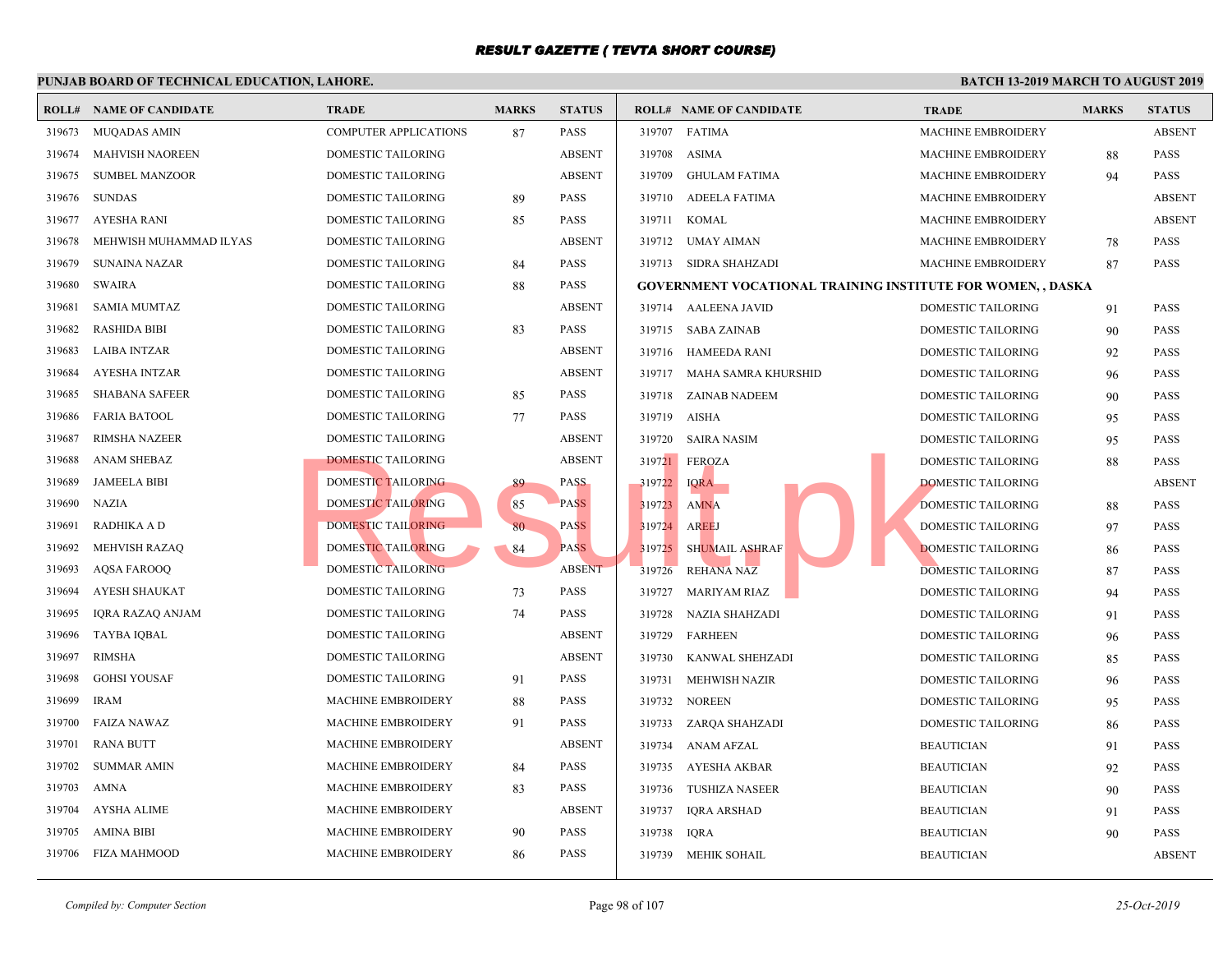#### **PUNJAB BOARD OF TECHNICAL EDUCATION, LAHORE. ROLL# NAME OF CANDIDATE TRADE MARKS STATUS ROLL# NAME OF CANDIDATE TRADE MARKS STATUS** 319740 ZUBAIRA YOUNAS BEAUTICIAN 90 PASS 319741 CHANDA BEAUTICIAN 91 PASS 319742 MEHR UN NISA BEAUTICIAN 88 PASS 319743 AMARA EJAZ BEAUTICIAN 93 PASS 319744 SADIA BEAUTICIAN 93 PASS 319745 HAMNA RIAZ BEAUTICIAN 92 PASS 319746 SUMAN BATOOL BEAUTICIAN ABSENT 319747 SHAMIL BEAUTICIAN 87 PASS 319748 SIDRA ABDUL GHAFOOR BEAUTICIAN 89 PASS 319749 SHAZIA SHAFA BEAUTICIAN 86 PASS 319750 MADIHA SALLIM BEAUTICIAN 95 PASS 319751 IQRA BEAUTICIAN 80 PASS 319752 BINISH RIAZ BEAUTICIAN 92 PASS 319753 SAMREEN RIAZ BEAUTICIAN 96 PASS 319754 MISHAL SHAHZADI BEAUTICIAN 90 PASS 319755 IQARA MUNAVER BEAUTICIAN 90 PASS 319756 SIDRA GHAZANFAR ALI BEAUTICIAN 96 PASS 319757 IFZA ZAHID BEAUTICIAN 91 PASS 319758 KOUSAR ASLAM BEAUTICIAN 94 PASS **GOVERNMENT VOCATIONAL TRAINING INSTITUTE FOR WOMEN, MOHALLAH INAYAT PURA, PASRUR** 319759 AMNA YOUSAF BEAUTICIAN ABSENT 319760 NAZIA ILYAS BEAUTICIAN 91 PASS 319761 HUSNA SUBEEN BEAUTICIAN ABSENT 319762 AQSA DOMESTIC TAILORING 89 PASS 319763 HUMA MUNAWAR DOMESTIC TAILORING 97 PASS 319764 NAINA TANVEER BEAUTICIAN 97 PASS 319765 KHADIJA NASIR BEAUTICIAN 95 PASS 319766 AREEBA NAEEM BEAUTICIAN 93 PASS 319767 TEHMINA REHMAT BEAUTICIAN 92 PASS 319768 IQRA MUBEEN BEAUTICIAN 93 PASS 319769 SADIA SAHEEN BEAUTICIAN 96 PASS 319770 UME HABIBA BEAUTICIAN 94 PASS 319771 FOUZIA LATTIF BEAUTICIAN 95 PASS 319772 SUNBAL FATIMA BEAUT 319773 LAIYBA SAJJAD DOME 319774 FIZZA SAJJAD DOME 319775 SADIA DOME 319776 SANIA KHALID DOME 319777 WALIJA ABID DOME 319778 ANIOA SHOUKAT DOME 319779 AYESHA SADEEQA DOME 319780 NADIA IRSHAD DOME 319781 AMAN BIBI DOME 319782 RAHAT IQBAL DOME 319783 MARIA DOME 319784 ROZINA EHSAN DOME 319785 SABA ALLAH DITTA DOME 319786 IQRA NAZ DOME 319787 TAIBA AKRAM DOME **GOVT COLLEGE OF TECHNOLOGY, PARIS ROAD, SI** 319788 HAROON RASHEED COMP 319789 SHOAIB ALI COMP 319790 ABDUL RAFAY COMP 319791 MUHAMMAD FARHAN ALI COMP 319792 MUHAMMAD MUZAMIL COMP 319793 MUHAMMAD TAYYAB HASSAN COMP 319794 SAQIB ZAMAN COMP 319795 AHMAD HABIB COMP 319796 AHSAN SHEHZAD COMP 319797 QAMAR FAROOQ COMP 319798 ABDUL MAJID SALEEM COMP 319799 MUHAMMAD UMER BUTT COMP 319800 HAMZA IQBAL COMP 319801 MUHAMMAD MANAN COMP 319802 MUHAMMAD ARSLAN COMP 319803 RANA IKHTSHAM UL HAQ COMP 319804 MUHAMMAD HASSAN COMP BEAUTICIAN<br>
BEAUTICIAN<br>
BEAUTICIAN<br>
BEAUTICIAN<br>
BEAUTICIAN<br>
BEAUTICIAN<br>
BEAUTICIAN<br>
BEAUTICIAN<br>
BEAUTICIAN<br>
BEAUTICIAN<br>
BEAUTICIAN<br>
BEAUTICIAN<br>
BEAUTICIAN<br>
BEAUTICIAN<br>
BEAUTICIAN<br>
BEAUTICIAN<br>
BEAUTICIAN<br>
BEAUTICIAN<br>
BEAUTI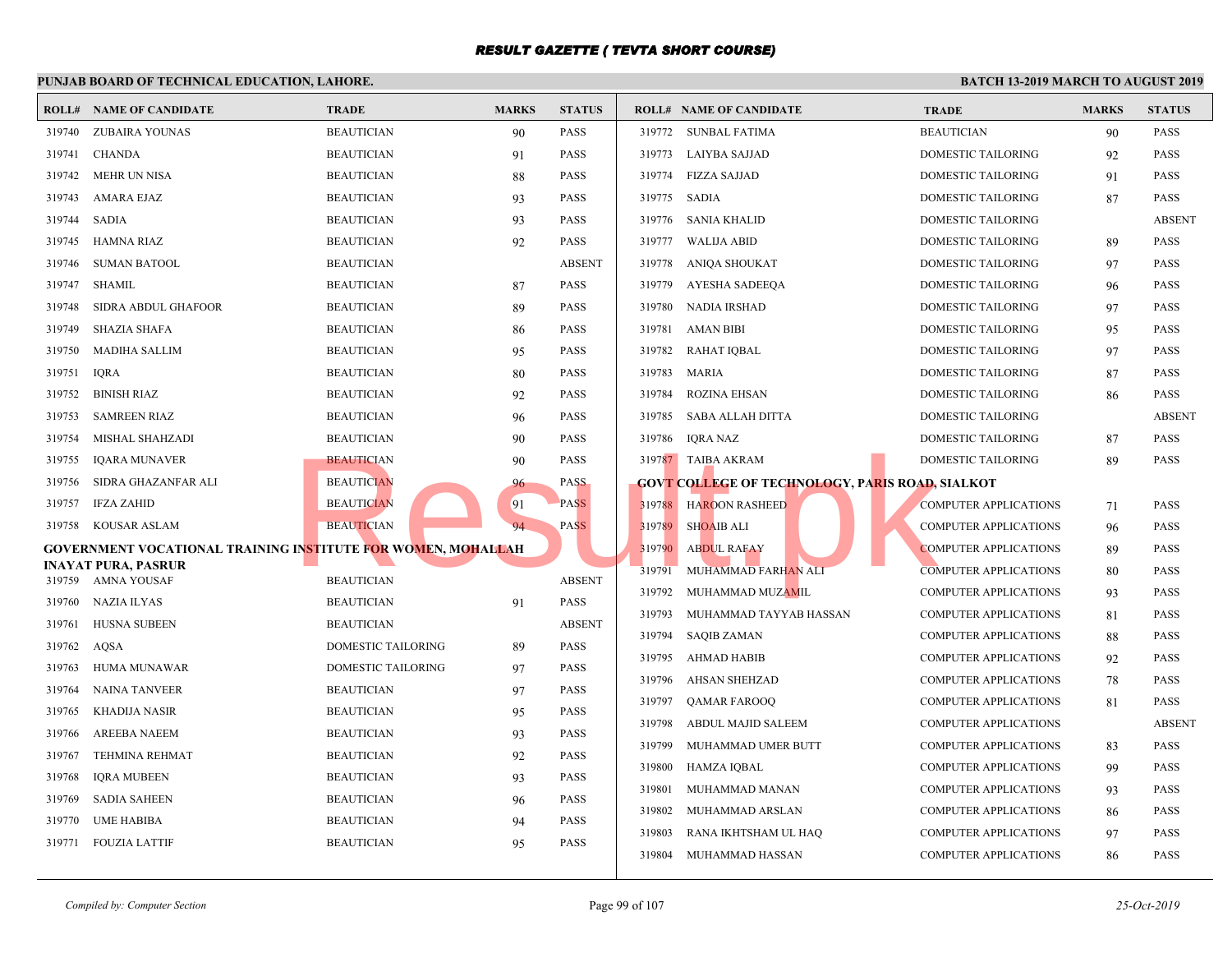#### **PUNJAB BOARD OF TECHNICAL EDUCATION, LAHORE. ROLL# NAME OF CANDIDATE TRADE MARKS STATUS ROLL# NAME OF CANDIDATE TRADE MARKS STATUS** HAFIZ SAYYAD MUHAMMAD COMPUTER APPLICATIONS ABSENT SUFYAN 319805 319806 NOMAN DANISH COMPUTER APPLICATIONS 83 PASS 319807 HAMAD ALI COMPUTER APPLICATIONS 76 PASS 319808 SYED SIBTUL HUSSAN ELECTRICAL WIRING 62 PASS 319809 MUHAMMAD MUBASHIR ELECTRICAL WIRING 65 PASS 319810 MUHAMMAD MUDSSAR ELECTRICAL WIRING 66 PASS 319811 DILGEER HUSSAN ELECTRICAL WIRING 65 PASS 319812 AHSAN ELECTRICAL WIRING 58 PASS 319813 ARSLAN ELECTRICAL WIRING ABSENT 319814 ABDUL FAIZAN ELECTRICAL WIRING 76 PASS 319815 MUHAMMAD ADNAN ELECTRICAL WIRING 80 PASS 319816 MOHSIN IFTIKHAR ELECTRICAL WIRING ABSENT 319817 SUAMA ALI ELECTRICAL WIRING 71 PASS 319818 RAZ HUSSAIN ELECTRICAL WIRING 74 PASS 319819 SHAHBAZ AHMED ELECTRICAL WIRING 71 PASS 319820 MUHAMMAD SHOAIB ELECTRICAL WIRING ABSENT 319821 SULEMAN BUTT ELECTRICAL WIRING 70 PASS 319822 MUHAMMAD HUSNAIN ELECTRICAL WIRING ABSENT **METAL INDISTIES DEVELOPMENT CENTRE,, MIDC, ALLAMA IQBAL ROAD,, SIALKOT**<br>319823 S CNC PROGRAMMING SETUP 81 PASS & OPERATIONS 2019 SYED HASSAN ABBAS NAQVI CNC PROGRAMMING SETUP 79 PASS & OPERATIONS 2019 319824 WAJID ALI CNC PROGRAMMING SETUP 75 PASS & OPERATIONS 2019 319825 RAZI UL HASSAN CNC PROGRAMMING SETUP 87 PASS & OPERATIONS 2019 319826 FIDA HUSSAIN CNC PROGRAMMING SETUP 72 PASS & OPERATIONS 2019 319827 AHMED JAHANGIR CNC PROGRAMMING SETUP 88 PASS & OPERATIONS 2019 319828 MUHAMMAD ANAS BIN YOUSAF CNC PROGRAMMING SETUP 81 PASS & OPERATIONS 2019 319829 WAQAR TALIB CNC PROGRAMMING SETUP 73 PASS & OPERATIONS 2019 319830 ADNAN ASAD CNC PROGRAMMING SETUP 80 PASS & OPERATIONS 2019 319831 MUHAMMAD FOUZAN ZAHEER CNC PROGRAMMING SETUP 78 PASS & OPERATIONS 2019 319832 MUHAMMAD AHMED CNC P  $&$  OPE  [319833 RUBEEL MAJEED MINHAS](http://www.result.pk/) CNC P  $&$  OPE 319834 AZHAR ALI CNC P  $&$  OPE 319835 SAMI ULLAH AYAZ CNC P  $&$  OPE 319836 MUHAMMAD UMER CNC P  $&$  OPF 319837 FAISAL SAEED CNC P & OPE<br>CNC P 319838 MUDASSAR IQBAL CNC P  $&$  OPF 319839 ALI HAMZA CNC P  $&$  OPE 319840 BADAR AMIN CNC P  $&$  OPE 319841 ZAIN AHMED CNC P  $&$  OPE 319842 MUHAMMAD USMAN CNC P  $&$  OPF 319843 USMAN ALI CNC P  $&$  OPE 319844 NABEEL HUSSAIN CNC P  $&$  OPE 319845 HUSSNAIN ARSHAD CNC P  $&$  OPE MUHAMMAD MUDASSAR ALI SUBHANI BHATTI 319846 CNC P.  $&$  OPE 319847 AWAIS SHAHBAZ **RACHINA INSTITUTE OF TECHNICAL EDUCATION, 2** 319848 ZIA ISLAM QASIM CIVIL 319849 MAZHAR ALI CIVIL 319850 HAMZA NAZIR CIVIL 319851 MUHAMMAD ASIF ASHRAF CIVIL 319852 MUHAMMAD HABIB ULLAH CIVIL 319853 MUHAMMAD ZAHID CIVIL 319854 GHULAM MOURTZA CIVIL 319855 USMAN ALI CIVIL 319856 IMRAN HAIDER CIVIL 319857 ADNAN AHMAD CIVIL 319858 JUNAID CH CIVIL 319859 SHAKIL AHMAD CIVIL ELECTRICAL WIRING ABSENT<br>
ELECTRICAL WIRING ABSENT ELECTRICAL WIRING ABSENT ELECTRICAL WIRING ABSENT RESULTION AND MUHAMMAD MUDASSAR ALL CNO CONTROL CONTROL CONTROL CONTROL CONTROL CONTROL CONTROL CONTROL CONTROL CONTROL C

**ROYAL COLLEGE OF TECHNOLOGY,, G.T ROAD, SA**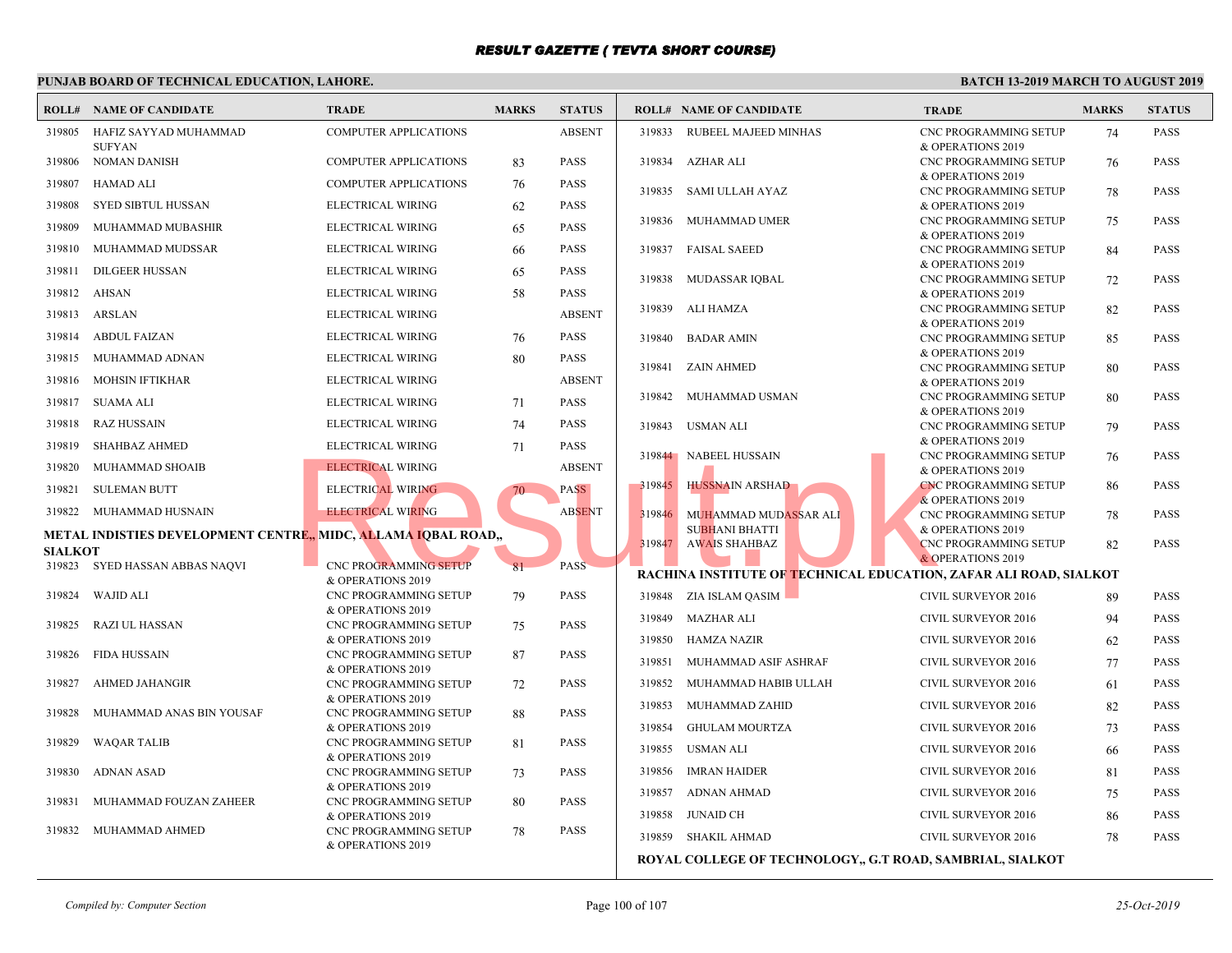#### **PUNJAB BOARD OF TECHNICAL EDUCATION, LAHORE. ROLL# NAME OF CANDIDATE TRADE MARKS STATUS ROLL# NAME OF CANDIDATE TRADE MARKS STATUS** 319860 MUHAMMAD SIDDIQUE AUTOCAD 2016 87 PASS 319861 NADEEM AHMED AUTOCAD 2016 89 PASS 319862 ABDUL SABOOR AUTOCAD 2016 90 PASS 319863 ABU BAKAR MANSHA AUTOCAD 2016 94 PASS 319864 ARSLAN ALI CIVIL SURVEYOR 2016 91 PASS 319865 ALI SHERAZ NAQVI AUTOCAD 2016 87 PASS 319866 TAZEEM AFZAL AUTOCAD 2016 86 PASS 319867 JAMSHAID YOUNAS CIVIL SURVEYOR 2016 88 PASS **GOJRA JINNAH COLLEGE OF COMMERCE,, PENSARA ROAD,, GOJRA** 319868 NAZIA HASSAN COMPUTER APPLICATIONS 91 PASS 319869 MUBEEN COMPUTER APPLICATIONS 91 PASS 319870 ANAM JAVED COMPUTER APPLICATIONS 95 PASS 319871 FIZA KANWAL COMPUTER APPLICATIONS 87 PASS 319872 WASIM IQBAL COMPUTER APPLICATIONS 87 PASS 319873 MUHAMMAD SAJJAD SARWAR COMPUTER APPLICATIONS 87 PASS 319874 SAMRA NAZ COMPUTER APPLICATIONS 89 PASS 319875 BEENISH ASLAM COMPUTER APPLICATIONS 83 PASS 319876 HADIA MALIK COMPUTER APPLICATIONS 93 PASS 319877 MASOOMA COMPUTER APPLICATIONS 90 PASS **GOVERNMENT VOCATIONAL TRAINING INSTITUTE FOR WOMEN, NEAR ISLAMIYA GROUND CHOWAK KACHHA, GOJRA** 319878 BARIRA ZAFAR DOMESTIC TAILORING 85 PASS 319879 SARA ASLAM DOMESTIC TAILORING 69 PASS 319880 ABIDA PARVEEN DOMESTIC TAILORING 79 PASS 319881 ZAIB UN NISA DOMESTIC TAILORING 89 PASS 319882 MADEEHA NAZIR DOMESTIC TAILORING 94 PASS 319883 SAIRA BASHIR DOMESTIC TAILORING 77 PASS 319884 MUQADAS FATIMA DOMESTIC TAILORING 81 PASS 319885 RABEEA ISRAR DOMESTIC TAILORING 93 PASS 319886 NABEELA SAIF DOMESTIC TAILORING 79 PASS 319887 HADIA MAQBOOL DOMESTIC TAILORING 96 PASS 319888 TANZELA NAWAZ DOMESTIC TAILORING 87 PASS 319889 MARIYAM BIBI DOMESTIC TAILORING 90 PASS 319890 BAREERA ZULFIQAR DOMESTIC TAILORING 83 PASS 319891 ZAIRA YASMEEN DOME 319892 TAHIRA MALIK DOME 319893 ARSHAM ZULFIQAR DOME 319894 TOOBA BINYAMEEN DOME 319895 TAYYABA NIAZ DOME 319896 MAH NOOR DOME 319897 AMINA IQBAL DOME 319898 AWAISA FATIMA DOME 319899 AYESHA BIBI DOME 319900 LAIBA ZAFAR DOME 319901 NEHA RIAZ DOME 319902 RUKHSANA DOME 319903 ASAMIA SAFDAR DOME 319904 JAVERIA DOME 319905 KANWAL ALTIF DOME 319906 NAZISH FAIZ DOME 319907 KALSOOM FAIZ DOME 319908 UMM E KALSOOM DOME 319909 UM E SALMA DOME 319910 SOFIA BEAUTICIAN BEAUTICIAN 93 319911 IQRA BEAUTICIAN BEAUTICIAN BEAUTICIAN BEAUTICIAN BEAUTICIAN BEAUTICIAN BEAUTICIAN BEAUTICIAN BEAUTICIAN BEAUTICIAN BEAUTICIAN BEAUTICIAN BEAUTICIAN BEAUTICIAN BEAUTICIAN BEAUTICIAN BEAUTICIAN BEAUTICIAN BEAUTICIAN B 319912 SIARA SIDDIQUI BEAUTICIAN 919912 319913 MALEEHA KOSAR BEAUT 319914 SAHAR RUKHSAR BEAUT 319915 AYESHA IRAM BEAUTICIAN BEAUTICIAN BEAUTICIAN BEAUTICIAN BEAUTICIAN BEAUTICIAN BEAUTICIAN BEAU 319916 SAMINA AKRAM BEAUT 319917 MAQDAS LATIF BEAU 319918 MEHWISH FATIMA BEAUT 319919 SIDRA BEAUT 319920 MADIHA IFTKHAR BEAUT 319921 HIRA SHIFA BEAUTICIAN 95 319922 MAQDAS AZAM BEAUT 319923 FAIZA TEHSEEN BEAUT 319924 RIDA MUNIR BEAUT COMPUTER APPLICATIONS 89 PASS<br>
COMPUTER APPLICATIONS 83 PASS<br>
COMPUTER APPLICATIONS 90 PASS<br>
COMPUTER APPLICATIONS 90 PASS<br>
COMPUTER APPLICATIONS 90 PASS<br>
COMPUTER APPLICATIONS 90 PASS<br>
COMPUTER APPLICATIONS 90 PASS<br>
COMPU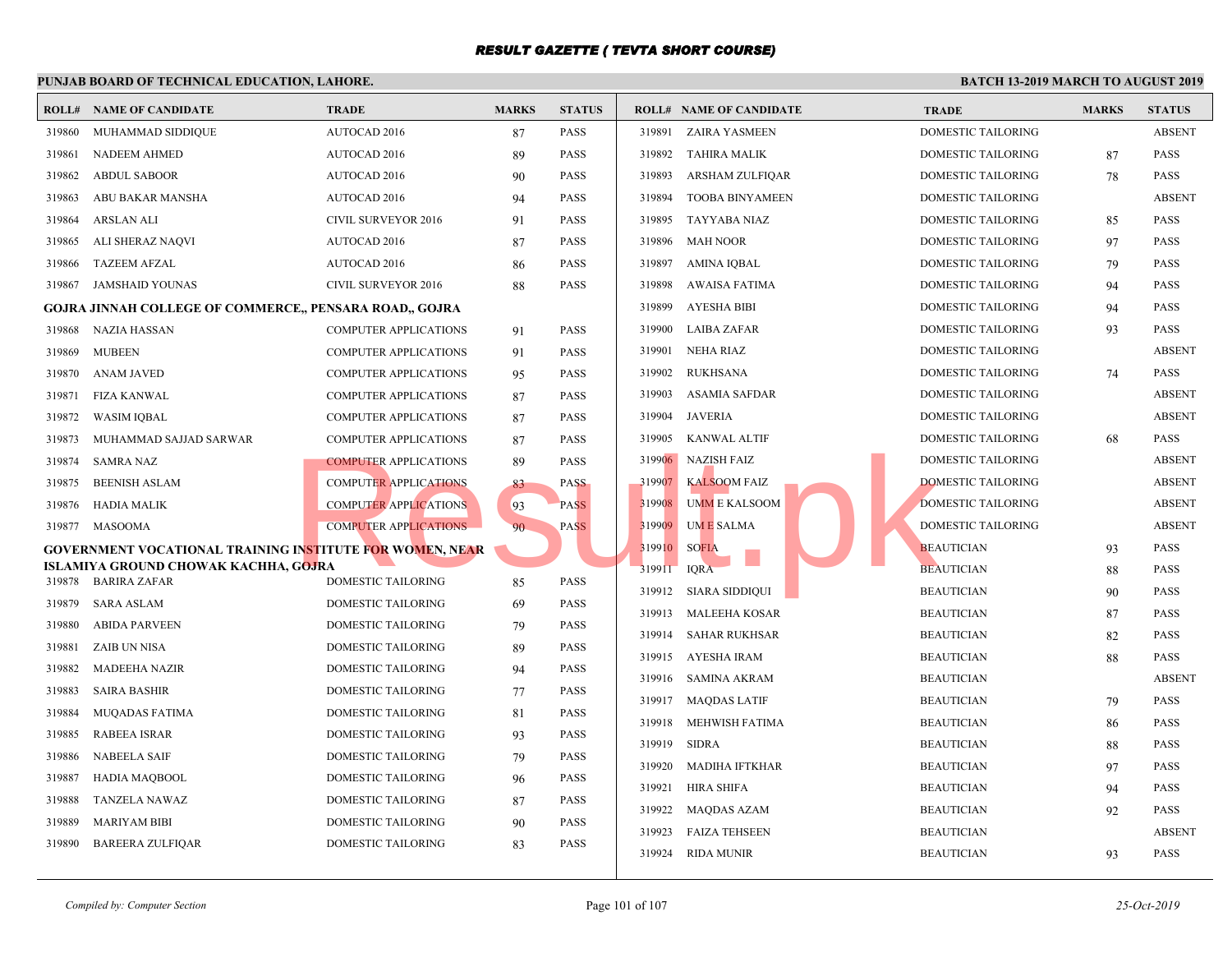#### **PUNJAB BOARD OF TECHNICAL EDUCATION, LAHORE. ROLL# NAME OF CANDIDATE TRADE MARKS STATUS ROLL# NAME OF CANDIDATE TRADE MARKS STATUS** 319925 SAMIA SARWAR BEAUTICIAN 89 PASS 319926 SALOMI RIAZ BEAUTICIAN 87 PASS 319927 HINA ANJUM BEAUTICIAN 86 PASS 319928 SONIA KIRN BEAUTICIAN 85 PASS 319929 SABA ILYAS BEAUTICIAN 85 PASS 319930 NAMRA MUNIR BEAUTICIAN 90 PASS 319931 MARWA SHAHID BEAUTICIAN ABSENT 319932 NOOR UL AIN BEAUTICIAN 96 PASS 319933 AMARA BEAUTICIAN 97 PASS 319934 NIDA RASHEED BEAUTICIAN 82 PASS 319935 SEHRISH MANOOK BEAUTICIAN 86 PASS 319936 SAWARA ARSHAD BEAUTICIAN ABSENT 319937 SIDRA SEHAR BEAUTICIAN 86 PASS 319938 SADIA YOUSAF BEAUTICIAN 88 PASS 319939 AMINA ZUBAIR BEAUTICIAN 85 PASS 319940 AASMA RANI BEAUTICIAN 94 PASS 319941 NATASSA AFTAB BEAUTICIAN 90 PASS 319942 FARHAT YASMEEN BEAUTICIAN 95 PASS 319943 MUNEEBA SAKHAWAT BEAUTICIAN 99 PASS 319944 AYESHA REHMAN BEAUTICIAN REGISTER AND ASSESSED FOR A REGISTER AND RANGE 319945 RANI BEAUTICIAN 94 PASS 319946 ADEELA SHAKEEL BEAUTICIAN 84 PASS 319947 SUMIRA NASEER BEAUTICIAN 79 PASS 319948 SAIMA BATOOL COMPUTER APPLICATIONS 88 PASS 319949 AYESHA SALEEM COMPUTER APPLICATIONS 88 PASS 319950 MUAFIA RIAZ COMPUTER APPLICATIONS 87 PASS 319951 AMBER SHEHZADI COMPUTER APPLICATIONS 88 PASS 319952 JAVARIA COMPUTER APPLICATIONS 94 PASS 319953 ANAM KOUSAR COMPUTER APPLICATIONS 94 PASS 319954 AQSA ANWAR COMPUTER APPLICATIONS 94 PASS 319955 TOOBA ASHIQ COMPUTER APPLICATIONS 94 PASS 319956 FIZZA NIAZ COMPUTER APPLICATIONS 66 PASS 319957 HAFIZA AMINA IJAZ COMPUTER APPLICATIONS 94 PASS 319958 ANAM COMPUTER APPLICATIONS 68 PASS 319959 MAMOONA COMP 319960 MAH NOOR COMP 319961 HAMNA SHAFEEQ COMP 319962 UM E AMARA COMP 319963 GULSHAN MEHNAZ COMP 319964 SANA IJAZ COMP 319965 HEEBA KANWAL COMP 319966 ASNATH GILL COMP 319967 SANA RAFIQ COMP 319968 ASIFA JAVED COMP 319969 AQSA JAVED COMP 319970 FATIMA ASHRAF COMP 319971 ASMA SADIQ COMP 319972 SAJIDA SHAH MUHAMMAD COMP 319973 SAMAN SAEED COMP 319974 FARWA SAJID COMP 319975 ANEEQA YASEEN COMP 319976 AYESHA JABBAR COMP 319977 AQSA MUSHTAQ COMP 319978 FAIZA EHSAN COMP 319979 ALIZA MEHREEN COMP 319980 IRSA KANWAL COMP 319981 SAIMA SHAHZADI COMP 319982 HUMAIRA PARVEEN COMP **TOBA TEK SINGH POLYTECHNIC INSTITUTE,, P-448, GOJRA** 319983 SHAHZAIB ALI ELECT 319984 MUHAMMAD TALHA MUNIR COMP MUHAMMAD ZEESHAN ULLAH COMP SALEEM 319985 319986 MUHAMMAD HANAN ALI COMP 319987 TAYYAB AZIZ COMP 319988 FAREED AHMAD COMP 319989 MUHAMMAD AHSAN RAZA COMP 319990 MUHAMMAD SHAHBAZ COMP Result.pk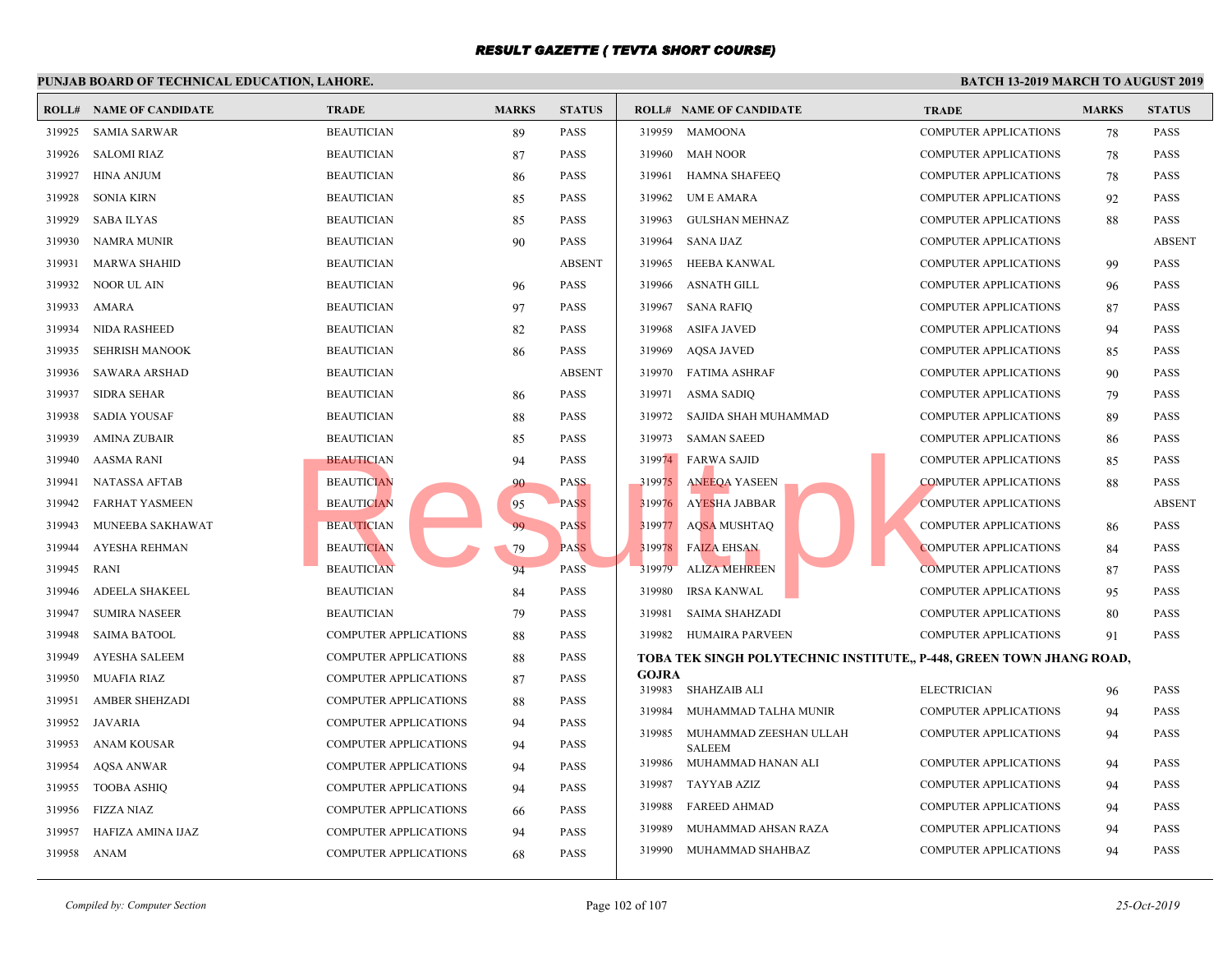|                | <b>ROLL# NAME OF CANDIDATE</b>                                 | <b>TRADE</b>                 | <b>MARKS</b> | <b>STATUS</b> |             | <b>ROLL# NAME OF CANDIDATE</b>             | <b>TRAL</b> |
|----------------|----------------------------------------------------------------|------------------------------|--------------|---------------|-------------|--------------------------------------------|-------------|
| 319991         | MUHAMMAD SAAD HASSAN                                           | <b>COMPUTER APPLICATIONS</b> | 94           | <b>PASS</b>   |             | 320023 SHABANA KAUSAR                      | <b>COMP</b> |
| 319992         | ASAD ULLAH TARIQ                                               | <b>COMPUTER APPLICATIONS</b> | 95           | <b>PASS</b>   |             | GOVERNMENT VOCATIONAL TRAINING INSTITUTE   |             |
| 319993         | AHSAN ABDULLAH                                                 | <b>COMPUTER APPLICATIONS</b> | 97           | <b>PASS</b>   |             | DISTRICT EDUCATION (MEN) AKAL WALA ROAD, T |             |
| 319994         | ALI ASGHAR NAWAZ                                               | <b>COMPUTER APPLICATIONS</b> | 98           | <b>PASS</b>   |             | 320024 FAZILAT BASHIR                      | <b>COMP</b> |
| 319995         | <b>SIDRA AKRAM</b>                                             | <b>COMPUTER APPLICATIONS</b> | 98           | <b>PASS</b>   | 320025      | <b>IRAM ASHFAQ</b>                         | <b>COMP</b> |
| 319996         | AASHBA RESHAM                                                  | <b>COMPUTER APPLICATIONS</b> | 98           | <b>PASS</b>   | 320026      | IQRA REHMAT                                | <b>COMP</b> |
| 319997         | HUMA SARWAR                                                    | <b>COMPUTER APPLICATIONS</b> | 98           | <b>PASS</b>   | 320027      | IQRA NABI                                  | <b>COMP</b> |
|                | GOVERNMENT VOCATIONAL TRAINING INSTITUTE FOR WOMEN, NAWA CHAK, |                              |              |               | 320028      | <b>ANAM SHBEER</b>                         | <b>COMP</b> |
| <b>KAMALIA</b> |                                                                |                              |              |               | 320029      | <b>BUSHRA RAUF</b>                         | <b>COMP</b> |
| 319998         | HAFIZA SONIA NOREEN                                            | <b>BEAUTICIAN</b>            | -89          | <b>PASS</b>   | 320030      | SARA IJAZ                                  | <b>COMP</b> |
| 319999         | HUMAIRA NAUREEN                                                | <b>BEAUTICIAN</b>            | 93           | <b>PASS</b>   | 320031      | <b>RIDA ZAINAB</b>                         | <b>COMP</b> |
| 320000         | <b>SAIMA RAMZAN</b>                                            | <b>BEAUTICIAN</b>            | 100          | <b>PASS</b>   | 320032      | AMINA MAQSOOD                              | COMP        |
| 320001         | <b>NABIHA MALIK</b>                                            | <b>BEAUTICIAN</b>            | 97           | <b>PASS</b>   | 320033      | AYESHA PERVEEN                             | <b>COMP</b> |
| 320002         | AFIFH MARYEM                                                   | <b>BEAUTICIAN</b>            | 95           | <b>PASS</b>   | 320034      | KINZA NAWAZ                                | <b>COMP</b> |
| 320003         | <b>NASEEM ASHRAF</b>                                           | <b>BEAUTICIAN</b>            | 89           | <b>PASS</b>   | 320035      | MEHVISH MUSHTAQ                            | <b>COMP</b> |
| 320004         | <b>FARAH YOUNAS</b>                                            | <b>BEAUTICIAN</b>            | 93           | <b>PASS</b>   | 320036      | NESHA AKRAM                                | <b>COMP</b> |
| 320005         | NEELAM SHAHZADI                                                | <b>BEAUTICIAN</b>            | 92           | PASS          | 320037 FIZA |                                            | <b>COMP</b> |
| 320006         | <b>NASIM AKHTAR</b>                                            | <b>BEAUTICIAN</b>            | 94           | <b>PASS</b>   | 320038      | <b>FATMA REHMAN</b>                        | <b>COMP</b> |
| 320007         | <b>MAH JABEEN</b>                                              | <b>BEAUTICIAN</b>            | 95           | <b>PASS</b>   | 320039      | <b>NIALEAN BATOOL</b>                      | <b>COMP</b> |
| 320008         | <b>SUMAIRA BIBI</b>                                            | <b>BEAUTICIAN</b>            | 100          | <b>PASS</b>   | 320040      | <b>SABA MUNAWAR</b>                        | <b>COMP</b> |
| 320009         | <b>SHAZIA JAFFERY</b>                                          | <b>BEAUTICIAN</b>            | 94           | PASS.         | 320041      | <b>RIDA FATIMA</b>                         | <b>COMP</b> |
| 320010         | <b>AALIA RASOOL</b>                                            | <b>BEAUTICIAN</b>            | 95           | <b>PASS</b>   | 320042      | ARISHA SHAFIQ                              | <b>COMP</b> |
| 320011         | <b>SAIMA BIBI</b>                                              | <b>BEAUTICIAN</b>            | 100          | <b>PASS</b>   | 320043      | AYESHA SULTAN ASHRAF                       | <b>COMP</b> |
| 320012         | <b>SANA SHAHID</b>                                             | <b>COMPUTER APPLICATIONS</b> | 96           | <b>PASS</b>   | 320044      | SHEZA                                      | <b>COMP</b> |
| 320013         | <b>HINA BANO</b>                                               | <b>COMPUTER APPLICATIONS</b> | 91           | <b>PASS</b>   | 320045      | <b>SABA SABIR</b>                          | <b>COMP</b> |
| 320014         | RAZIA MUHAMMAD DIN                                             | <b>COMPUTER APPLICATIONS</b> | 87           | <b>PASS</b>   | 320046      | AQSA EHSAN                                 | <b>COMP</b> |
| 320015         | <b>AFRAZ BIBI</b>                                              | COMPUTER APPLICATIONS        | 87           | <b>PASS</b>   | 320047      | UZMA IRAM                                  | <b>COMP</b> |
| 320016         | <b>AQSA TABASSM</b>                                            | <b>COMPUTER APPLICATIONS</b> | 90           | <b>PASS</b>   | 320048      | <b>BAREERA YASEEN</b>                      | <b>COMP</b> |
| 320017         | <b>MAQDAS ASHAFAQ</b>                                          | <b>COMPUTER APPLICATIONS</b> |              | <b>ABSENT</b> | 320049      | <b>KASHAF RASHID</b>                       | <b>BEAU</b> |
| 320018         | <b>UZMA AKBAR</b>                                              | <b>COMPUTER APPLICATIONS</b> | 98           | <b>PASS</b>   | 320050      | AMMARA HASSAN                              | <b>BEAU</b> |
| 320019         | SHABANA MUHAMMAD BOOTA                                         | <b>COMPUTER APPLICATIONS</b> | 98           | <b>PASS</b>   | 320051      | <b>RIZWANA GHAFFAR</b>                     | <b>BEAU</b> |
| 320020         | <b>ERUM JAMIL</b>                                              | <b>COMPUTER APPLICATIONS</b> | 93           | <b>PASS</b>   | 320052      | <b>ZAHIDA SABIR</b>                        | <b>BEAU</b> |
| 320021         | <b>AROOJ FATIMA</b>                                            | <b>COMPUTER APPLICATIONS</b> | 98           | <b>PASS</b>   | 320053      | <b>AMINA NASEER</b>                        | <b>BEAU</b> |
| 320022         | SEHAR ZULFIQAR                                                 | <b>COMPUTER APPLICATIONS</b> | 95           | <b>PASS</b>   | 320054      | <b>GUFRANA GHAFFAR</b>                     | <b>BEAU</b> |
|                |                                                                |                              |              |               |             |                                            |             |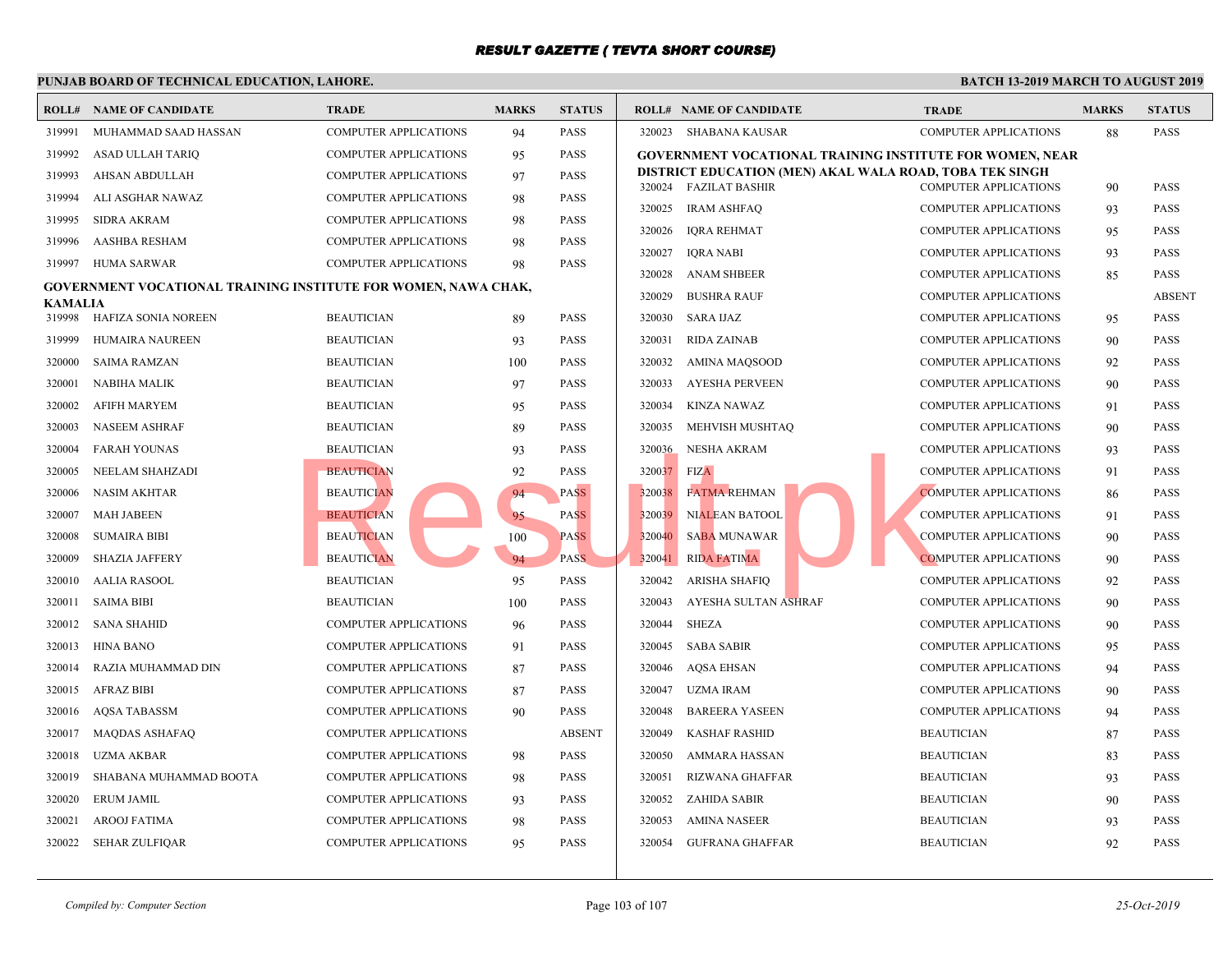|                                                                 | PUNJAB BOARD OF TECHNICAL EDUCATION, LAHORE. |                   |              |               |        |                                |             |  |  |  |
|-----------------------------------------------------------------|----------------------------------------------|-------------------|--------------|---------------|--------|--------------------------------|-------------|--|--|--|
|                                                                 | <b>ROLL# NAME OF CANDIDATE</b>               | <b>TRADE</b>      | <b>MARKS</b> | <b>STATUS</b> |        | <b>ROLL# NAME OF CANDIDATE</b> | <b>TRAL</b> |  |  |  |
| 320055                                                          | NAILA                                        | <b>BEAUTICIAN</b> | 90           | <b>PASS</b>   | 320087 | KHALIDA PAREEN                 | <b>BEAU</b> |  |  |  |
| 320056                                                          | <b>SHAKILA HAMEED</b>                        | <b>BEAUTICIAN</b> | 93           | <b>PASS</b>   | 320088 | <b>KANEEZ FATIMA</b>           | <b>BEAU</b> |  |  |  |
| 320057                                                          | <b>FOZIA TABASSUM</b>                        | <b>BEAUTICIAN</b> | 91           | <b>PASS</b>   | 320089 | <b>AMNA BIBI</b>               | <b>BEAU</b> |  |  |  |
| 320058                                                          | SHABANA KOUSAR                               | <b>BEAUTICIAN</b> | 88           | <b>PASS</b>   | 320090 | <b>NABILA NAZIR</b>            | <b>BEAU</b> |  |  |  |
| 320059                                                          | <b>SADAF SHAHZADI</b>                        | <b>BEAUTICIAN</b> | 92           | <b>PASS</b>   | 320091 | <b>KINZA AKRAM</b>             | <b>BEAU</b> |  |  |  |
| 320060                                                          | <b>MUBARRA LATIF</b>                         | <b>BEAUTICIAN</b> | 91           | <b>PASS</b>   | 320092 | <b>SALMA PARVEEN</b>           | <b>BEAU</b> |  |  |  |
| 320061                                                          | <b>SAIMA KOUSAR</b>                          | <b>BEAUTICIAN</b> | 92           | <b>PASS</b>   | 320093 | SUMMARA KANWAL                 | <b>BEAU</b> |  |  |  |
| 320062                                                          | <b>HINA ISHTIAQ</b>                          | <b>BEAUTICIAN</b> | 91           | <b>PASS</b>   | 320094 | <b>MAJIDA NAWAZ</b>            | <b>BEAU</b> |  |  |  |
| 320063                                                          | <b>SONIA NOREEN</b>                          | <b>BEAUTICIAN</b> | 82           | <b>PASS</b>   | 320095 | AROOJ ILYAS                    | <b>COMP</b> |  |  |  |
| 320064                                                          | <b>IQRA ADREES</b>                           | <b>BEAUTICIAN</b> | 92           | <b>PASS</b>   | 320096 | <b>SHAZIA BIBI</b>             | <b>COMP</b> |  |  |  |
| 320065                                                          | <b>FARAH RAZZAQUE</b>                        | <b>BEAUTICIAN</b> | 85           | <b>PASS</b>   | 320097 | BEENISH MUHAMMAD AMEEN         | <b>COMP</b> |  |  |  |
| 320066                                                          | <b>THAIRA NOREEN</b>                         | <b>BEAUTICIAN</b> |              | <b>ABSENT</b> | 320098 | SHAFYEA<br><b>SANA MUNAWAR</b> | <b>COMP</b> |  |  |  |
| 320067                                                          | <b>MAQIDAS BATOOL</b>                        | <b>BEAUTICIAN</b> | 85           | <b>PASS</b>   | 320099 | <b>SADAF ZIA</b>               | <b>COMP</b> |  |  |  |
| 320068                                                          | <b>ROBINA TAHIR</b>                          | <b>BEAUTICIAN</b> | 92           | <b>PASS</b>   | 320100 | SANA ZAMAN                     | <b>COMP</b> |  |  |  |
| GOVERNMENT VOCATIONAL TRAINING INSTITUTE FOR WOMEN, AZEEM ABAD, |                                              |                   |              |               | 320101 | <b>ADIBA BATOOL</b>            | <b>COMP</b> |  |  |  |
| <b>BUREWALA</b>                                                 | 320069 SAIMA MALIK                           | <b>BEAUTICIAN</b> | 93           | <b>PASS</b>   | 320102 | <b>SADAF TAHIR</b>             | <b>COMP</b> |  |  |  |
| 320070                                                          | MARIYAM BIBI                                 | <b>BEAUTICIAN</b> | 92           | <b>PASS</b>   | 320103 | UMME ROUMAN                    | <b>COMP</b> |  |  |  |
| 320071                                                          | MUFASSAL SHAMSHAD                            | <b>BEAUTICIAN</b> | 95           | <b>PASS</b>   | 320104 | MEHWISH ARSHAD                 | <b>COMP</b> |  |  |  |
| 320072                                                          | <b>MAHWISH SABA</b>                          | <b>BEAUTICIAN</b> | 95           | <b>PASS</b>   | 320105 | <b>IZZA TABBASAM</b>           | <b>COMP</b> |  |  |  |
| 320073                                                          | MUNAZZA SADDIQUE                             | <b>BEAUTICIAN</b> | 93           | PASS.         | 320106 | UM E AIMAN                     | <b>COMP</b> |  |  |  |
| 320074                                                          | HAFIZA ZARFSHAN SAEEDA                       | <b>BEAUTICIAN</b> | 93           | <b>PASS</b>   | 320107 | SAMAN GHULAM MUHAMMAD          | <b>COMP</b> |  |  |  |
| 320075                                                          | NAZISH MUSHTAQ                               | <b>BEAUTICIAN</b> | 90           | <b>PASS</b>   | 320108 | SANA GHULAM MUHAMMAD           | <b>COMP</b> |  |  |  |
| 320076                                                          | <b>RAHISH FATIMA</b>                         | <b>BEAUTICIAN</b> | 91           | <b>PASS</b>   | 320109 | IQRA MUQADDAS                  | <b>COMP</b> |  |  |  |
| 320077                                                          | <b>HUMERA ASLAM</b>                          | <b>BEAUTICIAN</b> | 93           | <b>PASS</b>   | 320110 | AZRA BIBI                      | <b>COMP</b> |  |  |  |
| 320078                                                          | FARKHANDA RASHEED                            | <b>BEAUTICIAN</b> | 90           | <b>PASS</b>   | 320111 | NADIA NOOR SAMAD               | <b>COMP</b> |  |  |  |
| 320079                                                          | <b>FARZANA SHABIR</b>                        | <b>BEAUTICIAN</b> | 95           | <b>PASS</b>   |        | 320112 FARAH MEHWISH           | <b>COMP</b> |  |  |  |
| 320080                                                          | <b>ANAM NASEER</b>                           | <b>BEAUTICIAN</b> | 92           | <b>PASS</b>   |        | 320113 AYESHA ZAREEN           | <b>COMP</b> |  |  |  |
| 320081                                                          | <b>RUBAB TARIQ</b>                           | <b>BEAUTICIAN</b> | 91           | <b>PASS</b>   |        | 320114 LAIBA ISHTIAQ           | <b>COMP</b> |  |  |  |
| 320082                                                          | <b>NAVEEDA BIBI</b>                          | <b>BEAUTICIAN</b> | 92           | <b>PASS</b>   |        | 320115 ZUBDA LATIF             | <b>COMP</b> |  |  |  |
| 320083                                                          | <b>TAHIRA NAZIR</b>                          | <b>BEAUTICIAN</b> | 95           | <b>PASS</b>   |        | 320116 SAIRA SIDDIQ            | <b>COMP</b> |  |  |  |
| 320084                                                          | <b>SIDRA RASHEED</b>                         | <b>BEAUTICIAN</b> | 95           | <b>PASS</b>   |        | 320117 SABA NASEEM             | <b>COMP</b> |  |  |  |
| 320085                                                          | <b>SHAZIA ANWAR</b>                          | <b>BEAUTICIAN</b> | 92           | <b>PASS</b>   | 320118 | HIRA ASHRAF                    | <b>COMP</b> |  |  |  |
| 320086                                                          | <b>IQRA AROOJ</b>                            | <b>BEAUTICIAN</b> | 96           | <b>PASS</b>   | 320119 | NUSRAT FATIMAH                 | <b>COMP</b> |  |  |  |
|                                                                 |                                              |                   |              |               |        | 320120 NAZIA PARVEEN           | <b>COMP</b> |  |  |  |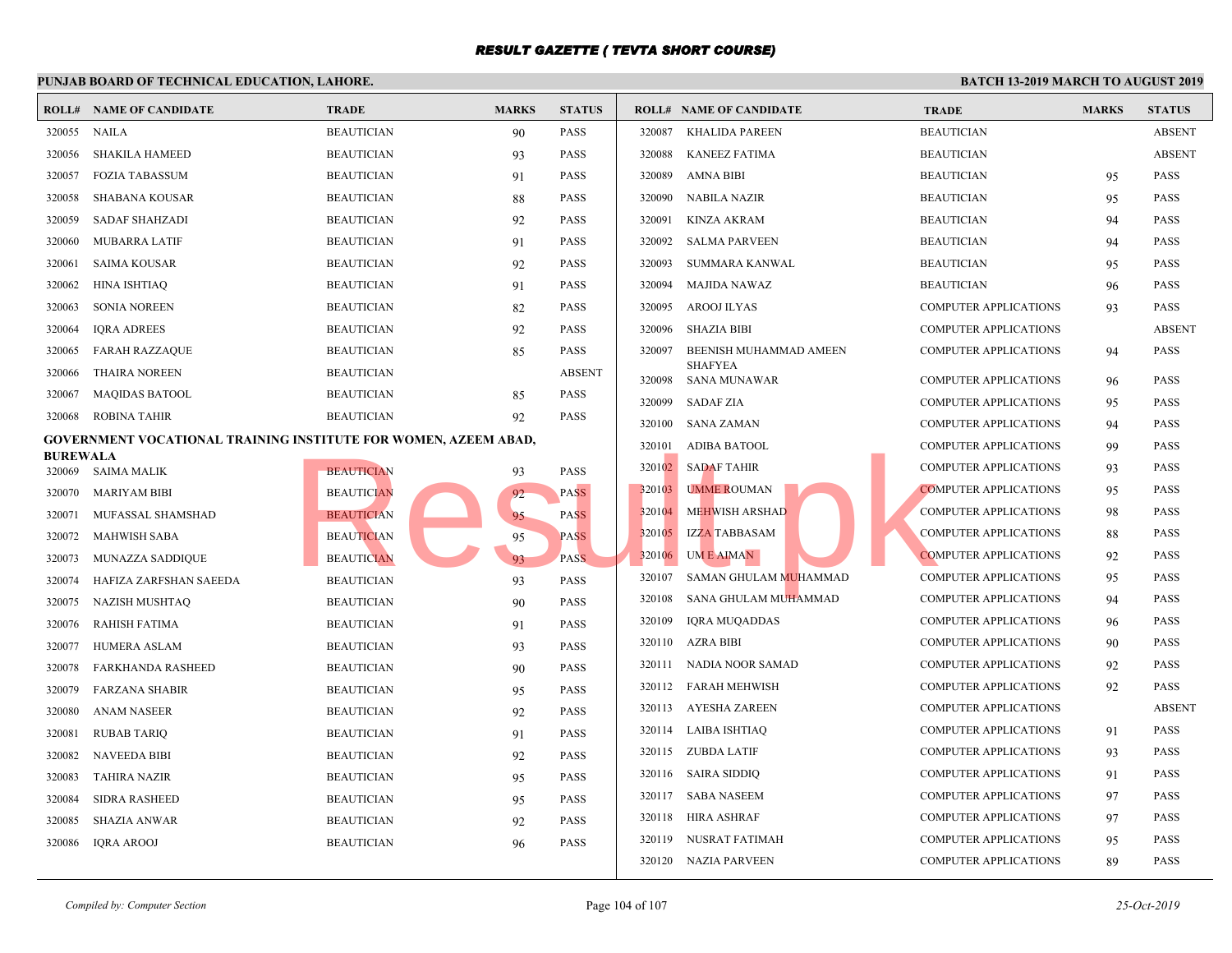|                         | <b>ROLL# NAME OF CANDIDATE</b>                                      | <b>TRADE</b>              | <b>MARKS</b>        | <b>STATUS</b> |        | <b>ROLL# NAME OF CANDIDATE</b> | <b>TRAL</b> |
|-------------------------|---------------------------------------------------------------------|---------------------------|---------------------|---------------|--------|--------------------------------|-------------|
|                         | GOVERNMENT VOCATIONAL TRAINING INSTITUTE FOR WOMEN, NEAR MARKET,    |                           |                     |               |        | 320152 MEHWISH SARFRAZ         | <b>BEAU</b> |
| <b>MAILSI</b><br>320121 | <b>BUSHRA SHAKOOR</b>                                               | DOMESTIC TAILORING        | 96                  | <b>PASS</b>   | 320153 | AYSHA PARVEEN                  | <b>BEAU</b> |
| 320122                  | TAYYBA                                                              | DOMESTIC TAILORING        | 98                  | <b>PASS</b>   | 320154 | SHAKEELA ASHRAF                | <b>BEAU</b> |
| 320123                  | JAWARIA                                                             | DOMESTIC TAILORING        |                     | PASS          | 320155 | SHUMAILA LATIF                 | <b>BEAU</b> |
| 320124                  | NAHEED RUKIN DIN                                                    | DOMESTIC TAILORING        | 95                  | <b>PASS</b>   |        | 320156 HINA SAJJID             | <b>BEAU</b> |
|                         |                                                                     |                           | 90                  |               |        | 320157 ZAREENA BIBI            | <b>BEAU</b> |
| 320125                  | <b>BISMA ADREES</b>                                                 | DOMESTIC TAILORING        | 89                  | <b>PASS</b>   | 320158 | SHABNAM AKRAM                  | <b>BEAU</b> |
| 320126                  | <b>HINA KHURSHEED</b>                                               | DOMESTIC TAILORING        | 92                  | <b>PASS</b>   | 320159 | ATKA RASOOL                    | <b>BEAU</b> |
| 320127                  | <b>ISMA NOOR</b>                                                    | DOMESTIC TAILORING        | 92                  | <b>PASS</b>   | 320160 | SADIA MUSHTAQ                  | <b>BEAU</b> |
| 320128                  | <b>SHUMAILA JAMEEL</b>                                              | DOMESTIC TAILORING        | 93                  | <b>PASS</b>   | 320161 | ANEELA KHALID                  | <b>BEAU</b> |
| 320129                  | <b>LAIBA SIDDIQUE</b>                                               | DOMESTIC TAILORING        | 91                  | <b>PASS</b>   | 320162 | <b>SABA BASHIR</b>             | <b>BEAU</b> |
| 320130                  | <b>ZAINAB FATIMA</b>                                                | DOMESTIC TAILORING        | 90                  | <b>PASS</b>   | 320163 | HUMARA KIRAN                   | <b>BEAU</b> |
| 320131                  | <b>BABRA BIBI</b>                                                   | DOMESTIC TAILORING        | 89                  | <b>PASS</b>   | 320164 | MUQADDAS GHULAM MUHAMMAD       | <b>BEAU</b> |
| 320132                  | <b>FRIDA BANO</b>                                                   | DOMESTIC TAILORING        | 92                  | <b>PASS</b>   | 320165 | SABA LIAQUAT                   | <b>BEAU</b> |
| 320133                  | <b>AMNA AKHTAR</b>                                                  | DOMESTIC TAILORING        | 90                  | <b>PASS</b>   | 320166 | AREEN AHSAN                    | <b>BEAU</b> |
| 320134                  | <b>MALAIKA BASHARAT</b>                                             | DOMESTIC TAILORING        | 91                  | <b>PASS</b>   | 320167 | <b>TEHREEM SALEEM</b>          | <b>BEAU</b> |
| 320135                  | <b>TAYYABA AASHIQ</b>                                               | <b>DOMESTIC TAILORING</b> | 95                  | <b>PASS</b>   | 320168 | SANA SHOUKAT                   | <b>BEAU</b> |
| 320136                  | ABIDA BASHIR                                                        | <b>BEAUTICIAN</b>         | 95                  | <b>PASS</b>   | 320169 | <b>GULSHAN RASHEED</b>         | <b>BEAU</b> |
| 320137                  | SHAHNAZ GULAB DIN                                                   | <b>BEAUTICIAN</b>         | 96                  | <b>PASS</b>   | 320170 | <b>FASEHA MUQADAS</b>          | <b>BEAU</b> |
| 320138                  | <b>SHABANA IRAM</b>                                                 | <b>BEAUTICIAN</b>         | 93                  | <b>PASS</b>   | 320171 | TAYYIBA IJAZ                   | <b>BEAU</b> |
| 320139                  | <b>GHAZALA NAZ</b>                                                  | <b>BEAUTICIAN</b>         | 91                  | PASS.         | 320172 | <b>AYISHA USMAN</b>            | <b>BEAU</b> |
| 320140                  | <b>SIDRA KOUSAR</b>                                                 | <b>BEAUTICIAN</b>         | 94                  | <b>PASS</b>   | 320173 | <b>KIRAN SHAZADI</b>           | <b>BEAU</b> |
| 320141                  | <b>UJALA KHALID</b>                                                 | <b>BEAUTICIAN</b>         | 96                  | <b>PASS</b>   | 320174 | <b>SAFINA AKHTER</b>           | <b>BEAU</b> |
| 320142                  | RUKHSANA PARVEEN                                                    | <b>BEAUTICIAN</b>         | 94                  | <b>PASS</b>   | 320175 | SHAGUFTA SARFRAZ               | <b>BEAU</b> |
| 320143                  | NOSHEEN NISAR                                                       | <b>BEAUTICIAN</b>         | 96                  | <b>PASS</b>   |        | 320176 NOREEN YOUSAF           | <b>BEAU</b> |
| 320144                  | <b>SHABNAM</b>                                                      | <b>BEAUTICIAN</b>         | 94                  | <b>PASS</b>   | 320177 | NOMIA NASRULLAH                | <b>COMP</b> |
| 320145                  | <b>FAKHRA BATOOL</b>                                                | <b>BEAUTICIAN</b>         | 95                  | <b>PASS</b>   | 320178 | SANA YOUNAS                    | <b>COMP</b> |
| 320146                  | <b>HAFZA SATTAR</b>                                                 | <b>BEAUTICIAN</b>         | 93                  | <b>PASS</b>   | 320179 | AROOSA AJMI                    | <b>COMP</b> |
| 320147                  | <b>ABIDA PARVEEN</b>                                                | <b>BEAUTICIAN</b>         | 92                  | <b>PASS</b>   |        |                                | <b>COMP</b> |
| 320148                  | <b>ASMA RASHEED</b>                                                 | <b>BEAUTICIAN</b>         | 91                  | <b>PASS</b>   | 320180 | TAHIRA BIBI                    |             |
| 320149                  | <b>SAFIA BASHARAT</b>                                               | <b>BEAUTICIAN</b>         | 94                  | <b>PASS</b>   | 320181 | UNEZA YOUNAS                   | <b>COMP</b> |
| 320150                  | <b>RUBINA AHMAD</b>                                                 | <b>BEAUTICIAN</b>         | 96                  | <b>PASS</b>   | 320182 | <b>SAIMA</b>                   | <b>COMP</b> |
| 320151                  | <b>SABA MARYAM</b>                                                  | <b>BEAUTICIAN</b>         | 95                  | <b>PASS</b>   | 320183 | ANAM SHAHZADI                  | <b>COMP</b> |
|                         | <b>GOVERNMENT VOCATIONAL TRAINING INSTITUTE FOR WOMEN, , VEHARI</b> |                           |                     |               | 320184 | TAYYABA JABIR                  | <b>COMP</b> |
|                         |                                                                     |                           | 320185 AQSA NOSHAIR | <b>COMP</b>   |        |                                |             |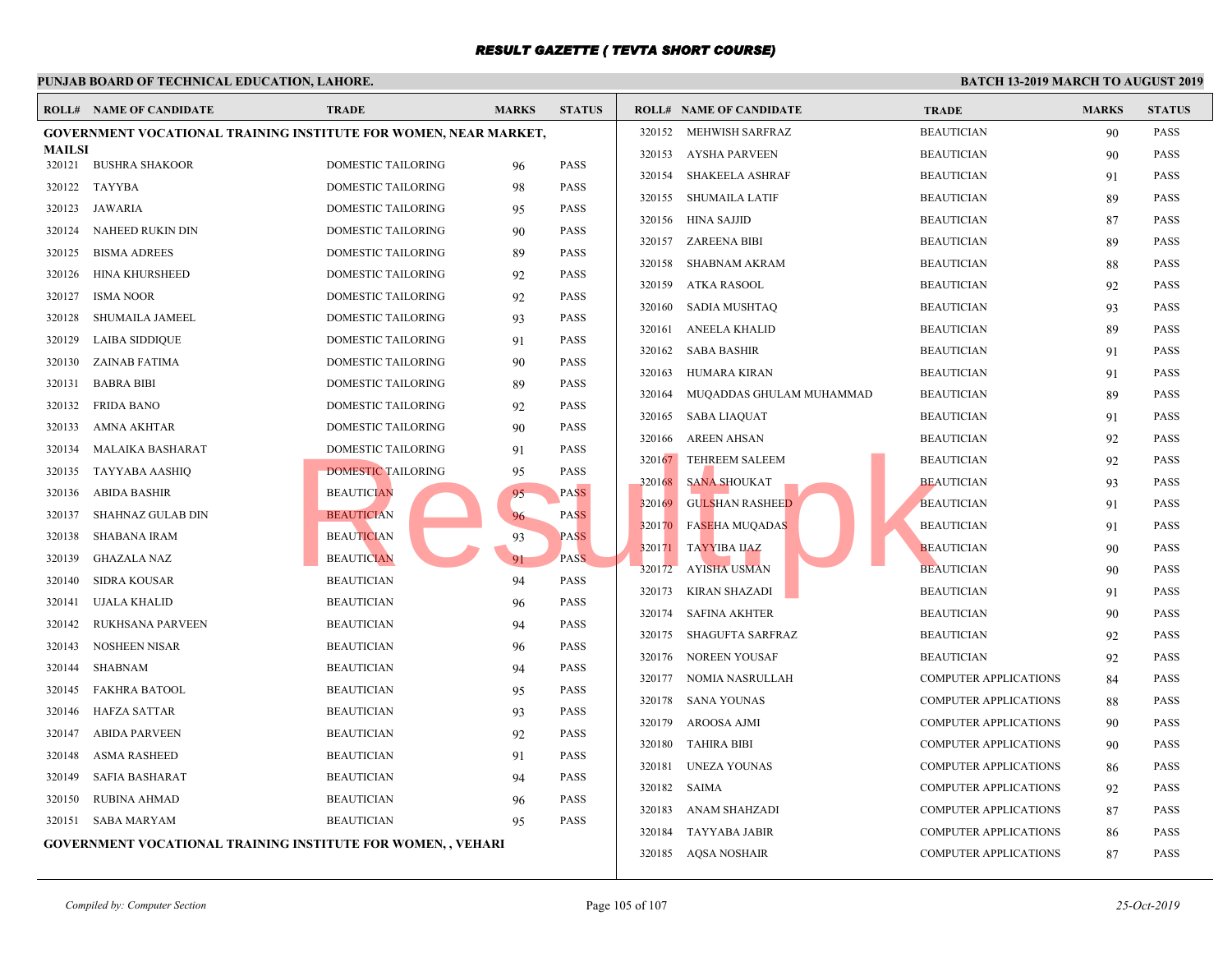|              | <b>ROLL# NAME OF CANDIDATE</b>                                                                                  | <b>TRADE</b>                 | <b>MARKS</b> | <b>STATUS</b> |                  | <b>ROLL# NAME OF CANDIDATE</b>                     | <b>TRAL</b>                |
|--------------|-----------------------------------------------------------------------------------------------------------------|------------------------------|--------------|---------------|------------------|----------------------------------------------------|----------------------------|
| 320186       | <b>NASIRA BIBI</b>                                                                                              | <b>COMPUTER APPLICATIONS</b> | 87           | PASS          | 320217           | <b>KINZA SHAZADI</b>                               | FABRI                      |
| 320187       | <b>RABIA YOUSAF</b>                                                                                             | <b>COMPUTER APPLICATIONS</b> | 89           | <b>PASS</b>   |                  | 320218 ZULAIKHA BIBI                               | <b>BEAU</b>                |
| 320188       | <b>MUQADAS MAZOOR</b>                                                                                           | <b>COMPUTER APPLICATIONS</b> | 92           | <b>PASS</b>   |                  | 320219 LAIBA REHMAN                                | <b>BEAU</b>                |
| 320189       | RABIA KASHAF                                                                                                    | <b>COMPUTER APPLICATIONS</b> | 87           | <b>PASS</b>   | 320220           | <b>MARIAM SALEEM</b>                               | <b>BEAU</b>                |
| 320190       | <b>SANA SAEED</b>                                                                                               | <b>COMPUTER APPLICATIONS</b> | 91           | <b>PASS</b>   | 320221           | <b>IRAM SHEHZADI</b>                               | <b>BEAU</b>                |
| 320191       | SADIA SHAHNAWAZ                                                                                                 | <b>COMPUTER APPLICATIONS</b> | 85           | <b>PASS</b>   | 320222           | <b>BUSHRA MEHMOOD</b>                              | <b>BEAU</b>                |
| 320192       | <b>MARIAM NAZ</b>                                                                                               | <b>COMPUTER APPLICATIONS</b> | 85           | <b>PASS</b>   | 320223           | ASMA AZHAR                                         | <b>BEAU</b>                |
| 320193       | <b>RIDA SADIQUE</b>                                                                                             | <b>COMPUTER APPLICATIONS</b> | 84           | PASS          | 320224           | <b>MAROOFA</b>                                     | <b>BEAU</b>                |
| 320194       | ALISHA                                                                                                          | <b>COMPUTER APPLICATIONS</b> |              | <b>ABSENT</b> | 320225           | <b>SALMA YASMIN</b>                                | <b>BEAU</b>                |
| 320195       | NIDA RAFIQ                                                                                                      | <b>COMPUTER APPLICATIONS</b> | 87           | <b>PASS</b>   | 320226           | <b>IQRA KHALIL</b>                                 | <b>BEAU</b>                |
| 320196       | MUQAS ASGHAR                                                                                                    | <b>COMPUTER APPLICATIONS</b> | 88           | <b>PASS</b>   | 320227           | <b>FAIZ UN NISA</b>                                | <b>BEAU</b>                |
| 320197       | TANIA NAZIR                                                                                                     | <b>COMPUTER APPLICATIONS</b> | 85           | <b>PASS</b>   | 320228           | DIL NAZ RAUF                                       | <b>BEAU</b>                |
| 320198       | <b>FATIMA BIBI</b>                                                                                              | <b>COMPUTER APPLICATIONS</b> | 90           | <b>PASS</b>   | 320229           | AAMIRA SHEHZADI                                    | <b>BEAU</b>                |
| 320199       | RABIYA JAVED                                                                                                    | <b>COMPUTER APPLICATIONS</b> | 89           | <b>PASS</b>   | 320230           | HAMNA JABEEN                                       | <b>BEAU</b>                |
| 320200       | MARYAM MAQBOOL                                                                                                  | <b>COMPUTER APPLICATIONS</b> | 91           | <b>PASS</b>   | 320231           | MEHWISH ARSHAD                                     | <b>BEAU</b>                |
| 320201       | <b>ANOSH ZAFAR</b>                                                                                              | <b>COMPUTER APPLICATIONS</b> | 87           | <b>PASS</b>   |                  | 320232 MASOONA FATIMA                              | <b>BEAU</b>                |
|              | TOBA TEK SINGH POLYTECHNIC INSTITUTE,, P-448, GREEN TOWN JHANG ROAD,                                            |                              |              |               |                  | <b>GOVT. VOCATIONAL TRAINING INSTITUTE (W), MO</b> |                            |
| <b>GOJRA</b> | 320202 ABDUL RAUF                                                                                               | <b>ELECTRICIAN</b>           | 97           | <b>PASS</b>   | <b>KHAN</b>      | 320233 ULFAT BIBI                                  | <b>BEAU</b>                |
|              |                                                                                                                 |                              |              |               | 320234           | <b>ZOYA AKHTAR</b>                                 | <b>BEAU</b>                |
|              | GOVERNMENT VOCATIONAL TRAINING INSTITUTE FOR WOMEN, NEAR RURAL<br>HEALTH CENTRE MALKA, MANGLIA, GUJR <b>A</b> T |                              |              |               | 320235           | <b>AMBER RAZA</b>                                  | <b>BEAU</b>                |
| 320203       | <b>RABIA MUNAF</b>                                                                                              | <b>FABRIC PRINTING</b>       | 86           | <b>PASS</b>   | 320236           | <b>MOMONA SHAKEEL</b>                              | <b>BEAU</b>                |
| 320204       | <b>TASKEEN EJAZ</b>                                                                                             | <b>FABRIC PRINTING</b>       | 94           | <b>PASS</b>   | 320237           |                                                    |                            |
| 320205       | <b>RAIDAH BOSTAN</b>                                                                                            | <b>FABRIC PRINTING</b>       | 94           | <b>PASS</b>   | 320238           | <b>CHAMAN ZAHRA</b><br>HINA IMAM                   | <b>BEAU</b><br><b>BEAU</b> |
| 320206       | <b>HIFSA ARSHAD</b>                                                                                             | <b>FABRIC PRINTING</b>       | 89           | <b>PASS</b>   | 320239           | <b>SAIRA IRSHAD</b>                                | <b>BEAU</b>                |
| 320207       | <b>MUZNA IKRAM</b>                                                                                              | <b>FABRIC PRINTING</b>       | 80           | <b>PASS</b>   | 320240           | <b>RAKHSHANDA</b>                                  | <b>BEAU</b>                |
| 320208       | SAWAIRA KHADIM                                                                                                  | <b>FABRIC PRINTING</b>       | 84           | <b>PASS</b>   |                  |                                                    |                            |
| 320209       | <b>SIDRAH</b>                                                                                                   | <b>FABRIC PRINTING</b>       | 85           | <b>PASS</b>   | 320241           | NIGHAT KANWAL                                      | <b>BEAU</b>                |
| 320210       | <b>RIMSHA BIBI</b>                                                                                              | <b>FABRIC PRINTING</b>       | 96           | PASS          | 320242           | KIRAN GULL                                         | <b>BEAU</b>                |
| 320211       | <b>SHAZIA PARVEEN</b>                                                                                           | <b>FABRIC PRINTING</b>       | 87           | <b>PASS</b>   | 320243<br>320244 | <b>WARDA NOREEN</b>                                | <b>BEAU</b>                |
| 320212       | <b>REENA TAHIR</b>                                                                                              | <b>FABRIC PRINTING</b>       | 92           | <b>PASS</b>   |                  | ASIA NOUREEN                                       | <b>BEAU</b>                |
| 320213       | <b>IFRA NOUREEN</b>                                                                                             | <b>FABRIC PRINTING</b>       | 85           | <b>PASS</b>   | 320245           | <b>KIRSHMA BIBI</b>                                | <b>BEAU</b>                |
| 320214       | MARIA MUSTAFA                                                                                                   | <b>FABRIC PRINTING</b>       | 96           | PASS          | 320246           | SHEHZADI KANWAL                                    | <b>BEAU</b>                |
| 320215       | TAYYABA REHMAN                                                                                                  | <b>FABRIC PRINTING</b>       | 91           | PASS          | 320247           | <b>UZMA BATOOL</b>                                 | <b>BEAU</b>                |
| 320216       | HAMNA ZAINAB                                                                                                    | <b>FABRIC PRINTING</b>       | 72           | <b>PASS</b>   |                  | 320248 SAMRA ANAM                                  | <b>BEAU</b>                |
|              |                                                                                                                 |                              |              |               |                  |                                                    |                            |